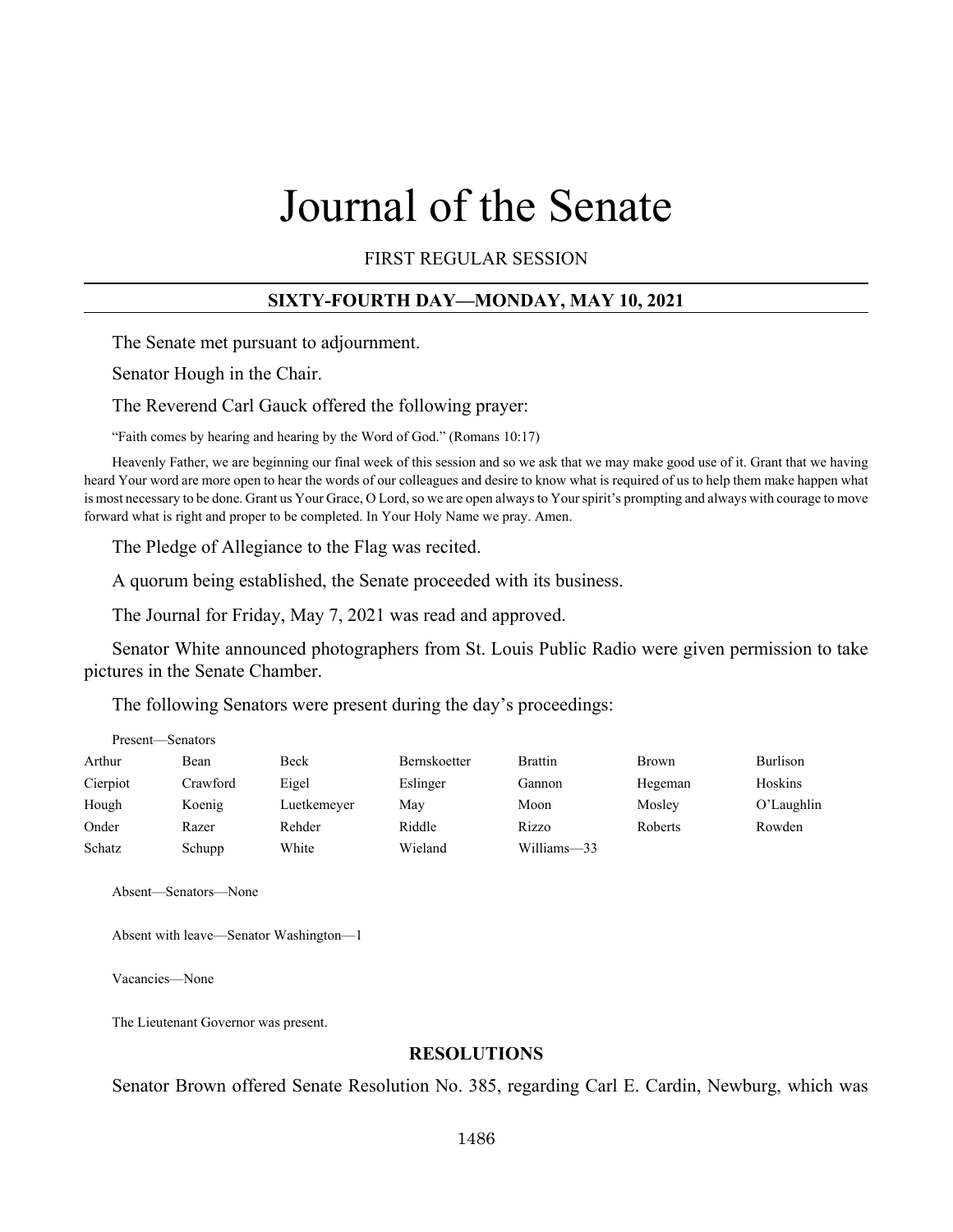adopted.

Senator Brown offered Senate Resolution No. 386, regarding Debra S. Barnes, Newburg, which was adopted.

Senator Brown offered Senate Resolution No. 387, regarding Brenda S. Hayes, Newburg, which was adopted.

#### **REPORTS OF STANDING COMMITTEES**

On behalf of Senator Hough, Chairman of the Committee on Governmental Accountability and Fiscal Oversight, Senator White submitted the following reports:

Mr. President: Your Committee on Governmental Accountability and Fiscal Oversight, to which were referred **HB 352**, with **SCS**; **SS** for **HB 542**; **SCS** for **HB 604**; **HJR 6**, with **SCS**; **SS** for **SCS** for **HCS** for **HB 529**; and **HB 834**, begs leave to report that it has considered the same and recommends that the bills and joint resolution do pass.

#### **REFERRALS**

President Pro Tem Schatz referred **HCS** for **HB 162**, with **SCS**; and **HCS** for **HB 320**, with **SCS**, to the Committee on Governmental Accountability and Fiscal Oversight.

#### **CONFERENCE COMMITTEE APPOINTMENTS**

President Pro Tem Schatz appointed the following conference committee to act with a like committee from the House on **SS** for **SB 141**, with **HCS**, as amended: Senators Bean, Bernskoetter, Burlison, Beck and Schupp.

#### **PRIVILEGED MOTIONS**

Senator Burlison moved that the Senate refuse to concur in **SB 330**, with **HCS**, as amended, and request the House to recede from its position or, failing to do so, grant the Senate a conference thereon, which motion prevailed.

Senator Eslinger moved that the Senate refuse to concur in **SB 72**, with **HCS**, as amended, and request the House to recede from its position or, failing to do so, grant the Senate a conference thereon, which motion prevailed.

#### **HOUSE BILLS ON THIRD READING**

Senator Crawford moved that **SCS** for **HB 604** be called from the Informal Calendar and again taken up for 3rd reading and final passage, which motion prevailed.

**SCS** for **HB 604** was read the 3rd time and passed by the following vote:

| YEAS—Senators |         |               |                     |              |          |          |
|---------------|---------|---------------|---------------------|--------------|----------|----------|
| Arthur        | Bean    | Beck          | <b>Bernskoetter</b> | <b>Brown</b> | Burlison | Cierpiot |
| Crawford      | Eigel   | Eslinger      | Gannon              | Hegeman      | Hough    | Koenig   |
| May           | Mosley  | $O'$ Laughlin | Onder               | Razer        | Rehder   | Riddle   |
| Rizzo         | Roberts | Rowden        | <b>Schatz</b>       | Schupp       | White    | Wieland  |
| Williams-29   |         |               |                     |              |          |          |

NAYS—Senator Moon—1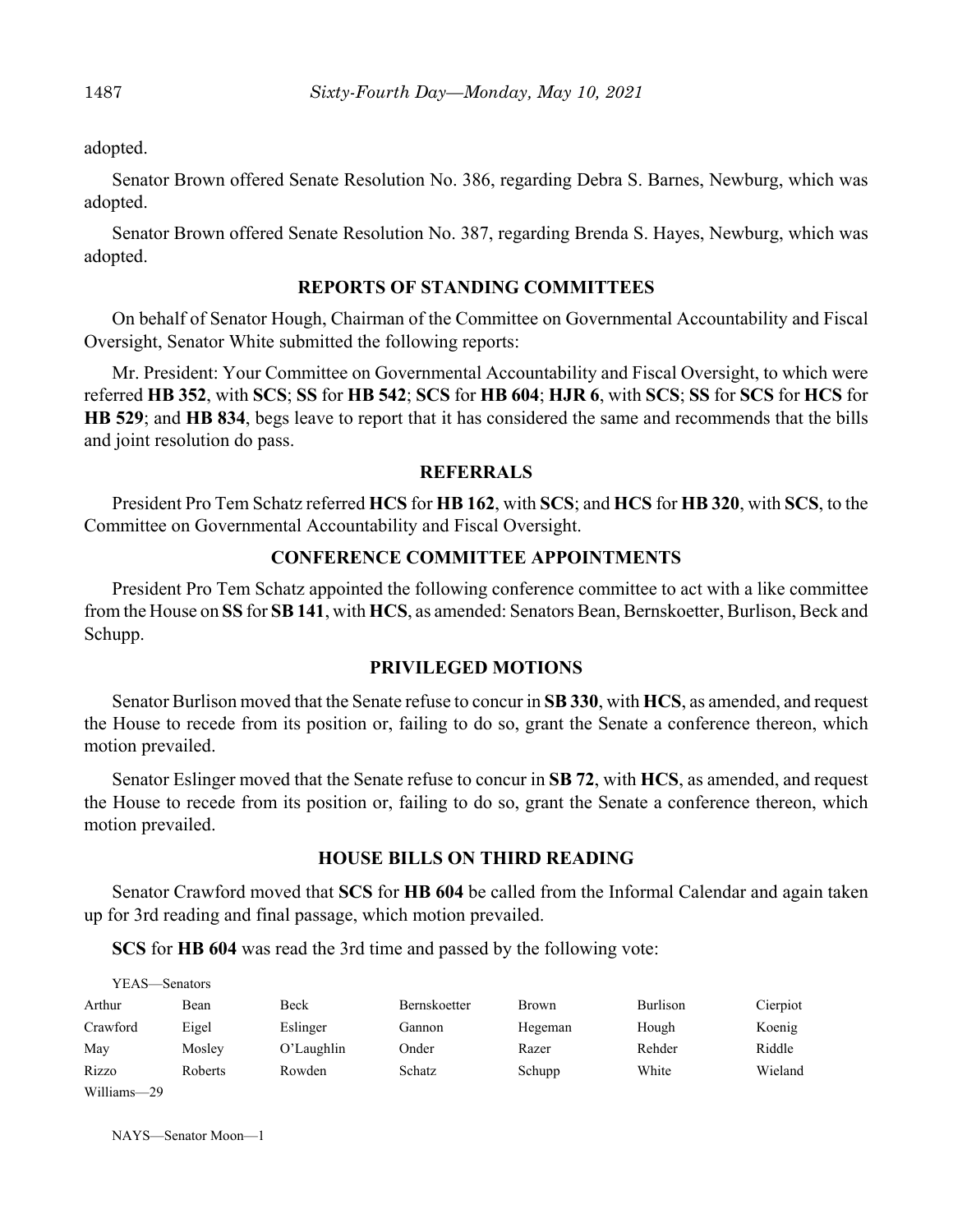Absent—Senators

Brattin Hoskins—2

Absent with leave—Senator Washington—1

Excused from voting—Senator Luetkemeyer—1

Vacancies—None

The President declared the bill passed.

On motion of Senator Crawford, title to the bill was agreed to.

Senator Crawford moved that the vote by which the bill passed be reconsidered.

Senator Rowden moved that motion lay on the table, which motion prevailed.

**HS** for **HB 432**, with **SCS**, entitled:

An Act to repeal sections 193.075 and 210.150, RSMo, and to enact in lieu thereof three new sections relating to the birth match program, with a penalty provision.

Was taken up by Senator White.

**SCS** for **HS** for **HB 432**, entitled:

### SENATE COMMITTEE SUBSTITUTE FOR HOUSE SUBSTITUTE FOR

## HOUSE BILL NO. 432

An Act to repeal sections 193.075, 208.053, 208.227, 210.115, 210.150, 210.211, and 452.410, RSMo, and to enact in lieu thereof seventeen new sections relating to the protection of vulnerable persons, with penalty provisions and an emergency clause for a certain section.

Was taken up.

Senator White moved that **SCS** for **HS** for **HB 432** be adopted.

Senator White offered **SS** for **SCS** for **HS** for **HB 432**, entitled:

#### SENATE SUBSTITUTE FOR SENATE COMMITTEE SUBSTITUTE FOR HOUSE SUBSTITUTE FOR HOUSE BILL NO. 432

An Act to repeal sections 192.2520, 193.075, 197.135, 208.018, 208.053, 208.227, 208.285, 210.115, 210.150, 210.201, 210.251, 210.950, and 452.410, RSMo, and to enact in lieu thereof twenty-eight new sections relating to the protection of vulnerable persons, with penalty provisions and an emergency clause for a certain section.

Senator White moved that **SS** for **SCS** for **HS** for **HB 432** be adopted.

Senator White offered **SA 1**:

#### SENATE AMENDMENT NO. 1

Amend Senate Substitute for Senate Committee Substitute for House Substitute for House Bill No. 432,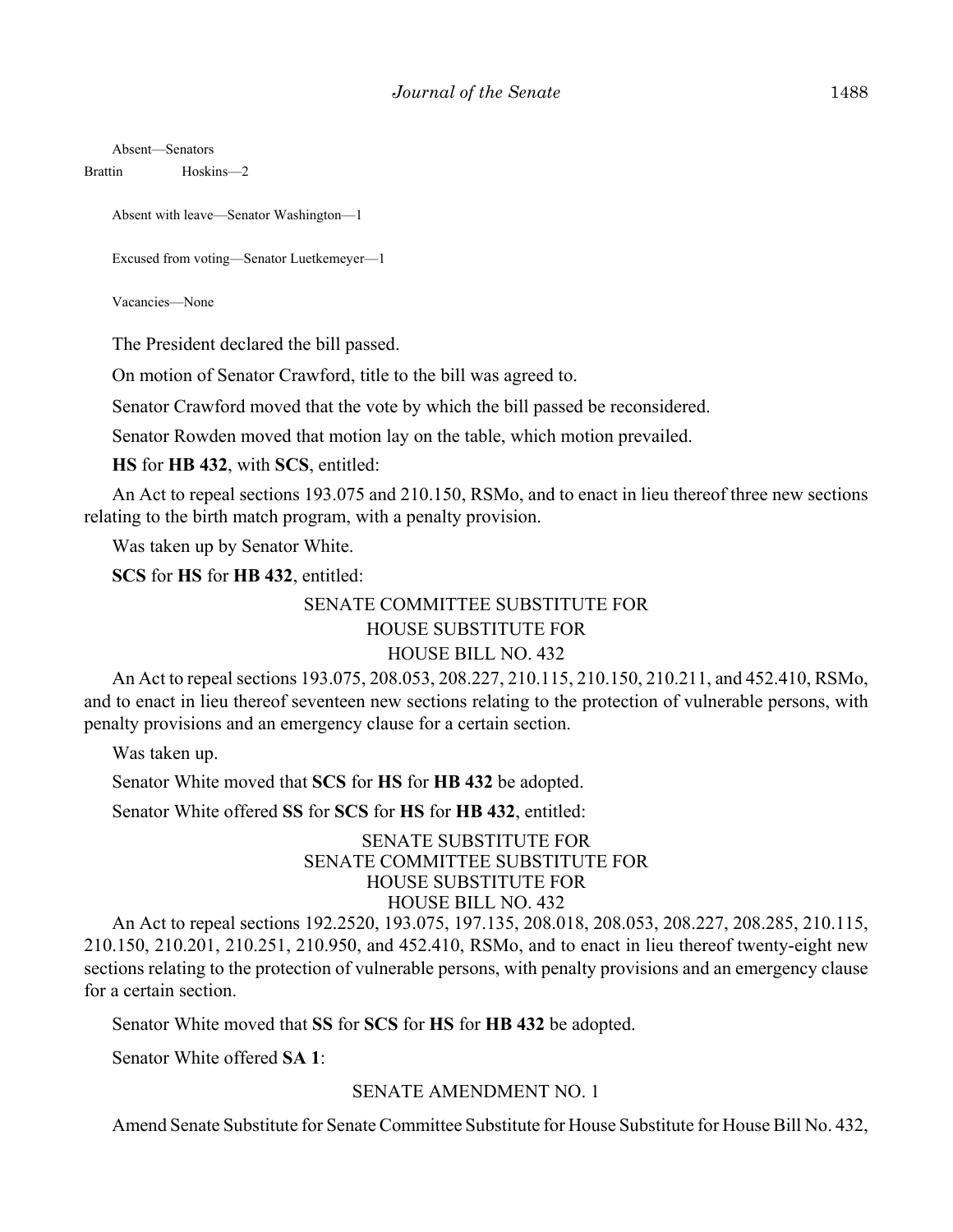Page 65, Section 452.410, Line 20, by inserting after all of said line the following:

"633.200. 1. **[**For purposes of this section, the term "autism spectrum disorder" shall be defined as in standard diagnostic criteria for pervasive developmental disorder, to include autistic disorder; Asperger's syndrome; pervasive developmental disorder-not otherwise specified; childhood disintegrative disorder; and Rett's syndrome.

2. There is hereby created the "Missouri Commission on Autism Spectrum Disorders" to be housed within the department of mental health. The department of mental health shall provide technical and administrative support as required by the commission. The commission shall meet on at least four occasions annually, including at least two occasions before the end of December of the first year the commission is fully established. The commission may hold meetings by telephone or video conference. The commission shall advise and make recommendations to the governor, general assembly, and relevant state agencies regarding matters concerning all state levels of autism spectrum disorder services, including health care, education, and other adult and adolescent services.

3. The commission shall be composed of twenty-four members, consisting of the following:

(1) Four members of the general assembly, with two members from the senate and two members from the house of representatives. The president pro tem of the senate shall appoint one member from the senate and the minority leader of the senate shall appoint one member from the senate. The speaker of the house shall appoint one member from the house of representatives and the minority leader of the house shall appoint one member from the house of representatives;

(2) The director of the department of mental health, or his or her designee;

(3) The commissioner of the department of elementary and secondary education, or his or her designee;

(4) The director of the department of health and senior services, or his or her designee;

(5) The director of the department of public safety, or his or her designee;

(6) The commissioner of the department of higher education and workforce development, or his or her designee;

(7) The director of the department of social services, or his or her designee;

(8) The director of the department of commerce and insurance, or his or her designee;

(9) Two representatives from different institutions of higher learning located in Missouri;

(10) An individual employed as a director of special education at a school district located in Missouri;

(11) A speech and language pathologist;

(12) A diagnostician;

(13) A mental health provider;

(14) A primary care physician;

(15) Two parents of individuals with autism spectrum disorder, including one parent of an individual under the age of eighteen and one parent of an individual over the age of eighteen;

(16) Two individuals with autism spectrum disorder;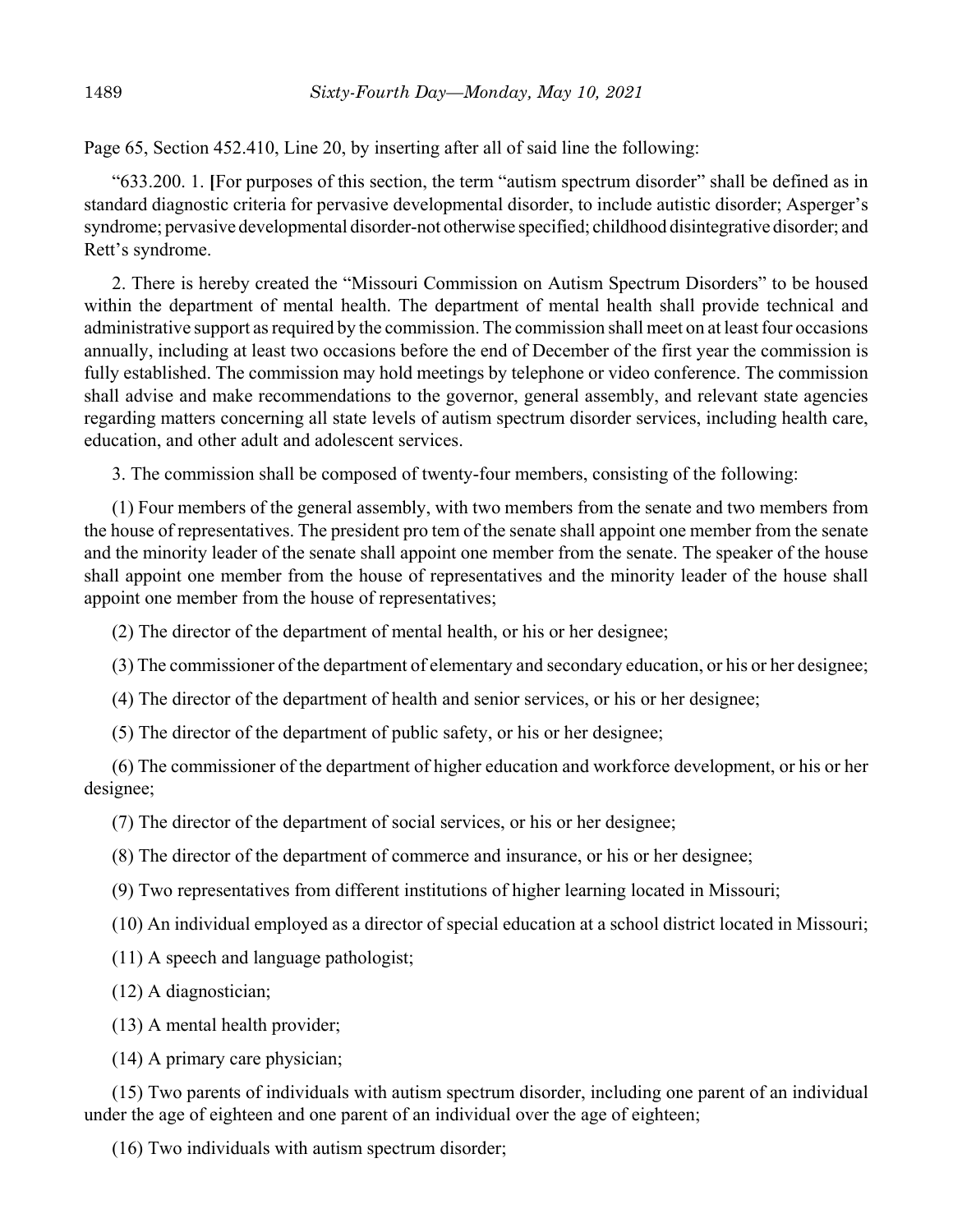- (17) A representative from an independent private provider or nonprofit provider or organization;
- (18) A member of a county developmental disability board.

The members of the commission, other than the members from the general assembly and ex-officio members, shall be appointed by the director of the department of mental health. A chair of the commission shall be selected by the members of the commission. Of the members first appointed to the commission by the governor, half shall serve a term of four years and half shall serve a term of two years, and thereafter, members shall serve a term of four years and may be reappointed. Members shall continue to serve until their successor is duly appointed and qualified. Any vacancy on the commission shall be filled in the same manner as the original appointment. Members shall serve on the commission without compensation but may be reimbursed for their actual and necessary expenses from moneys appropriated to the department of mental health.

4. The members of the commission shall consist of a broad representation of Missouri citizens, both urban and rural, who are concerned with the health and quality of life for individuals with autism spectrum disorder.

5. The commission shall make recommendations for developing a comprehensive statewide plan for an integrated system of training, treatment, and services for individuals of all ages with autism spectrum disorder. By July 1, 2009, the commission shall issue preliminary findings and recommendations to the general assembly.

6. In preparing the state plan, the commission shall specifically perform the following responsibilities and report on them accordingly, in conjunction with state agencies and the office of autism services:

(1) Study and report on the means for developing a comprehensive, coordinated system of care delivery across the state to address the increased and increasing presence of autism spectrum disorder and ensure that resources are created, well-utilized, and appropriately spread across the state:

(a) Determine the need for the creation of additional centers for diagnostic excellence in designated sectors of the state, which could provide clinical services, including assessment, diagnoses, and treatment of patients;

(b) Plan for effectively evaluating regional service areas throughout the state and their capacity, including outlining personnel and skills that exist within the service area, other capabilities that exist, and resource needs that may be unmet;

(c) Assess the need for additional behavioral intervention capabilities and, as necessary, the means for expanding those capabilities in a regional service area;

(d) Develop recommendations for expanding these services in conjunction with hospitals after considering the resources that exist in terms of specialty clinics and hospitals, and hospital inpatient care capabilities;

(2) Conduct an assessment of the need for coordinated, enhanced and targeted special education capabilities within each region of the state;

(3) Develop a recommendation for enlisting appropriate universities and colleges to ensure support and collaboration in developing certification or degree programs for students specializing in autism spectrum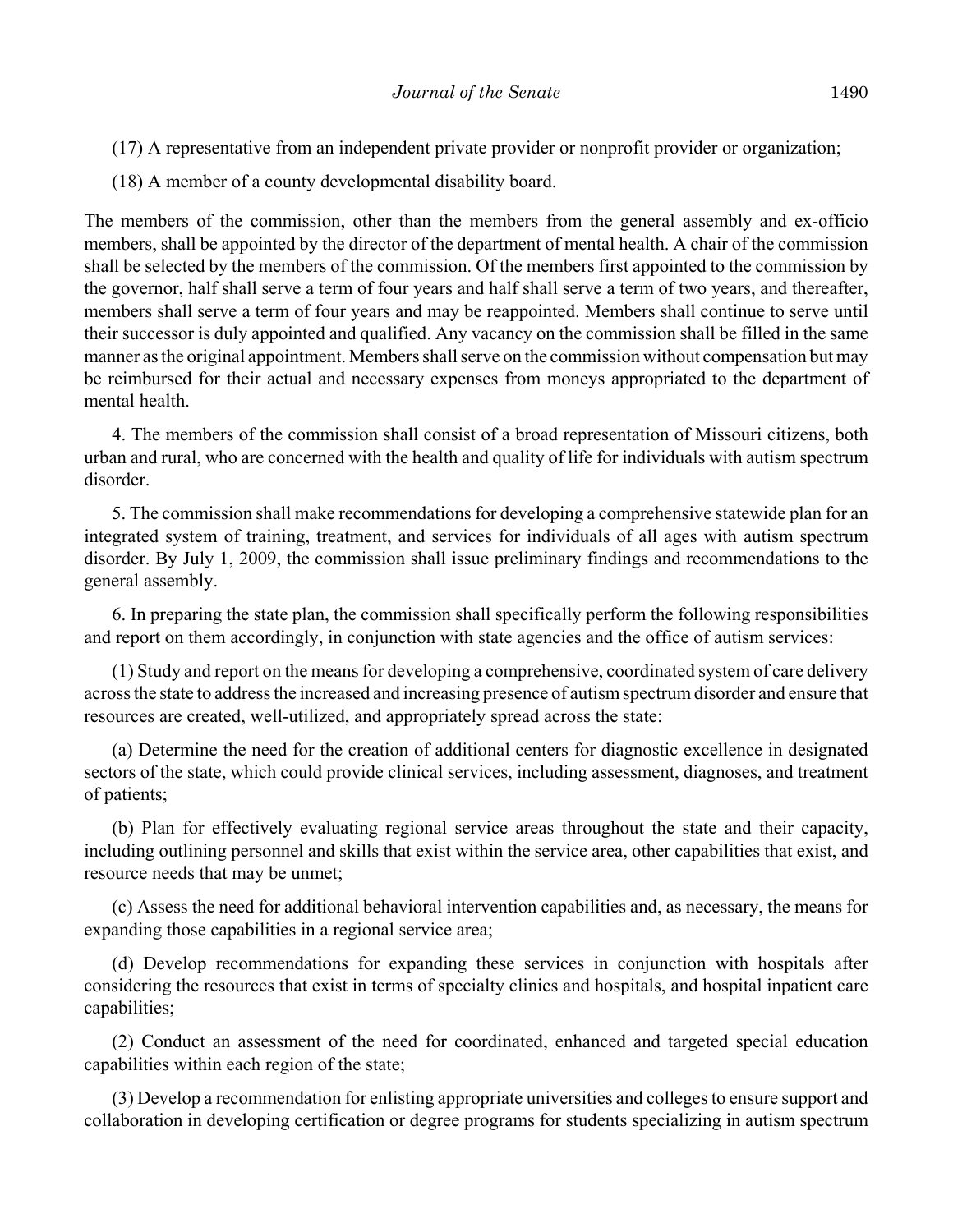disorder intervention. This may include degree programs in education, special education, social work, and psychology; and

(4) Other responsibilities may include but not be limited to:

(a) Provide recommendations regarding training programs and the content of training programs being developed;

(b) Recommend individuals to participate in a committee of major stakeholders charged with developing screening, diagnostic, assessment, and treatment standards for Missouri;

(c) Participate in recommending a panel of qualified professionals and experts to review existing models of evidence-based educational practices for adaptation specific to Missouri;

(d) Examine the barriers to accurate information of the prevalence of individuals with autism spectrum disorder across the state and recommend a process for accurate reporting of demographic data;

(e) Explore the need for the creation of interagency councils and evaluation of current councils to ensure a comprehensive, coordinated system of care for all individuals with autism spectrum disorder;

(f) Study or explore other developmental delay disorders and genetic conditions known to be associated with autism, including fragile X syndrome; Sotos syndrome; Angelman syndrome; and tuberous sclerosis.**] For purposes of this section, the term "autism spectrum disorder" shall have the same meaning as the term is defined in the current Diagnostic and Statistical Manual of Mental Disorders.**

**2. There is hereby created the "Missouri Commission on Autism Spectrum Disorders" to be housed within the department of mental health. The department of mental health shall provide technical and administrative support as required by the commission. The commission shall meet on at least four occasions annually, including at least two occasions before the end of December of the first year the commission is fully established. The commission may hold meetings by telephone or video conference.**

**3. The Missouri commission on autism spectrum disorders shall have the mission of producing an "Autism Roadmap for Missouri" encompassing the lifespan of a person living with an autism spectrum disorder. The autism roadmap shall discuss best practices for care and services within health care, education, vocational support, and community resources and highlight opportunities for improvement. The autism roadmap shall include:**

**(1) A targeted review of existing autism resources, initiatives, and funding;**

**(2) The identification of unmet needs or gaps; and**

**(3) Tangible recommendations for system improvements, including specific policy, programmatic, legislative, and funding recommendations.**

**4. The commission shall be composed of twenty-five members, consisting of the following:**

**(1) The director of the office of autism services within the department of mental health;**

**(2) The directors from three of the designated Missouri autism centers receiving state funding, or their designees;**

**(3) Two independent providers of autism diagnosis and related services in Missouri;**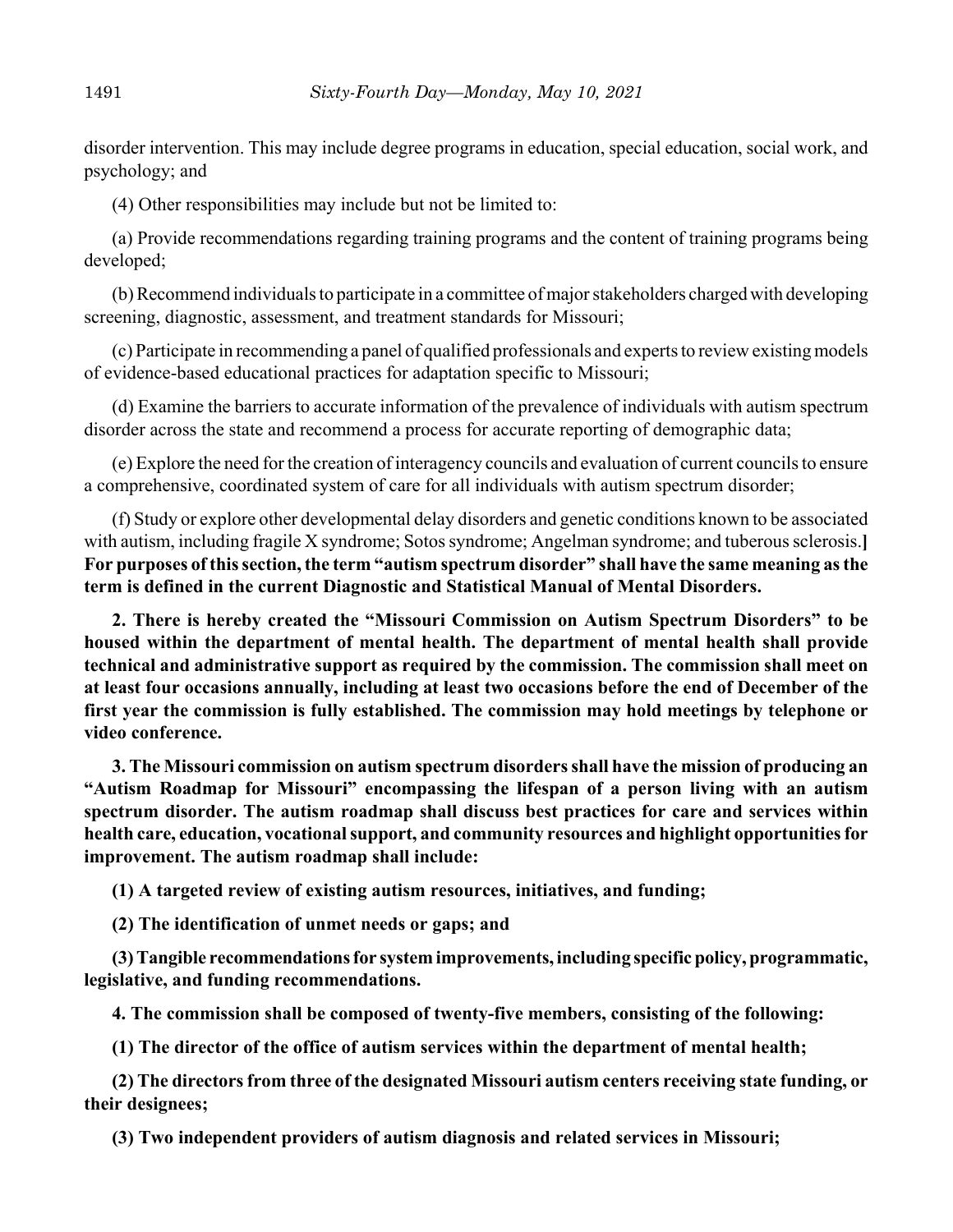**(4) Three representatives from separate not-for-profit applied behavioral analysis and related allied health service providers in Missouri;**

**(5) Two representatives from the rural health care community whose practices or health care systems include care of individuals with autism;**

**(6) Two representatives from organizations providing vocational rehabilitation, educational, or adult service opportunities for individuals with autism spectrum disorders;**

**(7) Two special education professionals or administrators representing primary and secondary education in Missouri;**

**(8) The director of the department of mental health, or his or her designee;**

**(9) The commissioner of education, or his or her designee;**

**(10) The commissioner of higher education, or his or her designee;**

**(11) The director of the department of health and senior services, or his or her designee;**

**(12) The director of the department of social service, or his or her designee;**

**(13) The director of the department of commerce and insurance, or his or her designee;**

**(14) Two parents of individuals on the autism spectrum, one of whom shall be a parent of a child who is on the autism spectrum and who is preschool- or school-aged and the other shall be a parent of an adult who is on the autism spectrum; and**

**(15) Two adults with autism spectrum disorders.**

**With the exception of department directors, the members of the commission shall be appointed by the director of the department of mental health. A chair of the commission shall be selected by the members of the commission. Members shall serve a term of four years, except that the directors of the designated Missouri autism centers shall only serve two year terms, but may be reappointed and shall continue to serve until their successor is duly appointed and qualified. Any vacancy on the commission shall be filled in the same manner as the original appointment. Members shall serve on the commission without compensation but may be reimbursed for their actual and necessary expenses from moneys appropriated to the department of mental health.**

**5. The commission shall conduct its work in four phases, with such phases including:**

**(1) Transitioning to adulthood for those living with autism spectrum disorders, which shall include:**

**(a) Organizing and reviewing existing systems, resources, and programs available to those living with autism spectrum disorders who are approaching adulthood;**

**(b) Identifying unmet needs or gaps and prioritizing such needs for those living with an autism spectrum disorder who are approaching adulthood; and**

**(c) Reviewing best practices and developing strategic goals to meet the needs of those living with an autism spectrum disorder who are approaching adulthood;**

**(2) Early identification and intervention for those living with autism spectrum disorders, which**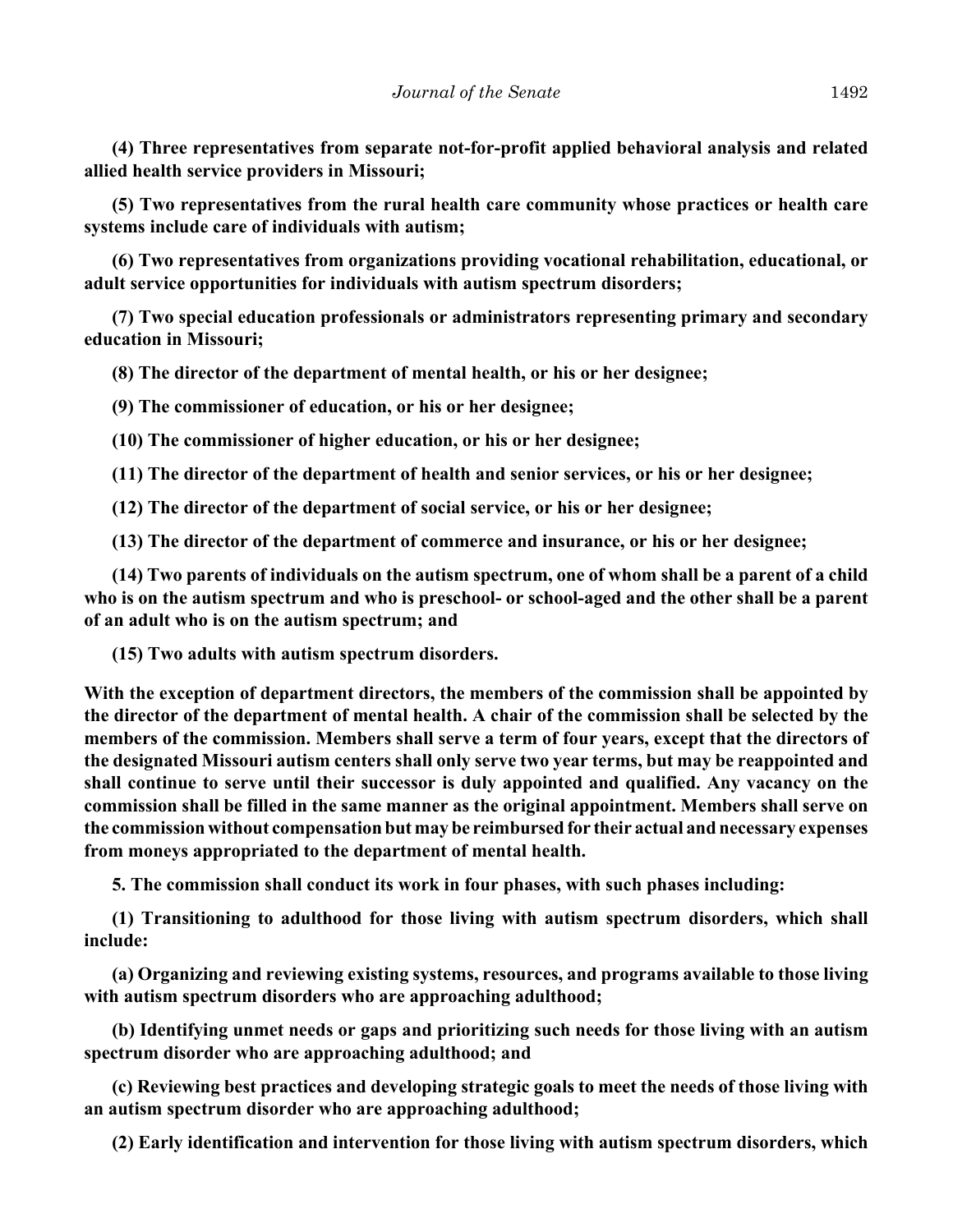**shall include:**

**(a) Organizing and reviewing existing systems, resources, and programs available to quickly identify and intervene in the lives of those living with an autism spectrum disorder;**

**(b) Identifying unmet needs or gaps and prioritizing such needs to quickly identify and intervene in the lives of those living with an autism spectrum disorder; and**

**(c) Reviewing best practices and developing strategic goals to quickly identify and intervene in the lives of those living with an autism spectrum disorder;**

**(3) Access to care for those living with autism spectrum disorders, which shall include:**

**(a) Organizing and reviewing existing systems, resources, and programs available that provide access to care for those living with an autism spectrum disorder;**

**(b) Identifying unmet needs or gaps and prioritizing such needs in providing access to care for those living with an autism spectrum disorder; and**

**(c) Reviewing best practices and developing strategic goals for providing access to care for those living with an autism spectrum disorder; and**

**(4) Challenging behavior and crisis care for those living with autism spectrum disorders, which shall include:**

**(a) Organizing and reviewing existing systems, resources, and programs available for challenging behavior and crisis care for those living with an autism spectrum disorder;**

**(b) Identifying unmet needs or gaps and prioritizing such needs for challenging behavior and crisis care for those living with an autism spectrum disorder; and**

**(c) Reviewing best practices and developing strategic goals for challenging behavior and crisis care for those living with an autism spectrum disorder.**

**6. The commission shall submit a report to the director of the department of mental health and the governor upon the completion of each phase. In addition, a final document summarizing all completed tasks and remaining recommendations shall be submitted to the director of the department of mental health and the governor upon the completion of all phases.**

**7. The first phase of work done by the commission shall commence on January 1, 2022, with each new phase commencing on January first of each of the following three years. The work in each phase shall be complete by December thirty-first of the year in which the phase began. Each report shall be submitted to the director of the department of mental health and the governor no later than April first following the completion of the phase.**"; and

Further amend the title and enacting clause accordingly.

Senator White moved that the above amendment be adopted, which motion prevailed.

Senator Riddle offered **SA 2**:

#### SENATE AMENDMENT NO. 2

Amend Senate Substitute for Senate Committee Substitute for House Substitute for House Bill No. 432,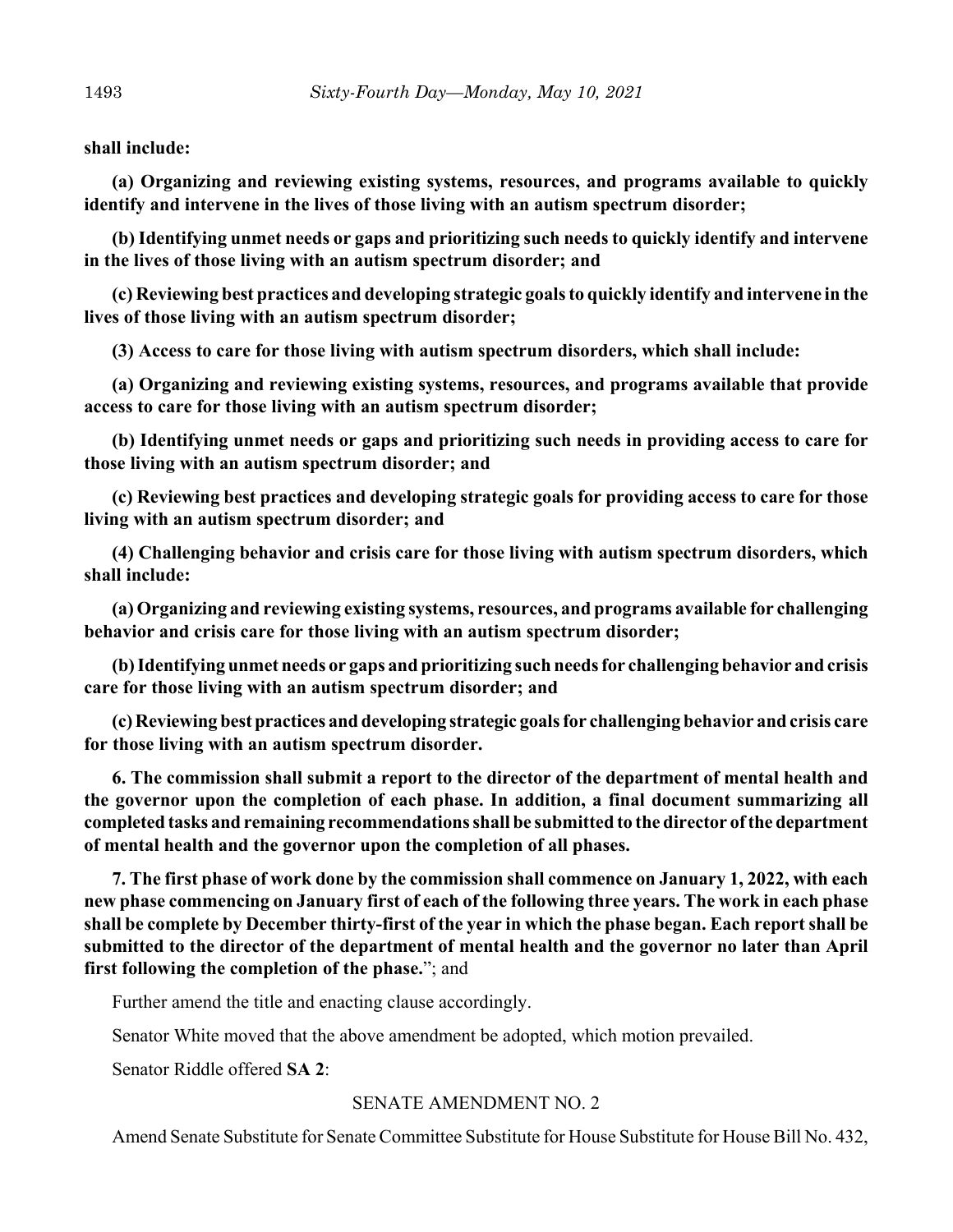Page 65, Section 452.410, Line 20, by inserting after all of said line the following:

"566.150. 1. Any person who has been found guilty of:

(1) Violating any of the provisions of this chapter or the provisions of section 568.020, incest; section 568.045, endangering the welfare of a child in the first degree; section 573.200, use of a child in a sexual performance; section 573.205, promoting a sexual performance by a child; section 573.023, sexual exploitation of a minor; section 573.025, promoting child pornography; or section 573.040, furnishing pornographic material to minors; or

(2) Any offense in any other jurisdiction which, if committed in this state, would be a violation listed in this section;

shall not knowingly be present in or loiter within five hundred feet of any real property comprising any public park with playground equipment, a public swimming pool, **[**or**] athletic complex or athletic fields if such facilities exist for the primary use of recreation for children,** any museum if such museum holds itself out to the public as and exists with the primary purpose of entertaining or educating children under eighteen years of age**, or Missouri department of conservation nature or education center properties**.

2. The first violation of the provisions of this section is a class E felony.

3. A second or subsequent violation of this section is a class D felony.

**4. Any person who has been found guilty of an offense under subdivision (1) or (2) of subsection 1 of this section who is the parent, legal guardian, or custodian of a child under the age of eighteen attending a program on the property of a nature or education center of the Missouri department of conservation may receive permission from the nature or education center manager to be present on the property with the child during the program.**"; and

Further amend the title and enacting clause accordingly.

Senator Riddle moved that the above amendment be adopted, which motion prevailed.

Senator Beck offered **SA 3**:

#### SENATE AMENDMENT NO. 3

Amend Senate Substitute for Senate Committee Substitute for House Substitute for House Bill No. 432, Page 1, Section A, Line 9, by inserting after all of said line the following:

"**160.3005. 1. Before July 1, 2022, the local board of education of each school district shall adopt a written policy that requires the administration of each public school building within the district to provide accommodations to lactating employees, teachers, and students to express breast milk, breastfeed a child, or address other needs relating to breast-feeding. The policy shall include provisions that require the district to provide a minimum of three opportunities during a school day, at intervals agreed upon by the district and the individual, to accommodate an employee's, teacher's, or student's need to express breast milk or breast-feed a child. The policy shall include provisions that require such accommodations to be available to each lactating employee, teacher, or student for at least one year following the birth of the employee's, teacher's, or student's child, and that permit such accommodations to be available for longer than one year as determined by each local school board.**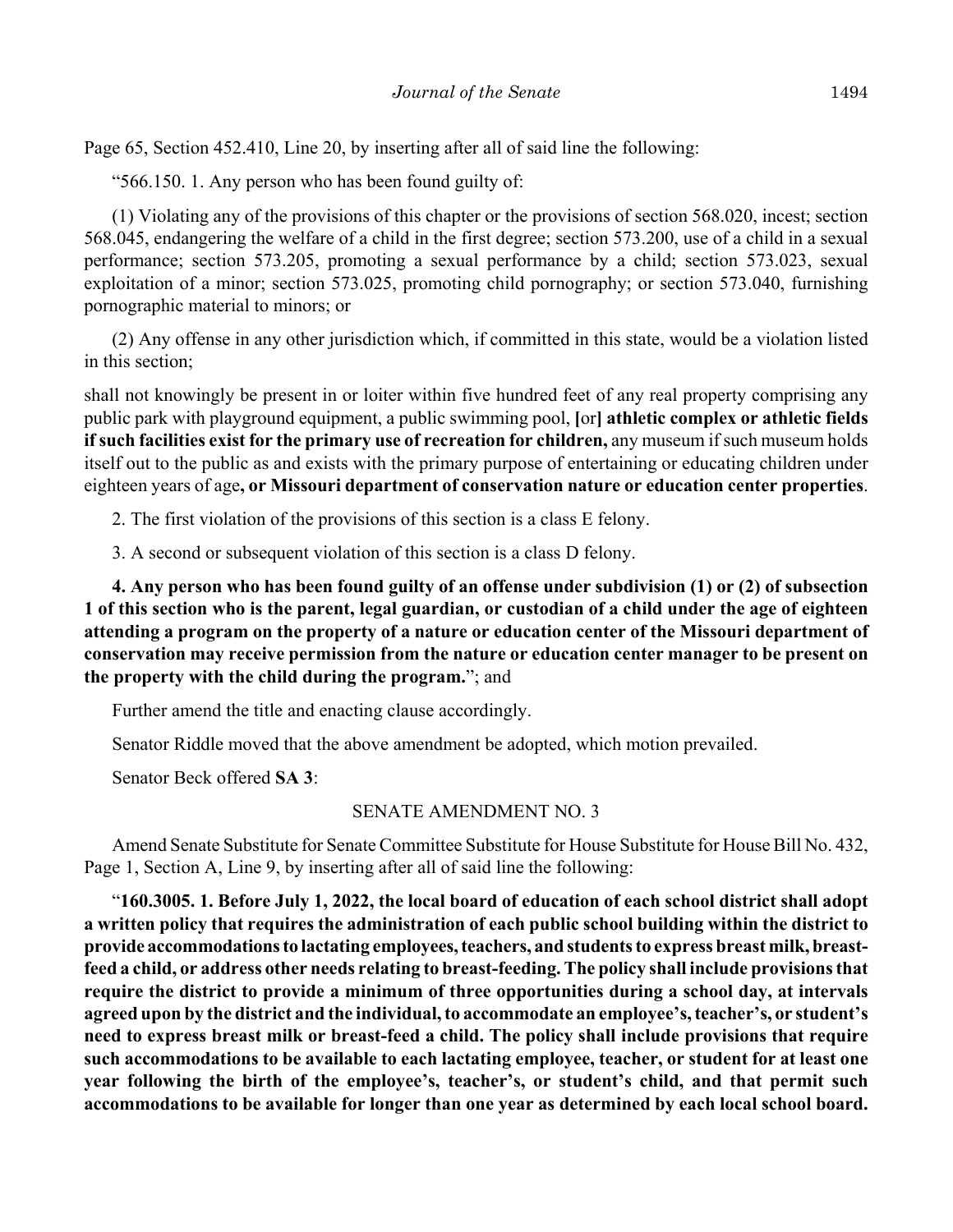**2. District policies shall require each school building to contain suitable accommodation in the form of a room, other than a restroom, for the exclusive use of women to express breast milk or breast-feed a child. Such accommodation shall be located in close proximity to a sink with running water and a refrigerator for breast milk storage and have, at a minimum, the following features:**

**(1) Ventilation and a door that may be locked for privacy;**

**(2) A work surface and a chair; and**

**(3) Conveniently-placed electrical outlets.**

**3. The department of elementary and secondary education shall develop a model policy that satisfies the requirements of subsections 1 and 2 of this section before January 1, 2022.**

**4. The department of elementary and secondary education may promulgate all necessary rules and regulations for the administration of this section. Any rule or portion of a rule, as that term is defined in section 536.010, that is created under the authority delegated in this section shall become effective only if it complies with and is subject to all of the provisions of chapter 536 and, if applicable, section 536.028. This section and chapter 536 are nonseverable, and if any of the powers vested with the general assembly pursuant to chapter 536 to review, to delay the effective date, or to disapprove and annul a rule are subsequently held unconstitutional, then the grant of rulemaking authority and any rule proposed or adopted after August 28, 2021, shall be invalid and void.**"; and

Further amend the title and enacting clause accordingly.

Senator Beck moved that the above amendment be adopted, which motion prevailed.

Senator Razer offered **SA 4**:

#### SENATE AMENDMENT NO. 4

Amend Senate Substitute for Senate Committee Substitute for House Substitute for House Bill No. 432, Page 65, Section 376.1228, Line 26, by inserting after all of said line the following:

"**376.1551. 1. As used in this section, the following terms mean:**

**(1) "Health benefit plan", the same meaning given to the term in section 376.1350;**

**(2) "Health carrier", the same meaning given to the term in section 376.1350;**

**(3) "Mental health condition", the same meaning given to the term in section 376.1550.**

**2. Notwithstanding any other provision of law to the contrary, each health carrier that offers or issues health benefit plans that are delivered, issued for delivery, continued, or renewed in this state on or after January 1, 2022, and that provide coverage for a mental health condition shall meet the requirements of the Mental Health Parity and Addiction Equity Act of 2008, 42 U.S.C. Section 300gg-26, as amended, and the regulations promulgated thereunder. The director may enforce such requirements subject to the provisions of this section.**

**3. The provisions of this section shall not apply to a supplemental insurance policy, including a life care contract, accident-only policy, specified disease policy, hospital policy providing a fixed daily benefit only, Medicare supplement policy, long-term care policy, hospitalization-surgical care policy,**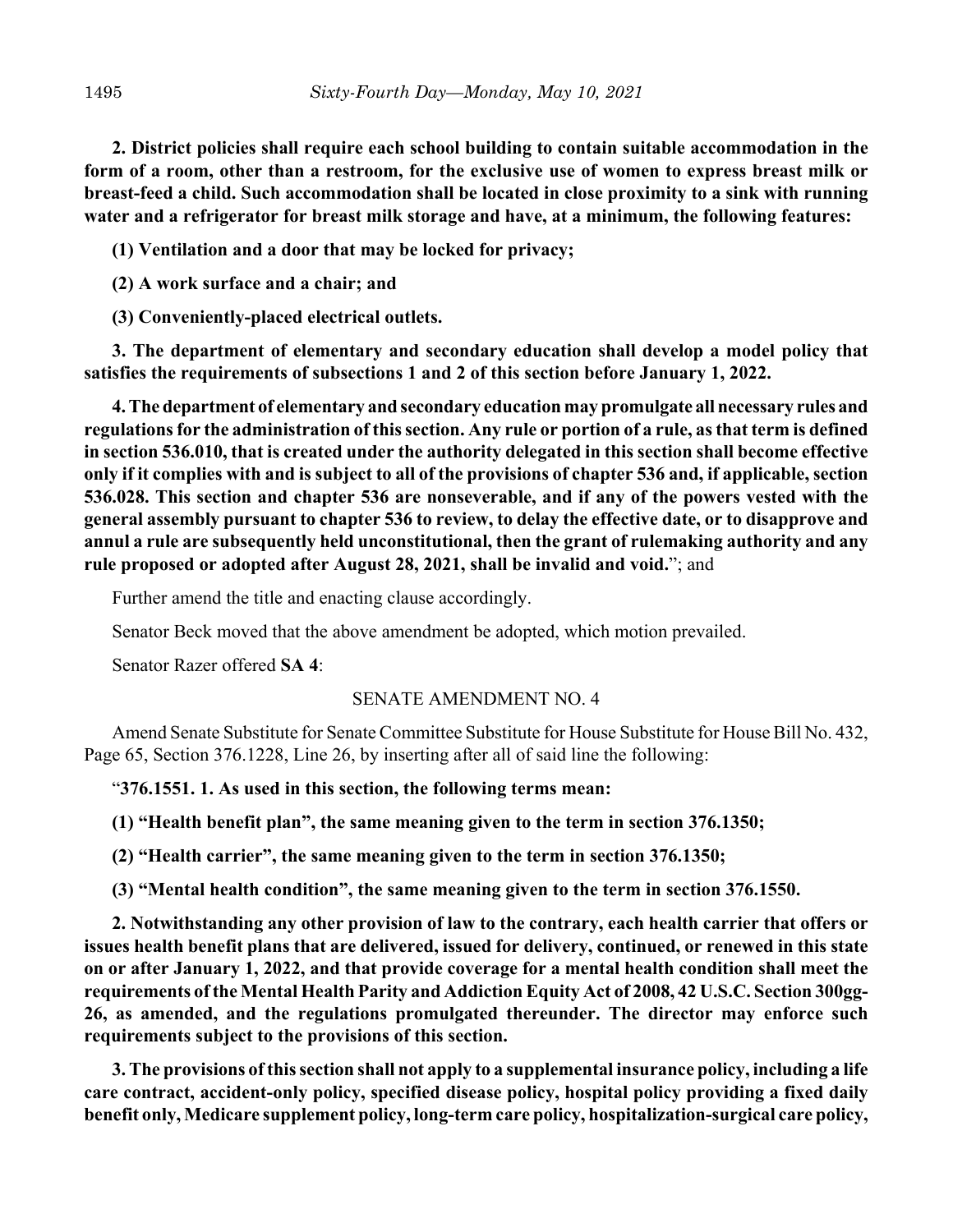**short-term major medical policy of twelve months' or less duration, a health benefit plan in the small group market that was issued before January 1, 2014, or a health benefit plan in the individual market that was purchased before January 1, 2014, or any other supplemental policy as determined by the director of the department of commerce and insurance.**

**4. The director may promulgate rules to effectuate the provisions of this section. Any rule or portion of a rule, as that term is defined in section 536.010, that is created under the authority delegated in this section shall become effective only if it complies with and is subject to all of the provisions of chapter 536 and, if applicable, section 536.028. This section and chapter 536 are nonseverable, and if any of the powers vested with the general assembly pursuant to chapter 536 to review, to delay the effective date, or to disapprove and annul a rule are subsequently held unconstitutional, then the grant of rulemaking authority and any rule proposed or adopted after August 28, 2021, shall be invalid and void.**"; and

Further amend the title and enacting clause accordingly.

Senator Razer moved that the above amendment be adopted, which motion prevailed.

Senator Roberts offered **SA 5**:

#### SENATE AMENDMENT NO. 5

Amend Senate Substitute for Senate Committee Substitute for House Substitute for House Bill No. 432, Page 52, Section 210.1225, Line 12, by inserting after all of said line the following:

"211.211. 1. A child is entitled to be represented by counsel in all proceedings under subdivision (2) or (3) of subsection 1 of section 211.031 and by a guardian ad litem in all proceedings under subdivision (1) of subsection 1 of section 211.031.

2. The court shall appoint counsel for a child prior to the filing of a petition if a request is made therefor to the court and the court finds that the child is the subject of a juvenile court proceeding and that the child making the request is indigent.

3. **(1)** When a petition has been filed under subdivision (2) or (3) of subsection 1 of section 211.031, the court **[**shall**] may** appoint counsel for the child except if private counsel has entered his or her appearance on behalf of the child or if counsel has been waived in accordance with law**; except that, counsel shall not be waived for any proceeding specified under subsection 10 of this section unless the child has had the opportunity to meaningfully consult with counsel and the court has conducted a hearing on the record.**

**(2) If a child waives his or her right to counsel, such waiver shall be made in open court and be recorded and in writing and shall be made knowingly, intelligently, and voluntarily. In determining whether a child has knowingly, intelligently, and voluntarily waived his or her right to counsel, the court shall look to the totality of the circumstances including, but not limited to, the child's age, intelligence, background, and experience generally and in the court system specifically; the child's emotional stability; and the complexity of the proceedings**.

4. When a petition has been filed and the child's custodian appears before the court without counsel, the court shall appoint counsel for the custodian if it finds:

(1) That the custodian is indigent; and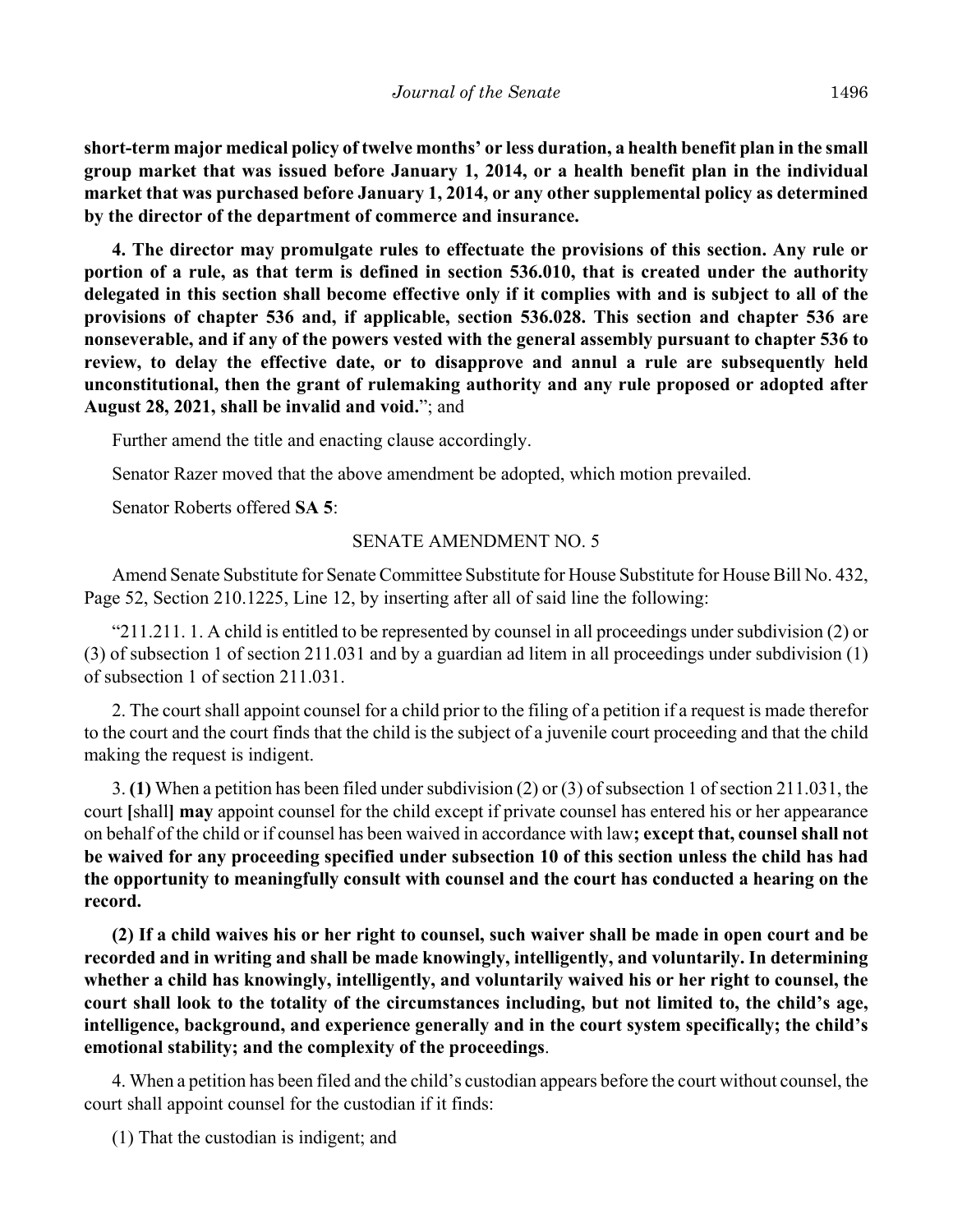(2) That the custodian desires the appointment of counsel; and

(3) That a full and fair hearing requires appointment of counsel for the custodian.

5. Counsel shall be allowed a reasonable time in which to prepare to represent his client.

6. Counsel shall serve for all stages of the proceedings, including appeal, unless relieved by the court for good cause shown. If no appeal is taken, services of counsel are terminated following the entry of an order of disposition.

7. The child and his custodian may be represented by the same counsel except where a conflict of interest exists. Where it appears to the court that a conflict exists, it shall order that the child and his custodian be represented by separate counsel, and it shall appoint counsel if required by subsection 3 or 4 of this section.

8. When a petition has been filed, a child may waive his **or her** right to counsel only with the approval of the court **and if such waiver is not prohibited under subsection 10 of this section. If a child waives his or her right to counsel for any proceeding except proceedings under subsection 10 of this section, the waiver shall only apply to that proceeding. In any subsequent proceeding, the child shall be informed of his or her right to counsel**.

9. Waiver of counsel by a child may be withdrawn at any stage of the proceeding, in which event the court shall appoint counsel for the child if required by subsection 3 of this section.

**10. A child's right to be represented by counsel shall not be waived in any of the following proceedings:**

**(1) At any contested detention hearing under Missouri supreme court rule 127.08 where the petitioner alleges that the child violated any law that, if committed by an adult, would be a felony unless an agreement is otherwise reached;**

**(2) At a certification hearing under section 211.071 or a dismissal hearing under Missouri supreme court rule 129.04;**

**(3) At an adjudication hearing under Missouri supreme court rule 128.02 for any felony offense or at any detention hearing arising from a misdemeanor or felony motion to modify or revoke, including the acceptance of an admission;**

**(4) At a dispositional hearing under Missouri supreme court rule 128.03; or**

**(5) At a hearing on a motion to modify or revoke supervision under subdivision (2) or (3) of subsection 1 of section 211.031.**"; and

Further amend the title and enacting clause accordingly.

Senator Roberts moved that the above amendment be adopted, which motion prevailed.

Senator Koenig offered **SA 6**:

#### SENATE AMENDMENT NO. 6

Amend Senate Substitute for Senate Committee Substitute for House Substitute for House Bill No. 432, Page 1, Section A, Line 9, by inserting after all of said line the following: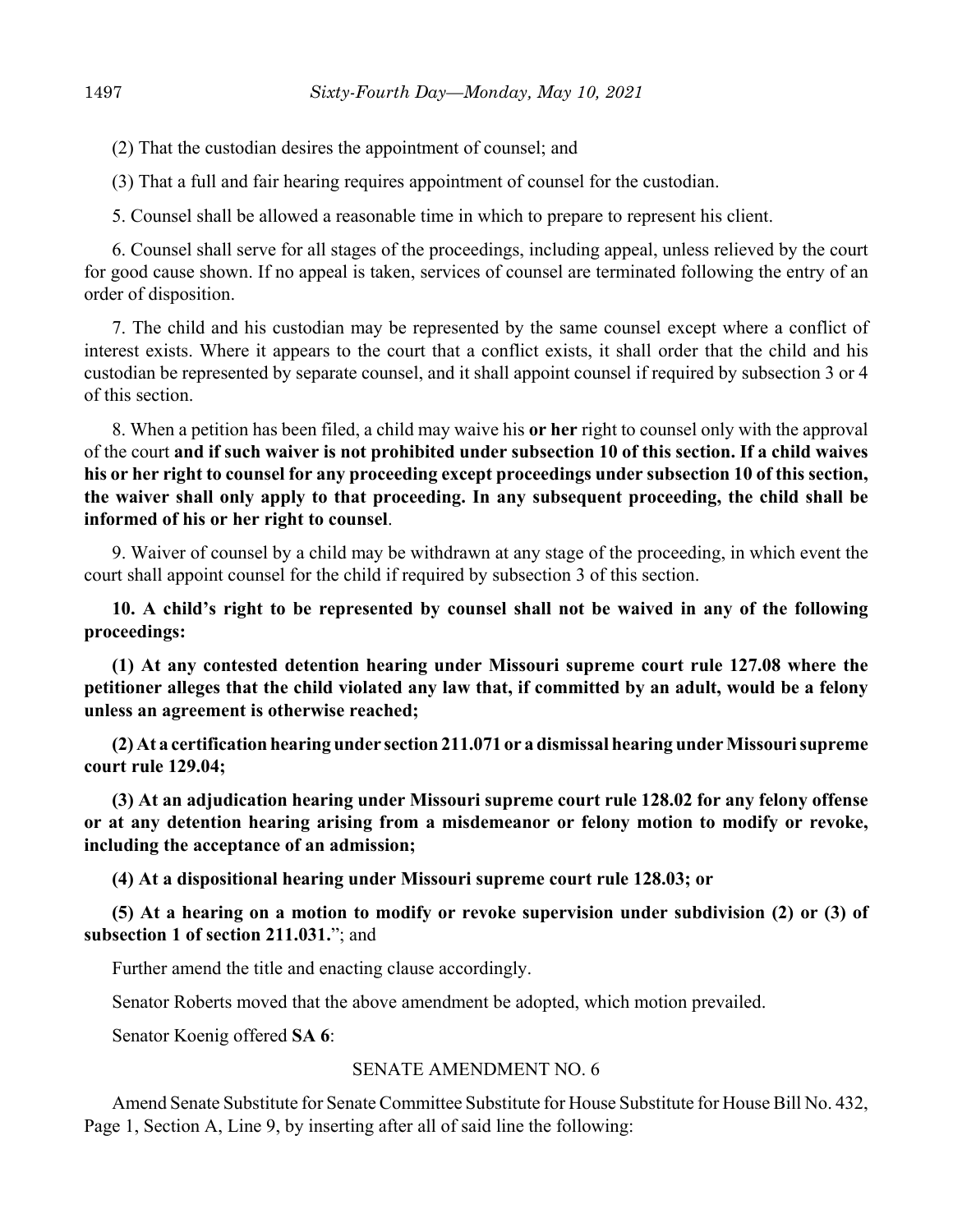"160.263. 1. **As used in this section, the following terms mean:**

**(1) "Mechanical restraint", the use of any device or equipment to restrict a student's freedom of movement. "Mechanical restraint" shall not include devices implemented by trained personnel or used by a student with a prescription for such devices from an appropriate medical or related services professional and that are used for specific and approved purposes for which such devices were designed, such as the following:**

**(a) Adaptive devices or mechanical supports used to achieve proper body position, balance, or alignment to allow greater freedom of mobility than would be possible without the use of such devices or mechanical supports;**

**(b) Vehicle safety restraints when used as intended during the transport of a student in a moving vehicle;**

**(c) Restraints for medical immobilization; or**

**(d) Orthopedically prescribed devices that permit a student to participate in activities without risk;**

**(2) "Physical restraint", a personal restriction such as person-to-person physical contact that immobilizes, reduces, or restricts the ability of a student to move the student's torso, arms, legs, or head freely. "Physical restraint" shall not include:**

**(a) A physical escort, which is a temporary touching or holding of the hand, wrist, arm, shoulder, or back for the purpose of inducing a student to walk to a safe location;**

**(b) Comforting or calming a student;**

**(c) Holding a student's hand to transport the student for safety purposes;**

**(d) Intervening in a fight; or**

**(e) Using an assistive or protective device prescribed by an appropriately trained professional or professional team;**

**(3) "Prone restraint", using mechanical or physical restraint or both to restrict a student's movement while the student is lying with the student's front or face downward;**

**(4) "Restraint" includes, but is not limited to, mechanical restraint, physical restraint, and prone restraint;**

**(5) "Seclusion", the involuntary confinement of a student alone in a room or area that the student is physically prevented from leaving and that complies with the building code in effect in the school district. "Seclusion" shall not include the following:**

**(a) A timeout, which is a behavior management technique that is part of an approved program, involves the monitored separation of the student in a nonlocked setting, and is implemented for the purpose of calming;**

**(b) In-school suspension;**

**(c) Detention; or**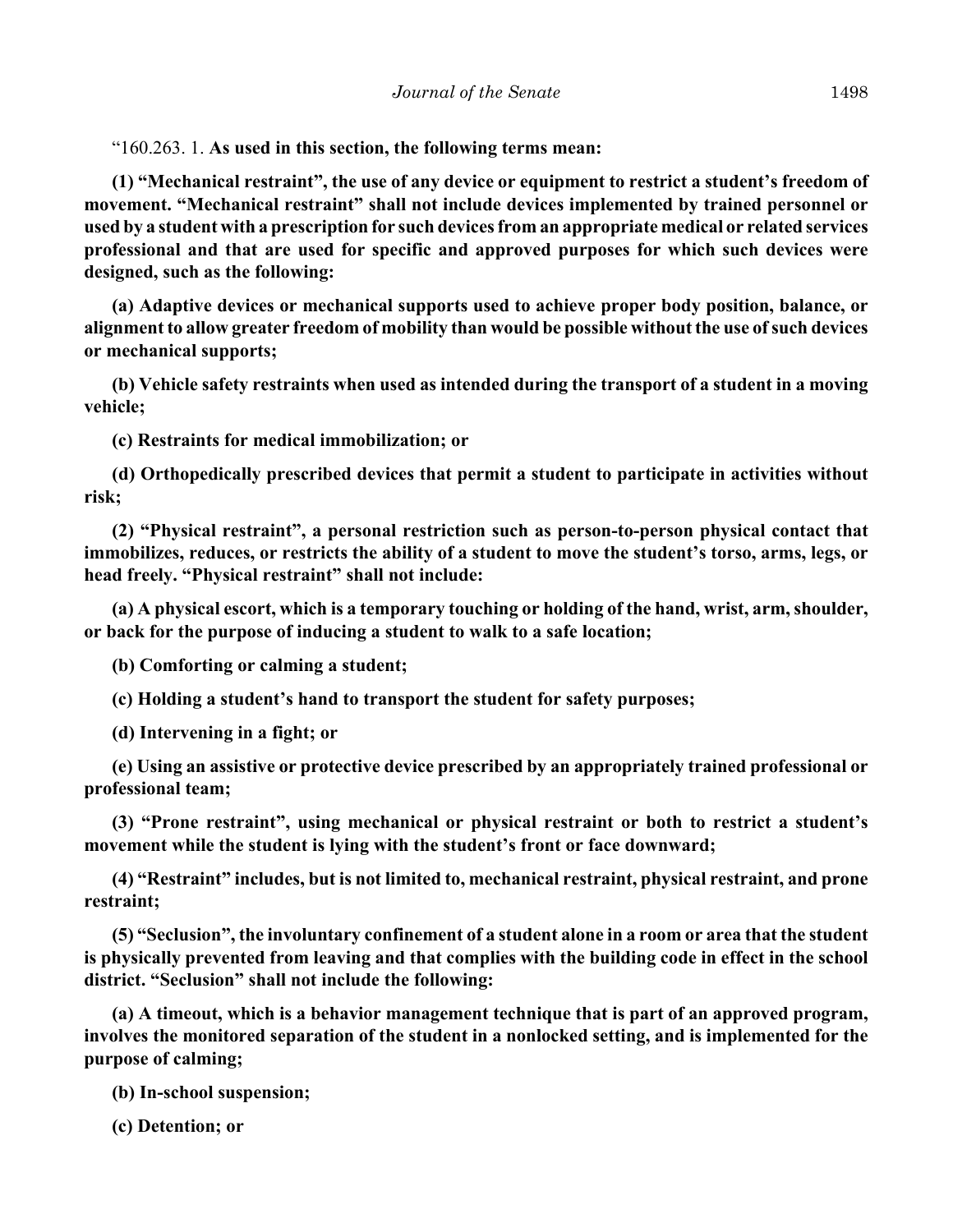#### **(d) Other appropriate disciplinary measures.**

**2.** The school discipline policy under section 160.261 shall **[**prohibit**] reserve** confining a student in **[**an unattended, locked space except for an emergency situation while awaiting the arrival of law enforcement personnel**] seclusion for situations or conditions in which there is imminent danger of physical harm to self or others**.

**3. For all school years beginning on or after July 1, 2022, no school district, charter school, or publicly contracted private provider shall use any mechanical, physical, or prone restraint technique that:**

**(1) Obstructs views of the student's face;**

**(2) Obstructs the student's respiratory airway, impairs the student's breathing or respiratory capacity, or restricts the movement required for normal breathing to cause positional or postural asphyxia;**

**(3) Places pressure or weight on or causes the compression of the student's chest, lungs, sternum, diaphragm, back, abdomen, or genitals;**

**(4) Obstructs the student's circulation of blood;**

**(5) Involves pushing on or into the student's mouth, nose, eyes, or any part of the face or involves covering the face or body with anything including, but not limited to, soft objects such as pillows, blankets, or washcloths;**

**(6) Endangers the student's life or significantly exacerbates the student's medical condition;**

**(7) Is purposely designed to inflict pain;**

**(8) Restricts the student from communicating. If an employee physically restrains a student who uses sign language or an augmentative mode of communication as the student's primary mode of communication, the student shall be permitted to have the student's hands free of restraint for brief periods unless an employee determines that such freedom appears likely to result in harm to self or others.**

**[**2.**] 4. (1)** By July 1, 2011, the local board of education of each school district shall adopt a written policy that comprehensively addresses the use of restrictive behavioral interventions as a form of discipline or behavior management technique. The policy shall be consistent with professionally accepted practices and standards of student discipline, behavior management, health and safety, including the safe schools act. The policy shall include but not be limited to:

**[**(1)**](a)** Definitions of restraint, seclusion, and time-out and any other terminology necessary to describe the continuum of restrictive behavioral interventions available for use or prohibited in the district**, consistent with the provisions of this section**;

**[**(2)**] (b)** Description of circumstances under which a restrictive behavioral intervention is allowed and prohibited**, consistent with the provisions of this section,** and any unique application requirements for specific groups of students such as differences based on age, disability, or environment in which the educational services are provided;

**[**(3)**](c)** Specific implementation requirements associated with a restrictive behavioral intervention such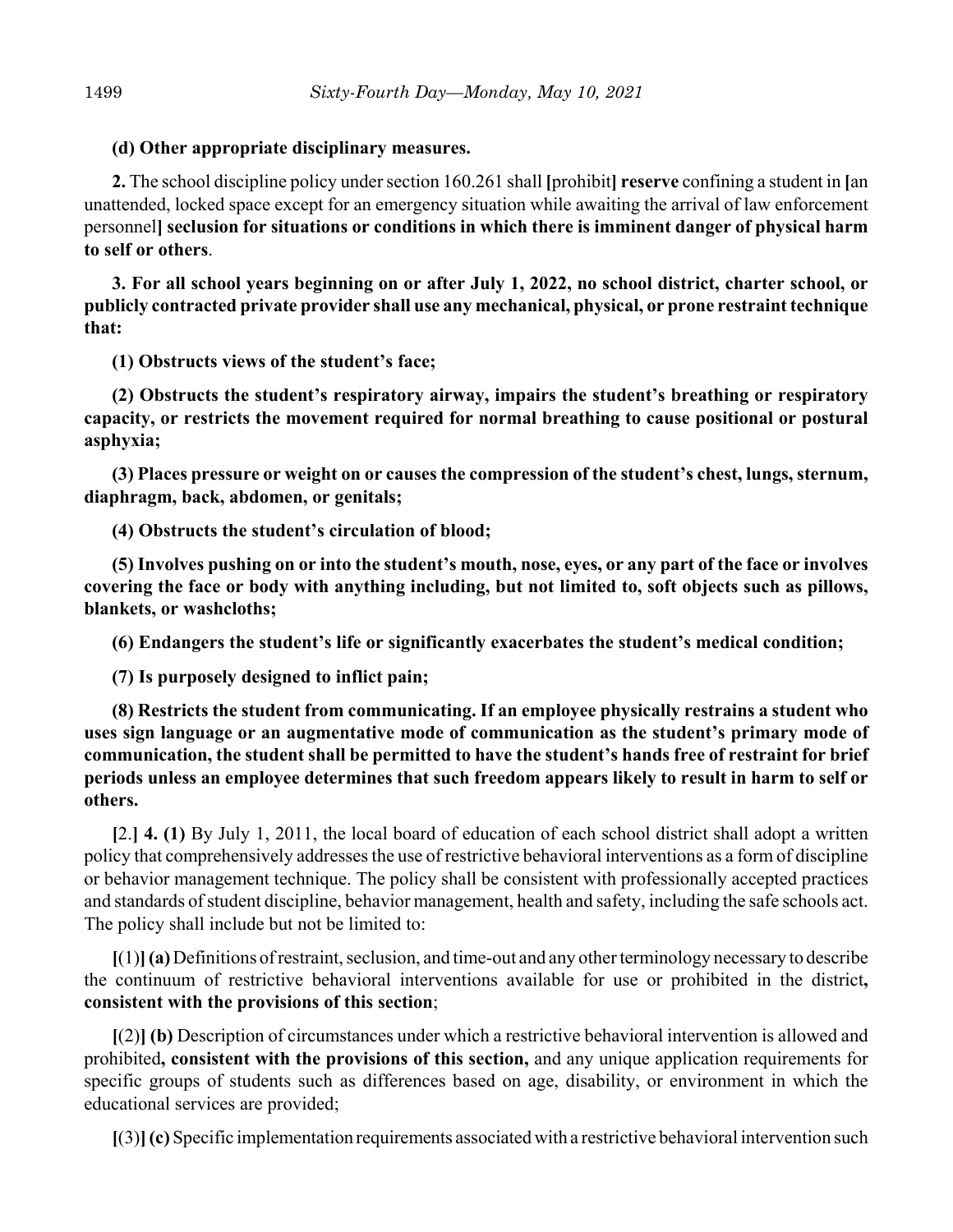as time limits, facility specifications, training requirements or supervision requirements; and

**[**(4)**] (d)** Documentation, notice and permission requirements associated with use of a restrictive behavioral intervention.

**(2) Before July 1, 2022, each written policy adopted under this subsection shall be updated to prohibit the school district, charter school, or publicly contracted private provider from using any restraint that employs any technique listed in subsection 3 of this section.**

**(3) Before July 1, 2022, each written policy adopted under this subsection shall be updated to state that the school district, charter school, or publicly contracted private provider will reserve restraint or seclusion for situations or conditions in which there is imminent danger of physical harm to self or others.**

**5. Before July 1, 2022, each school district, charter school, and publicly contracted private provider shall ensure that the policy adopted under subsection 4 of this section requires the following:**

**(1) Any student placed in seclusion or restraint shall be removed from such seclusion or restraint as soon as the school district, charter school, or publicly contracted private provider determines that the student is no longer an imminent danger of physical harm to self or others;**

**(2) All school district, charter school, and publicly contracted private provider personnel shall annually review the policy and procedures involving the use of seclusion and restraint. Personnel who use seclusion or restraint shall annually complete mandatory training in the specific seclusion and restraint techniques the school district, charter school, or publicly contracted private provider uses under this section;**

**(3) (a) Each time seclusion or restraint is used for a student, the incident shall be monitored by a member of the school district, charter school, or publicly contracted private provider personnel, and a report shall be completed by the school district, charter school, or publicly contracted private provider that contains, at a minimum, the following:**

**a. The date, time of day, location, duration, and description of the incident and interventions;**

**b. Any event leading to the incident and the reason for using seclusion or restraint;**

**c. A description of the methods of seclusion or restraint used;**

**d. The nature and extent of any injury to the student;**

**e. The names, roles, and certifications of each employee involved in the use of seclusion or restraint;**

**f. The name, role, and signature of the person who prepared the report;**

**g. The name of an employee whom the parent or guardian can contact regarding the incident and use of seclusion or restraint;**

**h. The name of an employee to contact if the parent or guardian wishes to file a complaint; and**

**i. A statement directing parents and legal guardians to a sociological, emotional, or behavioral support organization and a hotline number to report child abuse and neglect.**

**(b) The school district, charter school, or publicly contracted private provider shall maintain the**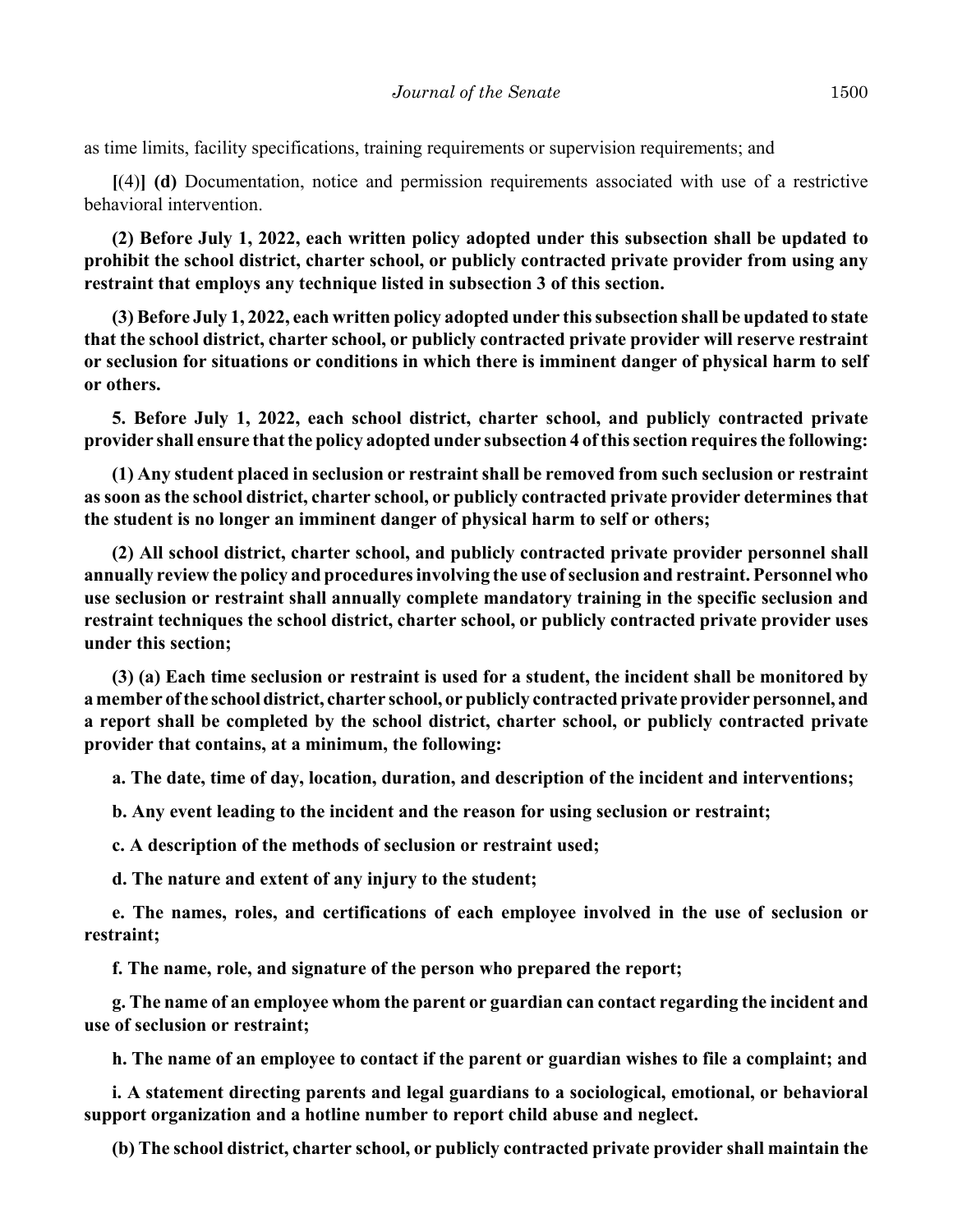**report as an education record of the student, provide a copy to the parent or legal guardian within five school days, and a copy of each incident report shall be given to the department of elementary and secondary education within thirty days of the incident;**

**(4) The school district, charter school, or publicly contracted private provider shall attempt to notify the parents or legal guardians as soon as possible but no later than one hour after the end of the school day on which the use of seclusion or restraint occurred. Notification shall be oral or electronic and shall include a statement indicating that the school district, charter school, or publicly contracted private provider will provide the parents or legal guardians a copy of the report described in subdivision (3) of this subsection within five school days;**

**(5) An officer, administrator, or employee of a public school district or charter school shall not retaliate against any person for having:**

**(a) Reported a violation of any policy established under this section or failure of a district or charter school to follow any provisions of this section in relation to incidents of seclusion and restraint; or**

**(b) Provided information regarding a violation of this section by a public school district or charter school or a member of the staff of the public school district or charter school.**

**6. The department of elementary and secondary education shall compile and maintain all incidents reported under this section in the department's core data system and make such data available on the Missouri comprehensive data system. No personally identifiable data shall be accessible on the database.**

**[**3.**] 7.** The department of elementary and secondary education shall, in cooperation with appropriate associations, organizations, agencies and individuals with specialized expertise in behavior management, develop a model policy that satisfies the requirements of subsection 2 of this section **as it existed on August 28, 2009,** by July 1, 2010**, and shall update such model policy to include the requirements of subdivisions (2) and (3) of subsection 4 and subsection 5 of this section by July 1, 2022**."; and

Further amend the title and enacting clause accordingly.

Senator Koenig moved that the above amendment be adopted, which motion prevailed.

Senator Hegeman offered **SA 7**:

#### SENATE AMENDMENT NO. 7

Amend Senate Substitute for Senate Committee Substitute for House Substitute for House Bill No. 432, Page 46, Section 210.251, Line 18, by inserting after all of said line the following:

"210.252. 1. All buildings and premises used by a child-care facility to care for more than six children except those exempted from the licensing provisions of the department of health and senior services pursuant to subdivisions (1) to (15) of subsection 1 of section 210.211, shall be inspected annually for fire and safety by the state fire marshal, the marshal's designee or officials of a local fire district and for health and sanitation by the department of **[**health and senior services**] elementary and secondary education or the department's designee, including officials of the department of health and senior services,** or officials of the local health department. Evidence of compliance with the inspections required by this section shall be kept on file and available to parents of children enrolling in the child-care facility.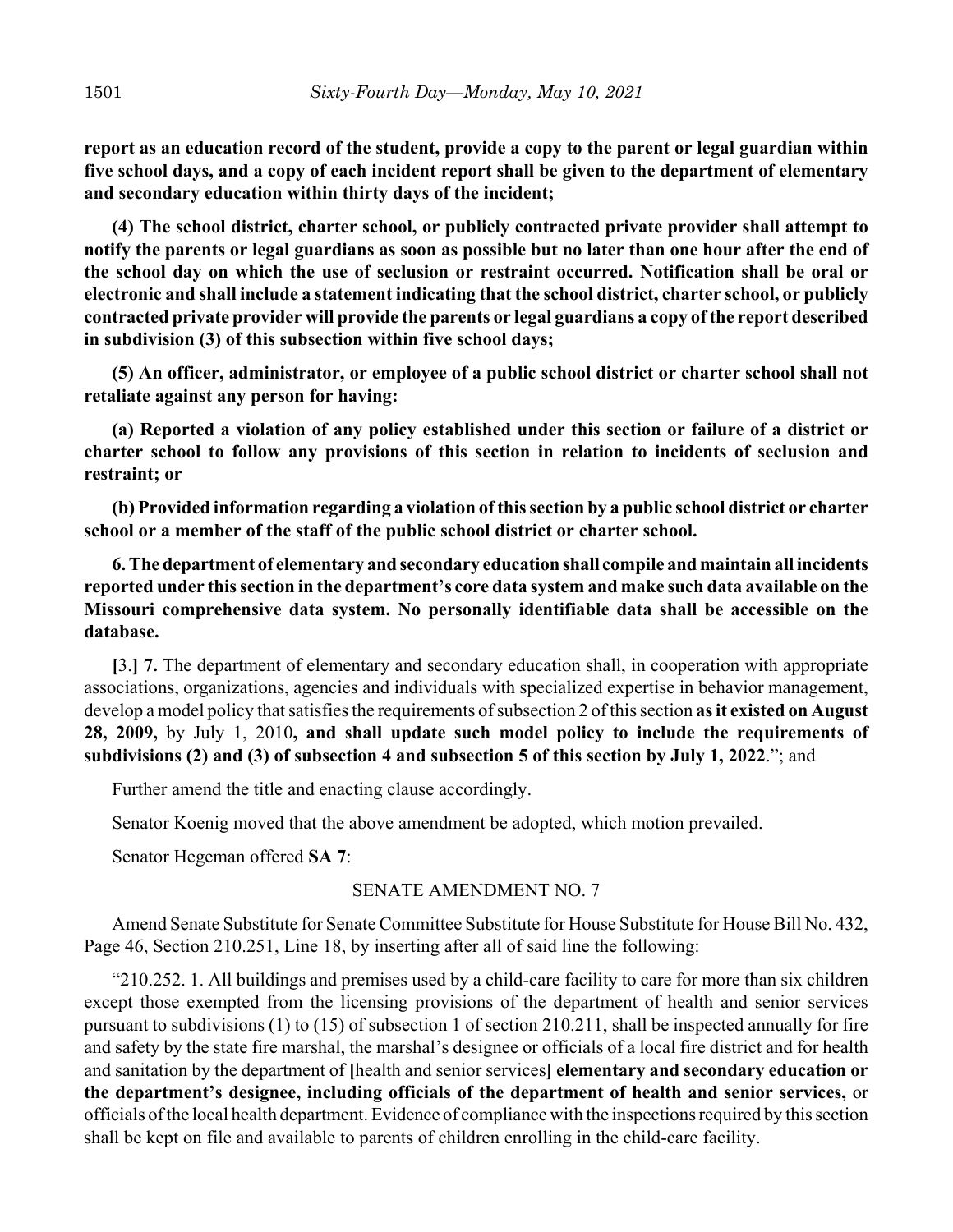2. Local inspection of child-care facilities may be accomplished if the standards employed by local personnel are substantially equivalent to state standards and local personnel are available for enforcement of such standards.

3. Any child-care facility may request a variance from a rule or regulation promulgated pursuant to this section. The request for a variance shall be made in writing to the department of **[**health and senior services**] elementary and secondary education** and shall include the reasons the facility is requesting the variance. The department shall approve any variance request that does not endanger the health or safety of the children served by the facility. The burden of proof at any appeal of a disapproval of a variance application shall be with the department of **[**health and senior services**] elementary and secondary education**. Local inspectors may grant a variance, subject to approval by the department.

4. The department of **[**health and senior services**] elementary and secondary education** shall administer the provisions of sections 210.252 to 210.256, with the cooperation of the state fire marshal, **the department of elementary and secondary education,** local fire departments and local health agencies.

5. The department of **[**health and senior services**] elementary and secondary education** shall promulgate rules and regulations to implement and administer the provisions of sections 210.252 to 210.256. Such rules and regulations shall provide for the protection of children in all child-care facilities whether or not such facility is subject to the licensing provisions of sections 210.201 to 210.245.

6. **The department of health and senior services, after consultation with the department of elementary and secondary education, may promulgate rules and regulations to implement and administer the provisions of this section related to sanitation requirements. Such rules and regulations shall provide for the protection of children in all child-care facilities whether or not such facility is subject to the licensing provisions of sections 210.201 to 210.245.**

**7.** Any rule or portion of a rule, as that term is defined in section 536.010, that is created under the authority delegated in sections 210.252 to 210.256 shall become effective only if it complies with and is subject to all of the provisions of chapter 536 and, if applicable, section 536.028. All rulemaking authority delegated prior to August 28, 1999, is of no force and effect and repealed. Nothing in this section shall be interpreted to repeal or affect the validity of any rule filed or adopted prior to August 28, 1999, if it fully complied with all applicable provisions of law. This section and chapter 536 are nonseverable and if any of the powers vested with the general assembly pursuant to chapter 536 to review, to delay the effective date or to disapprove and annul a rule are subsequently held unconstitutional, then the grant of rulemaking authority and any rule proposed or adopted after August 28, 1999, shall be invalid and void."; and

Further amend the title and enacting clause accordingly.

Senator Hegeman moved that the above amendment be adopted, which motion prevailed.

President Kehoe assumed the Chair.

Senator O'Laughlin offered **SA 8**:

#### SENATE AMENDMENT NO. 8

Amend Senate Substitute for Senate Committee Substitute for House Substitute for House Bill No. 432, Page 1, Section A, Line 9, by inserting after all of said line the following:

"**162.686. 1. No school district or charter school shall prohibit a parent or legal guardian of a**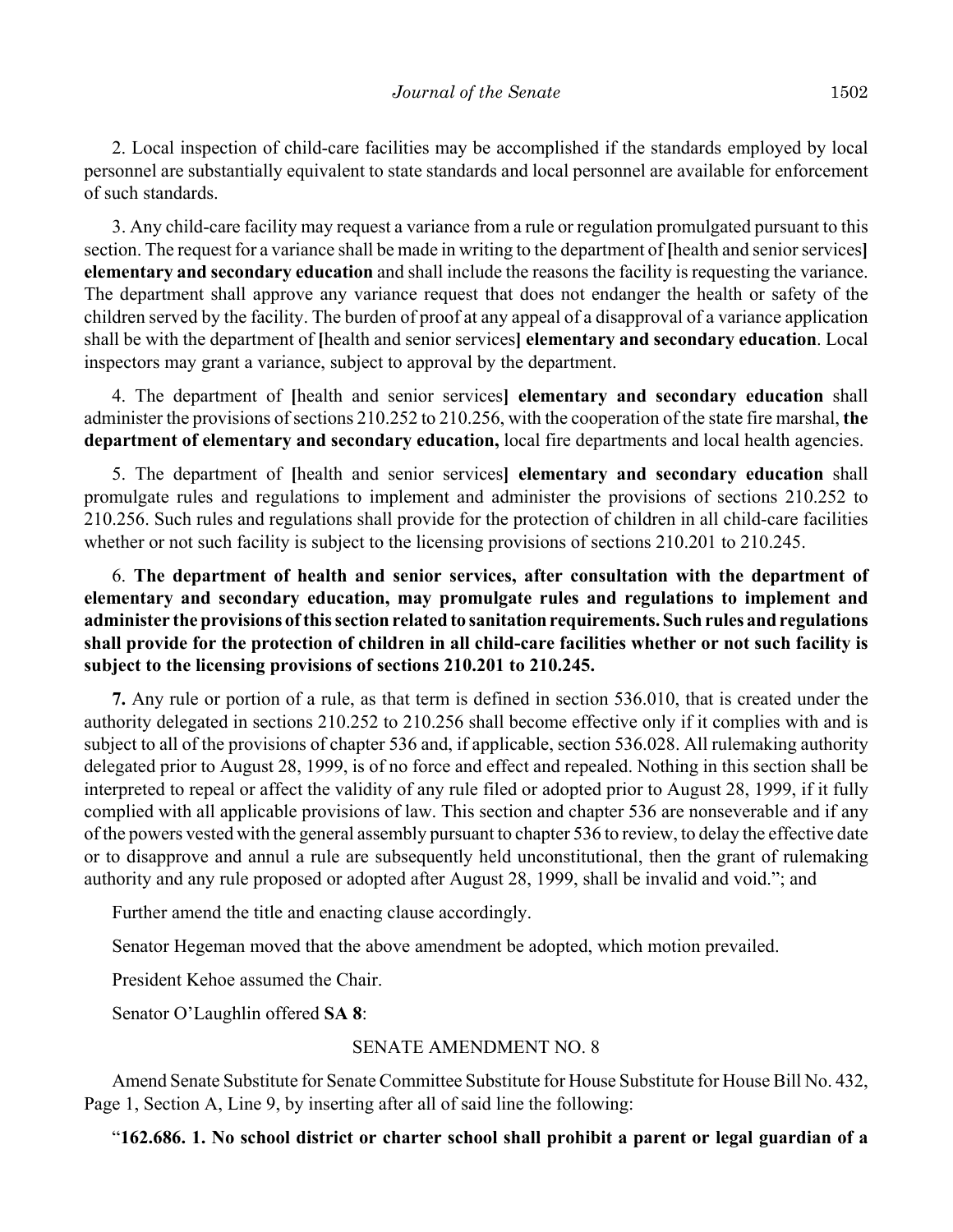**student from recording by audio any meeting held under the federal Individuals with Disabilities Education Act (IDEA), 20 U.S.C. Section 1400, et seq., as amended, or Section 504 of the federal Rehabilitation Act of 1973, 29 U.S.C. Section 794, as amended.**

**2. Any recording made by a parent or legal guardian under this section shall be the property of the parent or legal guardian creating the recording. No recording made under this section shall be construed to be a public record made by or prepared for any public governmental body under chapter 610.**

**3. No school district or charter school shall impose pre-meeting notification requirements of recording by a parent or legal guardian of more than twenty-four hours.**

**4. No school district or charter school employee who reports any violations under this section shall be subject to discharge, retaliation, or any other adverse employment action for making such report.**"; and

Further amend the title and enacting clause accordingly.

Senator O'Laughlin moved that the above amendment be adopted, which motion prevailed.

Senator Eigel offered **SA 9**:

#### SENATE AMENDMENT NO. 9

Amend Senate Substitute for Senate Committee Substitute for House Substitute for House Bill No. 432, Page 65, Section 376.1228, Line 26, by inserting after all of said line the following:

"376.2034. 1. If coverage of a prescription drug for the treatment of any medical condition is restricted for use by a health carrier, health benefit plan, or utilization review organization via a step therapy protocol, a patient, through his or her health care provider, shall have access to a clear, convenient, and readily accessible process to request a step therapy override exception determination. A health carrier, health benefit plan, or utilization review organization may use its existing medical exceptions process to satisfy this requirement. The process shall be disclosed to the patient and health care provider, which shall include the necessary documentation needed to process such request and be made available on the health carrier plan or health benefit plan website.

2. A step therapy override exception determination shall be granted if the patient has tried the step therapy required prescription drugs while under his or her current or previous health insurance or health benefit plan, and such prescription drugs were discontinued due to lack of efficacy or effectiveness, diminished effect, or an adverse event**, or if the patient's treating health care provider attests that coverage of the prescribed prescription drug is necessary to save the life of the patient**. Pharmacy drug samples shall not be considered trial and failure of a preferred prescription drug in lieu of trying the step therapy required prescription drug.

3. The health carrier, health benefit plan, or utilization review organization may request relevant documentation from the patient or provider to support the override exception request.

4. Upon the granting of a step therapy override exception request, the health carrier, health benefit plan, or utilization review organization shall authorize dispensation of and coverage for the prescription drug prescribed by the patient's treating health care provider, provided such drug is a covered drug under such policy or contract.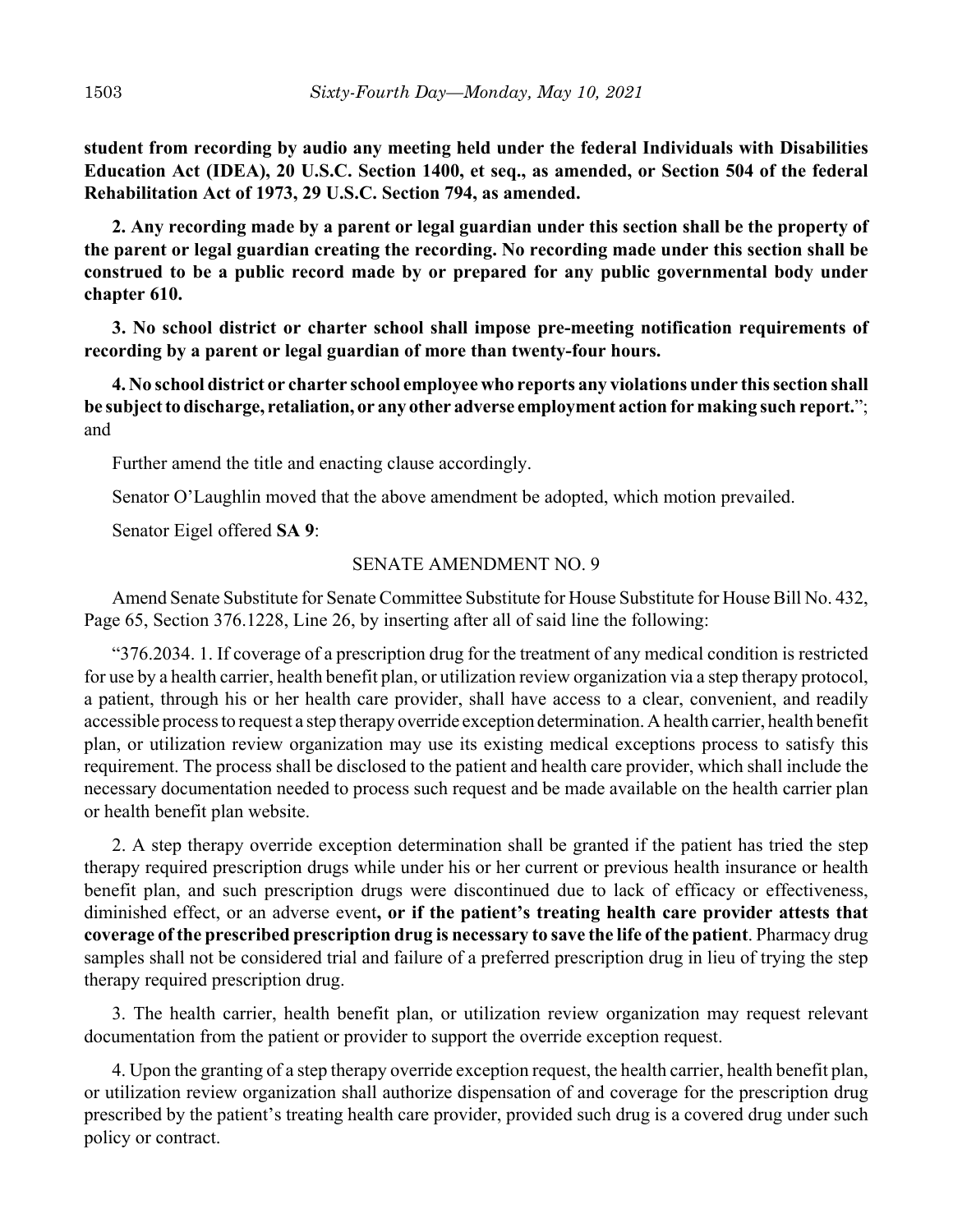5. This section shall not be construed to prevent:

(1) A health carrier, health benefit plan, or utilization review organization from requiring a patient to try a generic equivalent or other brand name drug prior to providing coverage for the requested prescription drug; or

(2) A health care provider from prescribing a prescription drug he or she determines is medically appropriate."; and

Further amend the title and enacting clause accordingly.

Senator Eigel moved that the above amendment be adopted, which motion prevailed.

Senator White moved that **SS** for **SCS** for **HS** for **HB 432**, as amended, be adopted, which motion prevailed.

Senator White moved that **SS** for **SCS** for **HS** for **HB 432**, as amended, be read the 3rd time and finally passed and was recognized to close.

President Pro Tem Schatz referred **SS** for **SCS** for **HS** for **HB 432**, as amended, to the Committee on Governmental Accountability and Fiscal Oversight.

**HCS No. 2** for **HB 69**, with **SCS**, entitled:

An Act to repeal section 407.300, RSMo, and to enact in lieu thereof one new section relating to keeping records for the sale of metal, with a penalty provision.

Was called from the Informal Calendar and taken up by Senator Bean.

**SCS** for **HCS No. 2** for **HB 69**, entitled:

#### SENATE COMMITTEE SUBSTITUTE FOR HOUSE COMMITTEE SUBSTITUTE NO. 2 FOR HOUSE BILL NO. 69

An Act to repeal sections 407.292, 407.300, and 570.030, RSMo, and to enact in lieu thereof four new sections relating to certain metals, with penalty provisions.

Was taken up.

Senator Bean moved that **SCS** for **HCS No. 2** for **HB 69** be adopted, which motion prevailed.

On motion of Senator Bean, **SCS** for **HCS No. 2** for **HB 69** was read the 3rd time and passed by the following vote:

| YEAS—Senators |          |             |                     |                |         |               |
|---------------|----------|-------------|---------------------|----------------|---------|---------------|
| Arthur        | Bean     | Beck        | <b>Bernskoetter</b> | <b>Brattin</b> | Brown   | Burlison      |
| Cierpiot      | Crawford | Eigel       | Eslinger            | Gannon         | Hegeman | Hoskins       |
| Hough         | Koenig   | Luetkemeyer | May                 | Moon           | Mosley  | $O'$ Laughlin |
| Onder         | Razer    | Rehder      | Rizzo               | Roberts        | Rowden  | Schupp        |
| White         | Wieland  | Williams-31 |                     |                |         |               |

NAYS—Senator Riddle—1

Absent—Senator Schatz—1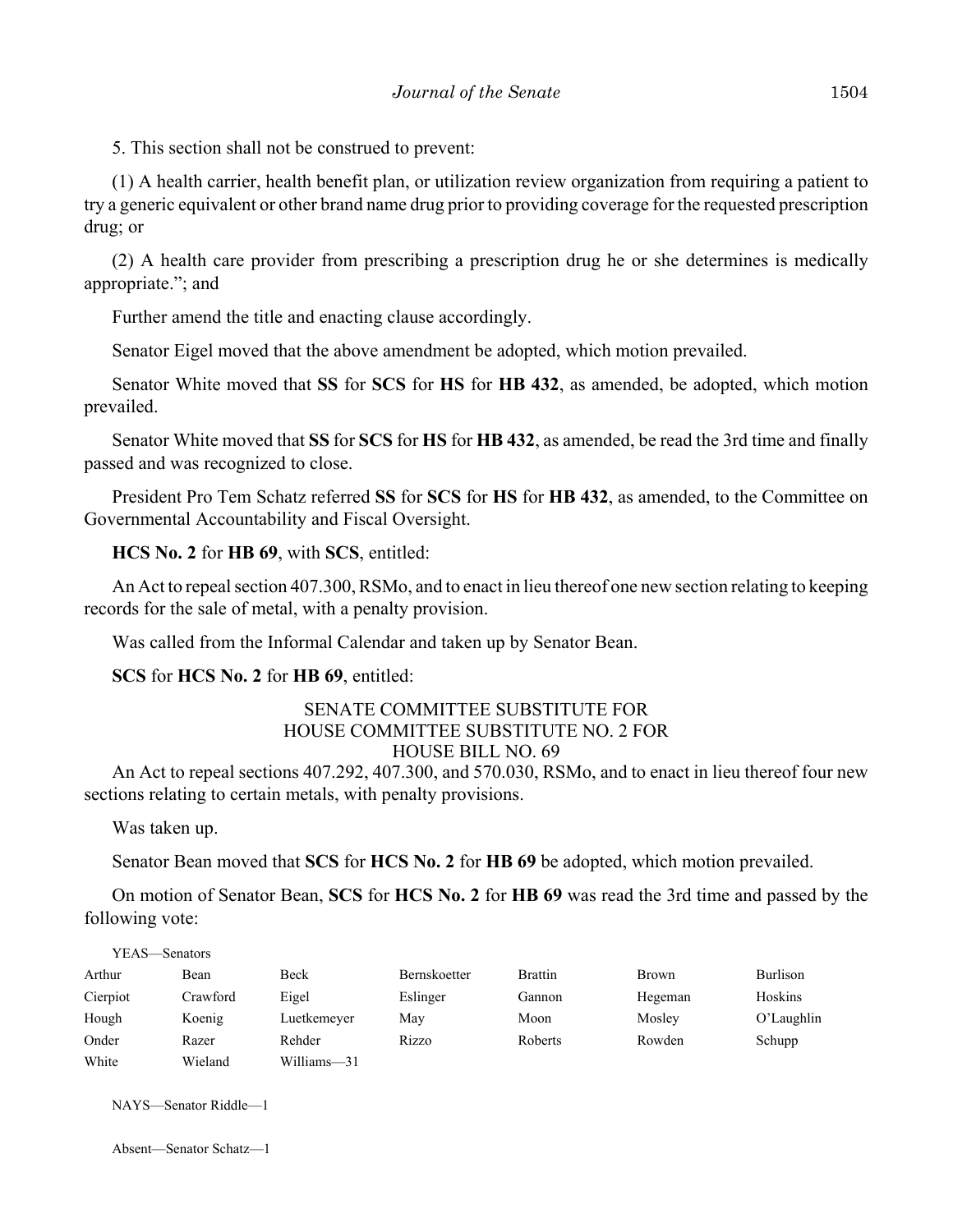Absent with leave—Senator Washington—1

Vacancies—None

The President declared the bill passed.

On motion of Senator Bean, title to the bill was agreed to.

Senator Bean moved that the vote by which the bill passed be reconsidered.

Senator Rowden moved that motion lay on the table, which motion prevailed.

**HCS** for **HB 734**, with **SCS**, entitled:

An Act to repeal sections 393.106, 393.355, and 400.9-109, RSMo, and to enact in lieu thereof seven new sections relating to ratemaking for electrical corporations.

Was called up from the Informal Calendar and taken up by Senator Cierpiot.

**SCS** for **HCS** for **HB 734**, entitled:

#### SENATE COMMITTEE SUBSTITUTE FOR HOUSE COMMITTEE SUBSTITUTE FOR HOUSE BILL NO. 734

An Act to repeal sections 393.106, 393.355, and 400.9-109, RSMo, and to enact in lieu thereof eight new sections relating to utilities.

Was taken up.

Senator Cierpiot moved that **SCS** for **HCS** for **HB 734** be adopted.

Senator Cierpiot offered **SS** for **SCS** for **HCS** for **HB 734**, entitled:

#### SENATE SUBSTITUTE FOR SENATE COMMITTEE SUBSTITUTE FOR HOUSE COMMITTEE SUBSTITUTE FOR HOUSE BILL NO. 734

An Act to repeal sections 386.370, 393.106, 393.355, 394.120, and 400.9-109, RSMo, and to enact in lieu thereof eleven new sections relating to utilities.

Senator Cierpiot moved that **SS** for **SCS** for **HCS** for **HB 734** be adopted.

Pursuant to Senate Rule 91, Senator Hegeman excused himself from voting on the 3rd reading of **SS** for **SCS** for **HCS** for **HB 734**.

Senator Bernskoetter offered **SA 1**:

#### SENATE AMENDMENT NO. 1

Amend Senate Substitute for Senate Committee Substitute for House Committee Substitute for House Bill No. 734, Page 1, Section 67.309, Line 12, by inserting after all of said line the following:

"91.025. 1. As used in this section, the following terms mean:

(1) "Municipally owned or operated electric power system", a system for the distribution of electrical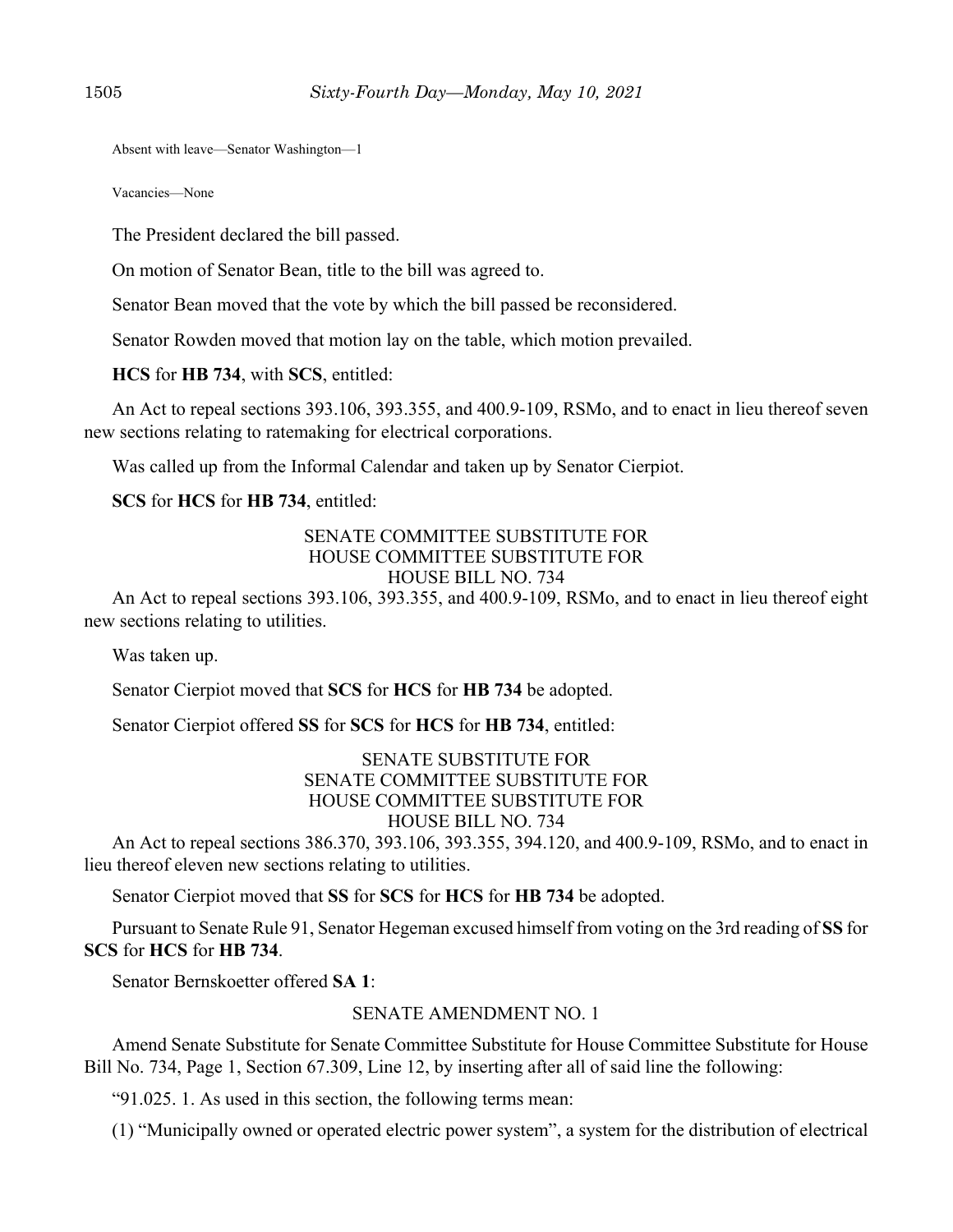power and energy to the inhabitants of a municipality which is owned and operated by the municipality itself, whether operated under authority pursuant to this chapter or under a charter form of government;

(2) "Permanent service", electrical service provided through facilities which have been permanently installed on a structure and which are designed to provide electric service for the structure's anticipated needs for the indefinite future, as contrasted with facilities installed temporarily to provide electrical service during construction. Service provided temporarily shall be at the risk of the electrical supplier and shall not be determinative of the rights of the provider or recipient of permanent service;

(3) "Structure" or "structures", an agricultural, residential, commercial, industrial or other building or a mechanical installation, machinery or apparatus at which retail electric energy is being delivered through a metering device which is located on or adjacent to the structure and connected to the lines of an electrical corporation, rural electric cooperative, municipally owned or operated electric power system, or joint municipal utility commission. Such terms shall include any contiguous or adjacent additions to or expansions of a particular structure. Nothing in this section shall be construed to confer any right on an electric supplier to serve new structures on a particular tract of land because it was serving an existing structure on that tract.

2. Once a municipally owned or operated electrical system, or its predecessor in interest, lawfully commences supplying retail electric energy to a structure through permanent service facilities, it shall have the right to continue serving such structure, and other suppliers of electrical energy shall not have the right to provide service to the structure except as might be otherwise permitted in the context of municipal annexation, pursuant to section 386.800 or pursuant to a territorial agreement approved under section 394.312. The public service commission, upon application made by a customer, may order a change of suppliers on the basis that it is in the public interest for a reason other than a rate differential, and the commission is hereby given jurisdiction over municipally owned or operated electric systems to accomplish the purpose of this section. The commission's jurisdiction under this section is limited to public interest determinations and excludes questions as to the lawfulness of the provision of service, such questions being reserved to courts of competent jurisdiction. Except as provided in this section, nothing in this section shall be construed as otherwise conferring upon the commission jurisdiction over the service, rates, financing, accounting or management of any such municipally owned or operated electrical system, and nothing in this section, section 393.106, and section 394.315 shall affect the rights, privileges or duties of any municipality to form or operate municipally owned or operated electrical systems. Nothing in this section shall be construed to make lawful any provision of service which was unlawful prior to July 11, 1991. Nothing in this section shall be construed to make unlawful the continued lawful provision of service to any structure which may have had a different supplier in the past, if such a change in supplier was lawful at the time it occurred.

**3. Notwithstanding the provisions of this section, section 393.106, section 394.080, and section 394.315 to the contrary, in the event that a retail electric supplier is providing service to a structure located within a city, town, or village that has ceased to be a rural area, and such structure is demolished and replaced by a new structure, such retail electric supplier may provide permanent service to the new structure upon the request of the owner of the new structure.**"; and

Further amend said bill, page 4, section 386.370, line 77, by inserting after all of said line the following:

"386.800. 1. No municipally owned electric utility may provide electric energy at retail to any structure located outside the municipality's corporate boundaries after July 11, 1991, unless: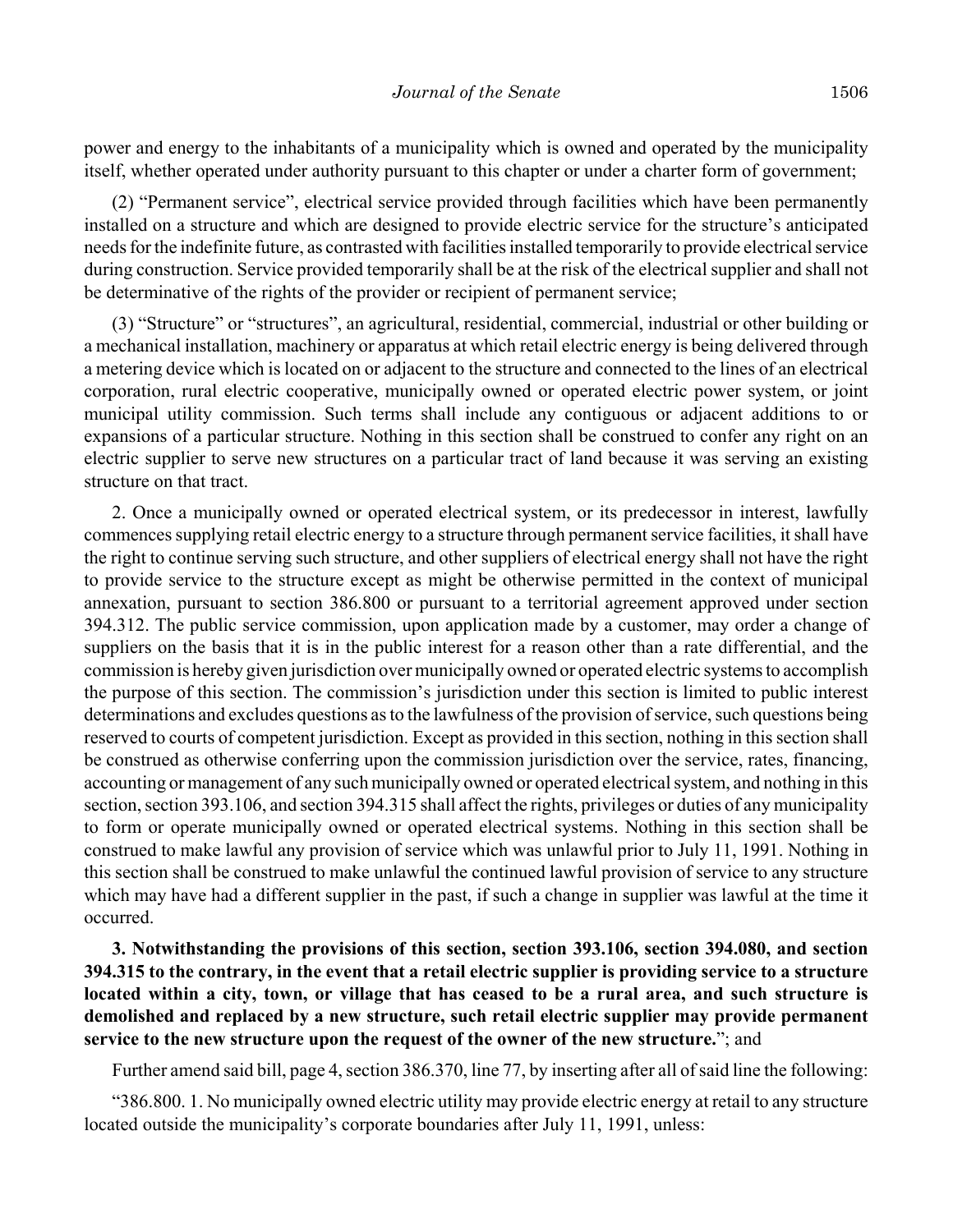(1) The structure was lawfully receiving permanent service from the municipally owned electric utility prior to July 11, 1991; or

(2) The service is provided pursuant to an approved territorial agreement under section 394.312; **or**

(3) The service is provided pursuant to lawful municipal annexation and subject to the provisions of this section; or

(4) The structure is located in an area which was previously served by an electrical corporation regulated under chapter 386, and chapter 393, and the electrical corporation's authorized service territory was contiguous to or inclusive of the municipality's previous corporate boundaries, and the electrical corporation's ownership or operating rights within the area were acquired in total by the municipally owned electrical system prior to July 11, 1991. In the event that a municipally owned electric utility in a city with a population of more than one hundred twenty-five thousand located in a county of the first class not having a charter form of government and not adjacent to any other county of the first class desires to serve customers beyond the authorized service territory in an area which was previously served by an electrical corporation regulated under the provisions of chapter 386, and chapter 393, as provided in this subdivision, **in the absence of an approved territorial agreement under section 394.312,** the municipally owned utility shall apply to the public service commission for an order assigning nonexclusive service territories **and concurrently shall provide written notice of the application to other electric service suppliers with electric facilities located in or within one mile outside of the boundaries of the proposed expanded service territory**. The proposed service area shall be contiguous to the authorized service territory which was previously served by an electrical corporation regulated under the provisions of chapter 386, and chapter 393, as a condition precedent to the granting of the application. The commission shall have one hundred twenty days from the date of application to grant or deny the requested order. The commission **after a hearing** may grant the order upon a finding that granting of the applicant's request is not detrimental to the public interest. In granting the applicant's request the commission shall give due regard to territories previously granted to **or served by** other electric **service** suppliers **and the wasteful duplication of electric service facilities**.

2. Any municipally owned electric utility may extend, pursuant to lawful annexation, its **electric** service territory to include **[**any structure located within a newly annexed area which has not received permanent service from another supplier within ninety days prior to the effective date of the annexation**] areas where another electric supplier currently is not providing permanent service to a structure. If a rural electric cooperative has existing electric service facilities with adequate and necessary service capability located in or within one mile outside the boundaries of the area proposed to be annexed, a majority of the existing developers, landowners, or prospective electric customers in the area proposed to be annexed may, anytime within forty-five days prior to the effective date of the annexation, submit a written request to the governing body of the annexing municipality to invoke mandatory good faith negotiations under section 394.312 to determine which electric service supplier is best suited to serve all or portions of the newly annexed area. In such negotiations the following factors shall be considered, at a minimum:**

- **(1) The preference of landowners and prospective electric customers;**
- **(2) The rates, terms, and conditions of service of the electric service suppliers;**
- **(3) The economic impact on the electric service suppliers;**
- **(4) Each electric service supplier's operational ability to serve all or portions of the annexed area**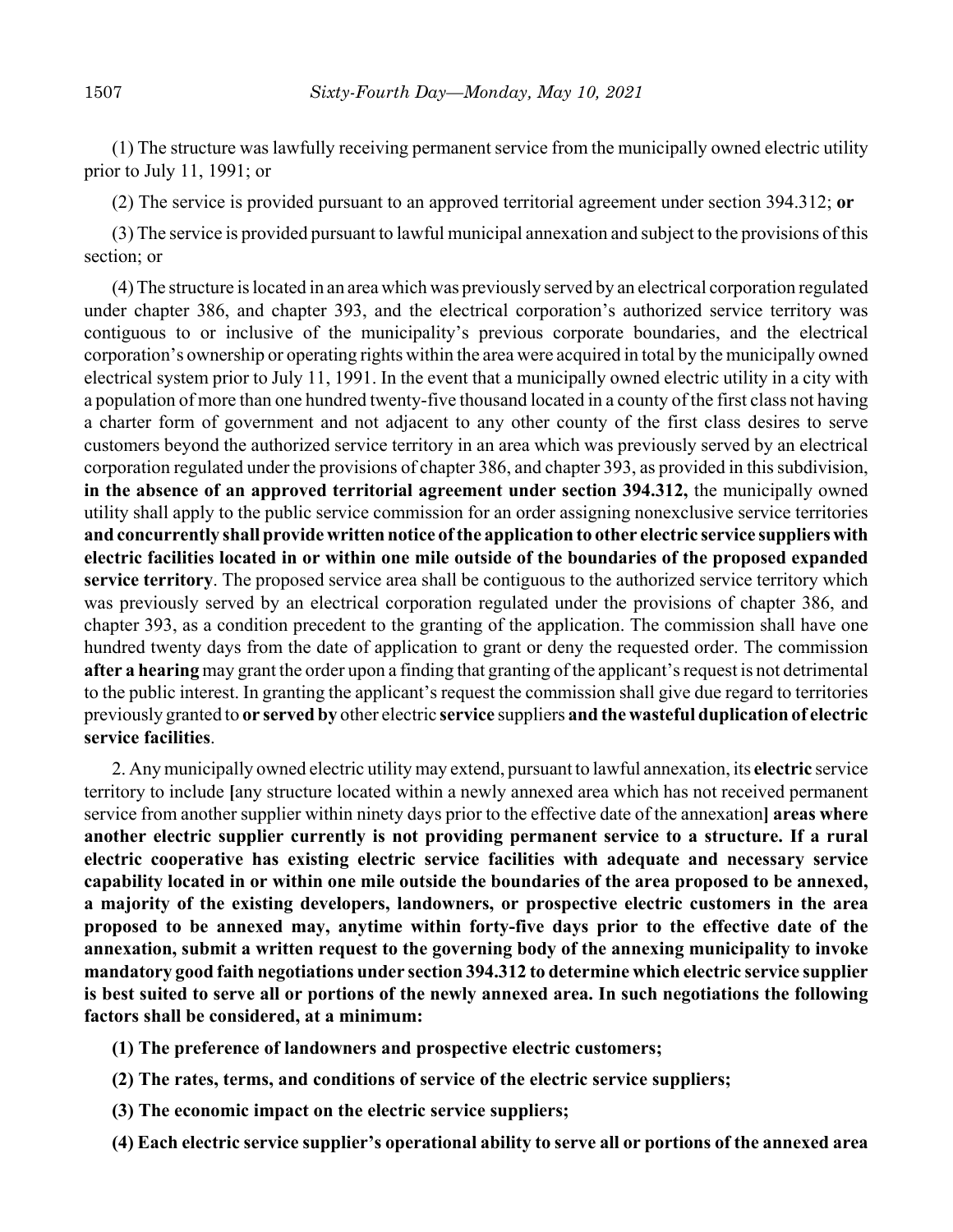**within three years of the date the annexation becomes effective;**

**(5) Avoiding the wasteful duplication of electric facilities;**

**(6) Minimizing unnecessary encumbrances on the property and landscape within the area to be annexed; and**

**(7) Preventing the waste of materials and natural resources.**

**If the municipally owned electric utility and rural electric cooperative are unable to negotiate a territorial agreement pursuant to section 394.312 within forty-five days, then they may submit proposals to those submitting the original written request, whose preference shall control, section 394.080 to the contrary notwithstanding, and the governing body of the annexing municipality shall not reject the petition requesting annexation based on such preference. This subsection shall not apply to municipally-owned property in any newly annexed area.**

**3. In the event an electrical corporation rather than a municipally owned electric utility lawfully is providing electric service in the municipality, all the provisions of subsection 2 of this section shall apply equally as if the electrical corporation were a municipally owned electric utility, except that if the electrical corporation and the rural electric cooperative are unable to negotiate a territorial agreement pursuant to section 394.312 within forty-five days, then either electric service supplier may file an application with the commission for an order determining which electric service supplier should serve, in whole or in part, the area to be annexed. The application shall be made pursuant to the rules and regulations of the commission governing applications for certificates of public convenience and necessity. The commission after the opportunity for hearing shall make its determination after consideration of the factors set forth in subdivisions (1) through (7) of subsection 2 of this section, and section 394.080 to the contrary notwithstanding, may grant its order upon a finding that granting of the applicant's request is not detrimental to the public interest. The commission shall issue its decision by report and order no later than one hundred twenty days from the date of the application unless otherwise ordered by the commission for good cause shown. Review of such commission decisions shall be governed by sections 386.500 to 386.550. If the applicant is a rural electric cooperative, the commission shall charge to the rural electric cooperative the appropriate fees as set forth in subsection 9 of this section**.

**[**3.**] 4.** When a municipally owned electric utility desires to extend its service territory to include any structure located within a newly annexed area which has received permanent service from another **electric service** supplier within ninety days prior to the effective date of the annexation, it shall:

(1) Notify by publication in a newspaper of general circulation the record owner of said structure, and notify in writing any affected electric **service** supplier and the public service commission, within sixty days after the effective date of the annexation its desire to extend its service territory to include said structure; and

(2) Within six months after the effective date of the annexation receive the approval of the municipality's governing body to begin negotiations pursuant to section 394.312 with **[**any**] the** affected electric **service** supplier.

**[**4.**] 5.** Upon receiving approval from the municipality's governing body pursuant to subsection **[**3**] 4** of this section, the municipally owned electric utility and the affected electric **service** supplier shall meet and negotiate in good faith the terms of the territorial agreement and any transfers or acquisitions, including, as an alternative, granting the affected electric **service** supplier a franchise or authority to continue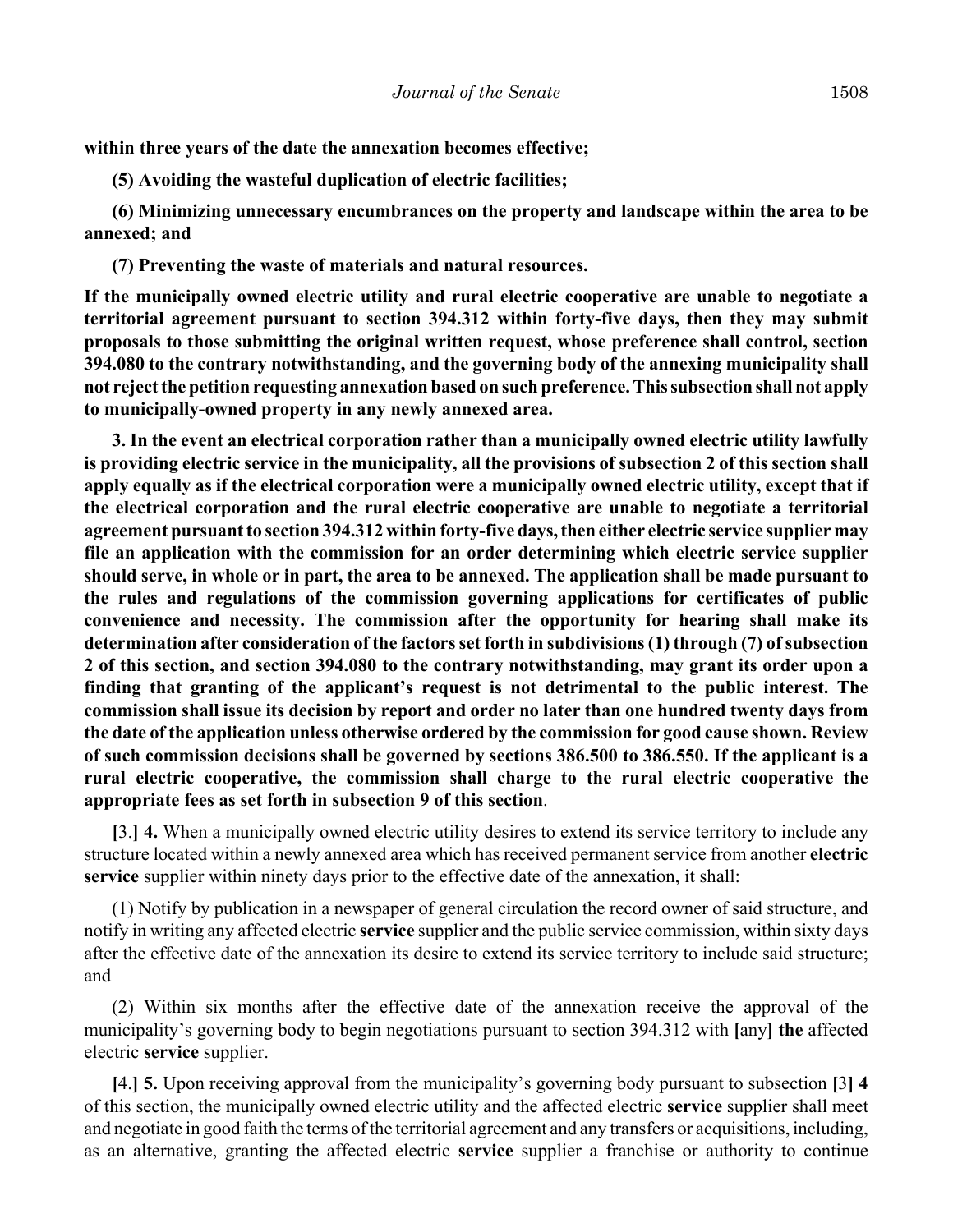providing service in the annexed area. In the event that the affected electric **service** supplier does not provide wholesale electric power to the municipality, if the affected electric **service** supplier so desires, the parties **[**shall**] may** also negotiate, consistent with applicable law, regulations and existing power supply agreements, for power contracts which would provide for the purchase of power by the municipality from the affected electric **service** supplier for an amount of power equivalent to the loss of any sales to customers receiving permanent service at structures within the annexed areas which are being sought by the municipally owned electric utility. The parties shall have no more than one hundred eighty days from the date of receiving approval from the municipality's governing body within which to conclude their negotiations and file their territorial agreement with the commission for approval under the provisions of section 394.312. The time period for negotiations allowed under this subsection may be extended for a period not to exceed one hundred eighty days by a mutual agreement of the parties and a written request with the public service commission.

**[**5.**] 6.** For purposes of this section, the term "fair and reasonable compensation" shall mean the following:

(1) The present-day reproduction cost, new, of the properties and facilities serving the annexed areas, less depreciation computed on a straight-line basis; and

(2) An amount equal to the reasonable and prudent cost of detaching the facilities in the annexed areas and the reasonable and prudent cost of constructing any necessary facilities to reintegrate the system of the affected electric **service** supplier outside the annexed area after detaching the portion to be transferred to the municipally owned electric utility; and

(3) **[**Four**] Two** hundred percent of gross revenues less gross receipts taxes received by the affected electric **service** supplier from the twelve-month period preceding the approval of the municipality's governing body under the provisions of subdivision (2) of subsection **[**3**] 4** of this section, normalized to produce a representative usage from customers at the subject structures in the annexed area; and

(4) Any federal, state and local taxes which may be incurred as a result of the transaction, including the recapture of any deduction or credit; and

(5) Any other costs reasonably incurred by the affected electric supplier in connection with the transaction.

**[**6.**] 7.** In the event the parties are unable to reach an agreement under subsection **[**4**] 5** of this section, within sixty days after the expiration of the time specified for negotiations, the municipally owned electric utility **or the affected electric service supplier** may apply to the commission for an order assigning exclusive service territories within the annexed area and a determination of the fair and reasonable compensation amount to be paid to the affected electric **service** supplier under subsection **[**5**] 6** of this section. Applications shall be made and notice of such filing shall be given to all affected parties pursuant to the rules and regulations of the commission governing applications for certificates of public convenience and necessity. Unless otherwise ordered by the commission for good cause shown, the commission shall rule on such applications not later than one hundred twenty days after the application is properly filed with the secretary of the commission. The commission shall hold evidentiary hearings to assign service territory between **the** affected electric **service** suppliers inside the annexed area and to determine the amount of compensation due any affected electric **service** supplier for the transfer of plant, facilities or associated lost revenues between electric **service** suppliers in the annexed area. The commission shall make such determinations based on findings of what best serves the public interest and shall issue its decision by report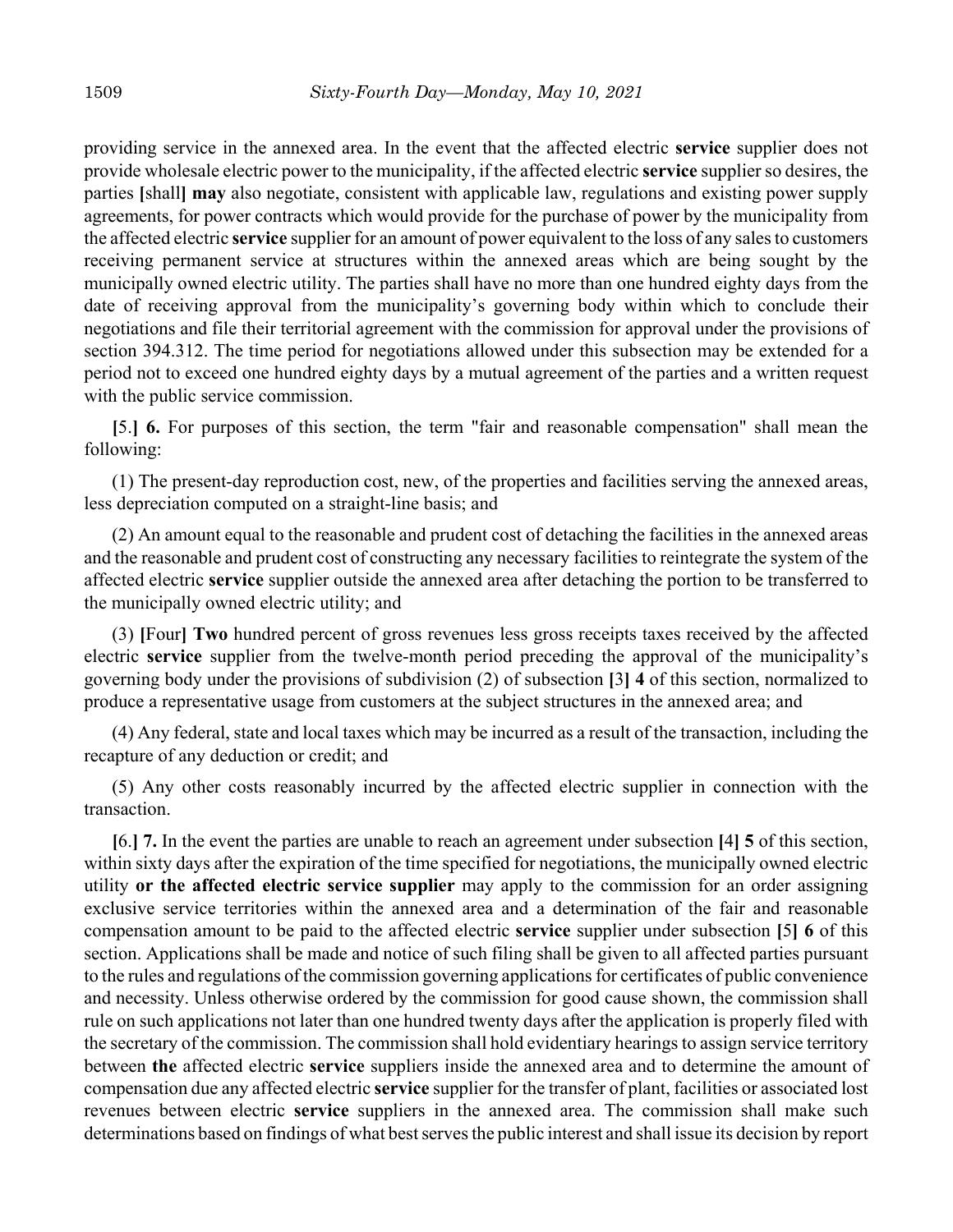and order. Review of such commission decisions shall be governed by sections 386.500 to 386.550. The payment of compensation and transfer of title and operation of the facilities shall occur within ninety days after the order and any appeal therefrom becomes final unless the order provides otherwise.

**[**7.**] 8.** In reaching its decision under subsection **[**6**] 7** of this section, the commission shall consider the following factors:

(1) Whether the acquisition or transfers sought by the municipally owned electric utility within the annexed area from the affected electric **service** supplier are, in total, in the public interest, including **the preference of the owner of any affected structure,** consideration of rate disparities between the competing electric **service** suppliers**,** and issues of unjust rate discrimination among customers of a single electric **service** supplier if the rates to be charged in the annexed areas are lower than those charged to other system customers; and

(2) The fair and reasonable compensation to be paid by the municipally owned electric utility, to the affected electric **service** supplier with existing system operations within the annexed area, for any proposed acquisitions or transfers; and

(3) Any effect on system operation, including, but not limited to, loss of load and loss of revenue; and

(4) Any other issues upon which the municipally owned electric utility and the affected electric **service** supplier might otherwise agree, including, but not limited to, the valuation formulas and factors contained in subsections **[**4, 5 and 6**] 5, 6, and 7**, of this section, even if the parties could not voluntarily reach an agreement thereon under those subsections.

**[**8.**] 9.** The commission is hereby given all necessary jurisdiction over municipally owned electric utilities and rural electric cooperatives to carry out the purposes of this section consistent with other applicable law; provided, however, the commission shall not have jurisdiction to compel the transfer of customers or structures with a connected load greater than one thousand kilowatts. The commission shall by rule set appropriate fees to be charged on a case-by-case basis to municipally owned electric utilities and rural electric cooperatives to cover all necessary costs incurred by the commission in carrying out its duties under this section. **Nothing in this section shall be construed as otherwise conferring upon the public service commission jurisdiction over the service, rates, financing, accounting, or management of any rural electric cooperative or municipally owned electric utility, except as provided in this section.**

**10. Notwithstanding sections 394.020 and 394.080 to the contrary, a rural electric cooperative may provide electric service within the corporate boundaries of a municipality if such service is provided:**

**(1) Pursuant to subsections 2 through 9 of this section; and**

**(2) Such service is conditioned upon the execution of the appropriate territorial and municipal franchise agreements, which may include a nondiscriminatory requirement, consistent with other applicable law, that the rural electric cooperative collect and remit a sales tax based on the amount of electricity sold by the rural electric cooperative within the municipality.**"; and

Further amend said bill, page 10, section 393.106, line 85, by inserting after all of said line the following:

"**4. Notwithstanding the provisions of this section, section 91.025, section 394.080, and section 394.315 to the contrary, in the event that a retail electric supplier is providing service to a structure located within a city, town, or village that ceased to be a rural area, and such structure is demolished and replaced by a new structure, such retail electric service supplier may provide permanent service**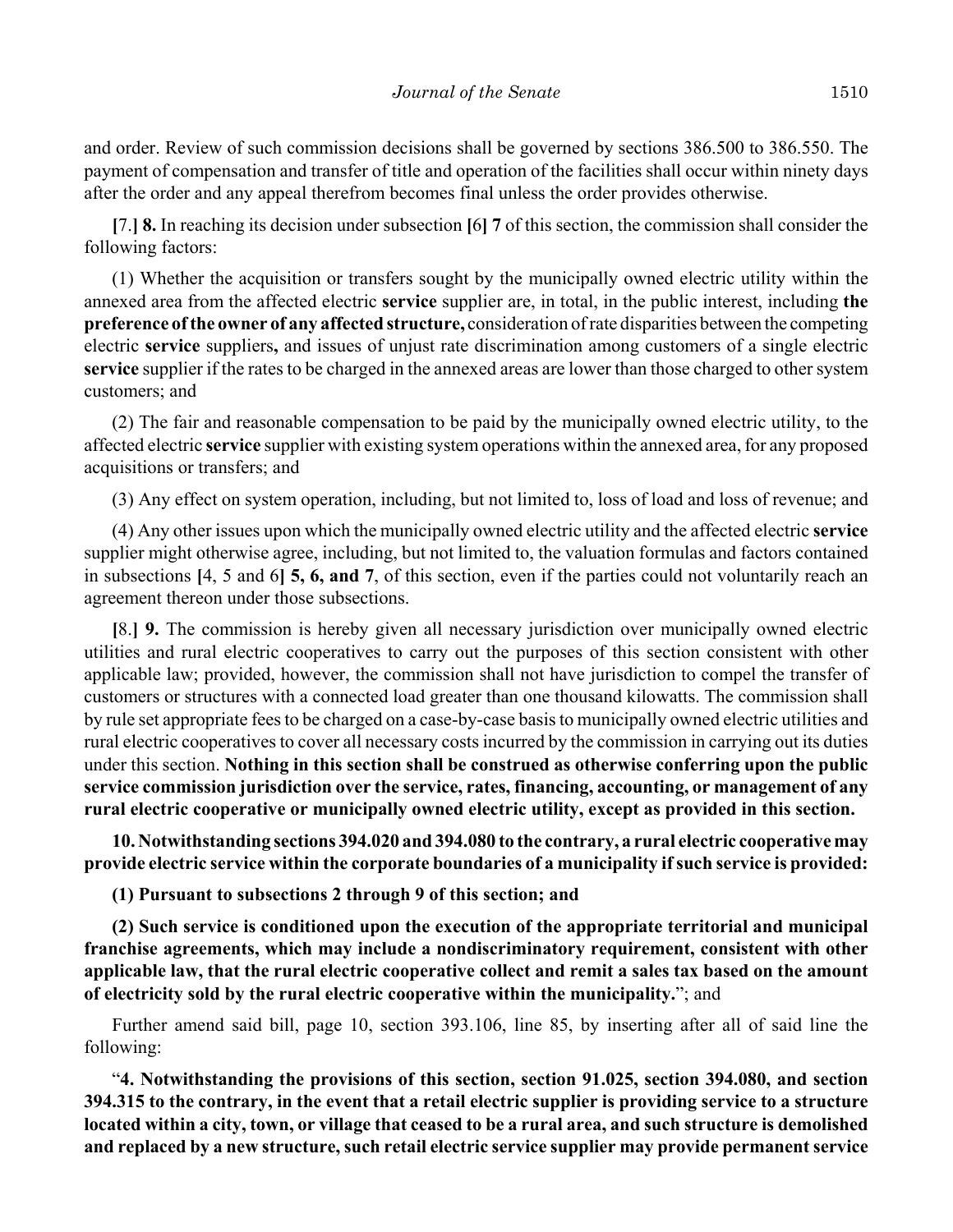#### **to the new structure upon the request of the owner of the new structure.**"; and

Further amend said bill, page 62, section 393.1715, line 150, by inserting after all of said line the following:

"394.020. In this chapter, unless the context otherwise requires,

(1) "Member" means each incorporator of a cooperative and each person admitted to and retaining membership therein, and shall include a husband and wife admitted to joint membership;

(2) "Person" includes any natural person, firm, association, corporation, business trust, partnership, federal agency, state or political subdivision or agency thereof, or any body politic; and

(3) "Rural area" shall be deemed to mean any area of the United States not included within the boundaries of any city, town or village having a population in excess of **[**fifteen**] sixteen** hundred inhabitants, and such term shall be deemed to include both the farm and nonfarm population thereof. **The number of inhabitants specified in this subsection shall be increased by six percent every ten years after each decennial census beginning in 2030.**"; and

Further amend said bill, page 63, section 394.120, line 57, by inserting after all of said line the following:

"394.315. 1. As used in this section, the following terms mean:

(1) "Permanent service", electrical service provided through facilities which have been permanently installed on a structure and which are designed to provide electric service for the structure's anticipated needs for the indefinite future, as contrasted with facilities installed temporarily to provide electrical service during construction. Service provided temporarily shall be at the risk of the electrical supplier and shall not be determinative of the rights of the provider or recipient of permanent service;

(2) "Structure" or "structures", an agricultural, residential, commercial, industrial or other building or a mechanical installation, machinery or apparatus at which retail electric energy is being delivered through a metering device which is located on or adjacent to the structure and connected to the lines of an electrical supplier. Such terms shall include any contiguous or adjacent additions to or expansions of a particular structure. Nothing in this section shall be construed to confer any right on **[**a rural electric cooperative**] an electric supplier** to serve new structures on a particular tract of land because it was serving an existing structure on that tract.

2. Once a rural electric cooperative, or its predecessor in interest, lawfully commences supplying retail electric energy to a structure through permanent service facilities, it shall have the right to continue serving such structure, and other suppliers of electrical energy shall not have the right to provide service to the structure except as might be otherwise permitted in the context of municipal annexation, pursuant to section 386.800 and section 394.080, or pursuant to a territorial agreement approved under section 394.312. The public service commission, upon application made by an affected party, may order a change of suppliers on the basis that it is in the public interest for a reason other than a rate differential, and the commission is hereby given jurisdiction over rural electric cooperatives to accomplish the purpose of this section. The commission's jurisdiction under this section is limited to public interest determinations and excludes questions as to the lawfulness of the provision of service, such questions being reserved to courts of competent jurisdiction. Except as provided herein, nothing in this section shall be construed as otherwise conferring upon the commission jurisdiction over the service, rates, financing, accounting or management of any such cooperative, and except as provided in this section, nothing contained herein shall affect the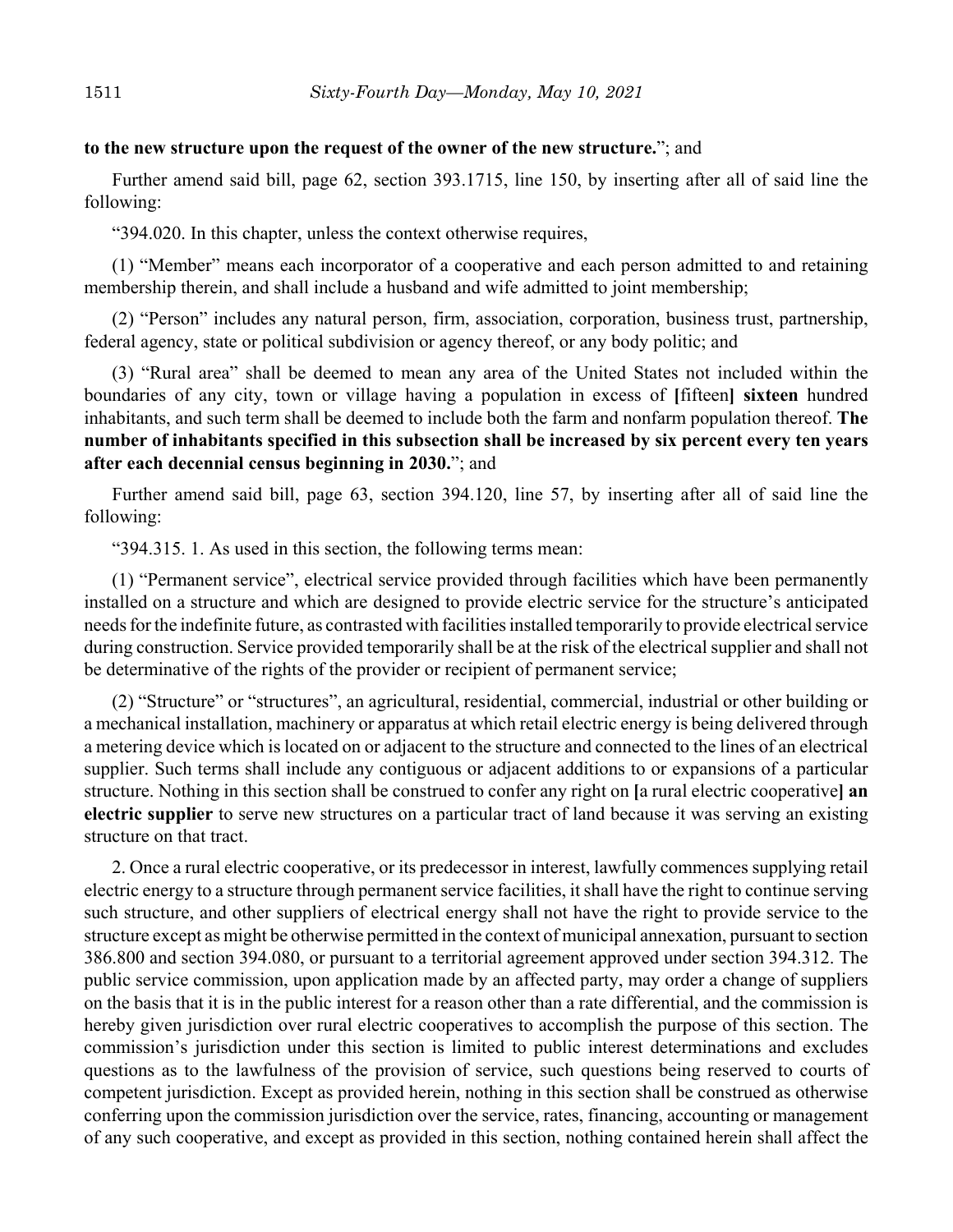rights, privileges or duties of existing cooperatives pursuant to this chapter. Nothing in this section shall be construed to make lawful any provision of service which was unlawful prior to July 11, 1991. Nothing in this section shall be construed to make unlawful the continued lawful provision of service to any structure which may have had a different supplier in the past, if such a change in supplier was lawful at the time it occurred. However, those customers who had cancelled service with their previous supplier or had requested cancellation by May 1, 1991, shall be eligible to change suppliers as per previous procedures. No customer shall be allowed to change electric suppliers by disconnecting service between May 1, 1991, and July 11, 1991.

**3. Notwithstanding the provisions of this section, section 91.025, section 393.106, and section 394.080 to the contrary, in the event that a retail electric supplier is providing service to a structure located within a city, town, or village that has ceased to be a rural area, and such structure is demolished and replaced by a new structure, such retail electric service supplier may provide permanent service to the new structure upon the request of the owner of the new structure.**"; and

Further amend the title and enacting clause accordingly.

Senator Bernskoetter moved that the above amendment be adopted, which motion prevailed.

Senator Brattin offered **SA 2**:

#### SENATE AMENDMENT NO. 2

Amend Senate Substitute for Senate Committee Substitute for House Committee Substitute for House Bill No. 734, Page 1, Section 67.309, Line 12, by inserting after all of said line the following:

"204.569. When an unincorporated sewer subdistrict of a common sewer district has been formed pursuant to sections 204.565 to 204.573, the board of trustees of the common sewer district shall have the same powers with regard to the subdistrict as for the common sewer district as a whole, plus the following additional powers:

(1) To enter into agreements to accept, take title to, or otherwise acquire, and to operate such sewers, sewer systems, treatment and disposal facilities, and other property, both real and personal, of the political subdivisions included in the subdistrict as the board determines to be in the interest of the common sewer district to acquire or operate, according to such terms and conditions as the board finds reasonable, provided that such authority shall be in addition to the powers of the board of trustees pursuant to section 204.340;

(2) To provide for the construction, extension, improvement, and operation of such sewers, sewer systems, and treatment and disposal facilities, as the board determines necessary for the preservation of public health and maintenance of sanitary conditions in the subdistrict;

(3) For the purpose of meeting the costs of activities undertaken pursuant to the authority granted in this section, to issue bonds in anticipation of revenues of the subdistrict in the same manner as set out in sections 204.360 to 204.450, for other bonds of the common sewer district. Issuance of such bonds for the subdistrict shall require the assent only of four-sevenths of the voters of the subdistrict voting on the question**[**, and**] except that, as an alternative to such a vote, if the subdistrict is a part of a common sewer district located in whole or in part in any county of the first classification without a charter form of government adjacent to a county of the first classification with a charter form of government and a population of at least six hundred thousand and not more than seven hundred fifty thousand, bonds may be issued for such subdistrict if the question receives the written assent of three-quarters of the customers of the subdistrict in a manner consistent with section 204.370, where "customer", as used**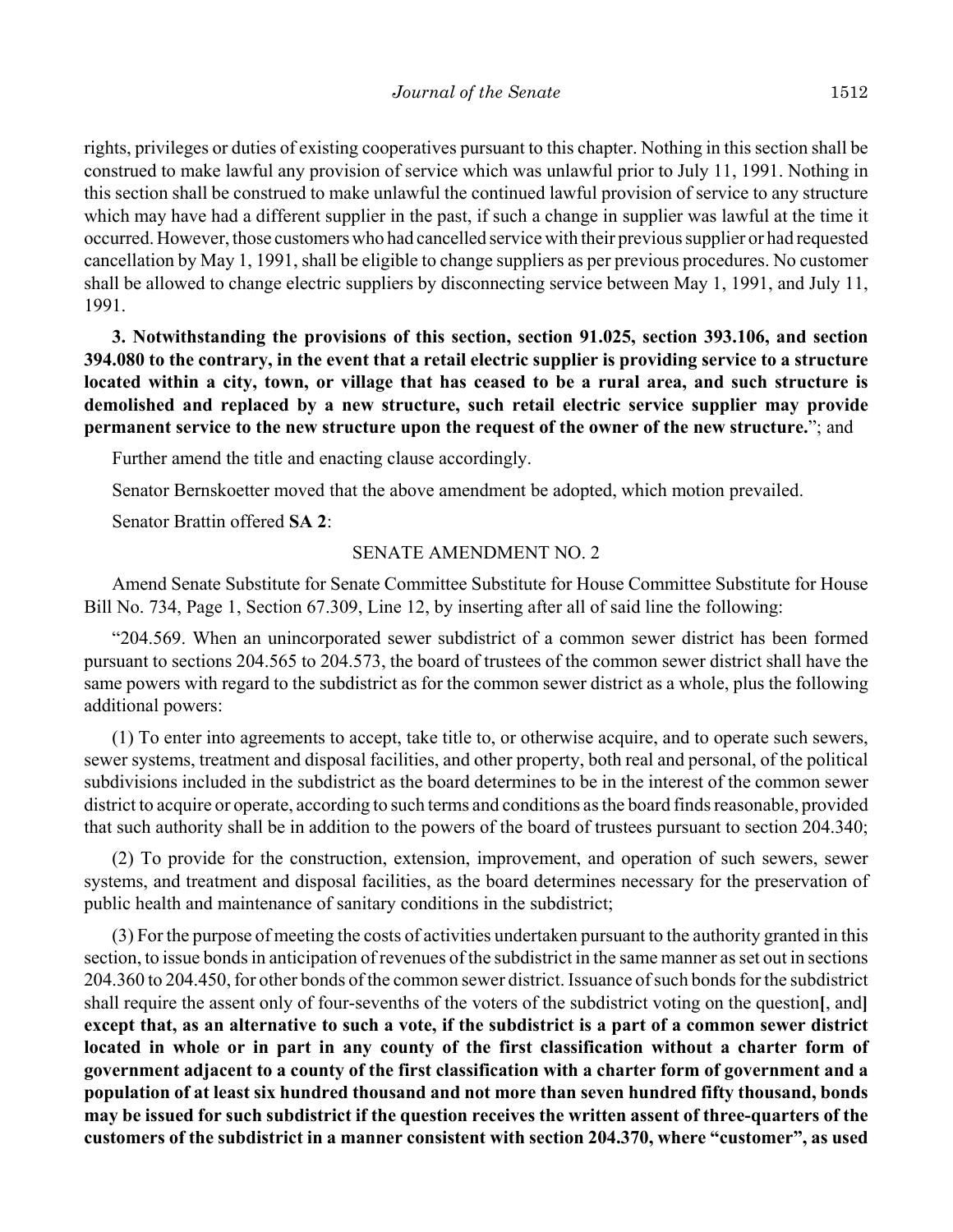**in this subdivision, means any political subdivision within the subdistrict that has a service or user agreement with the common sewer district.** The principal and interest of such bonds shall be payable only from the revenues of the subdistrict and not from any revenues of the common sewer district as a whole;

(4) To charge the costs of the common sewer district for operation and maintenance attributable to the subdistrict, plus a proportionate share of the common sewer district's costs of administration to revenues of the subdistrict and to consider such costs in determining reasonable charges to impose within the subdistrict under section 204.440;

(5) With prior concurrence of the subdistrict's advisory board, to provide for the treatment and disposal of sewage from the subdistrict in or by means of facilities of the common sewer district not located within the subdistrict, in which case the board of trustees shall also have authority to charge a proportionate share of the costs of the common sewer district for operation and maintenance to revenues of the subdistrict and to consider such costs in determining reasonable charges to impose within the subdistrict under section 204.440."; and

Further amend the title and enacting clause accordingly.

Senator Brattin moved that above amendment be adopted, which motion prevailed.

Senator Riddle offered **SA 3**:

#### SENATE AMENDMENT NO. 3

Amend Senate Substitute for Senate Committee Substitute for House Committee Substitute for House Bill No. 734, Page 1, Section 67.309, Line 12, by inserting after all of said line the following:

"**137.123. 1. Beginning January 1, 2022, for purposes of assessing all real property, excluding land, or tangible personal property associated with a project that uses wind energy directly to generate electricity, the following depreciation tables shall be used to determine the true value in money of such property. The first year shown in the table shall be the year immediately following the year of construction of the property. The original costs shall reflect either:**

**(1) The actual and documented original property cost to the taxpayer, as shall be provided by the taxpayer to the assessor; or**

**(2) In the absence of actual and documented original property cost to the taxpayer, the estimated cost of the property by the assessor, using an authoritative cost guide.**

**For purposes of this section, and to estimate the value of all real property, excluding land, or tangible personal property associated with a project that uses wind energy directly to generate electricity, each assessor shall apply the percentage shown to the original cost for the first year following the year of construction of the property, and the percentage shown for each succeeding year shall be the percentage of the original cost used for January first of the respective succeeding year as follows:**

| Year | Percentage |
|------|------------|
| 1    | 40%        |
| 2    | 40%        |
| 3    | 37%        |
|      | 37%        |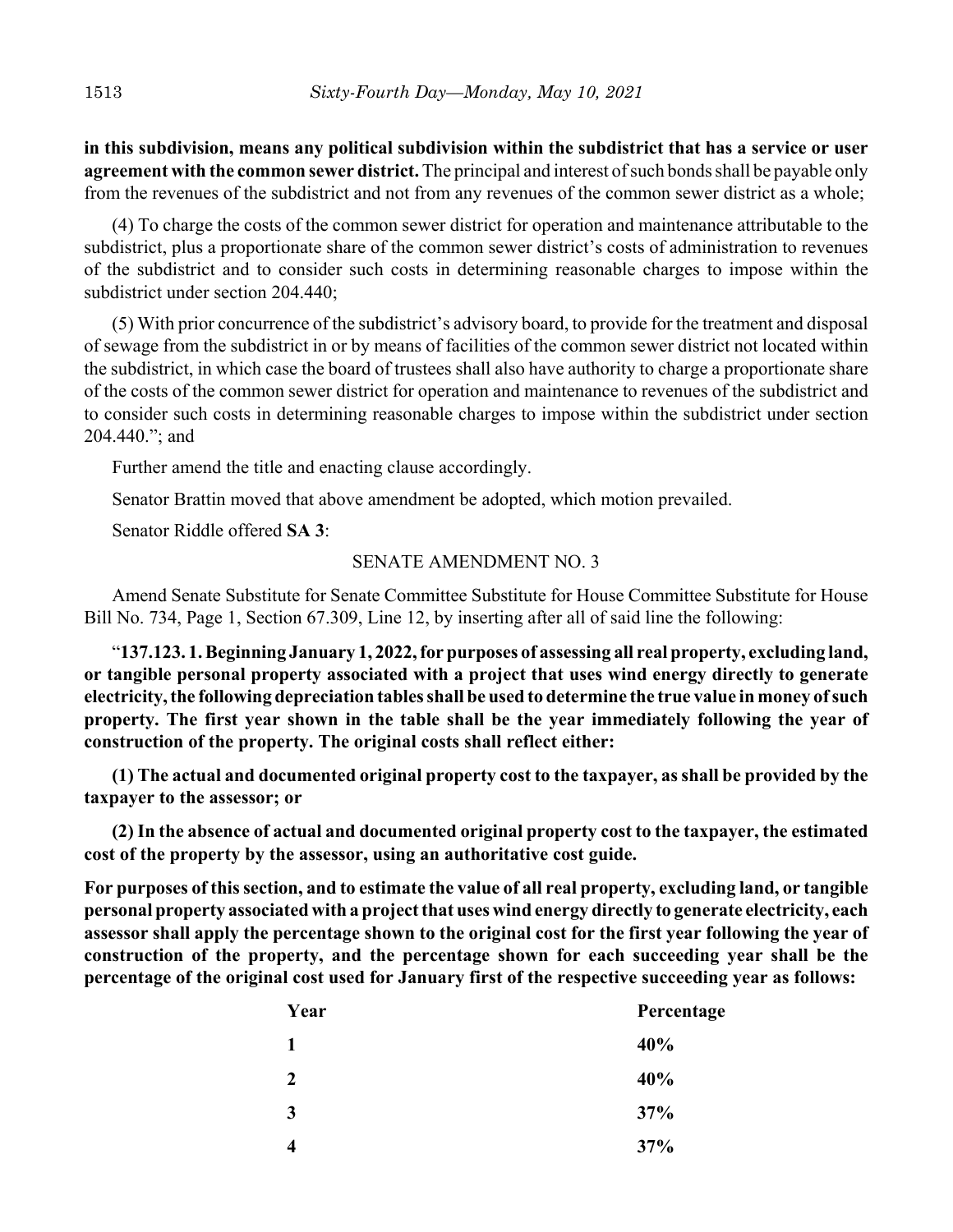**5 35%**

**Any real property, excluding land, or tangible personal property associated with a project that uses wind energy directly to generate electricity shall continue in subsequent years to have the depreciation percentage last listed in the appropriate column in the table.**

**2. Nothing in this section shall be construed to prohibit a project from engaging in enhanced enterprise zone agreements under sections 135.950 to 135.973 or similar tax abatement agreements with state or local officials or to affect any existing enhanced enterprise zone agreements.**

153.030. 1. All bridges over streams dividing this state from any other state owned, used, leased or otherwise controlled by any person, corporation, railroad company or joint stock company, and all bridges across or over navigable streams within this state, where the charge is made for crossing the same, which are now constructed, which are in the course of construction, or which shall hereafter be constructed, and all property, real and tangible personal, owned, used, leased or otherwise controlled by telegraph, telephone, electric power and light companies, electric transmission lines, pipeline companies and express companies shall be subject to taxation for state, county, municipal and other local purposes to the same extent as the property of private persons.

2. And taxes levied thereon shall be levied and collected in the manner as is now or may hereafter be provided by law for the taxation of railroad property in this state, and county commissions, county boards of equalization and the state tax commission are hereby required to perform the same duties and are given the same powers, including punitive powers, in assessing, equalizing and adjusting the taxes on the property set forth in this section as the county commissions and boards of equalization and state tax commission have or may hereafter be empowered with, in assessing, equalizing, and adjusting the taxes on railroad property; and an authorized officer of any such bridge, telegraph, telephone, electric power and light companies, electric transmission lines, pipeline companies, or express company or the owner of any such toll bridge, is hereby required to render reports of the property of such bridge, telegraph, telephone, electric power and light companies, electric transmission lines, pipeline companies, or express companies in like manner as the authorized officer of the railroad company is now or may hereafter be required to render for the taxation of railroad property.

3. On or before the fifteenth day of April in the year 1946 and each year thereafter an authorized officer of each such company shall furnish the state tax commission and county clerks a report, duly subscribed and sworn to by such authorized officer, which is like in nature and purpose to the reports required of railroads under chapter 151 showing the full amount of all real and tangible personal property owned, used, leased or otherwise controlled by each such company on January first of the year in which the report is due.

4. If any telephone company assessed pursuant to chapter 153 has a microwave relay station or stations in a county in which it has no wire mileage but has wire mileage in another county, then, for purposes of apportioning the assessed value of the distributable property of such companies, the straight line distance between such microwave relay stations shall constitute miles of wire. In the event that any public utility company assessed pursuant to this chapter has no distributable property which physically traverses the counties in which it operates, then the assessed value of the distributable property of such company shall be apportioned to the physical location of the distributable property.

5. (1) Notwithstanding any provision of law to the contrary, beginning January 1, 2019, a telephone company shall make a one-time election within the tax year to be assessed: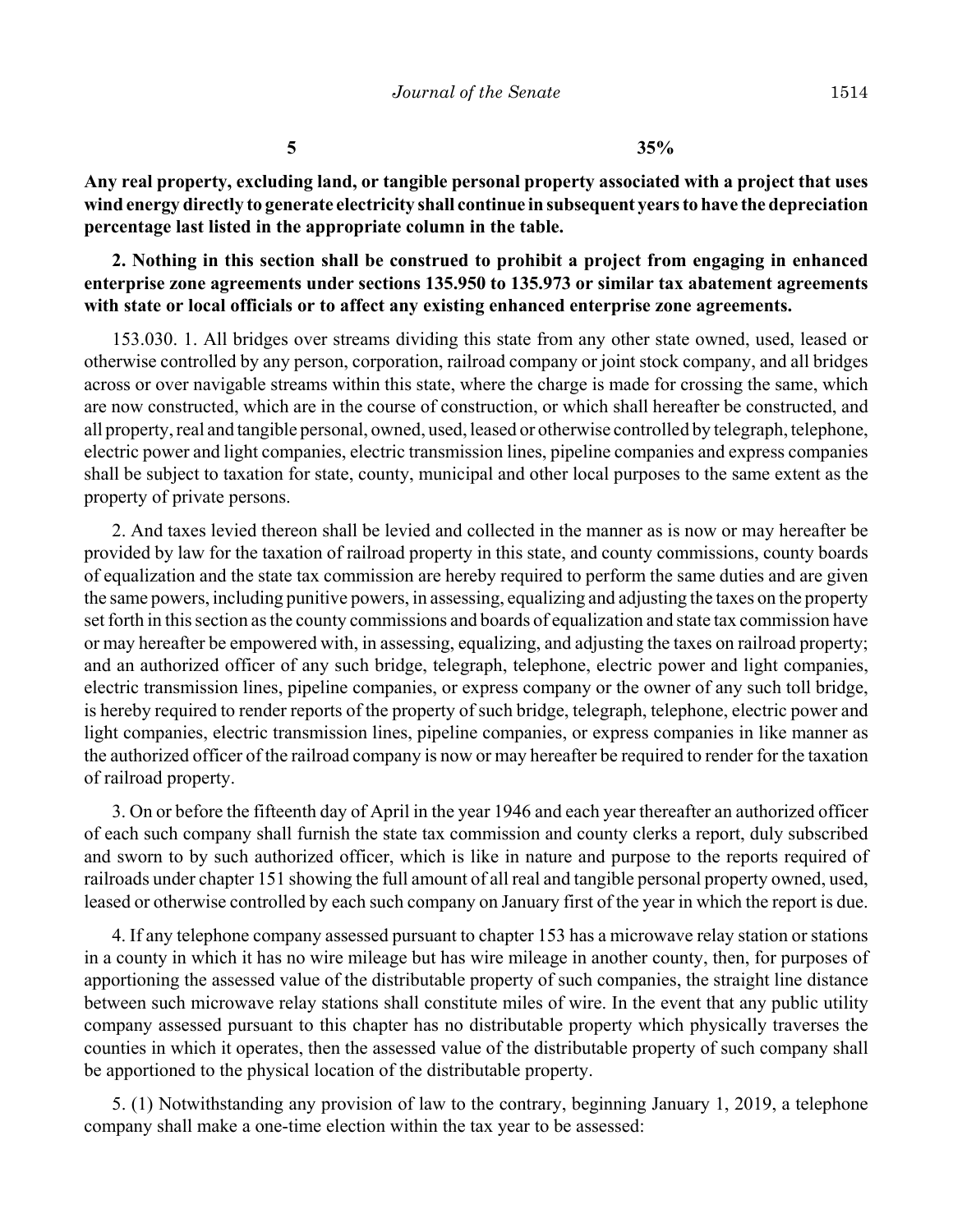(a) Using the methodology for property tax purposes as provided under this section; or

(b) Using the methodology for property tax purposes as provided under this section for property consisting of land and buildings and be assessed for all other property exclusively using the methodology utilized under section 137.122.

If a telephone company begins operations, including a merger of multiple telephone companies, after August 28, 2018, it shall make its one-time election to be assessed using the methodology for property tax purposes as described under paragraph (b) of subdivision (1) of this subsection within the year in which the telephone company begins its operations. A telephone company that fails to make a timely election shall be deemed to have elected to be assessed using the methodology for property tax purposes as provided under subsections 1 to 4 of this section.

(2) The provisions of this subsection shall not be construed to change the original assessment jurisdiction of the state tax commission.

(3) Nothing in subdivision (1) of this subsection shall be construed as applying to any other utility.

(4) (a) The provisions of this subdivision shall ensure that school districts may avoid any fiscal impact as a result of a telephone company being assessed under the provisions of paragraph (b) of subdivision (1) of this subsection. If a school district's current operating levy is below the greater of its most recent voterapproved tax rate or the most recent voter-approved tax rate as adjusted under subdivision (2) of subsection 5 of section 137.073, it shall comply with section 137.073.

(b) Beginning January 1, 2019, any school district currently operating at a tax rate equal to the greater of the most recent voter-approved tax rate or the most recent voter-approved tax rate as adjusted under subdivision (2) of subsection 5 of section 137.073 that receives less tax revenue from a specific telephone company under this subsection, on or before January thirty-first of the year following the tax year in which the school district received less revenue from a specific telephone company, may by resolution of the school board impose a fee, as determined under this subsection, in order to obtain such revenue. The resolution shall include all facts that support the imposition of the fee. If the school district receives voter approval to raise its tax rate, the district shall no longer impose the fee authorized in this paragraph.

(c) Any fee imposed under paragraph (b) of this subdivision shall be determined by taking the difference between the tax revenue the telephone company paid in the tax year in question and the tax revenue the telephone company would have paid in such year had it not made an election under subdivision (1) of this subsection, which shall be calculated by taking the telephone company valuations in the tax year in question, as determined by the state tax commission under paragraph (d) of this subdivision, and applying such valuations to the apportionment process in subsection 2 of section 151.150. The school district shall issue a billing, as provided in this subdivision, to any such telephone company. A telephone company shall have forty-five days after receipt of a billing to remit its payment of its portion of the fees to the school district. Notwithstanding any other provision of law, the issuance or receipt of such fee shall not be used:

a. In determining the amount of state aid that a school district receives under section 163.031;

- b. In determining the amount that may be collected under a property tax levy by such district; or
- c. For any other purpose.

For the purposes of accounting, a telephone company that issues a payment to a school district under this subsection shall treat such payment as a tax.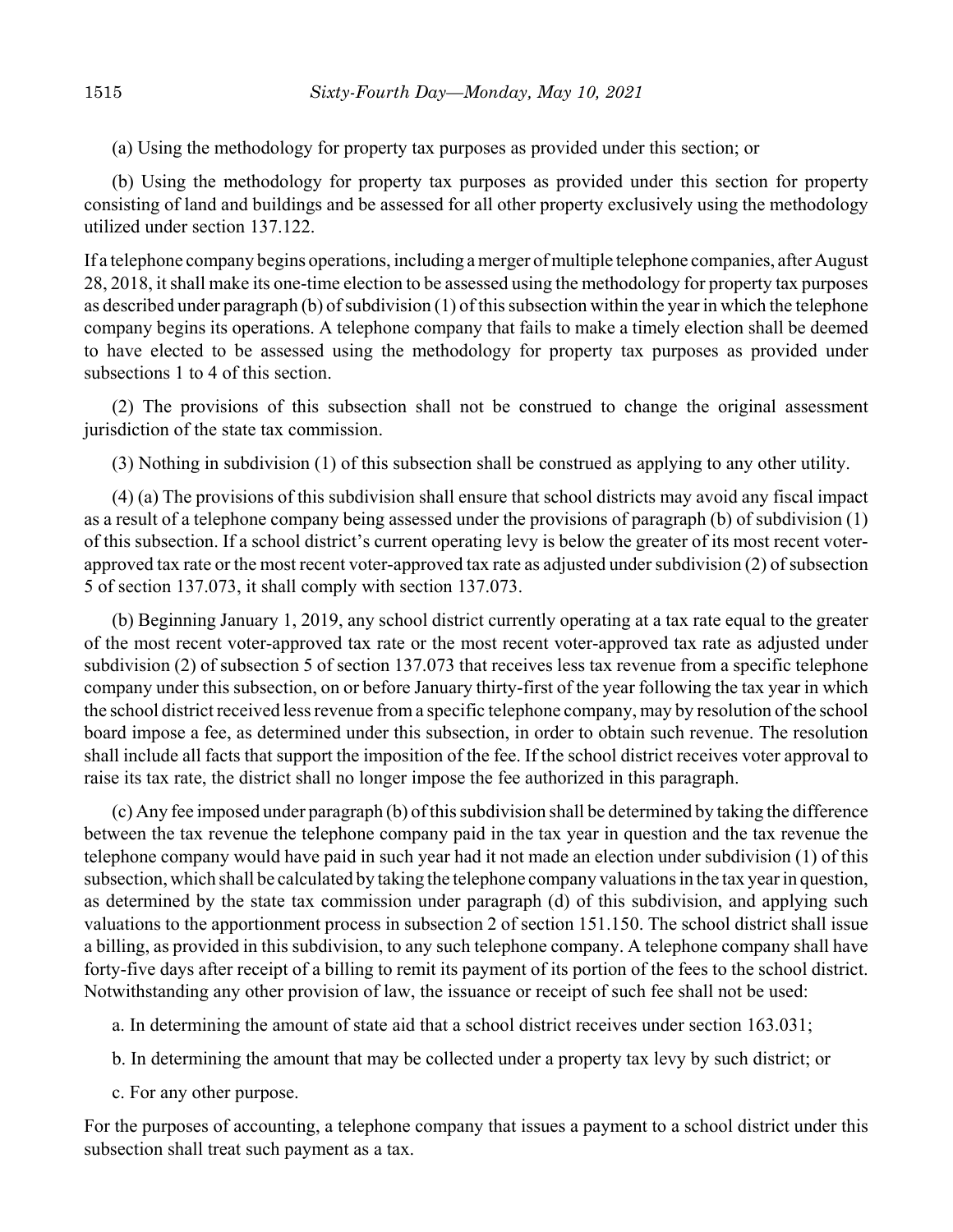(d) When establishing the valuation of a telephone company assessed under paragraph (b) of subdivision (1) of this subsection, the state tax commission shall also determine the difference between the assessed value of a telephone company if:

a. Assessed under paragraph (b) of subdivision (1) of this subsection; and

b. Assessed exclusively under subsections 1 to 4 of this section.

The state tax commission shall then apportion such amount to each county and provide such information to any school district making a request for such information.

(e) This subsection shall expire when no school district is eligible for a fee.

6. (1) If any public utility company assessed pursuant to this chapter has ownership of any real or personal property associated with a project which uses wind energy directly to generate electricity, such wind energy project property shall be valued and taxed by any local authorities having jurisdiction under the provisions of chapter 137 and other relevant provisions of the law.

(2) Notwithstanding any provision of law to the contrary, beginning January 1, 2020, for any public utility company assessed pursuant to this chapter which has a wind energy project, such wind energy project shall be assessed using the methodology for real and personal property as provided in this subsection:

(a) Any wind energy property of such company shall be assessed upon the county assessor's local tax rolls;

(b) **[**Any property consisting of land and buildings related to the wind energy project shall be assessed under chapter 137; and

(c)**]** All other **[**business**] real property, excluding land,** or personal property related to the wind energy project shall be assessed using the methodology provided under section **[**137.122**] 137.123**.

**7. (1) If any public utility company assessed pursuant to this chapter has ownership of any real or personal property associated with a generation project which was originally constructed utilizing financing authorized pursuant to chapter 100 for construction, upon the transfer of ownership of such property to the public utility company such property shall be valued and taxed by any local authorities having jurisdiction under the provisions of chapter 137 and other relevant provisions of law.**

**(2) Notwithstanding any provision of law to the contrary, beginning January 1, 2022, for any public utility company assessed pursuant to this chapter which has ownership of any real or personal property associated with a generation project which was originally constructed utilizing financing authorized pursuant to chapter 100 for construction, upon the transfer of ownership of such property to the public utility company such property shall be assessed as follows:**

**(a) Any property associated with a generation project which was originally constructed utilizing financing authorized pursuant to chapter 100 for construction shall be assessed upon the county assessor's local tax rolls. The assessor shall rely on the public utility company for cost information of the generation portion of the property as found in the public utility company's Federal Energy Regulatory Commission Financial Report Form Number One at the time of transfer of ownership, and depreciate the costs provided in a manner similar to other commercial and industrial property.**

**(b) Any property consisting of land and buildings related to the generation property associated**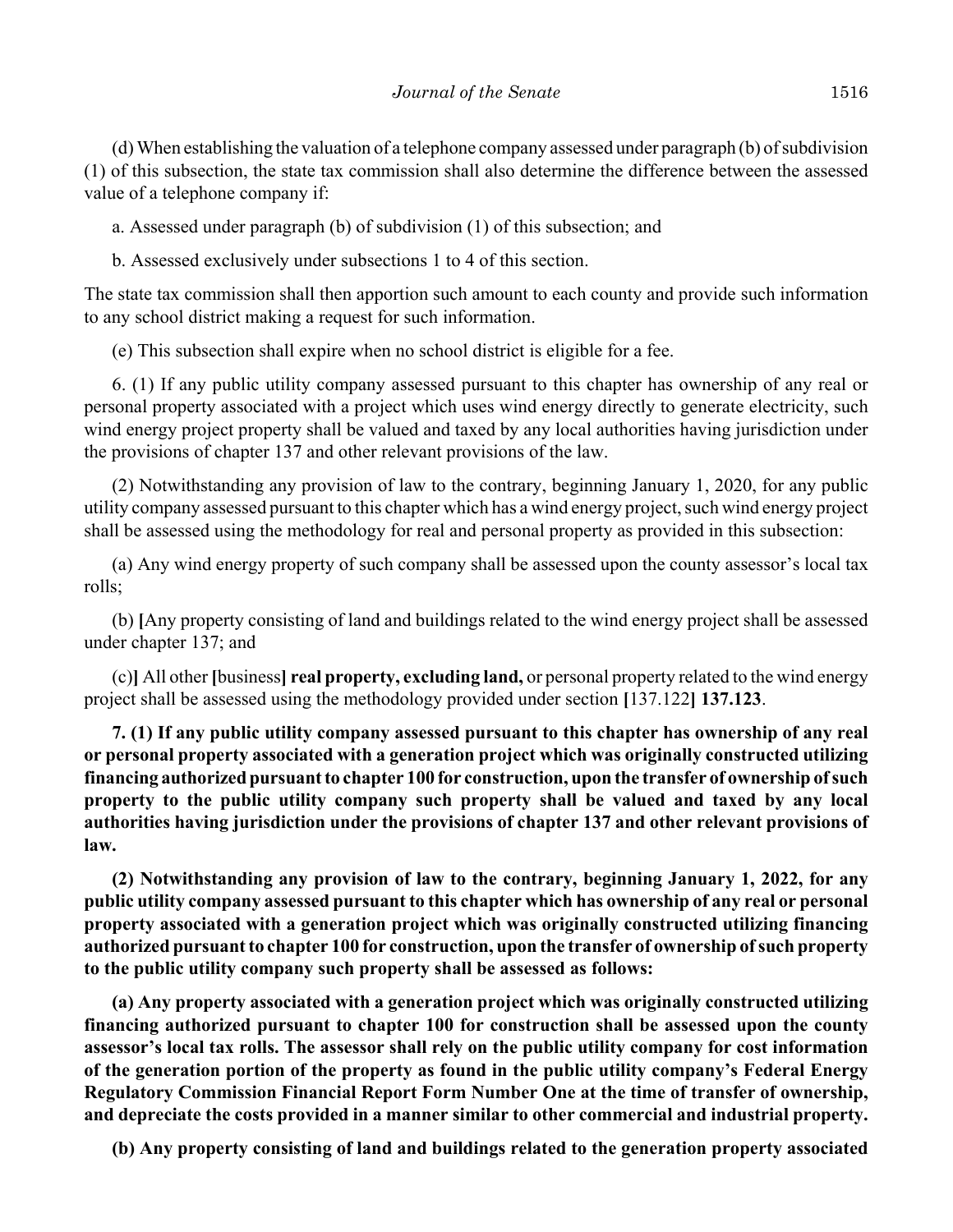**with a generation project which was originally constructed utilizing financing pursuant to chapter 100 for construction shall be assessed under chapter 137; and**

**(c) All other business or personal property related to a generation project which was originally constructed utilizing financing pursuant to chapter 100 for construction shall be assessed using the methodology provided under section 137.122.**

153.034. 1. The term "distributable property" of an electric company shall include all the real or tangible personal property which is used directly in the generation and distribution of electric power, but not property used as a collateral facility nor property held for purposes other than generation and distribution of electricity. Such distributable property includes, but is not limited to:

(1) Boiler plant equipment, turbogenerator units and generators;

- (2) Station equipment;
- (3) Towers, fixtures, poles, conductors, conduit transformers, services and meters;
- (4) Substation equipment and fences;
- (5) Rights-of-way;
- (6) Reactor, reactor plant equipment, and cooling towers;
- (7) Communication equipment used for control of generation and distribution of power;
- (8) Land associated with such distributable property.

2. The term "local property" of an electric company shall include all real and tangible personal property owned, used, leased or otherwise controlled by the electric company not used directly in the generation and distribution of power and not defined in subsection 1 of this section as distributable property. Such local property includes, but is not limited to:

(1) Motor vehicles;

- (2) Construction work in progress;
- (3) Materials and supplies;
- (4) Office furniture, office equipment, and office fixtures;
- (5) Coal piles and nuclear fuel;
- (6) Land held for future use;
- (7) Workshops, warehouses, office buildings and generating plant structures;
- (8) Communication equipment not used for control of generation and distribution of power;
- (9) Roads, railroads, and bridges;
- (10) Reservoirs, dams, and waterways;
- (11) Land associated with other locally assessed property and all generating plant land.

3. (1) Any real or tangible personal property associated with a project which uses wind energy directly to generate electricity shall be valued and taxed by local authorities having jurisdiction under the provisions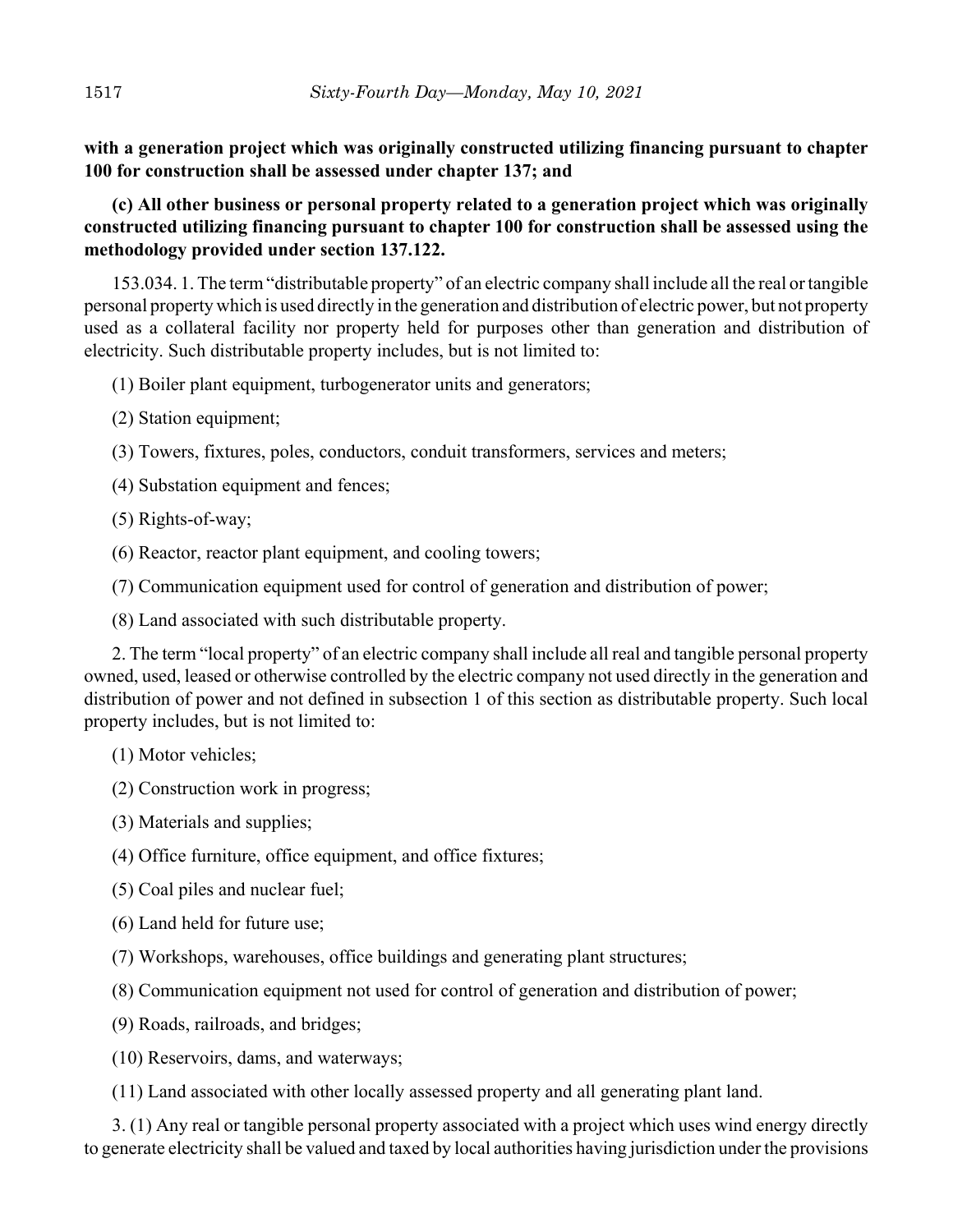of chapter 137 and any other relevant provisions of law. The method of taxation prescribed in subsection 2 of section 153.030 and subsection 1 of this section shall not apply to such property.

(2) The real or tangible personal property referenced in subdivision (1) of this subsection shall include all equipment whose sole purpose is to support the integration of a wind generation asset into an existing system. Examples of such property may include, but are not limited to, wind chargers, windmills, wind turbines, wind towers, and associated electrical equipment such as inverters, pad mount transformers, power lines, storage equipment directly associated with wind generation assets, and substations.

**4. For any real or tangible personal property associated with a generation project which was originally constructed utilizing financing authorized under chapter 100 for construction, upon the transfer of ownership of such property to a public utility, such property shall be valued and taxed by local authorities having jurisdiction under the provisions of chapter 137 and any other relevant provisions of law. The method of taxation prescribed in subsection 2 of section 153.030 and subsection 1 of this section shall not apply to such property.**"; and

Further amend said bill, page 67, Section 400.9-109, line 102, by inserting after all of said line the following:

**"[**393.1073. 1. There is hereby established the "Task Force on Wind Energy", which shall be composed of the following members:

(1) Three members of the house of representatives, with two appointed by the speaker of the house of representatives and one appointed by the minority floor leader of the house of representatives;

(2) Three members of the senate, with two appointed by the president pro tempore of the senate and one appointed by the minority floor leader of the senate; and

(3) Two representatives from Missouri county governments with experience in wind energy valuations, with one being a currently elected county assessor to be appointed by the speaker of the house of representatives, and one being a currently elected county clerk to be appointed by the president pro tempore of the senate.

2. The task force shall conduct public hearings and research, and shall compile a report for delivery to the general assembly by no later than December 31, 2019. Such report shall include information on the following:

(1) The economic benefits and drawbacks of wind turbines to local communities and the state;

(2) The fair, uniform, and standardized assessment and taxation of wind turbines and their connected equipment owned by a public utility company at the county level in all counties;

(3) Compliance with existing federal and state programs and regulations; and

(4) Potential legislation that will provide a uniform assessment and taxation methodology for wind turbines and their connected equipment owned by a public utility company that will be used in every county of Missouri.

3. The task force shall meet within thirty days after its creation and shall organize by selecting a chairperson and vice chairperson, one of whom shall be a member of the senate and the other a member of the house of representatives. Thereafter, the task force may meet as often as necessary in order to accomplish the tasks assigned to it. A majority of the task force shall constitute a quorum, and a majority vote of such quorum shall be required for any action.

4. The staff of house research and senate research shall provide necessary clerical, research, fiscal, and legal services to the task force, as the task force may request.

5. The members of the task force shall serve without compensation, but any actual and necessary expenses incurred in the performance of the task force's official duties by the task force, its members, and any staff assigned to the task force shall be paid from the joint contingent fund.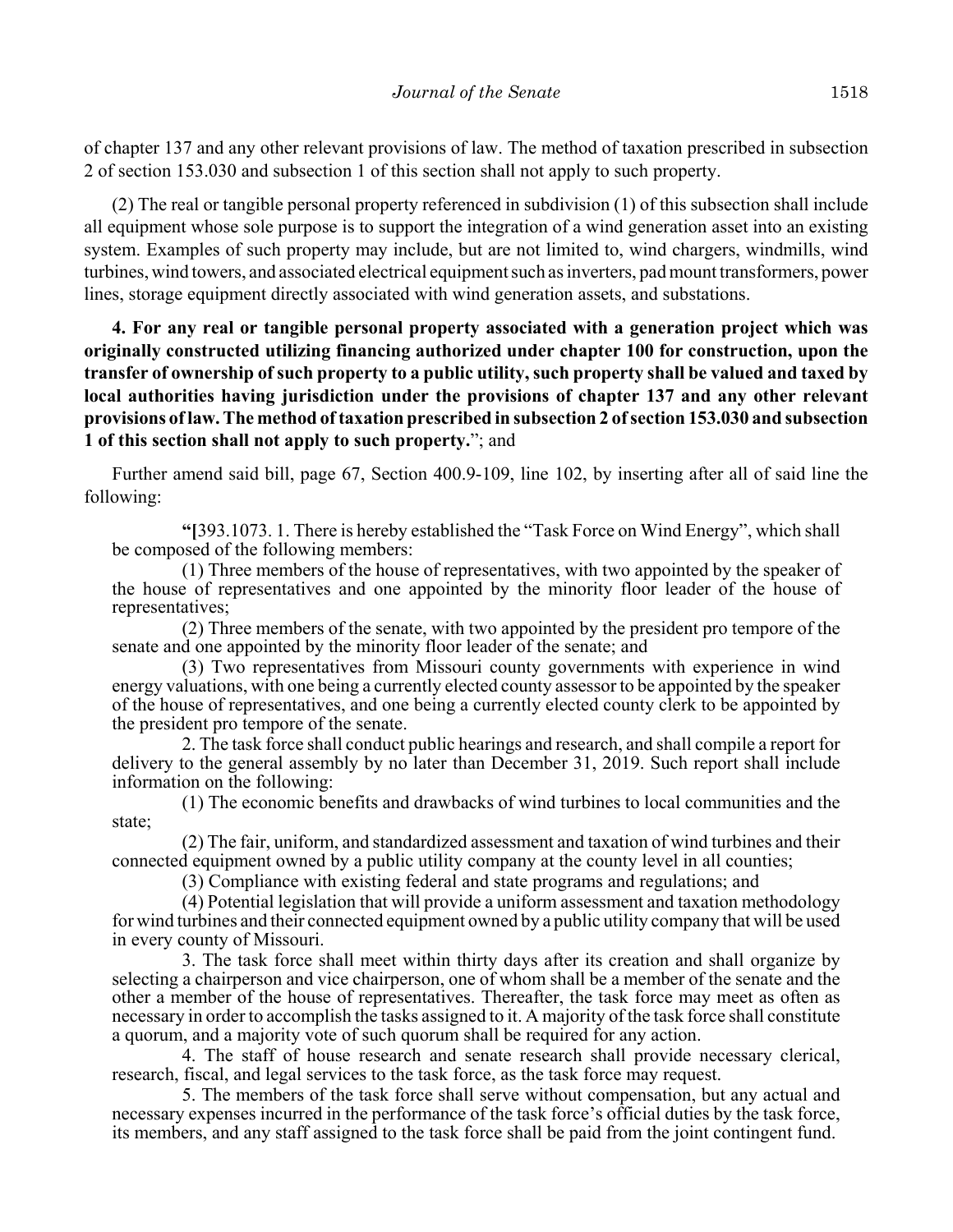6. This section shall expire on December 31, 2019.**]"**; and

Further amend the title and enacting clause accordingly.

Senator Riddle moved that above amendment be adopted, which motion prevailed.

Senator Cierpiot moved that **SS** for **SCS** for **HCS** for **HB 734**, as amended, be adopted, which motion prevailed.

On motion of Senator Cierpiot, **SS** for **SCS** for **HCS** for **HB 734**, as amended, was read the 3rd time and passed by the following vote:

| YEAS—Senators   |          |               |              |                |             |             |
|-----------------|----------|---------------|--------------|----------------|-------------|-------------|
| Arthur          | Bean     | Beck          | Bernskoetter | <b>Brattin</b> | Brown       | Burlison    |
| Cierpiot        | Crawford | Eslinger      | Gannon       | Hoskins        | Hough       | Luetkemeyer |
| May             | Mosley   | $O'$ Laughlin | Razer        | Rehder         | Riddle      | Rizzo       |
| Roberts         | Rowden   | Schupp        | White        | Wieland        | Williams-27 |             |
| NAYS-Senators   |          |               |              |                |             |             |
| Eigel           | Moon     | Onder— $3$    |              |                |             |             |
| Absent-Senators |          |               |              |                |             |             |

Koenig Schatz—2

Absent with leave—Senator Washington—1

Excused from voting—Senator Hegeman—1

Vacancies—None

The President declared the bill passed.

On motion of Senator Cierpiot, title to the bill was agreed to.

Senator Cierpiot moved that the vote by which the bill passed be reconsidered.

Senator Rowden moved that motion lay on the table, which motion prevailed.

**HB 948**, with **SCS**, introduced by Representative Francis, entitled:

An Act to repeal sections 135.305, 135.686, and 348.436, RSMo, and to enact in lieu thereof three new sections relating to tax credits for agricultural purposes.

Was called from the Informal Calendar and taken up by Senator Hoskins.

**SCS** for **HB 948**, entitled:

#### SENATE COMMITTEE SUBSTITUTE FOR HOUSE BILL NO. 948

An Act to repeal sections 135.305, 135.686, and 348.436, RSMo, and to enact in lieu thereof ten new sections relating to tax credits for agricultural purposes.

Was taken up.

Senator Hoskins moved that **SCS** for **HB 948** be adopted.

Senator Hoskins offered **SS** for **SCS** for **HB 948**, entitled: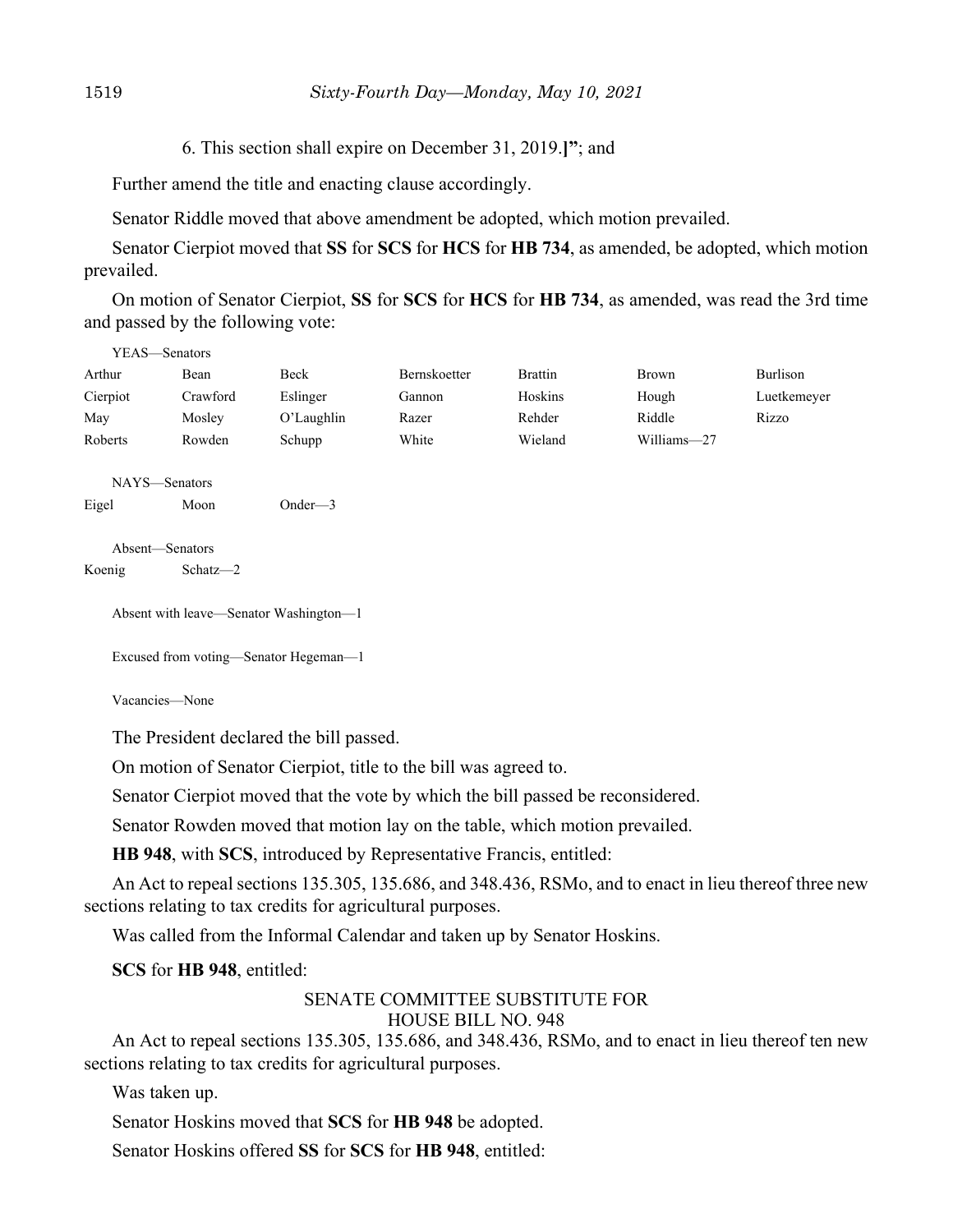#### SENATE SUBSTITUTE FOR SENATE COMMITTEE SUBSTITUTE FOR HOUSE BILL NO. 948

An Act to repeal sections 135.305, 135.686, 135.750, and 348.436, RSMo, and to enact in lieu thereof thirteen new sections relating to tax credits.

Senator Hoskins moved that **SS** for **SCS** for **HB 948** be adopted.

Senator Eigel offered **SA 1**:

#### SENATE AMENDMENT NO. 1

Amend Senate Substitute for Senate Committee Substitute for House Bill No. 948, Page 1, Section 135.305, Line 11, by striking "2027" and inserting in lieu thereof the following: "**2026**"; and

Further amend said bill, section 135.686, page 2, line 17, by striking "2027" and inserting in lieu thereof the following: "**2026**"; and

Further amend said bill and section, page 3, line 63, by striking "2027" and inserting in lieu thereof the following: "**2026**"; and

Further amend said bill, page 11, Section 135.750, line 147, by striking "2027" and inserting in lieu thereof the following: "**2026**"; and

Further amend said bill, section 135.755, page 13, line 55, by striking "2027" and inserting in lieu thereof the following: "**2026**"; and

Further amend said bill, section 135.775, page 15, line 79, by striking "2027" and inserting in lieu thereof the following: "**2026**"; and

Further amend said bill, page 16, section 348.436, line 2, by striking "2027" and inserting in lieu thereof the following: "**2026**"; and

Further amend said bill, section 620.3515, page 22, line 4, by striking "twenty-five" and inserting in lieu thereof the following: "**fifteen**".

Senator Eigel moved that the above amendment be adopted, which motion prevailed.

Senator Razer offered **SA 2**:

#### SENATE AMENDMENT NO. 2

Amend Senate Substitute for Senate Committee Substitute for House Bill No. 948, Page 15, Section 135.775, Line 87, by inserting after all of said line the following:

"**135.1610. 1. As used in this section, the following terms mean:**

**(1) "Eligible expenses", expenses incurred in the construction or development of establishing or improving an urban farm in an urban area;**

**(2) "Tax credit", a credit against the tax otherwise due under chapter 143, excluding withholding tax imposed under sections 143.191 to 143.265;**

**(3) "Taxpayer", any individual, partnership, or corporation as described under section 143.441 or 143.471 that is subject to the tax imposed under chapter 143, excluding withholding tax imposed under sections 143.191 to 143.265, or any charitable organization that is exempt from federal income**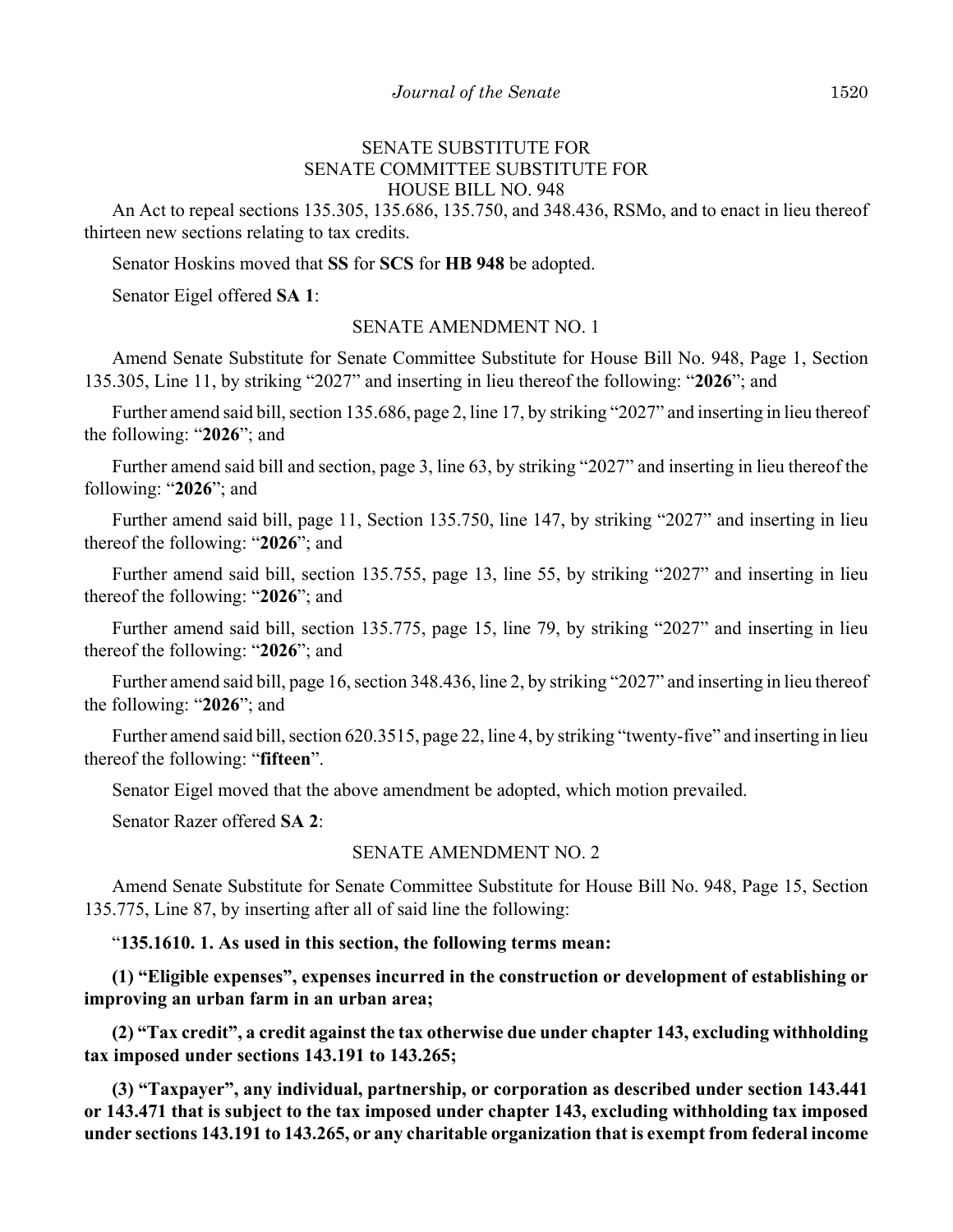**tax and whose Missouri unrelated business taxable income, if any, would be subject to the state income tax imposed under chapter 143;**

**(4) "Urban area", an urbanized area as defined by the United States Census Bureau;**

**(5) "Urban farm", an agricultural plot or facility in an urban area that produces agricultural products, solely for distribution to the public by sale or donation. "Urban farm" shall include community-run gardens. "Urban farm" shall not include personal farms or residential lots for personal use.**

**2. A taxpayer shall be allowed to claim a tax credit against the taxpayer's state tax liability in an amount equal to fifty percent of the taxpayer's eligible expenses for establishing or improving an urban farm.**

**3. The amount of the tax credit claimed shall not exceed the amount of the taxpayer's state tax liability in the tax year for which the credit is claimed, and the taxpayer shall not be allowed to claim a tax credit under this section in excess of five thousand dollars for each urban farm. However, any tax credit that cannot be claimed in the tax year the contribution was made may be carried over to the next three succeeding tax years until the full credit is claimed.**

**4. The total amount of tax credits that may be authorized under this section shall not exceed one hundred thousand dollars in any calendar year.**

**5. Tax credits issued under the provisions of this section shall not be transferred, sold, or assigned.**

**6. The Missouri agriculture and small business development authority may promulgate rules to implement the provisions of this section. Any rule or portion of a rule, as that term is defined in section 536.010, that is created under the authority delegated in this section shall become effective only if it complies with and is subject to all of the provisions of chapter 536 and, if applicable, section 536.028. This section and chapter 536 are nonseverable, and if any of the powers vested with the general assembly pursuant to chapter 536 to review, to delay the effective date, or to disapprove and annul a rule are subsequently held unconstitutional, then the grant of rulemaking authority and any rule proposed or adopted after August 28, 2021, shall be invalid and void.**

**7. Under section 23.253 of the Missouri sunset act:**

**(1) The program authorized under this section shall automatically sunset on December thirty-first six years after the effective date of this section unless reauthorized by an act of the general assembly;**

**(2) If such program is reauthorized, the program authorized under this section shall automatically sunset on December thirty-first twelve years after the effective date of the reauthorization of this section;**

**(3) This section shall terminate on September first of the calendar year immediately following the calendar year in which the program authorized under this section is sunset; and**

**(4) Nothing in this subsection shall prevent a taxpayer from claiming a tax credit properly issued before the program was sunset in a tax year after the program is sunset.**"; and

Further amend the title and enacting clause accordingly.

Senator Razer moved that the above amendment be adopted, which motion prevailed.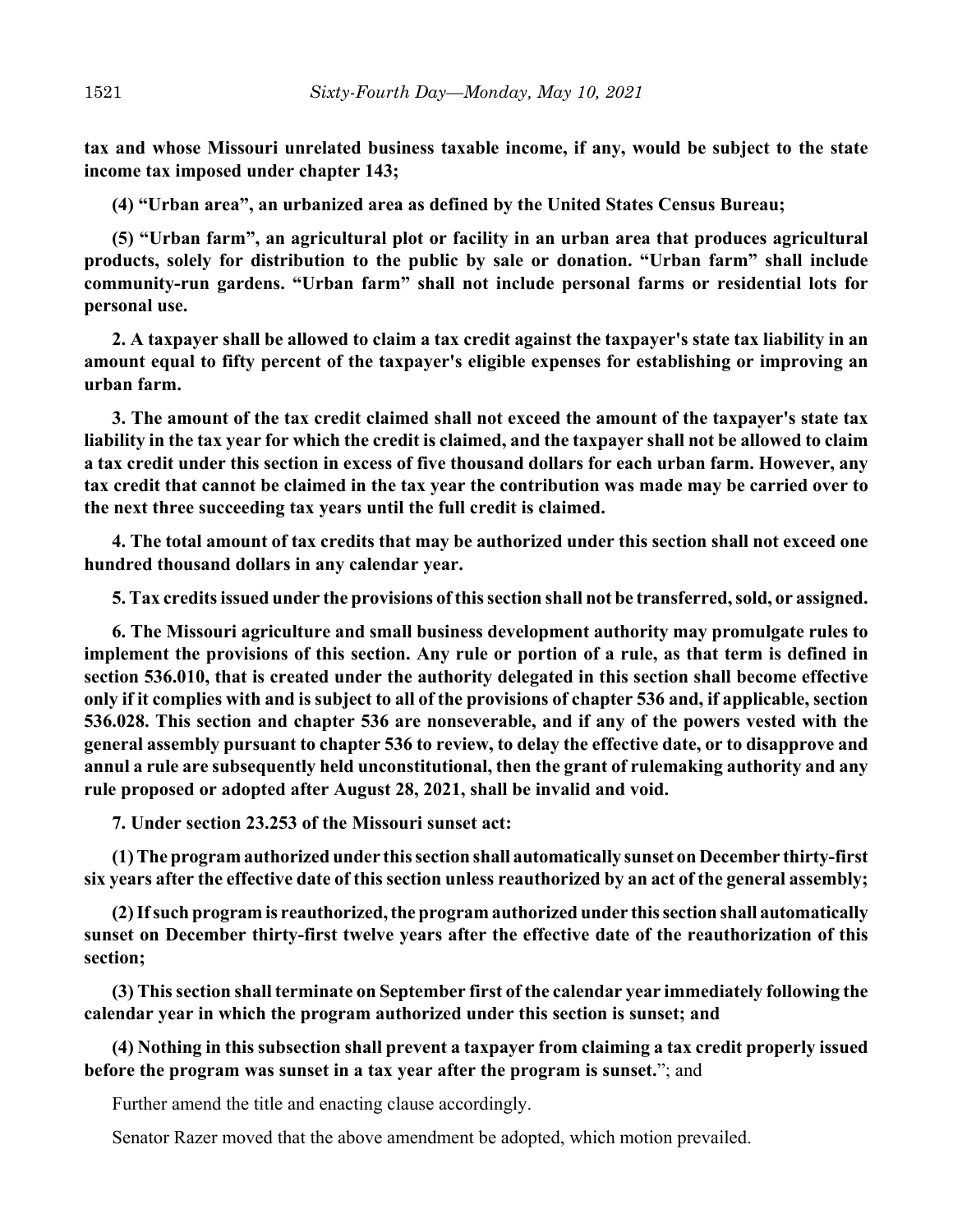Senator Crawford offered **SA 3**:

#### SENATE AMENDMENT NO. 3

Amend Senate Substitute for Senate Committee Substitute for House Bill No. 948, Page 15, Section 135.775, Line 87, by inserting after all of said line the following:

"137.1018. 1. The commission shall ascertain the statewide average rate of property taxes levied the preceding year, based upon the total assessed valuation of the railroad and street railway companies and the total property taxes levied upon the railroad and street railway companies. It shall determine total property taxes levied from reports prescribed by the commission from the railroad and street railway companies. Total taxes levied shall not include revenues from the surtax on subclass three real property.

2. The commission shall report its determination of average property tax rate for the preceding year, together with the taxable distributable assessed valuation of each freight line company for the current year to the director no later than October first of each year.

3. Taxes on property of such freight line companies shall be collected at the state level by the director on behalf of the counties and other local public taxing entities and shall be distributed in accordance with sections 137.1021 and 137.1024. The director shall tax such property based upon the distributable assessed valuation attributable to Missouri of each freight line company, using the average tax rate for the preceding year of the railroad and street railway companies certified by the commission. Such tax shall be due and payable on or before December thirty-first of the year levied and, if it becomes delinquent, shall be subject to a penalty equal to that specified in section 140.100.

4. (1) As used in this subsection, the following terms mean:

(a) "Eligible expenses", expenses incurred in this state to manufacture, maintain, or improve a freight line company's qualified rolling stock;

(b) "Qualified rolling stock", any freight, stock, refrigerator, or other railcars subject to the tax levied under this section.

(2) For all taxable years beginning on or after January 1, 2009, a freight line company shall, subject to appropriation, be allowed a credit against the tax levied under this section for the applicable tax year. The tax credit amount shall be equal to the amount of eligible expenses incurred during the calendar year immediately preceding the tax year for which the credit under this section is claimed. The amount of the tax credit issued shall not exceed the freight line company's liability for the tax levied under this section for the tax year for which the credit is claimed.

(3) A freight line company may apply for the credit by submitting to the commission an application in the form prescribed by the state tax commission.

(4) Subject to appropriation, the state shall reimburse, on an annual basis, any political subdivision of this state for any decrease in revenue due to the provisions of this subsection.

5. Pursuant to section 23.253 of the Missouri sunset act:

(1) The program authorized under **subsection 4 of** this section shall expire on August 28, **[**2020**] 2026**; and

(2) **Subsection 4 of** this section shall terminate on September 1, **[**2021**] 2027**."; and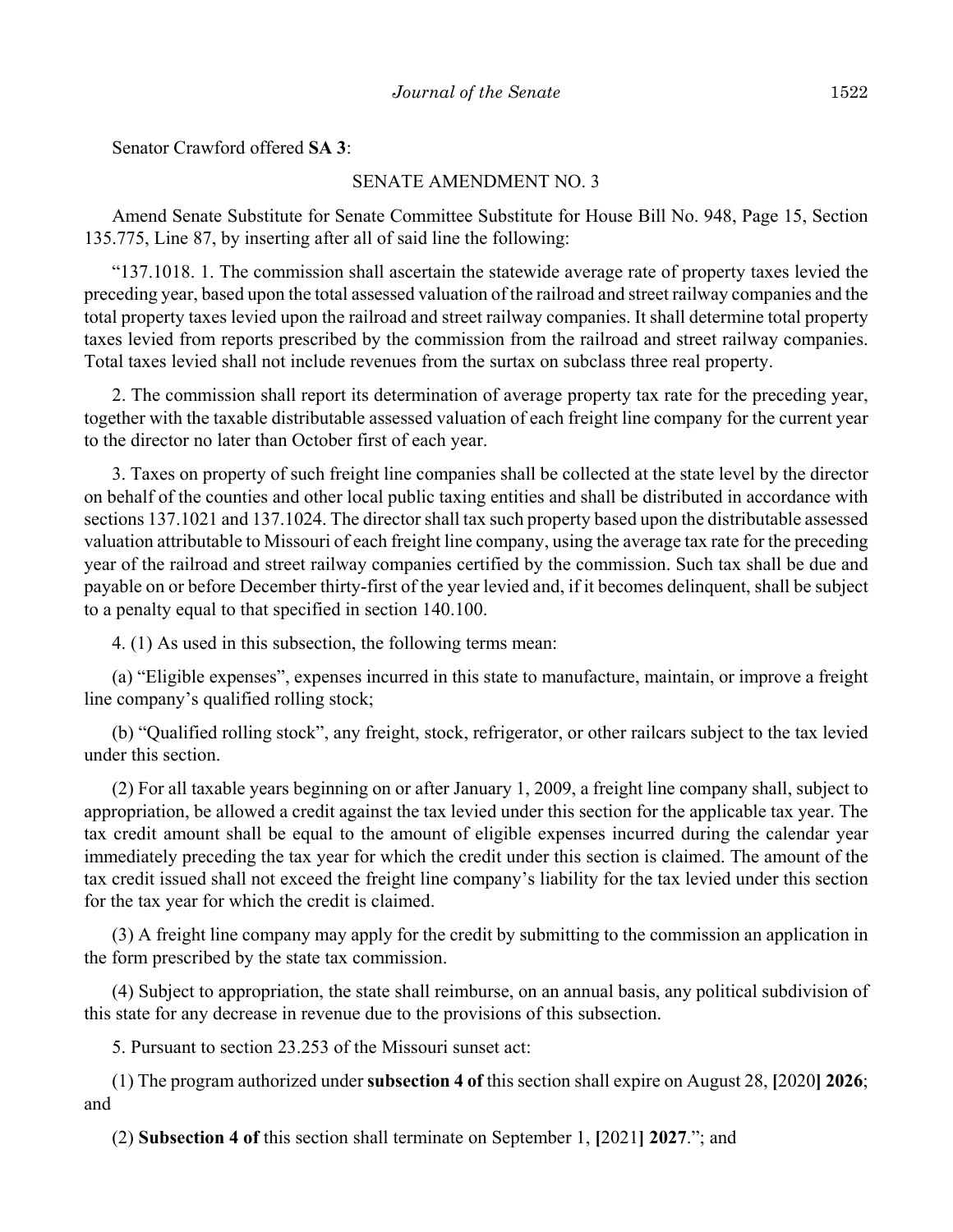Further amend the title and enacting clause accordingly.

Senator Crawford moved that the above amendment be adopted, which motion prevailed.

Senator Hoskins moved that **SS** for **SCS** for **HB 948**, as amended, be adopted, which motion prevailed.

Senator Hoskins moved that **SS** for **SCS** for **HB 948**, as amended, be read the 3rd time and finally passed and was recognized to close.

President Pro Tem Schatz referred **SS** for **SCS** for **HB 948**, as amended to the Committee on Governmental Accountability and Fiscal Oversight.

### **REFERRALS**

President Pro Tem Schatz referred **HCS** for **HB 1358**, with **SCS**, to the Committee on Governmental Accountability and Fiscal Oversight.

#### **MESSAGES FROM THE HOUSE**

The following messages were received from the House of Representatives through its Chief Clerk:

Mr. President: I am instructed by the House of Representatives to inform the Senate that the House has taken up and passed **SS** for **SB 258**.

With House Amendment No. 1, House Amendment No. 1 to House Amendment No. 2, and House Amendment No. 2, as amended.

### HOUSE AMENDMENT NO. 1

Amend Senate Substitute for Senate Bill No. 258, Page 1, In the Title, Lines 2-3, by deleting the words "classification of Missouri National Guard members" and inserting in lieu thereof the words "military affairs"; and

Further amend said bill by amending the title, enacting clause, and intersectional references accordingly.

### HOUSE AMENDMENT NO. 1 TO HOUSE AMENDMENT NO. 2

Amend House Amendment No. 2 to Senate Substitute for Senate Bill No. 258, Page 9, Lines 25-31, by deleting all of said lines and inserting in lieu thereof the following:

"**Section 1. 1. There is hereby created in the state treasury the "Missouri Medal of Honor Recipients Fund". The fund shall consist of moneys donated pursuant to sections 301.020, 302.171, and 143.1032. All monies shall be received by the department of revenue and either upon request or, at a minimum, on a monthly basis be transferred to the department of transportation. Unexpended balances in the fund at the end of any fiscal year shall not be transferred to the general revenue fund or any other fund, the provisions of section 33.080 to the contrary notwithstanding. Moneys in the fund shall be used to pay any renewal fee for a memorial bridge or memorial highway signs for Missouri Medal of Honor recipients, and for the maintenance and repair of all such signs whether originally paid for by private donations or by the department of transportation.**

**2. The department of revenue shall provide notification by way of memorandum, to the department of transportation informing the department of transportation of the payment transfer to the credit of the State Road fund, with the memorandum indicating the payment amount, payment**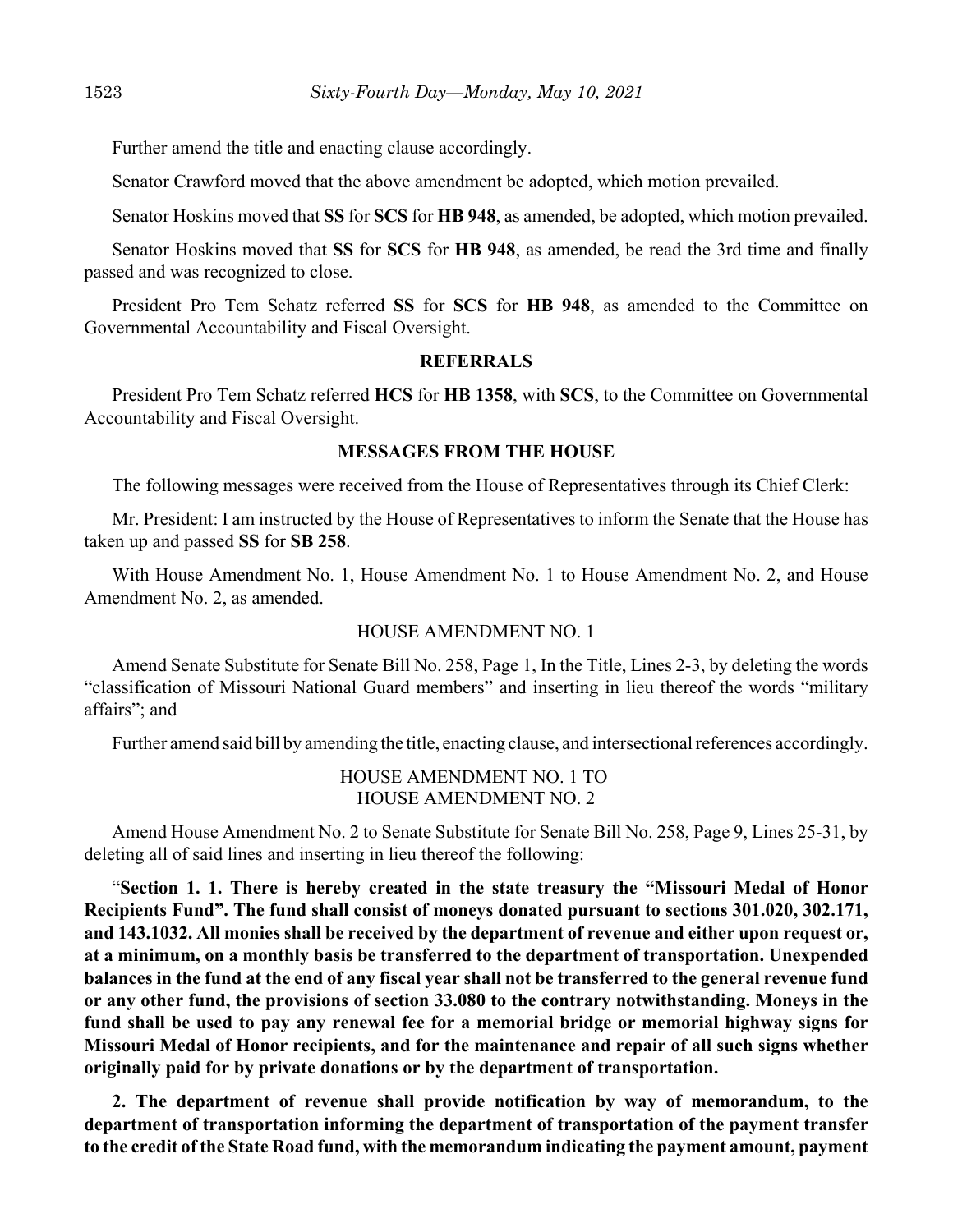**date, payment account number, and the names or names of the Missouri Medal of Honor recipient or recipients for which the payment is made.**"; and"; and

Further amend said bill by amending the title, enacting clause, and intersectional references accordingly.

### HOUSE AMENDMENT NO. 2

Amend Senate Substitute for Senate Bill No. 258, Page 1, Section 41.201, Line 6, by inserting after all of said section and line the following:

"**41.676. The National Guard armory located in or nearest to Joplin shall be designated as the "Sergeant Robert Wayne Crow Jr. Memorial Armory".**

**143.1032. 1. In each taxable year beginning on or after January 1, 2022, each individual or corporation entitled to a tax refund in an amount sufficient to make a designation under this section may designate that one dollar or any amount in excess of one dollar on a single return, and two dollars or any amount in excess of two dollars on a combined return, of the refund due be credited to the Missouri Medal of Honor fund. The contribution designation authorized by this section shall be clearly and unambiguously printed on the first page of each income tax return form provided by this state. If any individual or corporation that is not entitled to a tax refund in an amount sufficient to make a designation under this section wishes to make a contribution to the Missouri Medal of Honor fund, such individual or corporation may, by separate check, draft, or other negotiable instrument, send in with the payment of taxes, or may send in separately, that amount, clearly designated for the Missouri Medal of Honor fund, the individual or corporation wishes to contribute. The department of revenue shall deposit such amount to the Missouri Medal of Honor fund as provided in subsection 2 of this section.**

**2. The director of revenue shall deposit at least monthly all contributions designated by individuals under this section to the state treasurer for deposit to the Missouri Medal of Honor fund. The fund shall be administered by the director of revenue.**

**3. The director of revenue shall deposit at least monthly all contributions designated by the corporations under this section, less an amount sufficient to cover the cost of collection, handling, and administration by the department of revenue during fiscal year 2021, to the Missouri Medal of Honor fund.**

**4. A contribution designated under this section shall only be deposited in the Missouri Medal of Honor fund after all other claims against the refund from which such contribution is to be made have been satisfied.**

**5. Moneys deposited in the Missouri Medal of Honor fund shall be used by the department of transportation to pay for the costs of the Missouri Medal of Honor signs.**

**6. The state treasurer shall invest moneys in the fund in the same manner as other funds are invested. Any interest and moneys earned on such investments shall be credited to the fund.**

227.299. 1. Except as provided in subsection 7 of this section, an organization or person that seeks a bridge or highway designation on the state highway system to honor an event, place, organization, or person who has been deceased for more than two years shall petition the department of transportation by submitting the following: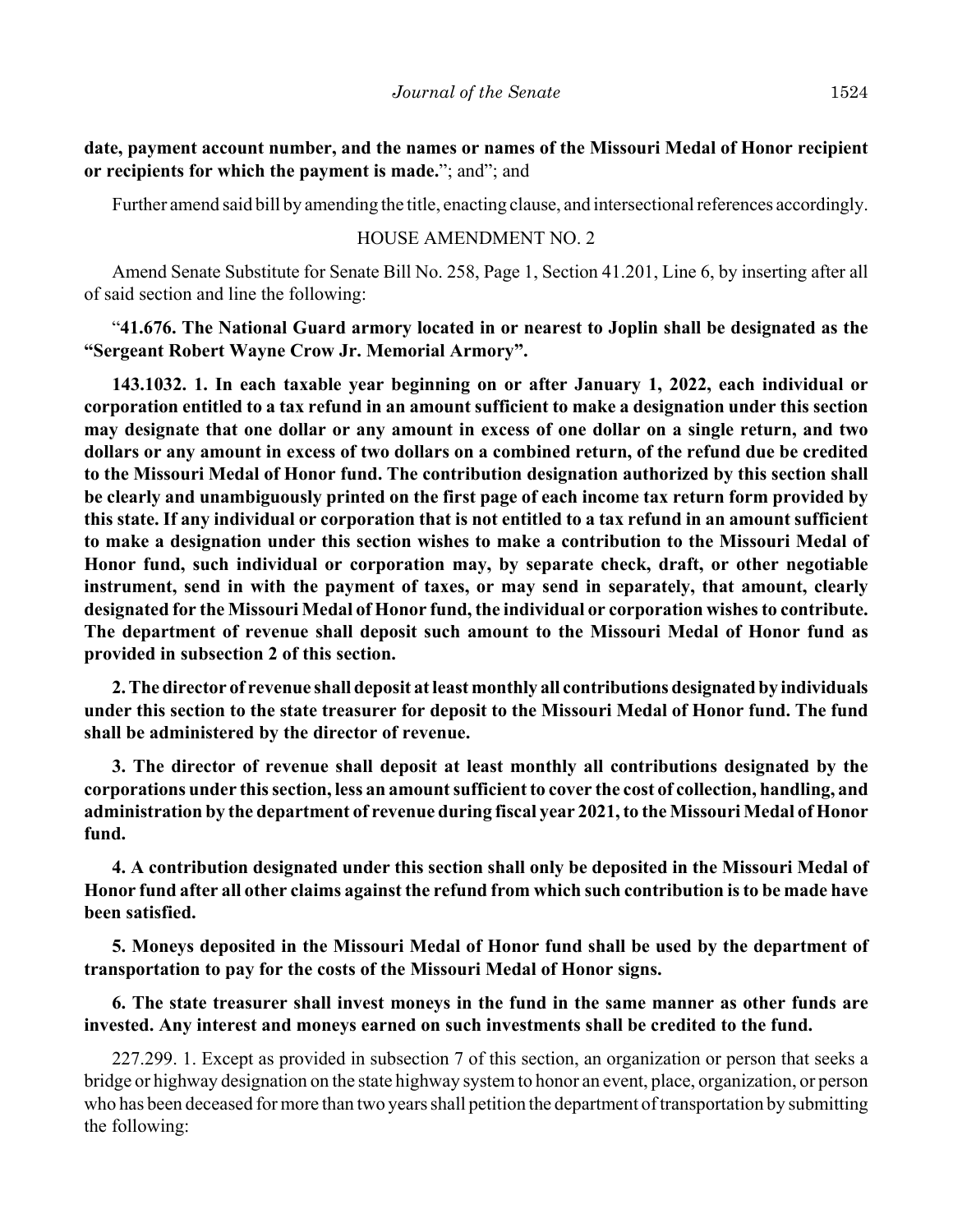(1) An application in a form prescribed by the director, describing the bridge or segment of highway for which designation is sought and the proposed name of the bridge or relevant portion of highway. The application shall include the name of at least one current member of the general assembly who will sponsor the bridge or highway designation. The application may contain written testimony for support of the bridge or highway designation;

(2) A list of at least one hundred signatures of individuals who support the naming of the bridge or highway; and

(3) A fee to be determined by the commission to cover the costs of constructing and maintaining the proposed signs. The fee shall not exceed the cost of constructing and maintaining each sign.

2. All moneys received by the department of transportation for the construction and maintenance of bridge or highway signs on the state highway system shall be deposited in the state treasury to the credit of the state road fund.

3. The documents and fees required under this section shall be submitted to the department of transportation no later than November first prior to the next regular session of the general assembly to be approved or denied by the joint committee on transportation oversight during such legislative session.

4. The department of transportation shall give notice of any proposed bridge or highway designation on the state highway system in a manner reasonably calculated to advise the public of such proposal. Reasonable notice shall include posting the proposal for the designation on the department's official public website, and making available copies of the sign designation application to any representative of the news media or public upon request and posting the application on a bulletin board or other prominent public place which is easily accessible to the public and clearly designated for that purpose at the principal office.

5. If the memorial highway designation requested by the organization is not approved by the joint committee on transportation oversight, ninety-seven percent of the application fee shall be refunded to the requesting organization.

6. Two highway signs shall be erected for each bridge and highway designation on the state highway system processed under this section. When a named section of a highway crosses two or more county lines, consideration shall be given by the department of transportation to allow additional signage at the county lines or major intersections.

7. **(1)** Highway or bridge designations on the state highway system honoring fallen law enforcement officers, members of the Armed Forces killed in the line of duty, **Missouri recipients of the Medal of Honor,** emergency personnel killed while performing duties relating to their employment, or state employees killed while serving the state shall not be subject to the provisions of this section.

# **(2) Notwithstanding any provision of law to the contrary, beginning August 28, 2021, for designations honoring Missouri Medal of Honor recipients, no fees shall be assessed and all costs associated with such designations shall be funded by the department of transportation.**

8. No bridge or portion of a highway on the state highway system may be named or designated after more than one event, place, organization, or person. Each event, place, organization, or person shall only be eligible for one bridge or highway designation.

9. Any highway signs erected for any bridge or highway designation on the state highway system under the provisions of this section shall be erected and maintained for a twenty-year period. After such period,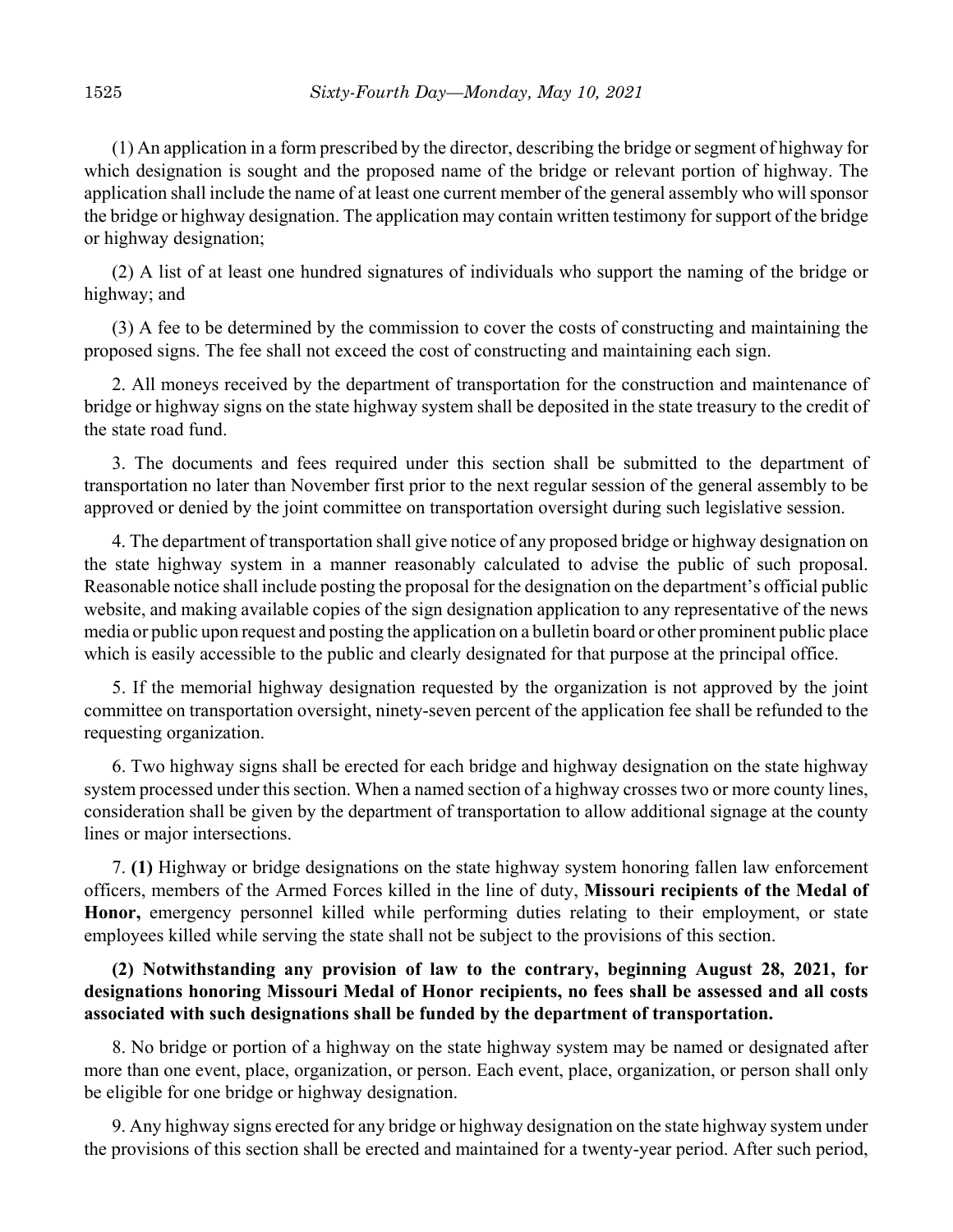the signs shall be subject to removal by the department of transportation and the bridge or highway may be designated to honor events, places, organizations, or persons other than the current designee. An existing highway or bridge designation processed under the provisions of this section may be retained for additional twenty-year increments if, at least one year before the designation's expiration, an application to the department of transportation is made to retain the designation along with the required documents and all applicable fees required under this section.

# 10. **For persons honored with designations on the state highway system under this chapter after August 28, 2021, the department of transportation shall post a link on its website to biographical information of such persons.**

**11.** The provisions of this section shall apply to bridge or highway designations sought after August 28, 2006.

227.450. The portion of U.S. Highway 60 from the intersection of State Route O to the intersection of **[**State Highway 5**] Leadhill Drive** in Wright County shall be designated the "Spc. Justin Blake Carter Memorial Highway **[**for Life**]**". The department of transportation shall erect and maintain appropriate signs designating such highway with the costs to be paid for by private donations.

**227.463. The portion of Interstate 29 from its intersection of Interstate 70/U.S. State Highway 71/40 in Jackson County north to the bridge crossing over Nishnabotna River in Atchison County, except for those portions of Interstate 29 previously designated as of August 28, 2021, shall be designated the "Purple Heart Trail". Costs for such designation shall be paid by private donations.**

**227.464. The portion of Interstate 55 from State Highway O in Pemiscot County to U.S. Highway 40 in St. Louis City, except for those portions of Interstate 55 previously designated as of August 28, 2021, shall be designated the "Purple Heart Trail". Costs for such designation shall be paid by private donations.**

**227.465. The portion of Interstate 57 from the Missouri/Illinois state line in Mississippi County continuing south to U.S. State Highway 60/State Highway AA in Scott County shall be designated the "Purple Heart Trail". Costs for such designation shall be paid by private donations.**

**227.466. The portion of Interstate 64 from Interstate 70 from the city of Wentzville in St. Charles County continuing east to Interstate 55 at the Missouri/Illinois state line in St. Louis City, except for those portions of Interstate 64/US40/US61 previously designated as of August 28, 2021, shall be designated the "Purple Heart Trail". Costs for such designation shall be paid by private donations.**

**227.467. Notwithstanding any provision of this chapter to the contrary, a highway's classification as a "Purple Heart Trail" shall not prevent a segment of such highway from being additionally designated as a memorial highway.**

**227.477. The portion of U.S. Business 71 from State Highway 76 West to State Highway EE in McDonald County shall be designated the "Army PFC Christopher Lee Marion Memorial Highway". The department of transportation shall erect and maintain appropriate signs designating such highway, with the costs to be paid by private donations.**

**227.478. The portion of U.S. State Highway 160 from West BYP to County Road 115 in Greene County shall be designated the "Otis E Moore Memorial Highway". The department of transportation shall erect and maintain appropriate signs designating such highway, with the costs**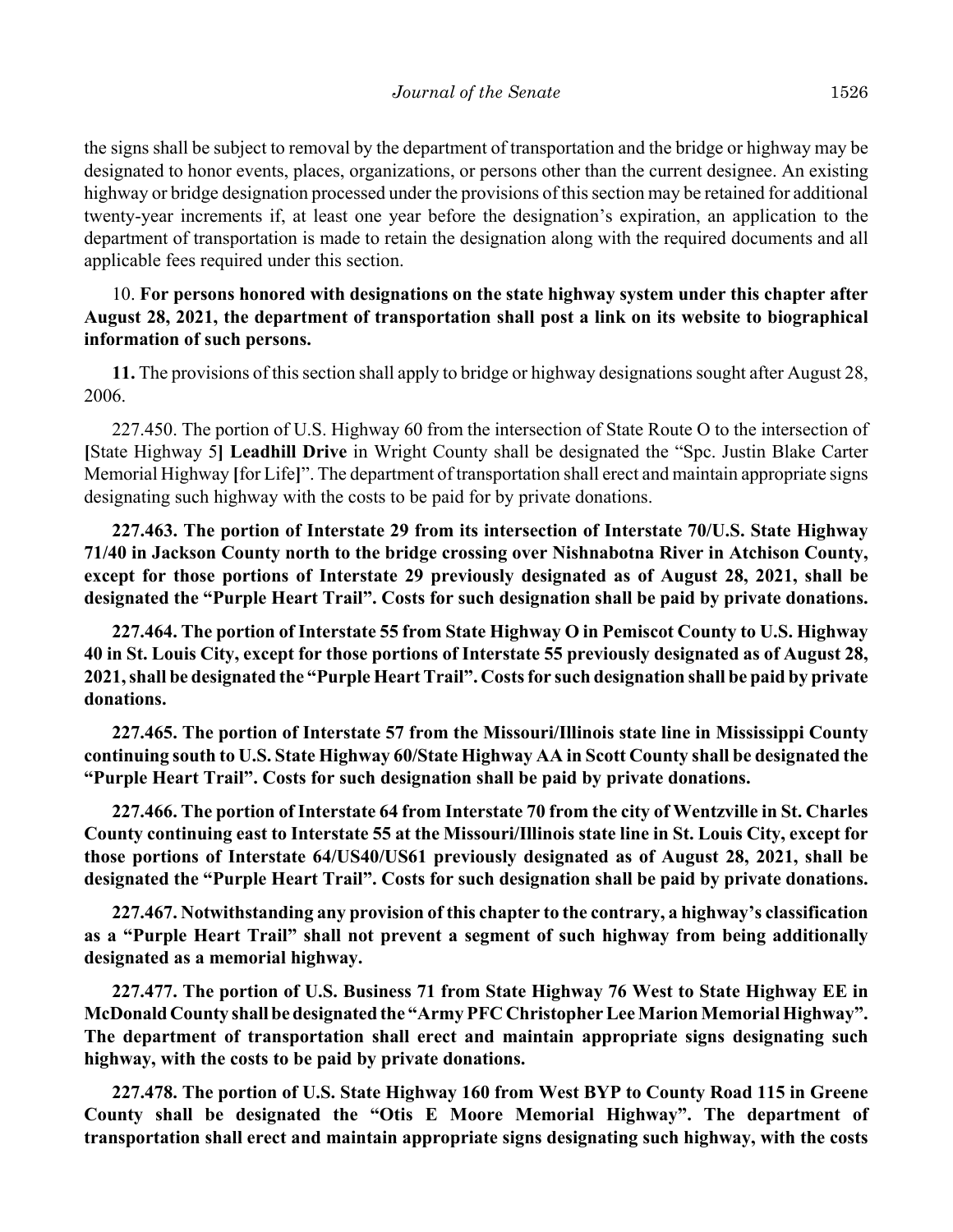**to be paid by private donations.**

**227.486. The portion of U.S. State Highway 60 from CRD Mockingbird Road continuing east to State Highway PP in Webster County shall be designated as the "Army SGT Timothy J Sutton Memorial Highway". The department of transportation shall erect and maintain appropriate signs designating such highway, with the costs to be paid by private donations.**

**227.488. The bridge on U.S. State Highway 63 crossing over Business 63 in Adair County shall be designated the "U.S. Army SGT Brandon Maggart Memorial Bridge". The department of transportation shall erect and maintain appropriate signs designating such bridge, with the costs to be paid for by private donations.**

**227.489. The bridge on U.S. Highway 63 crossing over the BSNF Railroad/Marceline Sub in La Plata in Macon County shall be designated as the "U.S. Army PFC Adam L Thomas Memorial Bridge". The department of transportation shall erect and maintain appropriate signs designating such bridge, with the costs to be paid for by private donations.**

**227.490. The bridge on U.S. State Highway 63 crossing over Patterson Street in Adair County shall be designated as the "U.S. Army SFC Matthew C Lewellen Memorial Bridge". The department of transportation shall erect and maintain appropriate signs designating such bridge, with the costs to be paid for by private donations.**

**227.495. The portion of U.S. State Highway 54 from State Highway E to State Highway D in Cole County shall be designated as the "U.S. Army Specialist Michael Campbell Memorial Highway". The department of transportation shall erect and maintain appropriate signs designating such highway, with the costs to be paid by private donations.**

**227.496. The portion of State Highway T from .05 miles west of Laretto Ridge Drive to Decker Road in the town of Labadie in Franklin County shall be designated as "Medal of Honor PVT George Phillips Memorial Highway". The department of transportation shall erect and maintain appropriate signs designating such highway, with the costs to be paid by the department.**

**227.497. The portion of U.S. State Highway 63 from Spruce Street to McKay Street within the city of Macon in Macon County shall be designated as the "US Army Sergeant Hugh C Dunn Memorial Highway". The department of transportation shall erect and maintain appropriate signs designating such highway, with the costs to be paid by private donations.**

**227.498. The portion of Interstate 64 from Winghaven Boulevard to Prospect Road within the city of Lake St. Louis in St. Charles County shall be designated as "US Navy SEAL Scotty Wirtz Memorial Highway". The department of transportation shall erect and maintain appropriate signs designating such highway, with the costs to be paid by private donations.**

**227.777. The bridge on State Highway 17 crossing over the BSNF Railroad south of the city of Crocker in Pulaski County shall be designated as "US Navy FA Paul Akers Jr Memorial Bridge". The department of transportation shall erect and maintain appropriate signs designating such bridge, with the costs to be paid by private donations.**

**227.780. The portion of State Highway 163 from Stadium Boulevard/State Highway 740 continuing south to Mick Deaver Drive in Boone County shall be designated as "PFC Dale Raymond Jackson Memorial Highway". The department of transportation shall erect and maintain appropriate**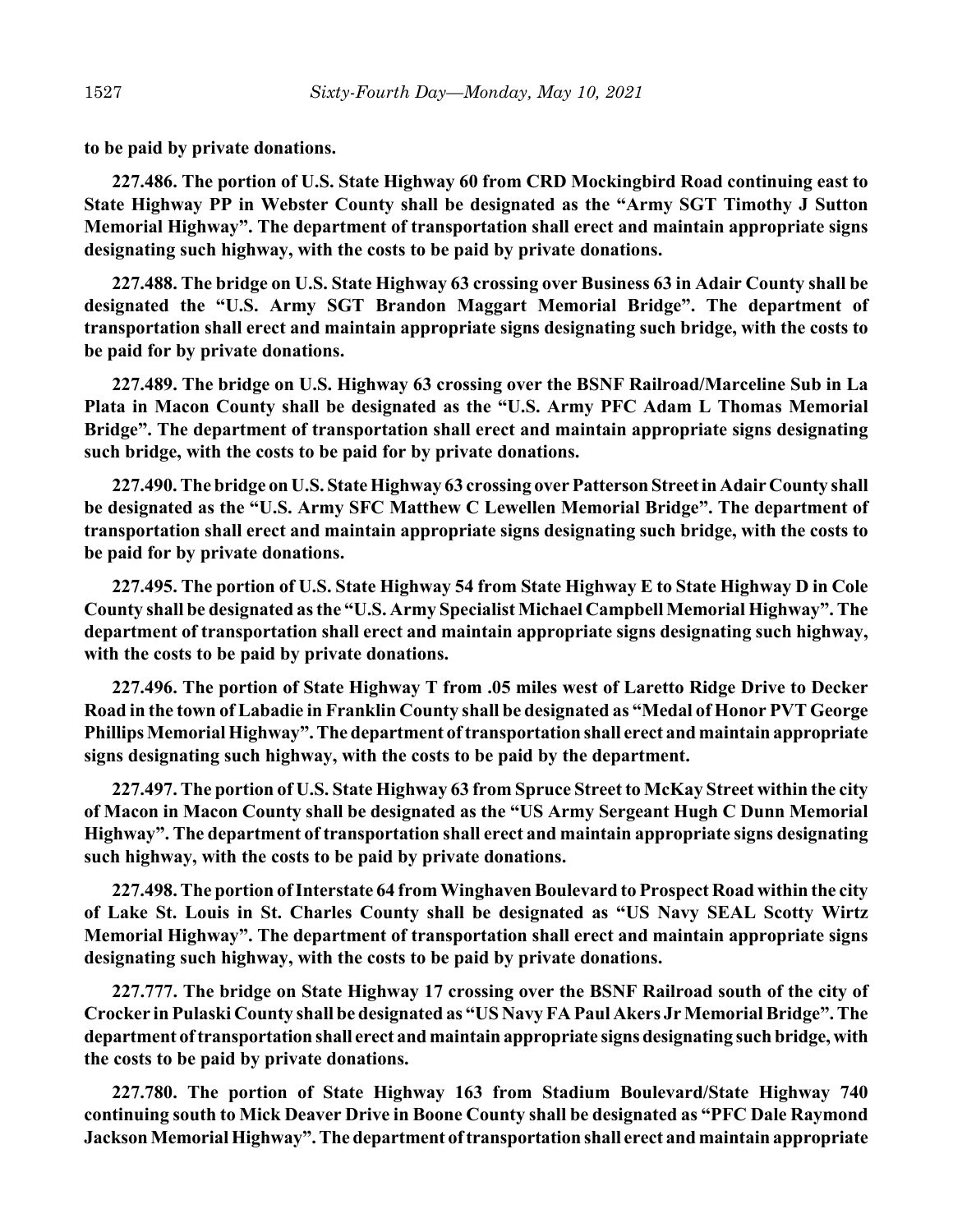**signs designating such highway, with the costs to be paid by private donations.**

**227.781. The portion of State Highway 163 from Mick Deaver Drive to Old Route K in Boone County shall be designated as "Corporal Steven Lee Irvin Memorial Highway". The department of transportation shall erect and maintain appropriate signs designating such highway, with the costs to be paid by private donations.**

**227.782. The portion of State Highway 163 from Old Route K to Green Meadows Drive in Boone County shall be designated as "CPL Daniel Joseph Heibel Memorial Highway". The department of transportation shall erect and maintain appropriate signs designating such highway, with the costs to be paid by private donations.**

**227.783. The portion of State Highway 163 from Green Meadows Drive to Nifong in Boone County shall be designated as "LCPL Larry Harold Coleman Memorial Highway". The department of transportation shall erect and maintain appropriate signs designating such highway, with the costs to be paid by private donations.**

**227.784. The bridge on U.S. State Highway 63 crossing over Beaver Creek in Phelps County shall be designated as "VFW Post 2025 Memorial Bridge". The department of transportation shall erect and maintain appropriate signs designating such bridge, with the costs to be paid by private donations.**

**227.785. The bridge on State Highway 21 crossing over the Current River in Ripley County shall be designated as "Veterans Memorial Bridge". The department of transportation shall erect and maintain appropriate signs designating such bridge, with the costs to be paid by private donations.**

**227.793. The portion of Interstate 44 from State Highway 744/N. MulRoy Road continuing east to RA IS 44 Strafford/Greene County Line in Greene County shall be designated the "Nathanael Greene Highway". The department of transportation shall erect and maintain appropriate signs designating such highway, with the cost to be paid for by private donations.**

301.020. 1. Every owner of a motor vehicle or trailer, which shall be operated or driven upon the highways of this state, except as herein otherwise expressly provided, shall annually file, by mail or otherwise, in the office of the director of revenue, an application for registration on a blank to be furnished by the director of revenue for that purpose containing:

(1) A brief description of the motor vehicle or trailer to be registered, including the name of the manufacturer, the vehicle identification number, the amount of motive power of the motor vehicle, stated in figures of horsepower and whether the motor vehicle is to be registered as a motor vehicle primarily for business use as defined in section 301.010;

(2) The name, the applicant's identification number and address of the owner of such motor vehicle or trailer;

(3) The gross weight of the vehicle and the desired load in pounds if the vehicle is a commercial motor vehicle or trailer.

2. If the vehicle is a motor vehicle primarily for business use as defined in section 301.010 and if such vehicle is ten years of age or less and has less than one hundred fifty thousand miles on the odometer, the director of revenue shall retain the odometer information provided in the vehicle inspection report, and provide for prompt access to such information, together with the vehicle identification number for the motor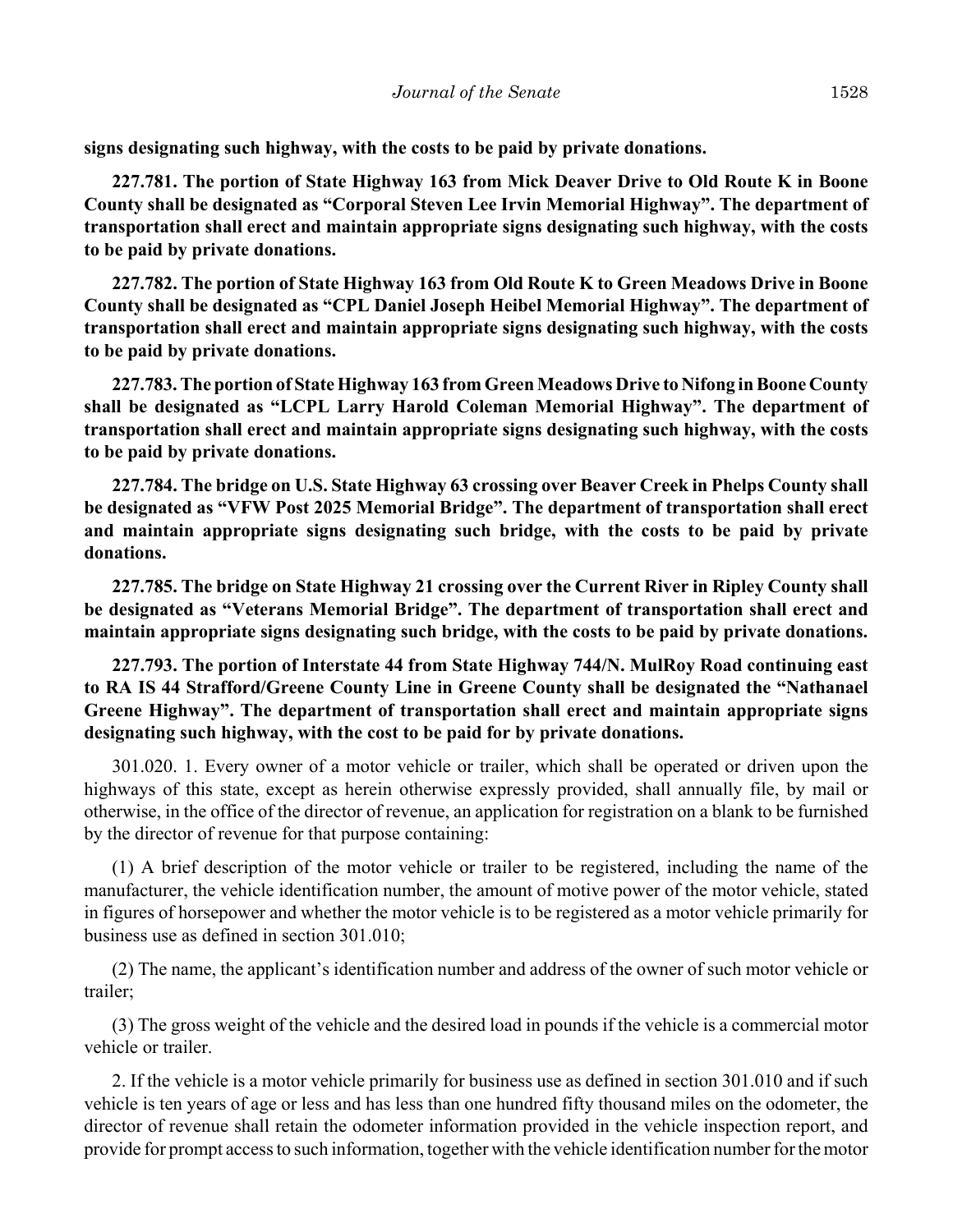vehicle to which such information pertains, for a period of ten years after the receipt of such information. This section shall not apply unless:

(1) The application for the vehicle's certificate of ownership was submitted after July 1, 1989; and

(2) The certificate was issued pursuant to a manufacturer's statement of origin.

3. If the vehicle is any motor vehicle other than a motor vehicle primarily for business use, a recreational motor vehicle, motorcycle, motortricycle, autocycle, bus, or any commercial motor vehicle licensed for over twelve thousand pounds and if such motor vehicle is ten years of age or less and has less than one hundred fifty thousand miles on the odometer, the director of revenue shall retain the odometer information provided in the vehicle inspection report, and provide for prompt access to such information, together with the vehicle identification number for the motor vehicle to which such information pertains, for a period of ten years after the receipt of such information. This subsection shall not apply unless:

(1) The application for the vehicle's certificate of ownership was submitted after July 1, 1990; and

(2) The certificate was issued pursuant to a manufacturer's statement of origin.

4. If the vehicle qualifies as a reconstructed motor vehicle, motor change vehicle, specially constructed motor vehicle, non-USA-std motor vehicle, as defined in section 301.010, or prior salvage as referenced in section 301.573, the owner or lienholder shall surrender the certificate of ownership. The owner shall make an application for a new certificate of ownership, pay the required title fee, and obtain the vehicle examination certificate required pursuant to subsection 9 of section 301.190. If an insurance company pays a claim on a salvage vehicle as defined in section 301.010 and the owner retains the vehicle, as prior salvage, the vehicle shall only be required to meet the examination requirements under subsection 10 of section 301.190. Notarized bills of sale along with a copy of the front and back of the certificate of ownership for all major component parts installed on the vehicle and invoices for all essential parts which are not defined as major component parts shall accompany the application for a new certificate of ownership. If the vehicle is a specially constructed motor vehicle, as defined in section 301.010, two pictures of the vehicle shall be submitted with the application. If the vehicle is a kit vehicle, the applicant shall submit the invoice and the manufacturer's statement of origin on the kit. If the vehicle requires the issuance of a special number by the director of revenue or a replacement vehicle identification number, the applicant shall submit the required application and application fee. All applications required under this subsection shall be submitted with any applicable taxes which may be due on the purchase of the vehicle or parts. The director of revenue shall appropriately designate "Reconstructed Motor Vehicle", "Motor Change Vehicle", "Non-USA-Std Motor Vehicle", or "Specially Constructed Motor Vehicle" on the current and all subsequent issues of the certificate of ownership of such vehicle.

5. Every insurance company that pays a claim for repair of a motor vehicle which as the result of such repairs becomes a reconstructed motor vehicle as defined in section 301.010 or that pays a claim on a salvage vehicle as defined in section 301.010 and the owner is retaining the vehicle shall in writing notify the owner of the vehicle, and in a first party claim, the lienholder if a lien is in effect, that he is required to surrender the certificate of ownership, and the documents and fees required pursuant to subsection 4 of this section to obtain a prior salvage motor vehicle certificate of ownership or documents and fees as otherwise required by law to obtain a salvage certificate of ownership, from the director of revenue. The insurance company shall within thirty days of the payment of such claims report to the director of revenue the name and address of such owner, the year, make, model, vehicle identification number, and license plate number of the vehicle, and the date of loss and payment.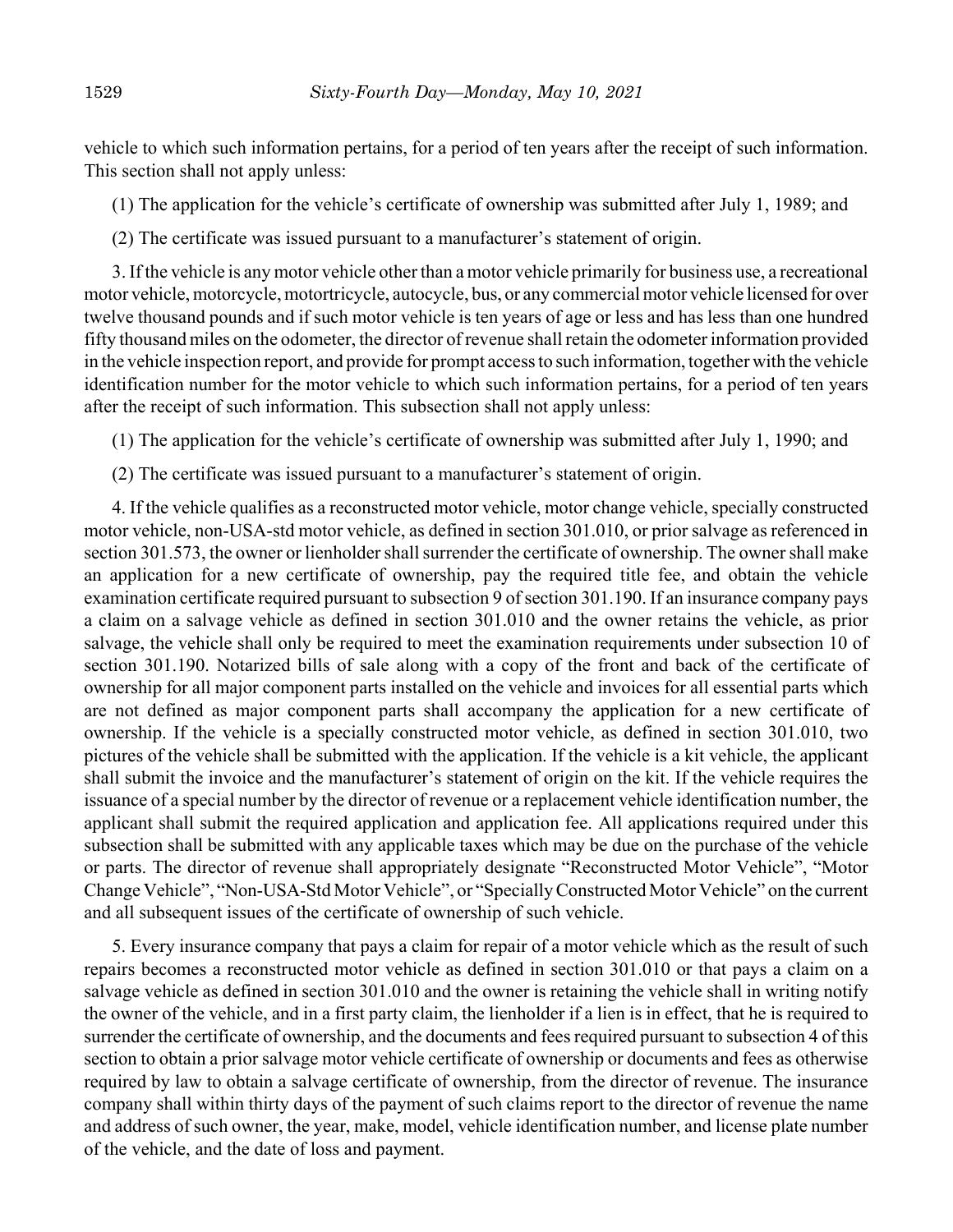6. Anyone who fails to comply with the requirements of this section shall be guilty of a class B misdemeanor.

7. An applicant for registration may make a donation of one dollar to promote a blindness education, screening and treatment program. The director of revenue shall collect the donations and deposit all such donations in the state treasury to the credit of the blindness education, screening and treatment program fund established in section 209.015. Moneys in the blindness education, screening and treatment program fund shall be used solely for the purposes established in section 209.015; except that the department of revenue shall retain no more than one percent for its administrative costs. The donation prescribed in this subsection is voluntary and may be refused by the applicant for registration at the time of issuance or renewal. The director shall inquire of each applicant at the time the applicant presents the completed application to the director whether the applicant is interested in making the one dollar donation prescribed in this subsection.

8. An applicant for registration may make a donation of one dollar to promote an organ donor program. The director of revenue shall collect the donations and deposit all such donations in the state treasury to the credit of the organ donor program fund as established in sections 194.297 to 194.304. Moneys in the organ donor fund shall be used solely for the purposes established in sections 194.297 to 194.304, except that the department of revenue shall retain no more than one percent for its administrative costs. The donation prescribed in this subsection is voluntary and may be refused by the applicant for registration at the time of issuance or renewal. The director shall inquire of each applicant at the time the applicant presents the completed application to the director whether the applicant is interested in making the one dollar donation prescribed in this subsection.

**9. An applicant for registration may make a donation of one dollar to the Missouri Medal of Honor recipients fund. The director of revenue shall collect the donations and deposit all such donations in the state treasury to the credit of the Missouri Medal of Honor recipients fund as established in Section 1 of this Act. Moneys in the Medal of Honor recipients fund shall be used solely for the purposes established in Section 1 of this Act, except that the department of revenue shall retain no more than one percent for its administrative costs. The donation prescribed in this subsection is voluntary and may be refused by the applicant for registration at the time of issuance or renewal. The director shall inquire of each applicant at the time the applicant presents the completed application to the director whether the applicant is interested in making the one dollar donation prescribed in this subsection.**

302.171. 1. The director shall verify that an applicant for a driver's license is a Missouri resident or national of the United States or a noncitizen with a lawful immigration status, and a Missouri resident before accepting the application. The director shall not issue a driver's license for a period that exceeds the duration of an applicant's lawful immigration status in the United States. The director may establish procedures to verify the Missouri residency or United States naturalization or lawful immigration status and Missouri residency of the applicant and establish the duration of any driver's license issued under this section. An application for a license shall be made upon an approved form furnished by the director. Every application shall state the full name, Social Security number, age, height, weight, color of eyes, sex, residence, mailing address of the applicant, and the classification for which the applicant has been licensed, and, if so, when and by what state, and whether or not such license has ever been suspended, revoked, or disqualified, and, if revoked, suspended or disqualified, the date and reason for such suspension, revocation or disqualification and whether the applicant is making a one dollar donation to promote an organ donation program as prescribed in subsection 2**, to promote a blindness education, screening and treatment program as**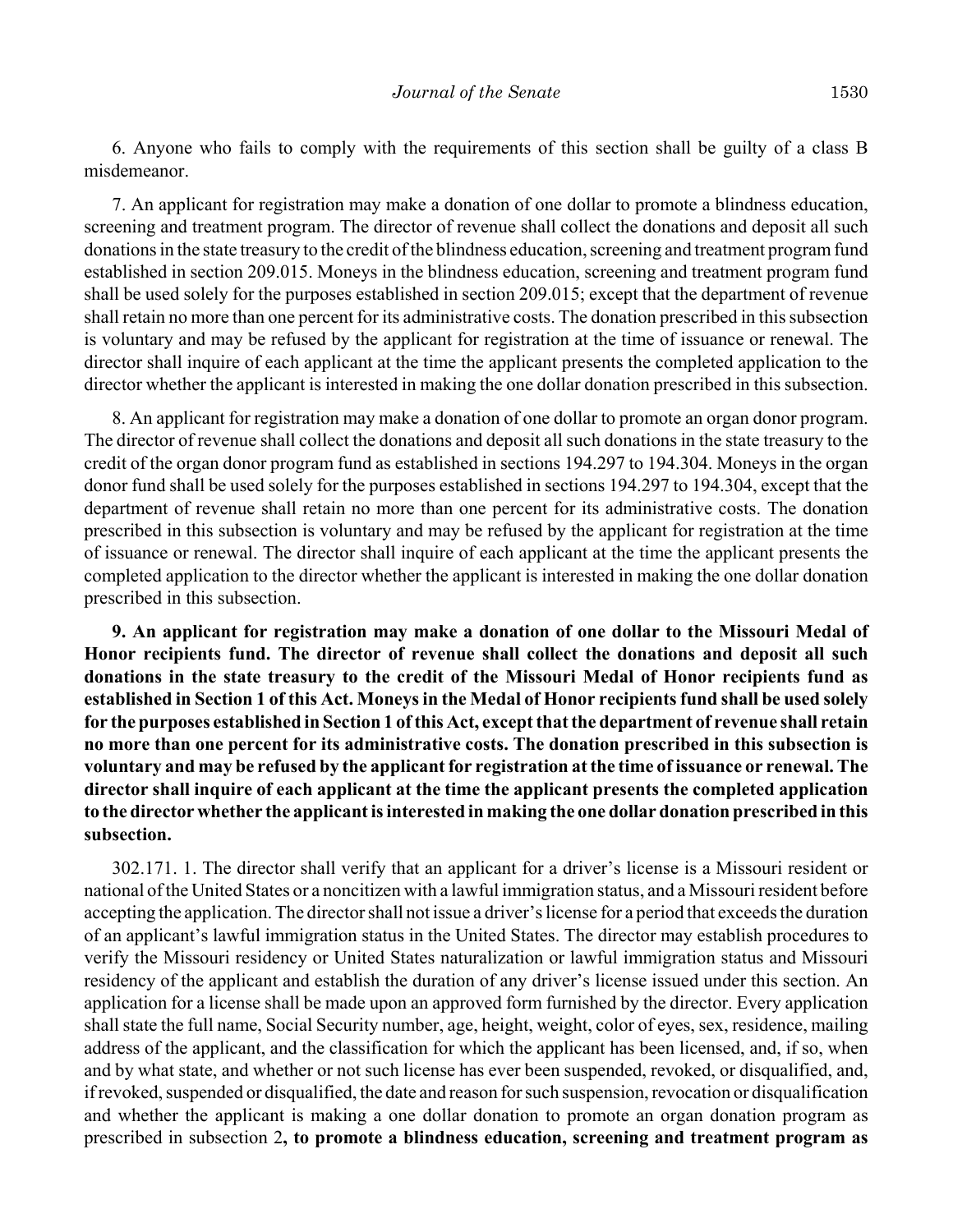**prescribed in subsection 3, or the Missouri Medal of Honor recipients fund prescribed in subsection 4** of this section. A driver's license, nondriver's license, or instruction permit issued under this chapter shall contain the applicant's legal name as it appears on a birth certificate or as legally changed through marriage or court order. No name change by common usage based on common law shall be permitted. The application shall also contain such information as the director may require to enable the director to determine the applicant's qualification for driving a motor vehicle; and shall state whether or not the applicant has been convicted in this or any other state for violating the laws of this or any other state or any ordinance of any municipality, relating to driving without a license, careless driving, or driving while intoxicated, or failing to stop after an accident and disclosing the applicant's identity, or driving a motor vehicle without the owner's consent. The application shall contain a certification by the applicant as to the truth of the facts stated therein. Every person who applies for a license to operate a motor vehicle who is less than twenty-one years of age shall be provided with educational materials relating to the hazards of driving while intoxicated, including information on penalties imposed by law for violation of the intoxication-related offenses of the state. Beginning January 1, 2001, if the applicant is less than eighteen years of age, the applicant must comply with all requirements for the issuance of an intermediate driver's license pursuant to section 302.178. For persons mobilized and deployed with the United States Armed Forces, an application under this subsection shall be considered satisfactory by the department of revenue if it is signed by a person who holds general power of attorney executed by the person deployed, provided the applicant meets all other requirements set by the director.

2. An applicant for a license may make a donation of one dollar to promote an organ donor program. The director of revenue shall collect the donations and deposit all such donations in the state treasury to the credit of the organ donor program fund established in sections 194.297 to 194.304. Moneys in the organ donor program fund shall be used solely for the purposes established in sections 194.297 to 194.304 except that the department of revenue shall retain no more than one percent for its administrative costs. The donation prescribed in this subsection is voluntary and may be refused by the applicant for the license at the time of issuance or renewal of the license. The director shall make available an informational booklet or other informational sources on the importance of organ and tissue donations to applicants for licensure as designed by the organ donation advisory committee established in sections 194.297 to 194.304. The director shall inquire of each applicant at the time the licensee presents the completed application to the director whether the applicant is interested in making the one dollar donation prescribed in this subsection and whether the applicant is interested in inclusion in the organ donor registry and shall also specifically inform the licensee of the ability to consent to organ donation by placing a donor symbol sticker authorized and issued by the department of health and senior services on the back of his or her driver's license or identification card as prescribed by subdivision (1) of subsection 1 of section 194.225. A symbol may be placed on the front of the license or identification card indicating the applicant's desire to be listed in the registry at the applicant's request at the time of his or her application for a driver's license or identification card, or the applicant may instead request an organ donor sticker from the department of health and senior services by application on the department of health and senior services' website. Upon receipt of an organ donor sticker sent by the department of health and senior services, the applicant shall place the sticker on the back of his or her driver's license or identification card to indicate that he or she has made an anatomical gift. The director shall notify the department of health and senior services of information obtained from applicants who indicate to the director that they are interested in registry participation, and the department of health and senior services shall enter the complete name, address, date of birth, race, gender and a unique personal identifier in the registry established in subsection 1 of section 194.304.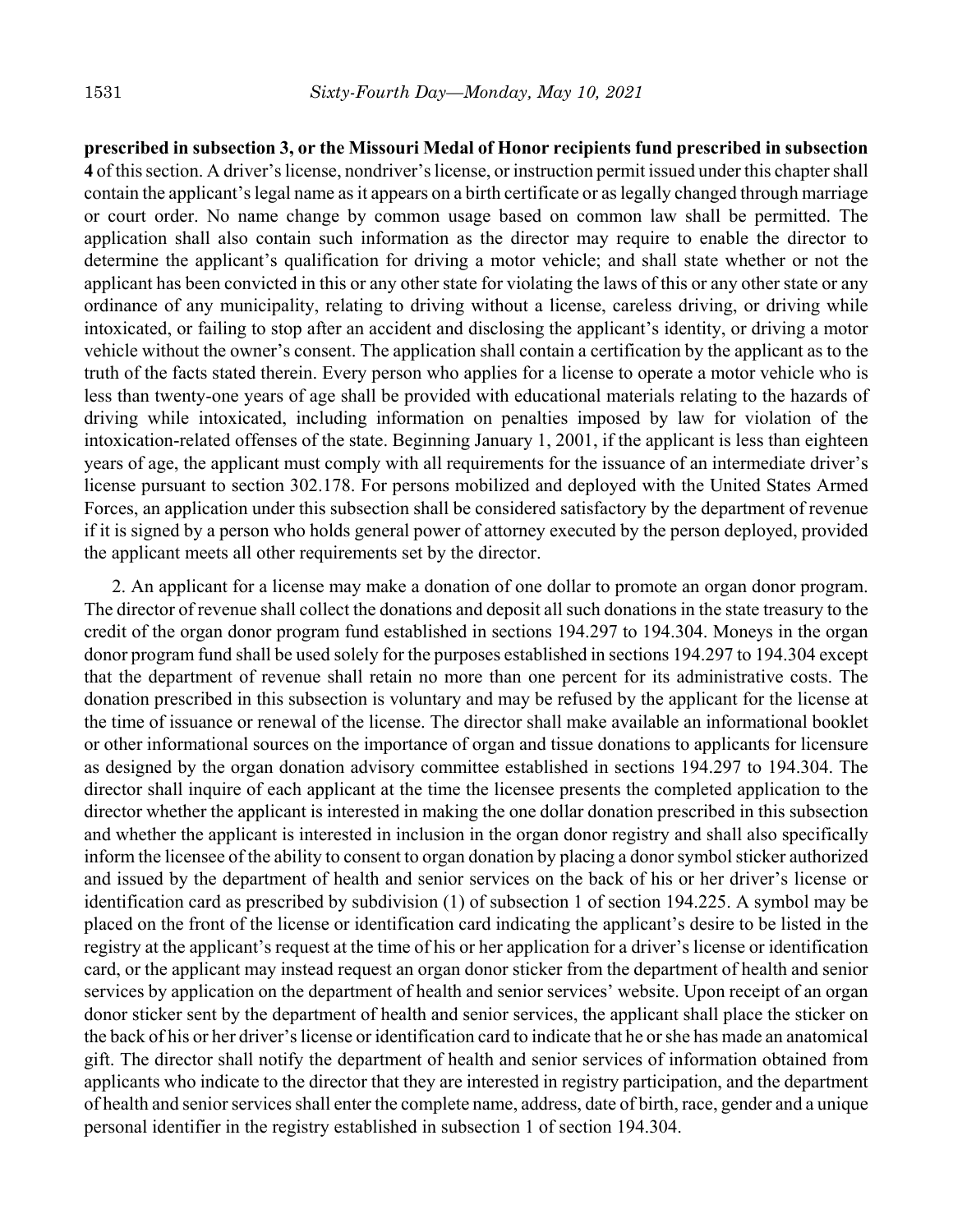3. An applicant for a license may make a donation of one dollar to promote a blindness education, screening and treatment program. The director of revenue shall collect the donations and deposit all such donations in the state treasury to the credit of the blindness education, screening and treatment program fund established in section 209.015. Moneys in the blindness education, screening and treatment program fund shall be used solely for the purposes established in section 209.015; except that the department of revenue shall retain no more than one percent for its administrative costs. The donation prescribed in this subsection is voluntary and may be refused by the applicant for the license at the time of issuance or renewal of the license. The director shall inquire of each applicant at the time the licensee presents the completed application to the director whether the applicant is interested in making the one dollar donation prescribed in this subsection.

4. **An applicant for registration may make a donation of one dollar to the Missouri Medal of Honor recipients fund. The director of revenue shall collect the donations and deposit all such donations in the state treasury to the credit of the Missouri Medal of Honor recipients fund as established in Section 1 of this Act. Moneys in the Medal of Honor recipients fund shall be used solely for the purposes established in Section 1 of this Act, except that the department of revenue shall retain no more than one percent for its administrative costs. The donation prescribed in this subsection is voluntary and may be refused by the applicant for registration at the time of issuance or renewal. The director shall inquire of each applicant at the time the applicant presents the completed application to the director whether the applicant is interested in making the one dollar donation prescribed in this subsection.**

**5.** Beginning July 1, 2005, the director shall deny the driving privilege of any person who commits fraud or deception during the examination process or who makes application for an instruction permit, driver's license, or nondriver's license which contains or is substantiated with false or fraudulent information or documentation, or who knowingly conceals a material fact or otherwise commits a fraud in any such application. The period of denial shall be one year from the effective date of the denial notice sent by the director. The denial shall become effective ten days after the date the denial notice is mailed to the person. The notice shall be mailed to the person at the last known address shown on the person's driving record. The notice shall be deemed received three days after mailing unless returned by the postal authorities. No such individual shall reapply for a driver's examination, instruction permit, driver's license, or nondriver's license until the period of denial is completed. No individual who is denied the driving privilege under this section shall be eligible for a limited driving privilege issued under section 302.309.

**[**5.**] 6.** All appeals of denials under this section shall be made as required by section 302.311.

**[**6.**] 7.** The period of limitation for criminal prosecution under this section shall be extended under subdivision (1) of subsection 3 of section 556.036.

**[**7.**] 8.** The director may promulgate rules and regulations necessary to administer and enforce this section. No rule or portion of a rule promulgated pursuant to the authority of this section shall become effective unless it has been promulgated pursuant to chapter 536.

**[**8.**] 9.** Notwithstanding any provision of this chapter that requires an applicant to provide proof of Missouri residency for renewal of a noncommercial driver's license, noncommercial instruction permit, or nondriver's license, an applicant who is sixty-five years and older and who was previously issued a Missouri noncommercial driver's license, noncommercial instruction permit, or Missouri nondriver's license is exempt from showing proof of Missouri residency.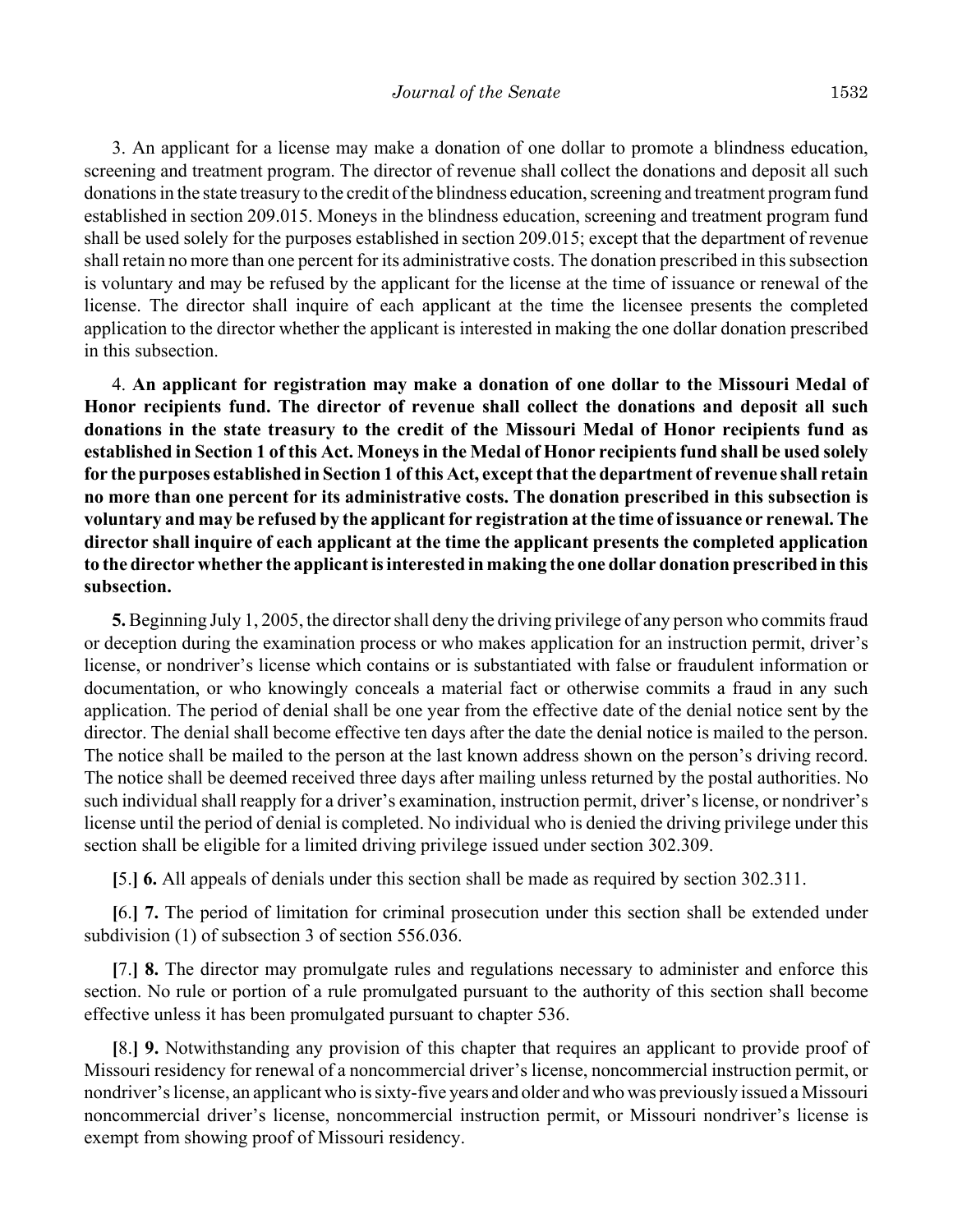**[**9.**] 10.** Notwithstanding any provision of this chapter, for the renewal of a noncommercial driver's license, noncommercial instruction permit, or nondriver's license, a photocopy of an applicant's United States birth certificate along with another form of identification approved by the department of revenue, including, but not limited to, United States military identification or United States military discharge papers, shall constitute sufficient proof of Missouri citizenship.

**[**10.**] 11.** Notwithstanding any other provision of this chapter, if an applicant does not meet the requirements of subsection 8 of this section and does not have the required documents to prove Missouri residency, United States naturalization, or lawful immigration status, the department may issue a one-year driver's license renewal. This one-time renewal shall only be issued to an applicant who previously has held a Missouri noncommercial driver's license, noncommercial instruction permit, or nondriver's license for a period of fifteen years or more and who does not have the required documents to prove Missouri residency, United States naturalization, or lawful immigration status. After the expiration of the one-year period, no further renewal shall be provided without the applicant producing proof of Missouri residency, United States naturalization, or lawful immigration status.

**Section 1. There is hereby created in the state treasury the "Missouri Medal of Honor Recipients Fund". The fund shall consist of moneys donated pursuant to sections 301.020, 302.171, and 143.1032 of this act. Unexpended balances in the fund at the end of any fiscal year shall not be transferred to the general revenue fund or any other fund, the provisions of section 33.080 to the contrary notwithstanding. Moneys in the fund shall be used to pay for memorial highway signs for Missouri Medal of Honor recipients, and for the maintenance and repair of all such signs, whether originally paid for by private donations or by the department of transportation.**"; and

Further amend said bill by amending the title, enacting clause, and intersectional references accordingly.

In which the concurrence of the Senate is respectfully requested.

## Also,

Mr. President: The Speaker of the House of Representatives has appointed the following committee to act with a like committee from the Senate on **HCS** for **SB 226**, as amended. Representatives: Christofanelli, Smith (163), Grier, Butz, Bland Manlove.

# Also,

Mr. President: The Speaker of the House of Representatives has appointed the following committee to act with a like committee from the Senate on **HCS** for **SS#2** for **SB 26**, as amended. Representatives: Schroer, Hill, Taylor (139), Aldridge, Windham.

# Also,

Mr. President: The Speaker of the House of Representatives has appointed the following committee to act with a like committee from the Senate on **HCS** for **SS** for **SB 141**, as amended. Representatives: Black (137), Haffner, Rone, McCreery, Ellebracht.

# Also,

Mr. President: I am instructed by the House of Representatives to inform the Senate that the House Conferees are allowed to exceed the differences in section 67.1847 of **SS#2** for **SCS** for **HCS** for **HB 271**,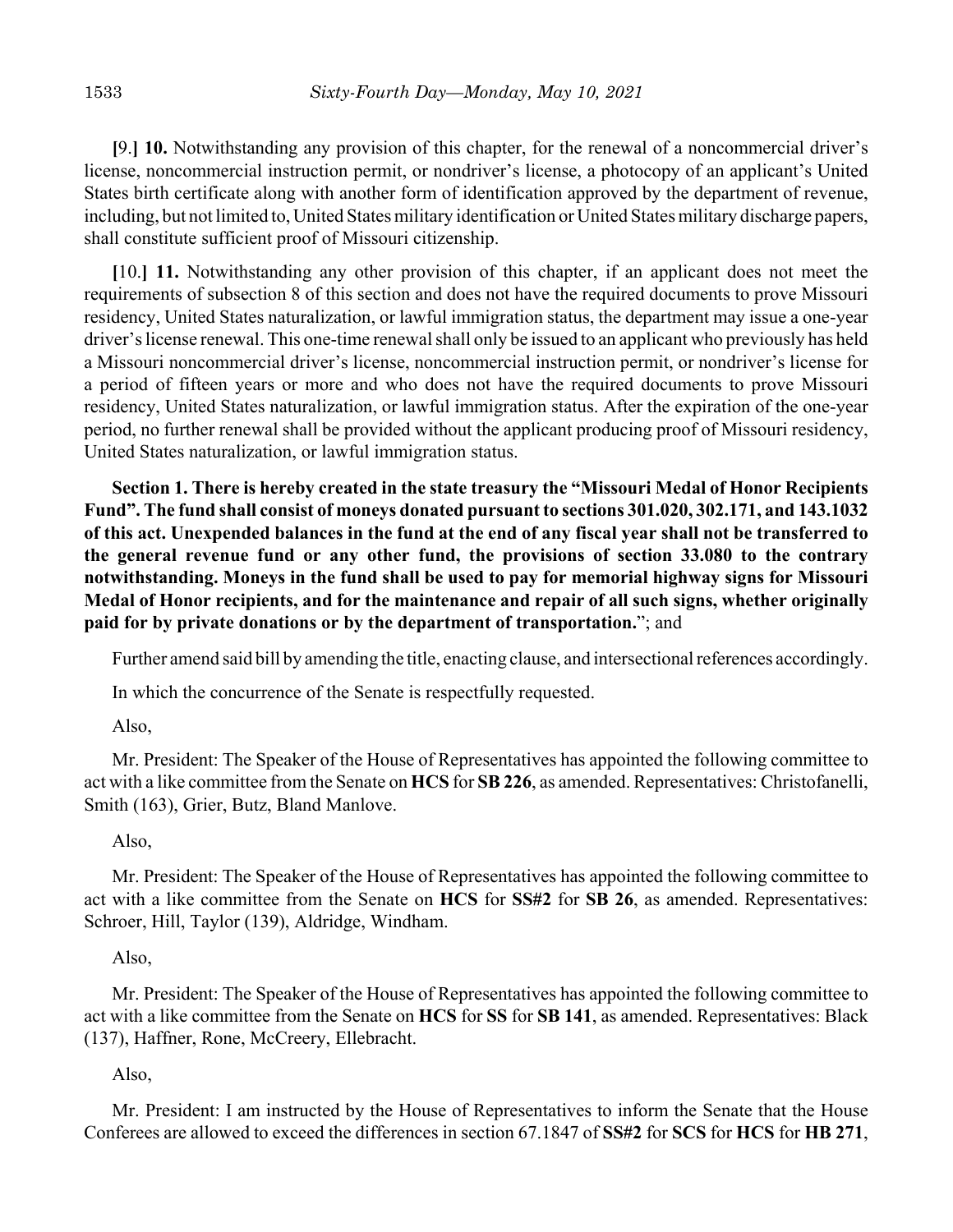as amended.

Also,

Mr. President: I am instructed by the House of Representatives to inform the Senate that the House has taken up and passed **HCS** for **SS** for **SB 64**, entitled:

An Act to repeal sections 173.260, 190.001, 190.053, 190.060, 190.098, 190.100, 190.101, 190.103, 190.104, 190.105, 190.108, 190.109, 190.120, 190.131, 190.133, 190.142, 190.143, 190.146, 190.160, 190.165, 190.171, 190.173, 190.176, 190.180, 190.185, 190.190, 190.196, 190.200, 190.241, 190.243, 190.245, 190.248, 191.237, 191.677, 192.2520, 197.135, 208.227, 287.243, 334.036, 338.010, 338.710, 376.1575, 545.940, 575.155, 575.157, 579.040, and 579.076, RSMo, and to enact in lieu thereof fifty-eight new sections relating to health care, with penalty provisions and an emergency clause for certain sections.

With House Amendment No. 1.

### HOUSE AMENDMENT NO. 1

Amend House Committee Substitute for Senate Substitute for Senate Bill No. 64, Page 42, Section 190.257, Line 43, by inserting after all of said section and line the following:

"190.800. 1. Each ground ambulance service, except for any ambulance service owned and operated by an entity owned and operated by the state of Missouri, including but not limited to any hospital owned or operated by the board of curators, as defined in chapter 172, or any department of the state, shall, in addition to all other fees and taxes now required or paid, pay an ambulance service reimbursement allowance tax for the privilege of engaging in the business of providing ambulance services in this state.

2. For the purpose of this section, the following terms shall mean:

(1) "Ambulance", the same meaning as such term is defined in section 190.100;

(2) "Ambulance service", the same meaning as such term is defined in section 190.100;

(3) "Engaging in the business of providing ambulance services in this state", accepting payment for such services;

(4) "Gross receipts", all amounts received by an ambulance service licensed under section 190.109 for its own account from the provision of all emergency services, as defined in section 190.100, to the public in the state of Missouri, but shall not include revenue from taxes collected under law, grants, subsidies received from governmental agencies, [or] the value of charity care**, or revenues received from supplemental reimbursement for ground emergency medical transportation under section 208.1030**.

190.839. Sections 190.800 to 190.839 shall expire on September 30, **[**2021**] 2022**"; and

Further amend said bill, Page 51, Section 192.2520, Line 99, by inserting after all of said section and line the following:

"**196.1170. 1. This section shall be known and may be cited as the "Kratom Consumer Protection Act".**

**2. As used in this section, the following terms mean:**

**(1) "Dealer", a person who sells, prepares, or maintains kratom products or advertises, represents, or holds oneself out as selling, preparing, or maintaining kratom products. Such person may include,**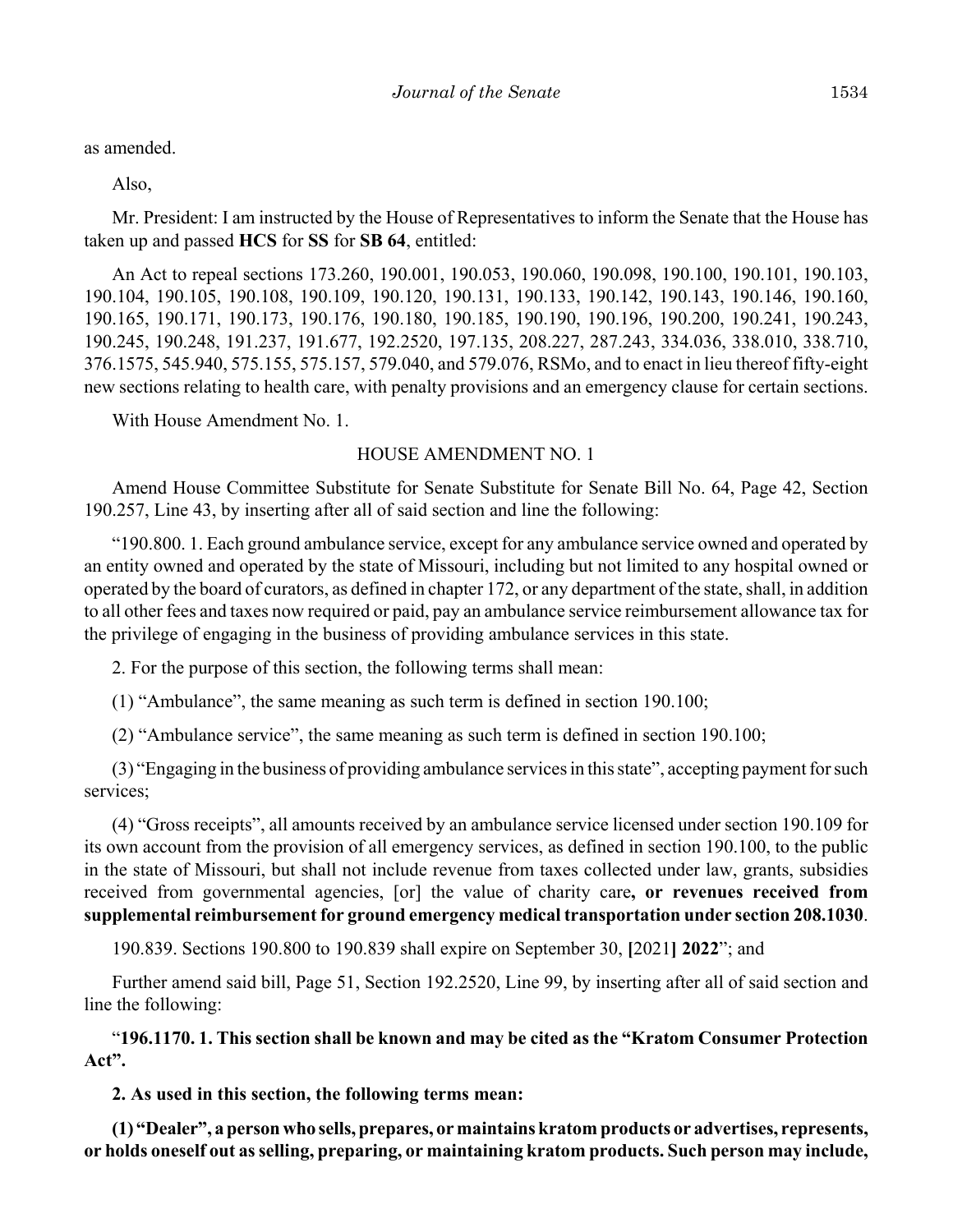**but not be limited to, a manufacturer, wholesaler, store, restaurant, hotel, catering facility, camp, bakery, delicatessen, supermarket, grocery store, convenience store, nursing home, or food or drink company;**

**(2) "Department", the department of health and senior services;**

**(3) "Director", the director of the department or the director's designee;**

**(4) "Food", a food, food product, food ingredient, dietary ingredient, dietary supplement, or beverage for human consumption;**

**(5) "Kratom product", a food product or dietary ingredient containing any part of the leaf of the plant Mitragyna speciosa.**

**3. The general assembly hereby occupies and preempts the entire field of regulating kratom products to the complete exclusion of any order, ordinance, or regulation of any political subdivision of this state. Any political subdivision's existing or future orders, ordinances, or regulations relating to kratom products are hereby void.**

**4. (1) A dealer who prepares, distributes, sells, or exposes for sale a food that is represented to be a kratom product shall disclose on the product label the factual basis upon which that representation is made.**

**(2) A dealer shall not prepare, distribute, sell, or expose for sale a food represented to be a kratom product that does not conform to the disclosure requirement under subdivision (1) of this subsection.**

**5. A dealer shall not prepare, distribute, sell, or expose for sale any of the following:**

**(1) A kratom product that is adulterated with a dangerous non-kratom substance. A kratom product shall be considered to be adulterated with a dangerous non-kratom substance if the kratom product is mixed or packed with a non-kratom substance and that substance affects the quality or strength of the kratom product to such a degree as to render the kratom product injurious to a consumer;**

**(2) A kratom product that is contaminated with a dangerous non-kratom substance. A kratom product shall be considered to be contaminated with a dangerous non-kratom substance if the kratom product contains a poisonous or otherwise deleterious non-kratom ingredient including, but not limited to, any substance listed in section 195.017;**

**(3) A kratom product containing a level of 7-hydroxymitragynine in the alkaloid fraction that is greater than two percent of the alkaloid composition of the product;**

**(4) A kratom product containing any synthetic alkaloids, including synthetic mitragynine, synthetic 7-hydroxymitragynine, or any other synthetically derived compounds of the plant Mitragyna speciosa; or**

**(5) A kratom product that does not include on its package or label the amount of mitragynine and 7-hydroxymitragynine contained in the product.**

**6. A dealer shall not distribute, sell, or expose for sale a kratom product to an individual under eighteen years of age.**

**7. (1) If a dealer violates subdivision (1) of subsection 4 of this section, the director may, after**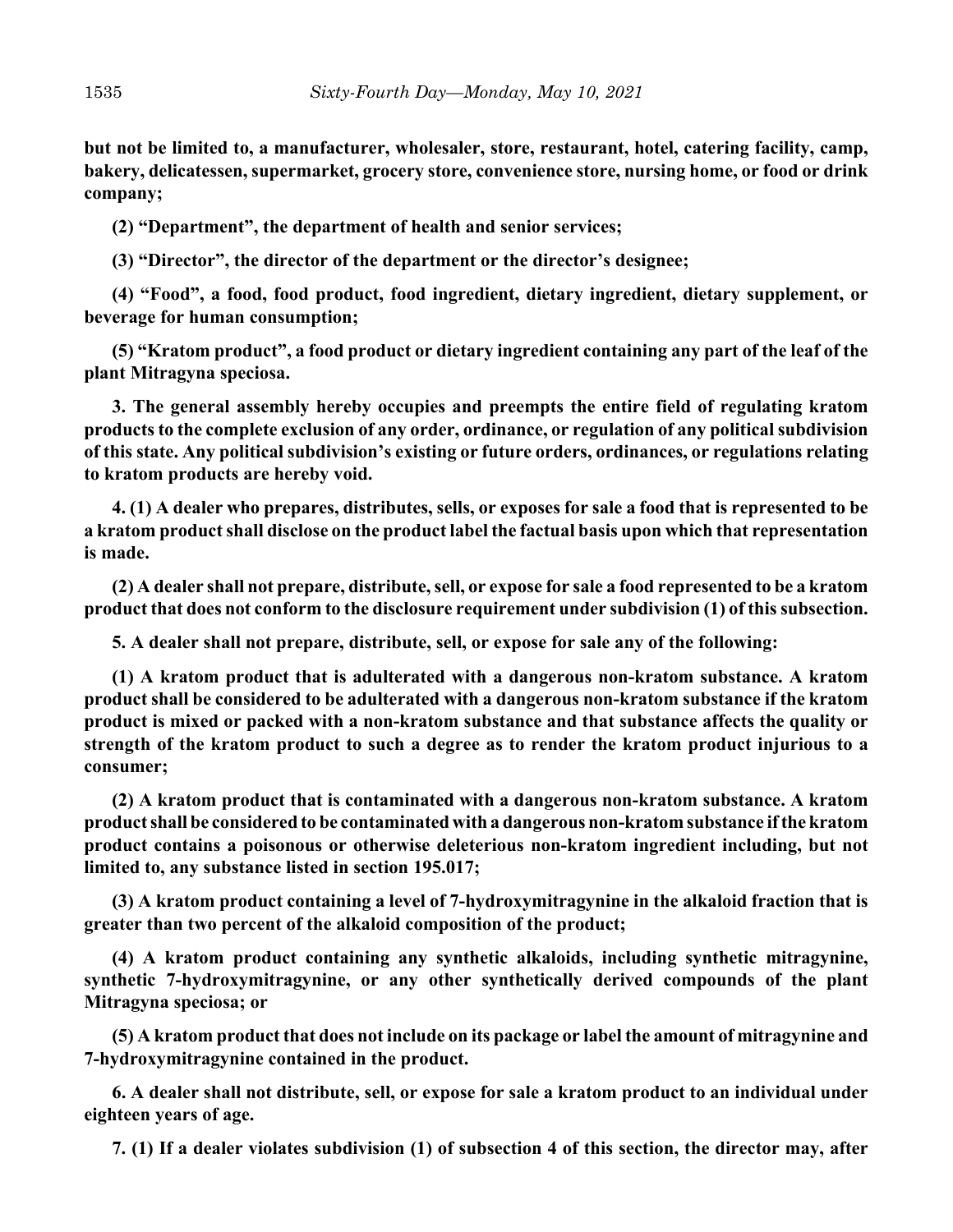**notice and hearing, impose a fine on the dealer of no more than five hundred dollars for the first offense and no more than one thousand dollars for the second or subsequent offense.**

**(2) A dealer who violates subdivision (2) of subsection 4 of this section, subsection 5 of this section, or subsection 6 of this section is guilty of a class D misdemeanor.**

**(3) A person aggrieved by a violation of subdivision (2) of subsection 4 of this section or subsection 5 of this section may, in addition to and distinct from any other remedy at law or in equity, bring a private cause of action in a court of competent jurisdiction for damages resulting from that violation including, but not limited to, economic, noneconomic, and consequential damages.**

**(4) A dealer does not violate subdivision (2) of subsection 4 of this section or subsection 5 of this section if a preponderance of the evidence shows that the dealer relied in good faith upon the representations of a manufacturer, processor, packer, or distributor of food represented to be a kratom product.**

**8. The department shall promulgate rules to implement the provisions of this section including, but not limited to, the requirements for the format, size, and placement of the disclosure label required under subdivision (1) of subsection 4 of this section and for the information to be included in the disclosure label. Any rule or portion of a rule, as that term is defined in section 536.010, that is created under the authority delegated in this section shall become effective only if it complies with and is subject to all of the provisions of chapter 536 and, if applicable, section 536.028. This section and chapter 536 are nonseverable, and if any of the powers vested with the general assembly pursuant to chapter 536 to review, to delay the effective date, or to disapprove and annul a rule are subsequently held unconstitutional, then the grant of rulemaking authority and any rule proposed or adopted after August 28, 2021, shall be invalid and void.**"; and

Further amend said bill and page, Section 197.135, Line 7, by deleting all of said line and inserting in lieu there of the following:

"age shall be referred**, and victims fourteen years of age or older but less than eighteen years of age may be**"; and

Further amend said bill and section , Page 52, Line 47, by inserting after all of said section the following:

"198.439. Sections 198.401 to 198.436 shall expire on September 30, **[**2021**] 2022**.

208.152. 1. MO HealthNet payments shall be made on behalf of those eligible needy persons as described in section 208.151 who are unable to provide for it in whole or in part, with any payments to be made on the basis of the reasonable cost of the care or reasonable charge for the services as defined and determined by the MO HealthNet division, unless otherwise hereinafter provided, for the following:

(1) Inpatient hospital services, except to persons in an institution for mental diseases who are under the age of sixty-five years and over the age of twenty-one years; provided that the MO HealthNet division shall provide through rule and regulation an exception process for coverage of inpatient costs in those cases requiring treatment beyond the seventy-fifth percentile professional activities study (PAS) or the MO HealthNet children's diagnosis length-of-stay schedule; and provided further that the MO HealthNet division shall take into account through its payment system for hospital services the situation of hospitals which serve a disproportionate number of low-income patients;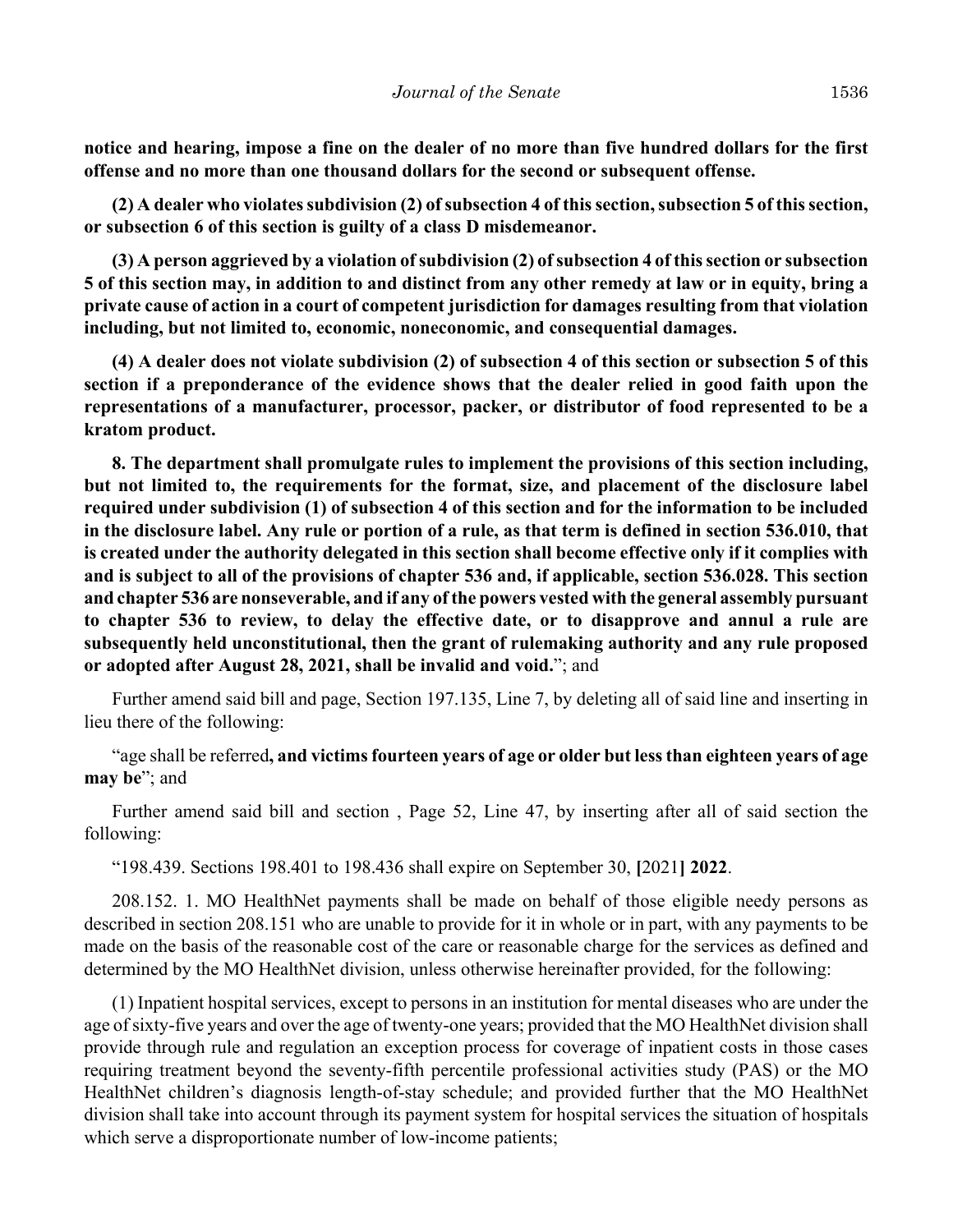(2) All outpatient hospital services, payments therefor to be in amounts which represent no more than eighty percent of the lesser of reasonable costs or customary charges for such services, determined in accordance with the principles set forth in Title XVIII A and B, Public Law 89-97, 1965 amendments to the federal Social Security Act (42 U.S.C. Section 301, et seq.), but the MO HealthNet division may evaluate outpatient hospital services rendered under this section and deny payment for services which are determined by the MO HealthNet division not to be medically necessary, in accordance with federal law and regulations;

(3) Laboratory and X-ray services;

(4) Nursing home services for participants, except to persons with more than five hundred thousand dollars equity in their home or except for persons in an institution for mental diseases who are under the age of sixty-five years, when residing in a hospital licensed by the department of health and senior services or a nursing home licensed by the department of health and senior services or appropriate licensing authority of other states or government-owned and -operated institutions which are determined to conform to standards equivalent to licensing requirements in Title XIX of the federal Social Security Act (42 U.S.C. Section 301, et seq.), as amended, for nursing facilities. The MO HealthNet division may recognize through its payment methodology for nursing facilities those nursing facilities which serve a high volume of MO HealthNet patients. The MO HealthNet division when determining the amount of the benefit payments to be made on behalf of persons under the age of twenty-one in a nursing facility may consider nursing facilities furnishing care to persons under the age of twenty-one as a classification separate from other nursing facilities;

(5) Nursing home costs for participants receiving benefit payments under subdivision (4) of this subsection for those days, which shall not exceed twelve per any period of six consecutive months, during which the participant is on a temporary leave of absence from the hospital or nursing home, provided that no such participant shall be allowed a temporary leave of absence unless it is specifically provided for in his plan of care. As used in this subdivision, the term "temporary leave of absence" shall include all periods of time during which a participant is away from the hospital or nursing home overnight because he is visiting a friend or relative;

(6) Physicians' services, whether furnished in the office, home, hospital, nursing home, or elsewhere;

(7) Subject to appropriation, up to twenty visits per year for services limited to examinations, diagnoses, adjustments, and manipulations and treatments of malpositioned articulations and structures of the body provided by licensed chiropractic physicians practicing within their scope of practice. Nothing in this subdivision shall be interpreted to otherwise expand MO HealthNet services;

(8) Drugs and medicines when prescribed by a licensed physician, dentist, podiatrist, or an advanced practice registered nurse; except that no payment for drugs and medicines prescribed on and after January 1, 2006, by a licensed physician, dentist, podiatrist, or an advanced practice registered nurse may be made on behalf of any person who qualifies for prescription drug coverage under the provisions of P.L. 108-173;

(9) Emergency ambulance services and, effective January 1, 1990, medically necessary transportation to scheduled, physician-prescribed nonelective treatments;

(10) Early and periodic screening and diagnosis of individuals who are under the age of twenty-one to ascertain their physical or mental defects, and health care, treatment, and other measures to correct or ameliorate defects and chronic conditions discovered thereby. Such services shall be provided in accordance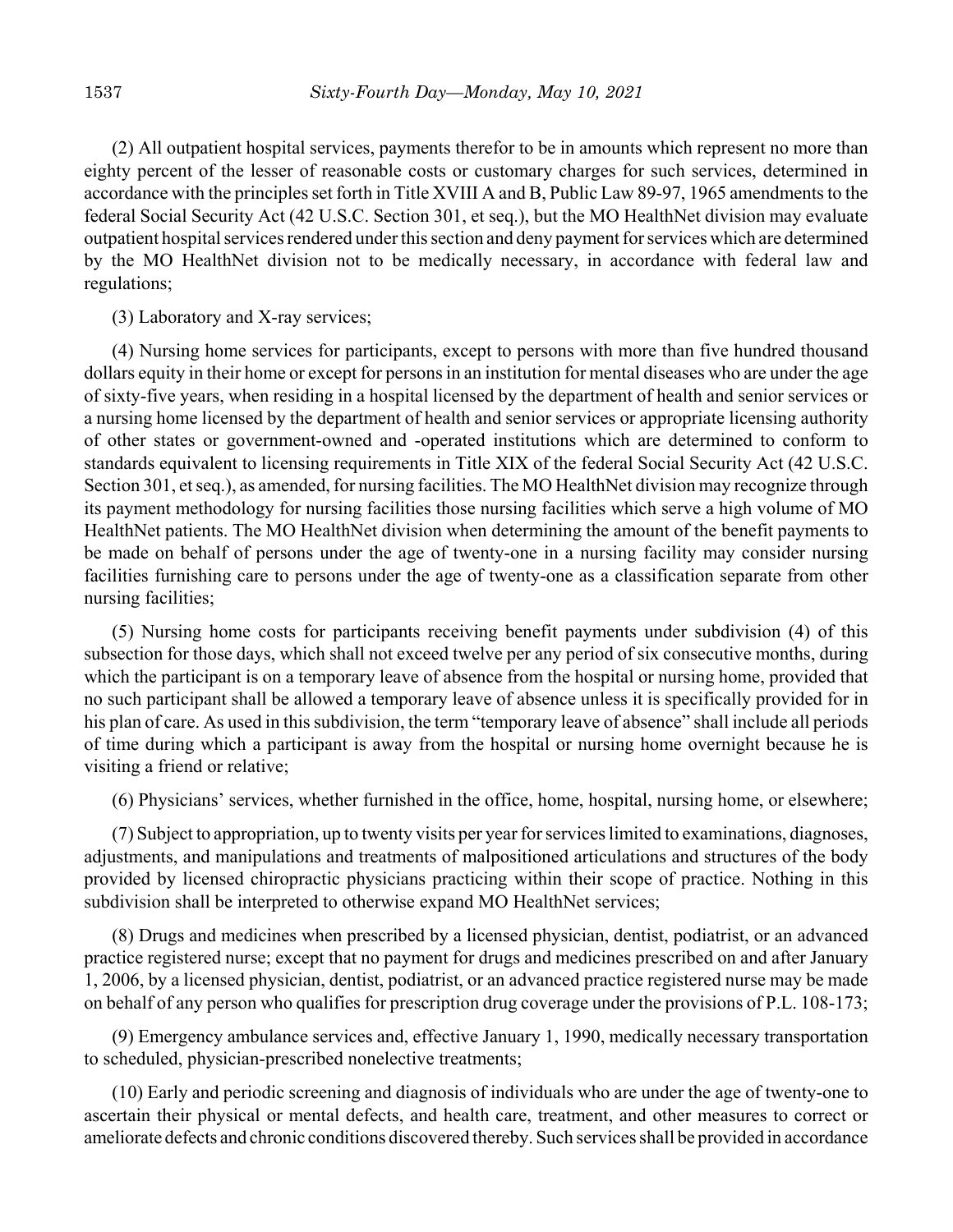with the provisions of Section 6403 of P.L. 101-239 and federal regulations promulgated thereunder;

(11) Home health care services;

(12) Family planning as defined by federal rules and regulations; provided, however, that such family planning services shall not include**:**

**(a)** Abortions unless such abortions are certified in writing by a physician to the MO HealthNet agency that, in the physician's professional judgment, the life of the mother would be endangered if the fetus were carried to term; **and**

# **(b) Subject to the receipt of any necessary federal waivers, any drug or device approved by the federal Food and Drug Administration intended to cause the destruction of an unborn child, as defined in section 188.015;**

(13) Inpatient psychiatric hospital services for individuals under age twenty-one as defined in Title XIX of the federal Social Security Act (42 U.S.C. Section 1396d, et seq.);

(14) Outpatient surgical procedures, including presurgical diagnostic services performed in ambulatory surgical facilities which are licensed by the department of health and senior services of the state of Missouri; except, that such outpatient surgical services shall not include persons who are eligible for coverage under Part B of Title XVIII, Public Law 89-97, 1965 amendments to the federal Social Security Act, as amended, if exclusion of such persons is permitted under Title XIX, Public Law 89-97, 1965 amendments to the federal Social Security Act, as amended;

(15) Personal care services which are medically oriented tasks having to do with a person's physical requirements, as opposed to housekeeping requirements, which enable a person to be treated by his or her physician on an outpatient rather than on an inpatient or residential basis in a hospital, intermediate care facility, or skilled nursing facility. Personal care services shall be rendered by an individual not a member of the participant's family who is qualified to provide such services where the services are prescribed by a physician in accordance with a plan of treatment and are supervised by a licensed nurse. Persons eligible to receive personal care services shall be those persons who would otherwise require placement in a hospital, intermediate care facility, or skilled nursing facility. Benefits payable for personal care services shall not exceed for any one participant one hundred percent of the average statewide charge for care and treatment in an intermediate care facility for a comparable period of time. Such services, when delivered in a residential care facility or assisted living facility licensed under chapter 198 shall be authorized on a tier level based on the services the resident requires and the frequency of the services. A resident of such facility who qualifies for assistance under section 208.030 shall, at a minimum, if prescribed by a physician, qualify for the tier level with the fewest services. The rate paid to providers for each tier of service shall be set subject to appropriations. Subject to appropriations, each resident of such facility who qualifies for assistance under section 208.030 and meets the level of care required in this section shall, at a minimum, if prescribed by a physician, be authorized up to one hour of personal care services per day. Authorized units of personal care services shall not be reduced or tier level lowered unless an order approving such reduction or lowering is obtained from the resident's personal physician. Such authorized units of personal care services or tier level shall be transferred with such resident if he or she transfers to another such facility. Such provision shall terminate upon receipt of relevant waivers from the federal Department of Health and Human Services. If the Centers for Medicare and Medicaid Services determines that such provision does not comply with the state plan, this provision shall be null and void. The MO HealthNet division shall notify the revisor of statutes as to whether the relevant waivers are approved or a determination of noncompliance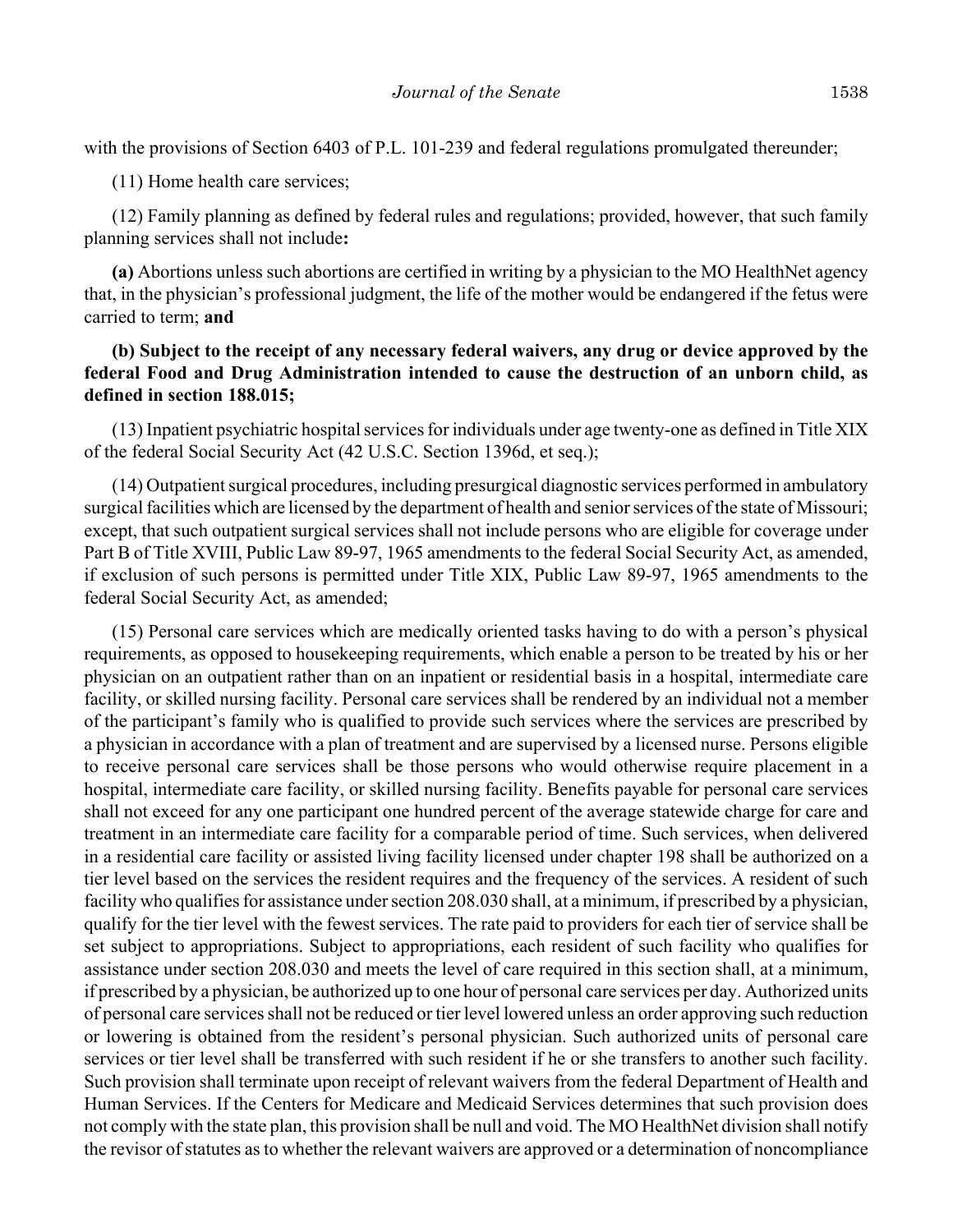is made;

(16) Mental health services. The state plan for providing medical assistance under Title XIX of the Social Security Act, 42 U.S.C. Section 301, as amended, shall include the following mental health services when such services are provided by community mental health facilities operated by the department of mental health or designated by the department of mental health as a community mental health facility or as an alcohol and drug abuse facility or as a child-serving agency within the comprehensive children's mental health service system established in section 630.097. The department of mental health shall establish by administrative rule the definition and criteria for designation as a community mental health facility and for designation as an alcohol and drug abuse facility. Such mental health services shall include:

(a) Outpatient mental health services including preventive, diagnostic, therapeutic, rehabilitative, and palliative interventions rendered to individuals in an individual or group setting by a mental health professional in accordance with a plan of treatment appropriately established, implemented, monitored, and revised under the auspices of a therapeutic team as a part of client services management;

(b) Clinic mental health services including preventive, diagnostic, therapeutic, rehabilitative, and palliative interventions rendered to individuals in an individual or group setting by a mental health professional in accordance with a plan of treatment appropriately established, implemented, monitored, and revised under the auspices of a therapeutic team as a part of client services management;

(c) Rehabilitative mental health and alcohol and drug abuse services including home and communitybased preventive, diagnostic, therapeutic, rehabilitative, and palliative interventions rendered to individuals in an individual or group setting by a mental health or alcohol and drug abuse professional in accordance with a plan of treatment appropriately established, implemented, monitored, and revised under the auspices of a therapeutic team as a part of client services management. As used in this section, mental health professional and alcohol and drug abuse professional shall be defined by the department of mental health pursuant to duly promulgated rules. With respect to services established by this subdivision, the department of social services, MO HealthNet division, shall enter into an agreement with the department of mental health. Matching funds for outpatient mental health services, clinic mental health services, and rehabilitation services for mental health and alcohol and drug abuse shall be certified by the department of mental health to the MO HealthNet division. The agreement shall establish a mechanism for the joint implementation of the provisions of this subdivision. In addition, the agreement shall establish a mechanism by which rates for services may be jointly developed;

(17) Such additional services as defined by the MO HealthNet division to be furnished under waivers of federal statutory requirements as provided for and authorized by the federal Social Security Act (42 U.S.C. Section 301, et seq.) subject to appropriation by the general assembly;

(18) The services of an advanced practice registered nurse with a collaborative practice agreement to the extent that such services are provided in accordance with chapters 334 and 335, and regulations promulgated thereunder;

(19) Nursing home costs for participants receiving benefit payments under subdivision (4) of this subsection to reserve a bed for the participant in the nursing home during the time that the participant is absent due to admission to a hospital for services which cannot be performed on an outpatient basis, subject to the provisions of this subdivision:

(a) The provisions of this subdivision shall apply only if: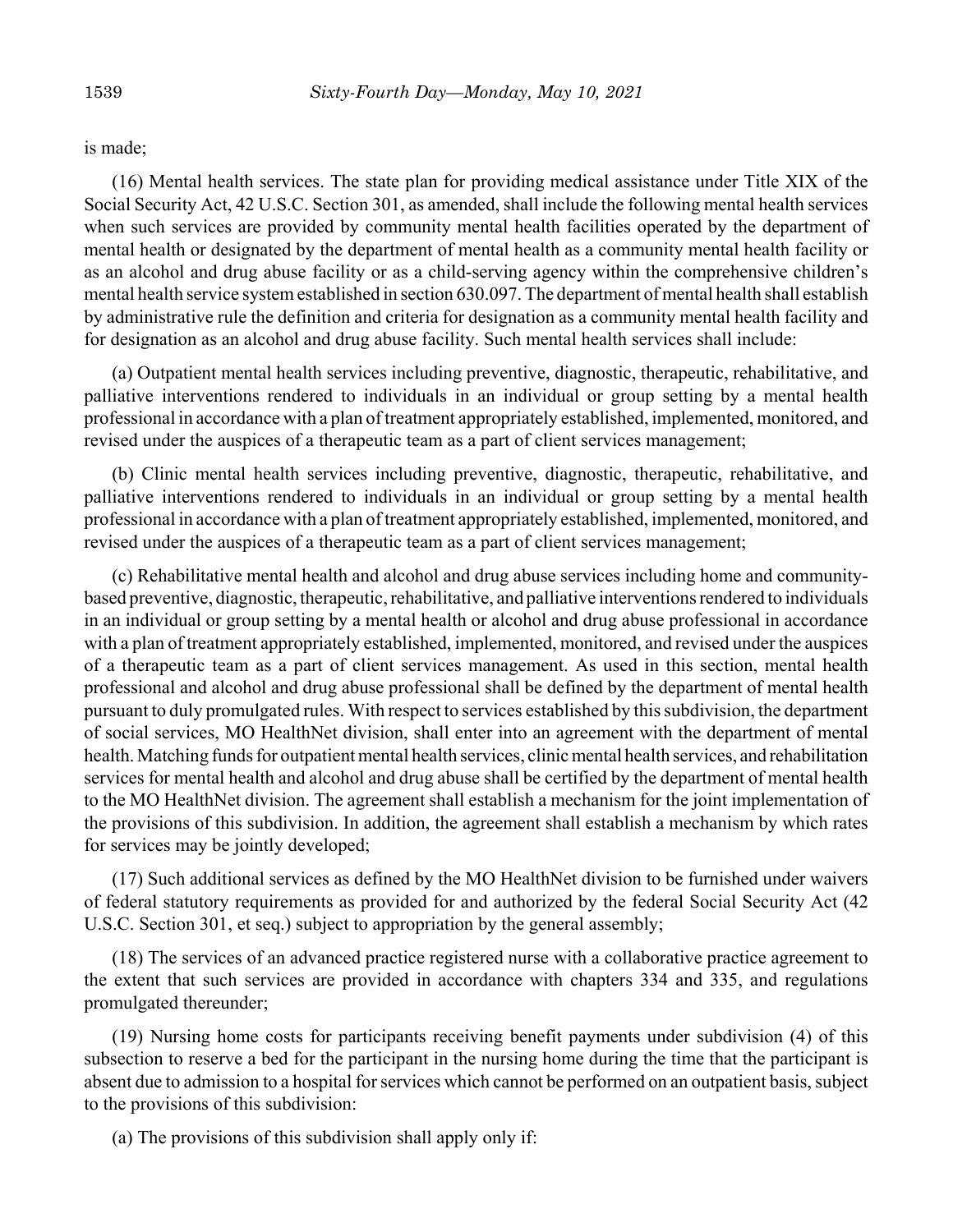a. The occupancy rate of the nursing home is at or above ninety-seven percent of MO HealthNet certified licensed beds, according to the most recent quarterly census provided to the department of health and senior services which was taken prior to when the participant is admitted to the hospital; and

b. The patient is admitted to a hospital for a medical condition with an anticipated stay of three days or less;

(b) The payment to be made under this subdivision shall be provided for a maximum of three days per hospital stay;

(c) For each day that nursing home costs are paid on behalf of a participant under this subdivision during any period of six consecutive months such participant shall, during the same period of six consecutive months, be ineligible for payment of nursing home costs of two otherwise available temporary leave of absence days provided under subdivision (5) of this subsection; and

(d) The provisions of this subdivision shall not apply unless the nursing home receives notice from the participant or the participant's responsible party that the participant intends to return to the nursing home following the hospital stay. If the nursing home receives such notification and all other provisions of this subsection have been satisfied, the nursing home shall provide notice to the participant or the participant's responsible party prior to release of the reserved bed;

(20) Prescribed medically necessary durable medical equipment. An electronic web-based prior authorization system using best medical evidence and care and treatment guidelines consistent with national standards shall be used to verify medical need;

(21) Hospice care. As used in this subdivision, the term "hospice care" means a coordinated program of active professional medical attention within a home, outpatient and inpatient care which treats the terminally ill patient and family as a unit, employing a medically directed interdisciplinary team. The program provides relief of severe pain or other physical symptoms and supportive care to meet the special needs arising out of physical, psychological, spiritual, social, and economic stresses which are experienced during the final stages of illness, and during dying and bereavement and meets the Medicare requirements for participation as a hospice as are provided in 42 CFR Part 418. The rate of reimbursement paid by the MO HealthNet division to the hospice provider for room and board furnished by a nursing home to an eligible hospice patient shall not be less than ninety-five percent of the rate of reimbursement which would have been paid for facility services in that nursing home facility for that patient, in accordance with subsection (c) of Section 6408 of P.L. 101-239 (Omnibus Budget Reconciliation Act of 1989);

(22) Prescribed medically necessary dental services. Such services shall be subject to appropriations. An electronic web-based prior authorization system using best medical evidence and care and treatment guidelines consistent with national standards shall be used to verify medical need;

(23) Prescribed medically necessary optometric services. Such services shall be subject to appropriations. An electronic web-based prior authorization system using best medical evidence and care and treatment guidelines consistent with national standards shall be used to verify medical need;

(24) Blood clotting products-related services. For persons diagnosed with a bleeding disorder, as defined in section 338.400, reliant on blood clotting products, as defined in section 338.400, such services include:

(a) Home delivery of blood clotting products and ancillary infusion equipment and supplies, including the emergency deliveries of the product when medically necessary;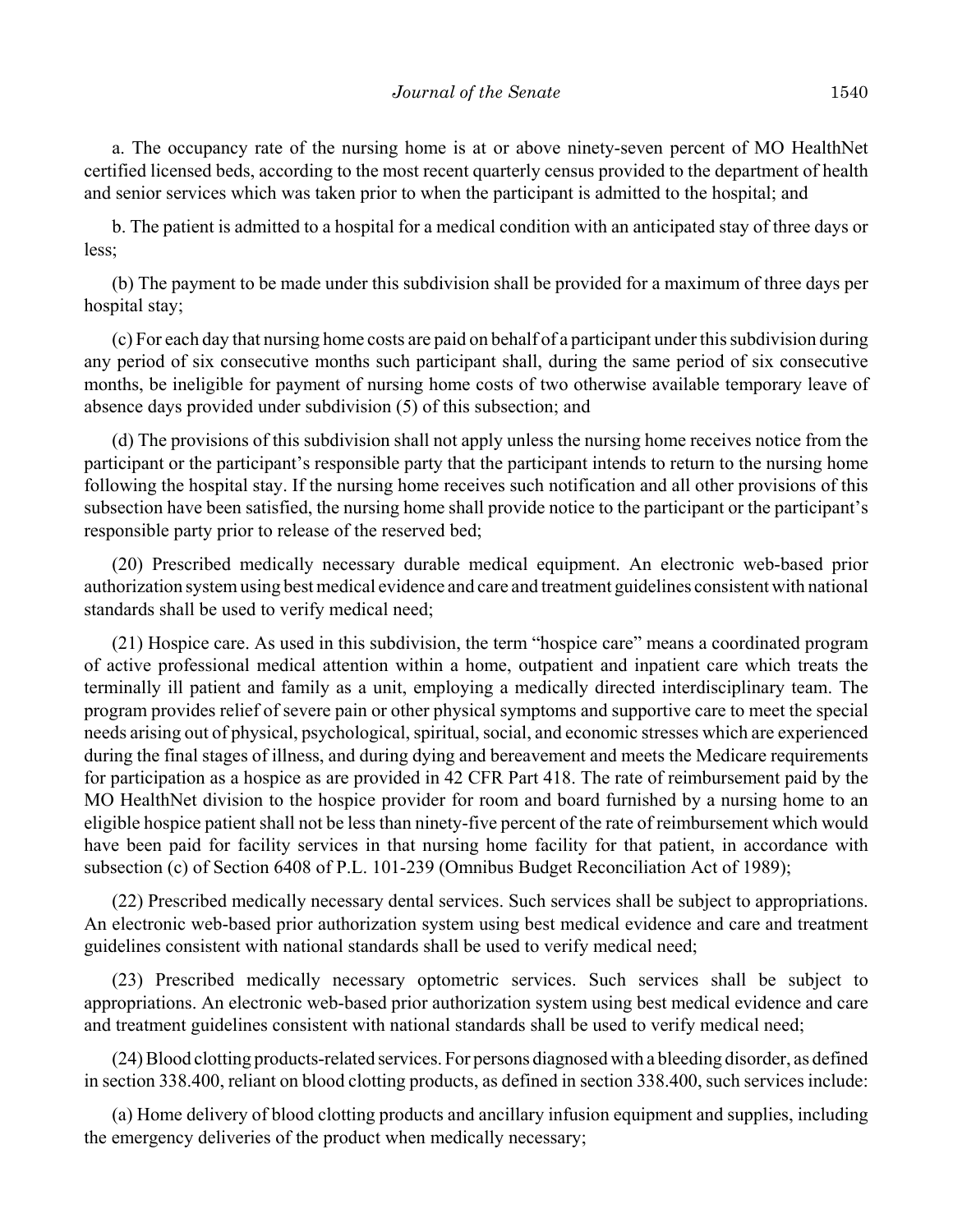(b) Medically necessary ancillary infusion equipment and supplies required to administer the blood clotting products; and

(c) Assessments conducted in the participant's home by a pharmacist, nurse, or local home health care agency trained in bleeding disorders when deemed necessary by the participant's treating physician;

(25) The MO HealthNet division shall, by January 1, 2008, and annually thereafter, report the status of MO HealthNet provider reimbursement rates as compared to one hundred percent of the Medicare reimbursement rates and compared to the average dental reimbursement rates paid by third-party payors licensed by the state. The MO HealthNet division shall, by July 1, 2008, provide to the general assembly a four-year plan to achieve parity with Medicare reimbursement rates and for third-party payor average dental reimbursement rates. Such plan shall be subject to appropriation and the division shall include in its annual budget request to the governor the necessary funding needed to complete the four-year plan developed under this subdivision.

2. Additional benefit payments for medical assistance shall be made on behalf of those eligible needy children, pregnant women and blind persons with any payments to be made on the basis of the reasonable cost of the care or reasonable charge for the services as defined and determined by the MO HealthNet division, unless otherwise hereinafter provided, for the following:

(1) Dental services;

(2) Services of podiatrists as defined in section 330.010;

(3) Optometric services as described in section 336.010;

(4) Orthopedic devices or other prosthetics, including eye glasses, dentures, hearing aids, and wheelchairs;

(5) Hospice care. As used in this subdivision, the term "hospice care" means a coordinated program of active professional medical attention within a home, outpatient and inpatient care which treats the terminally ill patient and family as a unit, employing a medically directed interdisciplinary team. The program provides relief of severe pain or other physical symptoms and supportive care to meet the special needs arising out of physical, psychological, spiritual, social, and economic stresses which are experienced during the final stages of illness, and during dying and bereavement and meets the Medicare requirements for participation as a hospice as are provided in 42 CFR Part 418. The rate of reimbursement paid by the MO HealthNet division to the hospice provider for room and board furnished by a nursing home to an eligible hospice patient shall not be less than ninety-five percent of the rate of reimbursement which would have been paid for facility services in that nursing home facility for that patient, in accordance with subsection (c) of Section 6408 of P.L. 101-239 (Omnibus Budget Reconciliation Act of 1989);

(6) Comprehensive day rehabilitation services beginning early posttrauma as part of a coordinated system of care for individuals with disabling impairments. Rehabilitation services must be based on an individualized, goal-oriented, comprehensive and coordinated treatment plan developed, implemented, and monitored through an interdisciplinary assessment designed to restore an individual to optimal level of physical, cognitive, and behavioral function. The MO HealthNet division shall establish by administrative rule the definition and criteria for designation of a comprehensive day rehabilitation service facility, benefit limitations and payment mechanism. Any rule or portion of a rule, as that term is defined in section 536.010, that is created under the authority delegated in this subdivision shall become effective only if it complies with and is subject to all of the provisions of chapter 536 and, if applicable, section 536.028. This section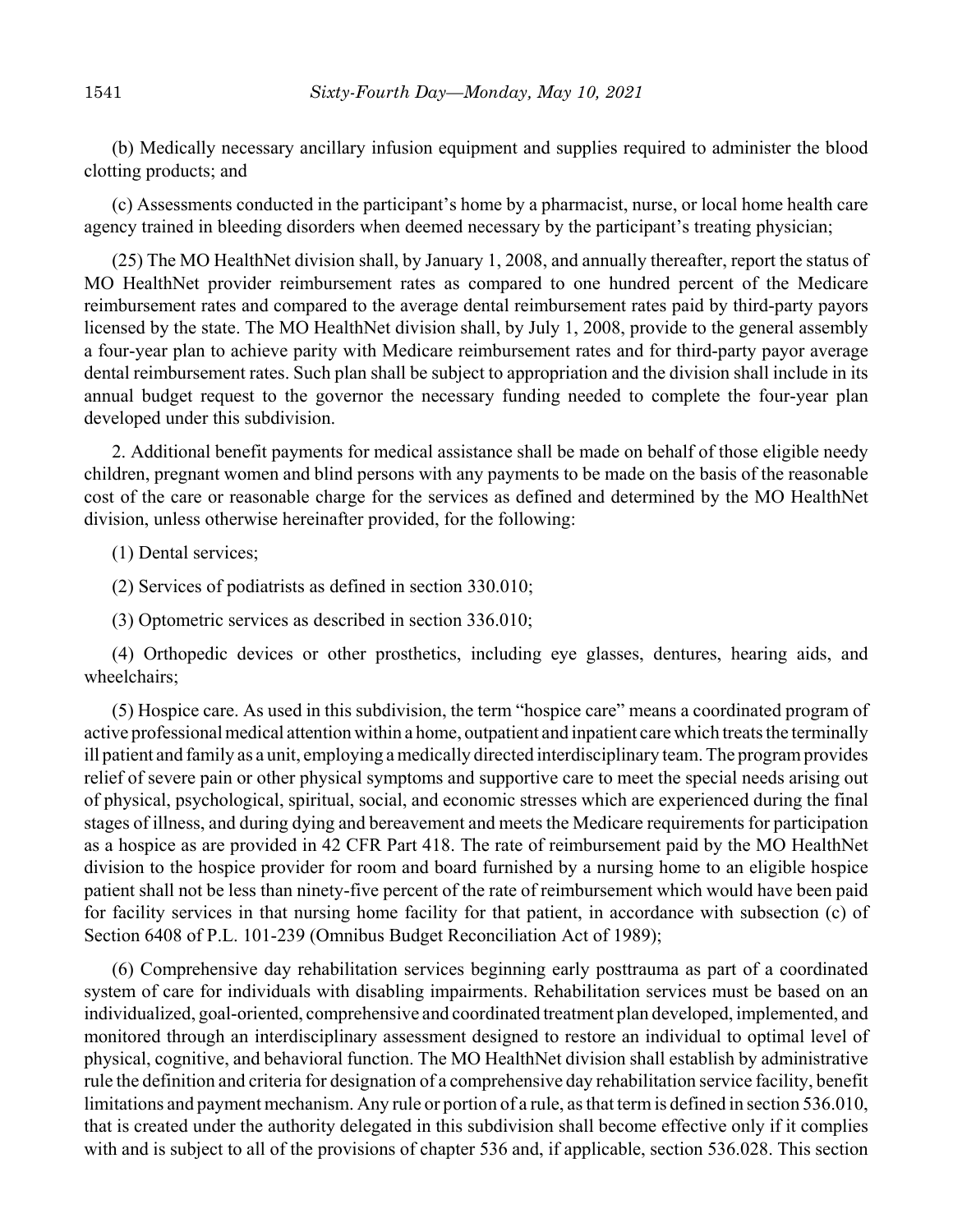and chapter 536 are nonseverable and if any of the powers vested with the general assembly pursuant to chapter 536 to review, to delay the effective date, or to disapprove and annul a rule are subsequently held unconstitutional, then the grant of rulemaking authority and any rule proposed or adopted after August 28, 2005, shall be invalid and void.

3. The MO HealthNet division may require any participant receiving MO HealthNet benefits to pay part of the charge or cost until July 1, 2008, and an additional payment after July 1, 2008, as defined by rule duly promulgated by the MO HealthNet division, for all covered services except for those services covered under subdivisions (15) and (16) of subsection 1 of this section and sections 208.631 to 208.657 to the extent and in the manner authorized by Title XIX of the federal Social Security Act (42 U.S.C. Section 1396, et seq.) and regulations thereunder. When substitution of a generic drug is permitted by the prescriber according to section 338.056, and a generic drug is substituted for a name-brand drug, the MO HealthNet division may not lower or delete the requirement to make a co-payment pursuant to regulations of Title XIX of the federal Social Security Act. A provider of goods or services described under this section must collect from all participants the additional payment that may be required by the MO HealthNet division under authority granted herein, if the division exercises that authority, to remain eligible as a provider. Any payments made by participants under this section shall be in addition to and not in lieu of payments made by the state for goods or services described herein except the participant portion of the pharmacy professional dispensing fee shall be in addition to and not in lieu of payments to pharmacists. A provider may collect the co-payment at the time a service is provided or at a later date. A provider shall not refuse to provide a service if a participant is unable to pay a required payment. If it is the routine business practice of a provider to terminate future services to an individual with an unclaimed debt, the provider may include uncollected copayments under this practice. Providers who elect not to undertake the provision of services based on a history of bad debt shall give participants advance notice and a reasonable opportunity for payment. A provider, representative, employee, independent contractor, or agent of a pharmaceutical manufacturer shall not make co-payment for a participant. This subsection shall not apply to other qualified children, pregnant women, or blind persons. If the Centers for Medicare and Medicaid Services does not approve the MO HealthNet state plan amendment submitted by the department of social services that would allow a provider to deny future services to an individual with uncollected co-payments, the denial of services shall not be allowed. The department of social services shall inform providers regarding the acceptability of denying services as the result of unpaid co-payments.

4. The MO HealthNet division shall have the right to collect medication samples from participants in order to maintain program integrity.

5. Reimbursement for obstetrical and pediatric services under subdivision (6) of subsection 1 of this section shall be timely and sufficient to enlist enough health care providers so that care and services are available under the state plan for MO HealthNet benefits at least to the extent that such care and services are available to the general population in the geographic area, as required under subparagraph (a)(30)(A) of 42 U.S.C. Section 1396a and federal regulations promulgated thereunder.

6. Beginning July 1, 1990, reimbursement for services rendered in federally funded health centers shall be in accordance with the provisions of subsection 6402(c) and Section 6404 of P.L. 101-239 (Omnibus Budget Reconciliation Act of 1989) and federal regulations promulgated thereunder.

7. Beginning July 1, 1990, the department of social services shall provide notification and referral of children below age five, and pregnant, breast-feeding, or postpartum women who are determined to be eligible for MO HealthNet benefits under section 208.151 to the special supplemental food programs for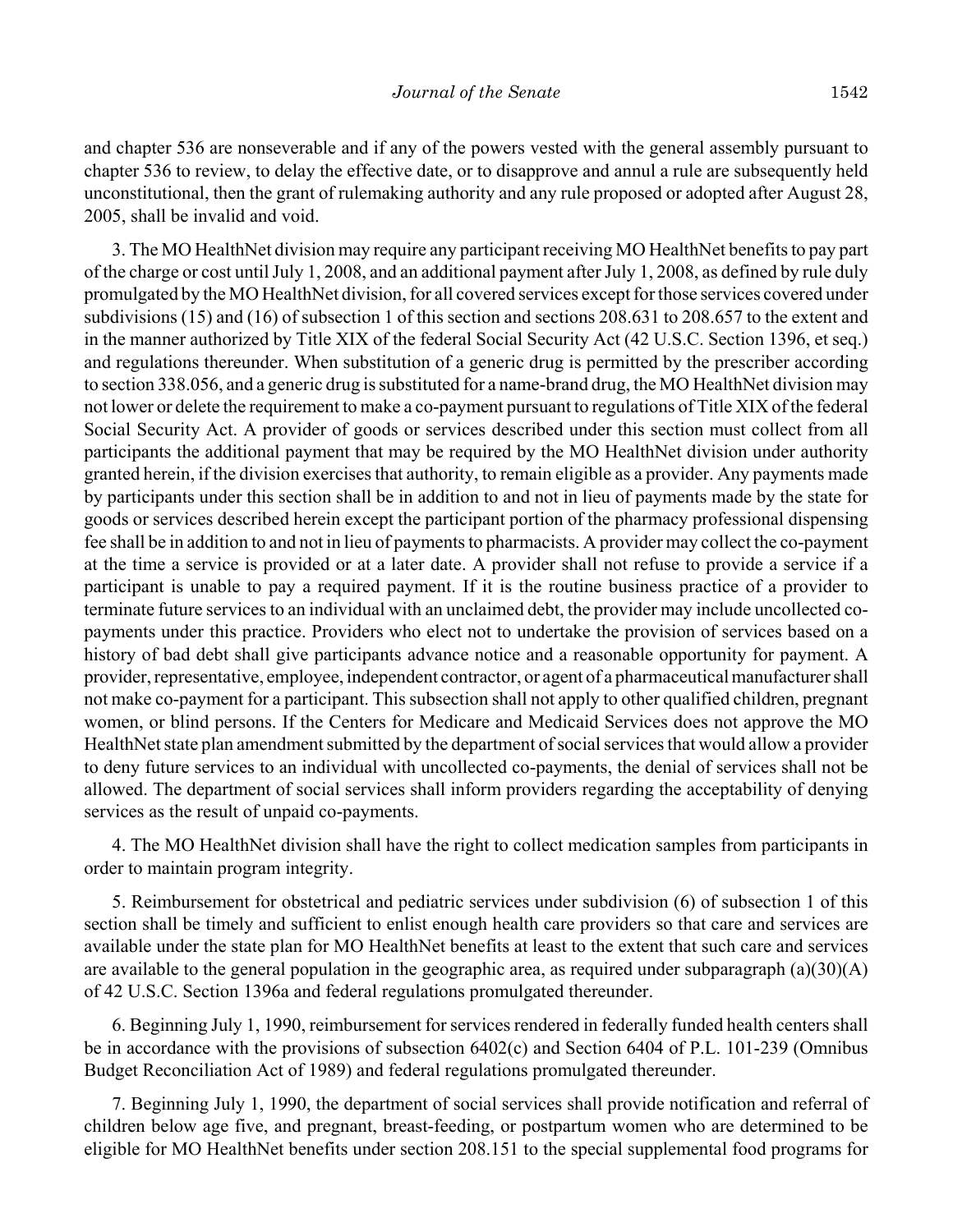women, infants and children administered by the department of health and senior services. Such notification and referral shall conform to the requirements of Section 6406 of P.L. 101-239 and regulations promulgated thereunder.

8. Providers of long-term care services shall be reimbursed for their costs in accordance with the provisions of Section 1902 (a)(13)(A) of the Social Security Act, 42 U.S.C. Section 1396a, as amended, and regulations promulgated thereunder.

9. Reimbursement rates to long-term care providers with respect to a total change in ownership, at arm's length, for any facility previously licensed and certified for participation in the MO HealthNet program shall not increase payments in excess of the increase that would result from the application of Section 1902  $(a)(13)(C)$  of the Social Security Act, 42 U.S.C. Section 1396a  $(a)(13)(C)$ .

10. The MO HealthNet division may enroll qualified residential care facilities and assisted living facilities, as defined in chapter 198, as MO HealthNet personal care providers.

11. Any income earned by individuals eligible for certified extended employment at a sheltered workshop under chapter 178 shall not be considered as income for purposes of determining eligibility under this section.

12. If the Missouri Medicaid audit and compliance unit changes any interpretation or application of the requirements for reimbursement for MO HealthNet services from the interpretation or application that has been applied previously by the state in any audit of a MO HealthNet provider, the Missouri Medicaid audit and compliance unit shall notify all affected MO HealthNet providers five business days before such change shall take effect. Failure of the Missouri Medicaid audit and compliance unit to notify a provider of such change shall entitle the provider to continue to receive and retain reimbursement until such notification is provided and shall waive any liability of such provider for recoupment or other loss of any payments previously made prior to the five business days after such notice has been sent. Each provider shall provide the Missouri Medicaid audit and compliance unit a valid email address and shall agree to receive communications electronically. The notification required under this section shall be delivered in writing by the United States Postal Service or electronic mail to each provider.

13. Nothing in this section shall be construed to abrogate or limit the department's statutory requirement to promulgate rules under chapter 536.

14. Beginning July 1, 2016, and subject to appropriations, providers of behavioral, social, and psychophysiological services for the prevention, treatment, or management of physical health problems shall be reimbursed utilizing the behavior assessment and intervention reimbursement codes 96150 to 96154 or their successor codes under the Current Procedural Terminology (CPT) coding system. Providers eligible for such reimbursement shall include psychologists."; and

Further amend said bill, Page 56, Section 208.227, Line 100, by inserting after all of said section the following:

"208.437. 1. A Medicaid managed care organization reimbursement allowance period as provided in sections 208.431 to 208.437 shall be from the first day of July to the thirtieth day of June. The department shall notify each Medicaid managed care organization with a balance due on the thirtieth day of June of each year the amount of such balance due. If any managed care organization fails to pay its managed care organization reimbursement allowance within thirty days of such notice, the reimbursement allowance shall be delinquent. The reimbursement allowance may remain unpaid during an appeal.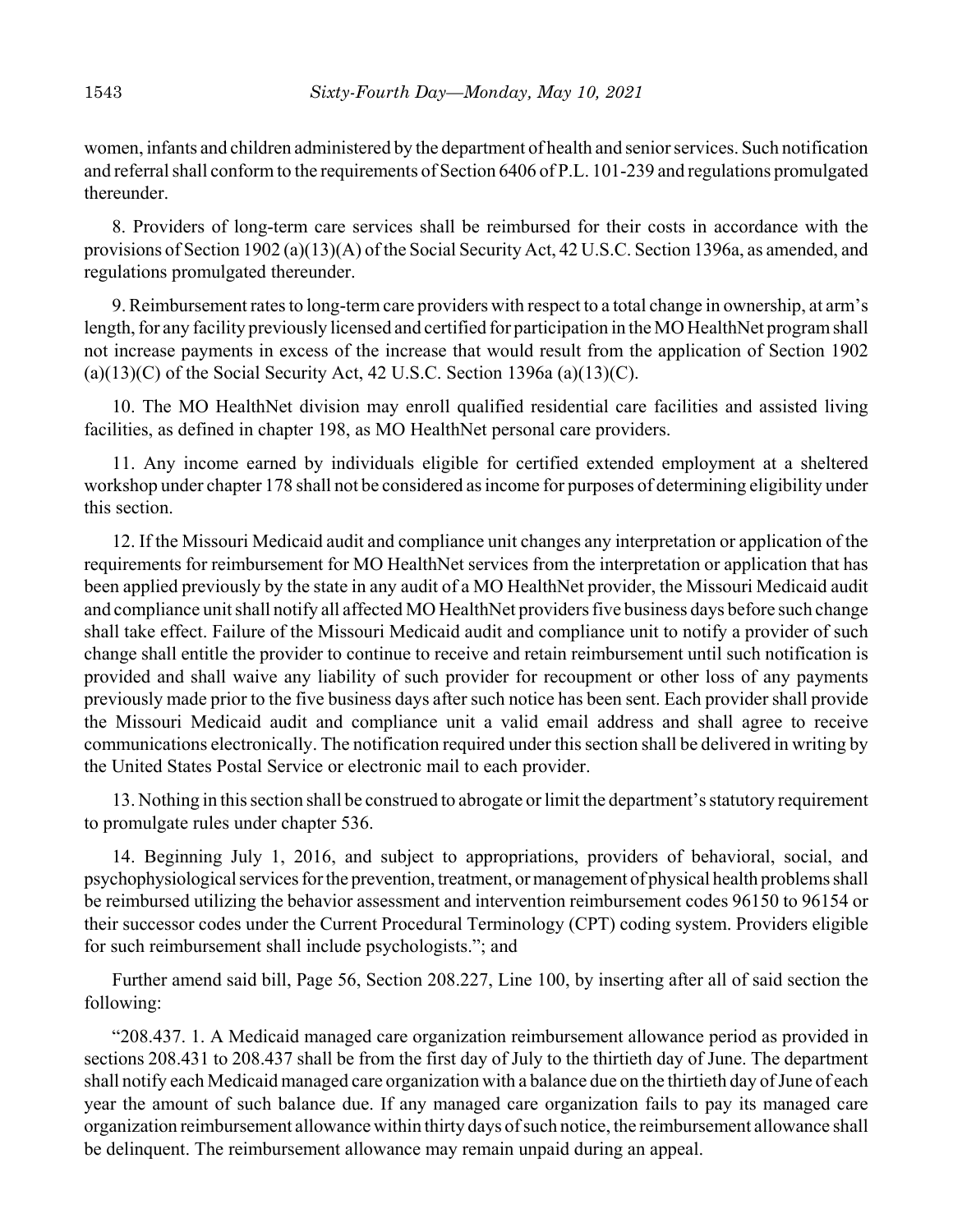2. Except as otherwise provided in this section, if any reimbursement allowance imposed under the provisions of sections 208.431 to 208.437 is unpaid and delinquent, the department of social services may compel the payment of such reimbursement allowance in the circuit court having jurisdiction in the county where the main offices of the Medicaid managed care organization are located. In addition, the director of the department of social services or the director's designee may cancel or refuse to issue, extend or reinstate a Medicaid contract agreement to any Medicaid managed care organization which fails to pay such delinquent reimbursement allowance required by sections 208.431 to 208.437 unless under appeal.

3. Except as otherwise provided in this section, failure to pay a delinquent reimbursement allowance imposed under sections 208.431 to 208.437 shall be grounds for denial, suspension or revocation of a license granted by the department of commerce and insurance. The director of the department of commerce and insurance may deny, suspend or revoke the license of a Medicaid managed care organization with a contract under 42 U.S.C. Section 1396b(m) which fails to pay a managed care organization's delinquent reimbursement allowance unless under appeal.

4. Nothing in sections 208.431 to 208.437 shall be deemed to effect or in any way limit the tax-exempt or nonprofit status of any Medicaid managed care organization with a contract under 42 U.S.C. Section 1396b(m) granted by state law.

5. Sections 208.431 to 208.437 shall expire on September 30, **[**2021**] 2022**.

208.480. Notwithstanding the provisions of section 208.471 to the contrary, sections 208.453 to 208.480 shall expire on September 30, **[**2021**] 2022**."; and

Further amend said bill, Pages 61-63, Section 334.036, Lines 1-75, by deleting all of said section and lines from the bill; and

Further amend said bill, Page 63, Section 338.010, Line 13, by inserting after the word "**vaccines**" the words "**by physician protocol**"; and

Further amend said bill and section, Page 66, Line 110, by inserting after all of said section the following:

"338.550. 1. The pharmacy tax required by sections 338.500 to 338.550 shall expire ninety days after any one or more of the following conditions are met:

(1) The aggregate dispensing fee as appropriated by the general assembly paid to pharmacists per prescription is less than the fiscal year 2003 dispensing fees reimbursement amount; or

(2) The formula used to calculate the reimbursement as appropriated by the general assembly for products dispensed by pharmacies is changed resulting in lower reimbursement to the pharmacist in the aggregate than provided in fiscal year 2003; or

(3) September 30, **[**2021**] 2022**.

The director of the department of social services shall notify the revisor of statutes of the expiration date as provided in this subsection. The provisions of sections 338.500 to 338.550 shall not apply to pharmacies domiciled or headquartered outside this state which are engaged in prescription drug sales that are delivered directly to patients within this state via common carrier, mail or a carrier service.

2. Sections 338.500 to 338.550 shall expire on September 30, **[**2021**] 2022**."; and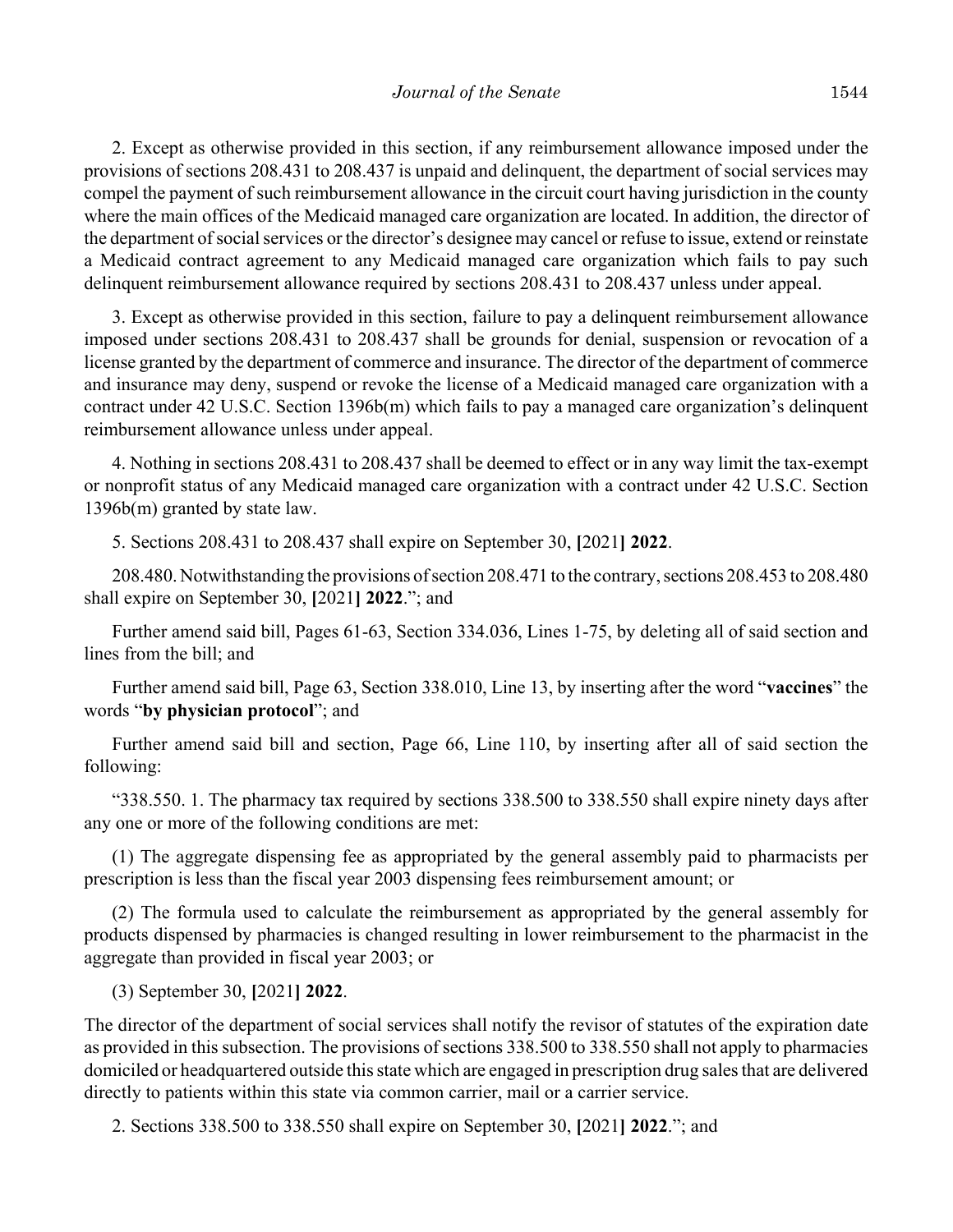Further amend said bill, Page 69, Section 574.203, Line 2, by inserting after the word "**disability**" the words "**, mental disorder, or mental illness**"; and

Further amend said bill, Page 72, Section 579.076, Line 12, by inserting after all of said section the following:

"633.401. 1. For purposes of this section, the following terms mean:

(1) "Engaging in the business of providing health benefit services", accepting payment for health benefit services;

(2) "Intermediate care facility for the intellectually disabled", a private or department of mental health facility which admits persons who are intellectually disabled or developmentally disabled for residential habilitation and other services pursuant to chapter 630. Such term shall include habilitation centers and private or public intermediate care facilities for the intellectually disabled that have been certified to meet the conditions of participation under 42 CFR, Section 483, Subpart I;

(3) "Net operating revenues from providing services of intermediate care facilities for the intellectually disabled" shall include, without limitation, all moneys received on account of such services pursuant to rates of reimbursement established and paid by the department of social services, but shall not include charitable contributions, grants, donations, bequests and income from nonservice related fund-raising activities and government deficit financing, contractual allowance, discounts or bad debt;

(4) "Services of intermediate care facilities for the intellectually disabled" has the same meaning as the term services of intermediate care facilities for the mentally retarded, as used in Title 42 United States Code, Section  $1396b(w)(7)(A)(iv)$ , as amended, and as such qualifies as a class of health care services recognized in federal Public Law 102-234, the Medicaid Voluntary Contribution and Provider-Specific Tax Amendments of 1991.

2. Beginning July 1, 2008, each provider of services of intermediate care facilities for the intellectually disabled shall, in addition to all other fees and taxes now required or paid, pay assessments on their net operating revenues for the privilege of engaging in the business of providing services of the intermediate care facilities for the intellectually disabled or developmentally disabled in this state.

3. Each facility's assessment shall be based on a formula set forth in rules and regulations promulgated by the department of mental health.

4. For purposes of determining rates of payment under the medical assistance program for providers of services of intermediate care facilities for the intellectually disabled, the assessment imposed pursuant to this section on net operating revenues shall be a reimbursable cost to be reflected as timely as practicable in rates of payment applicable within the assessment period, contingent, for payments by governmental agencies, on all federal approvals necessary by federal law and regulation for federal financial participation in payments made for beneficiaries eligible for medical assistance under Title XIX of the federal Social Security Act, 42 U.S.C. Section 1396, et seq., as amended.

5. Assessments shall be submitted by or on behalf of each provider of services of intermediate care facilities for the intellectually disabled on a monthly basis to the director of the department of mental health or his or her designee and shall be made payable to the director of the department of revenue.

6. In the alternative, a provider may direct that the director of the department of social services offset, from the amount of any payment to be made by the state to the provider, the amount of the assessment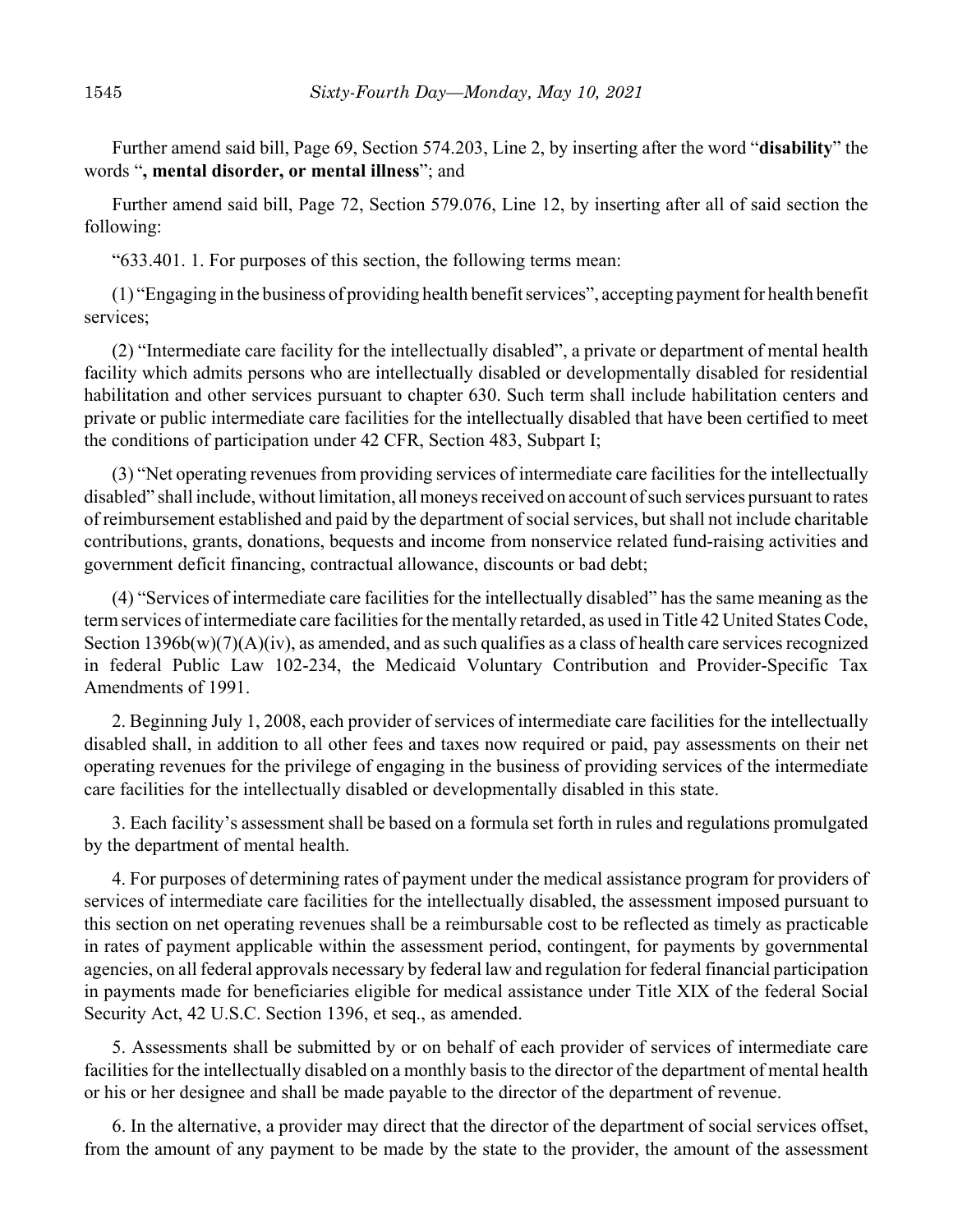payment owed for any month.

7. Assessment payments shall be deposited in the state treasury to the credit of the "Intermediate Care Facility Intellectually Disabled Reimbursement Allowance Fund", which is hereby created in the state treasury. All investment earnings of this fund shall be credited to the fund. Notwithstanding the provisions of section 33.080 to the contrary, any unexpended balance in the intermediate care facility intellectually disabled reimbursement allowance fund at the end of the biennium shall not revert to the general revenue fund but shall accumulate from year to year. The state treasurer shall maintain records that show the amount of money in the fund at any time and the amount of any investment earnings on that amount.

8. Each provider of services of intermediate care facilities for the intellectually disabled shall keep such records as may be necessary to determine the amount of the assessment for which it is liable under this section. On or before the forty-fifth day after the end of each month commencing July 1, 2008, each provider of services of intermediate care facilities for the intellectually disabled shall submit to the department of social services a report on a cash basis that reflects such information as is necessary to determine the amount of the assessment payable for that month.

9. Every provider of services of intermediate care facilities for the intellectually disabled shall submit a certified annual report of net operating revenues from the furnishing of services of intermediate care facilities for the intellectually disabled. The reports shall be in such form as may be prescribed by rule by the director of the department of mental health. Final payments of the assessment for each year shall be due for all providers of services of intermediate care facilities for the intellectually disabled upon the due date for submission of the certified annual report.

10. The director of the department of mental health shall prescribe by rule the form and content of any document required to be filed pursuant to the provisions of this section.

11. Upon receipt of notification from the director of the department of mental health of a provider's delinquency in paying assessments required under this section, the director of the department of social services shall withhold, and shall remit to the director of the department of revenue, an assessment amount estimated by the director of the department of mental health from any payment to be made by the state to the provider.

12. In the event a provider objects to the estimate described in subsection 11 of this section, or any other decision of the department of mental health related to this section, the provider of services may request a hearing. If a hearing is requested, the director of the department of mental health shall provide the provider of services an opportunity to be heard and to present evidence bearing on the amount due for an assessment or other issue related to this section within thirty days after collection of an amount due or receipt of a request for a hearing, whichever is later. The director shall issue a final decision within forty-five days of the completion of the hearing. After reconsideration of the assessment determination and a final decision by the director of the department of mental health, an intermediate care facility for the intellectually disabled provider's appeal of the director's final decision shall be to the administrative hearing commission in accordance with sections 208.156 and 621.055.

13. Notwithstanding any other provision of law to the contrary, appeals regarding this assessment shall be to the circuit court of Cole County or the circuit court in the county in which the facility is located. The circuit court shall hear the matter as the court of original jurisdiction.

14. Nothing in this section shall be deemed to affect or in any way limit the tax-exempt or nonprofit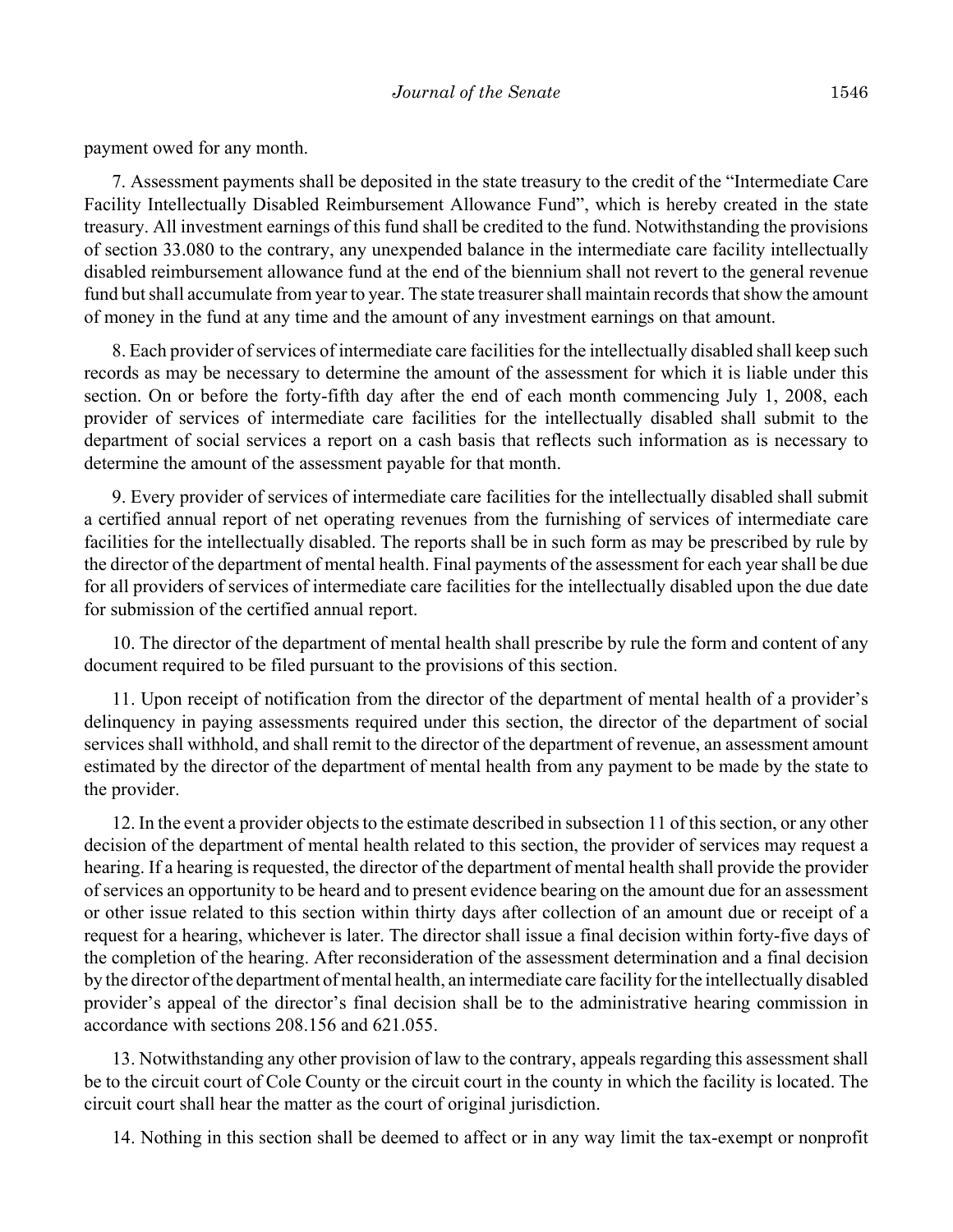status of any intermediate care facility for the intellectually disabled granted by state law.

15. The director of the department of mental health shall promulgate rules and regulations to implement this section. Any rule or portion of a rule, as that term is defined in section 536.010, that is created under the authority delegated in this section shall become effective only if it complies with and is subject to all of the provisions of chapter 536 and, if applicable, section 536.028. This section and chapter 536 are nonseverable and if any of the powers vested with the general assembly pursuant to chapter 536 to review, to delay the effective date, or to disapprove and annul a rule are subsequently held unconstitutional, then the grant of rulemaking authority and any rule proposed or adopted after August 28, 2008, shall be invalid and void.

16. The provisions of this section shall expire on September 30, **[**2021**] 2022**."; and

Further amend said bill by amending the title, enacting clause, and intersectional references accordingly.

Emergency Clause Adopted.

In which the concurrence of the Senate is respectfully requested.

Also,

Mr. President: I am instructed by the House of Representatives to inform the Senate that the House has taken up and passed **HCS** for **SCS** for **SB 403**, entitled:

An Act to repeal sections 192.2520, 197.135, and 210.542, RSMo, and to enact in lieu thereof fourteen new sections relating to health care, with penalty provisions and an emergency clause for certain sections.

With House Amendment Nos. 1, 2, 3, 4, 5, 6, House Amendment No. 1 to House Amendment No. 7, House Amendment No. 7, as amended, House Amendment Nos. 8, 9, 10, 11, 12, House Amendment No. 1 to House Amendment No. 14, House Amendment No. 2 to House Amendment No. 14, House Amendment No. 3 to House Amendment No. 14, House Amendment No. 14, as amended, House Amendment Nos. 15 and 16.

## HOUSE AMENDMENT NO. 1

Amend House Committee Substitute for Senate Committee Substitute for Senate Bill No. 403, Page 4, Section 192.028, Lines 4-5, by deleting the words "**a disease or diseases**" and inserting in lieu thereof the words "**the Covid-19 disease**"; and

Further amend said bill and section, Page 5, Lines 21-23, by deleting all of said lines; and

Further amend said bill by amending the title, enacting clause, and intersectional references accordingly.

# HOUSE AMENDMENT NO. 2

Amend House Committee Substitute for Senate Committee Substitute for Senate Bill No. 403, Page 10, Section 221.065, Line 12, by inserting after all of said section and line the following:

"332.071. A person or other entity "practices dentistry" within the meaning of this chapter who:

(1) Undertakes to do or perform dental work or dental services or dental operations or oral surgery, by any means or methods, including the use of lasers, gratuitously or for a salary or fee or other reward, paid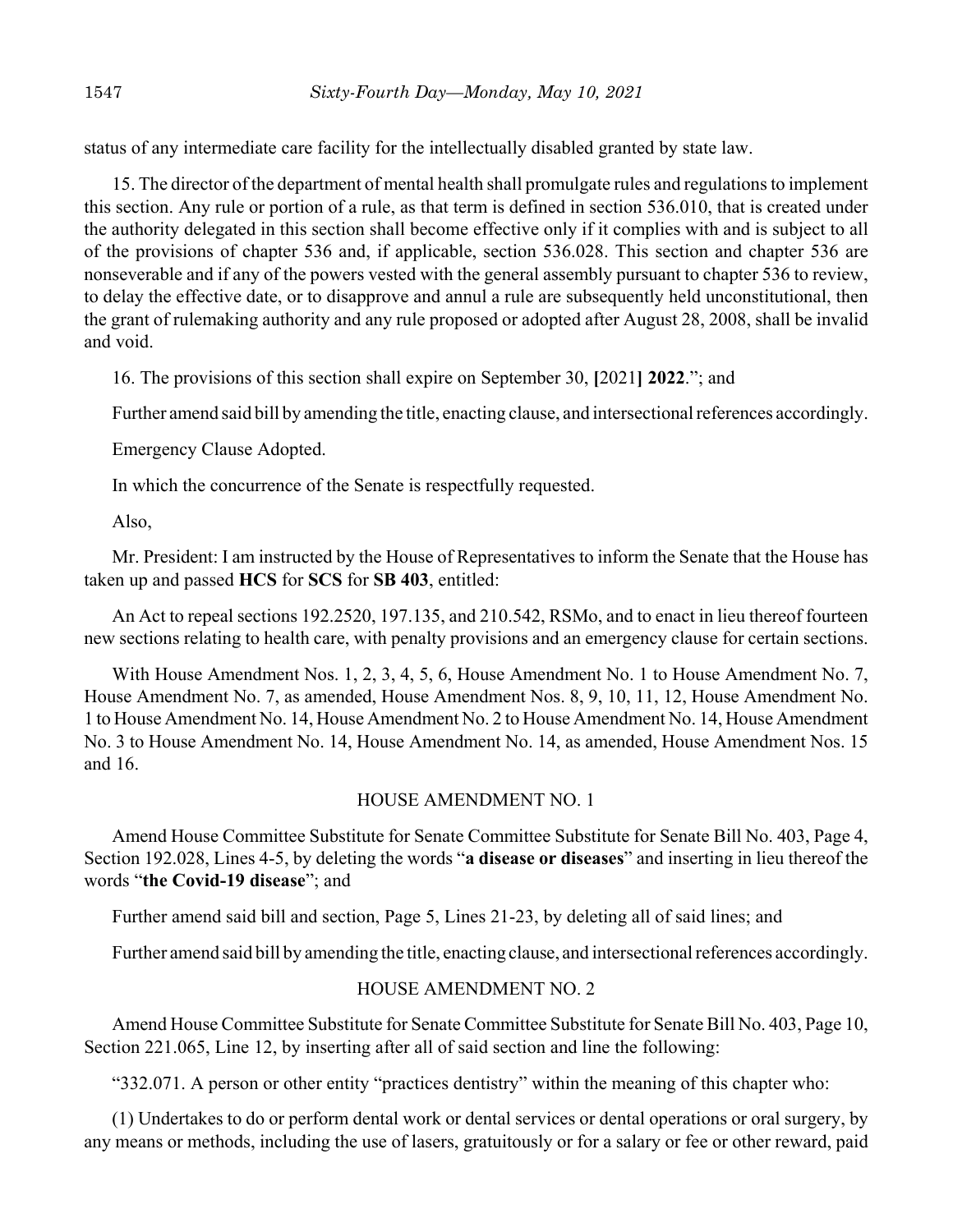directly or indirectly to the person or to any other person or entity;

(2) Diagnoses or professes to diagnose, prescribes for or professes to prescribe for, treats or professes to treat, any disease, pain, deformity, deficiency, injury or physical condition of human teeth or adjacent structures or treats or professes to treat any disease or disorder or lesions of the oral regions;

(3) Attempts to or does replace or restore a part or portion of a human tooth;

(4) Attempts to or does extract human teeth or attempts to or does correct malformations of human teeth or jaws;

(5) Attempts to or does adjust an appliance or appliances for use in or used in connection with malposed teeth in the human mouth;

(6) Interprets or professes to interpret or read dental radiographs;

(7) Administers an anesthetic in connection with dental services or dental operations or dental surgery;

(8) Undertakes to or does remove hard and soft deposits from or polishes natural and restored surfaces of teeth;

(9) Uses or permits to be used for the person's benefit or for the benefit of any other person or other entity the following titles or words in connection with the person's name: "Doctor", "Dentist", "Dr.", "D.D.S.", or "D.M.D.", or any other letters, titles, degrees or descriptive matter which directly or indirectly indicate or imply that the person is willing or able to perform any type of dental service for any person or persons, or uses or permits the use of for the person's benefit or for the benefit of any other person or other entity any card, directory, poster, sign or any other means by which the person indicates or implies or represents that the person is willing or able to perform any type of dental services or operation for any person;

(10) Directly or indirectly owns, leases, operates, maintains, manages or conducts an office or establishment of any kind in which dental services or dental operations of any kind are performed for any purpose; but this section shall not be construed to prevent owners or lessees of real estate from lawfully leasing premises to those who are qualified to practice dentistry within the meaning of this chapter;

(11) Controls, influences, attempts to control or influence, or otherwise interferes with the dentist's independent professional judgment regarding the diagnosis or treatment of a dental disease, disorder, or physical condition except that any opinion rendered by any health care professional licensed under this chapter or chapter 330, 331, 334, 335, 336, 337, or 338 regarding the diagnosis, treatment, disorder, or physical condition of any patient shall not be construed to control, influence, attempt to control or influence or otherwise interfere with a dentist's independent professional judgment;

(12) Constructs, supplies, reproduces or repairs any prosthetic denture, bridge, artificial restoration, appliance or other structure to be used or worn as a substitute for natural teeth, except when one, not a registered and licensed dentist, does so pursuant to a written uniform laboratory work order, in the form prescribed by the board, of a dentist registered and currently licensed in Missouri and which the substitute in this subdivision described is constructed upon or by use of casts or models made from an impression furnished by a dentist registered and currently licensed in Missouri;

(13) Attempts to or does place any substitute described in subdivision (12) of this section in a human mouth or attempts to or professes to adjust any substitute or delivers any substitute to any person other than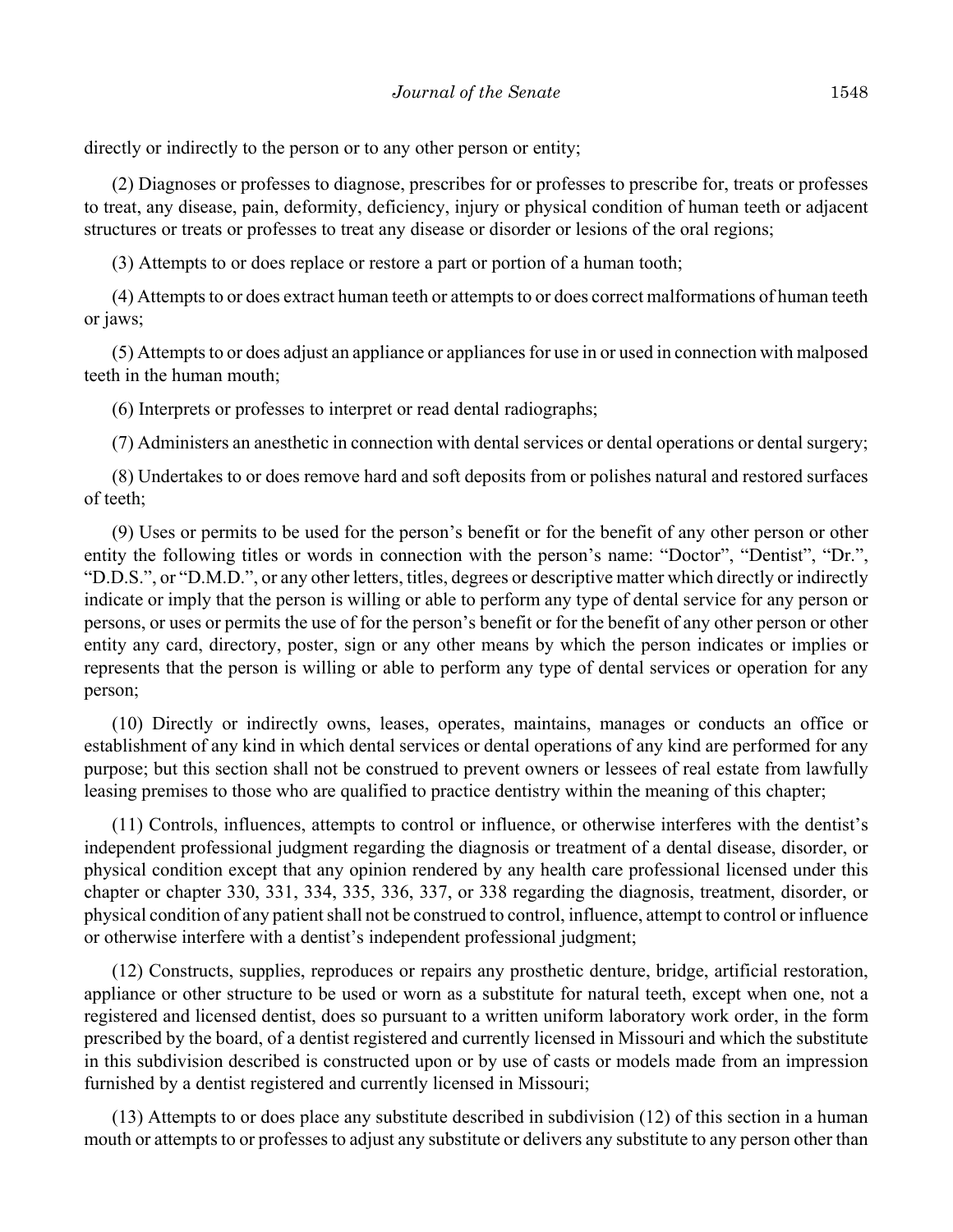the dentist upon whose order the work in producing the substitute was performed;

(14) Advertises, solicits, or offers to or does sell or deliver any substitute described in subdivision (12) of this section or offers to or does sell the person's services in constructing, reproducing, supplying or repairing the substitute to any person other than a registered and licensed dentist in Missouri;

(15) Undertakes to do or perform any physical evaluation of a patient in the person's office or in a hospital, clinic, or other medical or dental facility prior to or incident to the performance of any dental services, dental operations, or dental surgery;

(16) Reviews examination findings, x-rays, or other patient data to make judgments or decisions about the dental care rendered to a patient in this state**;**

**(17) Prescribes and administers vaccines for diseases related to care within the practice of dentistry; or**

**(18) Prescribes and administers vaccines in accordance with section 332.368 when deployed under section 44.045 to provide care as necessitated by an emergency**.

**332.368. 1. A dentist may:**

**(1) Prescribe and administer vaccines to a person with whom the dentist has established a patient relationship; and**

**(2) Prescribe and administer vaccines to any person when the dentist is deployed under section 44.045 to provide care as necessitated by an emergency.**

**2. A dentist shall not be required to prescribe or administer vaccines.**

**3. Before prescribing or administering any vaccine under this section, a dentist shall complete a training course recognized by the board under subsection 4 of this section and obtain a certificate of successful completion from the agency or organization that offered the course. A dentist shall produce the certificate upon request of the board.**

**4. The board shall recognize for purposes of this section any training course that:**

**(1) Includes training on appropriate vaccine storage and proper vaccine administration;**

**(2) Addresses contraindications and adverse reactions to vaccines; and**

**(3) Is offered by the Centers for Disease Control and Prevention, the American Dental Association or its successor organization, or any other similar federal or state agency or professional organization deemed qualified by the board.**

**5. A dentist who administers a vaccine under this section shall inform the patient that the administration of the vaccine will be entered into the ShowMeVax system, as administered by the department of health and senior services. The patient shall attest to the inclusion of such information in the system by signing a form provided by the dentist. If the patient indicates that he or she does not want such information entered into the ShowMeVax system, the dentist shall provide a written report within fourteen days of administration of a vaccine to the patient's primary health care provider, if provided by the patient, containing:**

**(1) The identity of the patient;**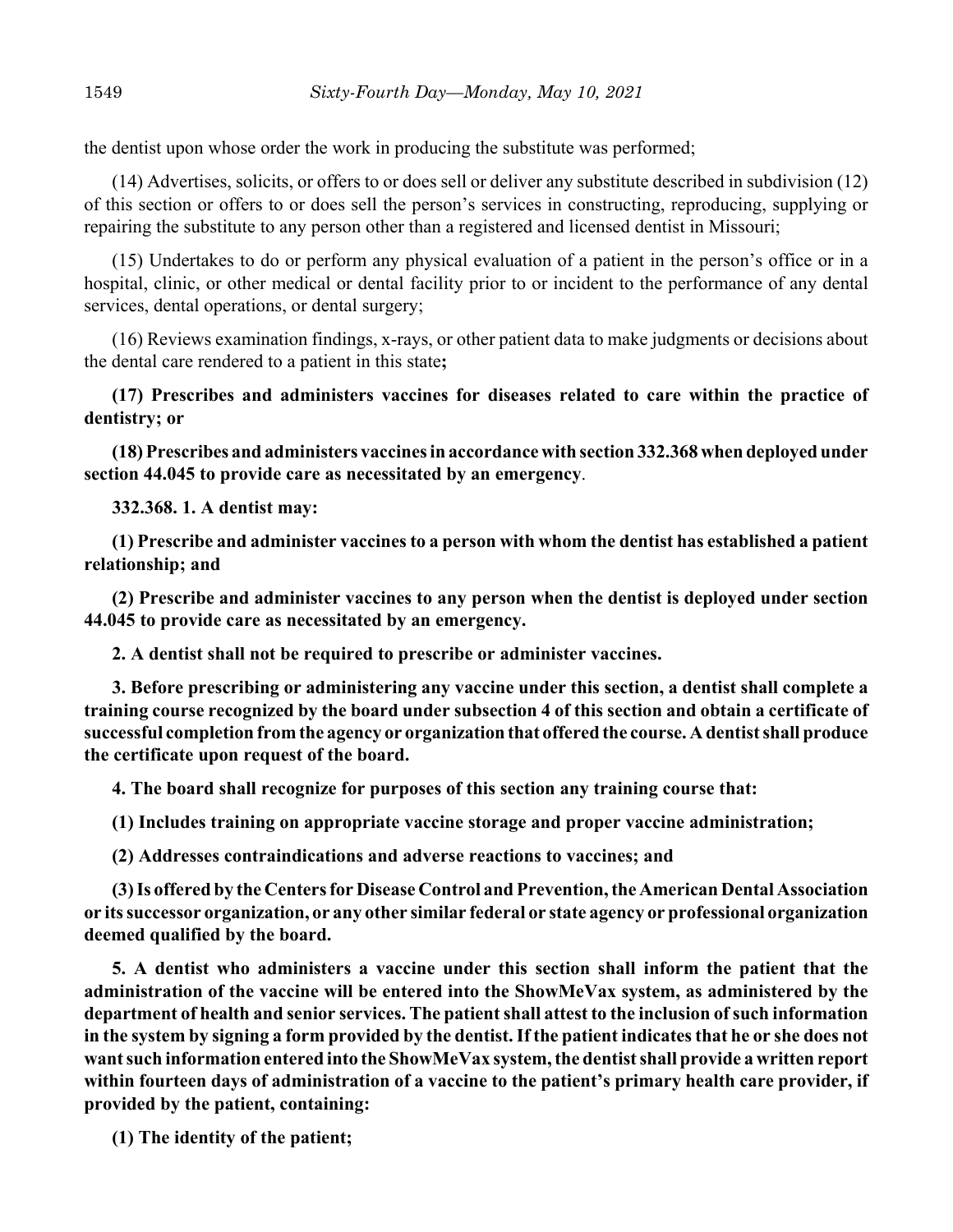**(2) The identity of the vaccine or vaccines administered;**

**(3) The route of administration;**

**(4) The anatomic site of the administration;**

**(5) The dose administered; and**

**(6) The date of administration.**

**6. Prior to administering a vaccine under this section, a dentist shall review the patient's vaccination history in the ShowMeVax system.**

**7. A dentist shall not administer a vaccine under this section to a child under seven years of age or under the minimum age recommended by the Centers for Disease Control and Prevention.**

**8. A dentist who prescribes or administers a vaccine under this section shall comply with any applicable patient of care record-keeping requirements.**

**9. A dentist shall not delegate the administration of a vaccine under this section.**

**10. The board shall promulgate rules for the purpose of recognizing entities qualified to offer the training course required under this section. Any rule or portion of a rule, as that term is defined in section 536.010, that is created under the authority delegated in this section shall become effective only if it complies with and is subject to all of the provisions of chapter 536 and, if applicable, section 536.028. This section and chapter 536 are nonseverable, and if any of the powers vested with the general assembly pursuant to chapter 536 to review, to delay the effective date, or to disapprove and annul a rule are subsequently held unconstitutional, then the grant of rulemaking authority and any rule proposed or adopted after August 28, 2021, shall be invalid and void.**"; and

Further amend said bill by amending the title, enacting clause, and intersectional references accordingly.

### HOUSE AMENDMENT NO. 3

Amend House Committee Substitute for Senate Committee Substitute for Senate Bill No. 403, Page 1, Section 9.275, Line 4, by inserting after all of said line and section the following:

"**9.287. The month of May shall be known and designated as "Ehlers-Danlos Syndrome Awareness Month". Ehlers-Danlos Syndrome is a rare disorder affecting connective tissues that results in joint hypermobility, skin hyperextensibility, chronic pain, fatigue, and, in some cases, spontaneous rupture of blood vessels and internal organs. The citizens of this state are encouraged to observe the month with appropriate events and activities to raise awareness of Ehlers-Danlos Syndrome.**"; and

Further amend said bill by amending the title, enacting clause, and intersectional references accordingly.

#### HOUSE AMENDMENT NO. 4

Amend House Committee Substitute for Senate Committee Substitute for Senate Bill No. 403, Page 10, Section 221.065, Line 12, by inserting after all of said section and line the following:

"334.506. 1. As used in this section, **the following terms mean:**

**(1)** "Approved health care provider" **[**means**] ,** a person holding a current and active license as a physician and surgeon under this chapter, a chiropractor under chapter 331, a dentist under chapter 332, a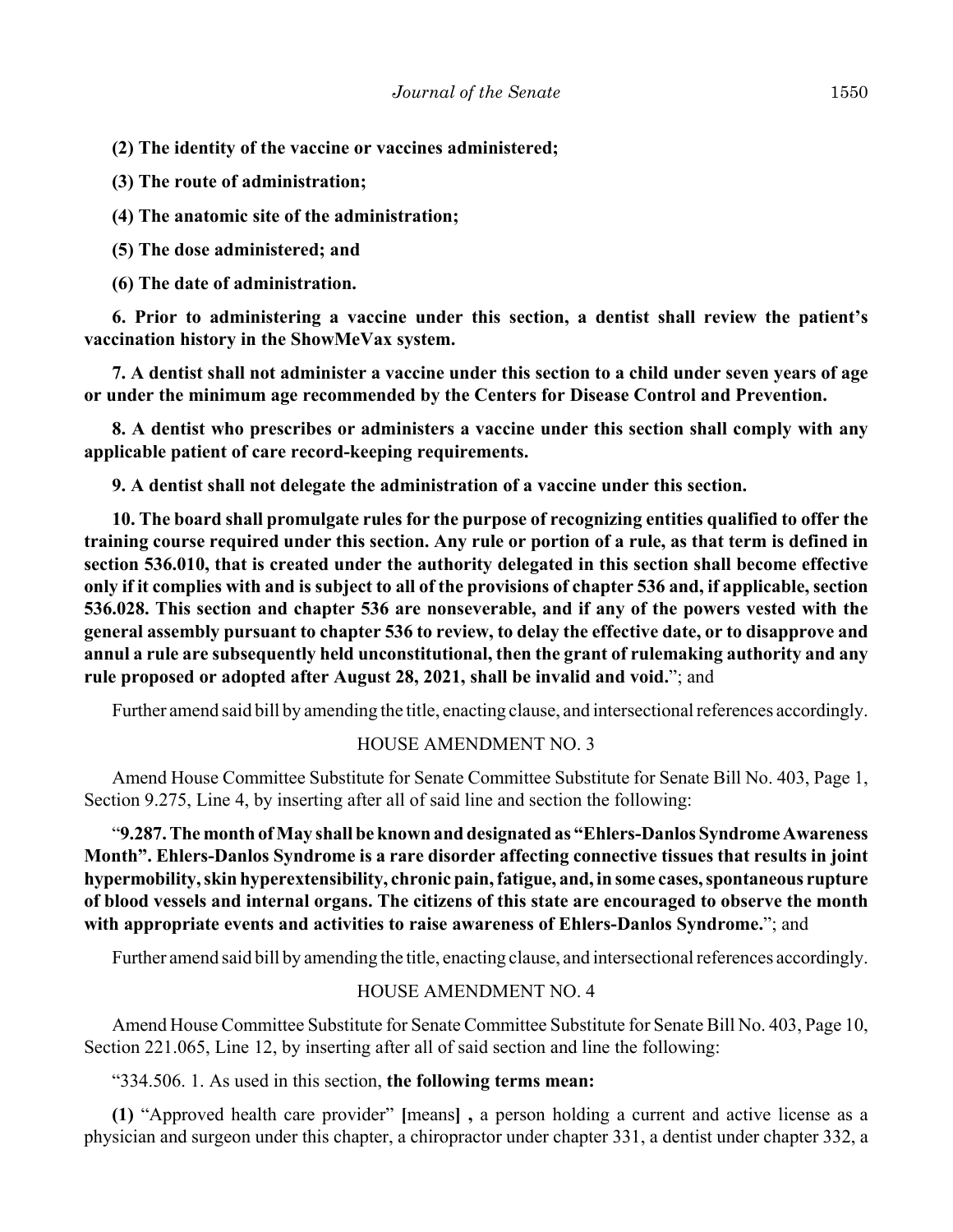podiatrist under chapter 330, a physician assistant under this chapter, an advanced practice registered nurse under chapter 335, or any licensed and registered physician, chiropractor, dentist, or podiatrist practicing in another jurisdiction whose license is in good standing**;**

**(2) "Consult" or "consultation", communication by telephone, by fax, in writing, or in person with the patient's personally approved licensed health care provider or a licensed health care provider of the patient's designation**.

2. A physical therapist **[**shall not**] may evaluate and** initiate treatment **[**for a new injury or illness**] on a patient** without a prescription **or referral** from an approved health care provider**, provided that the physical therapist has a doctorate of physical therapy degree or has five years of clinical practice as a physical therapist**.

3. A physical therapist may provide educational resources and training, develop fitness or wellness programs **[**for asymptomatic persons**]**, or provide screening or consultative services within the scope of physical therapy practice without **[**the**] a** prescription **[**and direction of**] or referral from** an approved health care provider.

4. **[**A physical therapist may examine and treat without the prescription and direction of an approved health care provider any person with a recurring self-limited injury within one year of diagnosis by an approved health care provider or a chronic illness that has been previously diagnosed by an approved health care provider. The physical therapist shall:**]**

(1) **[**Contact the patient's current approved health care provider within seven days of initiating physical therapy services under this subsection;**] A physical therapist shall refer to an approved health care provider any patient whose condition at the time of evaluation or treatment is determined to be beyond the scope of practice of physical therapy.**

(2) **[**Not change an existing physical therapy referral available to the physical therapist without approval of the patient's current approved health care provider;**] A physical therapist shall refer to an approved health care provider any patient who does not demonstrate measurable or functional improvement after ten visits or twenty-one business days, whichever occurs first.**

(3) **[**Refer to an approved health care provider any patient whose medical condition at the time of examination or treatment is determined to be beyond the scope of practice of physical therapy;

(4) Refer to an approved health care provider any patient whose condition for which physical therapy services are rendered under this subsection has not been documented to be progressing toward documented treatment goals after six visits or fourteen days, whichever first occurs;

(5) Notify the patient's current approved health care provider prior to the continuation of treatment if treatment rendered under this subsection is to continue beyond thirty days. The physical therapist shall provide such notification for each successive period of thirty days.**] (a) A physical therapist shall consult with an approved health care provider if, after ten visits or twenty-one business days, whichever occurs first, the patient has demonstrated measurable or functional improvement from the course of physical therapy services or treatment provided and the physical therapist believes that continuation of the course of physical therapy services or treatment is reasonable and necessary based on the physical therapist's evaluation of the patient. The physical therapist shall not provide further physical therapy services or treatment until the consultation has occurred.**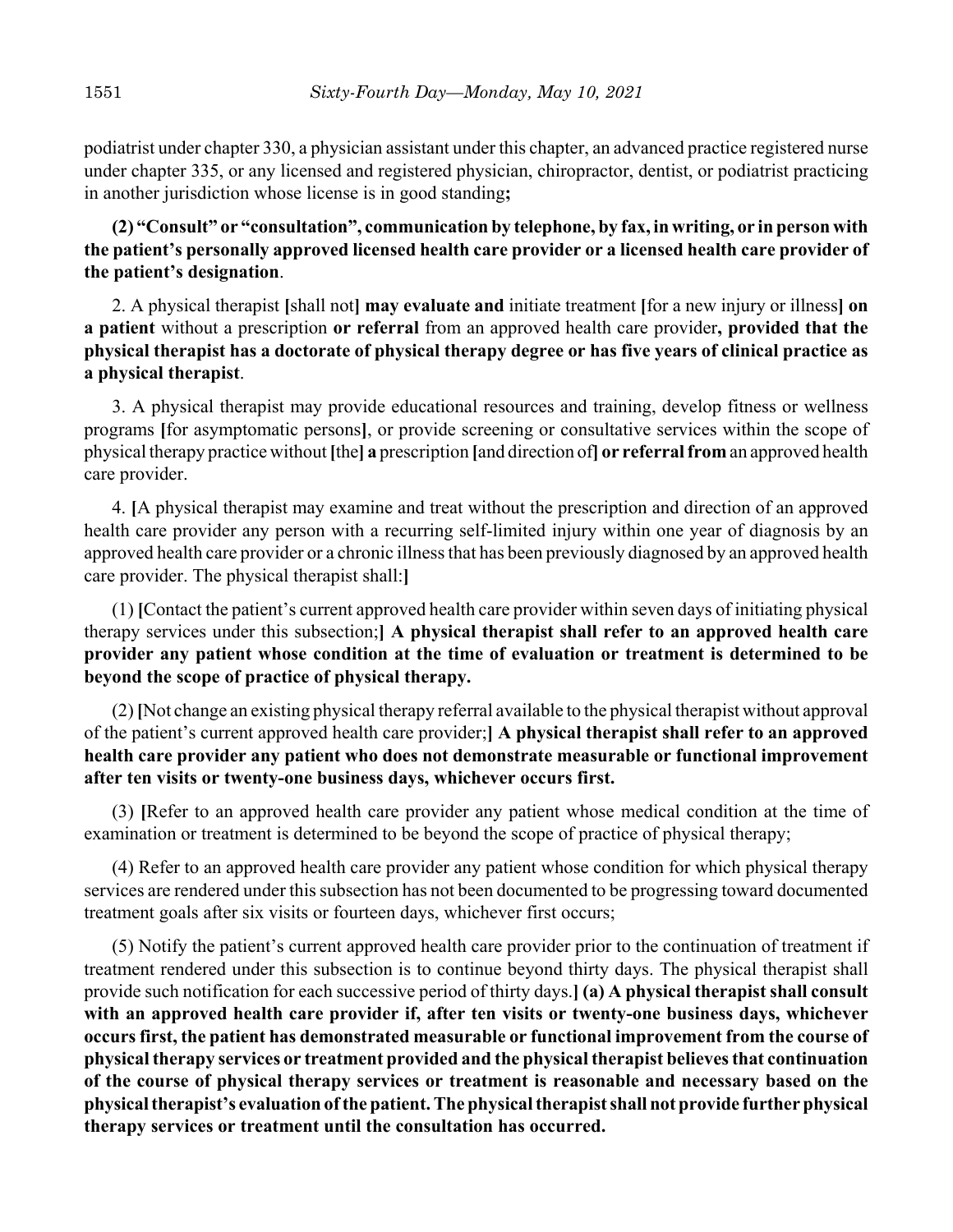**(b) The consultation with the approved health care provider shall include information concerning:**

**a. The patient's condition for which physical therapy services or treatments were provided;**

**b. The basis for the course of services or treatment indicated, as determined from the physical therapy evaluation of the patient;**

**c. The physical therapy services or treatment provided before the date of the consultation;**

**d. The patient's demonstrated measurable or functional improvement from the services or treatment provided before the date of the consultation;**

**e. The continuing physical therapy services or treatment proposed to be provided following the consultation; and**

**f. The professional physical therapy basis for the continued physical therapy services or treatment to be provided.**

**(c) Continued physical therapy services or treatment following the consultation with an approved health care provider shall proceed in accordance with any feedback, advice, opinion, or direction of the approved health care provider. The physical therapist shall notify the consulting approved health care provider of continuing physical therapy services or treatment every thirty days after the initial consultation unless the consulting approved health care provider directs otherwise.**

5. The provision of physical therapy services of evaluation and screening pursuant to this section shall be limited to a physical therapist, and any authority for evaluation and screening granted within this section may not be delegated. Upon each reinitiation of physical therapy services, a physical therapist shall provide a full physical therapy evaluation prior to the reinitiation of physical therapy treatment. **[**Physical therapy treatment provided pursuant to the provisions of subsection 4 of this section may be delegated by physical therapists to physical therapist assistants only if the patient's current approved health care provider has been so informed as part of the physical therapist's seven-day notification upon reinitiation of physical therapy services as required in subsection 4 of this section.**]** Nothing in this subsection shall be construed as to limit the ability of physical therapists or physical therapist assistants to provide physical therapy services in accordance with the provisions of this chapter, and upon the referral of an approved health care provider. Nothing in this subsection shall prohibit an approved health care provider from acting within the scope of their practice as defined by the applicable chapters of RSMo.

6. No person licensed to practice, or applicant for licensure, as a physical therapist or physical therapist assistant shall make a medical diagnosis.

7. A physical therapist shall only delegate physical therapy treatment to a physical therapist assistant or to a person in an entry level of a professional education program approved by the Commission on Accreditation in Physical Therapy Education (CAPTE) who satisfies supervised clinical education requirements related to the person's physical therapist or physical therapist assistant education. The entrylevel person shall be under the supervision of a physical therapist.

334.613. 1. The board may refuse to issue or renew a license to practice as a physical therapist or physical therapist assistant for one or any combination of causes stated in subsection 2 of this section. The board shall notify the applicant in writing of the reasons for the refusal and shall advise the applicant of the applicant's right to file a complaint with the administrative hearing commission as provided by chapter 621. As an alternative to a refusal to issue or renew a license to practice as a physical therapist or physical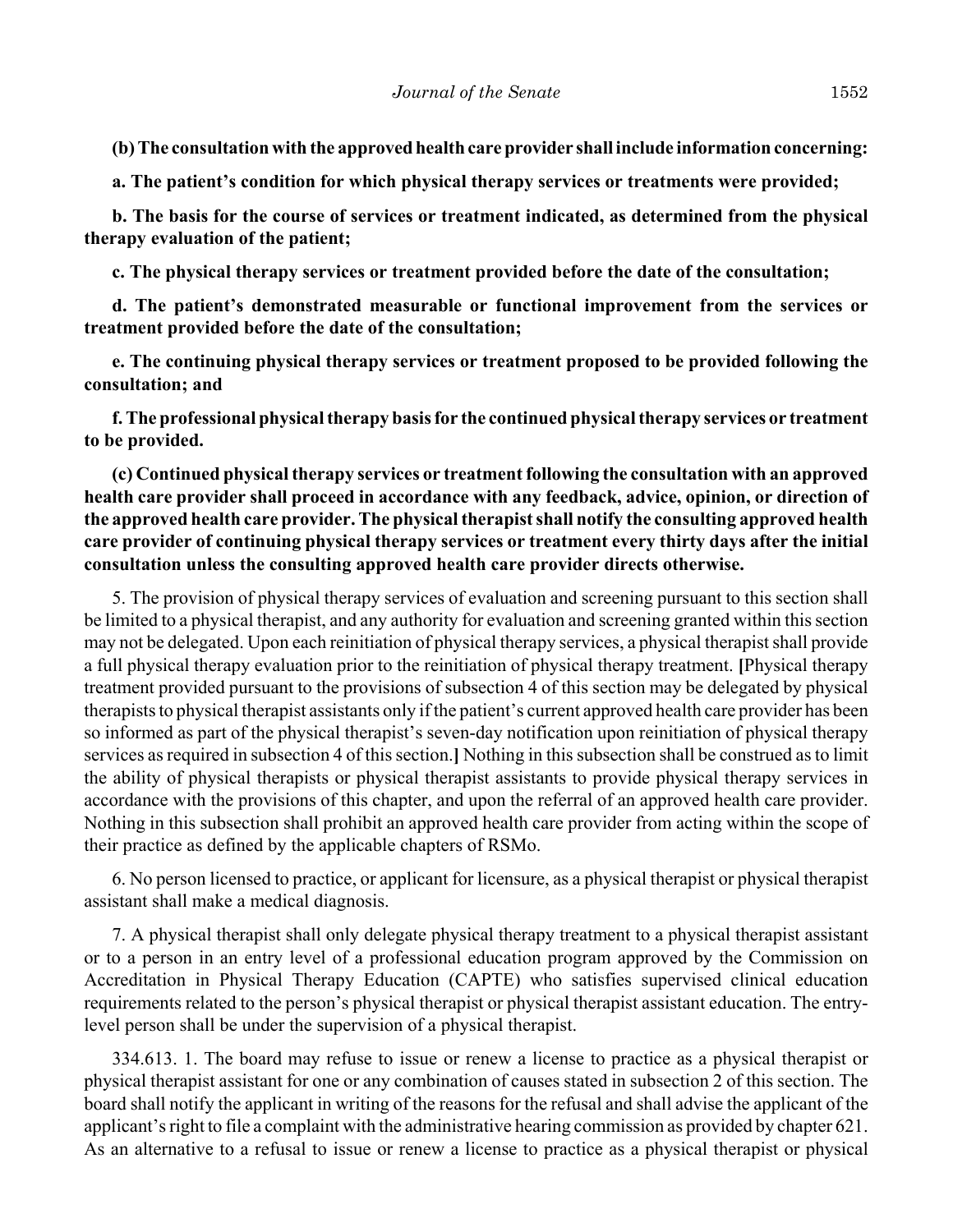therapist assistant, the board may, at its discretion, issue a license which is subject to probation, restriction, or limitation to an applicant for licensure for any one or any combination of causes stated in subsection 2 of this section. The board's order of probation, limitation, or restriction shall contain a statement of the discipline imposed, the basis therefor, the date such action shall become effective, and a statement that the applicant has thirty days to request in writing a hearing before the administrative hearing commission. If the board issues a probationary, limited, or restricted license to an applicant for licensure, either party may file a written petition with the administrative hearing commission within thirty days of the effective date of the probationary, limited, or restricted license seeking review of the board's determination. If no written request for a hearing is received by the administrative hearing commission within the thirty-day period, the right to seek review of the board's decision shall be considered as waived.

2. The board may cause a complaint to be filed with the administrative hearing commission as provided by chapter 621 against any holder of a license to practice as a physical therapist or physical therapist assistant who has failed to renew or has surrendered his or her license for any one or any combination of the following causes:

(1) Use of any controlled substance, as defined in chapter 195, or alcoholic beverage to an extent that such use impairs a person's ability to perform the work of a physical therapist or physical therapist assistant;

(2) The person has been finally adjudicated and found guilty, or entered a plea of guilty or nolo contendere, in a criminal prosecution under the laws of any state, of the United States, or of any country, for any offense directly related to the duties and responsibilities of the occupation, as set forth in section 324.012, regardless of whether or not sentence is imposed;

(3) Use of fraud, deception, misrepresentation, or bribery in securing any certificate of registration or authority, permit, or license issued under this chapter or in obtaining permission to take any examination given or required under this chapter;

(4) Misconduct, fraud, misrepresentation, dishonesty, unethical conduct, or unprofessional conduct in the performance of the functions or duties of a physical therapist or physical therapist assistant, including but not limited to the following:

(a) Obtaining or attempting to obtain any fee, charge, tuition, or other compensation by fraud, deception, or misrepresentation; willfully and continually overcharging or overtreating patients; or charging for sessions of physical therapy which did not occur unless the services were contracted for in advance, or for services which were not rendered or documented in the patient's records;

(b) Attempting, directly or indirectly, by way of intimidation, coercion, or deception, to obtain or retain a patient or discourage the use of a second opinion or consultation;

(c) Willfully and continually performing inappropriate or unnecessary treatment or services;

(d) Delegating professional responsibilities to a person who is not qualified by training, skill, competency, age, experience, or licensure to perform such responsibilities;

(e) Misrepresenting that any disease, ailment, or infirmity can be cured by a method, procedure, treatment, medicine, or device;

(f) Performing services which have been declared by board rule to be of no physical therapy value;

(g) Final disciplinary action by any professional association, professional society, licensed hospital or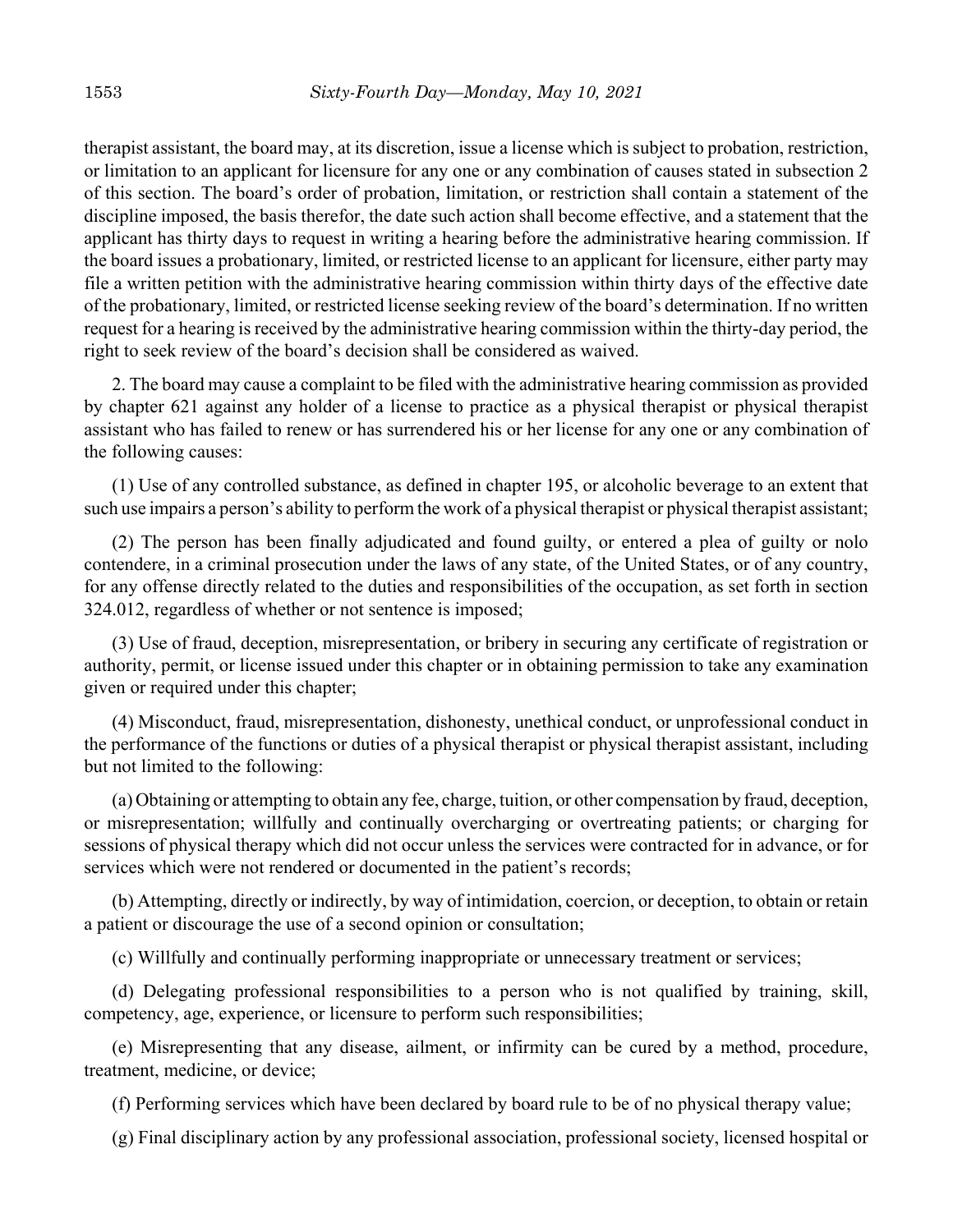medical staff of the hospital, or physical therapy facility in this or any other state or territory, whether agreed to voluntarily or not, and including but not limited to any removal, suspension, limitation, or restriction of the person's professional employment, malpractice, or any other violation of any provision of this chapter;

(h) Administering treatment without sufficient examination, or for other than medically accepted therapeutic or experimental or investigative purposes duly authorized by a state or federal agency, or not in the course of professional physical therapy practice;

(i) Engaging in or soliciting sexual relationships, whether consensual or nonconsensual, while a physical therapist or physical therapist assistant/patient relationship exists; making sexual advances, requesting sexual favors, or engaging in other verbal conduct or physical contact of a sexual nature with patients or clients;

(j) Terminating the care of a patient without adequate notice or without making other arrangements for the continued care of the patient;

(k) Failing to furnish details of a patient's physical therapy records to treating physicians, other physical therapists, or hospitals upon proper request; or failing to comply with any other law relating to physical therapy records;

(l) Failure of any applicant or licensee, other than the licensee subject to the investigation, to cooperate with the board during any investigation;

(m) Failure to comply with any subpoena or subpoena duces tecum from the board or an order of the board;

(n) Failure to timely pay license renewal fees specified in this chapter;

(o) Violating a probation agreement with this board or any other licensing agency;

(p) Failing to inform the board of the physical therapist's or physical therapist assistant's current telephone number, residence, and business address;

(q) Advertising by an applicant or licensee which is false or misleading, or which violates any rule of the board, or which claims without substantiation the positive cure of any disease, or professional superiority to or greater skill than that possessed by any other physical therapist or physical therapist assistant. An applicant or licensee shall also be in violation of this provision if the applicant or licensee has a financial interest in any organization, corporation, or association which issues or conducts such advertising;

(5) Any conduct or practice which is or might be harmful or dangerous to the mental or physical health of a patient or the public; or incompetency, gross negligence, or repeated negligence in the performance of the functions or duties of a physical therapist or physical therapist assistant. For the purposes of this subdivision, "repeated negligence" means the failure, on more than one occasion, to use that degree of skill and learning ordinarily used under the same or similar circumstances by the member of the applicant's or licensee's profession;

(6) Violation of, or attempting to violate, directly or indirectly, or assisting or enabling any person to violate, any provision of this chapter, or of any lawful rule adopted under this chapter;

(7) Impersonation of any person licensed as a physical therapist or physical therapist assistant or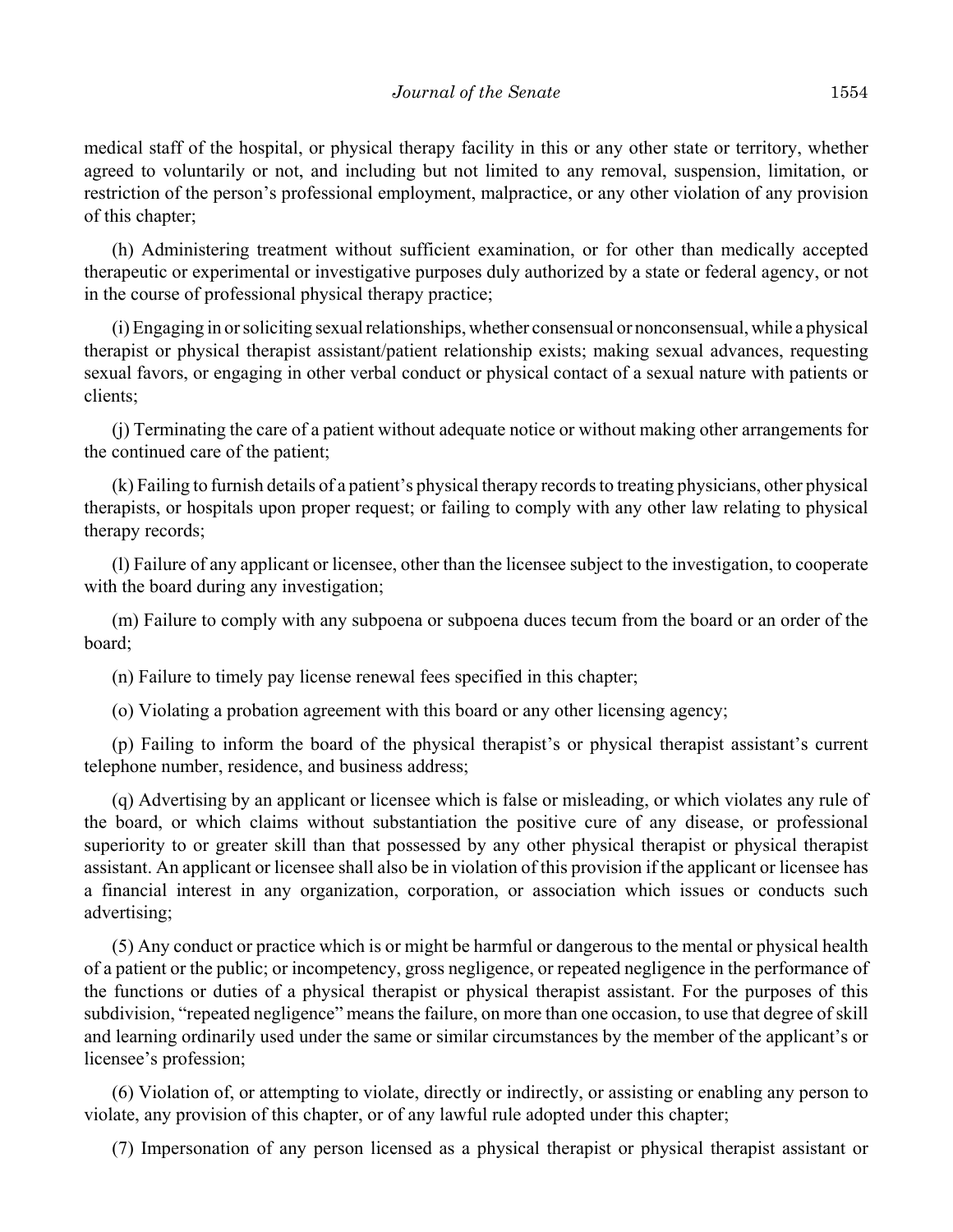allowing any person to use his or her license or diploma from any school;

(8) Revocation, suspension, restriction, modification, limitation, reprimand, warning, censure, probation, or other final disciplinary action against a physical therapist or physical therapist assistant for a license or other right to practice as a physical therapist or physical therapist assistant by another state, territory, federal agency or country, whether or not voluntarily agreed to by the licensee or applicant, including but not limited to the denial of licensure, surrender of the license, allowing the license to expire or lapse, or discontinuing or limiting the practice of physical therapy while subject to an investigation or while actually under investigation by any licensing authority, medical facility, branch of the Armed Forces of the United States of America, insurance company, court, agency of the state or federal government, or employer;

(9) A person is finally adjudged incapacitated or disabled by a court of competent jurisdiction;

(10) Assisting or enabling any person to practice or offer to practice who is not licensed and currently eligible to practice under this chapter; or knowingly performing any act which in any way aids, assists, procures, advises, or encourages any person to practice physical therapy who is not licensed and currently eligible to practice under this chapter;

(11) Issuance of a license to practice as a physical therapist or physical therapist assistant based upon a material mistake of fact;

(12) Failure to display a valid license pursuant to practice as a physical therapist or physical therapist assistant;

(13) Knowingly making, or causing to be made, or aiding, or abetting in the making of, a false statement in any document executed in connection with the practice of physical therapy;

(14) Soliciting patronage in person or by agents or representatives, or by any other means or manner, under the person's own name or under the name of another person or concern, actual or pretended, in such a manner as to confuse, deceive, or mislead the public as to the need or necessity for or appropriateness of physical therapy services for all patients, or the qualifications of an individual person or persons to render, or perform physical therapy services;

(15) Using, or permitting the use of, the person's name under the designation of "physical therapist", "physiotherapist", "registered physical therapist", "P.T.", "Ph.T.", "P.T.T.", "D.P.T.", "M.P.T." or "R.P.T.", "physical therapist assistant", "P.T.A.", "L.P.T.A.", "C.P.T.A.", or any similar designation with reference to the commercial exploitation of any goods, wares or merchandise;

(16) Knowingly making or causing to be made a false statement or misrepresentation of a material fact, with intent to defraud, for payment under chapter 208 or chapter 630 or for payment from Title XVIII or Title XIX of the Social Security Act;

(17) Failure or refusal to properly guard against contagious, infectious, or communicable diseases or the spread thereof; maintaining an unsanitary facility or performing professional services under unsanitary conditions; or failure to report the existence of an unsanitary condition in any physical therapy facility to the board, in writing, within thirty days after the discovery thereof;

(18) Any candidate for licensure or person licensed to practice as a physical therapist or physical therapist assistant paying or offering to pay a referral fee or**[**, notwithstanding section 334.010 to the contrary, practicing or offering to practice professional physical therapy independent of the prescription and direction of a person licensed and registered as a physician and surgeon under this chapter, as a physician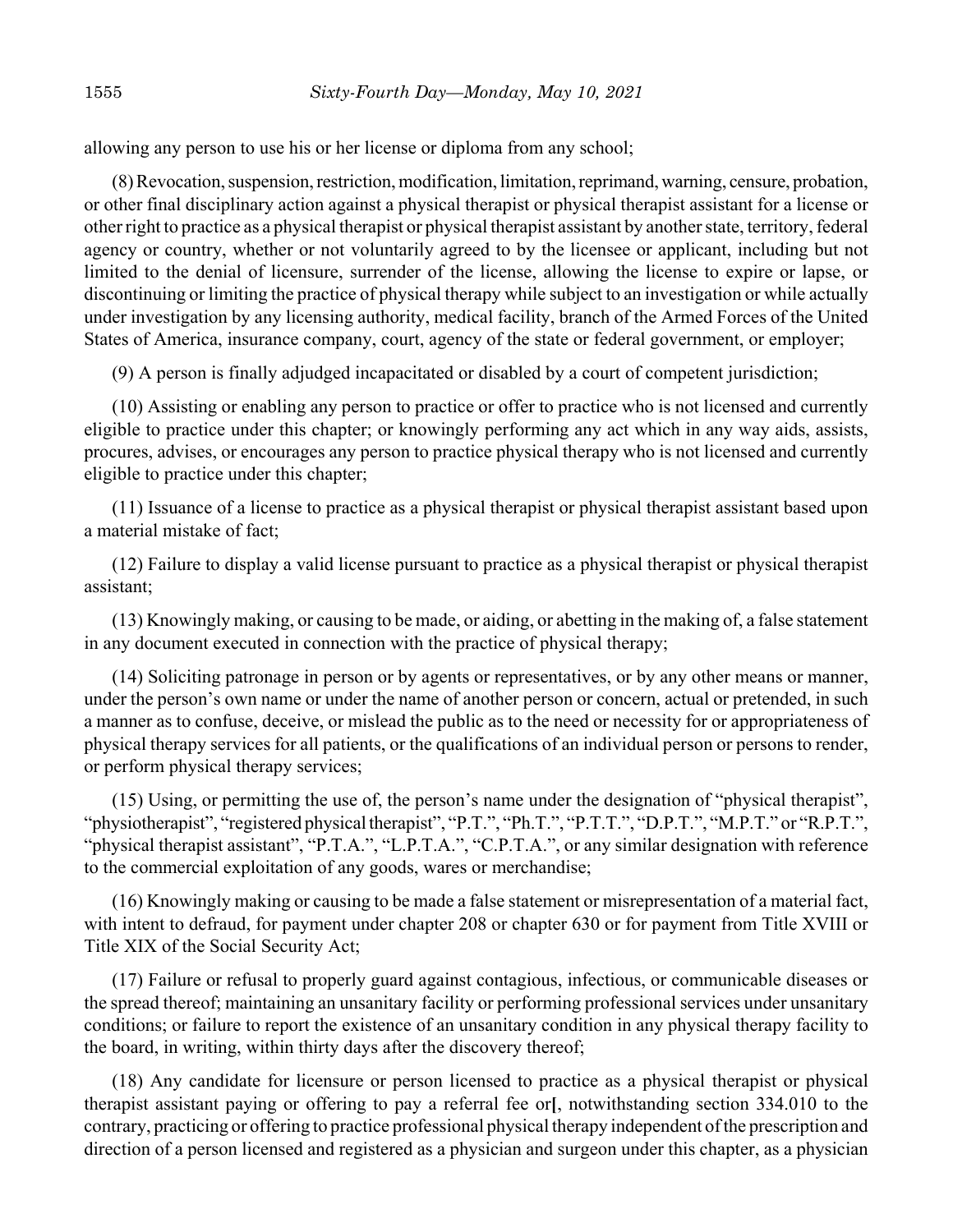assistant under this chapter, as a chiropractor under chapter 331, as a dentist under chapter 332, as a podiatrist under chapter 330, as an advanced practice registered nurse under chapter 335, or any licensed and registered physician, chiropractor, dentist, podiatrist, or advanced practice registered nurse practicing in another jurisdiction, whose license is in good standing**] evaluating or treating a patient in a manner inconsistent with section 334.506**;

(19) Any candidate for licensure or person licensed to practice as a physical therapist or physical therapist assistant treating or attempting to treat ailments or other health conditions of human beings other than by professional physical therapy and as authorized by sections 334.500 to 334.685;

(20) A pattern of personal use or consumption of any controlled substance unless it is prescribed, dispensed, or administered by a physician who is authorized by law to do so;

(21) Failing to maintain adequate patient records under section 334.602;

(22) Attempting to engage in conduct that subverts or undermines the integrity of the licensing examination or the licensing examination process, including but not limited to utilizing in any manner recalled or memorized licensing examination questions from or with any person or entity, failing to comply with all test center security procedures, communicating or attempting to communicate with any other examinees during the test, or copying or sharing licensing examination questions or portions of questions;

(23) Any candidate for licensure or person licensed to practice as a physical therapist or physical therapist assistant who requests, receives, participates or engages directly or indirectly in the division, transferring, assigning, rebating or refunding of fees received for professional services or profits by means of a credit or other valuable consideration such as wages, an unearned commission, discount or gratuity with any person who referred a patient, or with any relative or business associate of the referring person;

(24) Being unable to practice as a physical therapist or physical therapist assistant with reasonable skill and safety to patients by reasons of incompetency, or because of illness, drunkenness, excessive use of drugs, narcotics, chemicals, or as a result of any mental or physical condition. The following shall apply to this subdivision:

(a) In enforcing this subdivision the board shall, after a hearing by the board, upon a finding of probable cause, require a physical therapist or physical therapist assistant to submit to a reexamination for the purpose of establishing his or her competency to practice as a physical therapist or physical therapist assistant conducted in accordance with rules adopted for this purpose by the board, including rules to allow the examination of the pattern and practice of such physical therapist's or physical therapist assistant's professional conduct, or to submit to a mental or physical examination or combination thereof by a facility or professional approved by the board;

(b) For the purpose of this subdivision, every physical therapist and physical therapist assistant licensed under this chapter is deemed to have consented to submit to a mental or physical examination when directed in writing by the board;

(c) In addition to ordering a physical or mental examination to determine competency, the board may, notwithstanding any other law limiting access to medical or other health data, obtain medical data and health records relating to a physical therapist, physical therapist assistant or applicant without the physical therapist's, physical therapist assistant's or applicant's consent;

(d) Written notice of the reexamination or the physical or mental examination shall be sent to the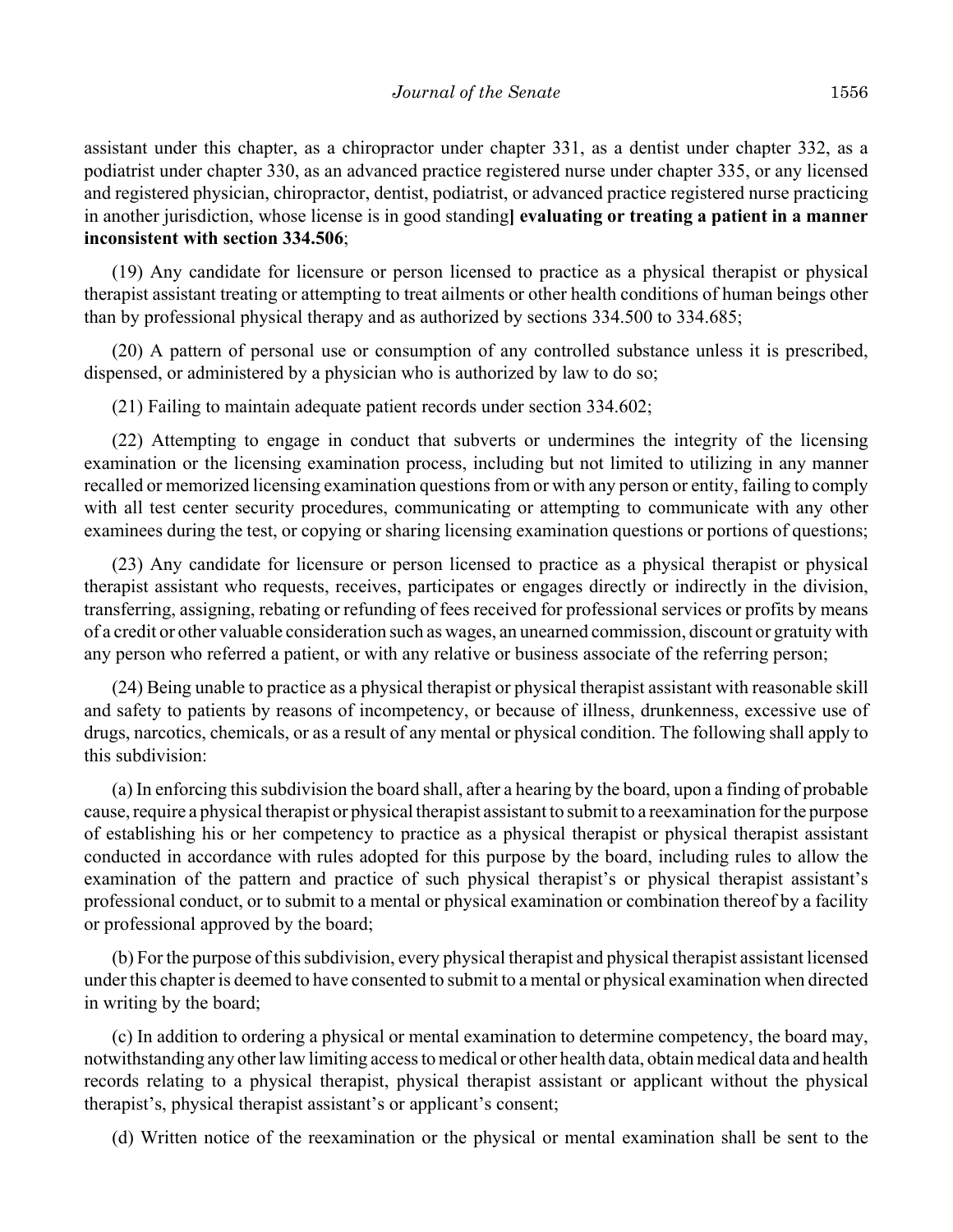physical therapist or physical therapist assistant, by registered mail, addressed to the physical therapist or physical therapist assistant at the physical therapist's or physical therapist assistant's last known address. Failure of a physical therapist or physical therapist assistant to submit to the examination when directed shall constitute an admission of the allegations against the physical therapist or physical therapist assistant, in which case the board may enter a final order without the presentation of evidence, unless the failure was due to circumstances beyond the physical therapist's or physical therapist assistant's control. A physical therapist or physical therapist assistant whose right to practice has been affected under this subdivision shall, at reasonable intervals, be afforded an opportunity to demonstrate that the physical therapist or physical therapist assistant can resume the competent practice as a physical therapist or physical therapist assistant with reasonable skill and safety to patients;

(e) In any proceeding under this subdivision neither the record of proceedings nor the orders entered by the board shall be used against a physical therapist or physical therapist assistant in any other proceeding. Proceedings under this subdivision shall be conducted by the board without the filing of a complaint with the administrative hearing commission;

(f) When the board finds any person unqualified because of any of the grounds set forth in this subdivision, it may enter an order imposing one or more of the disciplinary measures set forth in subsection 3 of this section.

3. After the filing of such complaint before the administrative hearing commission, the proceedings shall be conducted in accordance with the provisions of chapter 621. Upon a finding by the administrative hearing commission that the grounds provided in subsection 2 of this section for disciplinary action are met, the board may, singly or in combination:

(1) Warn, censure or place the physical therapist or physical therapist assistant named in the complaint on probation on such terms and conditions as the board deems appropriate for a period not to exceed ten years;

(2) Suspend the physical therapist's or physical therapist assistant's license for a period not to exceed three years;

(3) Restrict or limit the physical therapist's or physical therapist assistant's license for an indefinite period of time;

(4) Revoke the physical therapist's or physical therapist assistant's license;

(5) Administer a public or private reprimand;

(6) Deny the physical therapist's or physical therapist assistant's application for a license;

(7) Permanently withhold issuance of a license;

(8) Require the physical therapist or physical therapist assistant to submit to the care, counseling or treatment of physicians designated by the board at the expense of the physical therapist or physical therapist assistant to be examined;

(9) Require the physical therapist or physical therapist assistant to attend such continuing educational courses and pass such examinations as the board may direct.

4. In any order of revocation, the board may provide that the physical therapist or physical therapist assistant shall not apply for reinstatement of the physical therapist's or physical therapist assistant's license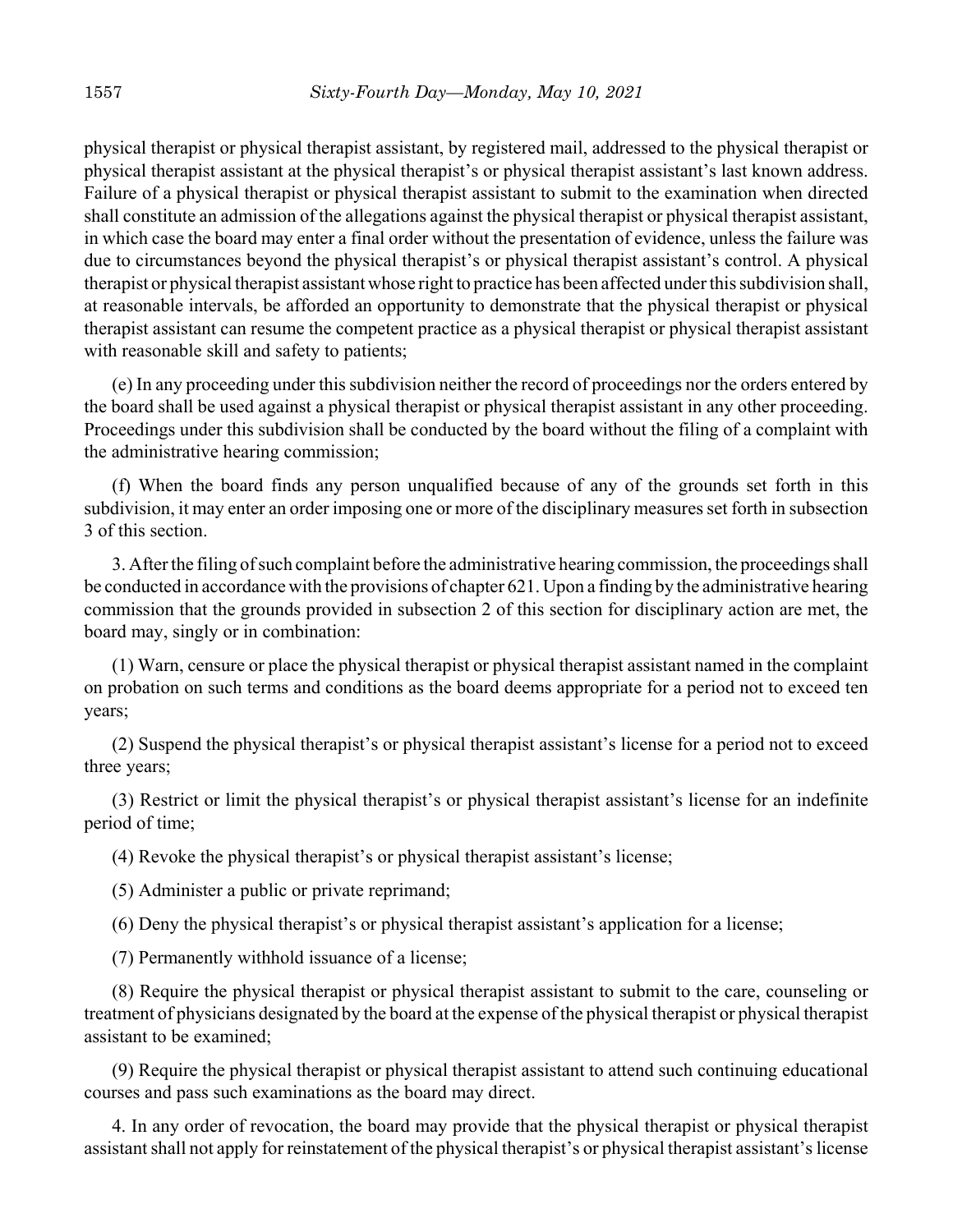for a period of time ranging from two to seven years following the date of the order of revocation. All stay orders shall toll this time period.

5. Before restoring to good standing a license issued under this chapter which has been in a revoked, suspended, or inactive state for any cause for more than two years, the board may require the applicant to attend such continuing medical education courses and pass such examinations as the board may direct.

6. In any investigation, hearing or other proceeding to determine a physical therapist's, physical therapist assistant's or applicant's fitness to practice, any record relating to any patient of the physical therapist, physical therapist assistant, or applicant shall be discoverable by the board and admissible into evidence, regardless of any statutory or common law privilege which such physical therapist, physical therapist assistant, applicant, record custodian, or patient might otherwise invoke. In addition, no such physical therapist, physical therapist assistant, applicant, or record custodian may withhold records or testimony bearing upon a physical therapist's, physical therapist assistant's, or applicant's fitness to practice on the grounds of privilege between such physical therapist, physical therapist assistant, applicant, or record custodian and a patient."; and

Further amend said bill by amending the title, enacting clause, and intersectional references accordingly.

## HOUSE AMENDMENT NO. 5

Amend House Committee Substitute for Senate Committee Substitute for Senate Bill No. 403, Page 11, Section 574.204, Line 9, by inserting after all of said section and line the following:

"577.010. 1. A person commits the offense of driving while intoxicated if he or she operates a vehicle while in an intoxicated condition.

2. The offense of driving while intoxicated is:

(1) A class B misdemeanor;

(2) A class A misdemeanor if:

(a) The defendant is a prior offender; or

(b) A person less than seventeen years of age is present in the vehicle;

(3) A class E felony if:

(a) The defendant is a persistent offender; or

(b) While driving while intoxicated, the defendant acts with criminal negligence to cause physical injury to another person;

(4) A class D felony if:

(a) The defendant is an aggravated offender;

(b) While driving while intoxicated, the defendant acts with criminal negligence to cause physical injury to a law enforcement officer or emergency personnel; or

(c) While driving while intoxicated, the defendant acts with criminal negligence to cause serious physical injury to another person;

(5) A class C felony if: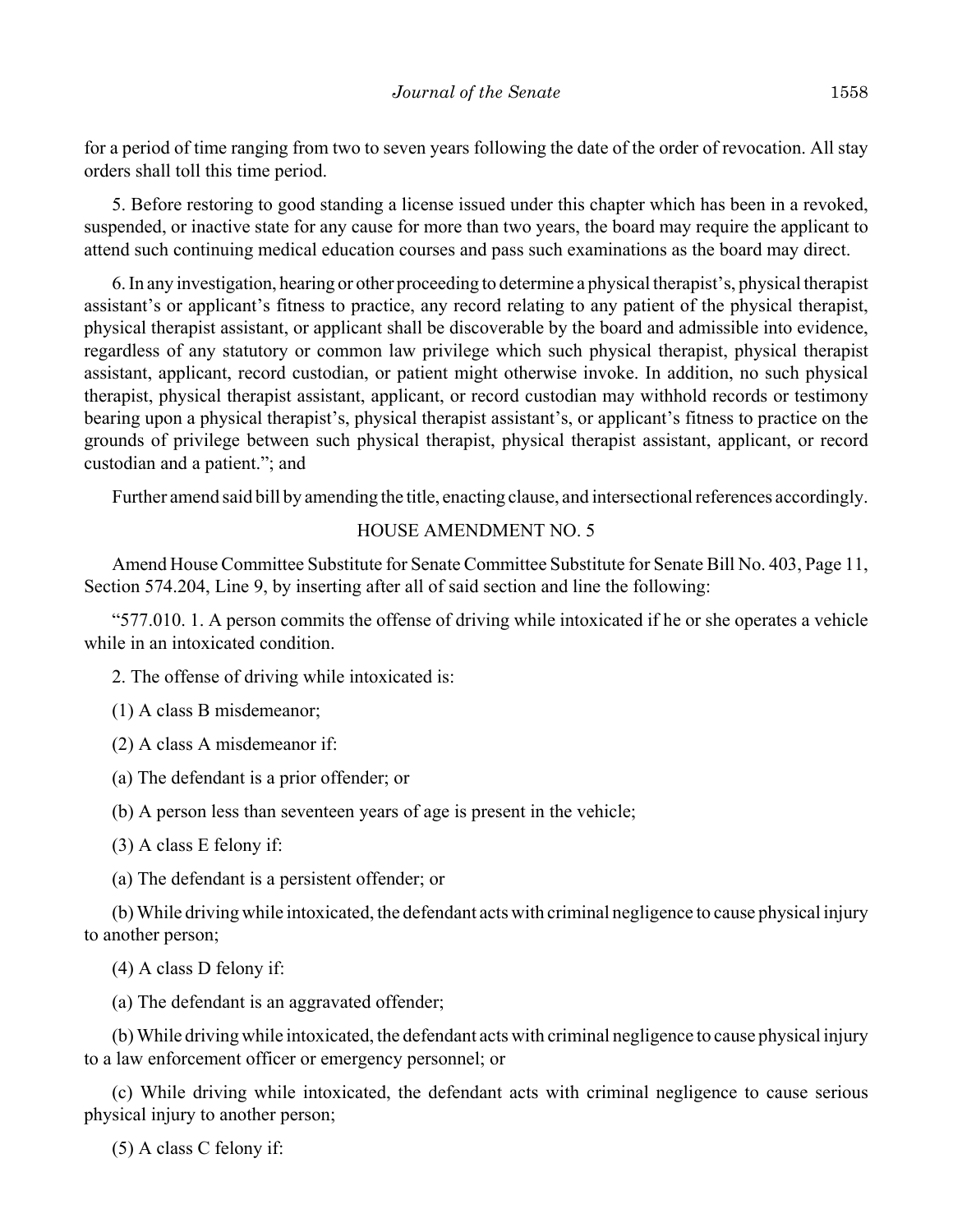(a) The defendant is a chronic offender;

(b) While driving while intoxicated, the defendant acts with criminal negligence to cause serious physical injury to a law enforcement officer or emergency personnel; or

(c) While driving while intoxicated, the defendant acts with criminal negligence to cause the death of another person;

(6) A class B felony if:

(a) The defendant is a habitual offender;

(b) While driving while intoxicated, the defendant acts with criminal negligence to cause the death of a law enforcement officer or emergency personnel;

(c) While driving while intoxicated, the defendant acts with criminal negligence to cause the death of any person not a passenger in the vehicle operated by the defendant, including the death of an individual that results from the defendant's vehicle leaving a highway, as defined in section 301.010, or the highway's right-of-way;

(d) While driving while intoxicated, the defendant acts with criminal negligence to cause the death of two or more persons; or

(e) While driving while intoxicated, the defendant acts with criminal negligence to cause the death of any person while he or she has a blood alcohol content of at least eighteen-hundredths of one percent by weight of alcohol in such person's blood;

(7) A class A felony if the defendant has previously been found guilty of an offense under paragraphs (a) to (e) of subdivision (6) of this subsection and is found guilty of a subsequent violation of such paragraphs.

3. Notwithstanding the provisions of subsection 2 of this section, a person found guilty of the offense of driving while intoxicated as a first offense shall not be granted a suspended imposition of sentence:

(1) Unless such person shall be placed on probation for a minimum of two years; or

(2) In a circuit where a DWI court or docket created under section 478.007 or other court-ordered treatment program is available, and where the offense was committed with fifteen-hundredths of one percent or more by weight of alcohol in such person's blood, unless the individual participates and successfully completes a program under such DWI court or docket or other court-ordered treatment program.

4. If a person is found guilty of a second or subsequent offense of driving while intoxicated, the court may order the person to submit to a period of continuous alcohol monitoring or verifiable breath alcohol testing performed a minimum of four times per day as a condition of probation. **If a person is found guilty of a second or subsequent offense of driving while intoxicated within a four-year time period, the court shall order such person to undergo a risk and needs assessment as defined in section 478.001 to determine if the person will benefit from a community-based substance use disorder treatment program as defined in section 478.001. Upon considering the result of the risk and needs assessment, the court may refer the person to a community-based substance use disorder program that offers one or more forms of medications that are approved for the treatment of alcohol or drug dependence by the United States Food and Drug Administration.**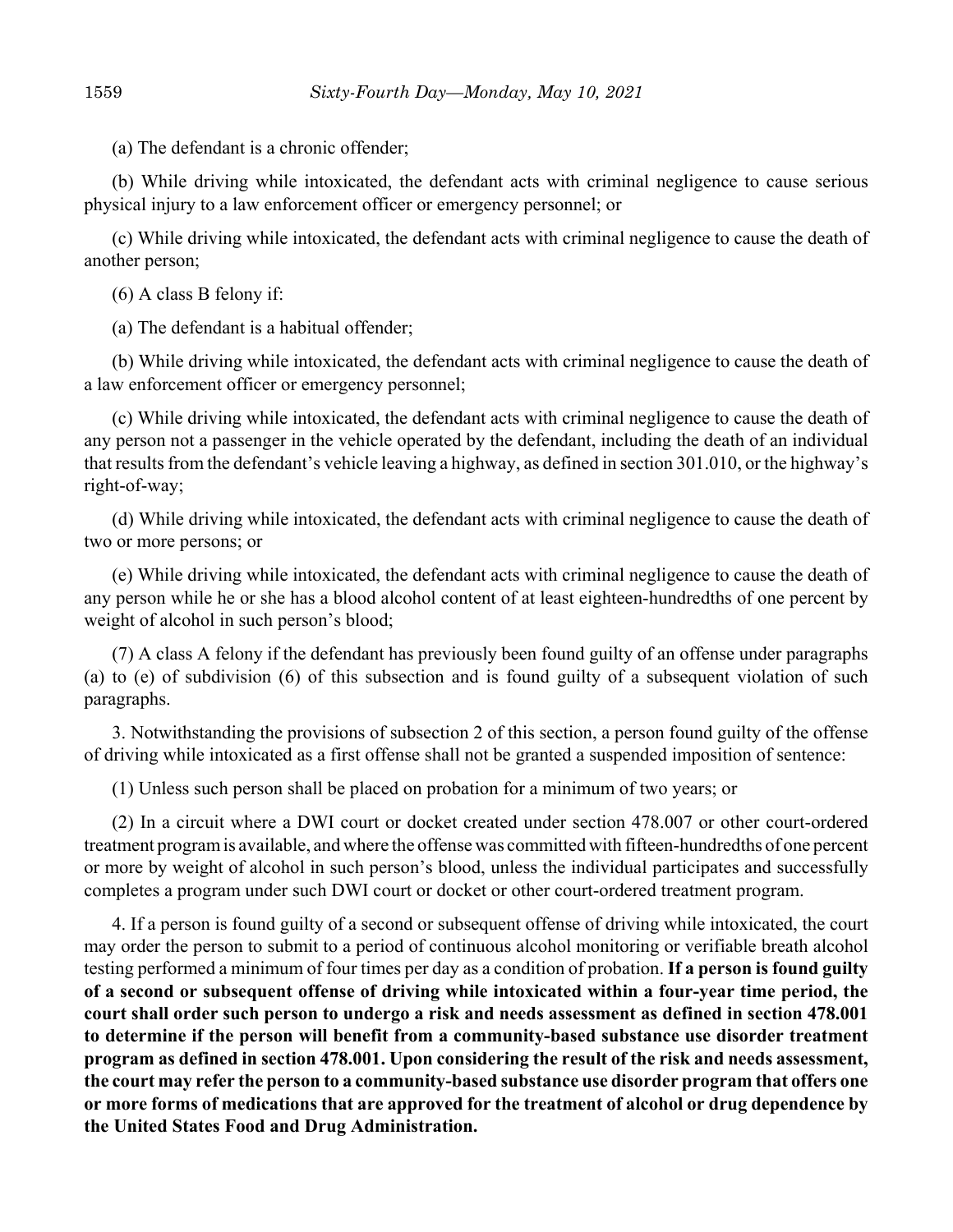5. If a person is not granted a suspended imposition of sentence for the reasons described in subsection 3 of this section:

(1) If the individual operated the vehicle with fifteen-hundredths to twenty-hundredths of one percent by weight of alcohol in such person's blood, the required term of imprisonment shall be not less than fortyeight hours;

(2) If the individual operated the vehicle with greater than twenty-hundredths of one percent by weight of alcohol in such person's blood, the required term of imprisonment shall be not less than five days.

6. A person found guilty of the offense of driving while intoxicated:

(1) As a prior offender, persistent offender, aggravated offender, chronic offender, or habitual offender shall not be granted a suspended imposition of sentence or be sentenced to pay a fine in lieu of a term of imprisonment, section 557.011 to the contrary notwithstanding;

(2) As a prior offender shall not be granted parole or probation until he or she has served a minimum of ten days imprisonment:

(a) Unless as a condition of such parole or probation such person performs at least thirty days of community service under the supervision of the court in those jurisdictions which have a recognized program for community service; or

(b) The offender participates in and successfully completes a program established under section 478.007 or other court-ordered treatment program, if available, and as part of either program, the offender performs at least thirty days of community service under the supervision of the court;

(3) As a persistent offender shall not be eligible for parole or probation until he or she has served a minimum of thirty days imprisonment:

(a) Unless as a condition of such parole or probation such person performs at least sixty days of community service under the supervision of the court in those jurisdictions which have a recognized program for community service; or

(b) The offender participates in and successfully completes a program established under section 478.007 or other court-ordered treatment program, if available, and as part of either program, the offender performs at least sixty days of community service under the supervision of the court;

(4) As an aggravated offender shall not be eligible for parole or probation until he or she has served a minimum of sixty days imprisonment;

(5) As a chronic or habitual offender shall not be eligible for parole or probation until he or she has served a minimum of two years imprisonment; and

(6) Any probation or parole granted under this subsection may include a period of continuous alcohol monitoring or verifiable breath alcohol testing performed a minimum of four times per day."; and

Further amend said bill by amending the title, enacting clause, and intersectional references accordingly.

## HOUSE AMENDMENT NO. 6

Amend House Committee Substitute for Senate Committee Substitute for Senate Bill No. 403, Page 10, Section 221.065, Line 12, by inserting after all of said section and line the following: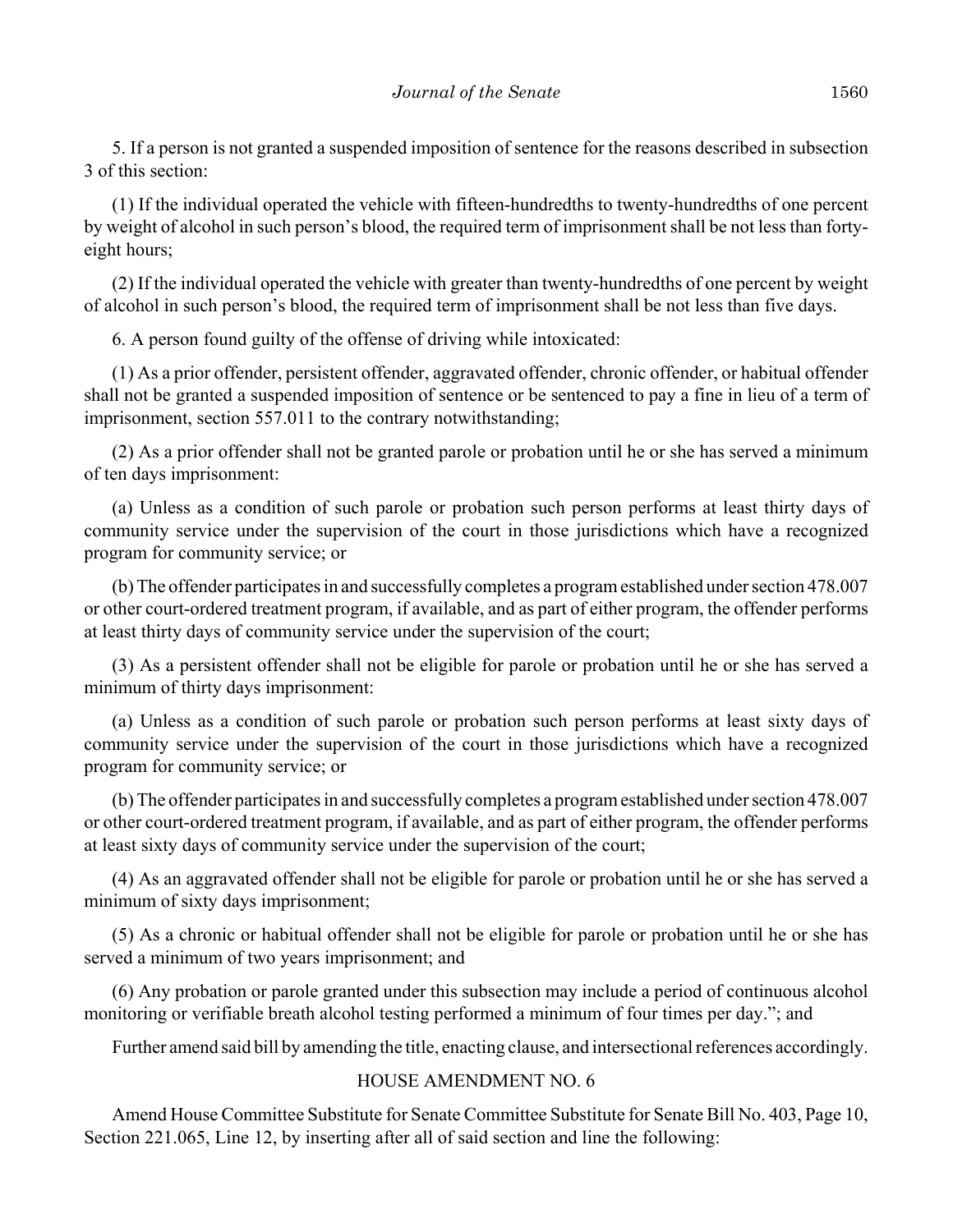"334.530. 1. A candidate for license to practice as a physical therapist shall furnish evidence of such person's educational qualifications by submitting satisfactory evidence of completion of a program of physical therapy education approved as reputable by the board **or eligibility to graduate from such a program within ninety days**. A candidate who presents satisfactory evidence of the person's graduation from a school of physical therapy approved as reputable by the American Medical Association or, if graduated before 1936, by the American Physical Therapy Association, or if graduated after 1988, the Commission on Accreditation for Physical Therapy Education or its successor, is deemed to have complied with the educational qualifications of this subsection.

2. Persons desiring to practice as physical therapists in this state shall appear before the board at such time and place as the board may direct and be examined as to their fitness to engage in such practice. **Applicants shall meet the qualifying standards for such examinations, including any requirements established by any entity contracted by the board to administer the board approved examination.** Applications for examination shall be in writing, on a form furnished by the board and shall include evidence satisfactory to the board that the applicant possesses the qualifications set forth in subsection 1 of this section **and meets the requirements established to qualify for examination**. Each application shall contain a statement that it is made under oath or affirmation and that its representations are true and correct to the best knowledge and belief of the applicant, subject to the penalties of making a false affidavit or declaration.

3. The examination of qualified candidates for licenses to practice physical therapy shall test entry-level competence as related to physical therapy theory, examination and evaluation, physical therapy diagnosis, prognosis, treatment, intervention, prevention, and consultation.

4. The examination shall embrace, in relation to the human being, the subjects of anatomy, chemistry, kinesiology, pathology, physics, physiology, psychology, physical therapy theory and procedures as related to medicine, surgery and psychiatry, and such other subjects, including medical ethics, as the board deems useful to test the fitness of the candidate to practice physical therapy.

## 5. **No person who has failed on six or more occasions to achieve a passing score on the examination required by this section shall be eligible for licensure by examination under this section.**

**6.** The applicant shall pass a test administered by the board on the laws and rules related to the practice of physical therapy in Missouri.

334.655. 1. A candidate for licensure to practice as a physical therapist assistant shall furnish evidence of the person's educational qualifications. The educational requirements for licensure as a physical therapist assistant are:

(1) A certificate of graduation from an accredited high school or its equivalent; and

(2) Satisfactory evidence of completion of an associate degree program of physical therapy education accredited by the commission on accreditation of physical therapy education **or eligibility to graduate from such a program within ninety days**.

2. Persons desiring to practice as a physical therapist assistant in this state shall appear before the board at such time and place as the board may direct and be examined as to the person's fitness to engage in such practice. **Applicants must meet the qualifying standards for such examinations, including any requirements established by any entity contracted by the board to administer the board approved examination.** Applications for examination shall be on a form furnished by the board and shall include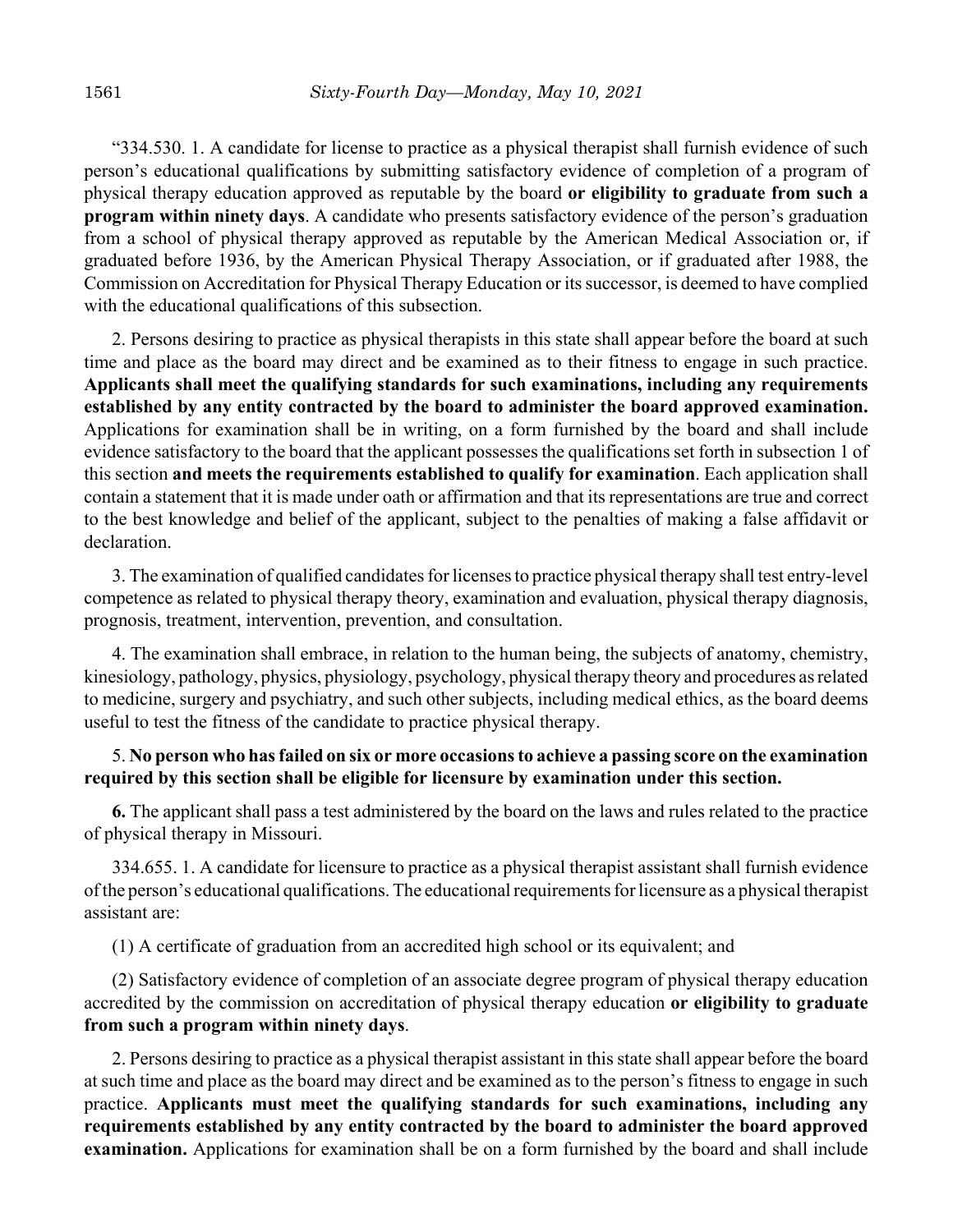evidence satisfactory to the board that the applicant possesses the qualifications provided in subsection 1 of this section **and meets the requirements established to qualify for examination**. Each application shall contain a statement that the statement is made under oath of affirmation and that its representations are true and correct to the best knowledge and belief of the person signing the statement, subject to the penalties of making a false affidavit or declaration.

3. The examination of qualified candidates for licensure to practice as physical therapist assistants shall embrace an examination which shall cover the curriculum taught in accredited associate degree programs of physical therapy assistant education. Such examination shall be sufficient to test the qualification of the candidates as practitioners.

4. The examination shall include, as related to the human body, the subjects of anatomy, kinesiology, pathology, physiology, psychology, physical therapy theory and procedures as related to medicine and such other subjects, including medical ethics, as the board deems useful to test the fitness of the candidate to practice as a physical therapist assistant.

## 5. **No person who has failed on six or more occasions to achieve a passing score on the examination required by this section shall be eligible for licensure by examination under this section.**

**6.** The applicant shall pass a test administered by the board on the laws and rules related to the practice as a physical therapist assistant in this state.

[6.] **7.** The board shall license without examination any legally qualified person who is a resident of this state and who was actively engaged in practice as a physical therapist assistant on August 28, 1993. The board may license such person pursuant to this subsection until ninety days after the effective date of this section.

[7.] **8.** A candidate to practice as a physical therapist assistant who does not meet the educational qualifications may submit to the board an application for examination if such person can furnish written evidence to the board that the person has been employed in this state for at least three of the last five years under the supervision of a licensed physical therapist and such person possesses the knowledge and training equivalent to that obtained in an accredited school. The board may license such persons pursuant to this subsection until ninety days after rules developed by the state board of healing arts regarding physical therapist assistant licensing become effective."; and

Further amend said bill by amending the title, enacting clause, and intersectional references accordingly.

# HOUSE AMENDMENT NO. 1 TO HOUSE AMENDMENT NO. 7

Amend House Amendment No. 7 to House Committee Substitute for Senate Committee Substitute for Senate Bill No. 403, Page 2, Line 34, by inserting after all of said line the following:

"Further amend said bill, Page 10, Section 221.065, Line 12, by inserting after all of said line the following:

"334.104. 1. A physician may enter into collaborative practice arrangements with registered professional nurses. Collaborative practice arrangements shall be in the form of written agreements, jointly agreed-upon protocols, or standing orders for the delivery of health care services. Collaborative practice arrangements, which shall be in writing, may delegate to a registered professional nurse the authority to administer or dispense drugs and provide treatment as long as the delivery of such health care services is within the scope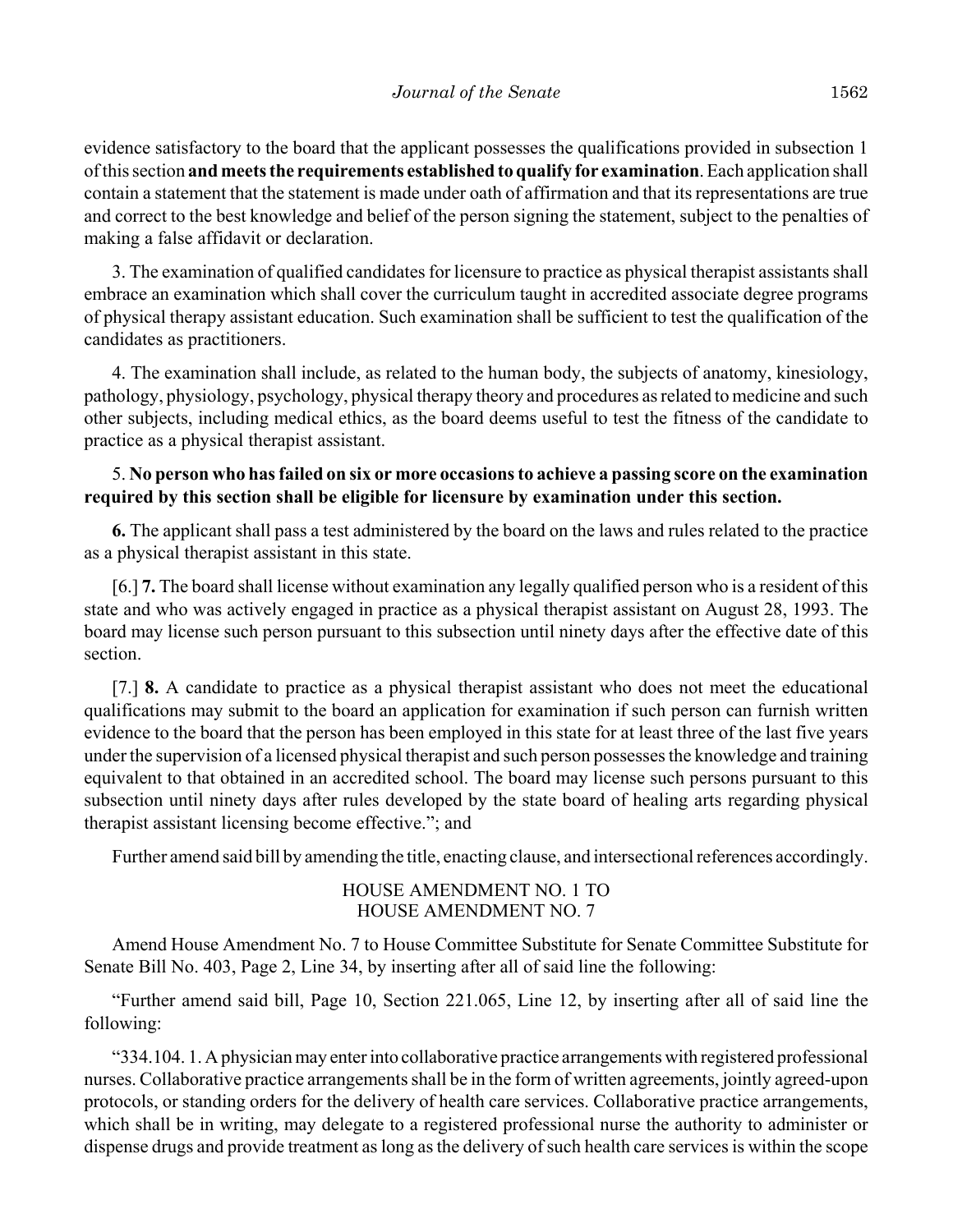of practice of the registered professional nurse and is consistent with that nurse's skill, training and competence.

2. Collaborative practice arrangements, which shall be in writing, may delegate to a registered professional nurse the authority to administer, dispense or prescribe drugs and provide treatment if the registered professional nurse is an advanced practice registered nurse as defined in subdivision (2) of section 335.016. Collaborative practice arrangements may delegate to an advanced practice registered nurse, as defined in section 335.016, **who has been granted a certificate of controlled substance prescriptive authority under section 335.019,** the authority to administer, dispense, or prescribe controlled substances listed in Schedules III, IV, and V of section 195.017, and Schedule II - hydrocodone; except that, the collaborative practice arrangement shall not delegate the authority to administer any controlled substances listed in Schedules III, IV, and V of section 195.017, or Schedule II - hydrocodone for the purpose of inducing sedation or general anesthesia for therapeutic, diagnostic, or surgical procedures. Schedule III narcotic controlled substance and Schedule II - hydrocodone prescriptions shall be limited to a one hundred twenty-hour supply without refill. Such collaborative practice arrangements shall be in the form of written agreements, jointly agreed-upon protocols or standing orders for the delivery of health care services. An advanced practice registered nurse may prescribe buprenorphine for up to a thirty-day supply without refill for patients receiving medication-assisted treatment for substance use disorders under the direction of the collaborating physician.

3. The written collaborative practice arrangement shall contain at least the following provisions:

(1) Complete names, home and business addresses, zip codes, and telephone numbers of the collaborating physician and the advanced practice registered nurse;

(2) A list of all other offices or locations besides those listed in subdivision (1) of this subsection where the collaborating physician authorized the advanced practice registered nurse to prescribe;

(3) A requirement that there shall be posted at every office where the advanced practice registered nurse is authorized to prescribe, in collaboration with a physician, a prominently displayed disclosure statement informing patients that they may be seen by an advanced practice registered nurse and have the right to see the collaborating physician;

(4) All specialty or board certifications of the collaborating physician and all certifications of the advanced practice registered nurse;

(5) The manner of collaboration between the collaborating physician and the advanced practice registered nurse, including how the collaborating physician and the advanced practice registered nurse wil[l:

(a)] engage in collaborative practice consistent with each professional's skill, training, education, and competence;

[(b) Maintain geographic proximity, except the collaborative practice arrangement may allow for geographic proximity to be waived for a maximum of twenty-eight days per calendar year for rural health clinics as defined by P.L. 95-210, as long as the collaborative practice arrangement includes alternative plans as required in paragraph (c) of this subdivision. This exception to geographic proximity shall apply only to independent rural health clinics, provider-based rural health clinics where the provider is a critical access hospital as provided in 42 U.S.C. Section 1395i-4, and provider-based rural health clinics where the main location of the hospital sponsor is greater than fifty miles from the clinic. The collaborating physician is required to maintain documentation related to this requirement and to present it to the state board of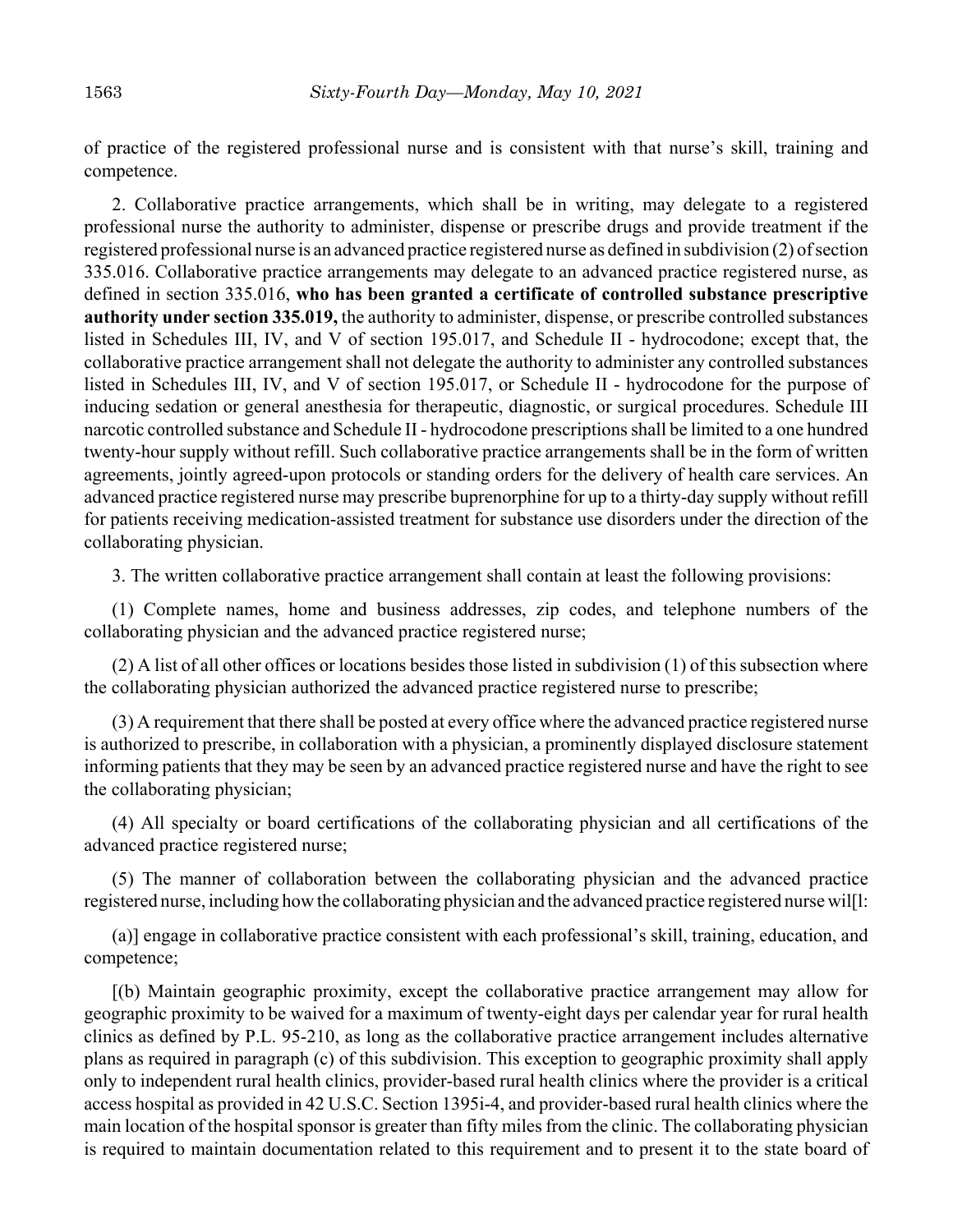registration for the healing arts when requested; and

(c) Provide coverage during absence, incapacity, infirmity, or emergency by the collaborating physician;]

(6) A description of the advanced practice registered nurse's controlled substance prescriptive authority in collaboration with the physician, including a list of the controlled substances the physician authorizes the nurse to prescribe and documentation that it is consistent with each professional's education, knowledge, skill, and competence;

(7) A list of all other written practice agreements of the collaborating physician and the advanced practice registered nurse;

(8) The duration of the written practice agreement between the collaborating physician and the advanced practice registered nurse; **and**

(9) [[A description of the time and manner of the collaborating physician's review of the advanced practice registered nurse's delivery of health care services. The description shall include provisions that the advanced practice registered nurse shall submit a minimum of ten percent of the charts documenting the advanced practice registered nurse's delivery of health care services to the collaborating physician for review by the collaborating physician, or any other physician designated in the collaborative practice arrangement, every fourteen days; and

(10)]] The collaborating physician, or any other physician designated in the collaborative practice arrangement, shall review every fourteen days a minimum of twenty percent of the charts in which the advanced practice registered nurse prescribes controlled substances. The charts reviewed under this subdivision may be counted in the number of charts required to be reviewed under subdivision (9) of this subsection.

4. **(1)** The state board of registration for the healing arts pursuant to section 334.125 and the board of nursing pursuant to section 335.036 may jointly promulgate rules regulating the use of collaborative practice arrangements. Such rules shall be limited to [specifying geographic areas to be covered, the methods of treatment that may be covered by collaborative practice arrangements and the requirements for review of services provided pursuant to collaborative practice arrangements including ]delegating authority to prescribe controlled substances.

# **(2). Any previously adopted rules regulating the use of collaborative practice arrangements that are not limited to delegating authority to prescribe controlled substances shall be null and void from the effective date of this subdivision.**

**(3)** Any rules relating to dispensing or distribution of medications or devices by prescription or prescription drug orders under this section shall be subject to the approval of the state board of pharmacy. Any rules relating to dispensing or distribution of controlled substances by prescription or prescription drug orders under this section shall be subject to the approval of the department of health and senior services and the state board of pharmacy. In order to take effect, such rules shall be approved by a majority vote of a quorum of each board. Neither the state board of registration for the healing arts nor the board of nursing may separately promulgate rules relating to collaborative practice arrangements. Such jointly promulgated rules shall be consistent with guidelines for federally funded clinics. The rulemaking authority granted in this subsection shall not extend to collaborative practice arrangements of hospital employees providing inpatient care within hospitals as defined pursuant to chapter 197 or population-based public health services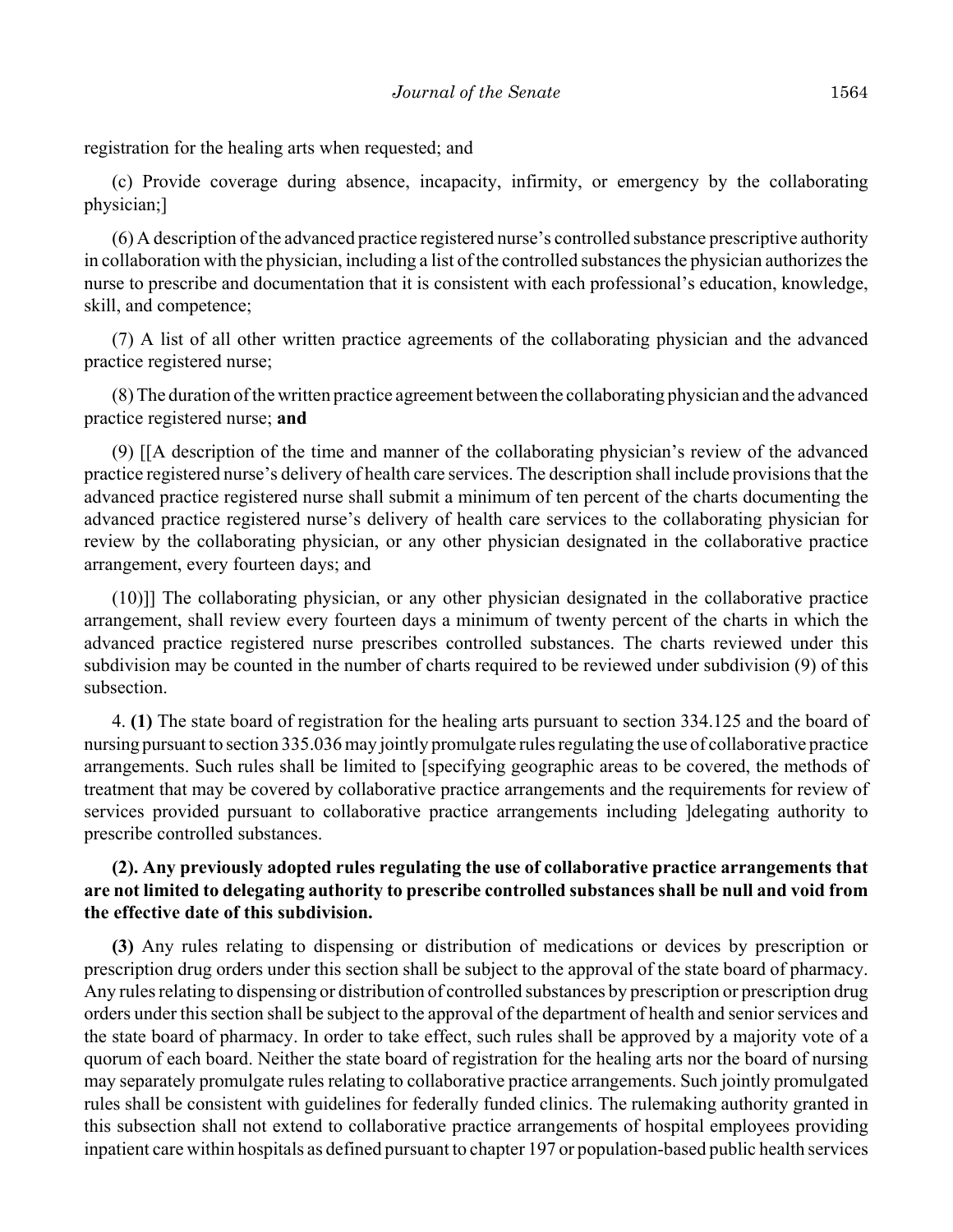as defined by 20 CSR 2150-5.100 as of April 30, 2008.

5. The state board of registration for the healing arts shall not deny, revoke, suspend or otherwise take disciplinary action against a physician for health care services delegated to a registered professional nurse provided the provisions of this section and the rules promulgated thereunder are satisfied. Upon the written request of a physician subject to a disciplinary action imposed as a result of an agreement between a physician and a registered professional nurse or registered physician assistant, whether written or not, prior to August 28, 1993, all records of such disciplinary licensure action and all records pertaining to the filing, investigation or review of an alleged violation of this chapter incurred as a result of such an agreement shall be removed from the records of the state board of registration for the healing arts and the division of professional registration and shall not be disclosed to any public or private entity seeking such information from the board or the division. The state board of registration for the healing arts shall take action to correct reports of alleged violations and disciplinary actions as described in this section which have been submitted to the National Practitioner Data Bank. In subsequent applications or representations relating to his **or her** medical practice, a physician completing forms or documents shall not be required to report any actions of the state board of registration for the healing arts for which the records are subject to removal under this section.

6. Within thirty days of any change and on each renewal, the state board of registration for the healing arts shall require every physician to identify whether the physician is engaged in any collaborative practice agreement, including collaborative practice agreements delegating the authority to prescribe controlled substances, or physician assistant agreement and also report to the board the name of each licensed professional with whom the physician has entered into such agreement. The board may make this information available to the public. The board shall track the reported information and may routinely conduct random reviews of such agreements to ensure that agreements are carried out for compliance under this chapter.

7. Notwithstanding any law to the contrary, a certified registered nurse anesthetist as defined in subdivision (8) of section 335.016 shall be permitted to provide anesthesia services without a collaborative practice arrangement provided that he or she is under the supervision of an anesthesiologist or other physician, dentist, or podiatrist who is immediately available if needed. Nothing in this subsection shall be construed to prohibit or prevent a certified registered nurse anesthetist as defined in subdivision (8) of section 335.016 from entering into a collaborative practice arrangement under this section, except that the collaborative practice arrangement may not delegate the authority to prescribe any controlled substances listed in Schedules III, IV, and V of section 195.017, or Schedule II - hydrocodone.

8. A collaborating physician shall not enter into a collaborative practice arrangement with more than six full-time equivalent advanced practice registered nurses, full-time equivalent licensed physician assistants, or full-time equivalent assistant physicians, or any combination thereof. This limitation shall not apply to collaborative arrangements of hospital employees providing inpatient care service in hospitals as defined in chapter 197 or population-based public health services as defined by 20 CSR 2150-5.100 as of April 30, 2008, or to a certified registered nurse anesthetist providing anesthesia services under the supervision of an anesthesiologist or other physician, dentist, or podiatrist who is immediately available if needed as set out in subsection 7 of this section.

9. [It is the responsibility of the collaborating physician to determine and document the completion of at least a one-month period of time during which the advanced practice registered nurse shall practice with the collaborating physician continuously present before practicing in a setting where the collaborating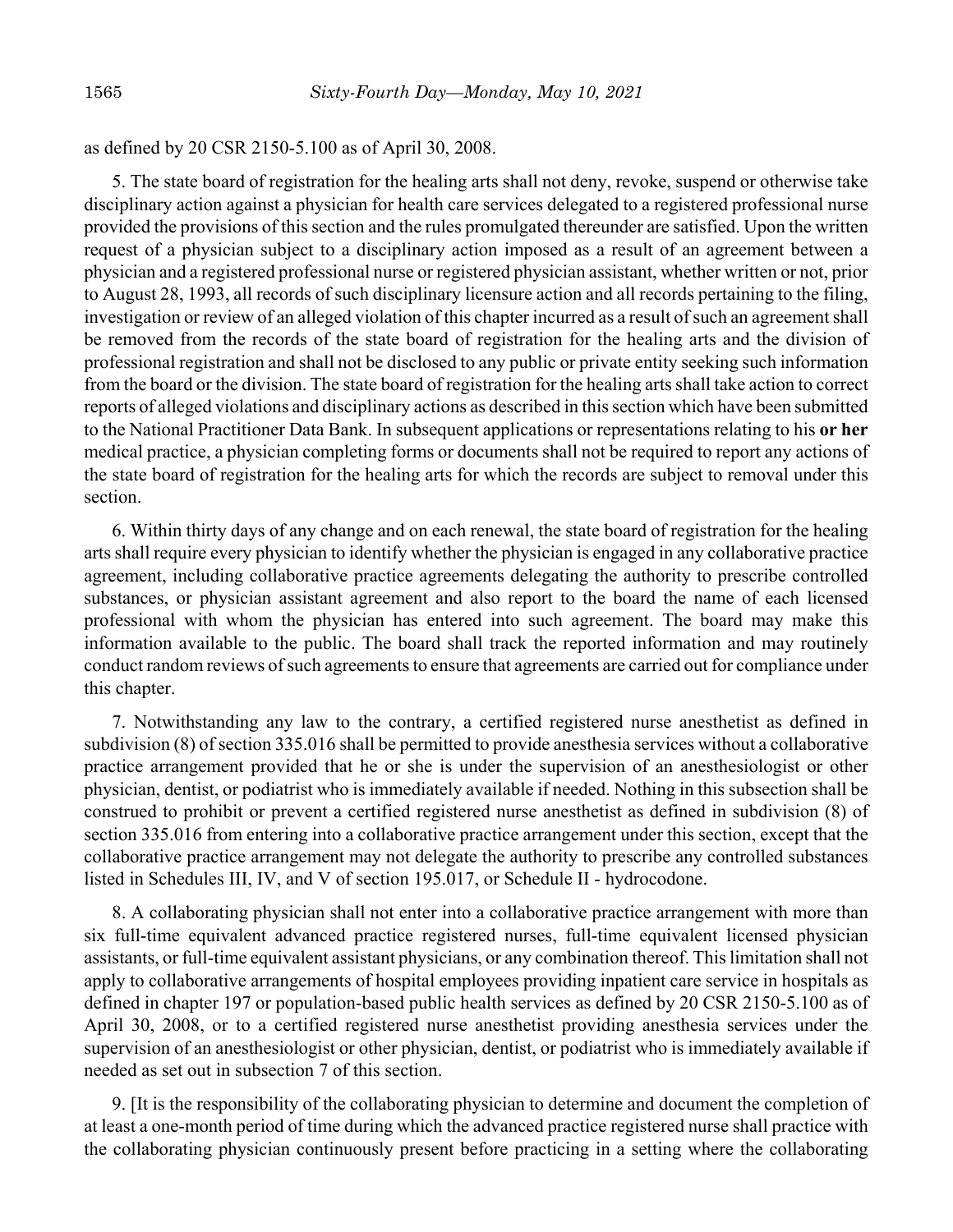physician is not continuously present. This limitation shall not apply to collaborative arrangements of providers of population-based public health services as defined by 20 CSR 2150-5.100 as of April 30, 2008.

10.] No agreement made under this section shall supersede current hospital licensing regulations governing hospital medication orders under protocols or standing orders for the purpose of delivering inpatient or emergency care within a hospital as defined in section 197.020 if such protocols or standing orders have been approved by the hospital's medical staff and pharmaceutical therapeutics committee.

[11.] **10.** No contract or other agreement shall require a physician to act as a collaborating physician for an advanced practice registered nurse against the physician's will. A physician shall have the right to refuse to act as a collaborating physician, without penalty, for a particular advanced practice registered nurse. No contract or other agreement shall limit the collaborating physician's ultimate authority over any protocols or standing orders or in the delegation of the physician's authority to any advanced practice registered nurse, but this requirement shall not authorize a physician in implementing such protocols, standing orders, or delegation to violate applicable standards for safe medical practice established by hospital's medical staff.

[12.] **11.** No contract or other agreement shall require any advanced practice registered nurse to serve as a collaborating advanced practice registered nurse for any collaborating physician against the advanced practice registered nurse's will. An advanced practice registered nurse shall have the right to refuse to collaborate, without penalty, with a particular physician."; and

Further amend said bill by amending the title, enacting clause, and intersectional references accordingly.

## HOUSE AMENDMENT NO. 7

Amend House Committee Substitute for Senate Committee Substitute for Senate Bill No. 403, Page 8, Section 192.2520, Line 99, by inserting after all of said line and section the following:

"**196.1170. 1. This section shall be known and may be cited as the "Kratom Consumer Protection Act".**

#### **2. As used in this section, the following terms mean:**

**(1) "Dealer", a person who sells, prepares, or maintains kratom products or advertises, represents, or holds oneself out as selling, preparing, or maintaining kratom products. Such person may include, but not be limited to, a manufacturer, wholesaler, store, restaurant, hotel, catering facility, camp, bakery, delicatessen, supermarket, grocery store, convenience store, nursing home, or food or drink company;**

**(2) "Department", the department of health and senior services;**

**(3) "Director", the director of the department or the director's designee;**

**(4) "Food", a food, food product, food ingredient, dietary ingredient, dietary supplement, or beverage for human consumption;**

**(5) "Kratom product", a food product or dietary ingredient containing any part of the leaf of the plant Mitragyna speciosa.**

**3. The general assembly hereby occupies and preempts the entire field of regulating kratom products to the complete exclusion of any order, ordinance, or regulation of any political subdivision of this state. Any political subdivision's existing or future orders, ordinances, or regulations relating**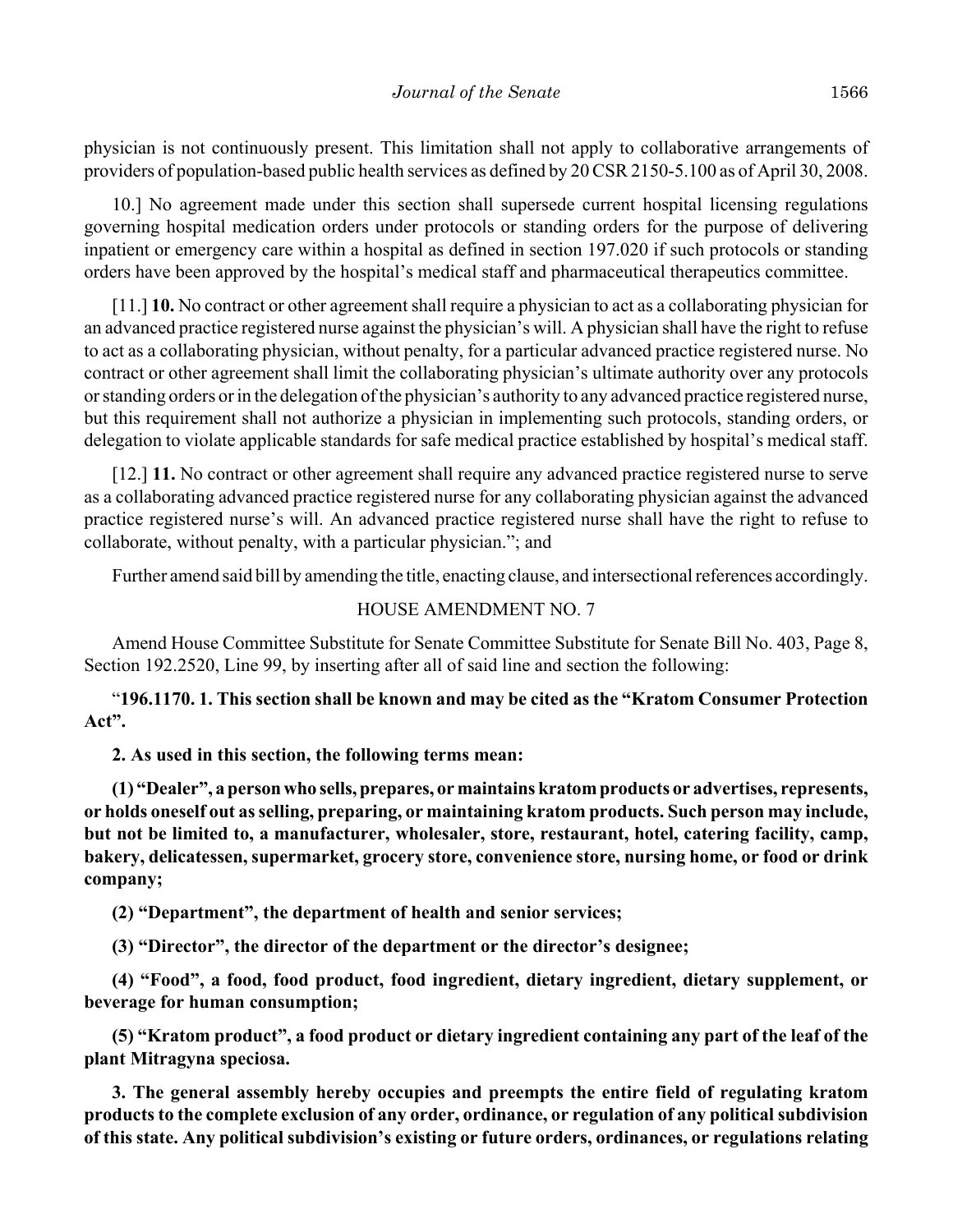**to kratom products are hereby void.**

**4. (1) A dealer who prepares, distributes, sells, or exposes for sale a food that is represented to be a kratom product shall disclose on the product label the factual basis upon which that representation is made.**

**(2) A dealer shall not prepare, distribute, sell, or expose for sale a food represented to be a kratom product that does not conform to the disclosure requirement under subdivision (1) of this subsection.**

**5. A dealer shall not prepare, distribute, sell, or expose for sale any of the following:**

**(1) A kratom product that is adulterated with a dangerous non-kratom substance. A kratom product shall be considered to be adulterated with a dangerous non-kratom substance if the kratom product is mixed or packed with a non-kratom substance and that substance affects the quality or strength of the kratom product to such a degree as to render the kratom product injurious to a consumer;**

**(2) A kratom product that is contaminated with a dangerous non-kratom substance. A kratom product shall be considered to be contaminated with a dangerous non-kratom substance if the kratom product contains a poisonous or otherwise deleterious non-kratom ingredient including, but not limited to, any substance listed in section 195.017;**

**(3) A kratom product containing a level of 7-hydroxymitragynine in the alkaloid fraction that is greater than two percent of the alkaloid composition of the product;**

**(4) A kratom product containing any synthetic alkaloids, including synthetic mitragynine, synthetic 7-hydroxymitragynine, or any other synthetically derived compounds of the plant Mitragyna speciosa; or**

**(5) A kratom product that does not include on its package or label the amount of mitragynine and 7-hydroxymitragynine contained in the product.**

**6. A dealer shall not distribute, sell, or expose for sale a kratom product to an individual under eighteen years of age.**

**7. (1) If a dealer violates subdivision (1) of subsection 4 of this section, the director may, after notice and hearing, impose a fine on the dealer of no more than five hundred dollars for the first offense and no more than one thousand dollars for the second or subsequent offense.**

**(2) A dealer who violates subdivision (2) of subsection 4 of this section, subsection 5 of this section, or subsection 6 of this section is guilty of a class D misdemeanor.**

**(3) A person aggrieved by a violation of subdivision (2) of subsection 4 of this section or subsection 5 of this section may, in addition to and distinct from any other remedy at law or in equity, bring a private cause of action in a court of competent jurisdiction for damages resulting from that violation including, but not limited to, economic, noneconomic, and consequential damages.**

**(4) A dealer does not violate subdivision (2) of subsection 4 of this section or subsection 5 of this section if a preponderance of the evidence shows that the dealer relied in good faith upon the representations of a manufacturer, processor, packer, or distributor of food represented to be a kratom product.**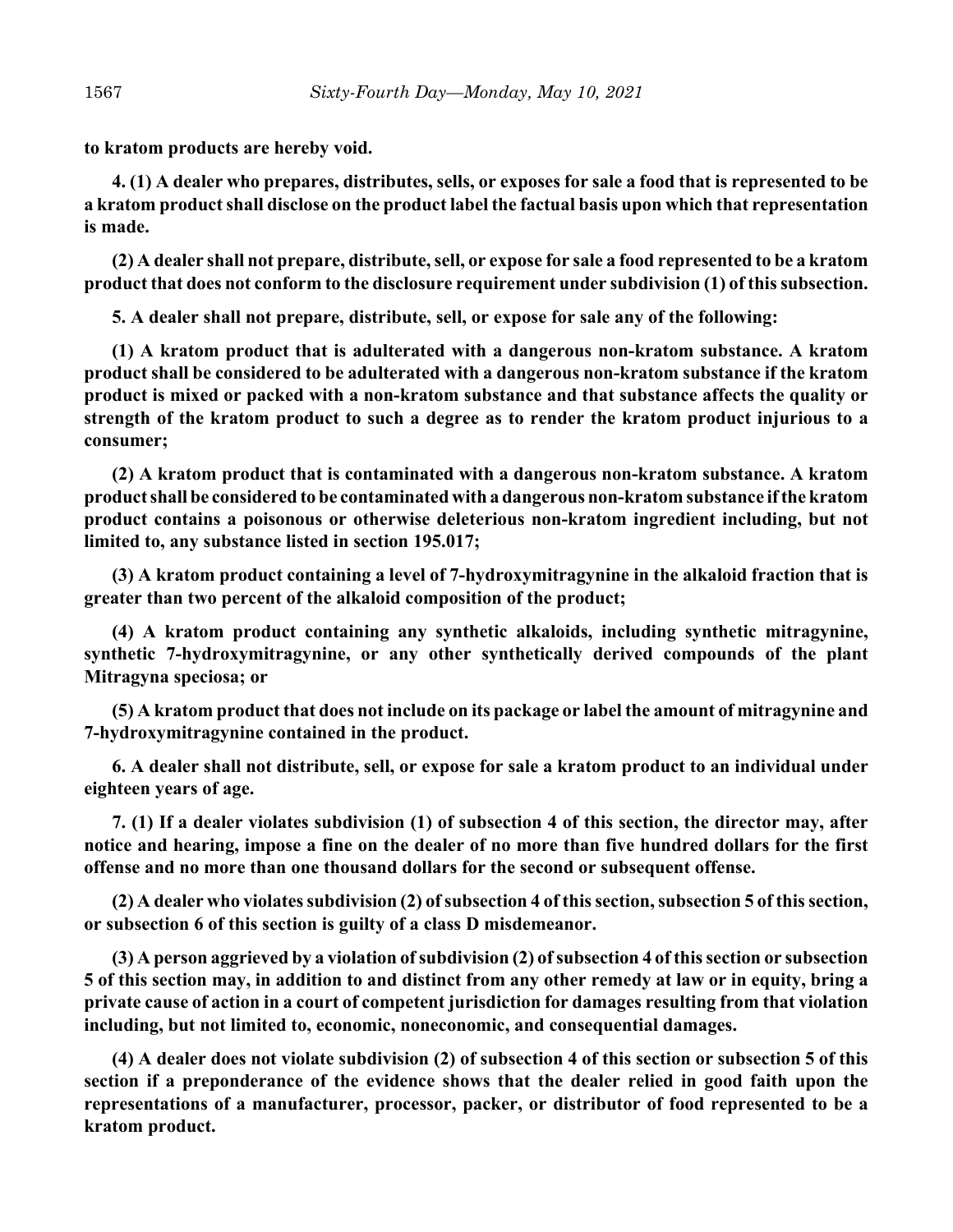**8. The department shall promulgate rules to implement the provisions of this section including, but not limited to, the requirements for the format, size, and placement of the disclosure label required under subdivision (1) of subsection 4 of this section and for the information to be included in the disclosure label. Any rule or portion of a rule, as that term is defined in section 536.010, that is created under the authority delegated in this section shall become effective only if it complies with and is subject to all of the provisions of chapter 536 and, if applicable, section 536.028. This section and chapter 536 are nonseverable, and if any of the powers vested with the general assembly pursuant to chapter 536 to review, to delay the effective date, or to disapprove and annul a rule are subsequently held unconstitutional, then the grant of rulemaking authority and any rule proposed or adopted after August 28, 2021, shall be invalid and void.**"; and

Further amend said bill by amending the title, enacting clause, and intersectional references accordingly.

#### HOUSE AMENDMENT NO. 8

Amend House Committee Substitute for Senate Committee Substitute for Senate Bill No. 403, Page 10, Section 221.065, Line 12, by inserting after all of said section and line the following:

"**376.1551. 1. As used in this section, the following terms mean:**

**(1) "Health benefit plan", the same meaning given to the term in section 376.1350;**

**(2) "Health carrier", the same meaning given to the term in section 376.1350;**

**(3) "Mental health condition", the same meaning given to the term in section 376.1550.**

**2. Notwithstanding any other provision of law to the contrary, each health carrier that offers or issues health benefit plans that are delivered, issued for delivery, continued, or renewed in this state on or after January 1, 2022, and that provide coverage for a mental health condition shall meet the requirements of the Mental Health Parity and Addiction Equity Act of 2008, 42 U.S.C. Section 300gg-26, as amended, and the regulations promulgated thereunder. The director may enforce such requirements subject to the provisions of this section.**

**3. The provisions of this section shall not apply to a supplemental insurance policy, including a life care contract, accident-only policy, specified disease policy, hospital policy providing a fixed daily benefit only, Medicare supplement policy, long-term care policy, hospitalization-surgical care policy, short-term major medical policy of twelve months' or less duration, a health benefit plan in the small group market that was issued before January 1, 2014, or a health benefit plan in the individual market that was purchased before January 1, 2014, or any other supplemental policy as determined by the director of the department of commerce and insurance.**

**4. The director may promulgate rules to effectuate the provisions of this section. Any rule or portion of a rule, as that term is defined in section 536.010, that is created under the authority delegated in this section shall become effective only if it complies with and is subject to all of the provisions of chapter 536 and, if applicable, section 536.028. This section and chapter 536 are nonseverable, and if any of the powers vested with the general assembly pursuant to chapter 536 to review, to delay the effective date, or to disapprove and annul a rule are subsequently held unconstitutional, then the grant of rulemaking authority and any rule proposed or adopted after August 28, 2021, shall be invalid and void.**"; and

Further amend said bill by amending the title, enacting clause, and intersectional references accordingly.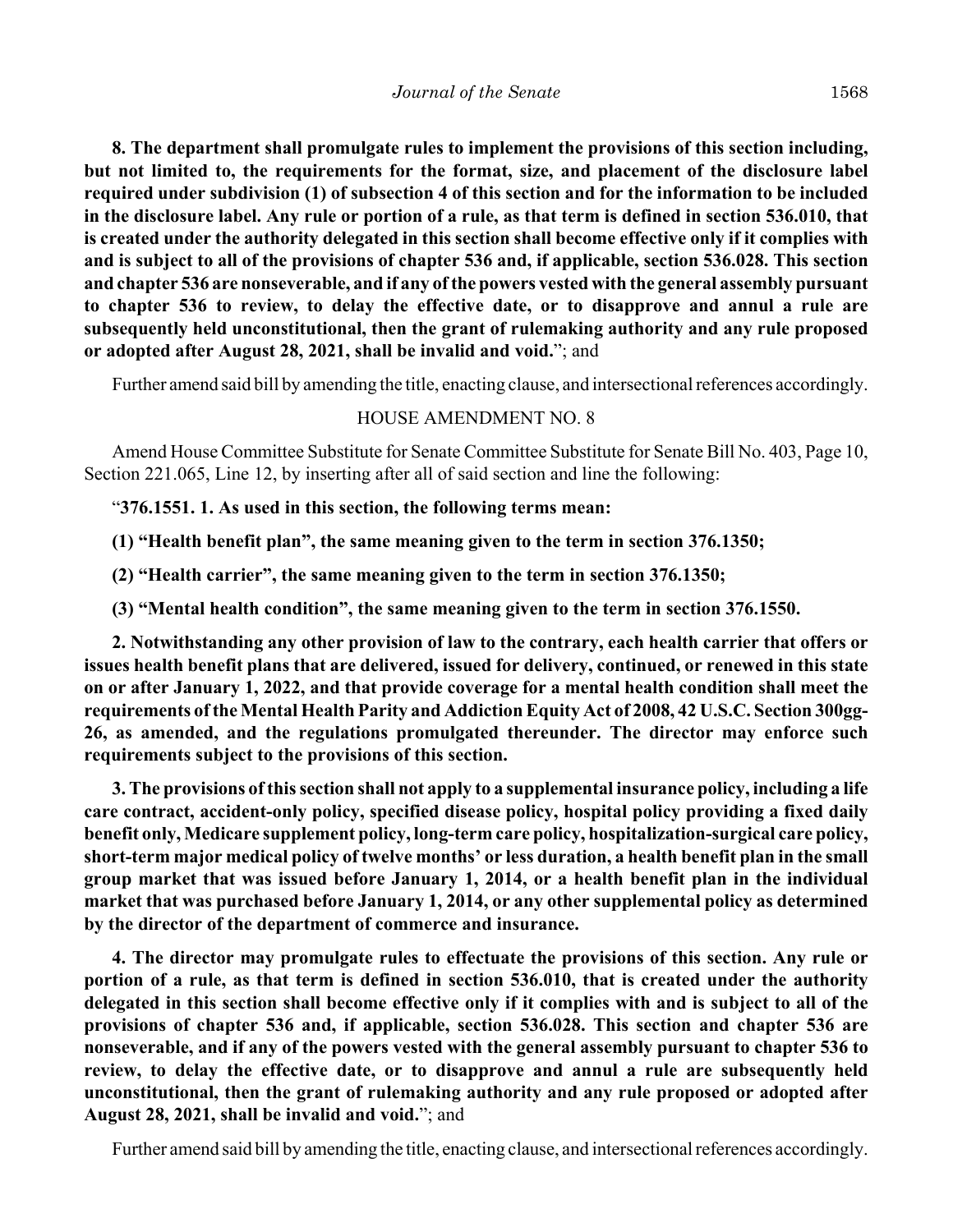#### HOUSE AMENDMENT NO. 9

Amend House Committee Substitute for Senate Committee Substitute for Senate Bill No. 403, Page 1, Section 9.235, Line 3, by inserting after all of said section and line the following:

"**9.236. The third full week in September of each year shall be known and designated as "Sickle Cell Awareness Week". Sickle cell disease is a genetic disease in which a person's body produces abnormally shaped red blood cells that resemble a crescent and that do not last as long as normal round red blood cells, which leads to anemia. It is recommended to the people of the state that the week be appropriately observed through activities that will increase awareness of sickle cell disease and efforts to improve treatment options for patients.**"; and

Further amend said bill by amending the title, enacting clause, and intersectional references accordingly.

## HOUSE AMENDMENT NO. 10

Amend House Committee Substitute for Senate Committee Substitute for Senate Bill No. 403, Page 2, Section 9.309, Line 3, by inserting after all of said line and section the following:

"135.096. 1. In order to promote personal financial responsibility for long-term health care in this state, **[**for all taxable years beginning after December 31, 1999, a resident individual may deduct from such individual's Missouri taxable income an amount equal to fifty percent of all nonreimbursed amounts paid by such individual for qualified long-term care insurance premiums to the extent such amounts are not included the individual's itemized deductions.**]** for all taxable years beginning after December 31, **[**2006**] 2020**, a resident individual may deduct from each individual's Missouri taxable income an amount equal to one hundred percent of all nonreimbursed amounts paid by such individuals for qualified long-term care insurance premiums to the extent such amounts are not included in the individual's itemized deductions. A married individual filing a Missouri income tax return separately from his or her spouse shall be allowed to make a deduction pursuant to this section in an amount equal to the proportion of such individual's payment of all qualified long-term care insurance premiums. The director of the department of revenue shall place a line on all Missouri individual income tax returns for the deduction created by this section.

2. For purposes of this section, "qualified long-term care insurance" means any **insurance** policy which meets or exceeds the provisions of sections 376.1100 to 376.1118 and the rules and regulations promulgated pursuant to such sections for long-term care insurance**, or any insurance policy considered an asset or resource for purposes of eligibility for long-term care benefits under MO HealthNet**.

3. Notwithstanding any other provision of law to the contrary, two or more insurers issuing a qualified long-term care insurance policy shall not act in concert with each other and with others with respect to any matters pertaining to the making of rates or rating systems.

## **135.098. 1. As used in this section, the following terms shall mean:**

# **(1) "Department", the Missouri department of revenue;**

**(2) "Qualified long-term care insurance", any insurance policy which meets or exceeds the provisions of sections 376.1100 to 376.1118 and the rules and regulations promulgated pursuant to such sections for long-term care insurance, or any insurance policy considered an asset or resource for purposes of eligibility for long-term care benefits under MO HealthNet;**

**(3) "Tax credit", a credit against the tax otherwise due under chapter 143, excluding withholding**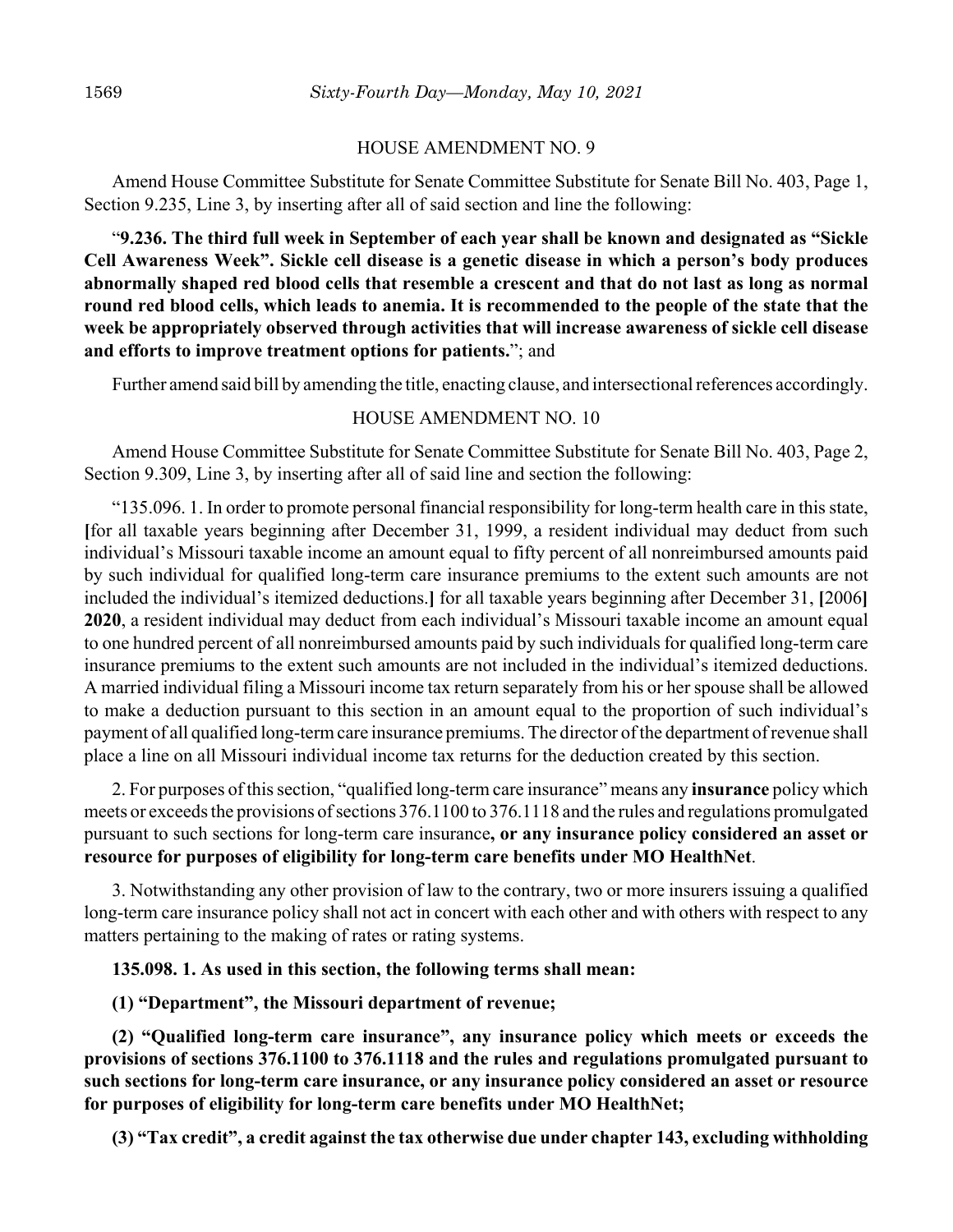**tax imposed under sections 143.191 to 143.265;**

**(3) "Taxpayer", an individual subject to the state income tax imposed by the provisions of chapter 143, excluding withholding tax imposed under sections 143.191 to 143.265.**

**2. For all tax years beginning on or after January 1, 2022, in addition to the deduction allowed pursuant to section 135.096, a taxpayer shall be allowed a tax credit in an amount equal to one hundred percent of up to one thousand dollars of nonreimbursed amounts paid by such individual for qualified long-term care insurance premiums during the tax year for which the tax credit is claimed, and fifty percent of any nonreimbursed amounts in excess of one thousand dollars paid by such individual for qualified long-term care insurance premiums during the tax year for which the tax credit is claimed. If the amount of the tax credit exceeds the taxpayer's state tax liability, the difference shall be refundable. Tax credits authorized pursuant to this section shall not be transferred, sold, or assigned.**

**3. The tax credit allowed by this section shall be claimed by such taxpayer at the time such taxpayer files a return and shall be applied against the income tax liability imposed by chapter 143 after reduction for all other credits allowed thereon. The department may require any documentation it deems necessary to implement the provisions of this section.**

**4. The department shall promulgate rules to implement the provisions of this section. Any rule or portion of a rule, as that term is defined in section 536.010, that is created under the authority delegated in this section shall become effective only if it complies with and is subject to all of the provisions of chapter 536 and, if applicable, section 536.028. This section and chapter 536 are nonseverable and if any of the powers vested with the general assembly pursuant to chapter 536 to review, to delay the effective date, or to disapprove and annul a rule are subsequently held unconstitutional, then the grant of rulemaking authority and any rule proposed or adopted after August 28, 2021, shall be invalid and void.**"; and

Further amend said bill, Page 10, Section 221.065, Line 12, by inserting after all of said line and section the following:

"376.1109. 1. The director may adopt regulations that include standards for full and fair disclosure setting forth the manner, content and required disclosures for the sale of long-term care insurance policies, terms of renewability, initial and subsequent conditions of eligibility, nonduplication of coverage provisions, coverage of dependents, preexisting conditions, termination of insurance, continuation or conversion, probationary periods, limitations, exceptions, reductions, elimination periods, requirements for replacement, recurrent conditions and definitions of terms. Regulations adopted pursuant to sections 376.1100 to 376.1130 shall be in accordance with the provisions of chapter 536.

2. No long-term care insurance policy may:

(1) Be cancelled, nonrenewed or otherwise terminated on the grounds of the age or the deterioration of the mental or physical health of the insured individual or certificate holder; or

(2) Contain a provision establishing a new waiting period in the event existing coverage is converted to or replaced by a new or other form within the same company, except with respect to an increase in benefits voluntarily selected by the insured individual or group policyholder; or

(3) Provide coverage for skilled nursing care only or provide significantly more coverage for skilled care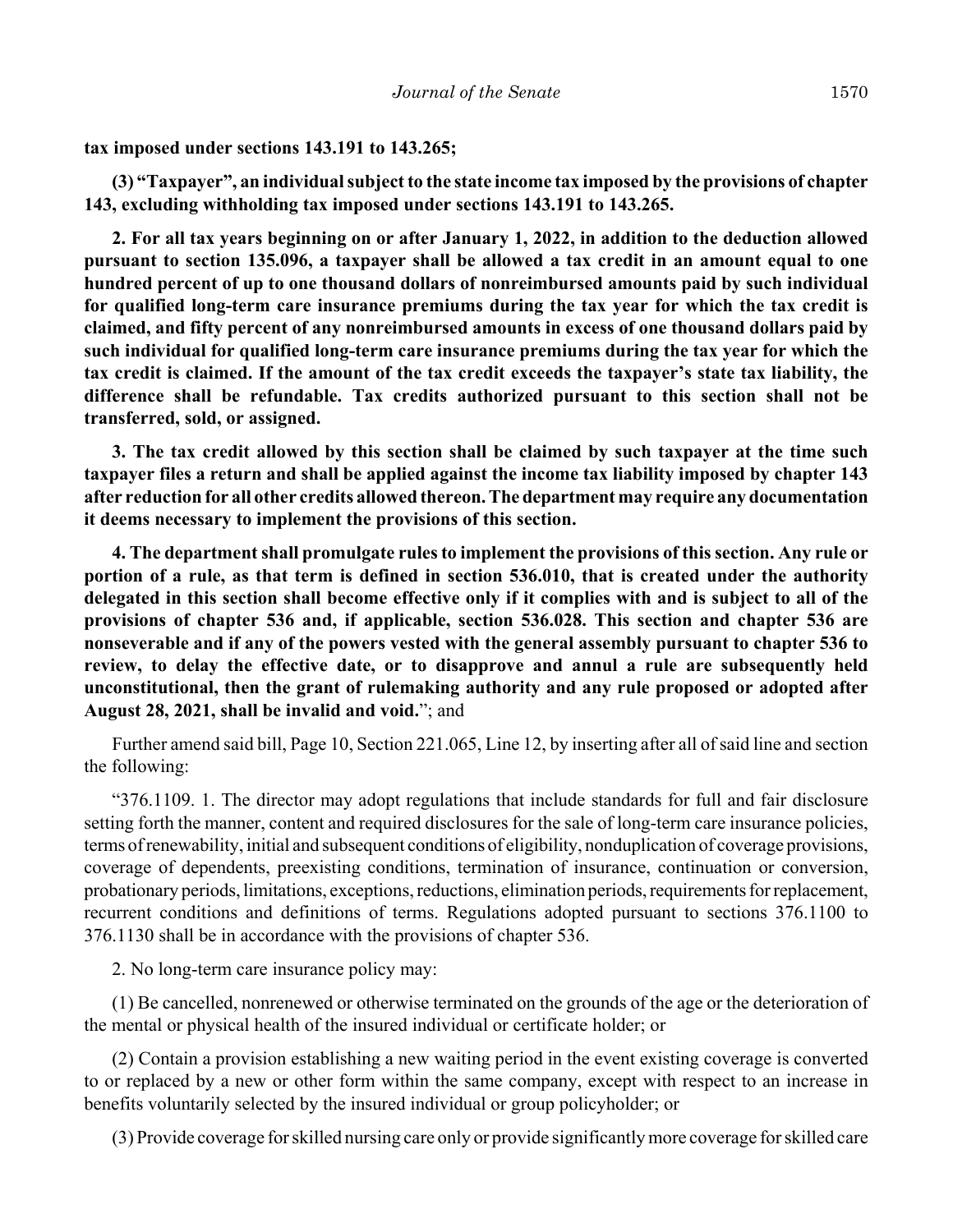in a facility than for lower levels of care.

3. No long-term care insurance policy or certificate other than a policy or certificate thereunder issued to a group as defined in paragraph (a) of subdivision (4) of subsection 2 of section 376.1100:

(1) Shall use a definition of preexisting condition which is more restrictive than the following: "Preexisting condition" means a condition for which medical advice or treatment was recommended by, or received from, a provider of health care services, within six months preceding the effective date of coverage of an insured person;

(2) May exclude coverage for a loss or confinement which is the result of a preexisting condition unless such loss or confinement begins within six months following the effective date of coverage of an insured person.

4. The director may extend the limitation periods set forth in subdivisions (1) and (2) of subsection 3 of this section as to specific age group categories in specific policy forms upon findings that the extension is in the best interest of the public.

5. The definition of preexisting condition provided in subsection 3 of this section does not prohibit an insurer from using an application form designed to elicit the complete health history of an applicant, and, on the basis of the answers on that application, from underwriting in accordance with that insurer's established underwriting standards. Unless otherwise provided in the policy or certificate, a preexisting condition, regardless of whether it is disclosed on the application, need not be covered until the waiting period described in subdivision (2) of subsection 3 of this section expires. No long-term care insurance policy or certificate may exclude or use waivers or riders of any kind to exclude, limit or reduce coverage or benefits for specifically named or described preexisting diseases or physical conditions beyond the waiting period described in subdivision (2) of subsection 3 of this section.

6. No long-term care insurance policy may be delivered or issued for delivery in this state if such policy:

(1) Conditions eligibility for any benefits on a prior hospitalization requirement; or

(2) Conditions eligibility for benefits provided in an institutional care setting on the receipt of a higher level of institutional care; or

(3) Conditions eligibility for any benefits other than waiver of premium, post-confinement, post-acute care or recuperative benefits on a prior institutionalization requirement.

7. A long-term care insurance policy containing post-confinement, post-acute care or recuperative benefits shall clearly label in a separate paragraph of the policy or certificate entitled "Limitations or Conditions on Eligibility for Benefits" such limitations or conditions, including any required number of days of confinement.

8. A long-term care insurance policy or rider which conditions eligibility of noninstitutional benefits on the prior receipt of institutional care shall not require a prior institutional stay of more than thirty days.

9. No long-term care insurance policy or rider which provides benefits only following institutionalization shall condition such benefits upon admission to a facility for the same or related conditions within a period of less than thirty days after discharge from the institution.

10. The director may adopt regulations establishing loss ratio standards for long-term care insurance policies provided that a specific reference to long-term care insurance policies is contained in the regulation.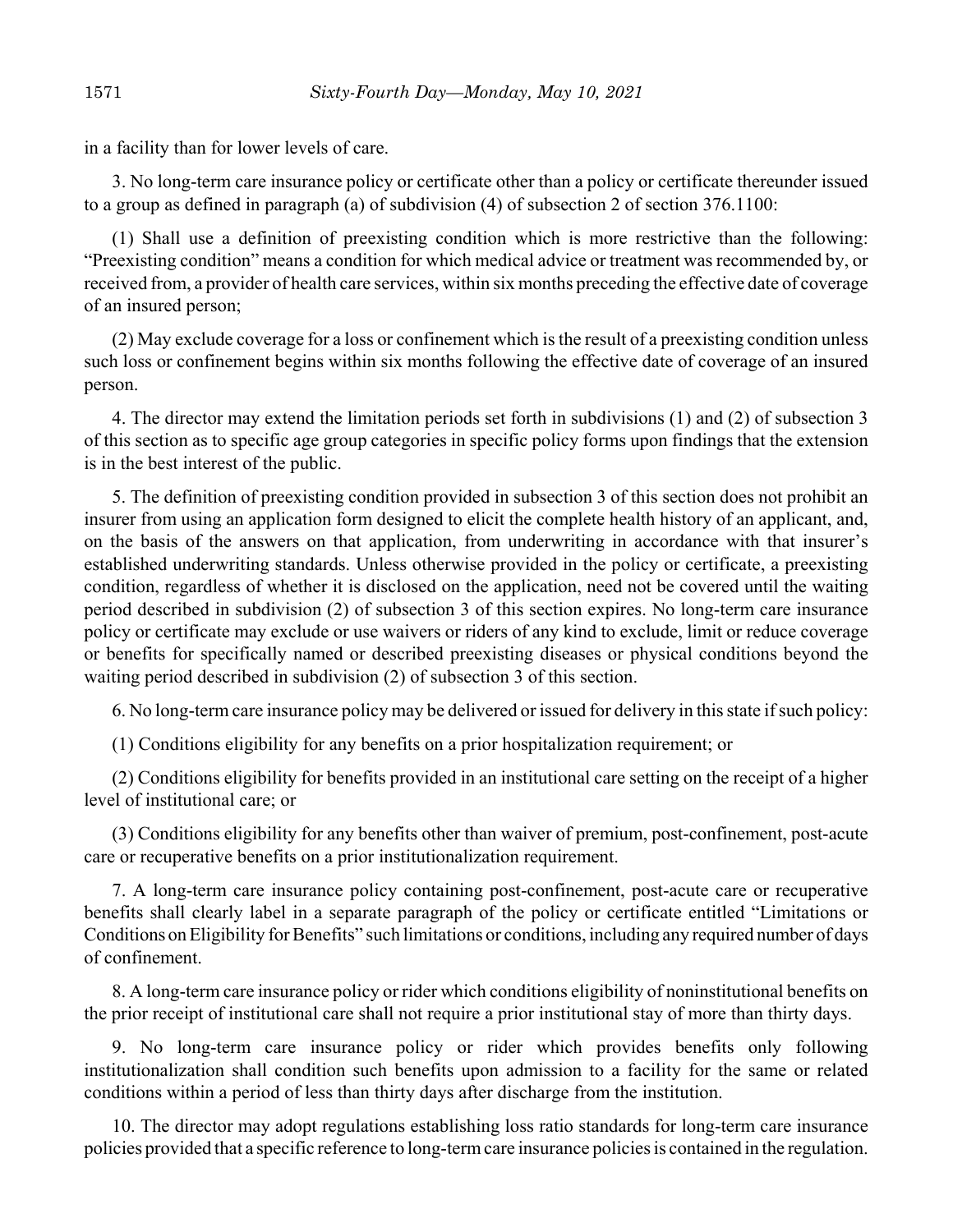11. Long-term care insurance applicants shall have the right to return the policy or certificate within thirty days of its delivery and to have the premium refunded if, after examination of the policy or certificate, the applicant is not satisfied for any reason. Long-term care insurance policies and certificates shall have a notice prominently printed on the first page or attached thereto stating in substance that the applicant shall have the right to return the policy or certificate within thirty days of its delivery and to have the premium refunded if, after examination of the policy or certificate, other than a certificate issued pursuant to a policy issued to a group defined in paragraph (a) of subdivision (4) of subsection 2 of section 376.1100, the applicant is not satisfied for any reason. This subsection shall also apply to denials of applications and any refund must be made within thirty days of the return or denial.

12. (1) If a long-term care insurance policy issued, delivered, or renewed in this state on or after January 1, 2011, is cancelled for any reason, the insurer shall refund the unearned portion of any premium paid beyond the month in which the cancellation is effective. Any refund shall be returned to the policyholder within twenty days from the date the insurer receives notice of the cancellation. Long-term care insurance policies and certificates shall have a notice prominently printed on the first page or attached thereto stating in substance that the applicant shall be entitled to a refund of the unearned premium if the policy is cancelled for any reason.

(2) The policyholder may notify the insurer of cancellation of such long-term care insurance policy at any time by sending written or electronic notification.

# **13. No long-term care insurance policy shall increase premium rates, measured annually, in excess of the amount that is actuarially justified based on credible experience, and on the rate basis in effect in this state without recognition of rates that may be in effect in other states.**"; and

Further amend said bill by amending the title, enacting clause, and intersectional references accordingly.

#### HOUSE AMENDMENT NO. 11

Amend House Committee Substitute for Senate Committee Substitute for Senate Bill No. 403, Page 10, Section 221.065, Line 12, by inserting after all of said section and line the following:

"376.1575. As used in sections 376.1575 to 376.1580, the following terms shall mean:

(1) "Completed application", a practitioner's application to a health carrier that seeks the health carrier's authorization for the practitioner to provide patient care services as a member of the health carrier's network and does not omit any information which is clearly required by the application form and the accompanying instructions;

(2) "Credentialing", a health carrier's process of assessing and validating the qualifications of a practitioner to provide patient care services and act as a member of the health carrier's provider network;

(3) "Health carrier", the same meaning as such term is defined in section 376.1350**. The term "health carrier" shall also include any entity described in subdivision (4) of section 354.700**;

(4) "Practitioner":

(a) A physician or physician assistant eligible to provide treatment services under chapter 334;

(b) A pharmacist eligible to provide services under chapter 338;

(c) A dentist eligible to provide services under chapter 332;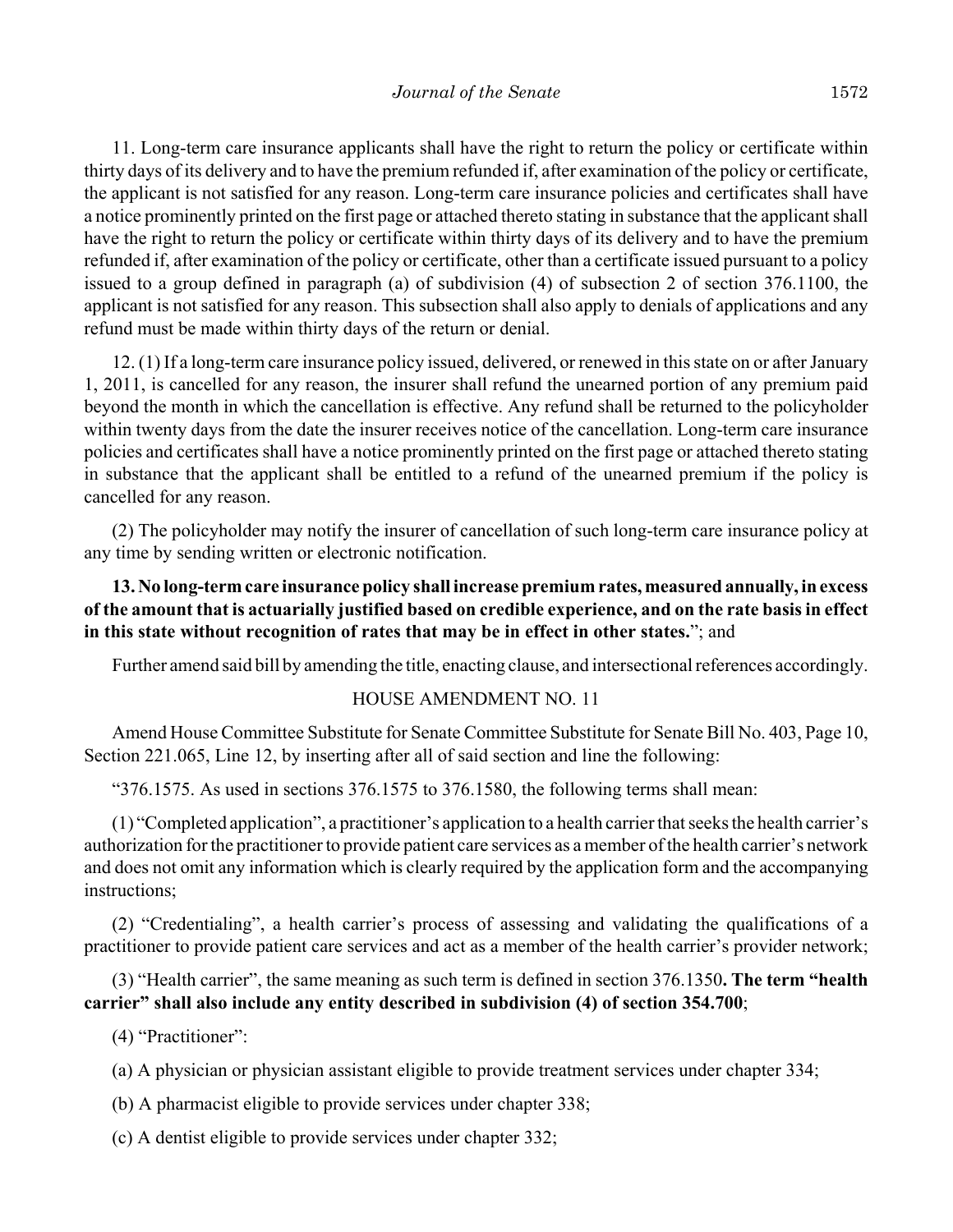- (d) A chiropractor eligible to provide services under chapter 331;
- (e) An optometrist eligible to provide services under chapter 336;
- (f) A podiatrist eligible to provide services under chapter 330;
- (g) A psychologist or licensed clinical social worker eligible to provide services under chapter 337; or
- (h) An advanced practice nurse eligible to provide services under chapter 335."; and

Further amend said bill by amending the title, enacting clause, and intersectional references accordingly.

## HOUSE AMENDMENT NO. 12

Amend House Committee Substitute for Senate Committee Substitute for Senate Bill No. 403, Page 9, Section 197.135, Line 47, by inserting after all of said line the following:

"208.662. 1. There is hereby established within the department of social services the "Show-Me Healthy Babies Program" as a separate children's health insurance program (CHIP) for any low-income unborn child. The program shall be established under the authority of Title XXI of the federal Social Security Act, the State Children's Health Insurance Program, as amended, and 42 CFR 457.1.

2. For an unborn child to be enrolled in the show-me healthy babies program, his or her mother shall not be eligible for coverage under Title XIX of the federal Social Security Act, the Medicaid program, as it is administered by the state, and shall not have access to affordable employer-subsidized health care insurance or other affordable health care coverage that includes coverage for the unborn child. In addition, the unborn child shall be in a family with income eligibility of no more than three hundred percent of the federal poverty level, or the equivalent modified adjusted gross income, unless the income eligibility is set lower by the general assembly through appropriations. In calculating family size as it relates to income eligibility, the family shall include, in addition to other family members, the unborn child, or in the case of a mother with a multiple pregnancy, all unborn children.

3. Coverage for an unborn child enrolled in the show-me healthy babies program shall include all prenatal care and pregnancy-related services that benefit the health of the unborn child and that promote healthy labor, delivery, and birth. Coverage need not include services that are solely for the benefit of the pregnant mother, that are unrelated to maintaining or promoting a healthy pregnancy, and that provide no benefit to the unborn child. However, the department may include pregnancy-related assistance as defined in 42 U.S.C. Section 1397ll.

4. There shall be no waiting period before an unborn child may be enrolled in the show-me healthy babies program. In accordance with the definition of child in 42 CFR 457.10, coverage shall include the period from conception to birth. The department shall develop a presumptive eligibility procedure for enrolling an unborn child. There shall be verification of the pregnancy.

5. Coverage for the child shall continue for up to one year after birth, unless otherwise prohibited by law or unless otherwise limited by the general assembly through appropriations.

6. Pregnancy-related and postpartum coverage for the mother shall begin on the day the pregnancy ends and extend through **[**the last day of the month that includes the sixtieth day**] one year** after the pregnancy ends, unless otherwise prohibited by law or unless otherwise limited by the general assembly through appropriations. The department may include pregnancy-related assistance as defined in 42 U.S.C. Section 1397ll.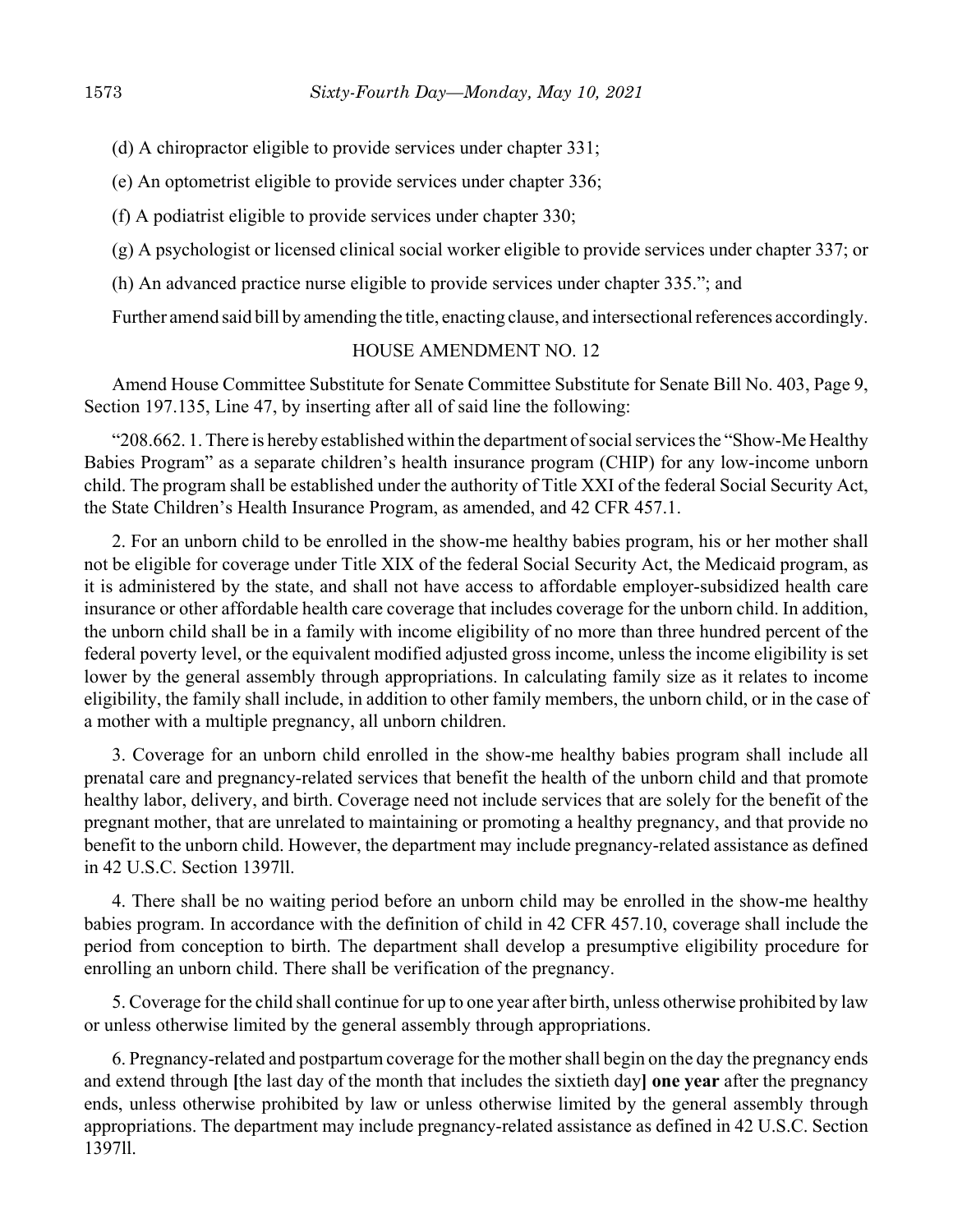7. The department shall provide coverage for an unborn child enrolled in the show-me healthy babies program in the same manner in which the department provides coverage for the children's health insurance program (CHIP) in the county of the primary residence of the mother.

8. The department shall provide information about the show-me healthy babies program to maternity homes as defined in section 135.600, pregnancy resource centers as defined in section 135.630, and other similar agencies and programs in the state that assist unborn children and their mothers. The department shall consider allowing such agencies and programs to assist in the enrollment of unborn children in the program, and in making determinations about presumptive eligibility and verification of the pregnancy.

9. Within sixty days after August 28, 2014, the department shall submit a state plan amendment or seek any necessary waivers from the federal Department of Health and Human Services requesting approval for the show-me healthy babies program.

10. At least annually, the department shall prepare and submit a report to the governor, the speaker of the house of representatives, and the president pro tempore of the senate analyzing and projecting the cost savings and benefits, if any, to the state, counties, local communities, school districts, law enforcement agencies, correctional centers, health care providers, employers, other public and private entities, and persons by enrolling unborn children in the show-me healthy babies program. The analysis and projection of cost savings and benefits, if any, may include but need not be limited to:

(1) The higher federal matching rate for having an unborn child enrolled in the show-me healthy babies program versus the lower federal matching rate for a pregnant woman being enrolled in MO HealthNet or other federal programs;

(2) The efficacy in providing services to unborn children through managed care organizations, group or individual health insurance providers or premium assistance, or through other nontraditional arrangements of providing health care;

(3) The change in the proportion of unborn children who receive care in the first trimester of pregnancy due to a lack of waiting periods, by allowing presumptive eligibility, or by removal of other barriers, and any resulting or projected decrease in health problems and other problems for unborn children and women throughout pregnancy; at labor, delivery, and birth; and during infancy and childhood;

(4) The change in healthy behaviors by pregnant women, such as the cessation of the use of tobacco, alcohol, illicit drugs, or other harmful practices, and any resulting or projected short-term and long-term decrease in birth defects; poor motor skills; vision, speech, and hearing problems; breathing and respiratory problems; feeding and digestive problems; and other physical, mental, educational, and behavioral problems; and

(5) The change in infant and maternal mortality, preterm births and low birth weight babies and any resulting or projected decrease in short-term and long-term medical and other interventions.

11. The show-me healthy babies program shall not be deemed an entitlement program, but instead shall be subject to a federal allotment or other federal appropriations and matching state appropriations.

12. Nothing in this section shall be construed as obligating the state to continue the show-me healthy babies program if the allotment or payments from the federal government end or are not sufficient for the program to operate, or if the general assembly does not appropriate funds for the program.

13. Nothing in this section shall be construed as expanding MO HealthNet or fulfilling a mandate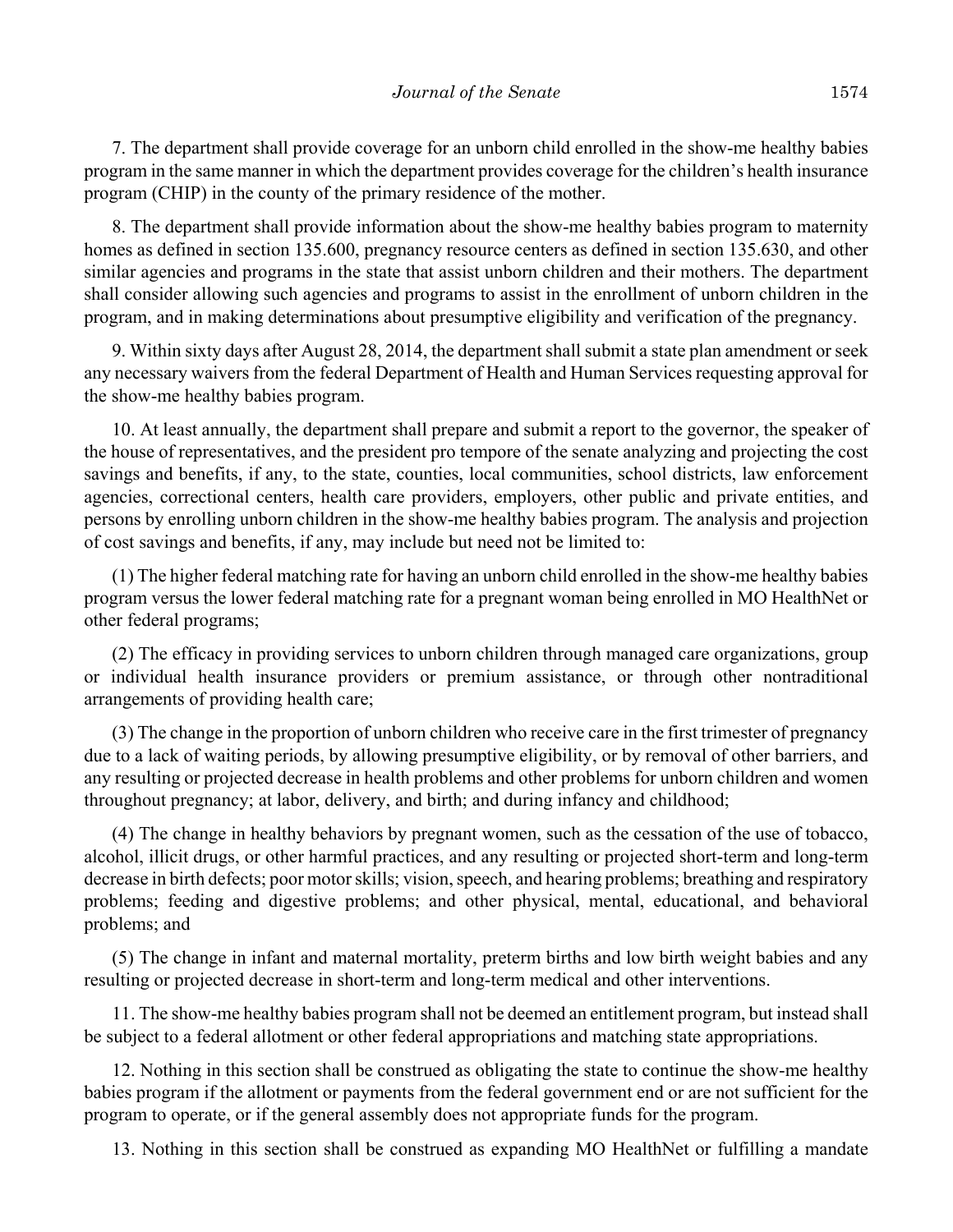imposed by the federal government on the state."; and

Further amend said bill by amending the title, enacting clause, and intersectional references accordingly.

HOUSE AMENDMENT NO. 1 TO HOUSE AMENDMENT NO. 14

Amend House Amendment No. 14 to House Committee Substitute for Senate Committee Substitute for Senate Bill No. 403, Page 3, Line 39, by inserting after said line the following:

"Further amend said bill, Page 11, Section 574.204, Line 9, by inserting after said section and line the following:

"**Section 1. (1) The month of May of each year is hereby designated as "Lupus Awareness Month" in Missouri.** 

**(2) The tenth of May of each year is hereby designated as "Lupus Awareness Day" in Missouri.**

**(3) Citizens of the state are encouraged to participate in activities that raise awareness about the diagnosis and treatment of lupus and its impact on lives of individuals living with lupus.**"; and"; and"; and

Further amend said bill by amending the title, enacting clause, and intersectional references accordingly.

# HOUSE AMENDMENT NO. 2 TO HOUSE AMENDMENT NO. 14

Amend House Amendment No. 14 to House Committee Substitute for Senate Committee Substitute for Senate Bill No. 403, Page 1, Line 1, by inserting after all of said line the following:

"Page 4, Section 135.690, Line 97, by inserting after all of said section and line the following:

"173.260. 1. As used in this section, unless the context clearly requires otherwise, the following terms mean:

(1) "Air ambulance pilot", a person certified as an air ambulance pilot in accordance with sections 190.001 to [190.245] **190.243** and corresponding regulations applicable to air ambulances adopted by the department of health and senior services;

(2) "Air ambulance registered professional nurse", a person licensed as a registered professional nurse in accordance with sections 335.011 to 335.096 and corresponding regulations adopted by the state board of nursing, 20 CSR 2200-4, et seq., who provides registered professional nursing services as a flight nurse in conjunction with an air ambulance program that is certified in accordance with sections 190.001 to [[190.245] **190.243** and the corresponding regulations applicable to such programs;

(3) "Air ambulance registered respiratory therapist", a person licensed as a registered respiratory therapist in accordance with sections 334.800 to 334.930 and corresponding regulations adopted by the state board for respiratory care, who provides respiratory therapy services in conjunction with an air ambulance program that is certified in accordance with sections 190.001 to [190.245] **190.243** and corresponding regulations applicable to such programs;

(4) "Board", the coordinating board for higher education;

(5) "Eligible child", the natural, adopted or stepchild of a public safety officer or employee, as defined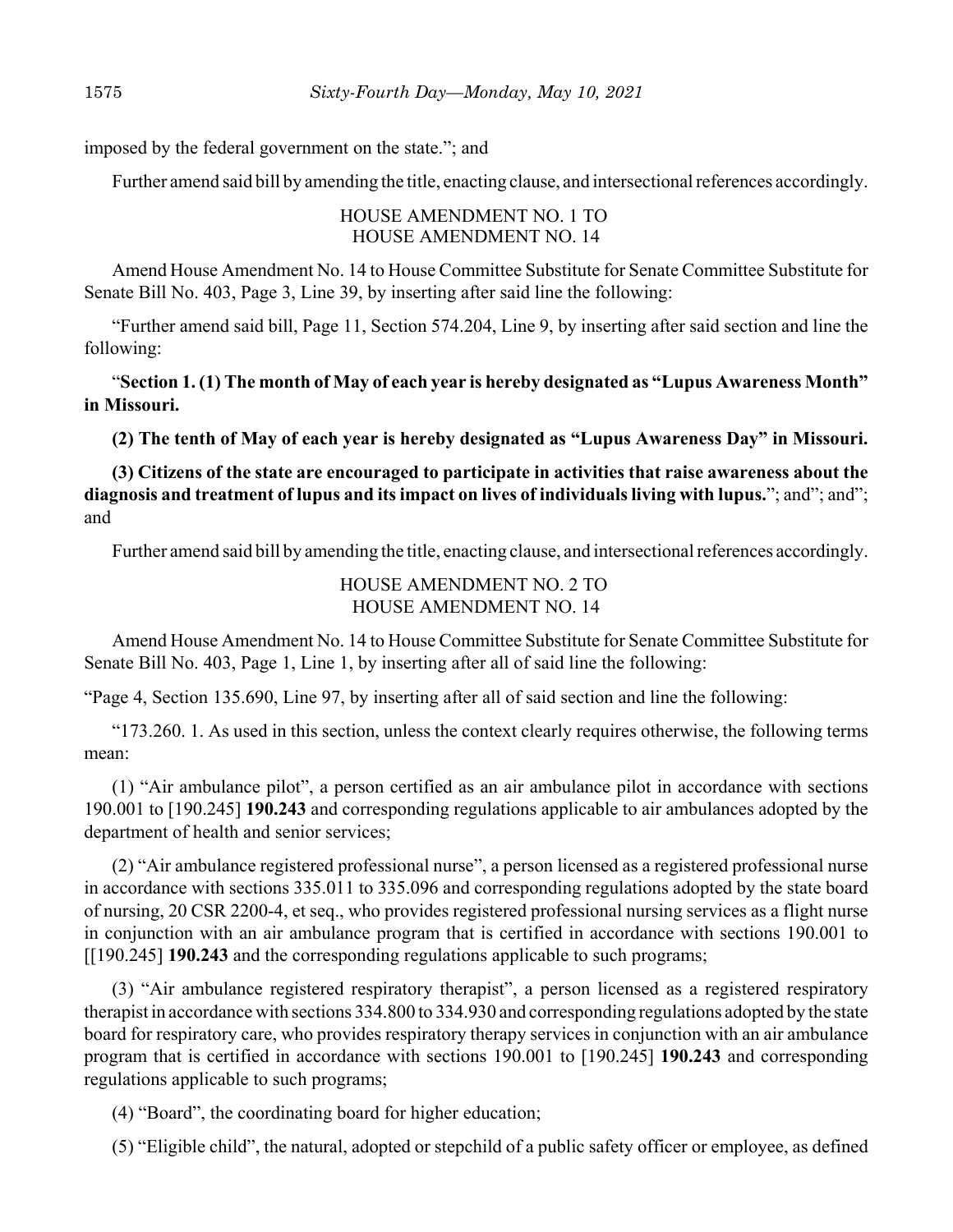in this section, who is less than twenty-four years of age and who is a dependent of a public safety officer or employee or was a dependent at the time of death or permanent and total disability of a public safety officer or employee;

(6) "Emergency medical technician", a person licensed in emergency medical care in accordance with standards prescribed by sections 190.001 to [190.245] **190.243** and by rules adopted by the department of health and senior services under sections 190.001 to [190.245] **190.243**;

(7) "Employee", any full-time employee of the department of transportation engaged in the construction or maintenance of the state's highways, roads and bridges;

(8) "Flight crew member", an individual engaged in flight responsibilities with an air ambulance licensed in accordance with sections 190.001 to [190.245] **190.243** and corresponding regulations applicable to such programs;

(9) "Grant", the public safety officer or employee survivor grant as established by this section;

(10) "Institution of postsecondary education", any approved public or private institution as defined in section 173.205;

(11) "Line of duty", any action of a public safety officer, whose primary function is crime control or reduction, enforcement of the criminal law, or suppression of fires, is authorized or obligated by law, rule, regulation or condition of employment or service to perform;

(12) "Public safety officer", any firefighter, uniformed employee of the office of the state fire marshal, emergency medical technician, police officer, capitol police officer, parole officer, probation officer, state correctional employee, water safety officer, park ranger, conservation officer or highway patrolman employed by the state of Missouri or a political subdivision thereof who is killed or permanently and totally disabled in the line of duty or any emergency medical technician, air ambulance pilot, air ambulance registered professional nurse, air ambulance registered respiratory therapist, or flight crew member who is killed or permanently and totally disabled in the line of duty;

(13) "Permanent and total disability", a disability which renders a person unable to engage in any gainful work;

(14) "Spouse", the husband, wife, widow or widower of a public safety officer or employee at the time of death or permanent and total disability of such public safety officer;

(15) "Tuition", any tuition or incidental fee or both charged by an institution of postsecondary education, as defined in this section, for attendance at that institution by a student as a resident of this state.

2. Within the limits of the amounts appropriated therefor, the coordinating board for higher education shall provide, as defined in this section, a grant for either of the following to attend an institution of postsecondary education:

(1) An eligible child of a public safety officer or employee killed or permanently and totally disabled in the line of duty; or

(2) A spouse of a public safety officer killed or permanently and totally disabled in the line of duty.

3. An eligible child or spouse may receive a grant under this section only so long as the child or spouse is enrolled in a program leading to a certificate, or an associate or baccalaureate degree. In no event shall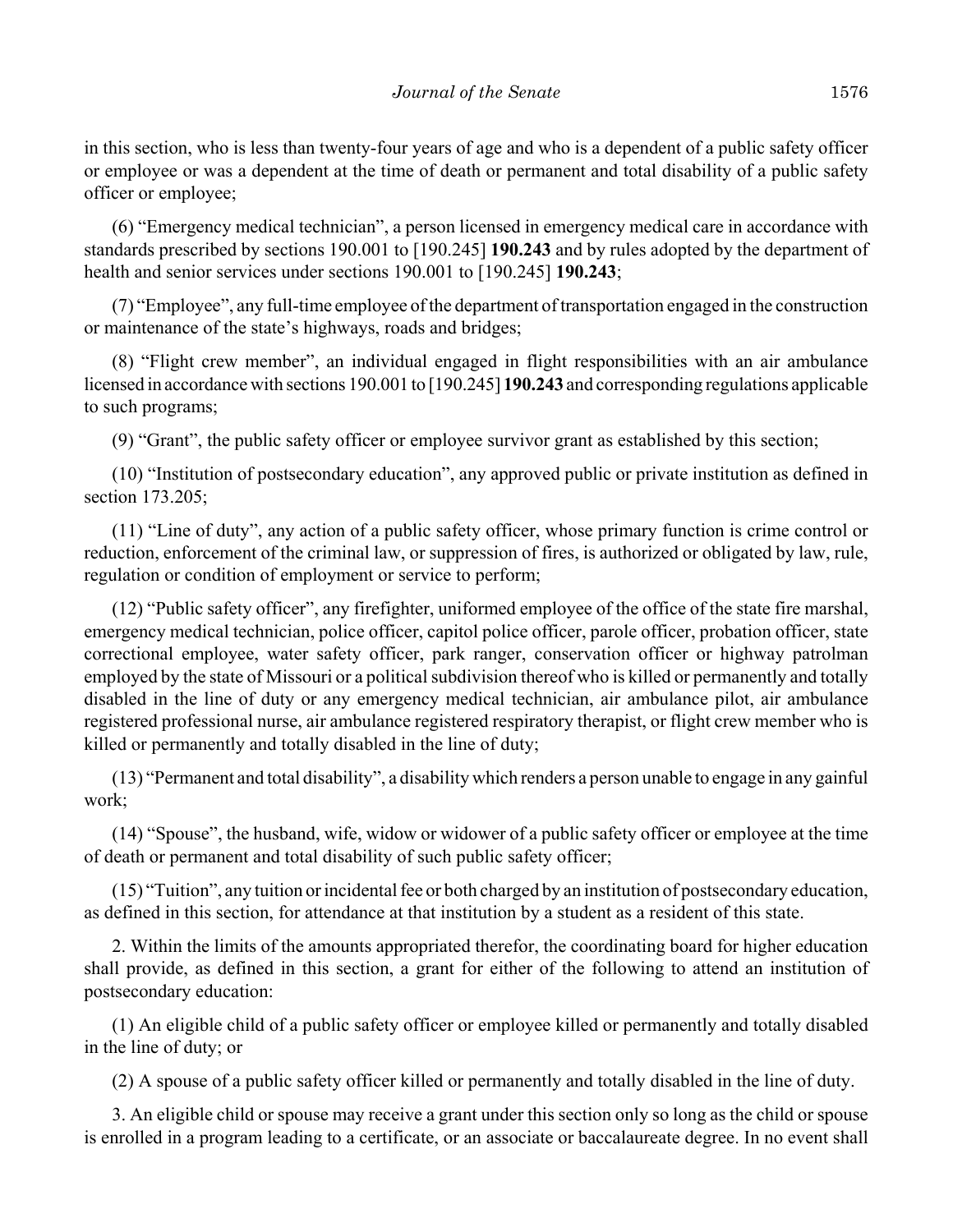a child or spouse receive a grant beyond the completion of the first baccalaureate degree or, in the case of a child, age twenty-four years, except that the child may receive a grant through the completion of the semester or similar grading period in which the child reaches his twenty-fourth year. No child or spouse shall receive more than one hundred percent of tuition when combined with similar funds made available to such child or spouse.

4. The coordinating board for higher education shall:

(1) Promulgate all necessary rules and regulations for the implementation of this section;

(2) Determine minimum standards of performance in order for a child or spouse to remain eligible to receive a grant under this program;

(3) Make available on behalf of an eligible child or spouse an amount toward the child's or spouse's tuition which is equal to the grant to which the child or spouse is entitled under the provisions of this section;

(4) Provide the forms and determine the procedures necessary for an eligible child or spouse to apply for and receive a grant under this program.

5. An eligible child or spouse who is enrolled or has been accepted for enrollment as an undergraduate postsecondary student at an approved institution of postsecondary education shall receive a grant in an amount not to exceed the least of the following:

(1) The actual tuition, as defined in this section, charged at an approved institution where the child or spouse is enrolled or accepted for enrollment; or

(2) The amount of tuition charged a Missouri resident at the University of Missouri for attendance as a full-time student, as defined in section 173.205.

6. An eligible child or spouse who is a recipient of a grant may transfer from one approved public or private institution of postsecondary education to another without losing his entitlement under this section. The board shall make necessary adjustments in the amount of the grant. If a grant recipient at anytime withdraws from the institution of postsecondary education so that under the rules and regulations of that institution he is entitled to a refund of any tuition, fees, or other charges, the institution shall pay the portion of the refund to which he is entitled attributable to the grant for that semester or similar grading period to the board.

7. If an eligible child or spouse is granted financial assistance under any other student aid program, public or private, the full amount of such aid shall be reported to the board by the institution and the eligible child or spouse.

8. Nothing in this section shall be construed as a promise or guarantee that a person will be admitted to an institution of postsecondary education or to a particular institution of postsecondary education, will be allowed to continue to attend an institution of postsecondary education after having been admitted, or will be graduated from an institution of postsecondary education.

9. A public safety officer who is permanently and totally disabled shall be eligible for a grant pursuant to the provisions of this section.

10. An eligible child of a public safety officer or employee, spouse of a public safety officer or public safety officer shall cease to be eligible for a grant pursuant to this section when such public safety officer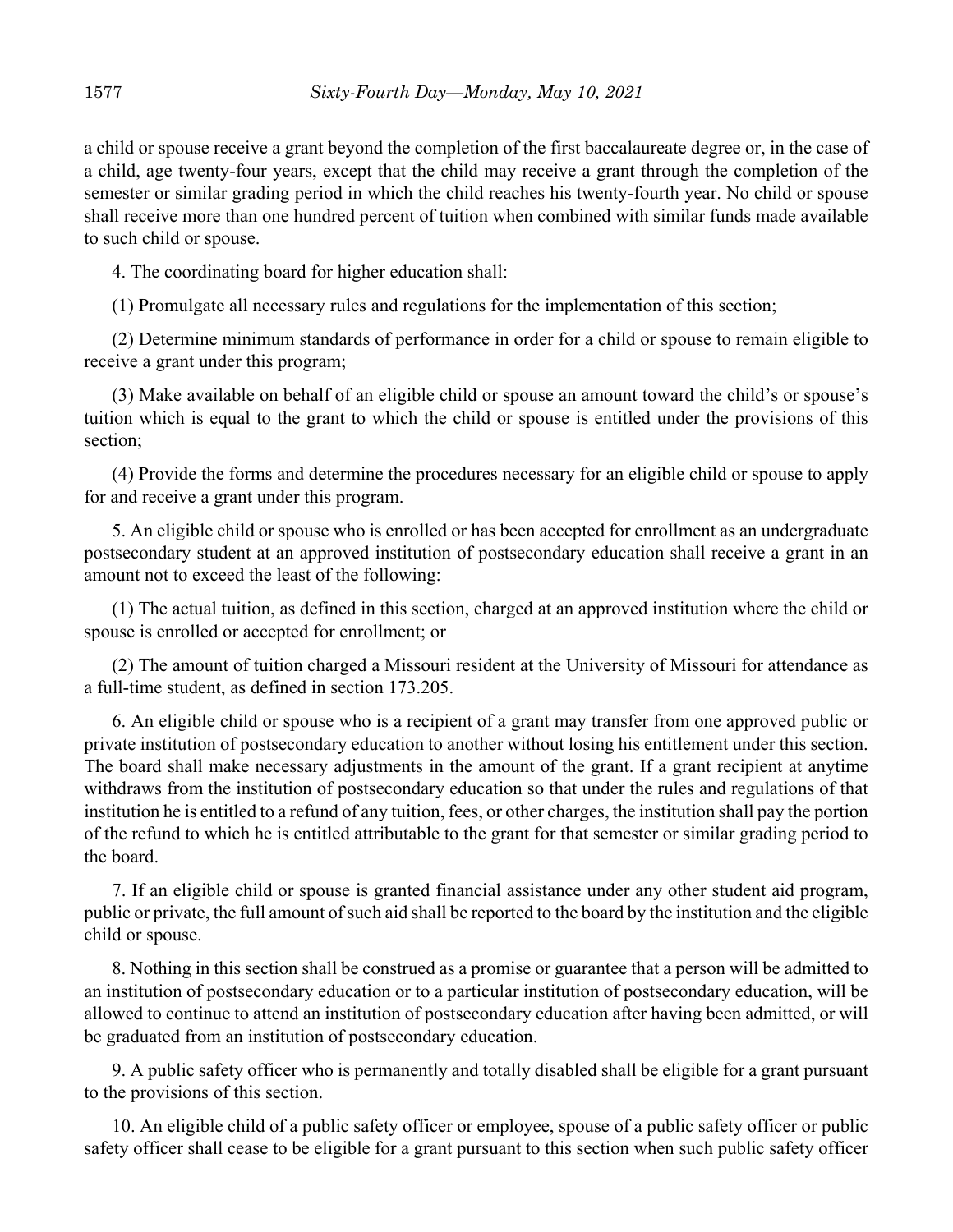or employee is no longer permanently and totally disabled.

190.001. Sections 190.001 to [190.245] **190.243** shall be known and may be cited as the "Comprehensive Emergency Medical Services Systems Act".

190.060. 1. An ambulance district shall have the following governmental powers, and all other powers incidental, necessary, convenient or desirable to carry out and effectuate the express powers:

(1) To establish and maintain an ambulance service within its corporate limits, and to acquire for, develop, expand, extend and improve such service;

(2) To acquire land in fee simple, rights in land and easements upon, over or across land and leasehold interests in land and tangible and intangible personal property used or useful for the location, establishment, maintenance, development, expansion, extension or improvement of an ambulance service. The acquisition may be by dedication, purchase, gift, agreement, lease, use or adverse possession;

(3) To operate, maintain and manage the ambulance service, and to make and enter into contracts for the use, operation or management of and to provide rules and regulations for the operation, management or use of the ambulance service;

(4) To fix, charge and collect reasonable fees and compensation for the use of the ambulance service according to the rules and regulations prescribed by the board from time to time;

(5) To borrow money and to issue bonds, notes, certificates, or other evidences of indebtedness for the purpose of accomplishing any of its corporate purposes, subject to compliance with any condition or limitation set forth in sections 190.001 to 190.090 or otherwise provided by the Constitution of the state of Missouri;

(6) To employ or enter into contracts for the employment of any person, firm, or corporation, and for professional services, necessary or desirable for the accomplishment of the objects of the district or the proper administration, management, protection or control of its property;

(7) To maintain the ambulance service for the benefit of the inhabitants of the area comprising the district regardless of race, creed or color, and to adopt such reasonable rules and regulations as may be necessary to render the highest quality of emergency medical care; to exclude from the use of the ambulance service all persons who willfully disregard any of the rules and regulations so established; to extend the privileges and use of the ambulance service to persons residing outside the area of the district upon such terms and conditions as the board of directors prescribes by its rules and regulations;

(8) To provide for health, accident, disability and pension benefits for the salaried members of its organized ambulance district and such other benefits for the members' spouses and minor children, through either, or both, a contributory or noncontributory plan. The type and amount of such benefits shall be determined by the board of directors of the ambulance district within the level of available revenue of the pension program and other available revenue of the district. If an employee contributory plan is adopted, then at least one voting member of the board of trustees shall be a member of the ambulance district elected by the contributing members. The board of trustees shall not be the same as the board of directors;

(9) To purchase insurance indemnifying the district and its employees, officers, volunteers and directors against liability in rendering services incidental to the furnishing of ambulance services. Purchase of insurance pursuant to this section is not intended to waive sovereign immunity, official immunity or the Missouri public duty doctrine defenses; and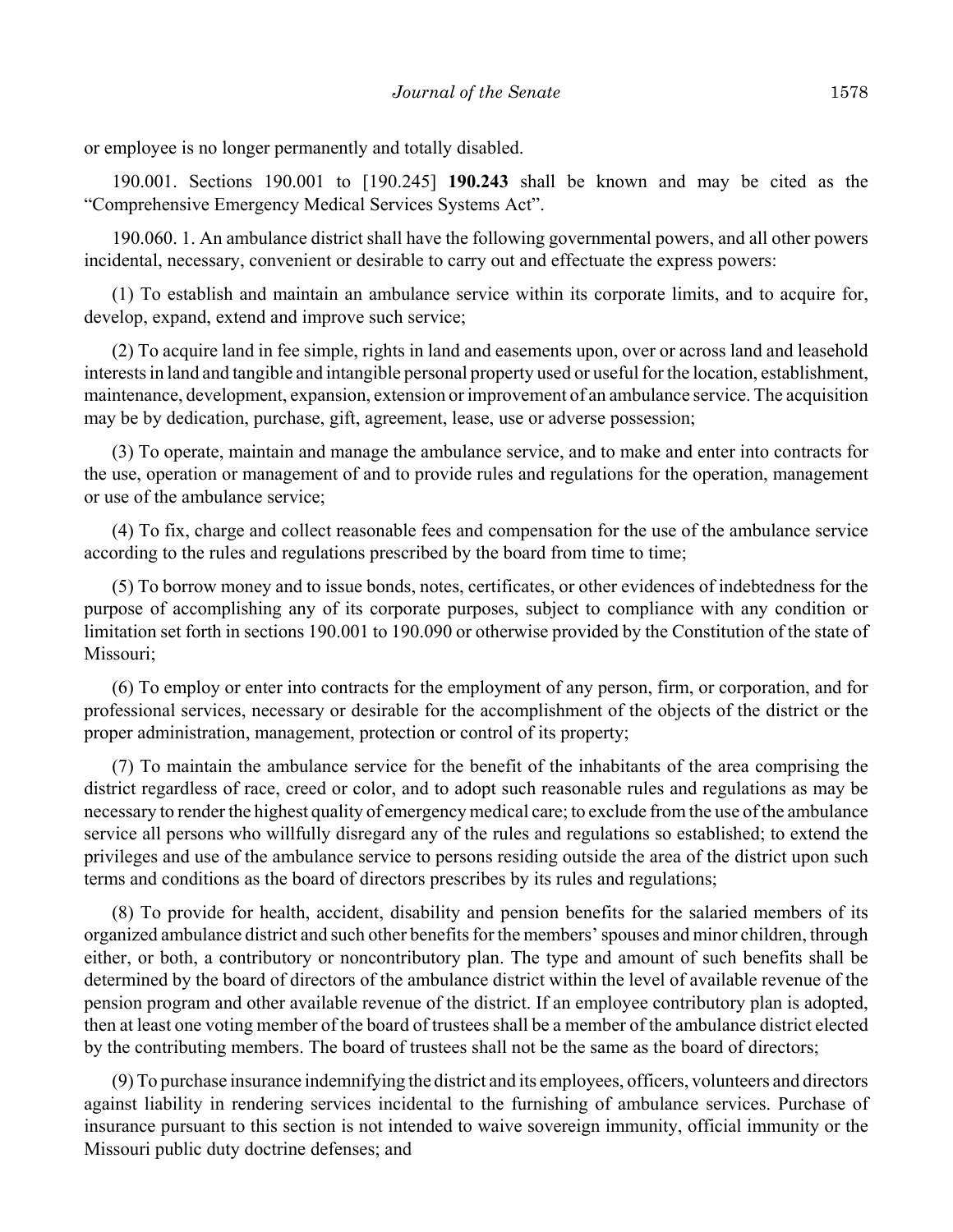(10) To provide for life insurance, accident, sickness, health, disability, annuity, length of service, pension, retirement and other employee-type fringe benefits, subject to the provisions of section 70.615, for the volunteer members of any organized ambulance district and such other benefits for their spouses and eligible unemancipated children, either through a contributory or noncontributory plan, or both. For purposes of this section, "eligible unemancipated child" means a natural or adopted child of an insured, or a stepchild of an insured who is domiciled with the insured, who is less than twenty-three years of age, who is not married, not employed on a full-time basis, not maintaining a separate residence except for full-time students in an accredited school or institution of higher learning, and who is dependent on parents or guardians for at least fifty percent of his or her support. The type and amount of such benefits shall be determined by the board of directors of the ambulance district within available revenues of the district, including the pension program of the district. The provision and receipt of such benefits shall not make the recipient an employee of the district. Directors who are also volunteer members may receive such benefits while serving as a director of the district.

2. The use of any ambulance service of a district shall be subject to the reasonable regulation and control of the district and upon such reasonable terms and conditions as shall be established by its board of directors.

3. A regulatory ordinance of a district adopted pursuant to any provision of this section may provide for a suspension or revocation of any rights or privileges within the control of the district for a violation of any regulatory ordinance.

4. Nothing in this section or in other provisions of sections 190.001 to [190.245] **190.243** shall be construed to authorize the district or board to establish or enforce any regulation or rule in respect to the operation or maintenance of the ambulance service within its jurisdiction which is in conflict with any federal or state law or regulation applicable to the same subject matter.

5. After August 28, 1998, the board of directors of an ambulance district that proposes to contract for the total management and operation of the ambulance service, when that ambulance district has not previously contracted out for said service, shall hold a public hearing within a thirty-day period and shall make a finding that the proposed contract to manage and operate the ambulance service will:

(1) Provide benefits to the public health that outweigh the associated costs;

(2) Maintain or enhance public access to ambulance service;

(3) Maintain or improve the public health and promote the continued development of the regional emergency medical services system.

6. (1) Upon a satisfactory finding following the public hearing in subsection 5 of this section and after a sixty-day period, the ambulance district may enter into the proposed contract, however said contract shall not be implemented for at least thirty days.

(2) The provisions of subsection 5 of this section shall not apply to contracts which were executed prior to August 28, 1998, or to the renewal or modification of such contracts or to the signing of a new contract with an ambulance service provider for services that were previously contracted out.

7. All ambulance districts authorized to adopt laws, ordinances, or regulations regarding basic life support ambulances shall require such ambulances to be equipped with an automated external defibrillator and be staffed by at least one individual trained in the use of an automated external defibrillator.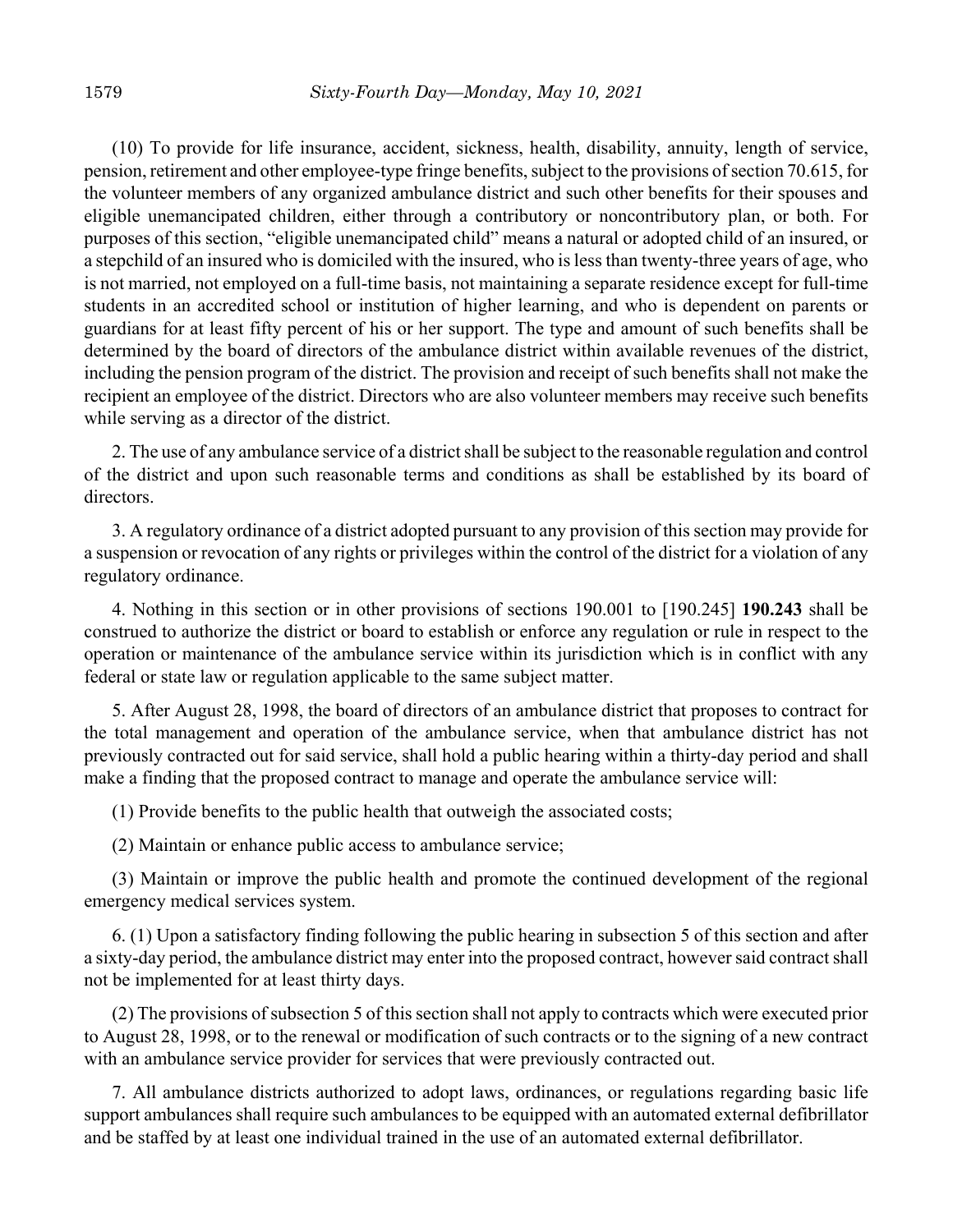8. The ambulance district may adopt procedures for conducting fingerprint background checks on current and prospective employees, contractors, and volunteers. The ambulance district may submit applicant fingerprints to the Missouri state highway patrol, Missouri criminal records repository, for the purpose of checking the person's criminal history. The fingerprints shall be used to search the Missouri criminal records repository and shall be submitted to the Federal Bureau of Investigation to be used for searching the federal criminal history files. The fingerprints shall be submitted on forms and in the manner prescribed by the Missouri state highway patrol. Fees shall be as set forth in section 43.530.

190.098. 1. In order for a person to be eligible for certification by the department as a community paramedic, an individual shall:

(1) Be currently certified as a paramedic;

(2) Successfully complete or have successfully completed a community paramedic certification program from a college, university, or educational institution that has been approved by the department or accredited by a national accreditation organization approved by the department; and

(3) Complete an application form approved by the department.

2. A community paramedic shall practice in accordance with protocols and supervisory standards established by the medical director. A community paramedic shall provide services of a health care plan if the plan has been developed by the patient's physician or by an advanced practice registered nurse through a collaborative practice arrangement with a physician or a physician assistant through a collaborative practice arrangement with a physician and there is no duplication of services to the patient from another provider.

3. Any ambulance service shall enter into a written contract to provide community paramedic services in another ambulance service area, as that term is defined in section 190.100. The contract that is agreed upon may be for an indefinite period of time, as long as it includes at least a sixty-day cancellation notice by either ambulance service.

4. A community paramedic is subject to the provisions of sections 190.001 to [190.245] **190.243** and rules promulgated under sections 190.001 to [190.245] **190.243**.

5. No person shall hold himself or herself out as a community paramedic or provide the services of a community paramedic unless such person is certified by the department.

6. The medical director shall approve the implementation of the community paramedic program.

7. Any rule or portion of a rule, as that term is defined in section 536.010, that is created under the authority delegated in this section shall become effective only if it complies with and is subject to all of the provisions of chapter 536 and, if applicable, section 536.028. This section and chapter 536 are nonseverable and if any of the powers vested with the general assembly pursuant to chapter 536 to review, to delay the effective date, or to disapprove and annul a rule are subsequently held unconstitutional, then the grant of rulemaking authority and any rule proposed or adopted after August 28, 2013, shall be invalid and void.

190.100. As used in sections 190.001 to [190.245] **190.257**, the following words and terms mean:

(1) "Advanced emergency medical technician" or "AEMT", a person who has successfully completed a course of instruction in certain aspects of advanced life support care as prescribed by the department and is licensed by the department in accordance with sections 190.001 to [190.245] **190.243** and rules and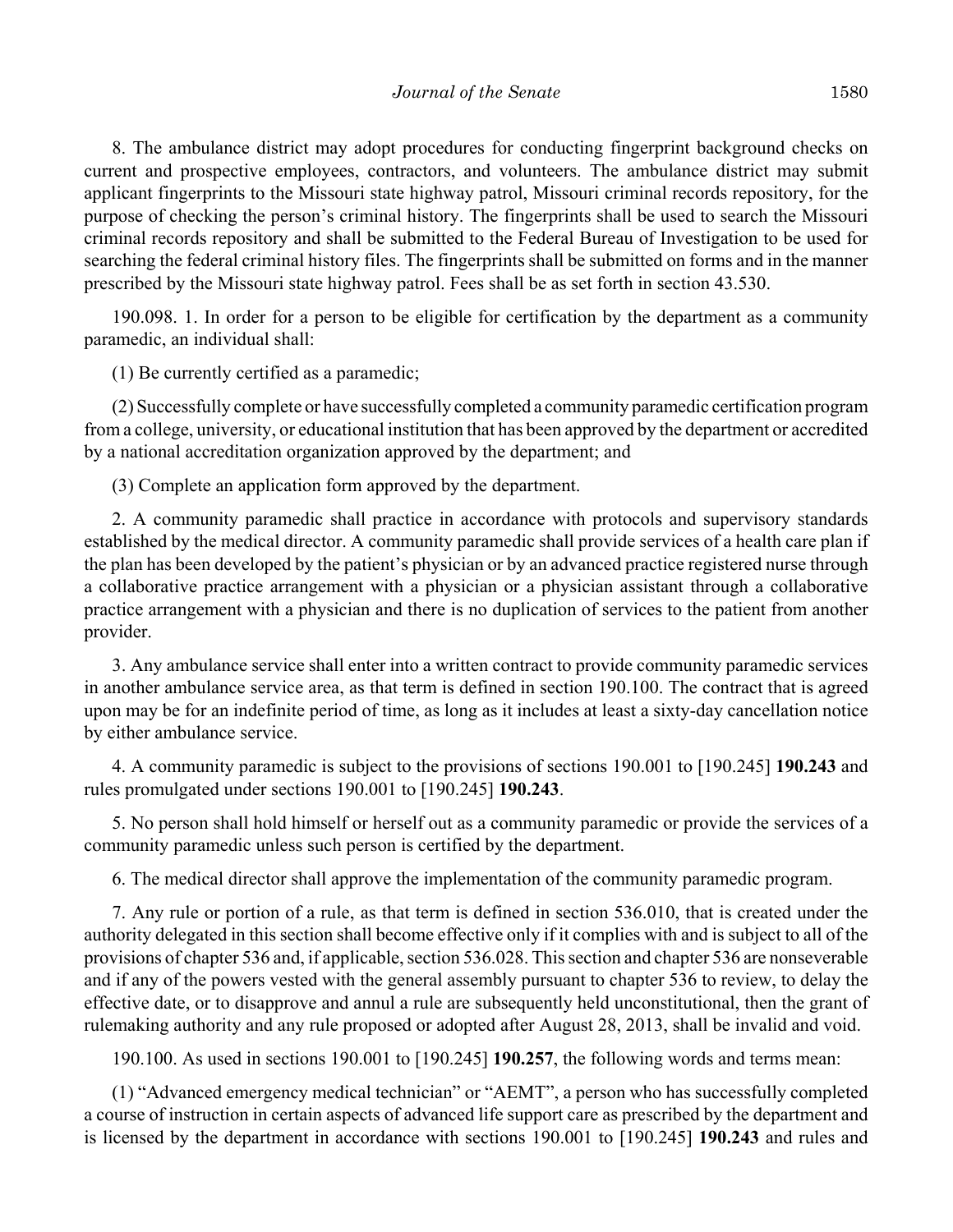regulations adopted by the department pursuant to sections 190.001 to [190.245] **190.243**;

(2) "Advanced life support (ALS)", an advanced level of care as provided to the adult and pediatric patient such as defined by national curricula, and any modifications to that curricula specified in rules adopted by the department pursuant to sections 190.001 to [190.245] **190.243**;

(3) "Ambulance", any privately or publicly owned vehicle or craft that is specially designed, constructed or modified, staffed or equipped for, and is intended or used, maintained or operated for the transportation of persons who are sick, injured, wounded or otherwise incapacitated or helpless, or who require the presence of medical equipment being used on such individuals, but the term does not include any motor vehicle specially designed, constructed or converted for the regular transportation of persons who are disabled, handicapped, normally using a wheelchair, or otherwise not acutely ill, or emergency vehicles used within airports;

(4) "Ambulance service", a person or entity that provides emergency or nonemergency ambulance transportation and services, or both, in compliance with sections 190.001 to [190.245] **190.243**, and the rules promulgated by the department pursuant to sections 190.001 to [190.245] **190.243**;

(5) "Ambulance service area", a specific geographic area in which an ambulance service has been authorized to operate;

(6) "Basic life support (BLS)", a basic level of care, as provided to the adult and pediatric patient as defined by national curricula, and any modifications to that curricula specified in rules adopted by the department pursuant to sections 190.001 to [190.245] **190.243**;

(7) "Council", the state advisory council on emergency medical services;

(8) "Department", the department of health and senior services, state of Missouri;

(9) "Director", the director of the department of health and senior services or the director's duly authorized representative;

(10) "Dispatch agency", any person or organization that receives requests for emergency medical services from the public, by telephone or other means, and is responsible for dispatching emergency medical services;

(11) "Emergency", the sudden and, at the time, unexpected onset of a health condition that manifests itself by symptoms of sufficient severity that would lead a prudent layperson, possessing an average knowledge of health and medicine, to believe that the absence of immediate medical care could result in:

(a) Placing the person's health, or with respect to a pregnant woman, the health of the woman or her unborn child, in significant jeopardy;

(b) Serious impairment to a bodily function;

(c) Serious dysfunction of any bodily organ or part;

(d) Inadequately controlled pain;

(12) "Emergency medical dispatcher", a person who receives emergency calls from the public and has successfully completed an emergency medical dispatcher course, meeting or exceeding the national curriculum of the United States Department of Transportation and any modifications to such curricula specified by the department through rules adopted pursuant to sections 190.001 to [190.245] **190.243**;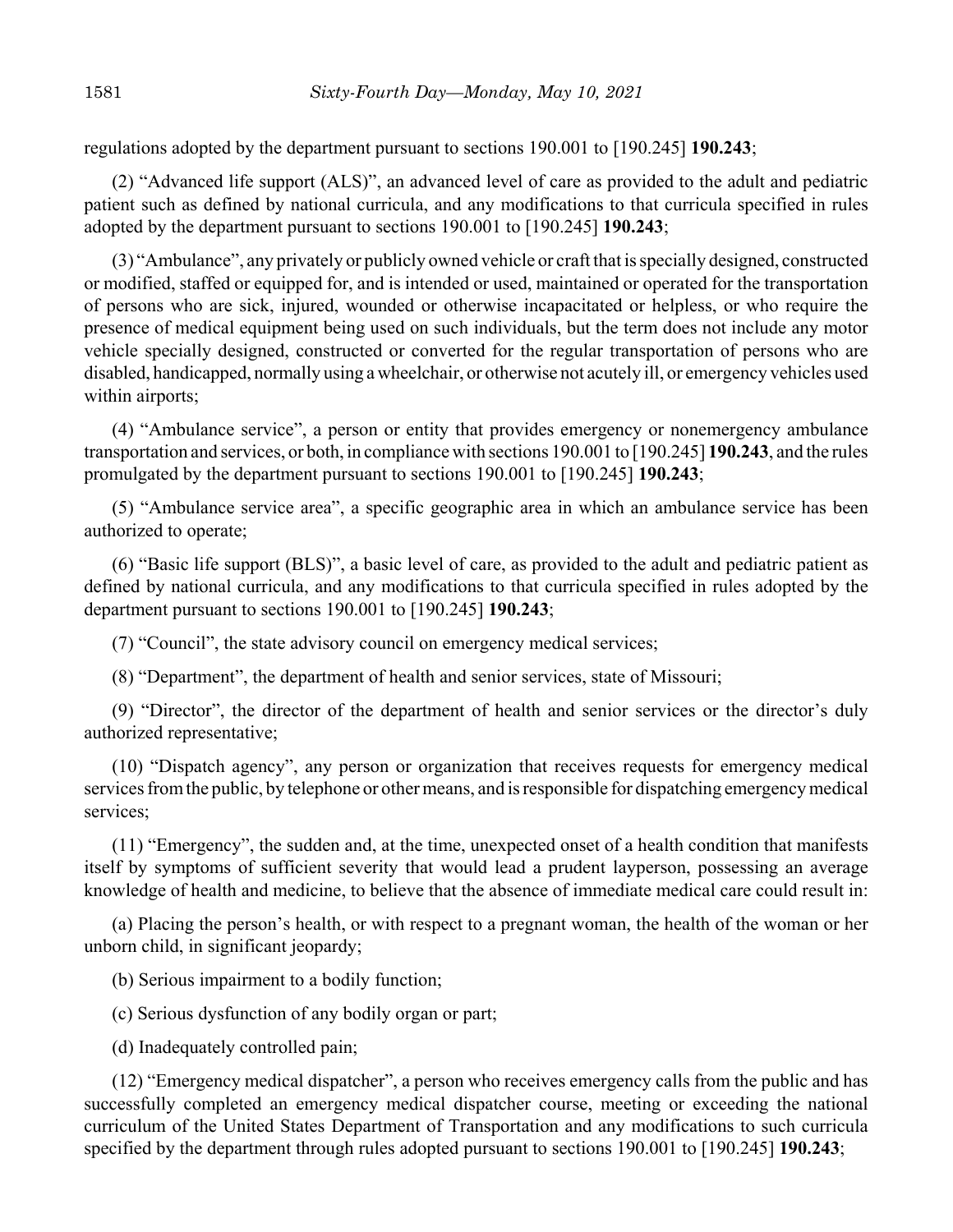(13) "Emergency medical responder", a person who has successfully completed an emergency first response course meeting or exceeding the national curriculum of the U.S. Department of Transportation and any modifications to such curricula specified by the department through rules adopted under sections 190.001 to [190.245] **190.243** and who provides emergency medical care through employment by or in association with an emergency medical response agency;

(14) "Emergency medical response agency", any person that regularly provides a level of care that includes first response, basic life support or advanced life support, exclusive of patient transportation;

(15) "Emergency medical services for children (EMS-C) system", the arrangement of personnel, facilities and equipment for effective and coordinated delivery of pediatric emergency medical services required in prevention and management of incidents which occur as a result of a medical emergency or of an injury event, natural disaster or similar situation;

(16) "Emergency medical services (EMS) system", the arrangement of personnel, facilities and equipment for the effective and coordinated delivery of emergency medical services required in prevention and management of incidents occurring as a result of an illness, injury, natural disaster or similar situation;

(17) "Emergency medical technician", a person licensed in emergency medical care in accordance with standards prescribed by sections 190.001 to [190.245] **190.243**, and by rules adopted by the department pursuant to sections 190.001 to [190.245] **190.243**;

(18) "Emergency medical technician-basic" or "EMT-B", a person who has successfully completed a course of instruction in basic life support as prescribed by the department and is licensed by the department in accordance with standards prescribed by sections 190.001 to [190.245] **190.243** and rules adopted by the department pursuant to sections 190.001 to [190.245] **190.243**;

(19) "Emergency medical technician-community paramedic", "community paramedic", or "EMT-CP", a person who is certified as an emergency medical technician-paramedic and is certified by the department in accordance with standards prescribed in section 190.098;

(20) "Emergency medical technician-paramedic" or "EMT-P", a person who has successfully completed a course of instruction in advanced life support care as prescribed by the department and is licensed by the department in accordance with sections 190.001 to [190.245] **190.243** and rules adopted by the department pursuant to sections 190.001 to [190.245] **190.243**;

(21) "Emergency services", health care items and services furnished or required to screen and stabilize an emergency which may include, but shall not be limited to, health care services that are provided in a licensed hospital's emergency facility by an appropriate provider or by an ambulance service or emergency medical response agency;

(22) "Health care facility", a hospital, nursing home, physician's office or other fixed location at which medical and health care services are performed;

(23) "Hospital", an establishment as defined in the hospital licensing law, subsection 2 of section 197.020, or a hospital operated by the state;

(24) "Medical control", supervision provided by or under the direction of physicians, or their designated registered nurse, including both online medical control, instructions by radio, telephone, or other means of direct communications, and offline medical control through supervision by treatment protocols, case review, training, and standing orders for treatment;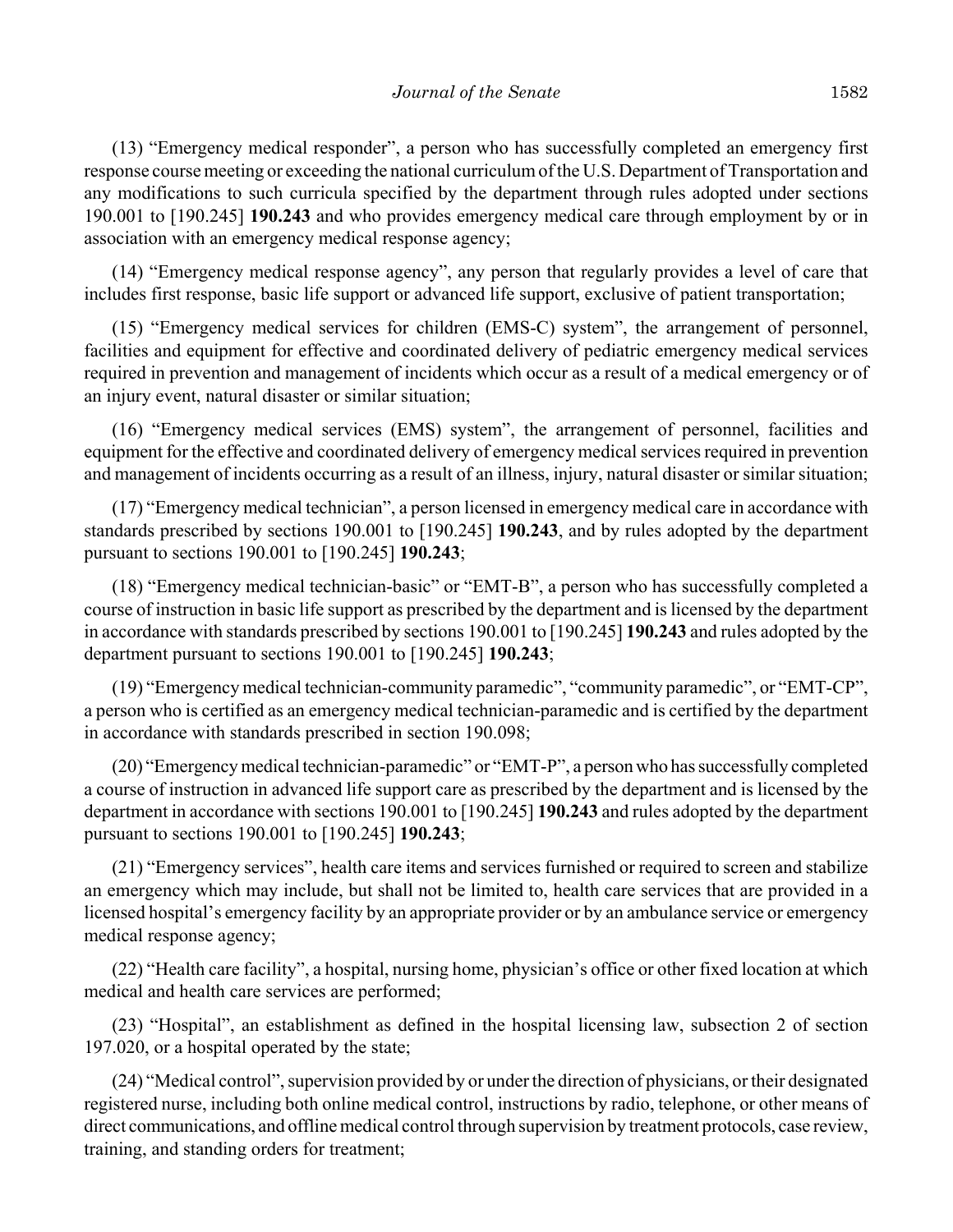(25) "Medical direction", medical guidance and supervision provided by a physician to an emergency services provider or emergency medical services system;

(26) "Medical director", a physician licensed pursuant to chapter 334 designated by the ambulance service or emergency medical response agency and who meets criteria specified by the department by rules pursuant to sections 190.001 to [190.245] **190.243**;

(27) "Memorandum of understanding", an agreement between an emergency medical response agency or dispatch agency and an ambulance service or services within whose territory the agency operates, in order to coordinate emergency medical services;

(28) "Patient", an individual who is sick, injured, wounded, diseased, or otherwise incapacitated or helpless, or dead, excluding deceased individuals being transported from or between private or public institutions, homes or cemeteries, and individuals declared dead prior to the time an ambulance is called for assistance;

(29) "Person", as used in these definitions and elsewhere in sections 190.001 to [190.245] **190.243**, any individual, firm, partnership, copartnership, joint venture, association, cooperative organization, corporation, municipal or private, and whether organized for profit or not, state, county, political subdivision, state department, commission, board, bureau or fraternal organization, estate, public trust, business or common law trust, receiver, assignee for the benefit of creditors, trustee or trustee in bankruptcy, or any other service user or provider;

(30) "Physician", a person licensed as a physician pursuant to chapter 334;

(31) "Political subdivision", any municipality, city, county, city not within a county, ambulance district or fire protection district located in this state which provides or has authority to provide ambulance service;

(32) "Professional organization", any organized group or association with an ongoing interest regarding emergency medical services. Such groups and associations could include those representing volunteers, labor, management, firefighters, EMT-B's, nurses, EMT-P's, physicians, communications specialists and instructors. Organizations could also represent the interests of ground ambulance services, air ambulance services, fire service organizations, law enforcement, hospitals, trauma centers, communication centers, pediatric services, labor unions and poison control services;

(33) "Proof of financial responsibility", proof of ability to respond to damages for liability, on account of accidents occurring subsequent to the effective date of such proof, arising out of the ownership, maintenance or use of a motor vehicle in the financial amount set in rules promulgated by the department, but in no event less than the statutory minimum required for motor vehicles. Proof of financial responsibility shall be used as proof of self-insurance;

(34) "Protocol", a predetermined, written medical care guideline, which may include standing orders;

(35) "Regional EMS advisory committee", a committee formed within an emergency medical services (EMS) region to advise ambulance services, the state advisory council on EMS and the department;

(36) "Specialty care transportation", the transportation of a patient requiring the services of an emergency medical technician-paramedic who has received additional training beyond the training prescribed by the department. Specialty care transportation services shall be defined in writing in the appropriate local protocols for ground and air ambulance services and approved by the local physician medical director. The protocols shall be maintained by the local ambulance service and shall define the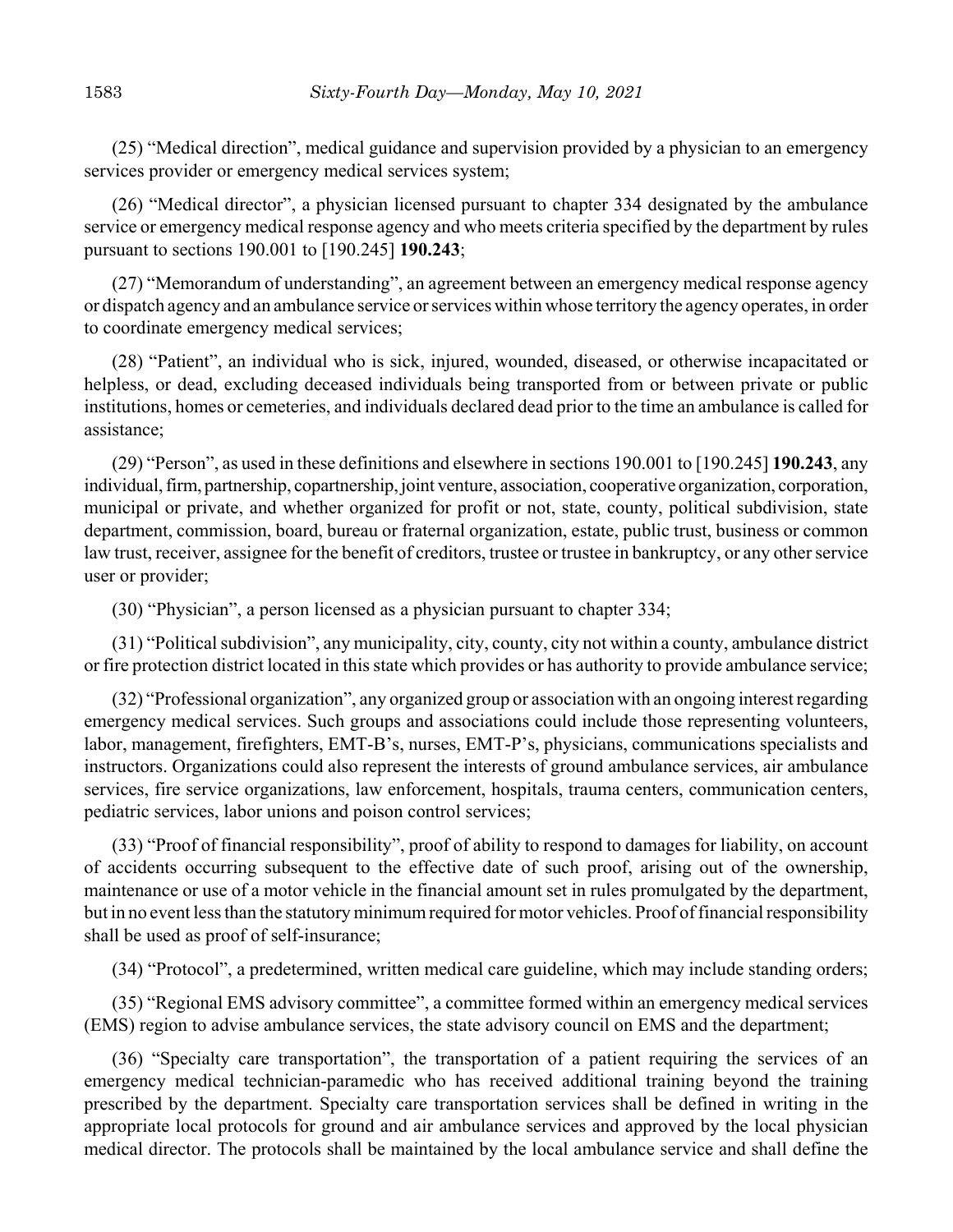additional training required of the emergency medical technician-paramedic;

(37) "Stabilize", with respect to an emergency, the provision of such medical treatment as may be necessary to attempt to assure within reasonable medical probability that no material deterioration of an individual's medical condition is likely to result from or occur during ambulance transportation unless the likely benefits of such transportation outweigh the risks;

(38) "State advisory council on emergency medical services", a committee formed to advise the department on policy affecting emergency medical service throughout the state;

(39) "State EMS medical directors advisory committee", a subcommittee of the state advisory council on emergency medical services formed to advise the state advisory council on emergency medical services and the department on medical issues;

(40) "STEMI" or "ST-elevation myocardial infarction", a type of heart attack in which impaired blood flow to the patient's heart muscle is evidenced by ST-segment elevation in electrocardiogram analysis, and as further defined in rules promulgated by the department under sections 190.001 to 190.250;

(41) "STEMI care", includes education and prevention, emergency transport, triage, and acute care and rehabilitative services for STEMI that requires immediate medical or surgical intervention or treatment;

(42) "STEMI center", a hospital that is currently designated as such by the department to care for patients with ST-segment elevation myocardial infarctions;

(43) "Stroke", a condition of impaired blood flow to a patient's brain as defined by the department;

(44) "Stroke care", includes emergency transport, triage, and acute intervention and other acute care services for stroke that potentially require immediate medical or surgical intervention or treatment, and may include education, primary prevention, acute intervention, acute and subacute management, prevention of complications, secondary stroke prevention, and rehabilitative services;

(45) "Stroke center", a hospital that is currently designated as such by the department;

(46) **"Time-critical diagnosis", trauma care, stroke care, and STEMI care occurring either outside of a hospital or in a center designated under section 190.241;**

**(47) "Time-critical diagnosis advisory committee", a committee formed under section 190.257 to advise the department on policies impacting trauma, stroke, and STEMI center designations; regulations on trauma care, stroke care, and STEMI care; and the transport of trauma, stroke, and STEMI patients;**

**(48)** "Trauma", an injury to human tissues and organs resulting from the transfer of energy from the environment;

[(47)] **(49)** "Trauma care" includes injury prevention, triage, acute care and rehabilitative services for major single system or multisystem **trauma** injuries that potentially require immediate medical or surgical intervention or treatment;

[(48)] **(50)** "Trauma center", a hospital that is currently designated as such by the department.

190.101. 1. There is hereby established a "State Advisory Council on Emergency Medical Services" which shall consist of sixteen members, one of which shall be a resident of a city not within a county. The members of the council shall be appointed by the governor with the advice and consent of the senate and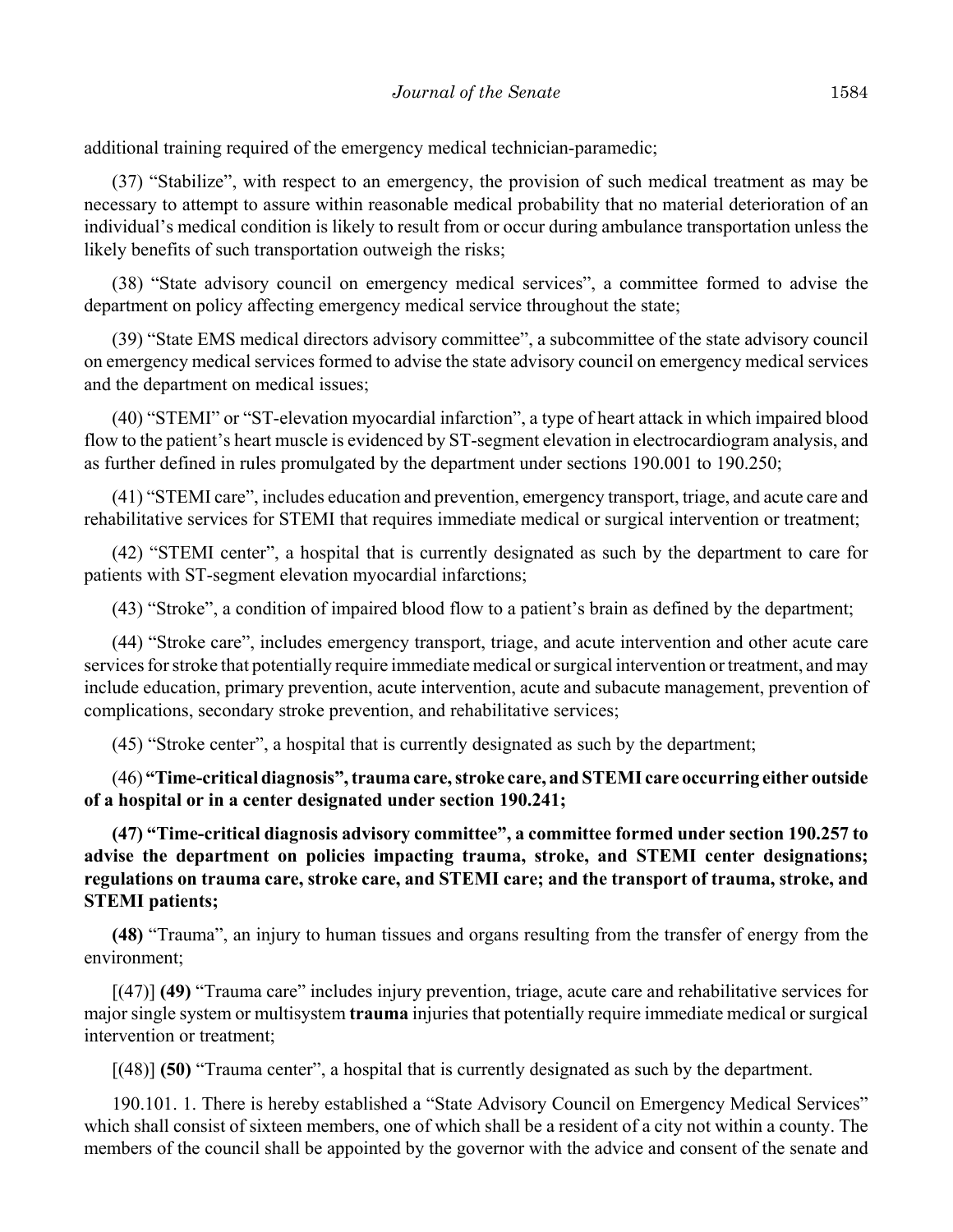shall serve terms of four years. The governor shall designate one of the members as chairperson. The chairperson may appoint subcommittees that include noncouncil members.

2. The state EMS medical directors advisory committee and the regional EMS advisory committees will be recognized as subcommittees of the state advisory council on emergency medical services.

3. The council shall have geographical representation and representation from appropriate areas of expertise in emergency medical services including volunteers, professional organizations involved in emergency medical services, EMT's, paramedics, nurses, firefighters, physicians, ambulance service administrators, hospital administrators and other health care providers concerned with emergency medical services. The regional EMS advisory committees shall serve as a resource for the identification of potential members of the state advisory council on emergency medical services.

# 4. **The state EMS medical director, as described under section 190.103, shall serve as an ex officio member of the council.**

**5.** The members of the council and subcommittees shall serve without compensation except that members of the council shall, subject to appropriations, be reimbursed for reasonable travel expenses and meeting expenses related to the functions of the council.

[5.] **6.** The purpose of the council is to make recommendations to the governor, the general assembly, and the department on policies, plans, procedures and proposed regulations on how to improve the statewide emergency medical services system. The council shall advise the governor, the general assembly, and the department on all aspects of the emergency medical services system.

[6.] **7.** (1) There is hereby established a standing subcommittee of the council to monitor the implementation of the recognition of the EMS personnel licensure interstate compact under sections 190.900 to 190.939, the interstate commission for EMS personnel practice, and the involvement of the state of Missouri. The subcommittee shall meet at least biannually and receive reports from the Missouri delegate to the interstate commission for EMS personnel practice. The subcommittee shall consist of at least seven members appointed by the chair of the council, to include at least two members as recommended by the Missouri state council of firefighters and one member as recommended by the Missouri Association of Fire Chiefs. The subcommittee may submit reports and recommendations to the council, the department of health and senior services, the general assembly, and the governor regarding the participation of Missouri with the recognition of the EMS personnel licensure interstate compact.

(2) The subcommittee shall formally request a public hearing for any rule proposed by the interstate commission for EMS personnel practice in accordance with subsection 7 of section 190.930. The hearing request shall include the request that the hearing be presented live through the internet. The Missouri delegate to the interstate commission for EMS personnel practice shall be responsible for ensuring that all hearings, notices of, and related rulemaking communications as required by the compact be communicated to the council and emergency medical services personnel under the provisions of subsections 4, 5, 6, and 8 of section 190.930.

(3) The department of health and senior services shall not establish or increase fees for Missouri emergency medical services personnel licensure in accordance with this chapter for the purpose of creating the funds necessary for payment of an annual assessment under subdivision (3) of subsection 5 of section 190.924.

# **8. The council shall consult with the time-critical diagnosis advisory committee, as described under**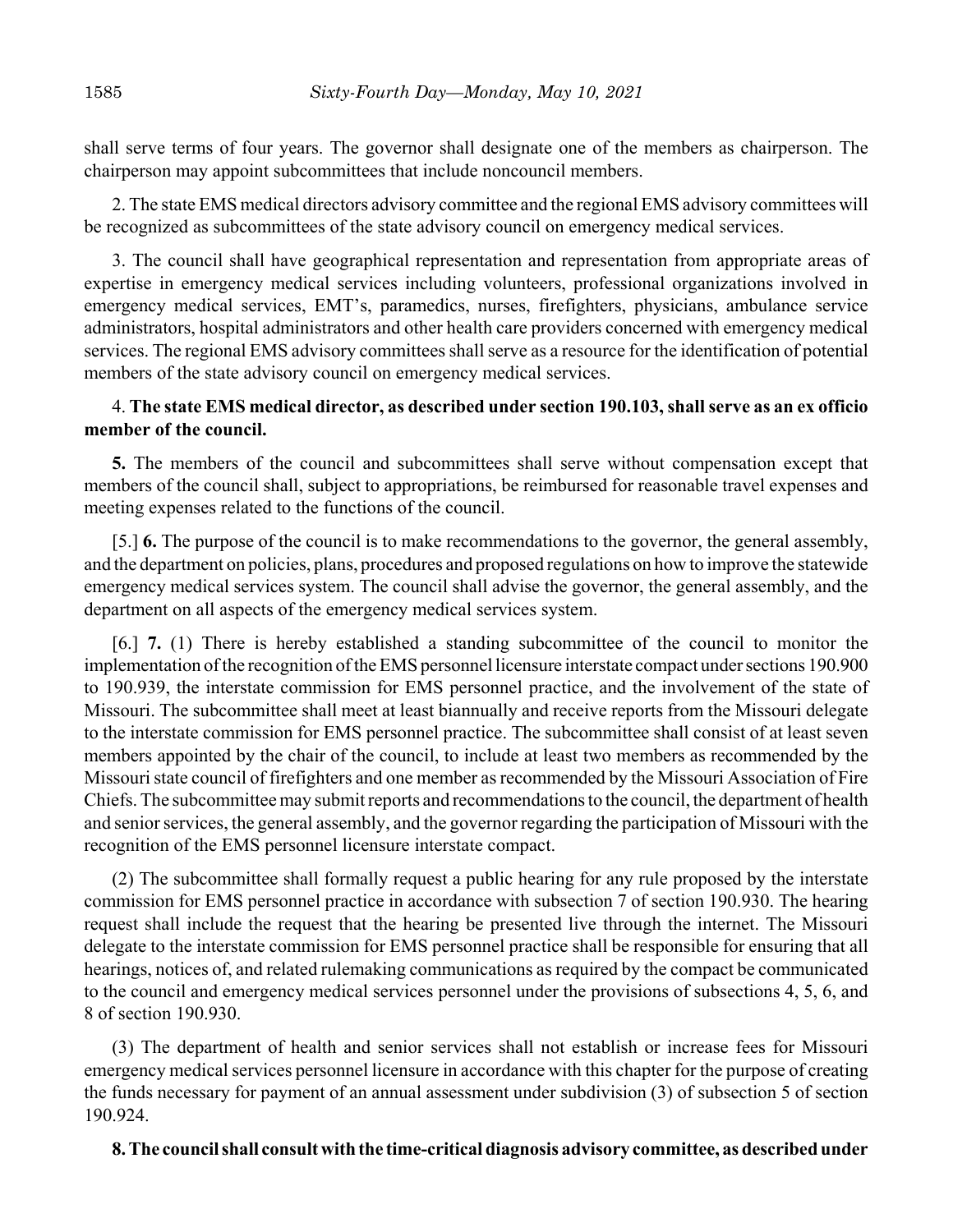#### **section 190.257, regarding time-critical diagnosis.**

190.103. 1. One physician with expertise in emergency medical services from each of the EMS regions shall be elected by that region's EMS medical directors to serve as a regional EMS medical director. The regional EMS medical directors shall constitute the state EMS medical director's advisory committee and shall advise the department and their region's ambulance services on matters relating to medical control and medical direction in accordance with sections 190.001 to [190.245] **190.243** and rules adopted by the department pursuant to sections 190.001 to [190.245] **190.243**. The regional EMS medical director shall serve a term of four years. The southwest, northwest, and Kansas City regional EMS medical directors shall be elected to an initial two-year term. The central, east central, and southeast regional EMS medical directors shall be elected to an initial four-year term. All subsequent terms following the initial terms shall be four years. The state EMS medical director shall be the chair of the state EMS medical director's advisory committee, and shall be elected by the members of the regional EMS medical director's advisory committee, shall serve a term of four years, and shall seek to coordinate EMS services between the EMS regions, promote educational efforts for agency medical directors, represent Missouri EMS nationally in the role of the state EMS medical director, and seek to incorporate the EMS system into the health care system serving Missouri.

2. A medical director is required for all ambulance services and emergency medical response agencies that provide: advanced life support services; basic life support services utilizing medications or providing assistance with patients' medications; or basic life support services performing invasive procedures including invasive airway procedures. The medical director shall provide medical direction to these services and agencies in these instances.

3. The medical director, in cooperation with the ambulance service or emergency medical response agency administrator, shall have the responsibility and the authority to ensure that the personnel working under their supervision are able to provide care meeting established standards of care with consideration for state and national standards as well as local area needs and resources. The medical director, in cooperation with the ambulance service or emergency medical response agency administrator, shall establish and develop triage, treatment and transport protocols, which may include authorization for standing orders. Emergency medical technicians shall only perform those medical procedures as directed by treatment protocols approved by the local medical director or when authorized through direct communication with online medical control.

4. All ambulance services and emergency medical response agencies that are required to have a medical director shall establish an agreement between the service or agency and their medical director. The agreement will include the roles, responsibilities and authority of the medical director beyond what is granted in accordance with sections 190.001 to [190.245] **190.243** and rules adopted by the department pursuant to sections 190.001 to [190.245] **190.243**. The agreement shall also include grievance procedures regarding the emergency medical response agency or ambulance service, personnel and the medical director.

5. Regional EMS medical directors and the state EMS medical director elected as provided under subsection 1 of this section shall be considered public officials for purposes of sovereign immunity, official immunity, and the Missouri public duty doctrine defenses.

6. The state EMS medical director's advisory committee shall be considered a peer review committee under section 537.035.

7. Regional EMS medical directors may act to provide online telecommunication medical direction to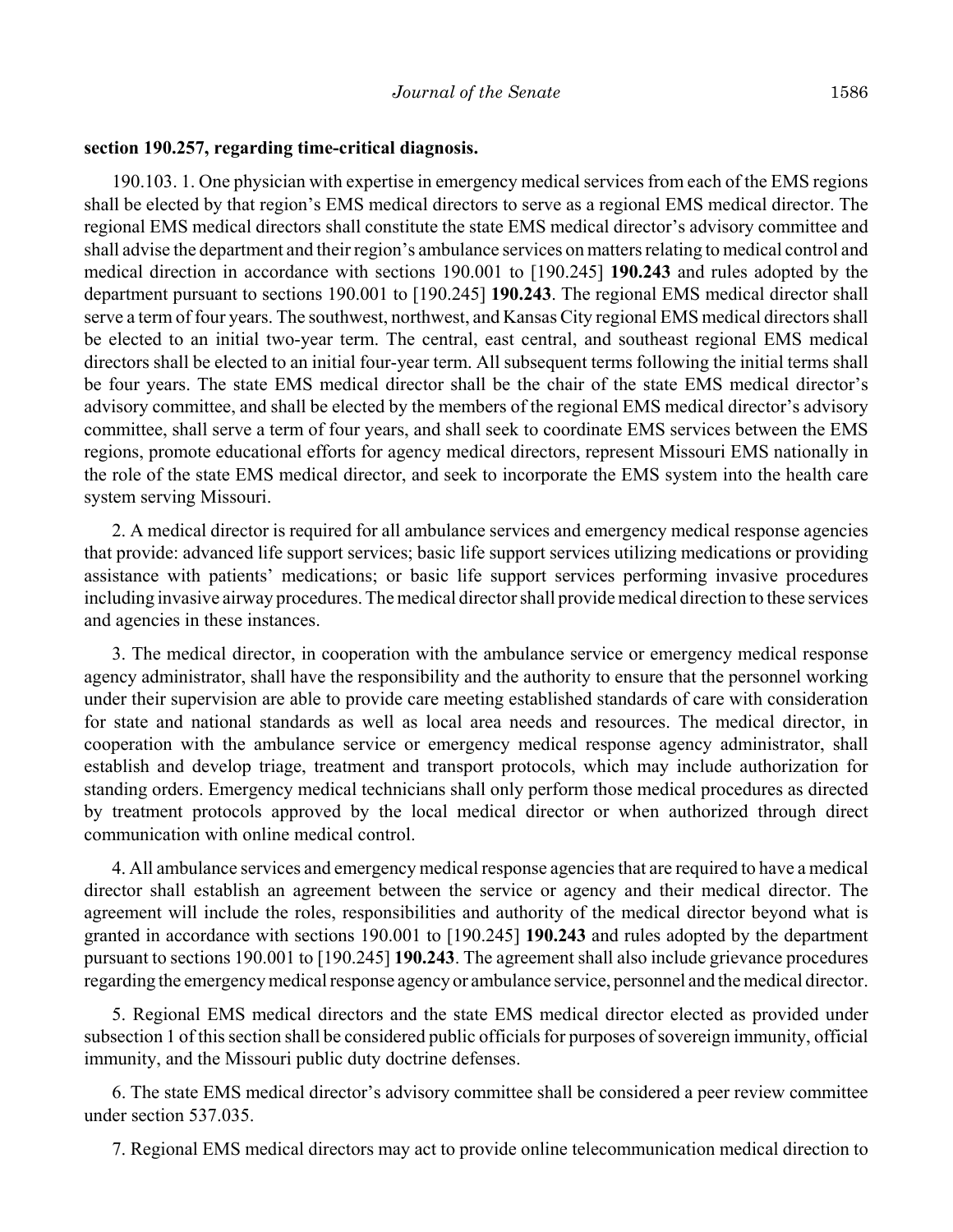AEMTs, EMT-Bs, EMT-Ps, and community paramedics and provide offline medical direction per standardized treatment, triage, and transport protocols when EMS personnel, including AEMTs, EMT-Bs, EMT-Ps, and community paramedics, are providing care to special needs patients or at the request of a local EMS agency or medical director.

8. When developing treatment protocols for special needs patients, regional EMS medical directors may promulgate such protocols on a regional basis across multiple political subdivisions' jurisdictional boundaries, and such protocols may be used by multiple agencies including, but not limited to, ambulance services, emergency response agencies, and public health departments. Treatment protocols shall include steps to ensure the receiving hospital is informed of the pending arrival of the special needs patient, the condition of the patient, and the treatment instituted.

9. Multiple EMS agencies including, but not limited to, ambulance services, emergency response agencies, and public health departments shall take necessary steps to follow the regional EMS protocols established as provided under subsection 8 of this section in cases of mass casualty or state-declared disaster incidents.

10. When regional EMS medical directors develop and implement treatment protocols for patients or provide online medical direction for patients, such activity shall not be construed as having usurped local medical direction authority in any manner.

# 11. **The state EMS medical directors advisory committee shall review and make recommendations regarding all proposed community and regional time-critical diagnosis plans.**

**12.** Notwithstanding any other provision of law to the contrary, when regional EMS medical directors are providing either online telecommunication medical direction to AEMTs, EMT-Bs, EMT-Ps, and community paramedics, or offline medical direction per standardized EMS treatment, triage, and transport protocols for patients, those medical directions or treatment protocols may include the administration of the patient's own prescription medications.

190.104. 1. The department is authorized to establish a program to improve the quality of emergency care for pediatric patients throughout the state and to implement a comprehensive pediatric emergency medical services system in accordance with standards prescribed by sections 190.001 to [190.245] **190.243** and rules adopted by the department pursuant to sections 190.001 to [190.245] **190.243**.

2. The department is authorized to receive contributions, grants, donations or funds from any private entity to be expended for the program authorized pursuant to this section.

190.105. 1. No person, either as owner, agent or otherwise, shall furnish, operate, conduct, maintain, advertise, or otherwise be engaged in or profess to be engaged in the business or service of the transportation of patients by ambulance in the air, upon the streets, alleys, or any public way or place of the state of Missouri unless such person holds a currently valid license from the department for an ambulance service issued pursuant to the provisions of sections 190.001 to [190.245] **190.243**.

2. No ground ambulance shall be operated for ambulance purposes, and no individual shall drive, attend or permit it to be operated for such purposes in the state of Missouri unless the ground ambulance is under the immediate supervision and direction of a person who is holding a currently valid Missouri license as an emergency medical technician. Nothing in this section shall be construed to mean that a duly registered nurse, a duly licensed physician, or a duly licensed physician assistant be required to hold an emergency medical technician's license. When a physician assistant is in attendance with a patient on an ambulance,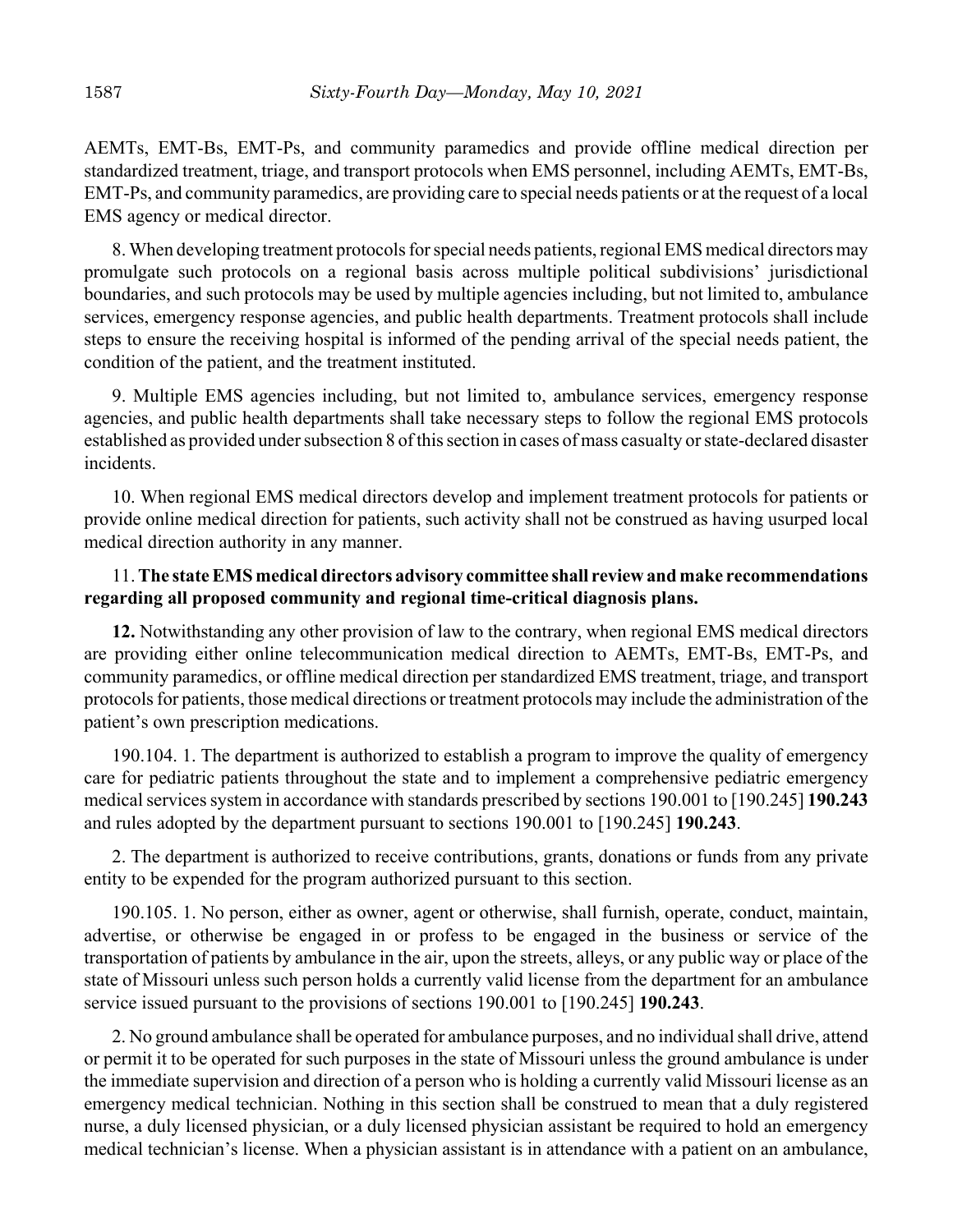the physician assistant shall be exempt from any mileage limitations in any collaborative practice arrangement prescribed under law. Each ambulance service is responsible for assuring that any person driving its ambulance is competent in emergency vehicle operations and has a safe driving record. Each ground ambulance shall be staffed with at least two licensed individuals when transporting a patient, except as provided in section 190.094. In emergency situations which require additional medical personnel to assist the patient during transportation, an emergency medical responder, firefighter, or law enforcement personnel with a valid driver's license and prior experience with driving emergency vehicles may drive the ground ambulance provided the ground ambulance service stipulates to this practice in operational policies.

3. No license shall be required for an ambulance service, or for the attendant of an ambulance, which:

(1) Is rendering assistance in the case of an emergency, major catastrophe or any other unforeseen event or series of events which jeopardizes the ability of the local ambulance service to promptly respond to emergencies; or

(2) Is operated from a location or headquarters outside of Missouri in order to transport patients who are picked up beyond the limits of Missouri to locations within or outside of Missouri, but no such outside ambulance shall be used to pick up patients within Missouri for transportation to locations within Missouri, except as provided in subdivision (1) of this subsection.

4. The issuance of a license pursuant to the provisions of sections 190.001 to [190.245] **190.243** shall not be construed so as to authorize any person to provide ambulance services or to operate any ambulances without a franchise in any city not within a county or in a political subdivision in any county with a population of over nine hundred thousand inhabitants, or a franchise, contract or mutual-aid agreement in any other political subdivision which has enacted an ordinance making it unlawful to do so.

5. Sections 190.001 to [190.245] **190.243** shall not preclude the adoption of any law, ordinance or regulation not in conflict with such sections by any city not within a county, or at least as strict as such sections by any county, municipality or political subdivision except that no such regulations or ordinances shall be adopted by a political subdivision in a county with a population of over nine hundred thousand inhabitants except by the county's governing body.

6. In a county with a population of over nine hundred thousand inhabitants, the governing body of the county shall set the standards for all ambulance services which shall comply with subsection 5 of this section. All such ambulance services must be licensed by the department. The governing body of such county shall not prohibit a licensed ambulance service from operating in the county, as long as the ambulance service meets county standards.

7. An ambulance service or vehicle when operated for the purpose of transporting persons who are sick, injured, or otherwise incapacitated shall not be treated as a common or contract carrier under the jurisdiction of the Missouri division of motor carrier and railroad safety.

8. Sections 190.001 to [190.245] **190.243** shall not apply to, nor be construed to include, any motor vehicle used by an employer for the transportation of such employer's employees whose illness or injury occurs on private property, and not on a public highway or property, nor to any person operating such a motor vehicle.

9. A political subdivision that is authorized to operate a licensed ambulance service may establish, operate, maintain and manage its ambulance service, and select and contract with a licensed ambulance service. Any political subdivision may contract with a licensed ambulance service.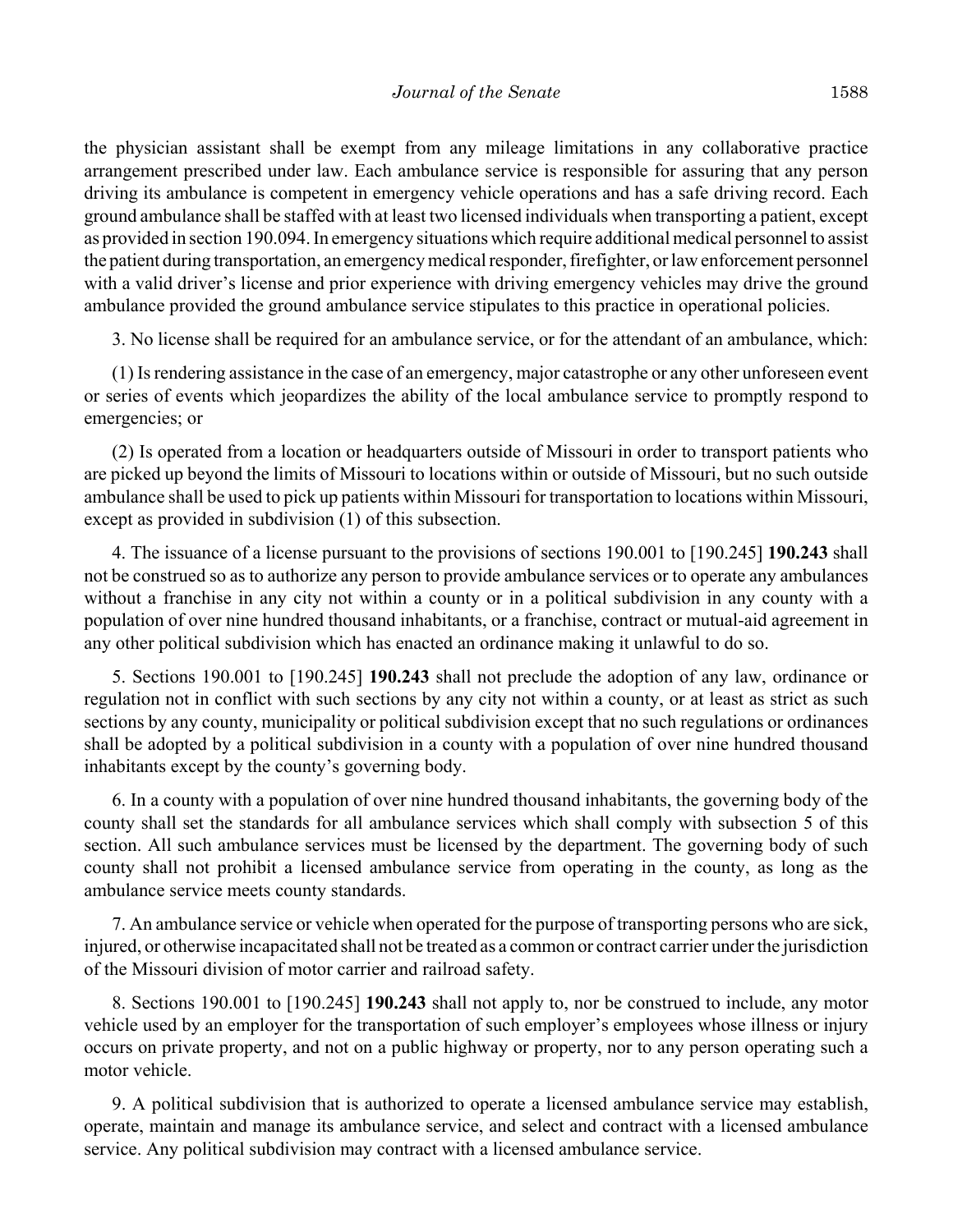10. Except as provided in subsections 5 and 6, nothing in section 67.300, or subsection 2 of section 190.109, shall be construed to authorize any municipality or county which is located within an ambulance district or a fire protection district that is authorized to provide ambulance service to promulgate laws, ordinances or regulations related to the provision of ambulance services. This provision shall not apply to any municipality or county which operates an ambulance service established prior to August 28, 1998.

11. Nothing in section 67.300 or subsection 2 of section 190.109 shall be construed to authorize any municipality or county which is located within an ambulance district or a fire protection district that is authorized to provide ambulance service to operate an ambulance service without a franchise in an ambulance district or a fire protection district that is authorized to provide ambulance service which has enacted an ordinance making it unlawful to do so. This provision shall not apply to any municipality or county which operates an ambulance service established prior to August 28, 1998.

12. No provider of ambulance service within the state of Missouri which is licensed by the department to provide such service shall discriminate regarding treatment or transportation of emergency patients on the basis of race, sex, age, color, religion, sexual preference, national origin, ancestry, handicap, medical condition or ability to pay.

13. No provision of this section, other than subsections 5, 6, 10 and 11 of this section, is intended to limit or supersede the powers given to ambulance districts pursuant to this chapter or to fire protection districts pursuant to chapter 321, or to counties, cities, towns and villages pursuant to chapter 67.

14. Upon the sale or transfer of any ground ambulance service ownership, the owner of such service shall notify the department of the change in ownership within thirty days of such sale or transfer. After receipt of such notice, the department shall conduct an inspection of the ambulance service to verify compliance with the licensure standards of sections 190.001 to [190.245] **190.243**.

190.108. 1. The department shall, within a reasonable time after receipt of an application, cause such investigation as the department deems necessary to be made of the applicant for an air ambulance license.

2. The department shall have the authority and responsibility to license an air ambulance service in accordance with sections 190.001 to [190.245] **190.243**, and in accordance with rules adopted by the department pursuant to sections 190.001 to [190.245] **190.243**. The department may promulgate rules relating to the requirements for an air ambulance license including, but not limited to:

- (1) Medical control plans;
- (2) Medical director qualifications;
- (3) Air medical staff qualifications;
- (4) Response and operations standards to assure that the health and safety needs of the public are met;
- (5) Standards for air medical communications;
- (6) Criteria for compliance with licensure requirements;
- (7) Records and forms;
- (8) Equipment requirements;
- (9) Five-year license renewal;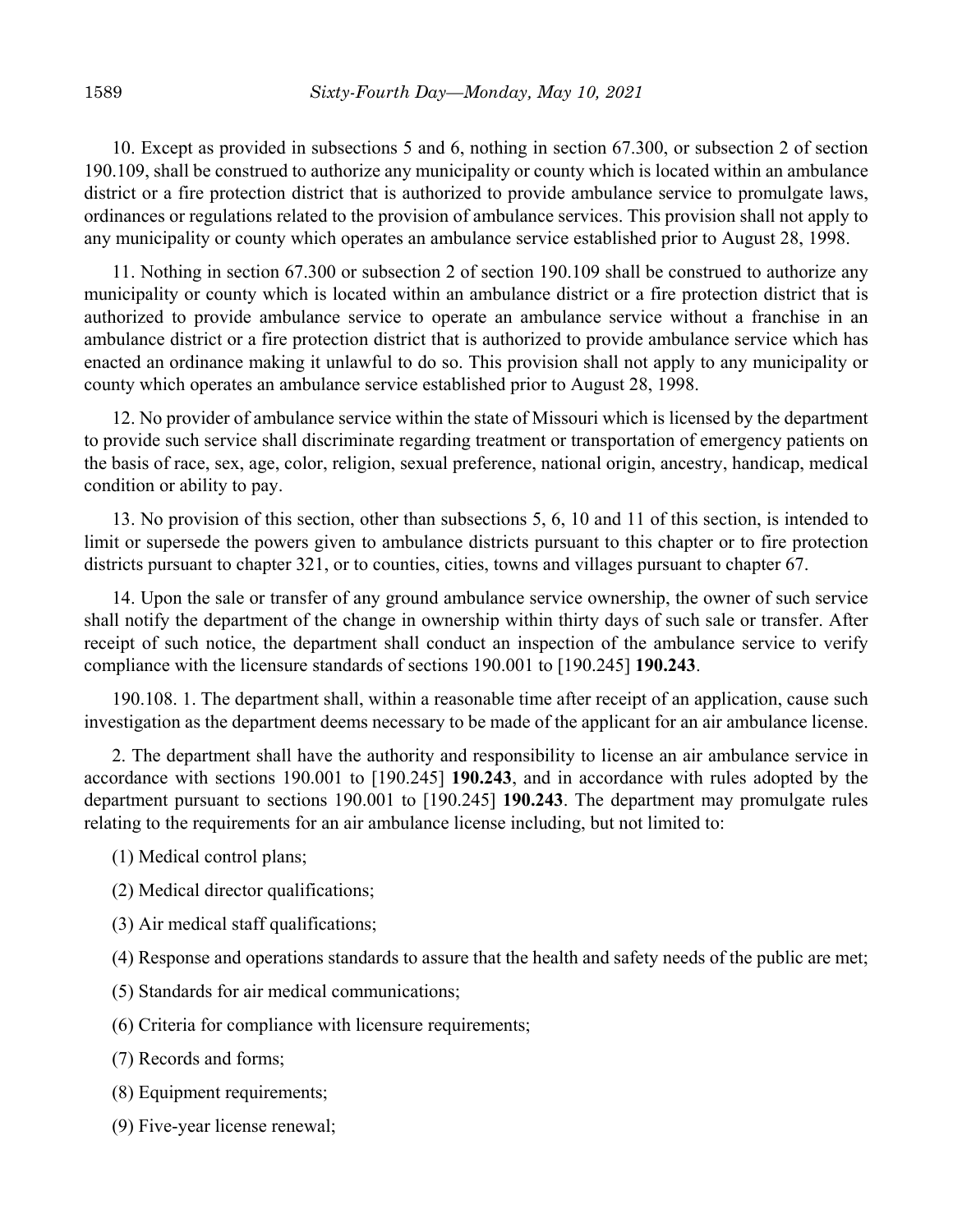(10) Quality improvement committees; and

(11) Response time, patient care and transportation standards.

3. Application for an air ambulance service license shall be made upon such forms as prescribed by the department in rules adopted pursuant to sections 190.001 to [190.245] **190.243**. The application form shall contain such information as the department deems necessary to make a determination as to whether the air ambulance service meets all the requirements of sections 190.001 to [190.245] **190.243** and rules promulgated pursuant to sections 190.001 to [190.245] **190.243**.

4. Upon the sale or transfer of any air ambulance service ownership, the owner of such service shall notify the department of the change in ownership within thirty days of such sale or transfer. After receipt of such notice, the department shall conduct an inspection of the ambulance service to verify compliance with the licensure standards of sections 190.001 to [190.245] **190.243**.

190.109. 1. The department shall, within a reasonable time after receipt of an application, cause such investigation as the department deems necessary to be made of the applicant for a ground ambulance license.

2. Any person that owned and operated a licensed ambulance on December 31, 1997, shall receive an ambulance service license from the department, unless suspended, revoked or terminated, for that ambulance service area which was, on December 31, 1997, described and filed with the department as the primary service area for its licensed ambulances on August 28, 1998, provided that the person makes application and adheres to the rules and regulations promulgated by the department pursuant to sections 190.001 to [190.245] **190.243**.

3. The department shall issue a new ground ambulance service license to an ambulance service that is not currently licensed by the department, or is currently licensed by the department and is seeking to expand its ambulance service area, except as provided in subsection 4 of this section, to be valid for a period of five years, unless suspended, revoked or terminated, when the director finds that the applicant meets the requirements of ambulance service licensure established pursuant to sections 190.100 to [190.245] **190.243** and the rules adopted by the department pursuant to sections 190.001 to [190.245] **190.243**. In order to be considered for a new ambulance service license, an ambulance service shall submit to the department a letter of endorsement from each ambulance district or fire protection district that is authorized to provide ambulance service, or from each municipality not within an ambulance district or fire protection district that is authorized to provide ambulance service, in which the ambulance service proposes to operate. If an ambulance service proposes to operate in unincorporated portions of a county not within an ambulance district or fire protection district that is authorized to provide ambulance service, in order to be considered for a new ambulance service license, the ambulance service shall submit to the department a letter of endorsement from the county. Any letter of endorsement required pursuant to this section shall verify that the political subdivision has conducted a public hearing regarding the endorsement and that the governing body of the political subdivision has adopted a resolution approving the endorsement. The letter of endorsement shall affirmatively state that the proposed ambulance service:

(1) Will provide a benefit to public health that outweighs the associated costs;

(2) Will maintain or enhance the public's access to ambulance services;

(3) Will maintain or improve the public health and promote the continued development of the regional emergency medical service system;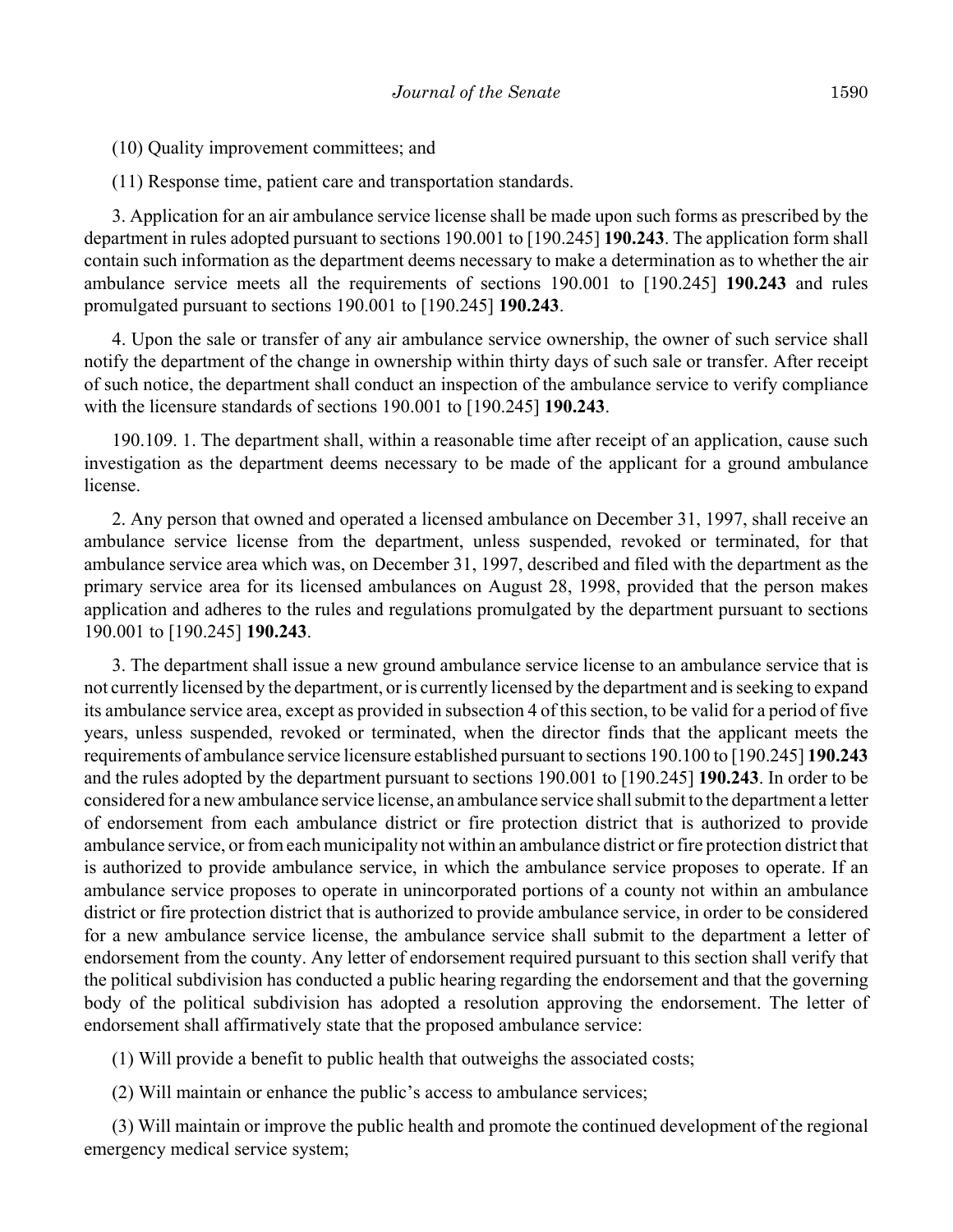(4) Has demonstrated the appropriate expertise in the operation of ambulance services; and

(5) Has demonstrated the financial resources necessary for the operation of the proposed ambulance service.

4. A contract between a political subdivision and a licensed ambulance service for the provision of ambulance services for that political subdivision shall expand, without further action by the department, the ambulance service area of the licensed ambulance service to include the jurisdictional boundaries of the political subdivision. The termination of the aforementioned contract shall result in a reduction of the licensed ambulance service's ambulance service area by removing the geographic area of the political subdivision from its ambulance service area, except that licensed ambulance service providers may provide ambulance services as are needed at and around the state fair grounds for protection of attendees at the state fair.

5. The department shall renew a ground ambulance service license if the applicant meets the requirements established pursuant to sections 190.001 to [190.245] **190.243**, and the rules adopted by the department pursuant to sections 190.001 to [190.245] **190.243**.

6. The department shall promulgate rules relating to the requirements for a ground ambulance service license including, but not limited to:

(1) Vehicle design, specification, operation and maintenance standards;

(2) Equipment requirements;

(3) Staffing requirements;

(4) Five-year license renewal;

(5) Records and forms;

(6) Medical control plans;

(7) Medical director qualifications;

(8) Standards for medical communications;

(9) Memorandums of understanding with emergency medical response agencies that provide advanced life support;

(10) Quality improvement committees; and

(11) Response time, patient care and transportation standards.

7. Application for a ground ambulance service license shall be made upon such forms as prescribed by the department in rules adopted pursuant to sections 190.001 to [190.245] **190.243**. The application form shall contain such information as the department deems necessary to make a determination as to whether the ground ambulance service meets all the requirements of sections 190.001 to [190.245] **190.243** and rules promulgated pursuant to sections 190.001 to [190.245] **190.243**.

190.120. 1. No ambulance service license shall be issued pursuant to sections 190.001 to [190.245] **190.243**, nor shall such license be valid after issuance, nor shall any ambulance be operated in Missouri unless there is at all times in force and effect insurance coverage or proof of financial responsibility with adequate reserves maintained for each and every ambulance owned or operated by or for the applicant or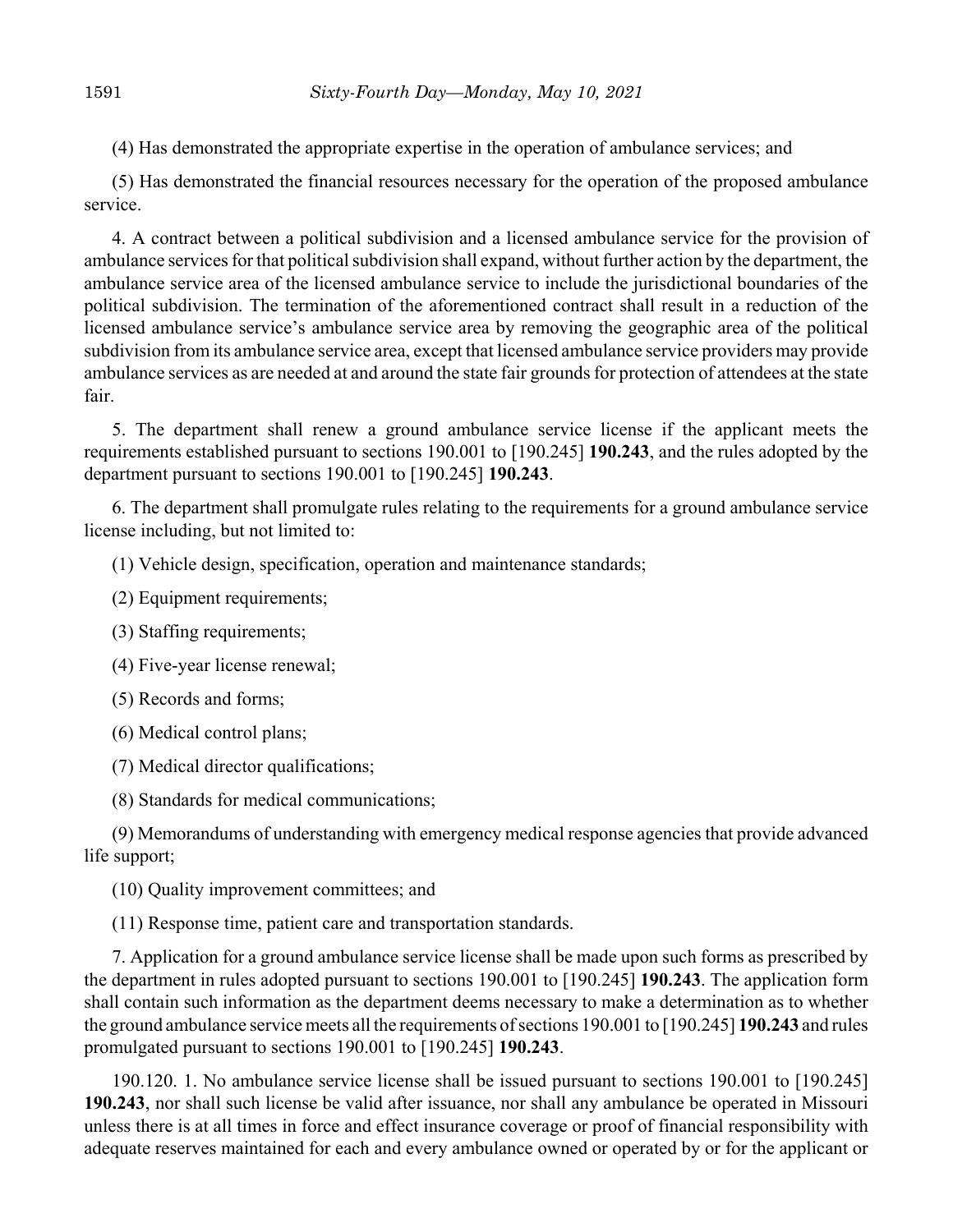licensee to provide for the payment of damages in an amount as prescribed in regulation:

(1) For injury to or death of individuals in accidents resulting from any cause for which the owner of such vehicle would be liable on account of liability imposed on him or her by law, regardless of whether the ambulance was being driven by the owner or the owner's agent; and

(2) For the loss of or damage to the property of another, including personal property, under like circumstances.

2. The insurance policy or proof of financial responsibility shall be submitted by all licensees required to provide such insurance pursuant to sections 190.001 to [190.245] **190.243**. The insurance policy, or proof of the existence of financial responsibility, shall be submitted to the director, in such form as the director may specify, for the director's approval prior to the issuance of each ambulance service license.

3. Every insurance policy or proof of financial responsibility document required by the provisions of this section shall contain proof of a provision for a continuing liability thereunder to the full amount thereof, notwithstanding any recovery thereon; that the liability of the insurer shall not be affected by the insolvency or the bankruptcy of the assured; and that until the policy is revoked the insurance company or self-insured licensee or entity will not be relieved from liability on account of nonpayment of premium, failure to renew license at the end of the year, or any act or omission of the named assured. Such policy of insurance or selfinsurance shall be further conditioned for the payment of any judgments up to the limits of such policy, recovered against any person other than the owner, the owner's agent or employee, who may operate the same with the consent of the owner.

4. Every insurance policy or self-insured licensee or entity as required by the provisions of this section shall extend for the period to be covered by the license applied for and the insurer shall be obligated to give not less than thirty days' written notice to the director and to the insured before any cancellation or termination thereof earlier than its expiration date, and the cancellation or other termination of any such policy shall automatically revoke and terminate the licenses issued for the ambulance service covered by such policy unless covered by another insurance policy in compliance with sections 190.001 to [190.245] **190.243**.

190.131. 1. The department shall accredit or certify training entities for emergency medical responders, emergency medical dispatchers, and emergency medical technicians, for a period of five years, if the applicant meets the requirements established pursuant to sections 190.001 to [190.245] **190.243**.

2. Such rules promulgated by the department shall set forth the minimum requirements for entrance criteria, training program curricula, instructors, facilities, equipment, medical oversight, record keeping, and reporting.

3. Application for training entity accreditation or certification shall be made upon such forms as prescribed by the department in rules adopted pursuant to sections 190.001 to [190.245] **190.243**. The application form shall contain such information as the department deems reasonably necessary to make a determination as to whether the training entity meets all requirements of sections 190.001 to [190.245] **190.243** and rules promulgated pursuant to sections 190.001 to [190.245] **190.243**.

4. Upon receipt of such application for training entity accreditation or certification, the department shall determine whether the training entity, its instructors, facilities, equipment, curricula and medical oversight meet the requirements of sections 190.001 to [190.245] **190.243** and rules promulgated pursuant to sections 190.001 to [190.245] **190.243**.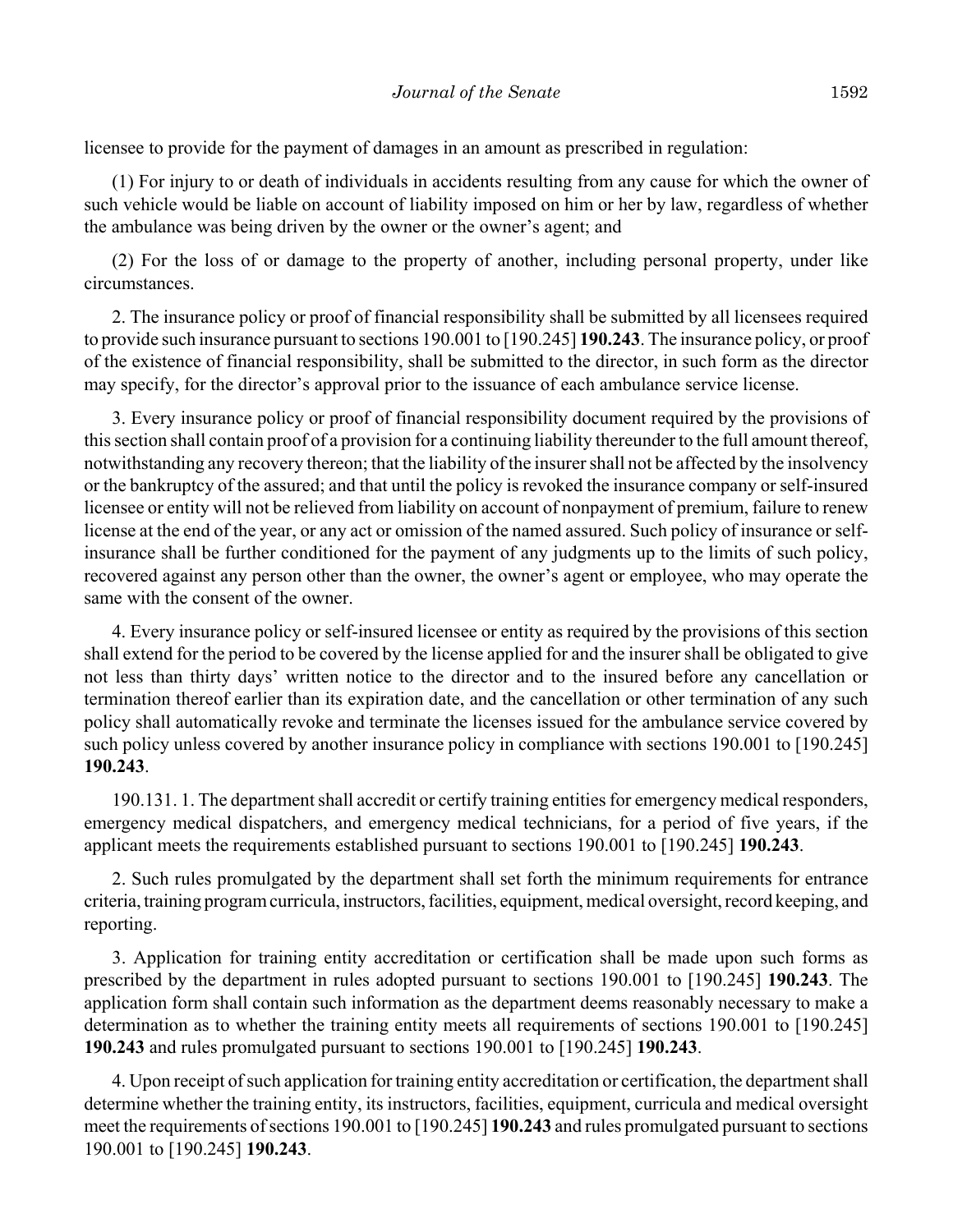5. Upon finding these requirements satisfied, the department shall issue a training entity accreditation or certification in accordance with rules promulgated by the department pursuant to sections 190.001 to [190.245] **190.243**.

6. Subsequent to the issuance of a training entity accreditation or certification, the department shall cause a periodic review of the training entity to assure continued compliance with the requirements of sections 190.001 to [190.245] **190.243** and all rules promulgated pursuant to sections 190.001 to [190.245] **190.243**.

7. No person or entity shall hold itself out or provide training required by this section without accreditation or certification by the department.

190.133. 1. The department shall, within a reasonable time after receipt of an application, cause such investigation as the department deems necessary to be made of the applicant for an emergency medical response agency license.

2. The department shall issue a license to any emergency medical response agency which provides advanced life support if the applicant meets the requirements established pursuant to sections 190.001 to [190.245] **190.243**, and the rules adopted by the department pursuant to sections 190.001 to [190.245] **190.243**. The department may promulgate rules relating to the requirements for an emergency medical response agency including, but not limited to:

(1) A licensure period of five years;

- (2) Medical direction;
- (3) Records and forms; and

(4) Memorandum of understanding with local ambulance services.

3. Application for an emergency medical response agency license shall be made upon such forms as prescribed by the department in rules adopted pursuant to sections 190.001 to [190.245] **190.243**. The application form shall contain such information as the department deems necessary to make a determination as to whether the emergency medical response agency meets all the requirements of sections 190.001 to [190.245] **190.243** and rules promulgated pursuant to sections 190.001 to [190.245] **190.243**.

4. No person or entity shall hold itself out as an emergency medical response agency that provides advanced life support or provide the services of an emergency medical response agency that provides advanced life support unless such person or entity is licensed by the department.

190.142. 1. (1) For applications submitted before the recognition of EMS personnel licensure interstate compact under sections 190.900 to 190.939 takes effect, the department shall, within a reasonable time after receipt of an application, cause such investigation as it deems necessary to be made of the applicant for an emergency medical technician's license.

(2) For applications submitted after the recognition of EMS personnel licensure interstate compact under sections 190.900 to 190.939 takes effect, an applicant for initial licensure as an emergency medical technician in this state shall submit to a background check by the Missouri state highway patrol and the Federal Bureau of Investigation through a process approved by the department of health and senior services. Such processes may include the use of vendors or systems administered by the Missouri state highway patrol. The department may share the results of such a criminal background check with any emergency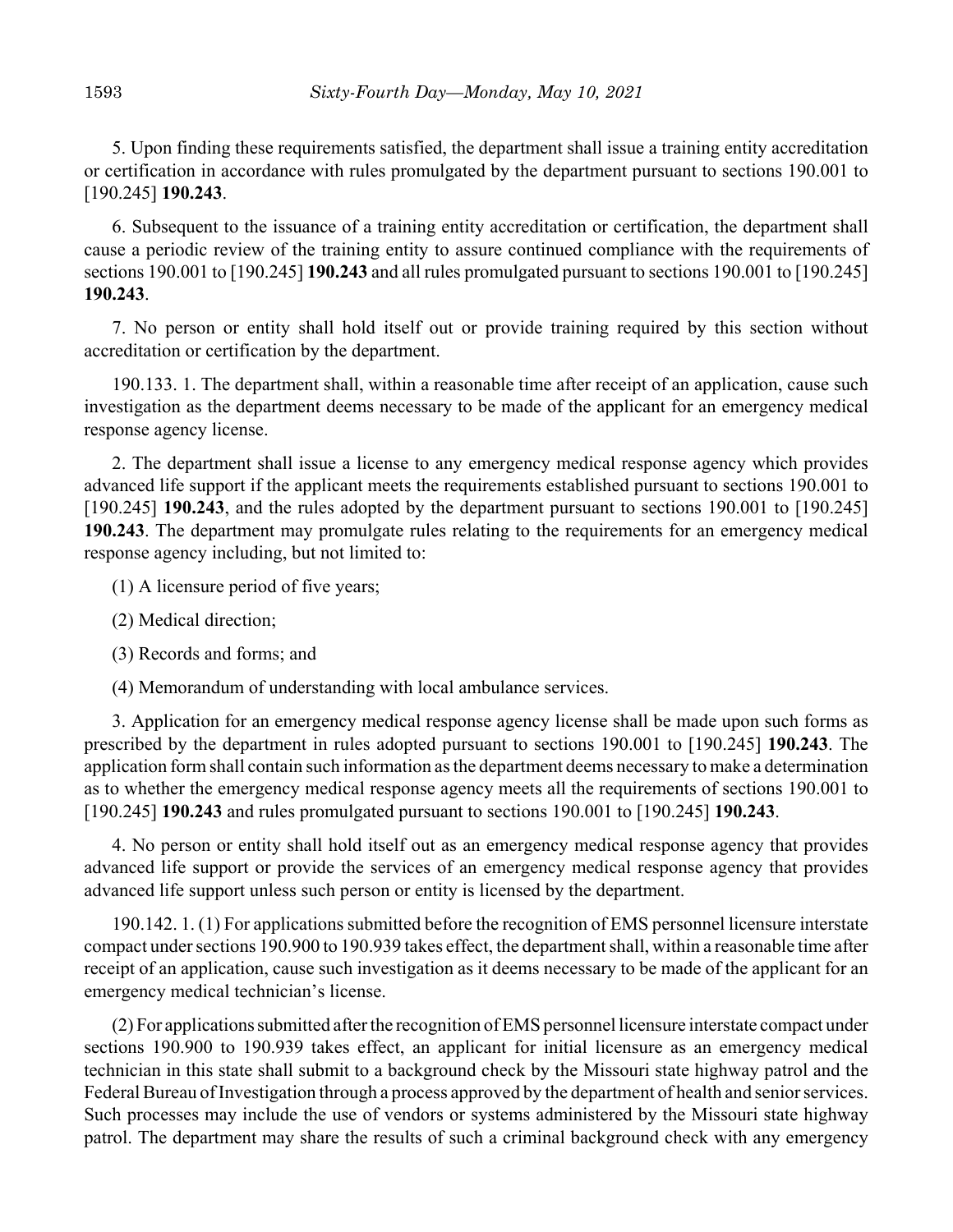services licensing agency in any member state, as that term is defined under section 190.900, in recognition of the EMS personnel licensure interstate compact. The department shall not issue a license until the department receives the results of an applicant's criminal background check from the Missouri state highway patrol and the Federal Bureau of Investigation, but, notwithstanding this subsection, the department may issue a temporary license as provided under section 190.143. Any fees due for a criminal background check shall be paid by the applicant.

(3) The director may authorize investigations into criminal records in other states for any applicant.

2. The department shall issue a license to all levels of emergency medical technicians, for a period of five years, if the applicant meets the requirements established pursuant to sections 190.001 to [190.245] **190.243** and the rules adopted by the department pursuant to sections 190.001 to [190.245] **190.243**. The department may promulgate rules relating to the requirements for an emergency medical technician including but not limited to:

(1) Age requirements;

(2) Emergency medical technician and paramedic education and training requirements based on respective National Emergency Medical Services Education Standards and any modification to such curricula specified by the department through rules adopted pursuant to sections 190.001 to [190.245] **190.243**;

(3) Paramedic accreditation requirements. Paramedic training programs shall be accredited by the Commission on Accreditation of Allied Health Education Programs (CAAHEP) or hold a CAAHEP letter of review;

(4) Initial licensure testing requirements. Initial EMT-P licensure testing shall be through the national registry of EMTs;

(5) Continuing education and relicensure requirements; and

(6) Ability to speak, read and write the English language.

3. Application for all levels of emergency medical technician license shall be made upon such forms as prescribed by the department in rules adopted pursuant to sections 190.001 to [190.245] **190.243**. The application form shall contain such information as the department deems necessary to make a determination as to whether the emergency medical technician meets all the requirements of sections 190.001 to [190.245] **190.243** and rules promulgated pursuant to sections 190.001 to [190.245] **190.243**.

4. All levels of emergency medical technicians may perform only that patient care which is:

(1) Consistent with the training, education and experience of the particular emergency medical technician; and

(2) Ordered by a physician or set forth in protocols approved by the medical director.

5. No person shall hold themselves out as an emergency medical technician or provide the services of an emergency medical technician unless such person is licensed by the department.

6. Any rule or portion of a rule, as that term is defined in section 536.010, that is created under the authority delegated in this section shall become effective only if it complies with and is subject to all of the provisions of chapter 536 and, if applicable, section 536.028. This section and chapter 536 are nonseverable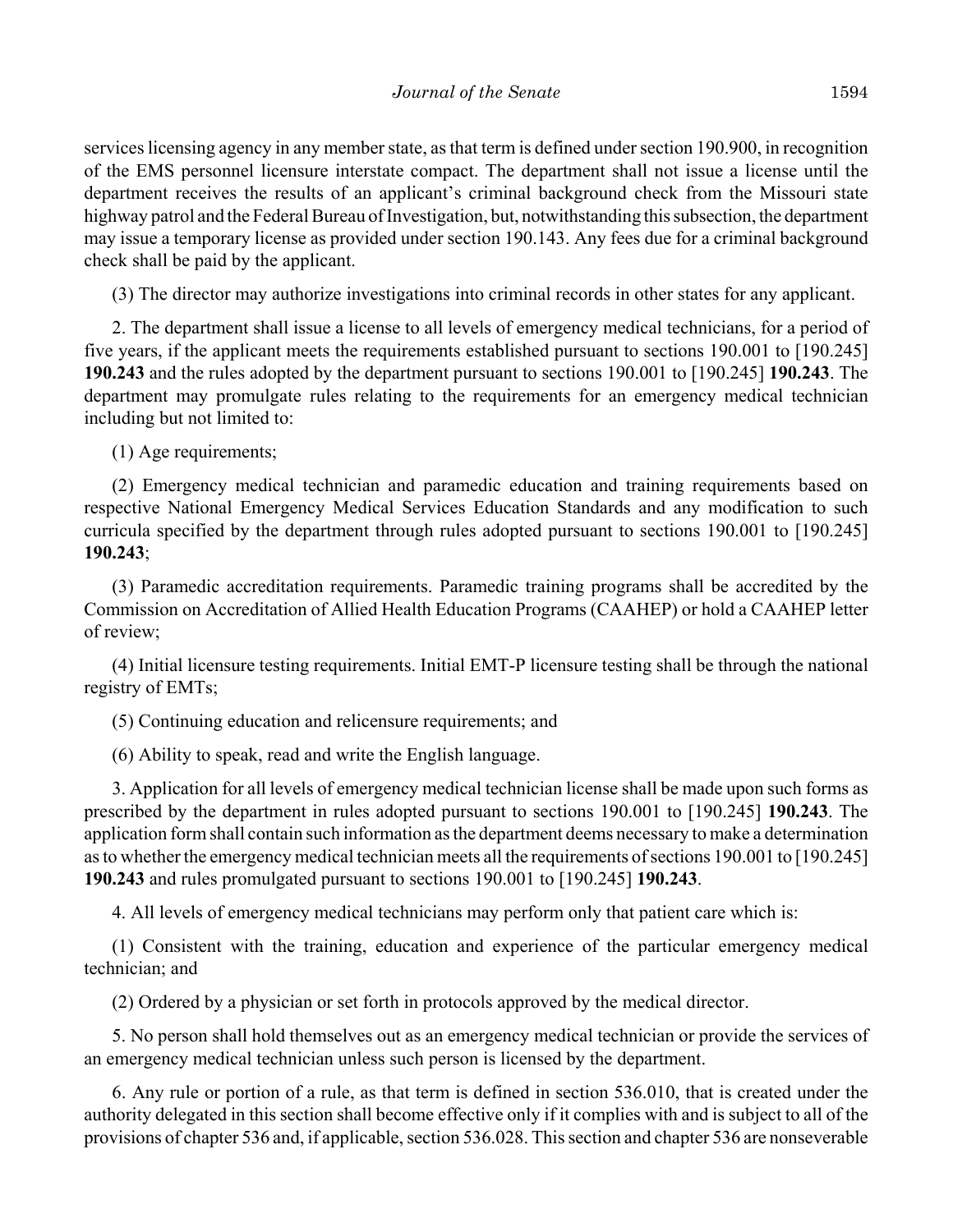and if any of the powers vested with the general assembly pursuant to chapter 536 to review, to delay the effective date, or to disapprove and annul a rule are subsequently held unconstitutional, then the grant of rulemaking authority and any rule proposed or adopted after August 28, 2002, shall be invalid and void.

190.143. 1. Notwithstanding any other provisions of law, the department may grant a ninety-day temporary emergency medical technician license to all levels of emergency medical technicians who meet the following:

(1) Can demonstrate that they have, or will have, employment requiring an emergency medical technician license;

(2) Are not currently licensed as an emergency medical technician in Missouri or have been licensed as an emergency medical technician in Missouri and fingerprints need to be submitted to the Federal Bureau of Investigation to verify the existence or absence of a criminal history, or they are currently licensed and the license will expire before a verification can be completed of the existence or absence of a criminal history;

(3) Have submitted a complete application upon such forms as prescribed by the department in rules adopted pursuant to sections 190.001 to [190.245] **190.243**;

(4) Have not been disciplined pursuant to sections 190.001 to [190.245] **190.243** and rules promulgated pursuant to sections 190.001 to [190.245] **190.243**;

(5) Meet all the requirements of rules promulgated pursuant to sections 190.001 to [190.245] **190.243**.

2. A temporary emergency medical technician license shall only authorize the [license] **licensee** to practice while under the immediate supervision of a licensed emergency medical technician, registered nurse, physician assistant, or physician who is currently licensed, without restrictions, to practice in Missouri.

3. A temporary emergency medical technician license shall automatically expire either ninety days from the date of issuance or upon the issuance of a five-year emergency medical technician license.

190.146. Any licensee allowing a license to lapse may within two years of the lapse request that their license be returned to active status by notifying the department in advance of such intention, and submit a complete application upon such forms as prescribed by the department in rules adopted pursuant to sections 190.001 to [190.245] **190.243**. If the licensee meets all the requirements for relicensure, the department shall issue a new emergency medical technician license to the licensee.

190.160. The renewal of any license shall require conformance with sections 190.001 to [190.245] **190.243** and sections 190.525 to 190.537, and rules adopted by the department pursuant to sections 190.001 to [190.245] **190.243** and sections 190.525 to 190.537.

190.165. 1. The department may refuse to issue or deny renewal of any certificate, permit or license required pursuant to sections 190.100 to [190.245] **190.243** for failure to comply with the provisions of sections 190.100 to [190.245] **190.243** or any lawful regulations promulgated by the department to implement its provisions as described in subsection 2 of this section. The department shall notify the applicant in writing of the reasons for the refusal and shall advise the applicant of his or her right to file a complaint with the administrative hearing commission as provided by chapter 621.

2. The department may cause a complaint to be filed with the administrative hearing commission as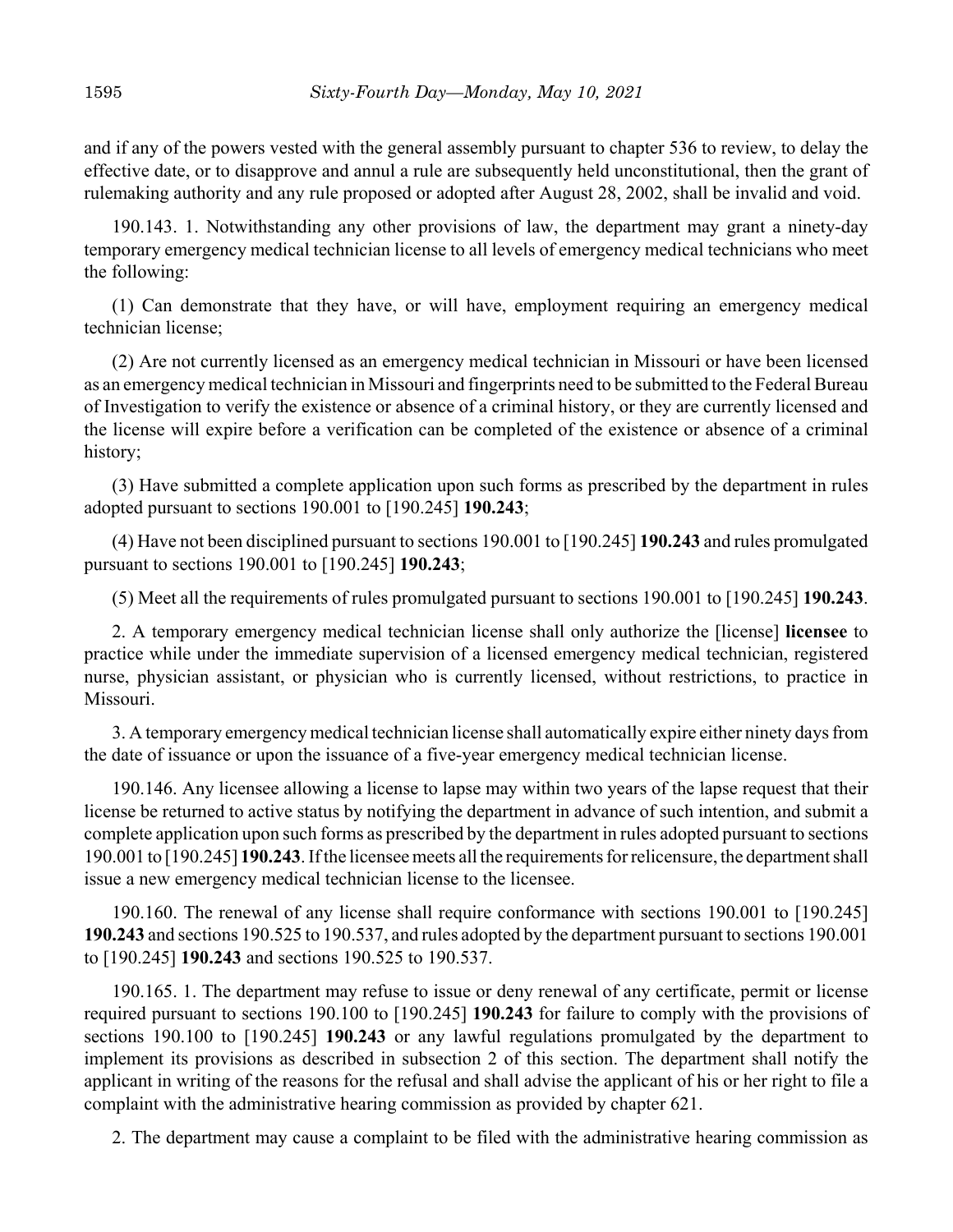provided by chapter 621 against any holder of any certificate, permit or license required by sections 190.100 to [190.245] **190.243** or any person who has failed to renew or has surrendered his or her certificate, permit or license for failure to comply with the provisions of sections 190.100 to [190.245] **190.243** or any lawful regulations promulgated by the department to implement such sections. Those regulations shall be limited to the following:

(1) Use or unlawful possession of any controlled substance, as defined in chapter 195, or alcoholic beverage to an extent that such use impairs a person's ability to perform the work of any activity licensed or regulated by sections 190.100 to [190.245] **190.243**;

(2) Being finally adjudicated and found guilty, or having entered a plea of guilty or nolo contendere, in a criminal prosecution under the laws of any state or of the United States, for any offense reasonably related to the qualifications, functions or duties of any activity licensed or regulated pursuant to sections 190.100 to [190.245] **190.243**, for any offense an essential element of which is fraud, dishonesty or an act of violence, or for any offense involving moral turpitude, whether or not sentence is imposed;

(3) Use of fraud, deception, misrepresentation or bribery in securing any certificate, permit or license issued pursuant to sections 190.100 to [190.245] **190.243** or in obtaining permission to take any examination given or required pursuant to sections 190.100 to [190.245] **190.243**;

(4) Obtaining or attempting to obtain any fee, charge, tuition or other compensation by fraud, deception or misrepresentation;

(5) Incompetency, misconduct, gross negligence, fraud, misrepresentation or dishonesty in the performance of the functions or duties of any activity licensed or regulated by sections 190.100 to [190.245] **190.243**;

(6) Violation of, or assisting or enabling any person to violate, any provision of sections 190.100 to [190.245] **190.243**, or of any lawful rule or regulation adopted by the department pursuant to sections 190.100 to [190.245] **190.243**;

(7) Impersonation of any person holding a certificate, permit or license or allowing any person to use his or her certificate, permit, license or diploma from any school;

(8) Disciplinary action against the holder of a license or other right to practice any activity regulated by sections 190.100 to [190.245] **190.243** granted by another state, territory, federal agency or country upon grounds for which revocation or suspension is authorized in this state;

(9) For an individual being finally adjudged insane or incompetent by a court of competent jurisdiction;

(10) Assisting or enabling any person to practice or offer to practice any activity licensed or regulated by sections 190.100 to [190.245] **190.243** who is not licensed and currently eligible to practice pursuant to sections 190.100 to [190.245] **190.243**;

(11) Issuance of a certificate, permit or license based upon a material mistake of fact;

(12) Violation of any professional trust, confidence, or legally protected privacy rights of a patient by means of an unauthorized or unlawful disclosure;

(13) Use of any advertisement or solicitation which is false, misleading or deceptive to the general public or persons to whom the advertisement or solicitation is primarily directed;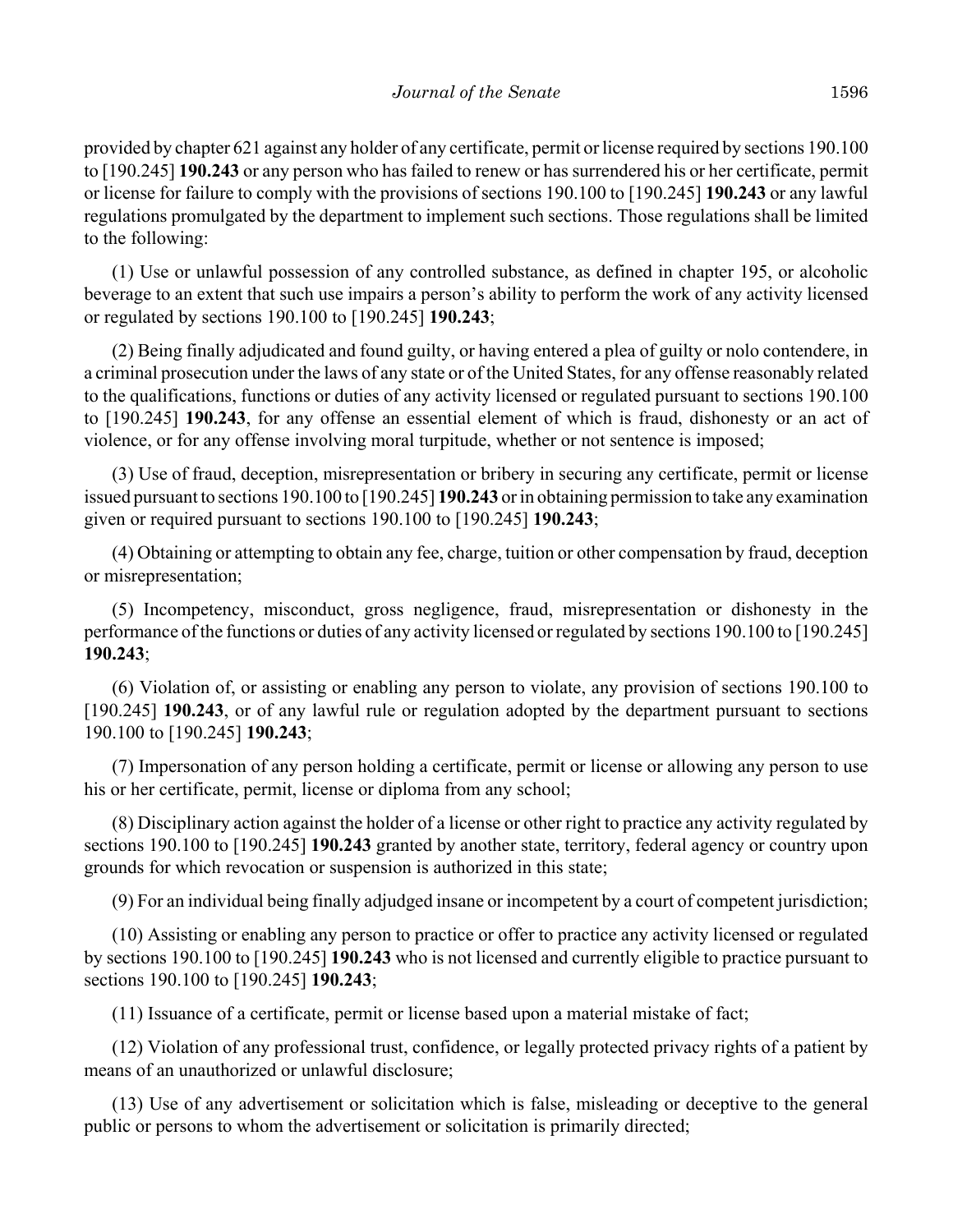(14) Violation of the drug laws or rules and regulations of this state, any other state or the federal government;

(15) Refusal of any applicant or licensee to respond to reasonable department of health and senior services' requests for necessary information to process an application or to determine license status or license eligibility;

(16) Any conduct or practice which is or might be harmful or dangerous to the mental or physical health or safety of a patient or the public;

(17) Repeated acts of negligence or recklessness in the performance of the functions or duties of any activity licensed or regulated by sections 190.100 to [190.245] **190.243**.

3. If the department conducts investigations, the department, prior to interviewing a licensee who is the subject of the investigation, shall explain to the licensee that he or she has the right to:

(1) Consult legal counsel or have legal counsel present;

(2) Have anyone present whom he or she deems to be necessary or desirable; and

(3) Refuse to answer any question or refuse to provide or sign any written statement.

The assertion of any right listed in this subsection shall not be deemed by the department to be a failure to cooperate with any department investigation.

4. After the filing of such complaint, the proceedings shall be conducted in accordance with the provisions of chapter 621. Upon a finding by the administrative hearing commission that the grounds, provided in subsection 2 of this section, for disciplinary action are met, the department may, singly or in combination, censure or place the person named in the complaint on probation on such terms and conditions as the department deems appropriate for a period not to exceed five years, or may suspend, for a period not to exceed three years, or revoke the license, certificate or permit. Notwithstanding any provision of law to the contrary, the department shall be authorized to impose a suspension or revocation as a disciplinary action only if it first files the requisite complaint with the administrative hearing commission. The administrative hearing commission shall hear all relevant evidence on remediation activities of the licensee and shall make a recommendation to the department of health and senior services as to licensure disposition based on such evidence.

5. An individual whose license has been revoked shall wait one year from the date of revocation to apply for relicensure. Relicensure shall be at the discretion of the department after compliance with all the requirements of sections 190.100 to [190.245] **190.243** relative to the licensing of an applicant for the first time. Any individual whose license has been revoked twice within a ten-year period shall not be eligible for relicensure.

6. The department may notify the proper licensing authority of any other state in which the person whose license was suspended or revoked was also licensed of the suspension or revocation.

7. Any person, organization, association or corporation who reports or provides information to the department pursuant to the provisions of sections 190.100 to [190.245] **190.243** and who does so in good faith shall not be subject to an action for civil damages as a result thereof.

8. The department of health and senior services may suspend any certificate, permit or license required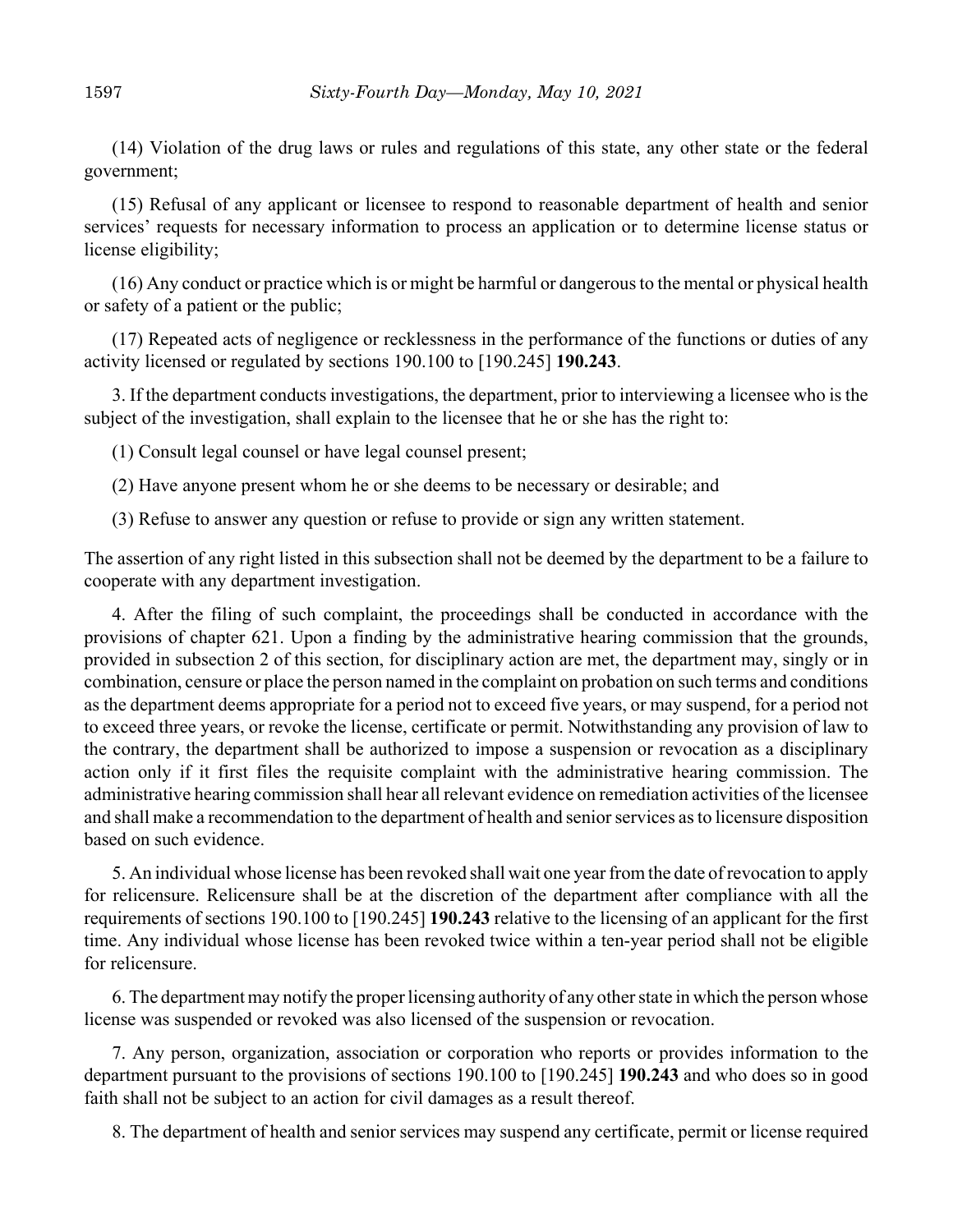pursuant to sections 190.100 to [190.245] **190.243** simultaneously with the filing of the complaint with the administrative hearing commission as set forth in subsection 2 of this section, if the department finds that there is an imminent threat to the public health. The notice of suspension shall include the basis of the suspension and notice of the right to appeal such suspension. The licensee may appeal the decision to suspend the license, certificate or permit to the department. The appeal shall be filed within ten days from the date of the filing of the complaint. A hearing shall be conducted by the department within ten days from the date the appeal is filed. The suspension shall continue in effect until the conclusion of the proceedings, including review thereof, unless sooner withdrawn by the department, dissolved by a court of competent jurisdiction or stayed by the administrative hearing commission.

190.171. Any person aggrieved by an official action of the department of health and senior services affecting the licensed status of a person pursuant to the provisions of sections 190.001 to [190.245] **190.243** and sections 190.525 to 190.537, including the refusal to grant, the grant, the revocation, the suspension, or the failure to renew a license, may seek a determination thereon by the administrative hearing commission pursuant to the provisions of section 621.045, and it shall not be a condition to such determination that the person aggrieved seek a reconsideration, a rehearing, or exhaust any other procedure within the department of health and senior services or the department of social services.

190.173. 1. All complaints, investigatory reports, and information pertaining to any applicant, holder of any certificate, permit, or license, or other individual are confidential and shall only be disclosed upon written consent of the person whose records are involved or to other administrative or law enforcement agencies acting within the scope of their statutory authority. However, no applicant, holder of any certificate, permit, or license, or other individual shall have access to any complaints, investigatory reports, or information concerning an investigation in progress until such time as the investigation has been completed as required by subsection 1 of section 190.248.

2. Any information regarding the identity, name, address, license, final disciplinary action taken, currency of the license, permit, or certificate of an applicant for or a person possessing a license, permit, or certificate in accordance with sections 190.100 to [190.245] **190.243** shall not be confidential.

3. Any information regarding the physical address, mailing address, phone number, fax number, or email address of a licensed ambulance service or a certified training entity, including the name of the medical director and organizational contact information, shall not be confidential.

4. This section shall not be construed to authorize the release of records, reports, or other information which may be held in department files for any holder of or applicant for any certificate, permit, or license that is subject to other specific state or federal laws concerning their disclosure.

5. Nothing in this section shall prohibit the department from releasing aggregate information in accordance with section 192.067.

190.176. 1. The department shall develop and administer a uniform data collection system on all ambulance runs and injured patients, pursuant to rules promulgated by the department for the purpose of injury etiology, patient care outcome, injury and disease prevention and research purposes. The department shall not require disclosure by hospitals of data elements pursuant to this section unless those data elements are required by a federal agency or were submitted to the department as of January 1, 1998, pursuant to:

(1) Departmental regulation of trauma centers; or

(2) [The Missouri brain and spinal cord injury registry established by sections 192.735 to 192.745; or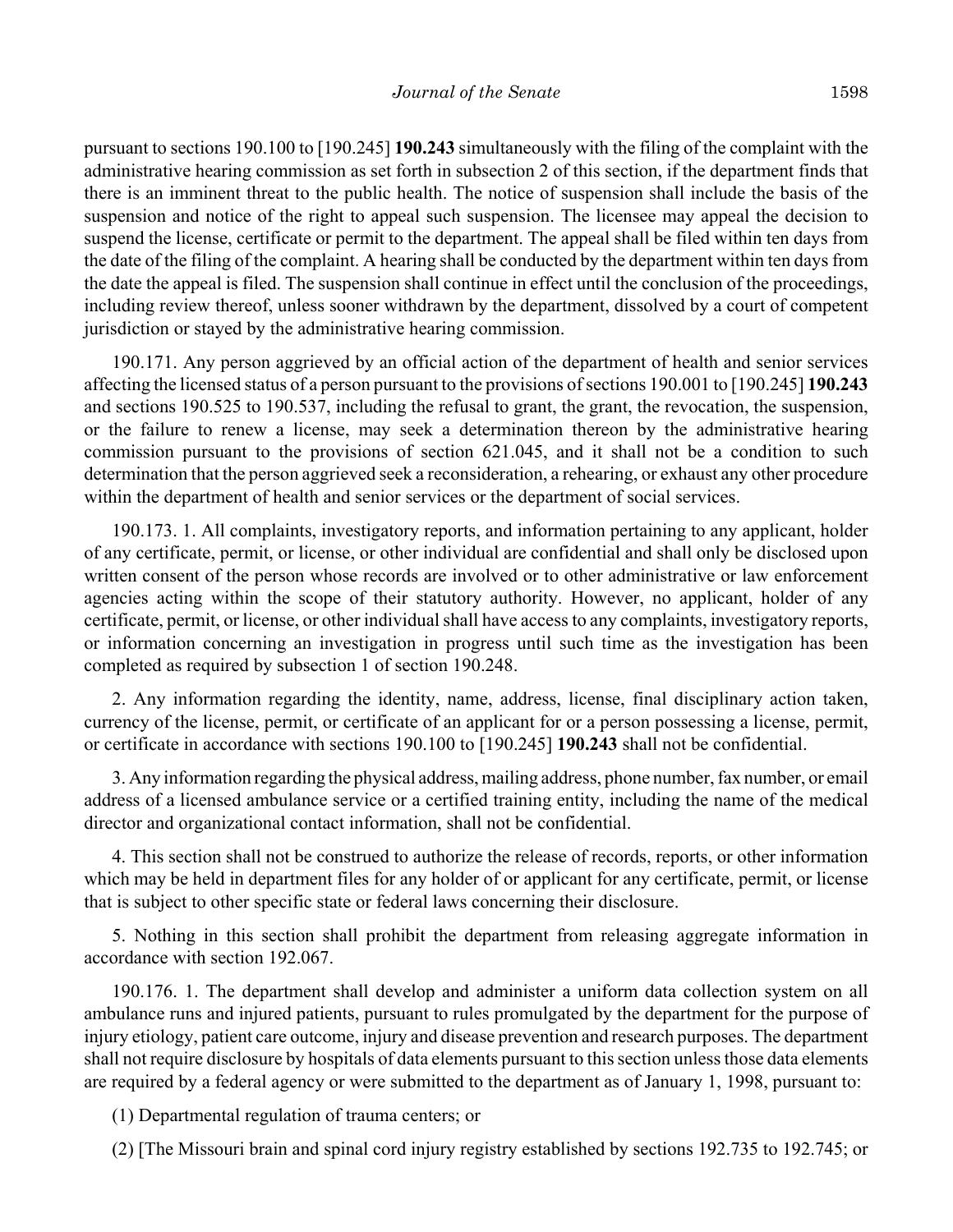(3)] Abstracts of inpatient hospital data; or

[(4)] **(3)** If such data elements are requested by a lawful subpoena or subpoena duces tecum.

2. All information and documents in any civil action, otherwise discoverable, may be obtained from any person or entity providing information pursuant to the provisions of sections 190.001 to [190.245] **190.243**.

190.180. 1. Any person violating, or failing to comply with, the provisions of sections 190.001 to [190.245] **190.243** is guilty of a class B misdemeanor.

2. Each day that any violation of, or failure to comply with, sections 190.001 to [190.245] **190.243** is committed or permitted to continue shall constitute a separate and distinct offense and shall be punishable as such hereunder; but the court may, in appropriate cases, stay the cumulation of penalties.

3. The attorney general of Missouri shall have concurrent jurisdiction with any and all prosecuting attorneys to prosecute persons in violation of sections 190.001 to [190.245] **190.243**, and the attorney general or prosecuting attorney may institute injunctive proceedings against any person operating in violation of sections 190.001 to [190.245] **190.243**.

4. The prosecuting attorney for the county in which the violation of a political subdivision's law, ordinance or regulation relating to the provision of ambulance services occurs may prosecute such violations in the circuit court of that county. The legal officer or attorney for the political subdivision may be appointed by the prosecuting attorney as special assistant prosecuting attorney for the prosecution of any such violation.

5. A person, acting as owner, agent or otherwise, who holds a valid license for an ambulance service, shall not, incident to such person's business or service of transporting patients, violate any applicable law, ordinance or regulation of any political subdivision by providing ambulance services or operating any ambulances without a franchise, contract or mutual-aid agreement in such political subdivision, or by violating any such franchise, contract or mutual-aid agreement by any political subdivision which has enacted ordinances making it unlawful to do so. If the department receives official written notification by a political subdivision that an ambulance service has been adjudicated and found to be in violation of any applicable law or ordinance, such ambulance service shall be subject to licensure action by the department.

6. No provision of this section is intended to limit or supersede a political subdivision's right to enforce any law, ordinance, regulation, franchise, contract or mutual-aid agreement.

7. The provisions of subsections 4, 5 and 6 of this section shall not apply to a city not within a county and any county with a population of over nine hundred thousand inhabitants and any licensed ambulance service when operating in a city not within a county.

190.185. The department shall adopt, amend, promulgate, and enforce such rules, regulations and standards with respect to the provisions of this chapter as may be designed to further the accomplishment of the purpose of this law in promoting state-of-the-art emergency medical services in the interest of public health, safety and welfare. When promulgating such rules and regulations, the department shall consider the recommendations of the state advisory council on emergency medical services. Any rule or portion of a rule promulgated pursuant to the authority of sections 190.001 to [190.245] **190.243** or sections 190.525 to 190.537 shall become effective only if it complies with and is subject to all of the provisions of chapter 536 and, if applicable, section 536.028. This section and chapter 536 are nonseverable and if any of the powers vested with the general assembly pursuant to chapter 536 to review, to delay the effective date or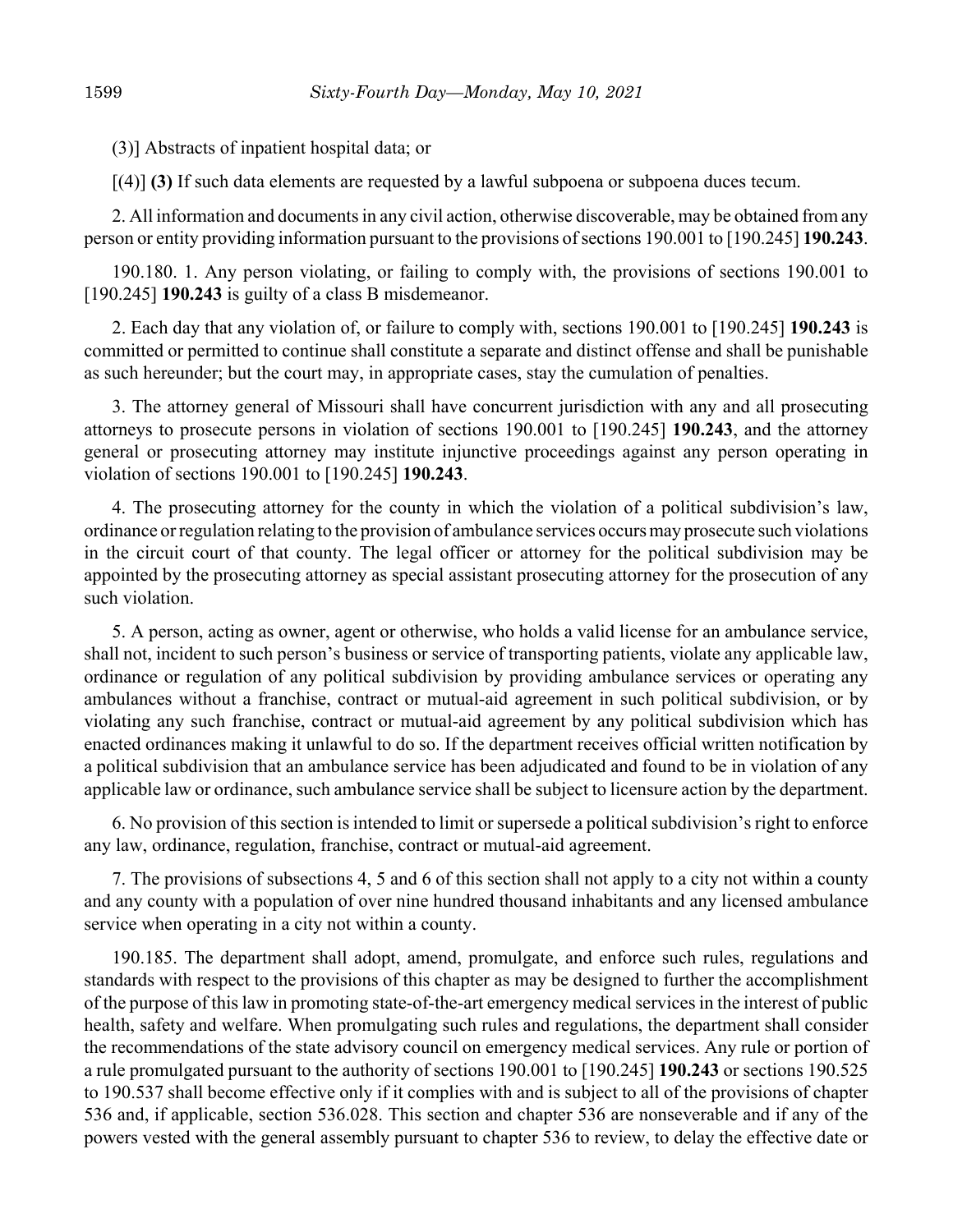to disapprove and annul a rule are subsequently held unconstitutional, then the grant of rulemaking authority and any rule proposed or adopted after August 28, 2002, shall be invalid and void.

190.190. 1. All ambulance vehicles or aircraft that have or are qualified to have a valid license issued by the department on the day that sections 190.001 to [190.245] **190.243** take effect will have their ambulance vehicle or aircraft license expiration date extended to a date that is one year after the effective date of sections 190.001 to [190.245] **190.243**.

2. All ambulance services shall have until August 28, 1999, to comply with the provisions of sections 190.001 to [190.245] **190.243** and rules developed pursuant to sections 190.001 to [190.245] **190.243**. Pursuant to sections 190.001 to [190.245] **190.243** the department may adjust the initial period of licensure, from one year to five years, of any ambulance service licensed pursuant to sections 190.001 to [190.245] **190.243**, to equalize the number of licenses that may be renewed during each year of any five-year licensure period.

190.196. 1. No employer shall knowingly employ or permit any employee to perform any services for which a license, certificate or other authorization is required by sections 190.001 to [190.245] **190.243**, or by rules adopted pursuant to sections 190.001 to [190.245] **190.243**, unless and until the person so employed possesses all licenses, certificates or authorizations that are required.

2. Any person or entity that employs or supervises a person's activities as an emergency medical responder, emergency medical dispatcher, emergency medical technician, registered nurse, physician assistant, or physician shall cooperate with the department's efforts to monitor and enforce compliance by those individuals subject to the requirements of sections 190.001 to [190.245] **190.243**.

3. Any person or entity who employs individuals licensed by the department pursuant to sections 190.001 to [190.245] **190.243** shall report to the department within seventy-two hours of their having knowledge of any charges filed against a licensee in their employ for possible criminal action involving the following felony offenses:

(1) Child abuse or sexual abuse of a child;

(2) Crimes of violence; or

(3) Rape or sexual abuse.

4. Any licensee who has charges filed against him or her for the felony offenses in subsection 3 of this section shall report such an occurrence to the department within seventy-two hours of the charges being filed.

5. The department will monitor these reports for possible licensure action authorized pursuant to section 190.165.

190.200. 1. The department of health and senior services in cooperation with **hospitals and** local and regional EMS systems and agencies may provide public and professional information and education programs related to emergency medical services systems including trauma, STEMI, and stroke systems and emergency medical care and treatment. The department of health and senior services may also provide public information and education programs for informing residents of and visitors to the state of the availability and proper use of emergency medical services, **of the designation a hospital may receive as a trauma center, STEMI center, or stroke center,** of the value and nature of programs to involve citizens in the administering of prehospital emergency care, including cardiopulmonary resuscitation, and of the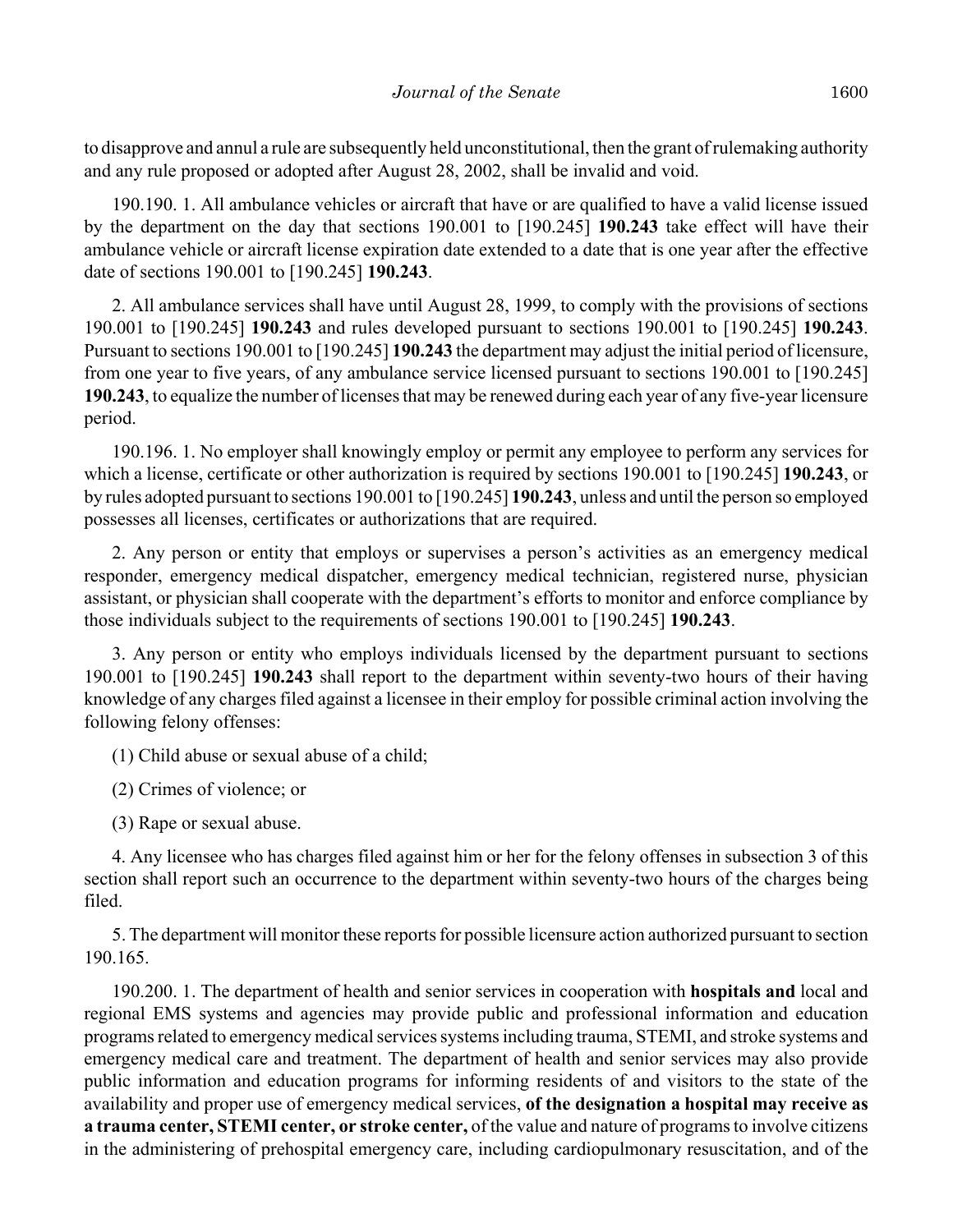availability of training programs in emergency care for members of the general public.

2. The department shall, for **trauma care,** STEMI care**,** and stroke care**,** respectively:

(1) Compile [and]**,** assess**, and make publicly available** peer-reviewed and evidence-based clinical research and guidelines that provide or support recommended treatment standards **and that have been recommended by the time-critical diagnosis advisory committee**;

(2) Assess the capacity of the emergency medical services system and hospitals to deliver recommended treatments in a timely fashion;

(3) Use the research, guidelines, and assessment to promulgate rules establishing protocols for transporting **trauma patients to a trauma center,** STEMI patients to a STEMI center**,** or stroke patients to a stroke center. Such transport protocols shall direct patients to **trauma centers,** STEMI centers**,** and stroke centers under section 190.243 based on the centers' capacities to deliver recommended acute care treatments within time limits suggested by clinical research;

(4) Define regions within the state for purposes of coordinating the delivery of **trauma care,** STEMI care**,** and stroke care, respectively;

(5) Promote the development of regional or community-based plans for transporting **trauma,** STEMI**,** or stroke patients via ground or air ambulance to **trauma centers,** STEMI centers**,** or stroke centers, respectively, in accordance with section 190.243; and

(6) Establish procedures for the submission of community-based or regional plans for department approval.

3. A community-based or regional plan **for the transport of trauma, STEMI, and stroke patients** shall be submitted to the department for approval. Such plan shall be based on the clinical research and guidelines and assessment of capacity described in subsection [1] **2** of this section and shall include a mechanism for evaluating its effect on medical outcomes. Upon approval of a plan, the department shall waive the requirements of rules promulgated under sections 190.100 to [190.245] **190.243** that are inconsistent with the community-based or regional plan. A community-based or regional plan shall be developed by [or in consultation with] the representatives of hospitals, physicians, and emergency medical services providers in the community or region.

190.241. 1. **Except as provided for in subsection 4 of this section,** the department shall designate a hospital as an adult, pediatric or adult and pediatric trauma center when a hospital, upon proper application submitted by the hospital and site review, has been found by the department to meet the applicable level of trauma center criteria for designation in accordance with rules adopted by the department as prescribed by section 190.185. **Site review may occur on-site or by any reasonable means of communication, or by any combination thereof.** Such rules shall include designation as a trauma center without site review if such hospital is verified by a national verifying or designating body at the level which corresponds to a level approved in rule. **In developing trauma center designation criteria, the department shall use, as it deems practicable, peer-reviewed and evidence-based clinical research and guidelines including, but not limited to, the most recent guidelines of the American College of Surgeons.**

2. Except as provided for in subsection [5] **4** of this section, the department shall designate a hospital as a STEMI or stroke center when such hospital, upon proper application and site review, has been found by the department to meet the applicable level of STEMI or stroke center criteria for designation in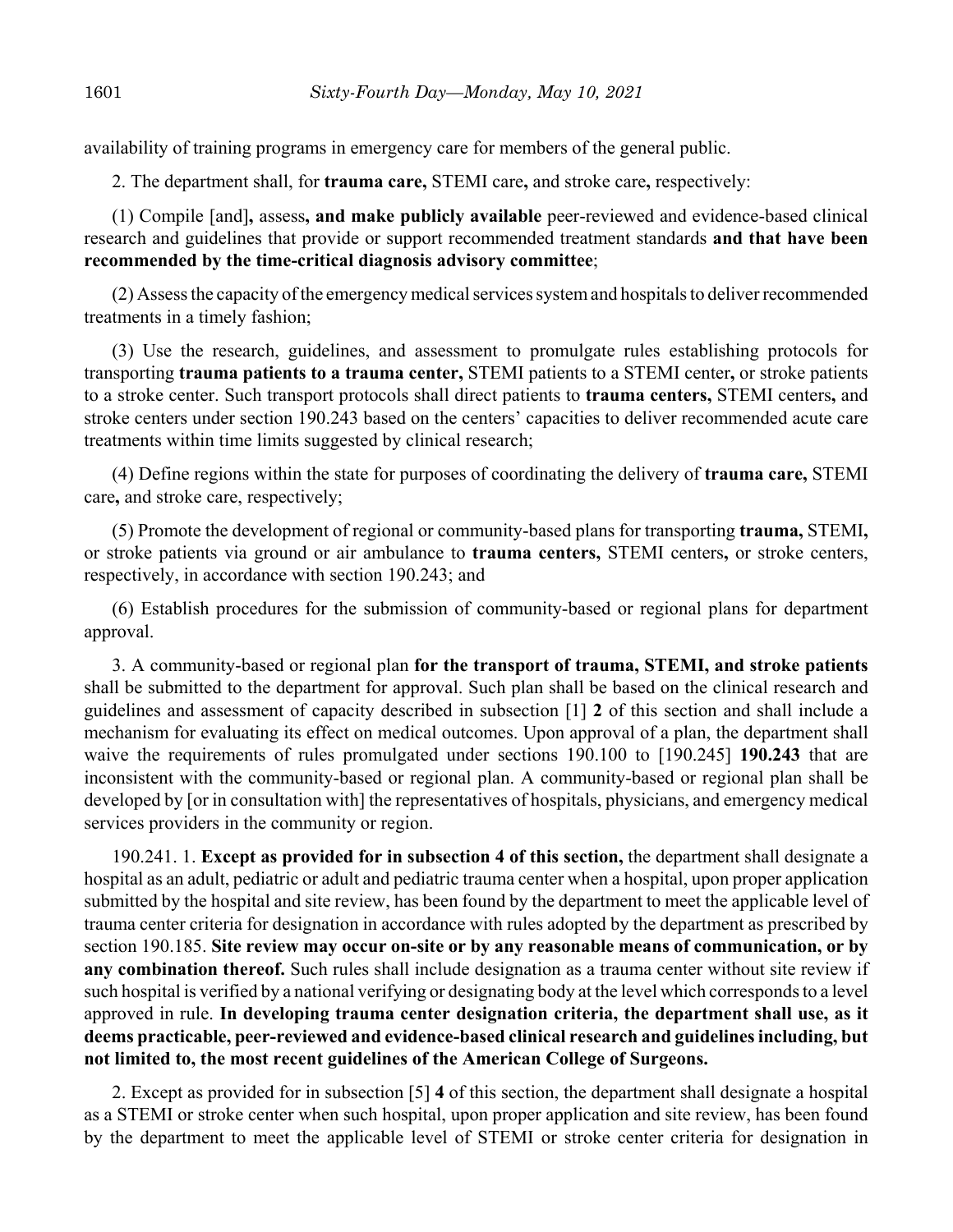accordance with rules adopted by the department as prescribed by section 190.185. **Site review may occur on-site or by any reasonable means of communication, or by any combination thereof.** In developing STEMI center and stroke center designation criteria, the department shall use, as it deems practicable, [appropriate] peer-reviewed [or] **and** evidence-based **clinical** research [on such topics] **and guidelines** including, but not limited to, the most recent guidelines of the American College of Cardiology [and]**, the** American Heart Association [for STEMI centers, or the Joint Commission's Primary Stroke Center Certification program criteria for stroke centers, or Primary and Comprehensive Stroke Center Recommendations as published by]**, or** the American Stroke Association. Such rules shall include designation as a STEMI center **or stroke center** without site review if such hospital is certified by a national body.

3. The department of health and senior services shall, not less than once every [five] **three** years, conduct [an on-site] **a site** review of every trauma, STEMI, and stroke center through appropriate department personnel or a qualified contractor, with the exception of **trauma centers, STEMI centers, and** stroke centers designated pursuant to subsection [5] **4** of this section; however, this provision is not intended to limit the department's ability to conduct a complaint investigation pursuant to subdivision (3) of subsection 2 of section 197.080 of any trauma, STEMI, or stroke center. [On-site] **Site** reviews shall be coordinated for the different types of centers to the extent practicable with hospital licensure inspections conducted under chapter 197. No person shall be a qualified contractor for purposes of this subsection who has a substantial conflict of interest in the operation of any trauma, STEMI, or stroke center under review. The department may deny, place on probation, suspend or revoke such designation in any case in which it has [reasonable cause to believe that] **determined** there has been a substantial failure to comply with the provisions of this chapter or any rules or regulations promulgated pursuant to this chapter. **Centers that are placed on probationary status shall be required to demonstrate compliance with the provisions of this chapter and any rules or regulations promulgated under this chapter within twelve months of the date of the receipt of the notice of probationary status, unless otherwise provided by a settlement agreement with a duration of a maximum of eighteen months between the department and the designated center.** If the department of health and senior services has [reasonable cause to believe] **determined** that a hospital is not in compliance with such provisions or regulations, it may conduct additional announced or unannounced site reviews of the hospital to verify compliance. If a trauma, STEMI, or stroke center fails two consecutive [on-site] **site** reviews because of substantial noncompliance with standards prescribed by sections 190.001 to [190.245] **190.243** or rules adopted by the department pursuant to sections 190.001 to [190.245] **190.243**, its center designation shall be revoked.

4. **(1)** Instead of applying for **trauma,** STEMI**, or stroke** center designation under subsection **1 or** 2 of this section, a hospital may apply for **trauma,** STEMI**, or stroke** center designation under this subsection. Upon receipt of an application [from a hospital] on a form prescribed by the department, the department shall designate such hospital[:

(1) A level I STEMI center if such hospital has been certified as a Joint Commission comprehensive cardiac center or another department-approved nationally recognized organization that provides comparable STEMI center accreditation; or

(2) A level II STEMI center if such hospital has been accredited as a Mission: Lifeline STEMI receiving center by the American Heart Association accreditation process or another department-approved nationally recognized organization that provides STEMI receiving center accreditation.

5. Instead of applying for stroke center designation pursuant to the provisions of subsection 2 of this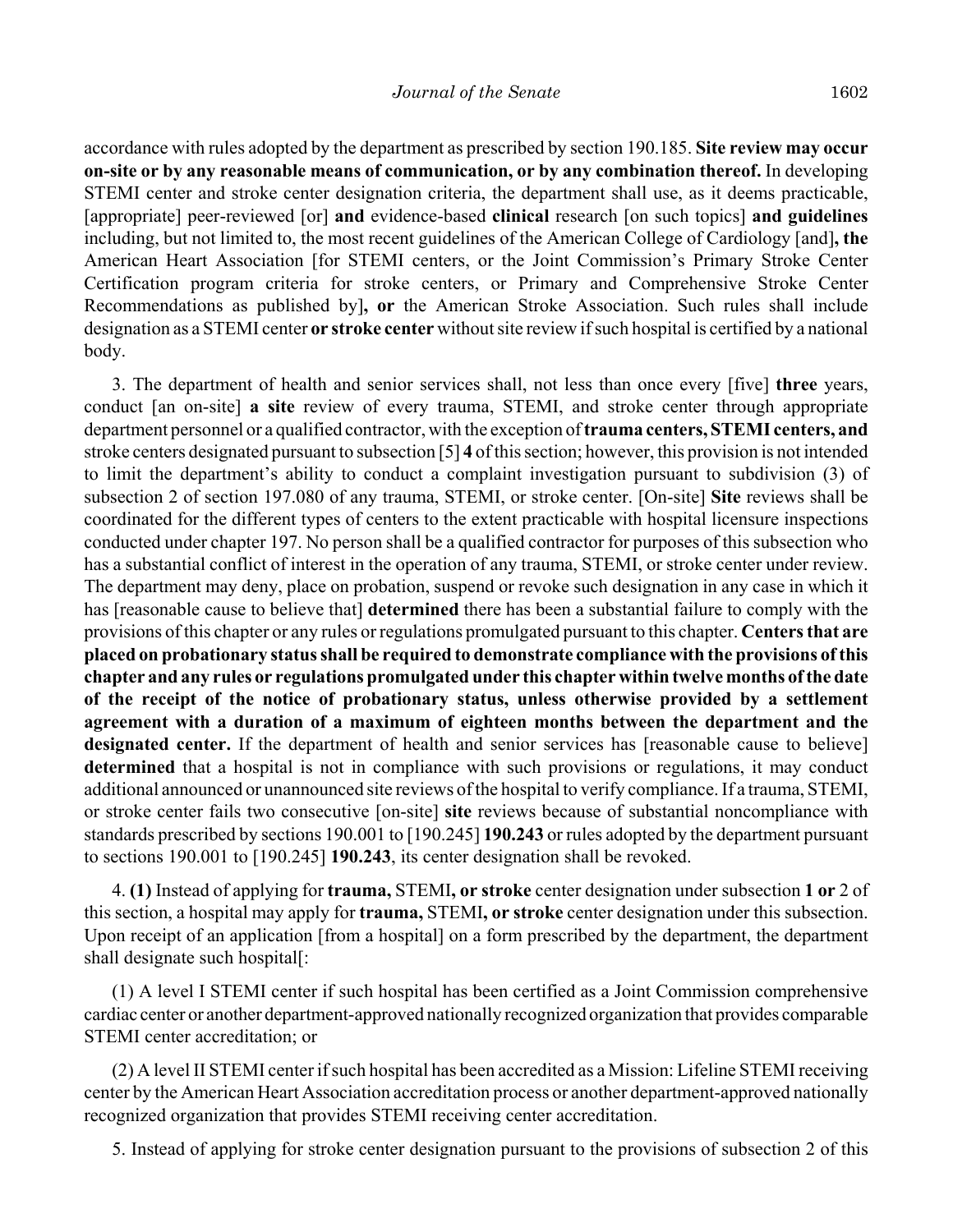section, a hospital may apply for stroke center designation pursuant to this subsection. Upon receipt of an application from a hospital on a form prescribed by the department, the department shall designate such hospital:

(1) A level I stroke center if such hospital has been certified as a comprehensive stroke center by the Joint Commission or any other certifying organization designated by the department when such certification is in accordance with the American Heart Association/American Stroke Association guidelines;

(2) A level II stroke center if such hospital has been certified as a primary stroke center by the Joint Commission or any other certifying organization designated by the department when such certification is in accordance with the American Heart Association/American Stroke Association guidelines; or

(3) A level III stroke center if such hospital has been certified as an acute stroke-ready hospital by the Joint Commission or any other certifying organization designated by the department when such certification is in accordance with the American Heart Association/American Stroke Association guidelines] **at a state level that corresponds to a similar national designation as set forth in rules promulgated by the department. The rules shall be based on standards of nationally recognized organizations and the recommendations of the time-critical diagnosis advisory committee**.

**(2)** Except as provided by subsection [6] **5** of this section, the department shall not require compliance with any additional standards for establishing or renewing **trauma, STEMI, or** stroke designations. The designation shall continue if such hospital remains certified **or verified**. The department may remove a hospital's designation as a **trauma center, STEMI center, or** stroke center if the hospital requests removal of the designation or the department determines that the certificate [recognizing] **or verification that qualified** the hospital [as a stroke center] **for the designation under this subsection** has been suspended or revoked. Any decision made by the department to withdraw its designation of a [stroke] center pursuant to this subsection that is based on the revocation or suspension of a certification **or verification** by a certifying **or verifying** organization shall not be subject to judicial review. The department shall report to the certifying **or verifying** organization any complaint it receives related to the [stroke] center [certification of a stroke center] designated pursuant to this subsection. The department shall also advise the complainant which organization certified **or verified** the [stroke] center and provide the necessary contact information should the complainant wish to pursue a complaint with the certifying **or verifying** organization.

[6.] **5.** Any hospital receiving designation as a **trauma center, STEMI center, or** stroke center pursuant to subsection [5] **4** of this section shall:

(1) [Annually and] Within thirty days of any changes **or receipt of a certificate or verification,** submit to the department proof of [stroke] certification **or verification** and the names and contact information of the **center's** medical director and the program manager [of the stroke center]; **and**

(2) [Submit to the department a copy of the certifying organization's final stroke certification survey results within thirty days of receiving such results;

(3) Submit every four years an application on a form prescribed by the department for stroke center review and designation;

(4) Participate in the emergency medical services regional system of stroke care in its respective emergency medical services region as defined in rules promulgated by the department;

(5)] Participate in local and regional emergency medical services systems [by reviewing and sharing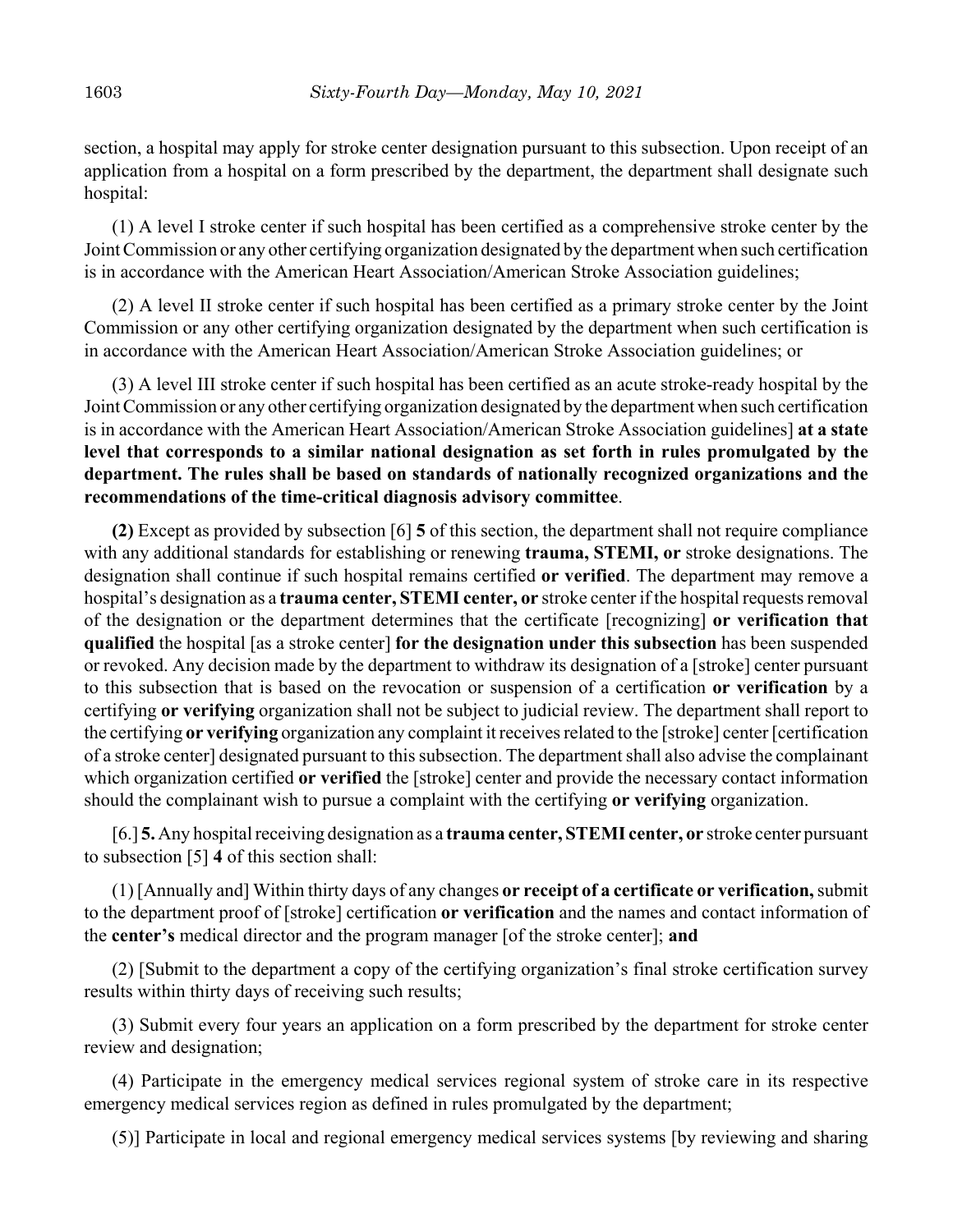outcome data and] **for purposes of** providing training [and]**, sharing** clinical educational resources**, and collaborating on improving patient outcomes**.

Any hospital receiving designation as a level III stroke center pursuant to subsection [5] **4** of this section shall have a formal agreement with a level I or level II stroke center for physician consultative services for evaluation of stroke patients for thrombolytic therapy and the care of the patient post-thrombolytic therapy.

[7.] **6.** Hospitals designated as a **trauma center,** STEMI **center,** or stroke center by the department[, including those designated pursuant to subsection 5 of this section,] shall submit data [to meet the data submission requirements specified by rules promulgated by the department. Such submission of data may be done] by **one of** the following methods:

(1) Entering hospital data [directly] into a state registry [by direct data entry]; **or**

(2) [Downloading hospital data from a nationally recognized registry or data bank and importing the data files into a state registry; or

(3) Authorizing a nationally recognized registry or data bank to disclose or grant access to the department facility-specific data held by the] **Entering hospital data into a national** registry or data bank. A hospital submitting data pursuant to **this** subdivision [(2) or (3) of this subsection] shall not be required to collect and submit any additional **trauma,** STEMI**,** or stroke center data elements. **No hospital submitting data to a national data registry or data bank under this subdivision shall withhold authorization for the department to access such data through such national data registry or data bank. Nothing in this subdivision shall be construed as requiring duplicative data entry by a hospital that is otherwise complying with the provisions of this subsection. Failure of the department to obtain access to data submitted to a national data registry or data bank shall not be construed as hospital noncompliance under this subsection.**

[8.] **7.** When collecting and analyzing data pursuant to the provisions of this section, the department shall comply with the following requirements:

(1) Names of any health care professionals, as defined in section 376.1350, shall not be subject to disclosure;

(2) The data shall not be disclosed in a manner that permits the identification of an individual patient or encounter;

(3) The data shall be used for the evaluation and improvement of hospital and emergency medical services' trauma, stroke, and STEMI care; **and**

(4) [The data collection system shall be capable of accepting file transfers of data entered into any national recognized trauma, stroke, or STEMI registry or data bank to fulfill trauma, stroke, or STEMI certification reporting requirements; and

(5)] **Trauma,** STEMI**,** and stroke center data elements shall conform to [nationally recognized performance measures, such as the American Heart Association's Get With the Guidelines] **national registry or data bank data elements**, and include published detailed measure specifications, data coding instructions, and patient population inclusion and exclusion criteria to ensure data reliability and validity.

[9. The board of registration for the healing arts shall have sole authority to establish education requirements for physicians who practice in an emergency department of a facility designated as a trauma,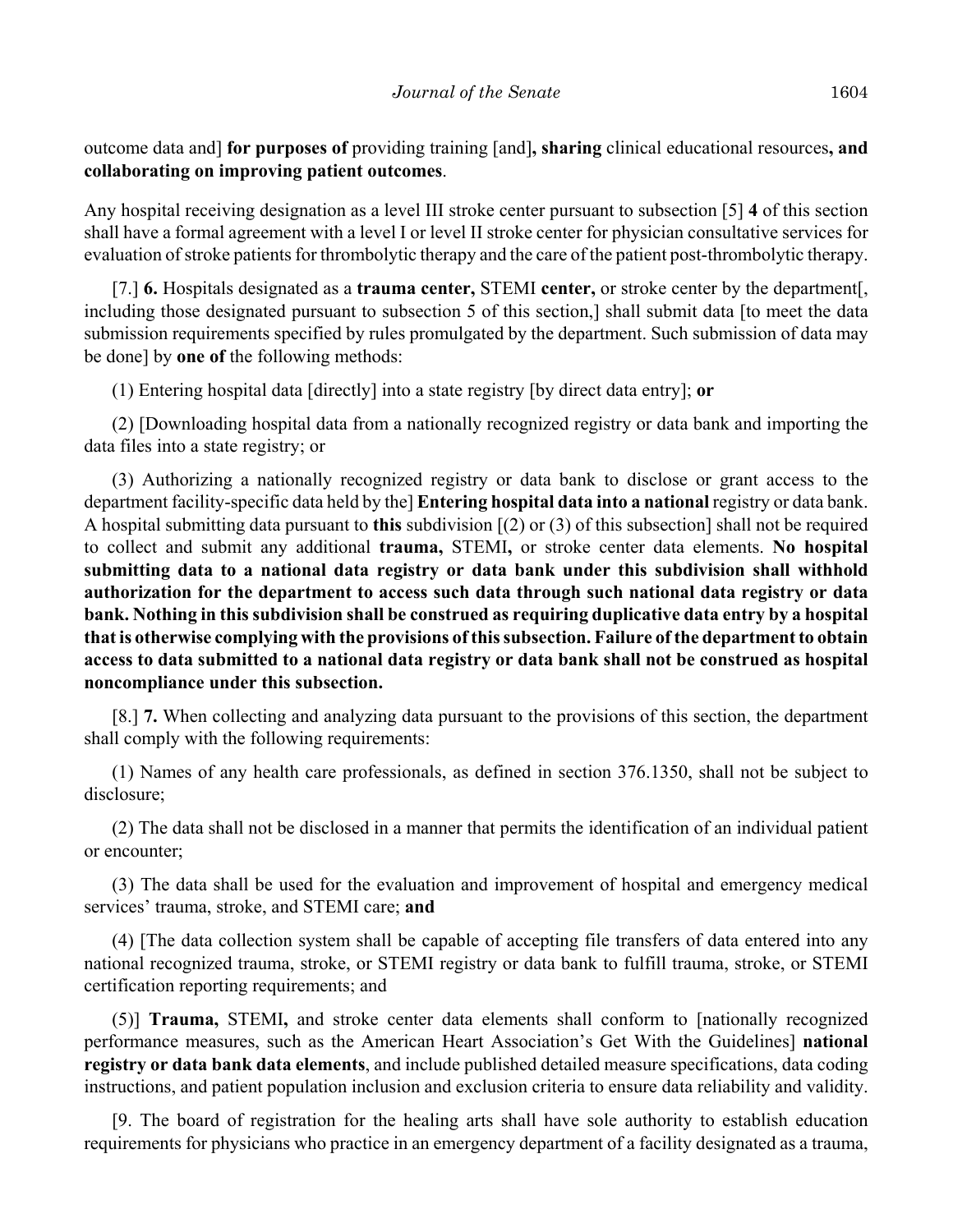STEMI, or stroke center by the department under this section. The department shall deem such education requirements promulgated by the board of registration for the healing arts sufficient to meet the standards for designations under this section.

10.] **8. The department shall not have authority to establish additional education requirements for emergency medicine board-certified or board-eligible physicians who are participating in the American Board of Emergency Medicine (ABEM) or American Osteopathic Board of Emergency Medicine (AOBEM) maintenance of certification process and are practicing in the emergency department of a facility designated as a trauma center, STEMI center, or stroke center by the department under this section. The department shall deem the education requirements promulgated by ABEM or AOBEM to meet the standards for designations under this section. Education requirements for non-ABEM or non-AOBEM certified physicians, nurses, and other providers who provide care at a facility designated as a trauma center, STEMI center, or stroke center by the department under this section shall mirror but not exceed those established by national designating or verifying bodies of trauma centers, STEMI centers, or stroke centers.**

**9.** The department of health and senior services may establish appropriate fees to offset **only** the costs of trauma, STEMI, and stroke center [reviews] **surveys**.

[11.] **10.** No hospital shall hold itself out to the public as a STEMI center, stroke center, adult trauma center, pediatric trauma center, or an adult and pediatric trauma center unless it is designated as such by the department of health and senior services.

[12.] **11.** Any person aggrieved by an action of the department of health and senior services affecting the trauma, STEMI, or stroke center designation pursuant to this chapter, including the revocation, the suspension, or the granting of, refusal to grant, or failure to renew a designation, may seek a determination thereon by the administrative hearing commission under chapter 621. It shall not be a condition to such determination that the person aggrieved seek a reconsideration, a rehearing, or exhaust any other procedure within the department.

**12. Failure of a hospital to provide all medical records and quality improvement documentation necessary for the department to implement the provisions of sections 190.241 to 190.243 shall result in the revocation of the hospital's designation as a trauma center, STEMI center, or stroke center. Any medical records obtained by the department shall be used only for purposes of implementing the provisions of sections 190.241 to 190.243, and the names of hospitals, physicians, and patients shall not be released by the department or members of review teams.**

190.243. 1. Severely injured patients shall be transported to a trauma center. Patients who suffer a STEMI, as defined in section 190.100, shall be transported to a STEMI center. Patients who suffer a stroke, as defined in section 190.100, shall be transported to a stroke center.

2. A physician**, physician assistant,** or registered nurse authorized by a physician who has established verbal communication with ambulance personnel shall instruct the ambulance personnel to transport a severely ill or injured patient to the closest hospital or designated trauma, STEMI, or stroke center, as determined according to estimated transport time whether by ground ambulance or air ambulance, in accordance with transport protocol approved by the medical director and the department of health and senior services, even when the hospital is located outside of the ambulance service's primary service area. When initial transport from the scene of illness or injury to a trauma, STEMI, or stroke center would be prolonged, the STEMI, stroke, or severely injured patient may be transported to the nearest appropriate facility for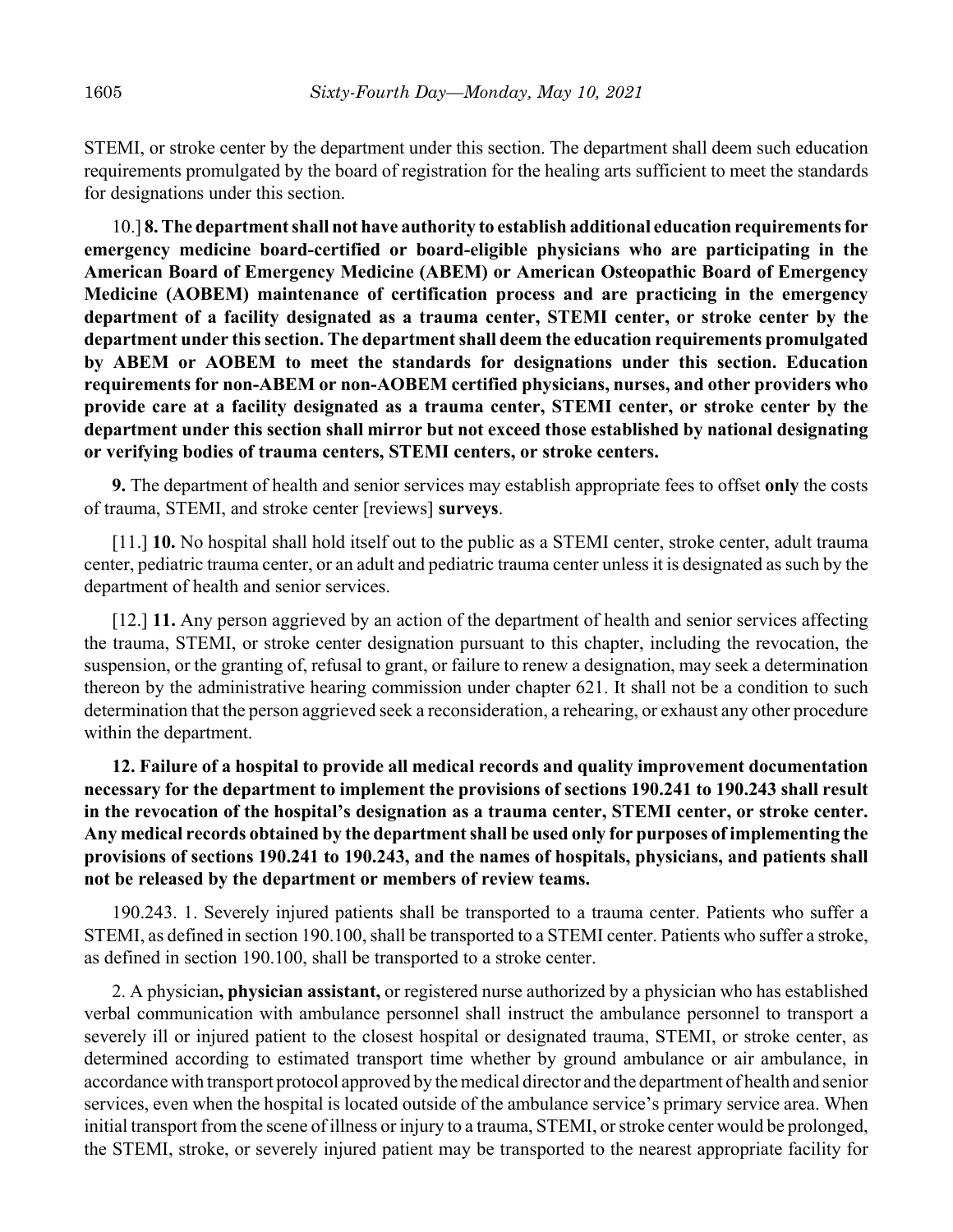stabilization prior to transport to a trauma, STEMI, or stroke center.

3. Transport of the STEMI, stroke, or severely injured patient shall be governed by principles of timely and medically appropriate care; consideration of reimbursement mechanisms shall not supersede those principles.

4. Patients who do not meet the criteria for direct transport to a trauma, STEMI, or stroke center shall be transported to and cared for at the hospital of their choice so long as such ambulance service is not in violation of local protocols.

190.248. 1. All investigations conducted in response to allegations of violations of sections 190.001 to [190.245] **190.243** shall be completed within six months of receipt of the allegation.

2. In the course of an investigation the department shall have access to all records directly related to the alleged violations from persons or entities licensed pursuant to this chapter or chapter 197 or 198.

3. Any department investigations that involve other administrative or law enforcement agencies shall be completed within six months of notification and final determination by such administrative or law enforcement agencies.

**190.257. 1. There is hereby established the "Time-Critical Diagnosis Advisory Committee", to be designated by the director for the purpose of advising and making recommendations to the department on:**

**(1) Improvement of public and professional education related to time-critical diagnosis;**

**(2) Engagement in cooperative research endeavors;**

**(3) Development of standards, protocols, and policies related to time-critical diagnosis, including recommendations for state regulations; and**

**(4) Evaluation of community and regional time-critical diagnosis plans, including recommendations for changes.**

**2. The members of the committee shall serve without compensation, except that the department shall budget for reasonable travel expenses and meeting expenses related to the functions of the committee.**

**3. The director shall appoint sixteen members to the committee from applications submitted for appointment, with the membership to be composed of the following:**

**(1) Six members, one from each EMS region, who are active participants providing emergency medical services, with at least:**

**(a) One member who is a physician serving as a regional EMS medical director;**

**(b) One member who serves on an air ambulance service;**

**(c) One member who resides in an urban area; and**

**(d) One member who resides in a rural area; and**

**(2) Ten members who represent hospitals, with at least:**

**(a) One member who is employed by a level I or level II trauma center;**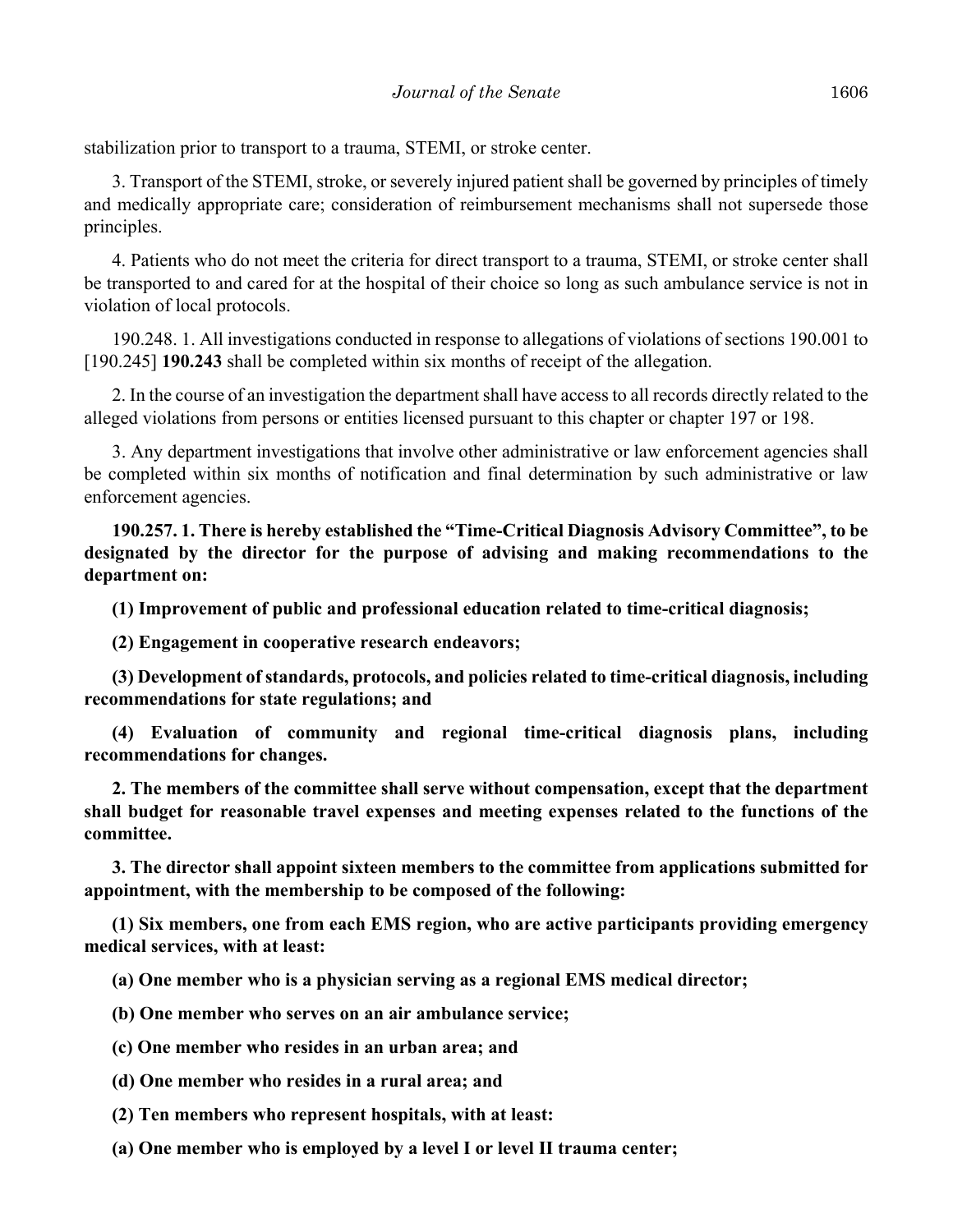**(b) One member who is employed by a level I or level II STEMI center;**

**(c) One member who is employed by a level I or level II stroke center;**

**(d) One member who is employed by a rural or critical access hospital; and**

**(e) Three physicians, with one physician certified by the American Board of Emergency Medicine (ABEM) or American Osteopathic Board of Emergency Medicine (AOBEM) and two physicians employed in time-critical diagnosis specialties at a level I or level II trauma center, STEMI center, or stroke center.**

**4. In addition to the sixteen appointees, the state EMS medical director shall serve as an ex officio member of the committee.**

**5. The director shall make a reasonable effort to ensure that the members representing hospitals have geographical representation from each district of the state designated by a statewide nonprofit membership association of hospitals.**

**6. Members appointed by the director shall be appointed for three-year terms. Initial appointments shall include extended terms in order to establish a rotation to ensure that only approximately one-third of the appointees will have their term expire in any given year. An appointee wishing to continue in his or her role on the committee shall resubmit an application as required by this section.**

**7. The committee shall consult with the state advisory council on emergency medical services, as described in section 190.101, regarding issues involving emergency medical services.**"; and"

Further amend said bill,"; and

Further amend said amendment, Page 3, Line 39, by inserting after said line the following:

"Further amend said bill, Page 10, Section 221.065, Line 12, by inserting after all of said section and line the following:

"287.243. 1. This section shall be known and may be cited as the "Line of Duty Compensation Act".

2. As used in this section, unless otherwise provided, the following words shall mean:

(1) "Air ambulance pilot", a person certified as an air ambulance pilot in accordance with sections 190.001 to [190.245] **190.243** and corresponding regulations applicable to air ambulances adopted by the department of health and senior services;

(2) "Air ambulance registered professional nurse", a person licensed as a registered professional nurse in accordance with sections 335.011 to 335.096 and corresponding regulations adopted by the state board of nursing, 20 CSR 2200-4, et seq., who provides registered professional nursing services as a flight nurse in conjunction with an air ambulance program that is certified in accordance with sections 190.001 to [190.245] **190.243** and the corresponding regulations applicable to such programs;

(3) "Air ambulance registered respiratory therapist", a person licensed as a registered respiratory therapist in accordance with sections 334.800 to 334.930 and corresponding regulations adopted by the state board for respiratory care, who provides respiratory therapy services in conjunction with an air ambulance program that is certified in accordance with sections 190.001 to [190.245] **190.243** and corresponding regulations applicable to such programs;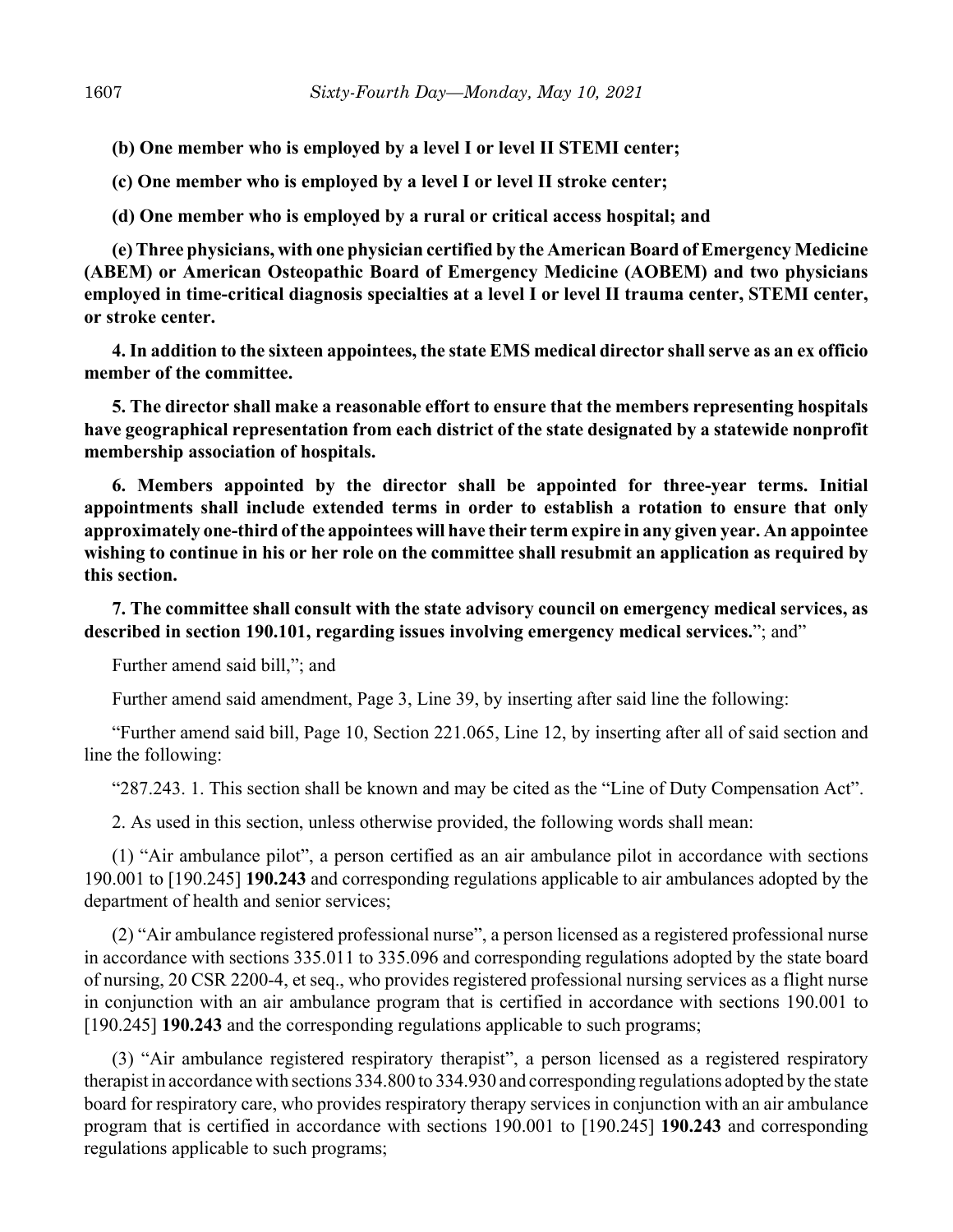(4) "Child", any natural, illegitimate, adopted, or posthumous child or stepchild of a deceased public safety officer who, at the time of the public safety officer's fatality is:

(a) Eighteen years of age or under;

(b) Over eighteen years of age and a student, as defined in 5 U.S.C. Section 8101; or

(c) Over eighteen years of age and incapable of self-support because of physical or mental disability;

(5) "Emergency medical technician", a person licensed in emergency medical care in accordance with standards prescribed by sections 190.001 to [190.245] **190.243** and by rules adopted by the department of health and senior services under sections 190.001 to [190.245] **190.243**;

(6) "Firefighter", any person, including a volunteer firefighter, employed by the state or a local governmental entity as an employer defined under subsection 1 of section 287.030, or otherwise serving as a member or officer of a fire department either for the purpose of the prevention or control of fire or the underwater recovery of drowning victims;

(7) "Flight crew member", an individual engaged in flight responsibilities with an air ambulance licensed in accordance with sections 190.001 to [190.245] **190.243** and corresponding regulations applicable to such programs;

(8) "Killed in the line of duty", when any person defined in this section loses his or her life when:

(a) Death is caused by an accident or the willful act of violence of another;

(b) The public safety officer is in the active performance of his or her duties in his or her respective profession and there is a relationship between the accident or commission of the act of violence and the performance of the duty, even if the individual is off duty; the public safety officer is traveling to or from employment; or the public safety officer is taking any meal break or other break which takes place while that individual is on duty;

(c) Death is the natural and probable consequence of the injury; and

(d) Death occurs within three hundred weeks from the date the injury was received.

The term excludes death resulting from the willful misconduct or intoxication of the public safety officer. The division of workers' compensation shall have the burden of proving such willful misconduct or intoxication;

(9) "Law enforcement officer", any person employed by the state or a local governmental entity as a police officer, peace officer certified under chapter 590, or serving as an auxiliary police officer or in some like position involving the enforcement of the law and protection of the public interest at the risk of that person's life;

(10) "Local governmental entity", includes counties, municipalities, townships, board or other political subdivision, cities under special charter, or under the commission form of government, fire protection districts, ambulance districts, and municipal corporations;

(11) "Public safety officer", any law enforcement officer, firefighter, uniformed employee of the office of the state fire marshal, emergency medical technician, police officer, capitol police officer, parole officer, probation officer, state correctional employee, water safety officer, park ranger, conservation officer, or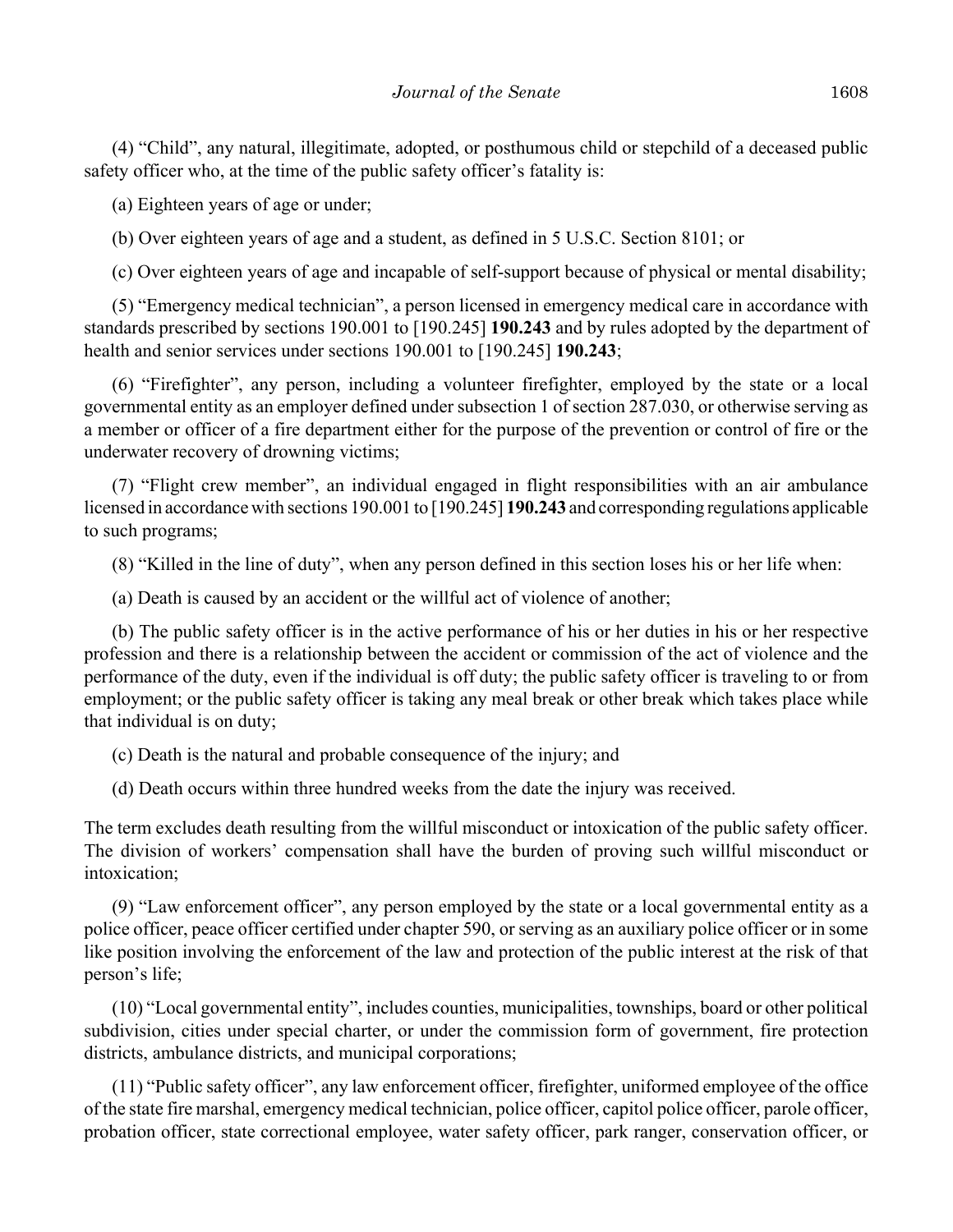highway patrolman employed by the state of Missouri or a political subdivision thereof who is killed in the line of duty or any emergency medical technician, air ambulance pilot, air ambulance registered professional nurse, air ambulance registered respiratory therapist, or flight crew member who is killed in the line of duty;

(12) "State", the state of Missouri and its departments, divisions, boards, bureaus, commissions, authorities, and colleges and universities;

(13) "Volunteer firefighter", a person having principal employment other than as a firefighter, but who is carried on the rolls of a regularly constituted fire department either for the purpose of the prevention or control of fire or the underwater recovery of drowning victims, the members of which are under the jurisdiction of the corporate authorities of a city, village, incorporated town, or fire protection district. Volunteer firefighter shall not mean an individual who volunteers assistance without being regularly enrolled as a firefighter.

3. (1) A claim for compensation under this section shall be filed by survivors of the deceased with the division of workers' compensation not later than one year from the date of death of a public safety officer. If a claim is made within one year of the date of death of a public safety officer killed in the line of duty, compensation shall be paid, if the division finds that the claimant is entitled to compensation under this section.

(2) The amount of compensation paid to the claimant shall be twenty-five thousand dollars, subject to appropriation, for death occurring on or after June 19, 2009.

4. Any compensation awarded under the provisions of this section shall be distributed as follows:

(1) To the surviving spouse of the public safety officer if there is no child who survived the public safety officer;

(2) Fifty percent to the surviving child, or children, in equal shares, and fifty percent to the surviving spouse if there is at least one child who survived the public safety officer, and a surviving spouse of the public safety officer;

(3) To the surviving child, or children, in equal shares, if there is no surviving spouse of the public safety officer;

(4) If there is no surviving spouse of the public safety officer and no surviving child:

(a) To the surviving individual, or individuals, in shares per the designation or, otherwise, in equal shares, designated by the public safety officer to receive benefits under this subsection in the most recently executed designation of beneficiary of the public safety officer on file at the time of death with the public safety agency, organization, or unit; or

(b) To the surviving individual, or individuals, in equal shares, designated by the public safety officer to receive benefits under the most recently executed life insurance policy of the public safety officer on file at the time of death with the public safety agency, organization, or unit if there is no individual qualifying under paragraph (a) **of this subdivision**;

(5) To the surviving parent, or parents, in equal shares, of the public safety officer if there is no individual qualifying under subdivision (1), (2), (3), or (4) of this subsection; or

(6) To the surviving individual, or individuals, in equal shares, who would qualify under the definition of the term "child" but for age if there is no individual qualifying under subdivision (1), (2), (3), (4), or (5)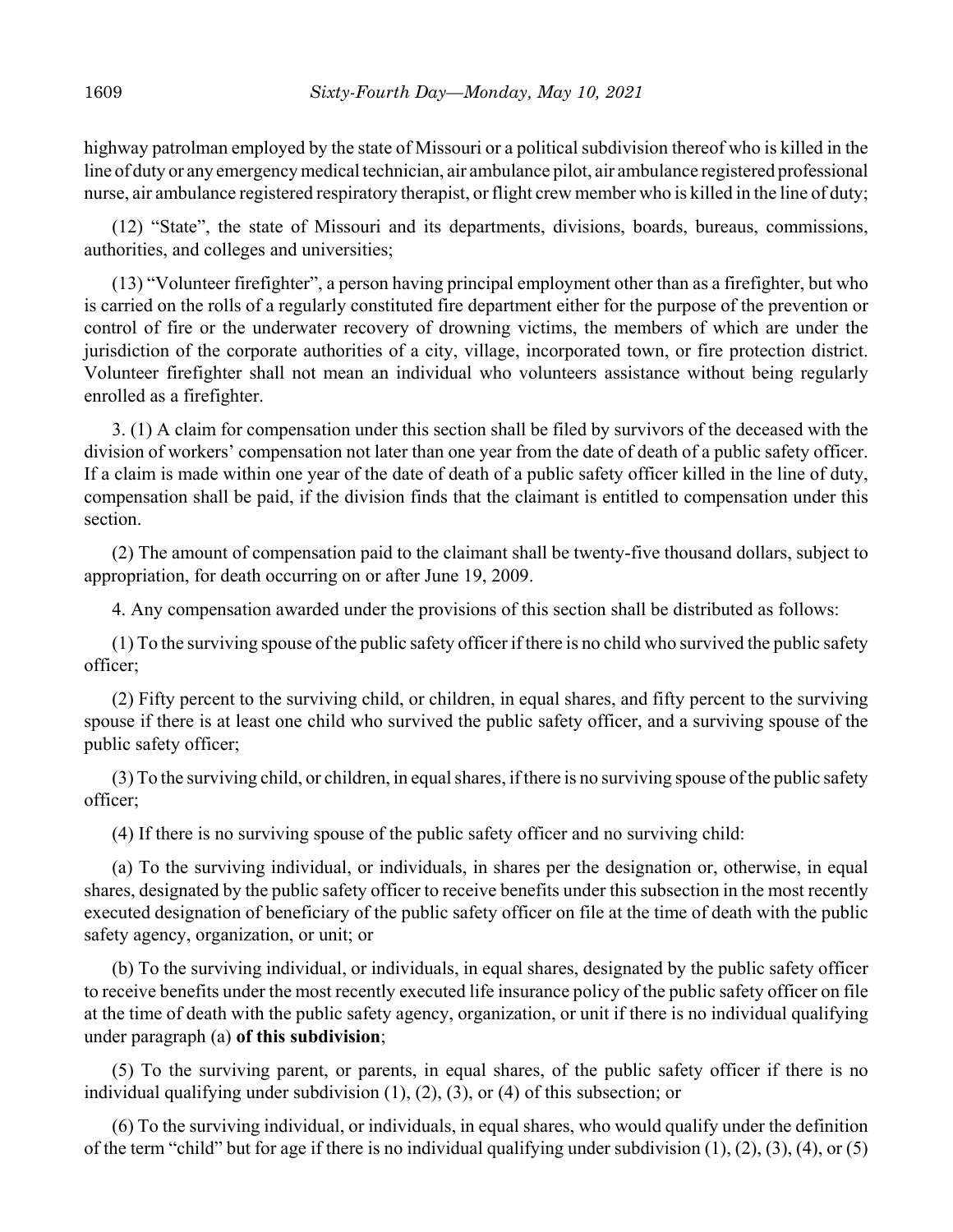of this subsection.

5. Notwithstanding subsection 3 of this section, no compensation is payable under this section unless a claim is filed within the time specified under this section setting forth:

(1) The name, address, and title or designation of the position in which the public safety officer was serving at the time of his or her death;

(2) The name and address of the claimant;

(3) A full, factual account of the circumstances resulting in or the course of events causing the death at issue; and

(4) Such other information that is reasonably required by the division.

When a claim is filed, the division of workers' compensation shall make an investigation for substantiation of matters set forth in the application.

6. The compensation provided for under this section is in addition to, and not exclusive of, any pension rights, death benefits, or other compensation the claimant may otherwise be entitled to by law.

7. Neither employers nor workers' compensation insurers shall have subrogation rights against any compensation awarded for claims under this section. Such compensation shall not be assignable, shall be exempt from attachment, garnishment, and execution, and shall not be subject to setoff or counterclaim, or be in any way liable for any debt, except that the division or commission may allow as lien on the compensation, reasonable attorney's fees for services in connection with the proceedings for compensation if the services are found to be necessary. Such fees are subject to regulation as set forth in section 287.260.

8. Any person seeking compensation under this section who is aggrieved by the decision of the division of workers' compensation regarding his or her compensation claim, may make application for a hearing as provided in section 287.450. The procedures applicable to the processing of such hearings and determinations shall be those established by this chapter. Decisions of the administrative law judge under this section shall be binding, subject to review by either party under the provisions of section 287.480.

9. Pursuant to section 23.253 of the Missouri sunset act:

(1) The provisions of the new program authorized under this section shall automatically sunset six years after June 19, 2019, unless reauthorized by an act of the general assembly; and

(2) If such program is reauthorized, the program authorized under this section shall automatically sunset twelve years after the effective date of the reauthorization of this section; and

(3) This section shall terminate on September first of the calendar year immediately following the calendar year in which the program authorized under this section is sunset.

10. The provisions of this section, unless specified, shall not be subject to other provisions of this chapter.

11. There is hereby created in the state treasury the "Line of Duty Compensation Fund", which shall consist of moneys appropriated to the fund and any voluntary contributions, gifts, or bequests to the fund. The state treasurer shall be custodian of the fund and shall approve disbursements from the fund in accordance with sections 30.170 and 30.180. Upon appropriation, money in the fund shall be used solely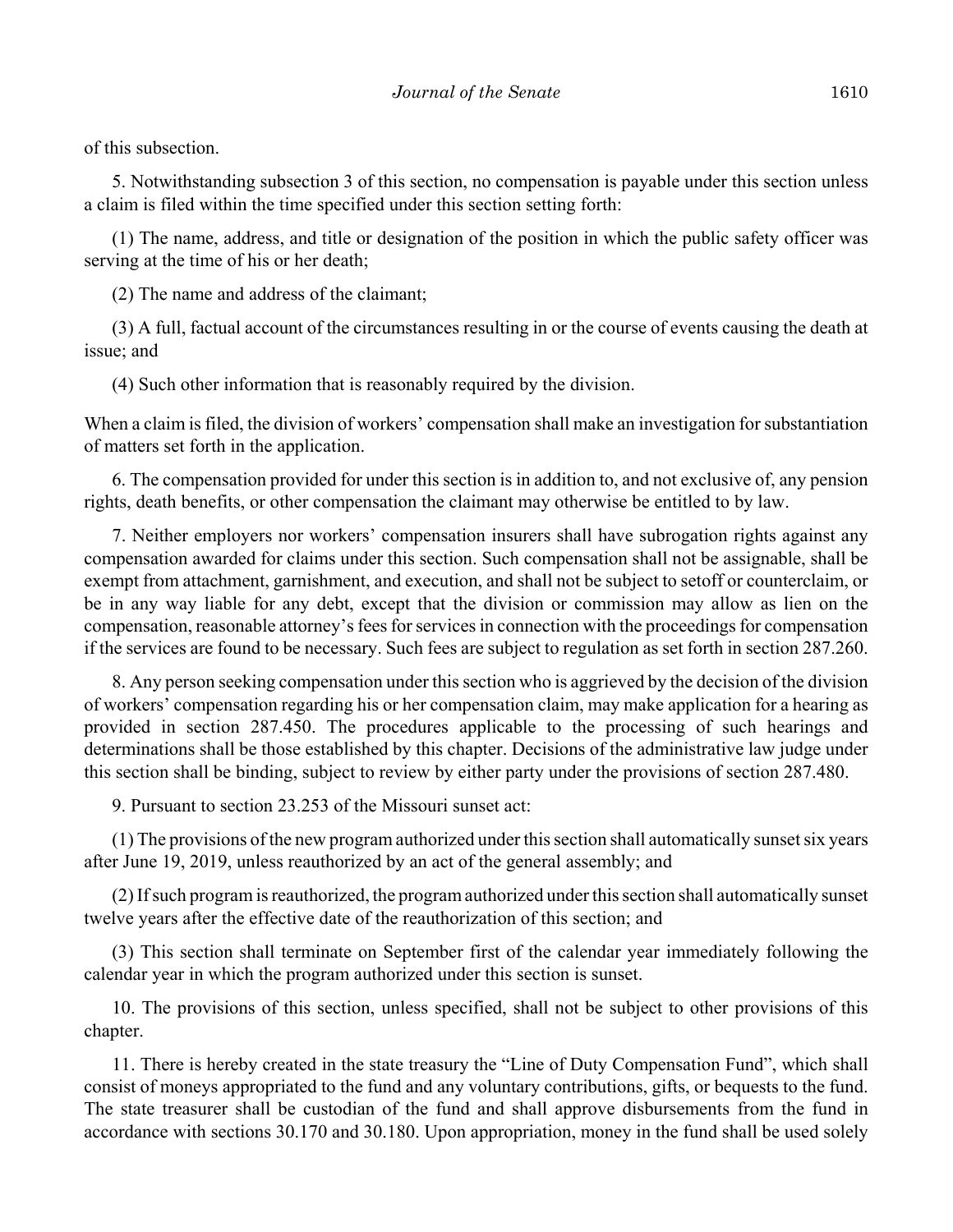for paying claims under this section. Notwithstanding the provisions of section 33.080 to the contrary, any moneys remaining in the fund at the end of the biennium shall not revert to the credit of the general revenue fund. The state treasurer shall invest moneys in the fund in the same manner as other funds are invested. Any interest and moneys earned on such investments shall be credited to the fund.

12. The division shall promulgate rules to administer this section, including but not limited to the appointment of claims to multiple claimants, record retention, and procedures for information requests. Any rule or portion of a rule, as that term is defined in section 536.010, that is created under the authority delegated in this section shall become effective only if it complies with and is subject to all of the provisions of chapter 536 and, if applicable, section 536.028. This section and chapter 536 are nonseverable and if any of the powers vested with the general assembly under chapter 536 to review, to delay the effective date, or to disapprove and annul a rule are subsequently held unconstitutional, then the grant of rulemaking authority and any rule proposed or adopted after June 19, 2009, shall be invalid and void."; and

Further amend said amend bill, Page 11, Section 574.204, Line 9, by inserting after all of said section and line the following:

"[190.245. The department shall require hospitals, as defined by chapter 197, designated as trauma, STEMI, or stroke centers to provide for a peer review system, approved by the department, for trauma, STEMI, and stroke cases, respective to their designations, under section 537.035. For purposes of sections 190.241 to 190.245, the department of health and senior services shall have the same powers and authority of a health care licensing board pursuant to subsection 6 of section 537.035. Failure of a hospital to provide all medical records necessary for the department to implement provisions of sections 190.241 to 190.245 shall result in the revocation of the hospital's designation as a trauma, STEMI, or stroke center. Any medical records obtained by the department or peer review committees shall be used only for purposes of implementing the provisions of sections 190.241 to 190.245 and the names of hospitals, physicians and patients shall not be released by the department or members of review committees.]"; and"; and

Further amend said bill by amending the title, enacting clause, and intersectional references accordingly.

## HOUSE AMENDMENT NO. 3 TO HOUSE AMENDMENT NO. 14

Amend House Amendment No. 14 to House Committee Substitute for Senate Committee Substitute for Senate Bill No. 403, Page 3, Line 39, by inserting after said section and line the following:

"Further amend said bill, Page 10, Section 574.203, Line 2, by inserting after the word "**disability**" the words "**, mental disorder, or mental illness**"; and"; and

Further amend said bill by amending the title, enacting clause, and intersectional references accordingly.

## HOUSE AMENDMENT NO. 14

Amend House Committee Substitute for Senate Committee Substitute for Senate Bill No. 403, Page 9, Section 197.135, Line 47, by inserting after all of said line and section the following:

"**208.226. 1. No restrictions to access shall be imposed that preclude availability of any individual antipsychotic medication.**

**2. The provisions of this section shall not prohibit the division from utilizing clinical edits to ensure**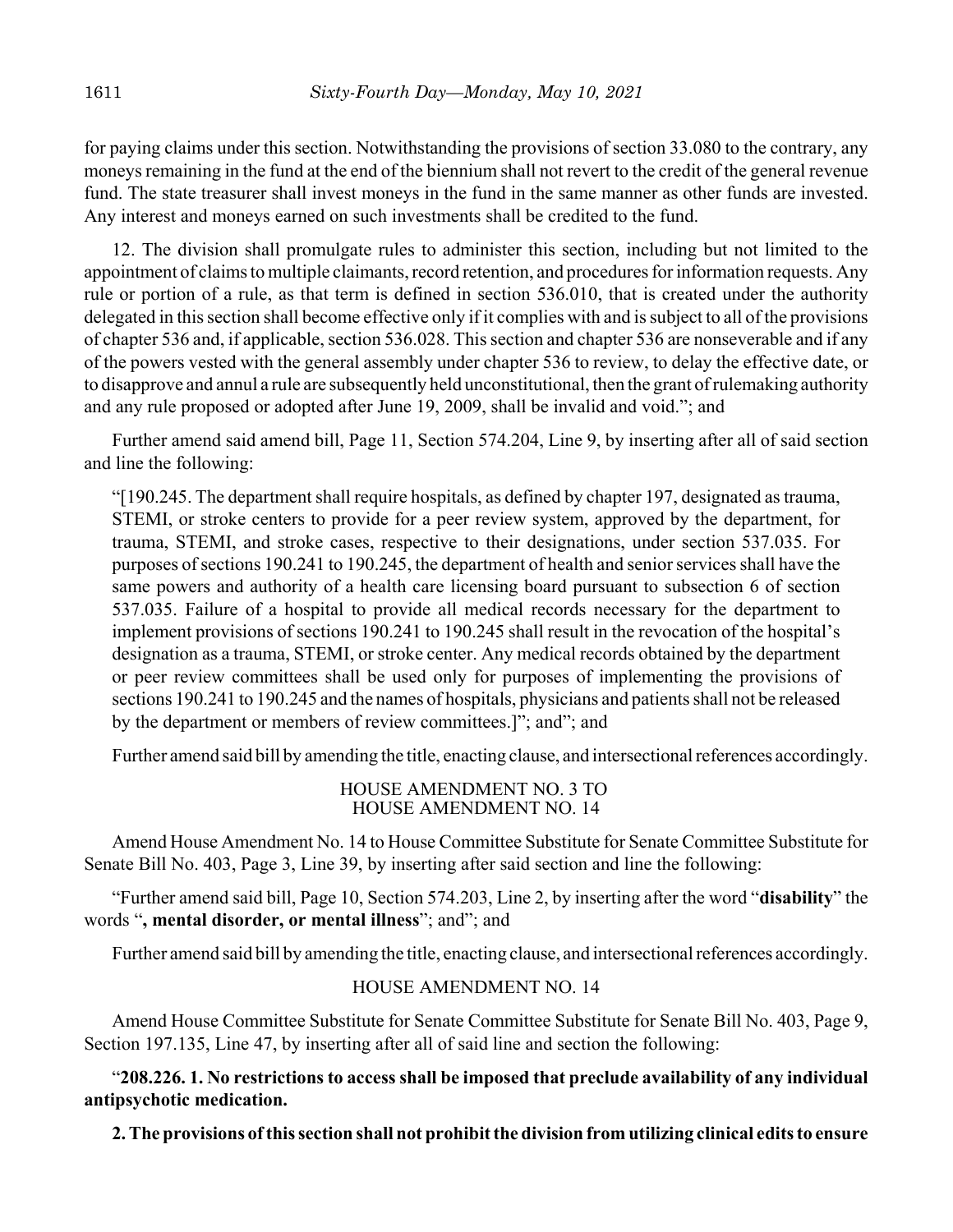**clinical best practices, including, but not limited to:**

**(1) Drug safety and avoidance of harmful drug interactions;**

**(2) Compliance with nationally recognized and juried clinical guidelines from national medical associations using medical evidence and emphasizing best practice principles;**

**(3) Detection of patients receiving prescription drugs from multiple prescribers; and**

**(4) Detection, prevention, and treatment of substance use disorders.**

**3. The division shall issue a provider update no less than twice annually to enumerate treatment and utilization principles for MO HealthNet providers, including, but not limited to:**

**(1) Treatment with antipsychotic drugs, as with any other form of treatment, should be individualized in order to optimize the patient's recovery and stability;**

**(2) Treatment with antipsychotic drugs should be as effective, safe, and well-tolerated as supported by best medical evidence;**

**(3) Treatment with antipsychotic drugs should consider the individual patient's needs, preferences, and vulnerabilities;**

**(4) Treatment with antipsychotic drugs should support an improved quality of life for the patient; and**

**(5) Treatment choices should be informed by the best current medical evidence and should be updated consistent with evolving nationally recognized best practice guidelines.**

**4. If the division implements any new policy or clinical edit for an antipsychotic drug, the division shall continue to allow MO HealthNet participants access to any antipsychotic drug that they utilize and on which they are stable or that they have successfully utilized previously. The division may recommend a resource list with no restrictions to access.**

208.227. 1. **[**No restrictions to access shall be imposed that preclude availability of any individual atypical antipsychotic monotherapy for the treatment of schizophrenia, bipolar disorder, or psychosis associated with severe depression.**]** The division shall establish a pharmaceutical case management or polypharmacy program for high risk MO HealthNet participants with numerous or multiple prescribed drugs. The division shall also establish a behavioral health pharmacy and opioid surveillance program to encourage the use of best medical evidence-supported prescription practices. The division shall communicate with providers, as such term is defined in section 208.164, whose prescribing practices deviate from or do not otherwise utilize best medical evidence-supported prescription practices. The communication may be telemetric, written, oral, or some combination thereof. These programs shall be established and administered through processes established and supported under a memorandum of understanding between the department of mental health and the department of social services, or their successor entities.

2. The provisions of this section shall not prohibit the division from utilizing clinical edits to ensure clinical best practices**,** including, but not limited to:

(1) Drug safety and avoidance of harmful drug interactions;

(2) Compliance with nationally recognized and juried clinical guidelines from national medical associations using medical evidence and emphasizing best practice principles;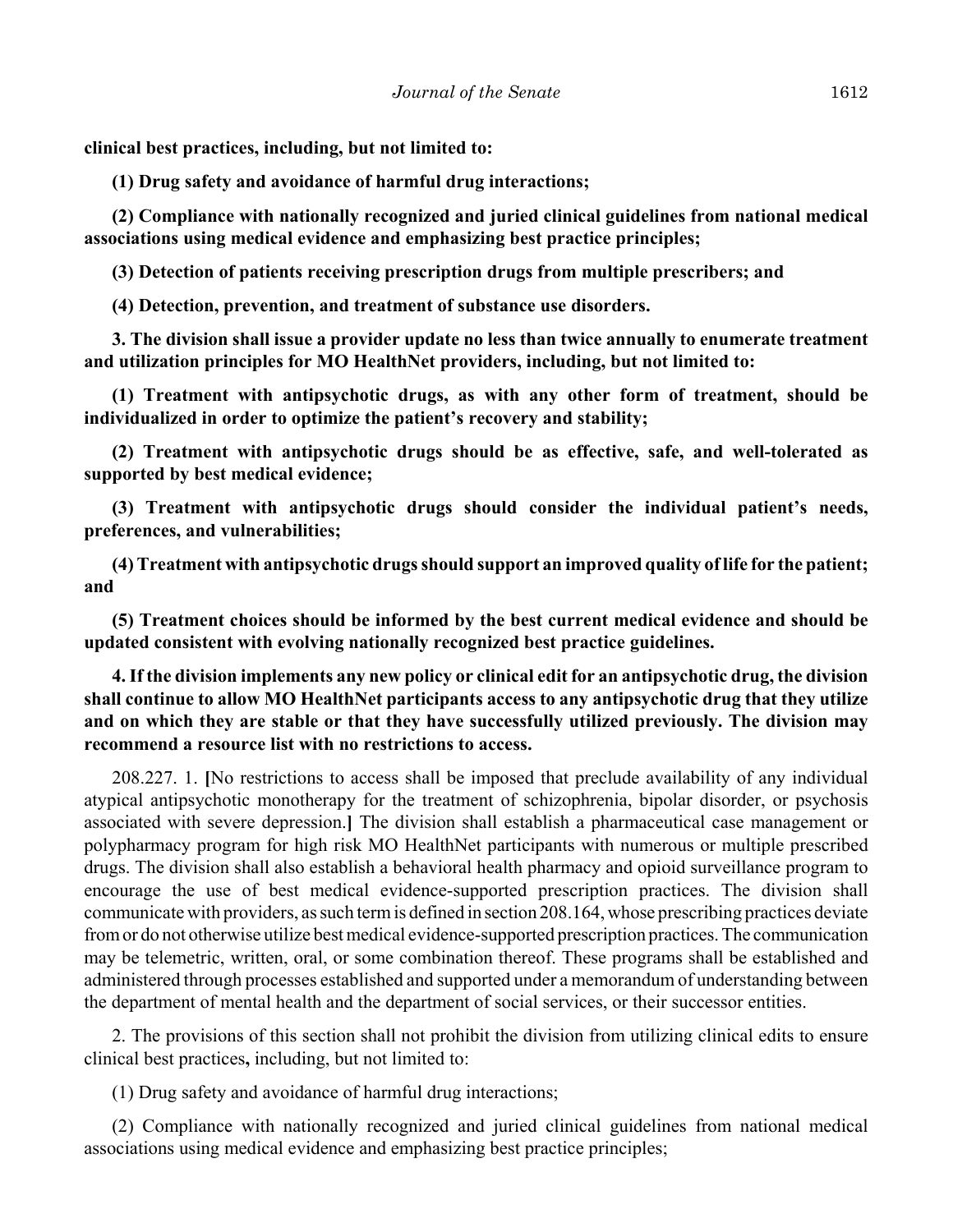(3) Detection of patients receiving prescription drugs from multiple prescribers; and

(4) Detection, prevention, and treatment of substance use disorders.

3. **[**The division shall issue a provider update no less than twice annually to enumerate treatment and utilization principles for MO HealthNet providers including, but not limited to:

(1) Treatment with antipsychotic drugs, as with any other form of treatment, should be individualized in order to optimize the patient's recovery and stability;

(2) Treatment with antipsychotic drugs should be as effective, safe, and well-tolerated as supported by best medical evidence;

(3) Treatment with antipsychotic drugs should consider the individual patient's needs, preferences, and vulnerabilities;

(4) Treatment with antipsychotic drugs should support an improved quality of life for the patient;

(5) Treatment choices should be informed by the best current medical evidence and should be updated consistent with evolving nationally recognized best practice guidelines; and

(6) Cost considerations in the context of best practices, efficacy, and patient response to adverse drug reactions should guide antipsychotic medication policy and selection once the preceding principles have been maximally achieved.

4. If the division implements any new policy or clinical edit for an antipsychotic drug, the division shall continue to allow MO HealthNet participants access to any antipsychotic drug that they utilize and on which they are stable or that they have successfully utilized previously. The division shall adhere to the following:

(1) If an antipsychotic drug listed as "nonpreferred" is considered clinically appropriate for an individual patient based on the patient's previous response to the drug or other medical considerations, prior authorization procedures, as such term is defined in section 208.164, shall be simple and flexible;

(2) If an antipsychotic drug listed as "nonpreferred" is known or found to be safe and effective for a given individual, the division shall not restrict the patient's access to that drug. Such nonpreferred drug shall, for that patient only and if that patient has been reasonably adherent to the prescribed therapy, be considered "preferred" in order to minimize the risk of relapse and to support continuity of care for the patient;

(3) A patient shall not be required to change antipsychotic drugs due to changes in medication management policy, prior authorization, or a change in the payor responsible for the benefit; and

(4) Patients transferring from state psychiatric hospitals to community-based settings, including patients previously found to be not guilty of a criminal offense by reason of insanity or who have previously been found to be incompetent to stand trial, shall be permitted to continue the medication regimen that aided the stability and recovery so that such patient was able to successfully transition to the community-based setting.

5. The division's medication policy and clinical edits shall provide MO HealthNet participants initial access to multiple Food and Drug Administration-approved antipsychotic drugs that have substantially the same clinical differences and adverse effects that are predictable across individual patients and whose manufacturers have entered into a federal rebate agreement with the Department of Health and Human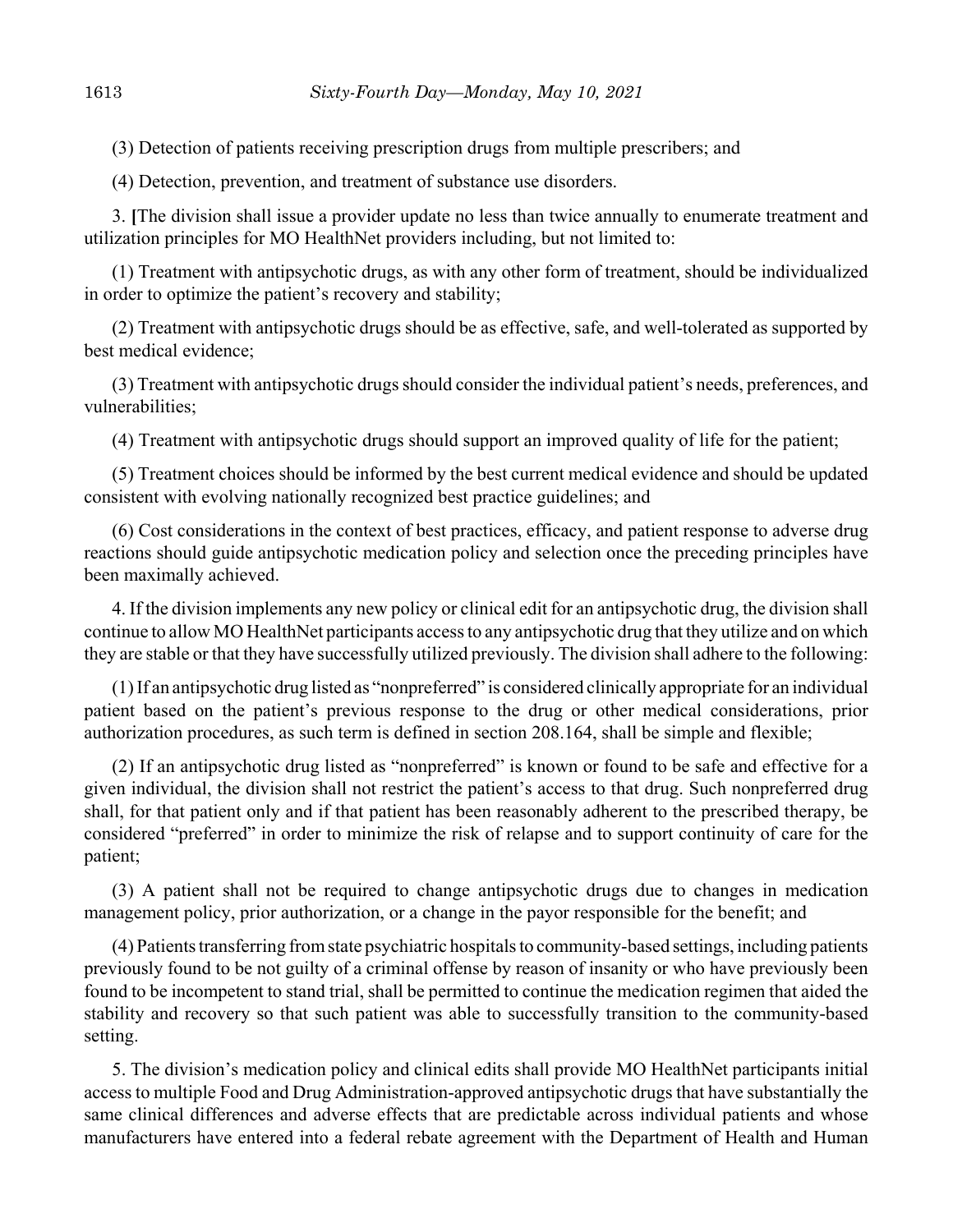Services. Clinical differences may include, but not be limited to, weight gain, extrapyramidal side effects, sedation, susceptibility to metabolic syndrome, other substantial adverse effects, the availability of longacting formulations, and proven efficacy in the treatment of psychosis. The available drugs for an individual patient shall include, but not be limited to, the following categories:

(1) At least one relatively weight-neutral atypical antipsychotic medication;

(2) At least one long-acting injectable formulation of an atypical antipsychotic;

(3) Clozapine;

(4) At least one atypical antipsychotic medication with relatively potent sedative effects;

(5) At least one medium-potency typical antipsychotic medication;

(6) At least one long-acting injectable formulation of a high-potency typical antipsychotic medication;

(7) At least one high-potency typical antipsychotic medication; and

(8) At least one low-potency typical antipsychotic medication.

6. Nothing in subsection 5 of this section shall be construed to require any of the following:

(1) Step therapy or a trial of a typical antipsychotic drug before permitting a patient access to an atypical drug or antipsychotic medication;

(2) A limit of one atypical antipsychotic drug as an open-access, first-choice agent; or

(3) A trial of one of the eight categories of drugs listed in subsection 5 of this section before having access to the other seven categories.

7.**]** The department of social services may promulgate rules and regulations to implement the provisions of this section. Any rule or portion of a rule, as that term is defined in section 536.010, that is created under the authority delegated in this section shall become effective only if it complies with and is subject to all of the provisions of chapter 536 and, if applicable, section 536.028. This section and chapter 536 are nonseverable and if any of the powers vested with the general assembly pursuant to chapter 536 to review, to delay the effective date, or to disapprove and annul a rule are subsequently held unconstitutional, then the grant of rulemaking authority and any rule proposed or adopted after August 28, 2017, shall be invalid and void.

**[**8.**] 4.** The department shall submit such state plan amendments and waivers to the Centers for Medicare and Medicaid Services of the federal Department of Health and Human Services as the department determines are necessary to implement the provisions of this section.

**[**9. As used in this section, the following terms mean:

(1) "Division", the MO HealthNet division of the department of social services;

(2) "Reasonably adherent", a patient's adherence to taking medication on a prescribed schedule as measured by a medication position ratio of at least seventy-five percent;

(3) "Successfully utilized previously", a drug or drug regimen's provision of clinical stability in treating a patient's symptoms.**]**"; and

Further amend said bill by amending the title, enacting clause, and intersectional references accordingly.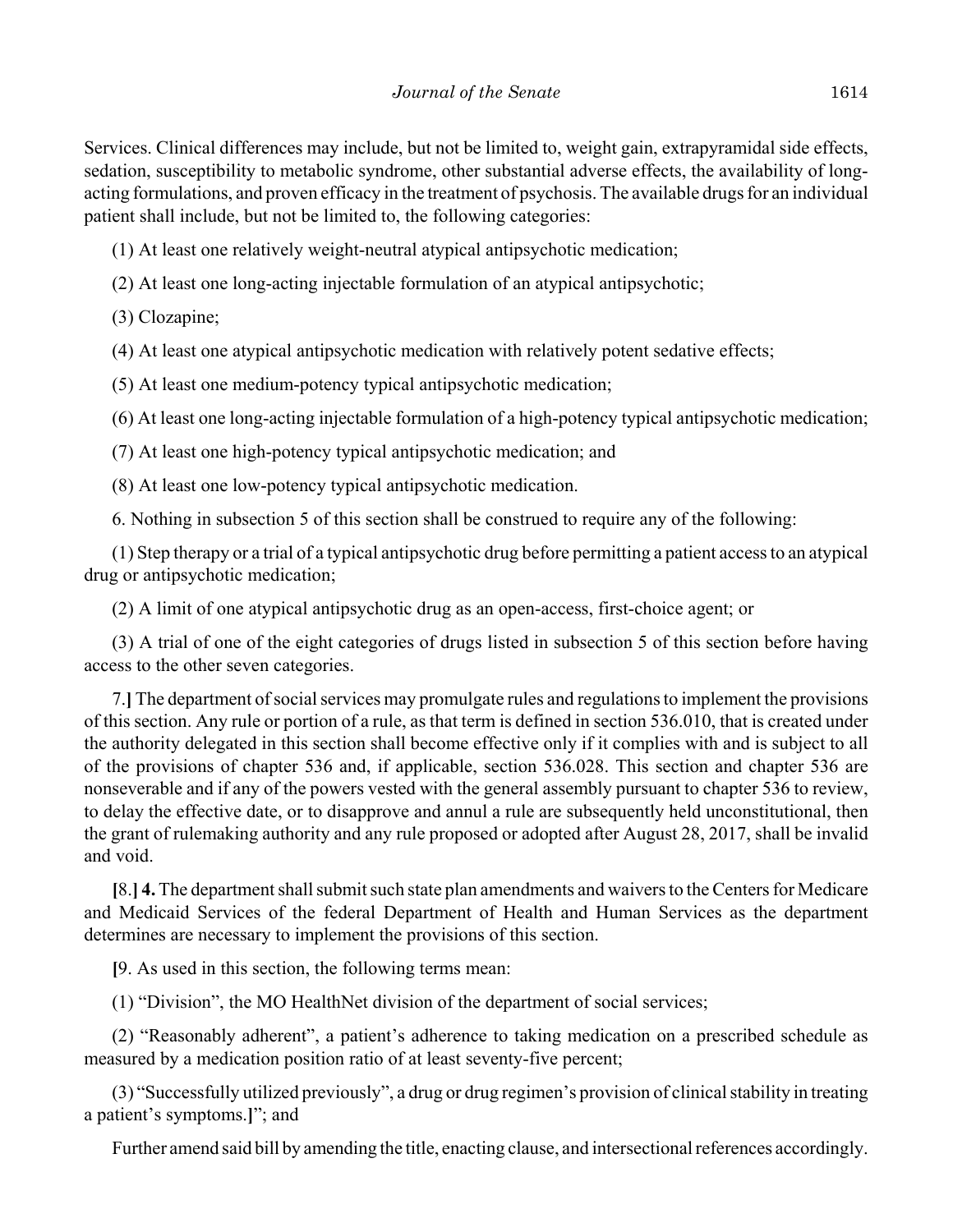### HOUSE AMENDMENT NO. 15

Amend House Committee Substitute for Senate Committee Substitute for Senate Bill No. 403, Page 2, Section 9.309, Line 3, by inserting after all of said section and line the following:

"**103.200. 1. For purposes of this section, the following terms mean:**

**(1) "Pharmacy", the same meaning given to the term in section 338.210;**

**(2) "Plan", the Missouri consolidated health care plan as described in section 103.005;**

**(3) "Rebate", any discount, negotiated concession, or other payment provided by a pharmaceutical manufacturer, pharmacy, or health benefit plan to an entity to sell, provide, pay, or reimburse a pharmacy or other entity in the state for the dispensation or administration of a prescription drug on behalf of itself or another entity.**

**2. Before March 1, 2023, and annually thereafter, the pharmacy benefits manager utilized by the Missouri consolidated health care plan shall file a report with the plan for the immediately preceding calendar year. The report shall contain the following information regarding the plan:**

**(1) The aggregate dollar amount of all rebates that the pharmacy benefits manager collected from pharmaceutical manufacturers that manufactured outpatient prescription drugs that:**

**(a) Were covered by the plan during such calendar year; and**

**(b) Were attributable to patient utilization of such drugs during such calendar year; and**

**(2) The aggregate dollar amount of all rebates, excluding any portion of the rebates received by the plan, concerning drug formularies that the pharmacy benefits manager collected from pharmaceutical manufacturers that manufactured outpatient prescription drugs that:**

**(a) Were covered by the plan during such calendar year; and**

**(b) Were attributable to patient utilization of such drugs by covered persons under the plan during such calendar year.**

**3. In consultation with its pharmacy benefits manager, the plan shall establish a form for reporting the information required under subsection 2 of this section. The form shall be designed to minimize the administrative burden and cost of reporting on the plan and its pharmacy benefits manager.**

**4. No documents, materials, or other information submitted to the plan under subsection 2 of this section shall be subject to disclosure under chapter 610, except to the extent they are included on an aggregated basis in the reports required under subsection 5 of this section. The plan shall not disclose information submitted under subsection 2 of this section in a manner that:**

**(1) Is likely to compromise the financial, competitive, or proprietary nature of such information; or**

**(2) Would enable a third party to identify the value of a rebate provided for a particular outpatient prescription drug or therapeutic class of outpatient prescription drugs.**

**5. (1) Before July 1, 2023, and annually thereafter, the plan shall submit a report to the standing committees of the general assembly having jurisdiction over health insurance matters. The report**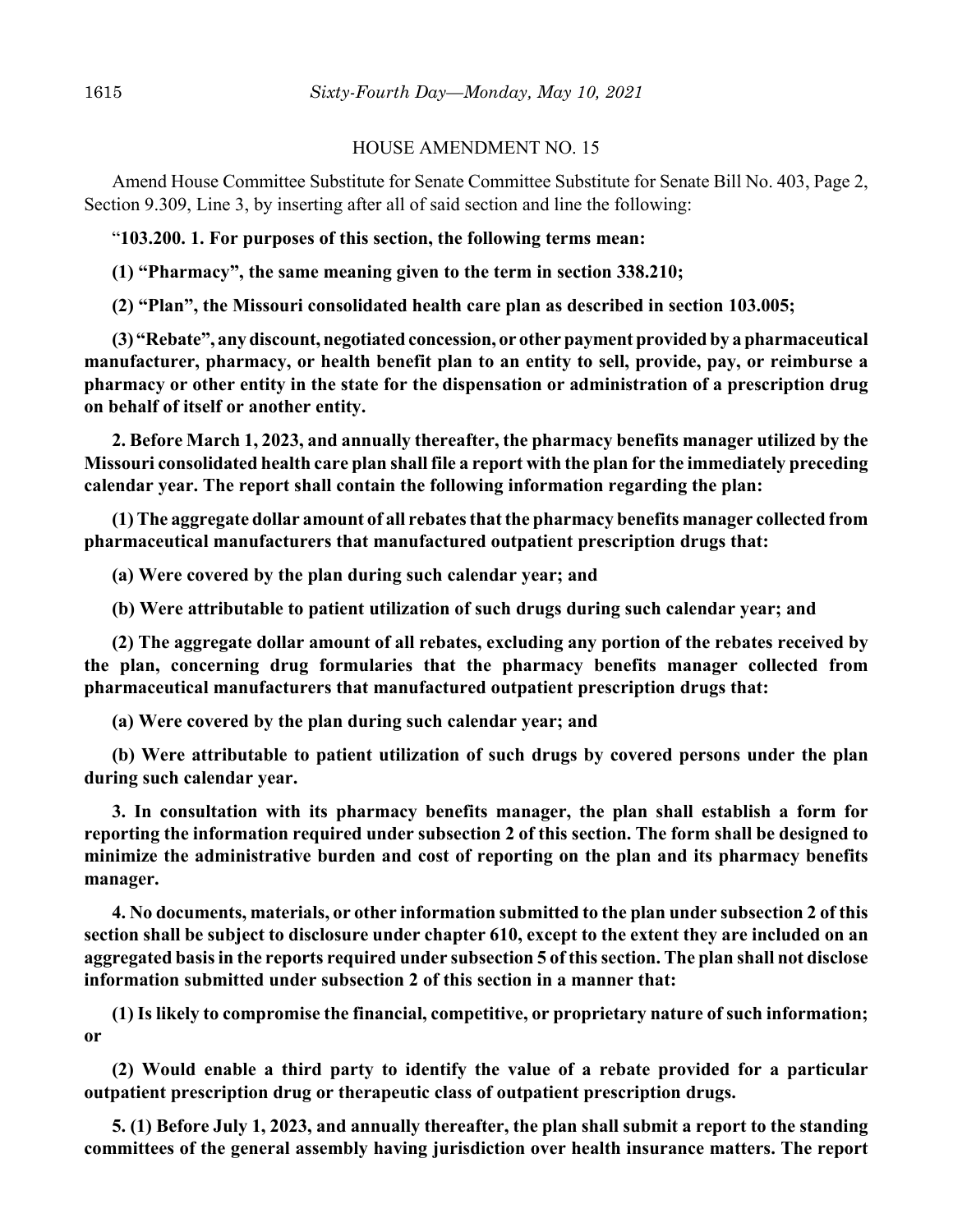**shall contain an aggregation of the information submitted to the plan under subdivision (1) of subsection 2 of this section for the immediately preceding calendar year and such other information as the plan in its discretion deems relevant for the purposes of this section. The plan shall provide its pharmacy benefits manager and any third party affected by submission of a report required by this subsection with a written notice describing the content of the report.**

**(2) Before July 1, 2023, and annually thereafter, the plan shall prepare a report for the immediately preceding calendar year describing the rebate practices of the plan and its pharmacy benefits manager. The plan shall provide the report to the standing committees of the general assembly having jurisdiction over health insurance matters and the director of the department of commerce and insurance. The report shall contain:**

**(a) An explanation of the manner in which the plan accounted for rebates in calculating premiums for such year;**

**(b) A statement disclosing whether, and describing the manner in which, the plan made rebates available to enrollees at the point of purchase during such year;**

**(c) A statement describing any other manner in which the plan applied rebates during such year; and**

**(d) Such other information as the plan in its discretion deems relevant for the purposes of this section.**

**6. The plan may impose a penalty of no more than seven thousand five hundred dollars on its pharmacy benefits manager for each violation of this section.**"; and

Further amend said bill, Page 10, Section 221.065, Line 12, by inserting after all of said section and line the following:

"338.015. 1. The provisions of sections 338.010 to 338.015 shall not be construed to inhibit the patient's freedom of choice to obtain prescription services from any licensed pharmacist **or pharmacy**. **[**However, nothing in sections 338.010 to 338.315 abrogates the patient's ability to waive freedom of choice under any contract with regard to payment or coverage of prescription expense.**]**

2. All pharmacists may provide pharmaceutical consultation and advice to persons concerning the safe and therapeutic use of their prescription drugs.

3. All patients shall have the right to receive a written prescription from their prescriber to take to the facility of their choice or to have an electronic prescription transmitted to the facility of their choice.

**4. No pharmacy benefits manager, as defined in section 376.388, shall prohibit or redirect by contract, or otherwise penalize or restrict, a covered person, as defined in section 376.387, from obtaining prescription services, consultation, or advice from a contracted pharmacy, as defined in section 376.388.**

376.387. 1. For purposes of this section, the following terms shall mean:

(1) "Covered person", **[**the same meaning as such term is defined in section 376.1257**] a policyholder, subscriber, enrollee, or other individual who receives prescription drug coverage through a pharmacy benefits manager**;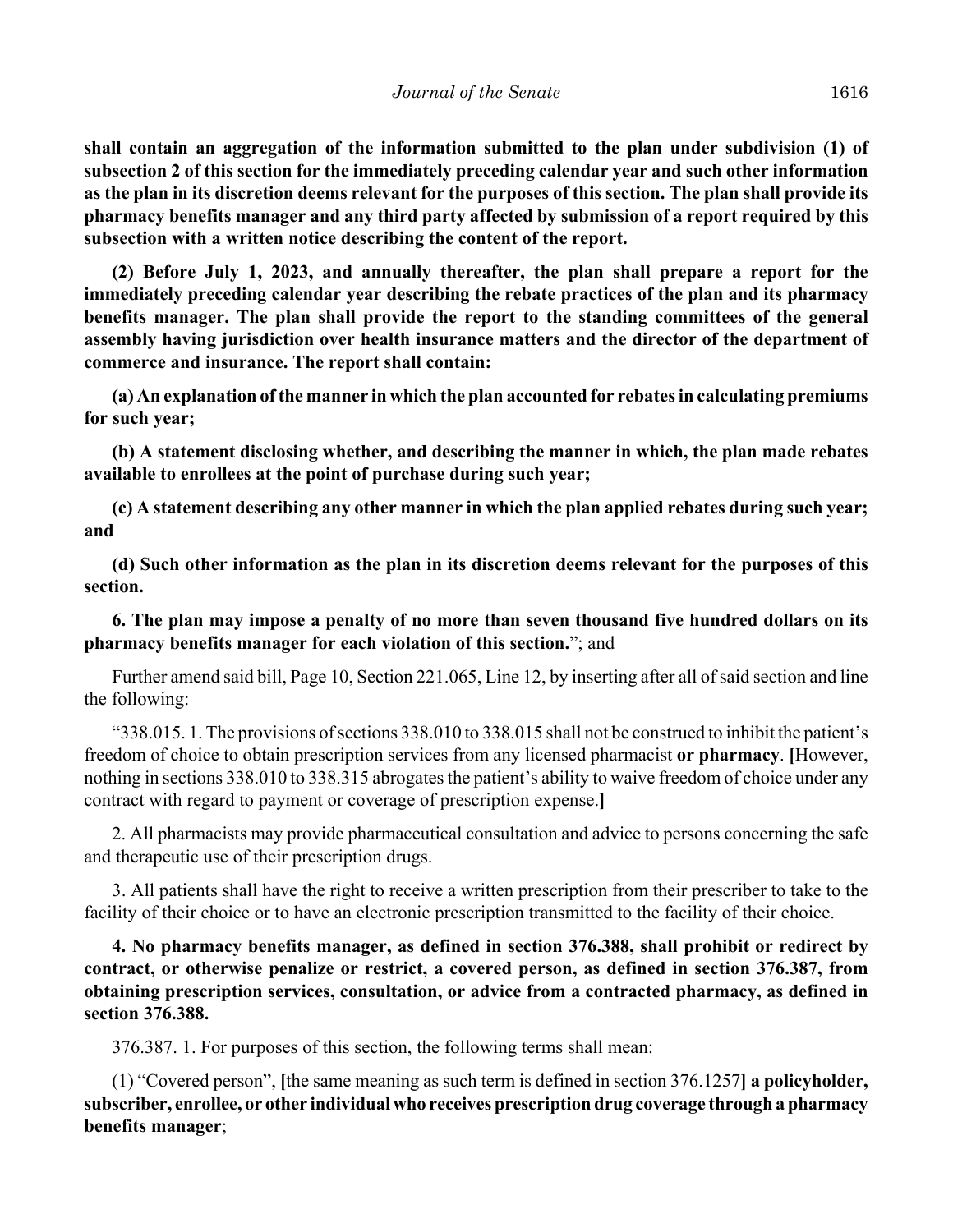(2) "Health benefit plan", the same meaning as such term is defined in section 376.1350;

(3) "Health carrier" or "carrier", the same meaning as such term is defined in section 376.1350;

(4) "Pharmacy", the same meaning as such term is defined in chapter 338;

(5) "Pharmacy benefits manager", the same meaning as such term is defined in section 376.388.

2. No pharmacy benefits manager shall include a provision in a contract entered into or modified on or after August 28, 2018, with a pharmacy or pharmacist that requires a covered person to make a payment for a prescription drug at the point of sale in an amount that exceeds the lesser of:

(1) The copayment amount as required under the health benefit plan; or

(2) The amount an individual would pay for a prescription if that individual paid with cash.

3. A pharmacy or pharmacist shall have the right to provide to a covered person information regarding the amount of the covered person's cost share for a prescription drug, the covered person's cost of an alternative drug, and the covered person's cost of the drug without adjudicating the claim through the pharmacy benefits manager. Neither a pharmacy nor a pharmacist shall be proscribed by a pharmacy benefits manager from discussing any such information or from selling a more affordable alternative to the covered person.

4. No pharmacy benefits manager shall, directly or indirectly, charge or hold a pharmacist or pharmacy responsible for any fee amount related to a claim that is not known at the time of the claim's adjudication, unless the amount is a result of improperly paid claims **[**or charges for administering a health benefit plan**]**.

5. **[**This section shall not apply with respect to claims under Medicare Part D, or any other plan administered or regulated solely under federal law, and to the extent this section may be preempted under the Employee Retirement Income Security Act of 1974 for self-funded employer-sponsored health benefit plans.

6.**]** A pharmacy benefits manager shall notify in writing any health carrier with which it contracts if the pharmacy benefits manager has a conflict of interest, any commonality of ownership, or any other relationship, financial or otherwise, between the pharmacy benefits manager and any other health carrier with which the pharmacy benefits manager contracts.

**[**7.**] 6. Any entity that enters into a contract to sell, provide, pay, or reimburse a pharmacy in the state for prescription drugs on behalf of itself or another entity shall define and apply the term "generic", with respect to prescription drugs, to mean any "authorized generic drug", as defined in 21 CFR 314.3, approved under section 505(c) of the Federal Food, Drug, and Cosmetic Act, as amended.**

**7. Any entity that enters into a contract to sell, provide, pay, or reimburse a pharmacy in the state for prescription drugs on behalf of itself or another entity shall define and apply the term "rebate" as having the same meaning given to the term in section 103.200.**

**8. A pharmacy benefits manager that has contracted with an entity to provide pharmacy benefit management services for such an entity shall owe a fiduciary duty to that entity, and shall discharge that duty in accordance with federal and state law.**

**9.** The department of commerce and insurance shall enforce this section.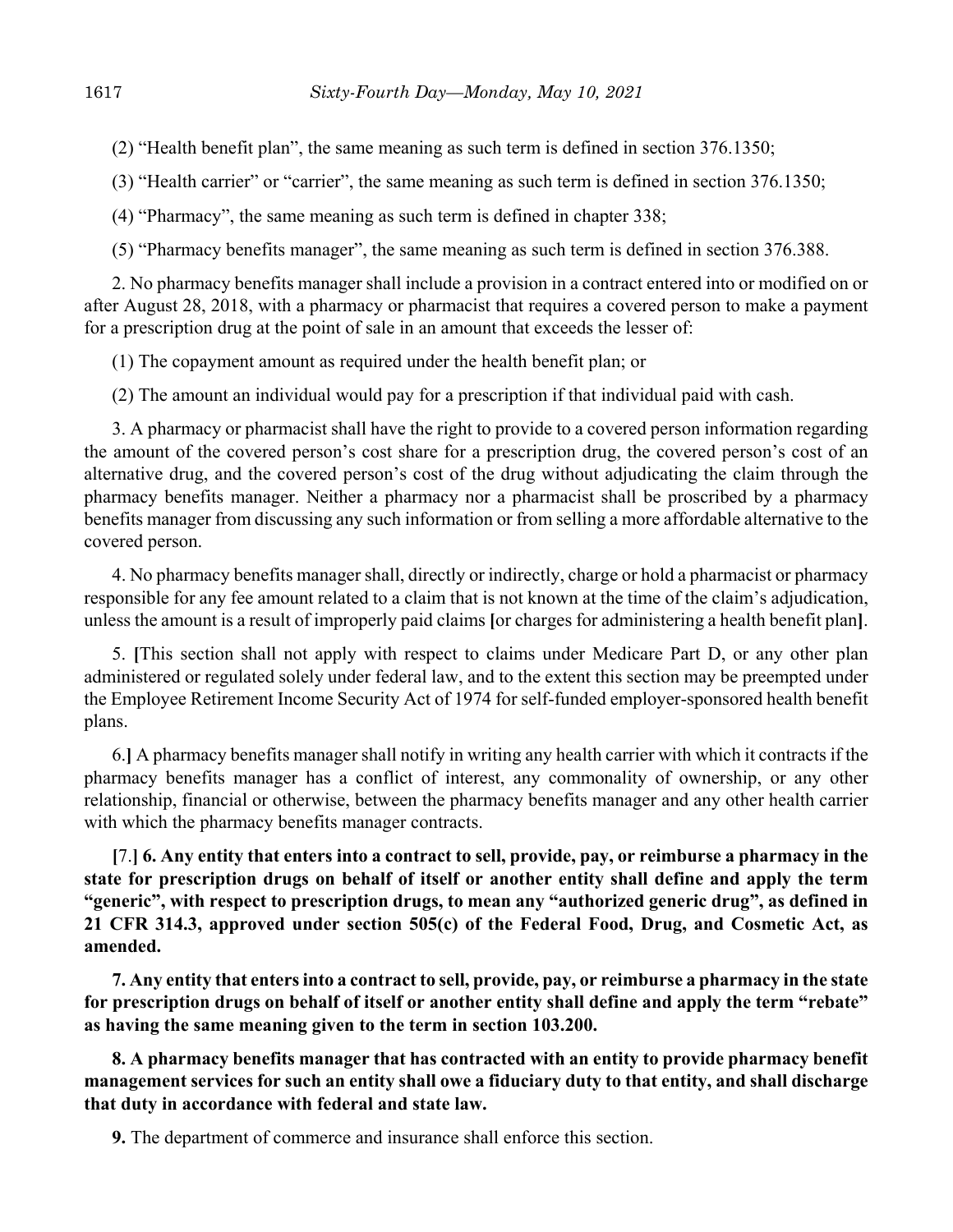376.388. 1. As used in this section, unless the context requires otherwise, the following terms shall mean:

(1) "Contracted pharmacy" **[**or "pharmacy"**]**, a pharmacy located in Missouri participating in the network of a pharmacy benefits manager through a direct or indirect contract;

(2) **[**"Health carrier", an entity subject to the insurance laws and regulations of this state that contracts or offers to contract to provide, deliver, arrange for, pay for, or reimburse any of the costs of health care services, including a sickness and accident insurance company, a health maintenance organization, a nonprofit hospital and health service corporation, or any other entity providing a plan of health insurance, health benefits, or health services, except that such plan shall not include any coverage pursuant to a liability insurance policy, workers' compensation insurance policy, or medical payments insurance issued as a supplement to a liability policy;

(3)**]** "Maximum allowable cost", the per-unit amount that a pharmacy benefits manager reimburses a pharmacist for a prescription drug, excluding a dispensing or professional fee;

**[**(4)**] (3)** "Maximum allowable cost list" or "MAC list", a listing of drug products that meet the standard described in this section;

**[**(5)**] (4)** "Pharmacy", as such term is defined in chapter 338;

**[**(6)**] (5)** "Pharmacy benefits manager", an entity that **[**contracts with pharmacies on behalf of health carriers or any health plan sponsored by the state or a political subdivision of the state**] administers or manages a pharmacy benefits plan or program;**

**(6) "Pharmacy benefits manager affiliate", a pharmacy or pharmacist that directly or indirectly, through one or more intermediaries, owns or controls, is owned or controlled by, or is under common ownership or control with a pharmacy benefits manager;**

**(7) "Pharmacy benefits plan or program", a plan or program that pays for, reimburses, covers the cost of, or otherwise provides for pharmacist services to individuals who reside in or are employed in this state**.

2. Upon each contract execution or renewal between a pharmacy benefits manager and a pharmacy or between a pharmacy benefits manager and a pharmacy's contracting representative or agent, such as a pharmacy services administrative organization, a pharmacy benefits manager shall, with respect to such contract or renewal:

(1) Include in such contract or renewal the sources utilized to determine maximum allowable cost and update such pricing information at least every seven days; and

(2) Maintain a procedure to eliminate products from the maximum allowable cost list of drugs subject to such pricing or modify maximum allowable cost pricing at least every seven days, if such drugs do not meet the standards and requirements of this section, in order to remain consistent with pricing changes in the marketplace.

3. A pharmacy benefits manager shall reimburse pharmacies for drugs subject to maximum allowable cost pricing that has been updated to reflect market pricing at least every seven days as set forth under subdivision (1) of subsection 2 of this section.

4. A pharmacy benefits manager shall not place a drug on a maximum allowable cost list unless there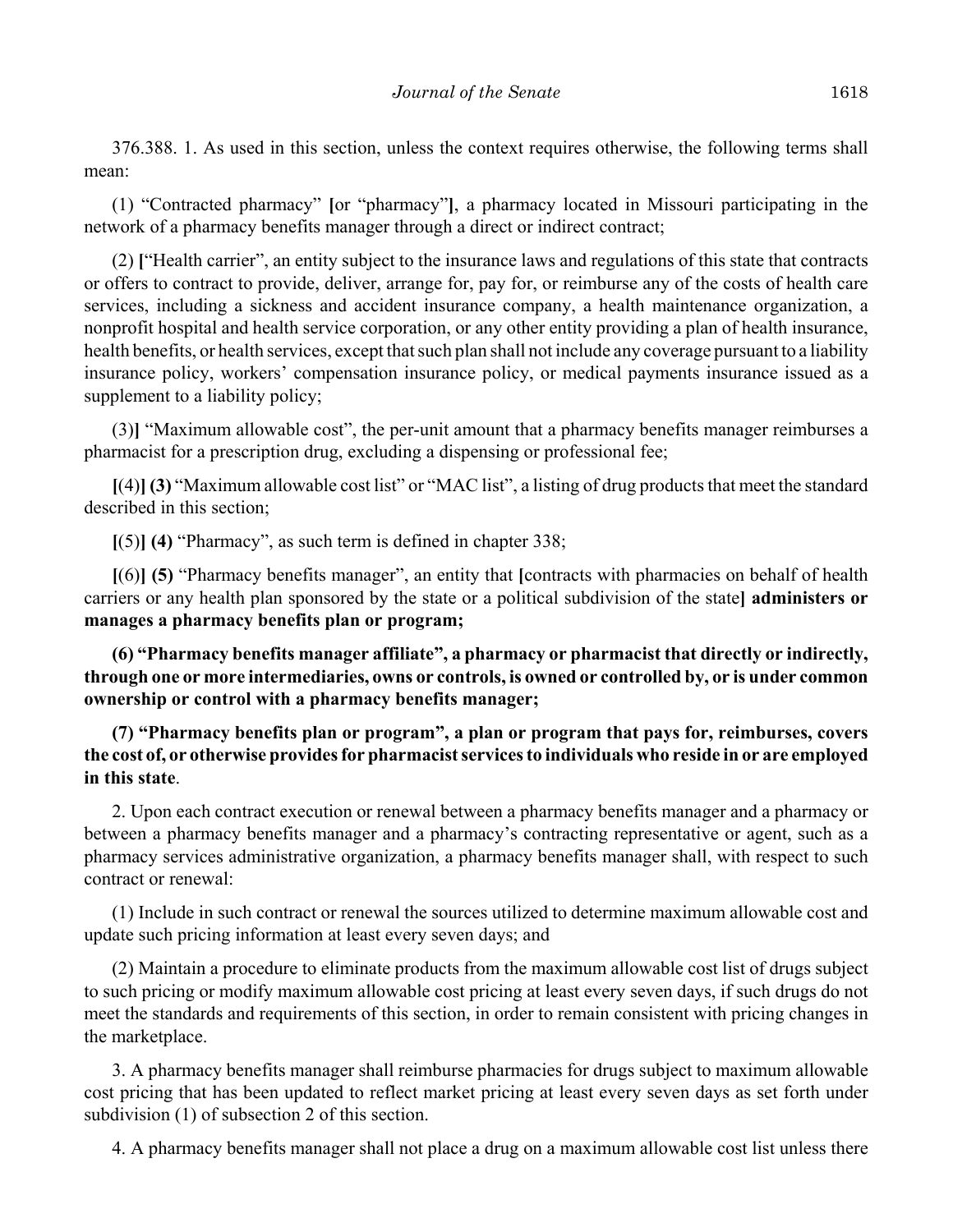are at least two therapeutically equivalent multisource generic drugs, or at least one generic drug available from at least one manufacturer, generally available for purchase by network pharmacies from national or regional wholesalers.

5. **(1)** All contracts between a pharmacy benefits manager and a contracted pharmacy or between a pharmacy benefits manager and a pharmacy's contracting representative or agent, such as a pharmacy services administrative organization, shall include a process to internally appeal, investigate, and resolve disputes regarding maximum allowable cost pricing. The process shall include the following:

**[**(1)**] (a)** The right to appeal shall be limited to fourteen calendar days following the reimbursement of the initial claim; and

**[**(2)**] (b)** A requirement that the pharmacy benefits manager shall respond to an appeal described in this subsection no later than fourteen calendar days after the date the appeal was received by such pharmacy benefits manager.

**(2) If a reimbursement to a contracted pharmacy is below the pharmacy's cost to purchase the drug, the pharmacy benefits manager shall sustain an appeal and increase reimbursement to the pharmacy and other contracted pharmacies to cover the cost of purchasing the drug.**

# **(3) A pharmacy benefits manager shall not reimburse a pharmacy or pharmacist in the state an amount less than the amount that the pharmacy benefits manager reimburses a pharmacy benefits manager affiliate for providing the same pharmacist services.**

6. For appeals that are denied, the pharmacy benefits manager shall provide the reason for the denial and identify the national drug code of a drug product that may be purchased by contracted pharmacies at a price at or below the maximum allowable cost and, when applicable, may be substituted lawfully.

7. If the appeal is successful, the pharmacy benefits manager shall:

(1) Adjust the maximum allowable cost price that is the subject of the appeal effective on the day after the date the appeal is decided;

(2) Apply the adjusted maximum allowable cost price to all similarly situated pharmacies as determined by the pharmacy benefits manager; and

(3) Allow the pharmacy that succeeded in the appeal to reverse and rebill the pharmacy benefits claim giving rise to the appeal.

8. Appeals shall be upheld if:

(1) The pharmacy being reimbursed for the drug subject to the maximum allowable cost pricing in question was not reimbursed as required under subsection 3 of this section; or

(2) The drug subject to the maximum allowable cost pricing in question does not meet the requirements set forth under subsection 4 of this section."; and

Further amend said bill by amending the title, enacting clause, and intersectional references accordingly.

## HOUSE AMENDMENT NO. 16

Amend House Committee Substitute for Senate Committee Substitute for Senate Bill No. 403, Page 42, Section 135.690, Line 97, by inserting after all of said section and line the following: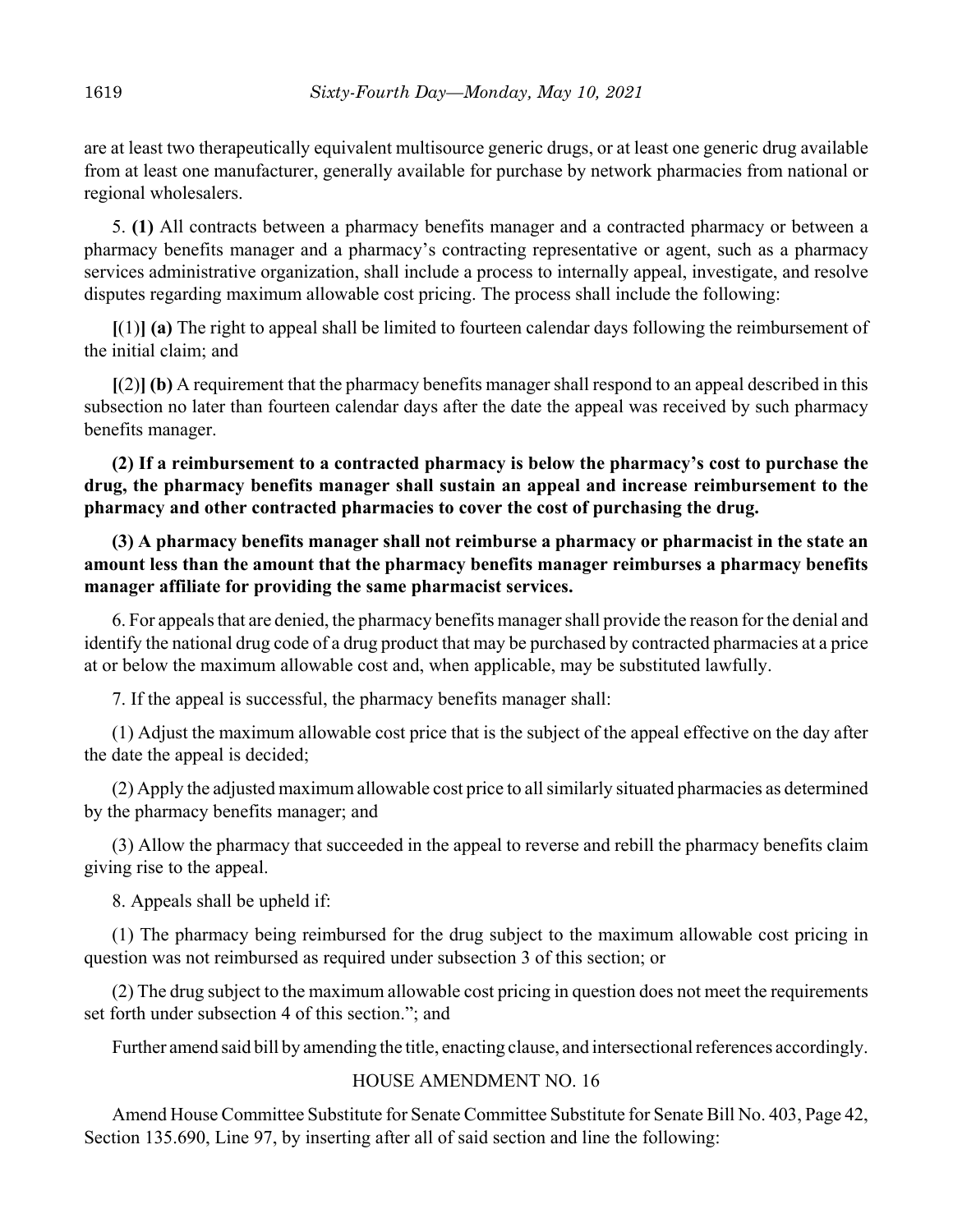"191.1165. 1. Medication-assisted treatment (MAT) shall include pharmacologic therapies. A formulary used by a health insurer or managed by a pharmacy benefits manager, or medical benefit coverage in the case of medications dispensed through an opioid treatment program, shall include:

(1) Buprenorphine **[**tablets**]**;

(2) Methadone;

(3) Naloxone;

(4) **[**Extended-release injectable**]** Naltrexone; and

(5) Buprenorphine/naloxone combination.

2. All MAT medications required for compliance in this section shall be placed on the lowest costsharing tier of the formulary managed by the health insurer or the pharmacy benefits manager.

3. MAT medications provided for in this section shall not be subject to any of the following:

(1) Any annual or lifetime dollar limitations;

(2) Financial requirements and quantitative treatment limitations that do not comply with the Mental Health Parity and Addiction Equity Act of 2008 (MHPAEA), specifically 45 CFR 146.136(c)(3);

(3) Step therapy or other similar drug utilization strategy or policy when it conflicts or interferes with a prescribed or recommended course of treatment from a licensed health care professional; and

(4) Prior authorization for MAT medications as specified in this section.

4. MAT medications outlined in this section shall apply to all health insurance plans delivered in the state of Missouri.

5. Any entity that holds itself out as a treatment program or that applies for licensure by the state to provide clinical treatment services for substance use disorders shall be required to disclose the MAT services it provides, as well as which of its levels of care have been certified by an independent, national, or other organization that has competencies in the use of the applicable placement guidelines and level of care standards.

6. The MO HealthNet program shall cover the MAT medications and services provided for in this section and include those MAT medications in its preferred drug lists for the treatment of substance use disorders and prevention of overdose and death. The preferred drug list shall include all current and new formulations and medications that are approved by the U.S. Food and Drug Administration for the treatment of substance use disorders.

7. **Subject to appropriations, the department of corrections and all other state entities responsible for the care of persons detained or incarcerated in jails and prisons shall be required to ensure all persons under their care are assessed for substance use disorders using standard diagnostic criteria by a social worker; professional counselor; licensed psychologist; psychiatrist; or qualified addiction professional as defined by the department of mental health within the scope of practice for**

**which he or she is credentialed. The department of corrections or entity shall make available the MAT services covered in this section, consistent with a treatment plan developed by the physician, and shall not impose any arbitrary limitations on the type of medication or other treatment prescribed or the**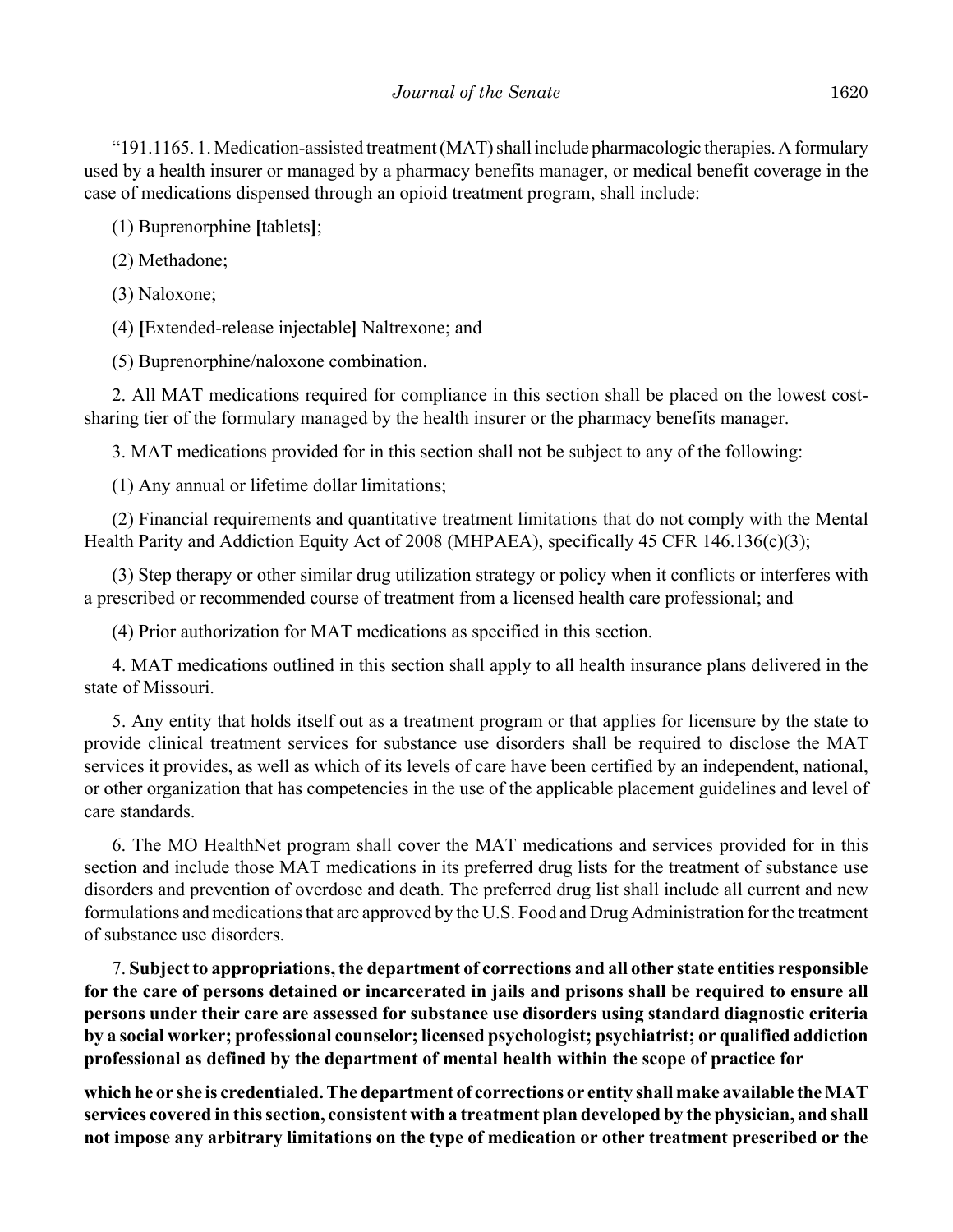# **dose or duration of MAT recommended by the physician.**

**8.** Drug courts or other diversion programs that provide for alternatives to jail or prison for persons with a substance use disorder shall be required to ensure all persons under their care are assessed for substance use disorders using standard diagnostic criteria by a licensed physician who actively treats patients with substance use disorders. The court or other diversion program shall make available the MAT services covered under this section, consistent with a treatment plan developed by the physician, and shall not impose any limitations on the type of medication or other treatment prescribed or the dose or duration of MAT recommended by the physician.

**[**8.**] 9.** Requirements under this section shall not be subject to a covered person's prior success or failure of the services provided."; and

Further amend said bill, Page 11, Section 574.204, Line 9, by inserting after all of said section and line the following:

"**Section 1. The Missouri Dental Board may collaborate with the Department of Health and Senior Services and the Office of Dental Health and may approve pilot projects to examine new methods to extend care to underserved populations. These pilot projects may employ techniques or approaches to care that are outside existing statutes and rules provided:**

**(1) The project plan has a clearly stated objective of serving a specific underserved population that warrants, in the opinion of a majority of the Board, granting approval for a pilot project;**

**(2) The project has a finite start date and termination date;**

**(3) The project clearly defines the new techniques or approaches it intends to examine to determine if it results in an improvement in access or quality of care;**

**(4) The project plan identifies specific and limited locations and populations to participate in the pilot project;**

**(5) The project plan clearly establishes minimum guidelines and standards for the pilot project including provisions for protecting safety of participating patients;**

**(6) The project plan clearly defines the measurement criteria it will use to evaluate the outcomes of the pilot project on access and quality of care; and**

**(7) The project plan identifies reporting intervals to communicate interim and final outcomes to the board.**"; and

Further amend said bill by amending the title, enacting clause, and intersectional references accordingly.

Emergency Clause Defeated.

In which the concurrence of the Senate is respectfully requested.

# **PRIVILEGED MOTIONS**

Senator Gannon moved that the Senate refuse to concur in **SB 303**, with **HCS**, as amended, and request the House to recede from its position or, failing to do so, grant the Senate a conference thereon, which motion prevailed.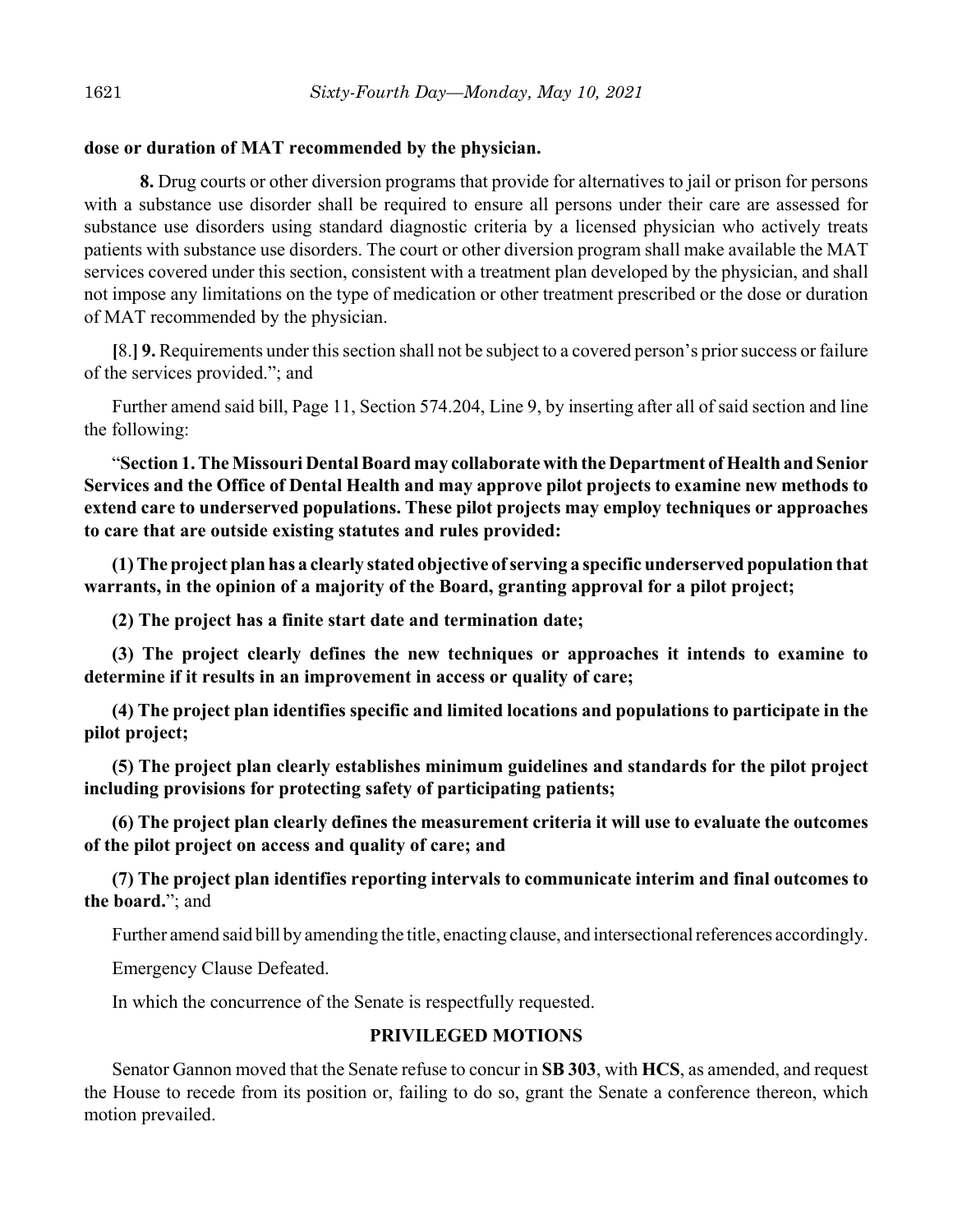### **HOUSE BILLS ON THIRD READING**

**HS** for **HB 297**, entitled:

An Act to repeal sections 166.400, 166.410, 166.415, 166.420, 166.425, 166.435, 166.440, 166.456, 166.502, 172.020, 173.035, 173.1003, 174.450, 174.453, and 209.610, RSMo, and to enact in lieu thereof twenty new sections relating to institutions of higher education.

Was taken up by Senator Rehder.

Senator Rehder offered **SS** for **HS** for **HB 297**, entitled:

SENATE SUBSTITUTE FOR HOUSE SUBSTITUTE FOR HOUSE BILL NO. 297

An Act to repeal sections 166.400, 166.410, 166.415, 166.420, 166.425, 166.435, 166.440, 166.456, 166.502, 172.020, 173.035, 173.1003, 174.450, 174.453, and 209.610, RSMo, and to enact in lieu thereof twenty-one new sections relating to institutions of higher education.

Senator Rehder moved that **SS** for **HS** for **HB 297** be adopted.

Senator Bernskoetter assumed the Chair.

Senator Luetkemeyer offered **SA 1**:

## SENATE AMENDMENT NO. 1

Amend Senate Substitute for House Substitute for House Bill No. 297, Pages 24-28, Section 173.1003, Lines 1-109, by striking all of said section; and

Further amend the title and enacting clause accordingly.

Senator Luetkemeyer moved that the above amendment be adopted.

At the request of Senator Rehder, **HS** for **HB 297**, with **SS** and **SA 1** (pending), was placed on the Informal Calendar.

### **RESOLUTIONS**

Senator Moon offered Senate Resolution No. 388, regarding Pastor James Weaver, Cassville, which was adopted.

On motion of Senator Rowden, the Senate adjourned under the rules.

## SENATE CALENDAR

# SIXTY-FIFTH DAY–TUESDAY, MAY 11, 2021

# FORMAL CALENDAR

## SENATE BILLS FOR PERFECTION

SB 263-Crawford, with SCS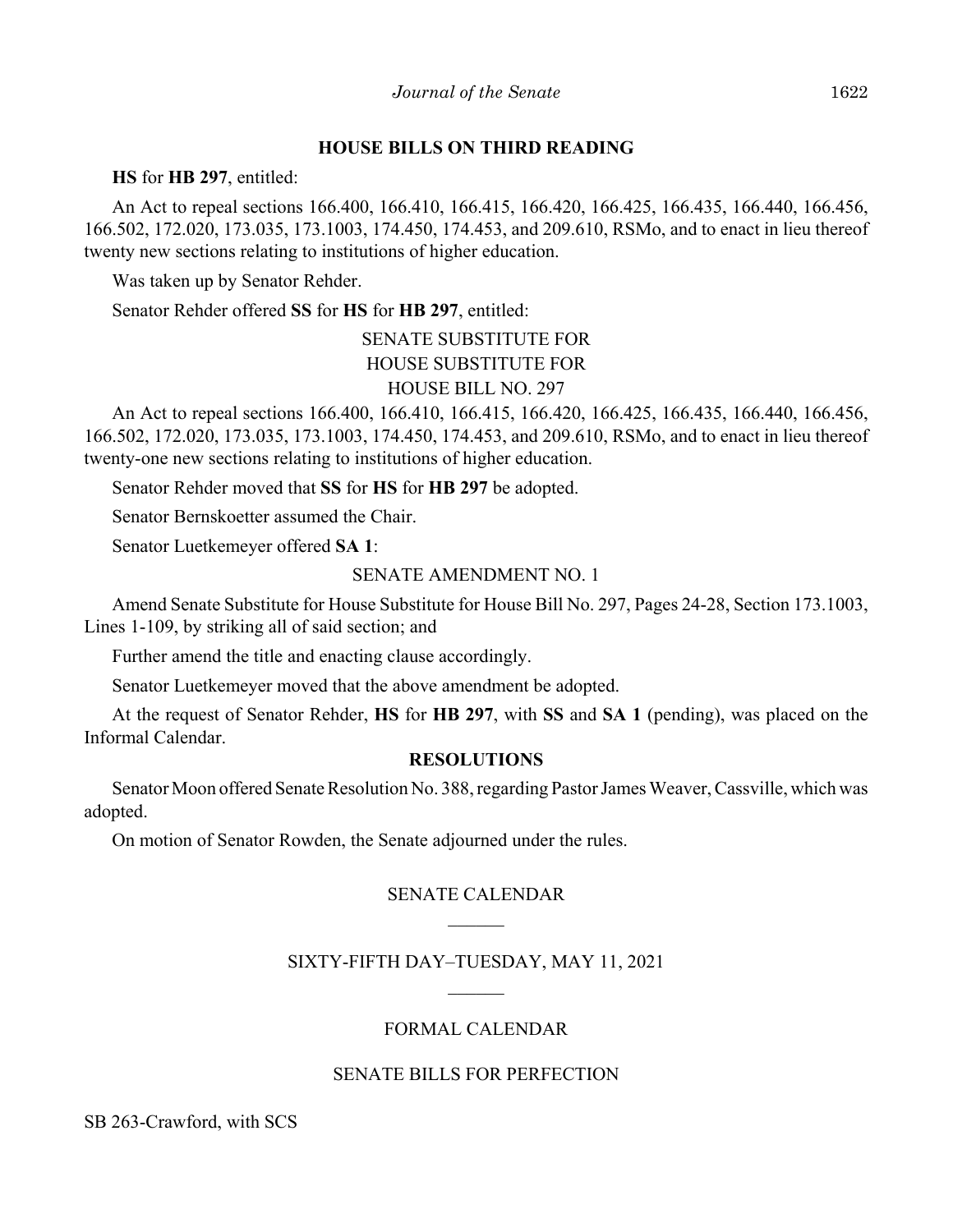#### HOUSE BILLS ON THIRD READING

HB 554-Eggleston, with SCS (Koenig) (In Fiscal Oversight) HB 834-Wright (O'Laughlin) (In Fiscal Oversight) HB 352-Henderson, with SCS (Brown) HCS for HB 1242, with SCS (Luetkemeyer) (In Fiscal Oversight) HJR 6-Schnelting, with SCS (Eigel) HCS for HB 1358, with SCS (Eigel) (In Fiscal Oversight)

#### INFORMAL CALENDAR

#### SENATE BILLS FOR PERFECTION

SB 1-Hegeman, with SS#2 & SA 1 (pending) SB 3-Hegeman SB 7-Riddle, with SS & SA 1 (pending) SB 10-Schatz, with SS (pending) SB 11-Schatz, with SS & SA 1 (pending) SB 24-Eigel, with SS#2 (pending) SB 30-Cierpiot SB 39-Burlison, with SS (pending) SB 47-Hough SB 54-O'Laughlin, with SCS SBs 55, 23 & 25-O'Laughlin, et al, with SCS & SS for SCS (pending) SB 62-Williams, with SCS SB 65-Rehder, with SCS SB 74-Bean, with SCS SB 92-Riddle, with SCS SB 94-Onder with SS, SA1 to SS & SA 1 to SA 1 (pending) SB 95-Onder, with SCS SB 96-Hoskins, with SCS SB 98-Hoskins, with SCS (pending) SB 100-Koenig, with SCS SB 105-Crawford, with SCS SB 114-Bernskoetter SB 123-Hough, with SS & SA 2 (pending) SB 131-Luetkemeyer SB 132-O'Laughlin, with SCS SB 134-O'Laughlin and Cierpiot

SB 137-Brattin SB 138-Brattin, with SCS SB 139-Bean SB 149-Onder SB 163-Cierpiot SB 168-Burlison SB 169-Burlison SB 174-Hough, with SCS SB 179-Luetkemeyer SB 182-O'Laughlin SB 183-O'Laughlin SB 184-Bean, with SCS SB 195-Koenig SB 198-Eigel, with SCS SB 204-Cierpiot, with SCS SB 206-Arthur SB 218-Luetkemeyer, with SCS SB 227-Arthur SB 236-Hough, with SCS SB 244-Onder SB 253-Hegeman SB 254-Riddle, with SCS, SS for SCS & SA 2 (pending) SB 255-Riddle SB 265-Eslinger SB 282-Hegeman, with SCS SB 287-Crawford SB 291-Brown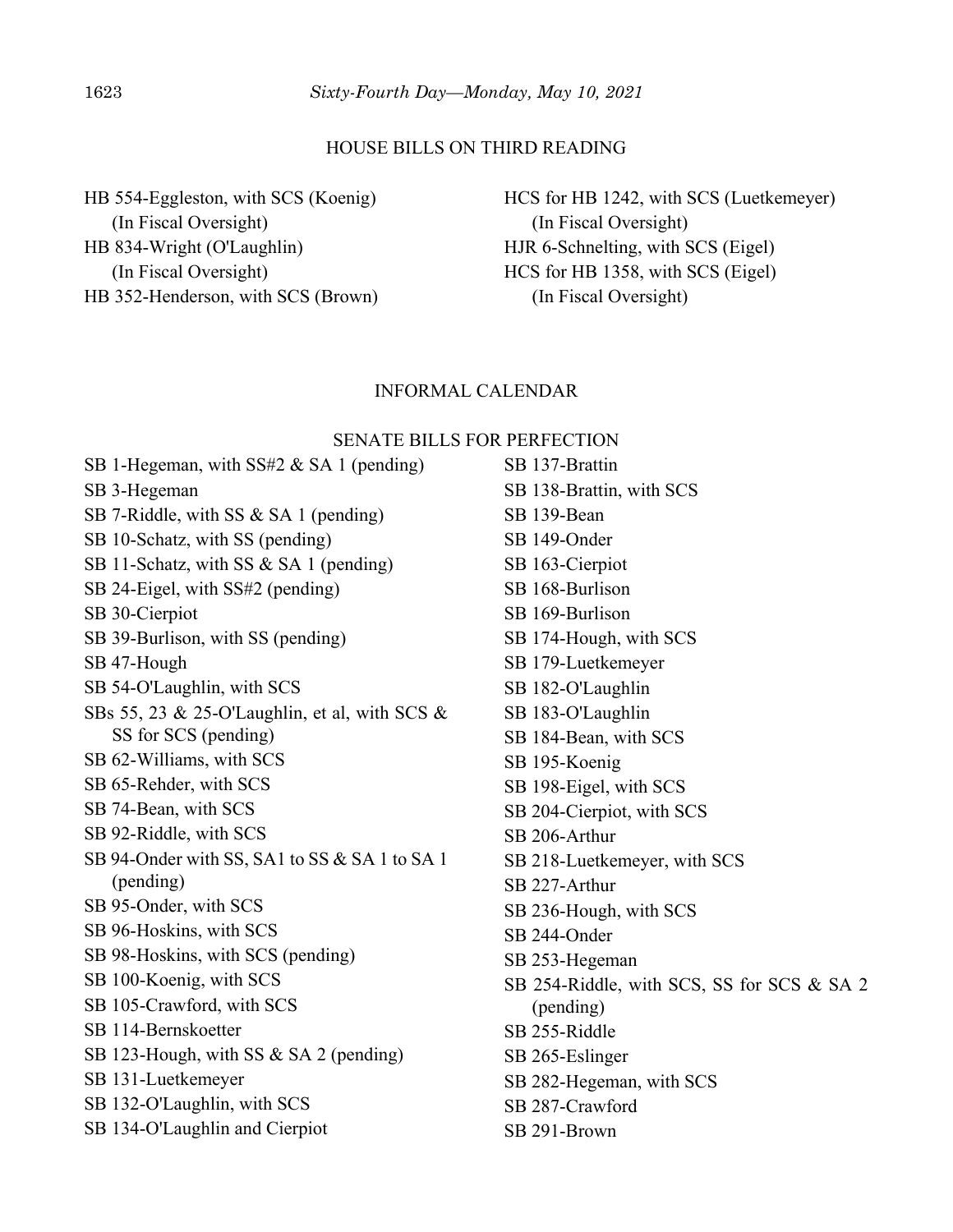SB 295-Crawford, with SCS SB 301-Bernskoetter, with SCS & SA 1 (pending) SB 306-Bernskoetter, with SCS SB 313-Eigel SB 316-Hough SB 318-May, with SCS SB 334-Bernskoetter SB 343-Brown SB 354-Hoskins, with SCS, SS for SCS, SA 1 & point of order (pending) SB 360-Wieland, with SCS SB 361-Wieland SB 369-White SB 370-Brown SB 372-Riddle SB 375-Eigel SB 383-Moon SB 390-Luetkemeyer SB 399-Eigel SB 400-Onder, with SCS SB 404-Riddle

SB 408-Wieland SB 434-Washington SB 437-Hoskins SB 459-Brattin, with SCS SB 465-Hoskins, with SCS SB 466-Hoskins, with SCS SB 473-Brown SB 481-Hough, et al SB 506-Bean SB 529-Cierpiot SB 547-Hoskins, with SCS SB 561-Gannon SB 562-Schupp SB 577-Riddle, with SCS SB 582-Eslinger SB 604-Koenig, with SCS SJR 2-Onder, with SCS SJR 4-Koenig SJR 7-Eigel SJR 12-Luetkemeyer SJR 16-Eslinger

### HOUSE BILLS ON THIRD READING

HCS for HB 59, with SCS, SS for SCS, SA 1 & SA 2 to SA 1 (pending) (Luetkemeyer) HCS for HB 66 (Koenig) HCS#2 for HB 75 (Onder) HCS for HBs 85 & 310, with SCS (Burlison) HCS for HB 137, with SCS (Luetkemeyer) HB 139-Hudson (Burlison) HCS for HB 162, with SCS (Hough) (In Fiscal Oversight) HCS for HB 228, with SCS (O'Laughlin) HCS for HB 242, with SCS (Burlison) HB 249-Ruth (Wieland) HS for HB 297 (Rehder), with SS & SA 1 (pending) HB 299-Wallingford, with SCS (Eigel)

HCS for HB 320, with SCS (Cierpiot) (In Fiscal Oversight) HB 333-Simmons (Onder) HCS for HB 334 (Schatz) HCS for HB 350 (Rehder) HCS for HB 369 (Bernskoetter) HCS for HB 384, with SCS (Wieland) HCS for HB 402 (Mosley) SS for SCS for HS for HB 432 (White) (In Fiscal Oversight) HB 488-Hicks, with SCS (Burlison) HCS for HB 508, with SCS (Bernskoetter) HCS for HB 529, with SS for SCS, as amended (Hoskins) HB 530 & HCS for HB 292, with SCS (Burlison)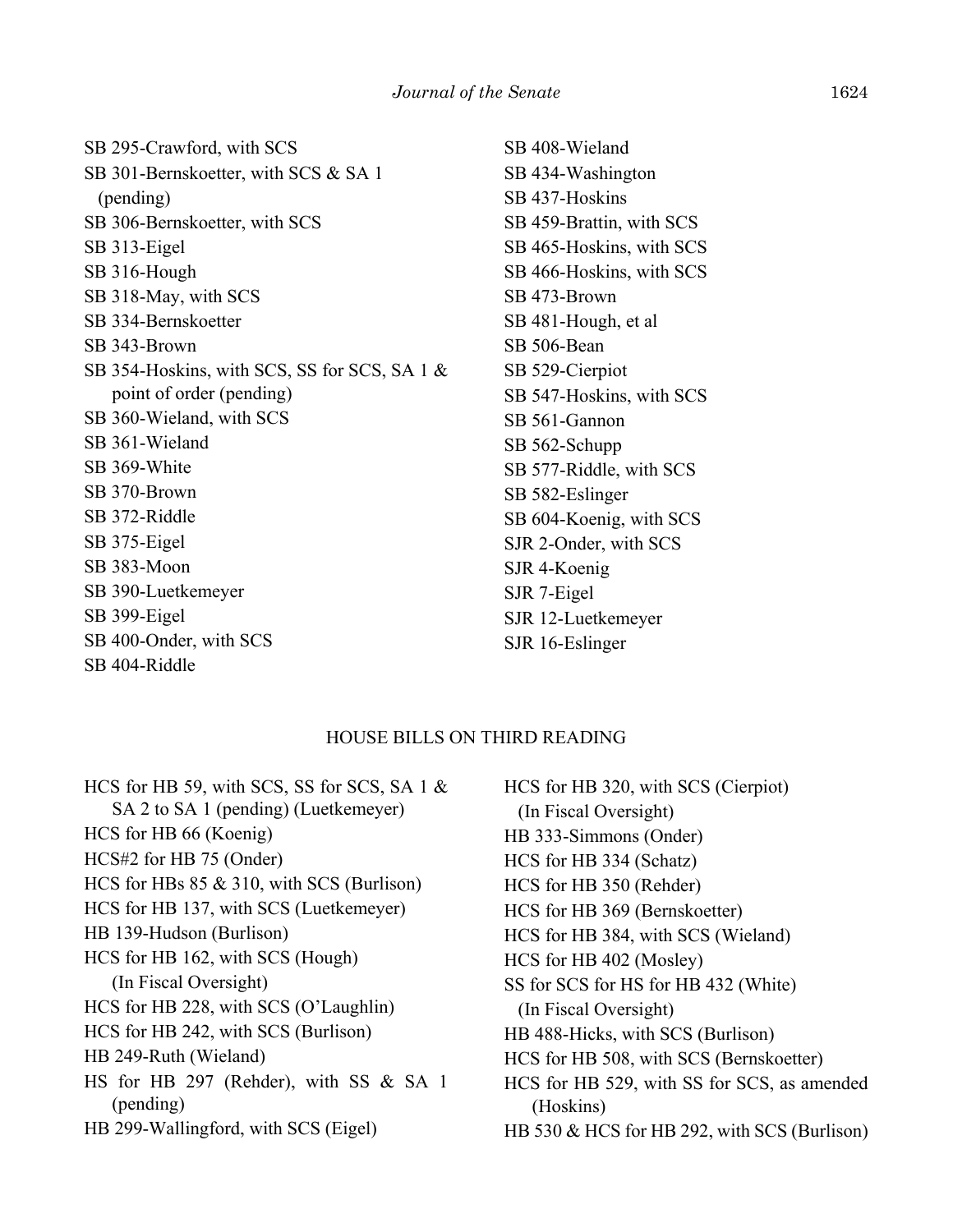HB 542-Shields, with SS, as amended (Burlison) HCS for HBs 557 & 560 (White) HB 578-Bromley, with SCS (Brown) HB 585-Houx, with SCS (Brown) HB 624-Richey (Arthur) HCS for HB 649, with SCS (Bernskoetter) HB 657-Trent, with SCS (Hough) HB 661-Ruth (Brown) HB 670-Houx (Moon) HB 687-Riley (Hough) HB 701-Black (Onder)

HCS for HB 825, with SCS (Burlison) HB 850-Wiemann (Eigel) HB 911-Hill (Onder) SS for SCS for HB 948-Francis (Hoskins) (In Fiscal Oversight) HCS for HBs 1083, 1085, 1050, 1035, 1036, 873 & 1097, with SS & SA 1 (pending) (Bernskoetter) HCS for HBs 1123 & 1221 (Koenig) HCS for HJRs 20, 2, 9 & 27 (Onder) HCS for HJRs 23 & 38 (Eslinger)

## CONSENT CALENDAR

### House Bills

Reported 4/15

HB 100-Sharp (36) (Washington) HB 202-McGirl (Gannon) HB 404-Aldridge (May) HB 449-Tate (Gannon) HB 522-Windham (Williams)

HB 640-Morse (Bean) HB 1053-Patterson (Onder) HB 296-Wallingford (White) HB 298-Wallingford (White) HB 262-Black (137) (Eslinger)

## SENATE BILLS WITH HOUSE AMENDMENTS

SS for SB 64-Rehder, with HCS, as amended SS for SB 258-White, with HA 1, HA 1 to HA 2 & HA 2, as amended

SCS for SB 403-Onder, with HCS, as amended

# BILLS IN CONFERENCE AND BILLS CARRYING REQUEST MESSAGES

In Conference

SS#2 for SB 26-Eigel, with HCS, as amended SB 37-Bernskoetter, with HA 1, HA 2, HA 3, HA 4, HA 5 & HA 6

SS for SCS for SBs 53 & 60-Luetkemeyer, with HCS, as amended SS for SB 141-Bean, with HCS, as amended